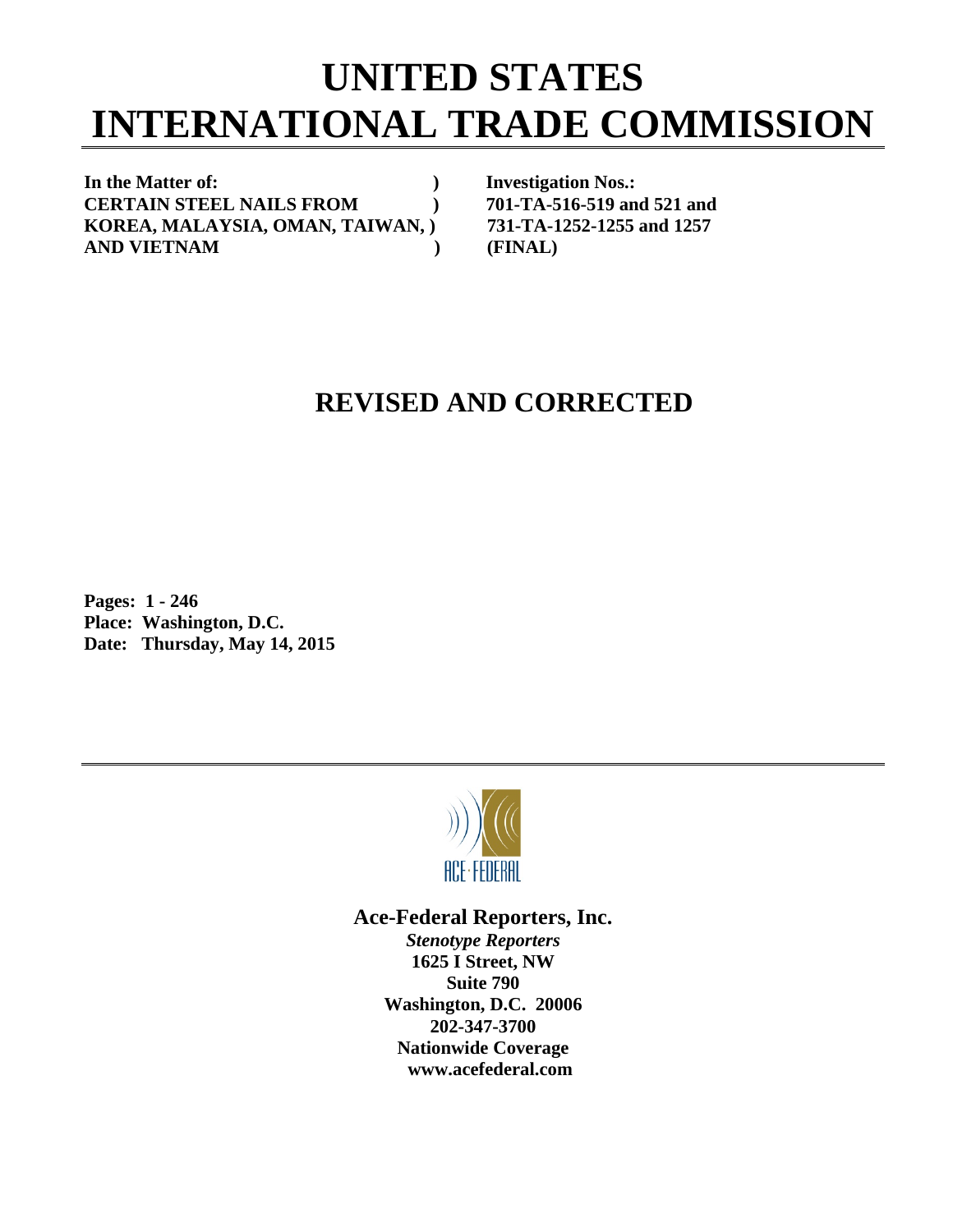| $\mathbf{1}$   |                                                        | THE UNITED STATES                                           |
|----------------|--------------------------------------------------------|-------------------------------------------------------------|
| $\overline{2}$ |                                                        | INTERNATIONAL TRADE COMMISSION                              |
| 3              |                                                        |                                                             |
| $\overline{4}$ |                                                        |                                                             |
| 5              | IN THE MATTER OF                                       | ) Investigation Nos.:                                       |
| 6              | CERTAIN STEEL NAILS FROM ) 701-TA-516-519 and 521      |                                                             |
| 7              |                                                        | KOREA, MALAYSIA, OMAN, 31-TA-1252-1255 and 1257             |
| 8              | TAIWAN, AND VIETNAM                                    | ) (FINAL)                                                   |
| $\mathsf 9$    |                                                        |                                                             |
| 10             |                                                        |                                                             |
| 11             |                                                        | Main Hearing Room (Room 101)                                |
| 12             |                                                        | U.S. International Trade                                    |
| 13             |                                                        | Commission                                                  |
| 14             |                                                        | 500 E Street, SW                                            |
| 15             |                                                        | Washington, DC                                              |
| 16             |                                                        | Thursday, May 14, 2015                                      |
| 17             |                                                        |                                                             |
| 18             |                                                        | The meeting commenced pursuant to notice at 9:30 a.m.,      |
| 19             |                                                        | before the Commissioners of the United States International |
| 20             | Trade Commission, the Honorable Meredith M. Broadbent, |                                                             |
| 21             | Chairman, presiding                                    |                                                             |
| 22             |                                                        |                                                             |
| 23             |                                                        |                                                             |
| 24             |                                                        |                                                             |
| 25             |                                                        |                                                             |

Ace-Federal Reporters, Inc.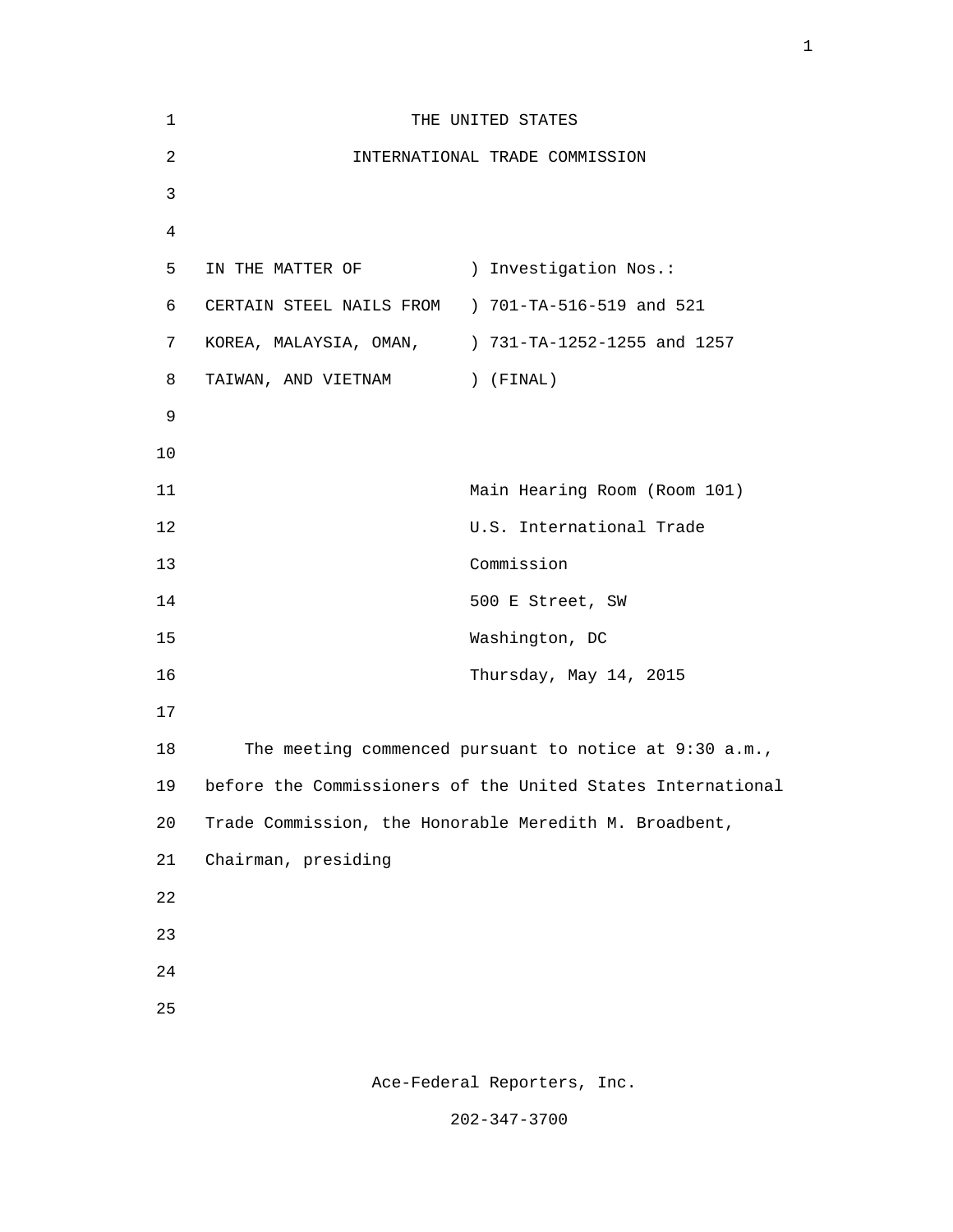1 APPEARANCES:

| 2  | On behalf of the International Trade Commission:            |
|----|-------------------------------------------------------------|
| 3  | Commissioners:                                              |
| 4  | Chairman Meredith M. Broadbent (presiding)                  |
| 5  | Vice Chairman Dean A. Pinkert                               |
| 6  | Commissioner Irving A. Williamson                           |
| 7  | Commissioner David S. Johanson                              |
| 8  | Commissioner Rhonda K. Schmidtlein                          |
| 9  |                                                             |
| 10 | Stat:                                                       |
| 11 | William R. Bishop, Supervisory Hearings and Information     |
| 12 | Officer                                                     |
| 13 | Sharon D. Bellamy, Program Support Specialist               |
| 14 |                                                             |
| 15 | Fred Ruggles, Investigator                                  |
| 16 | Gerald Houck, International Trade Analyst                   |
| 17 | Lauren Gamache, Economist                                   |
| 18 | Mark Klir, Accountant/Auditor                               |
| 19 | Nataline Viray-Fung, Attorney                               |
| 20 | James McClure, Supervisory Investigator                     |
| 21 |                                                             |
| 22 | Opening Remarks:                                            |
| 23 | Petitioner (Adam H. Gordon, Picard, Kentz & Rowe LLP)       |
| 24 | Respondents (Ned H. Marshak, Grunfeld, Desiderio, Lebowitz, |
| 25 | Silverman & Klestadt LLP)                                   |

Ace-Federal Reporters, Inc.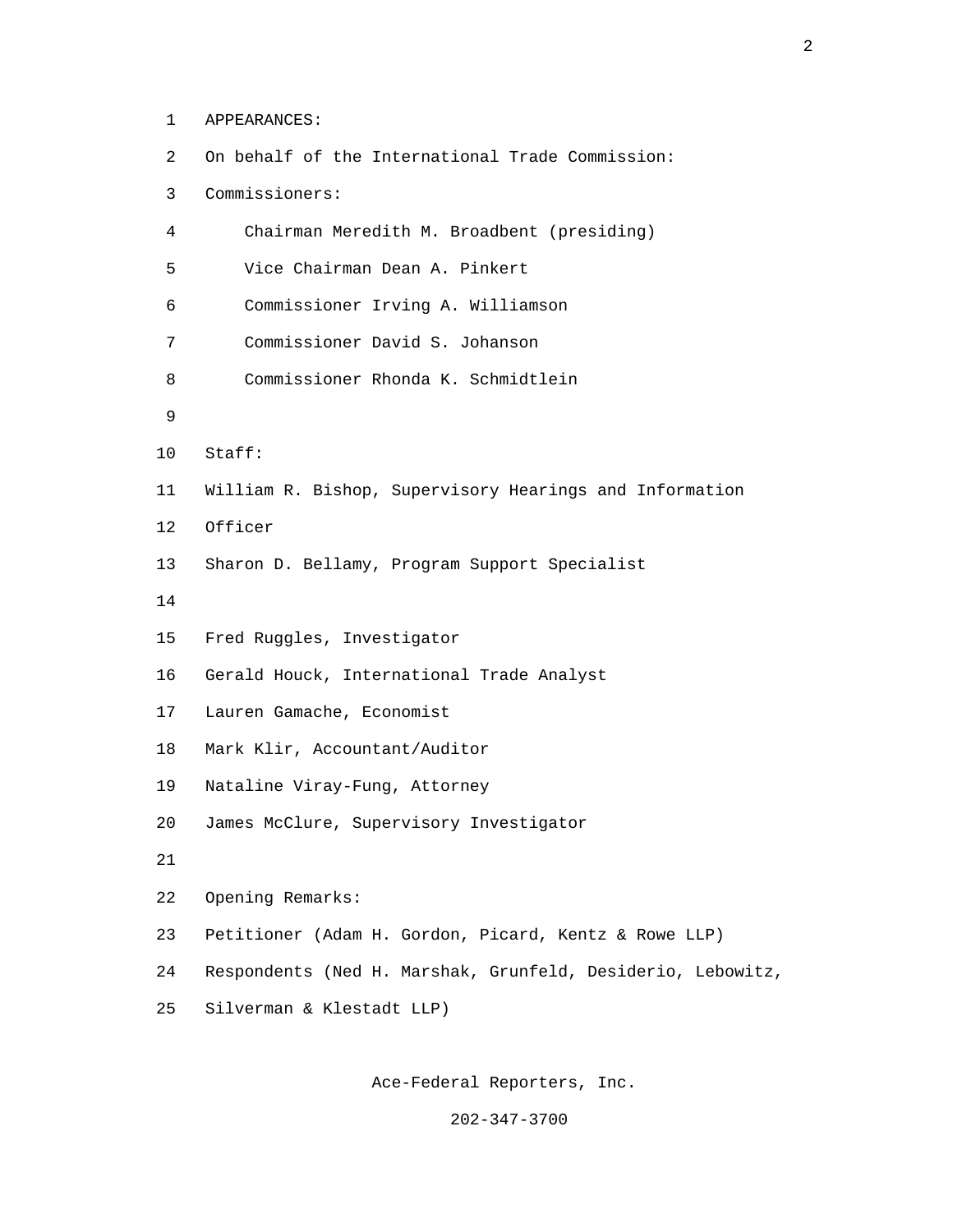1 APPEARANCES (Continued):

2 In Support of the Imposition of

 3 Antidumping and Countervailing Duty Orders: 4 Picard, Kentz & Rowe LLP 5 Washington, DC 6 on behalf of 7 Mid Continent Steel & Wire, Inc. 8 Fernando Villanueva, President and Chief Executive 9 Officer, Mid Continent Steel & Wire, Inc. 10 Chris M. Pratt, Controller, Mid Continent Steel & Wire, 11 Inc. 12 Peter M. Cronin, Corporate Vice President, Sales and 13 Marketing, Heico Wire Group 14 James M. Miller, Vice President, Corporate Development, 15 Tree Island Steel 16 John W. Martin III, Chief Executive Officer, Mar-Mac 17 Inc. 18 Daniel W. Klett, Principal, Capital Trade Inc. 19 Adam H. Gordon, David A. Yocis and Jordan C. Kahn - Of 20 Counsel 21 22 23 24 25

Ace-Federal Reporters, Inc.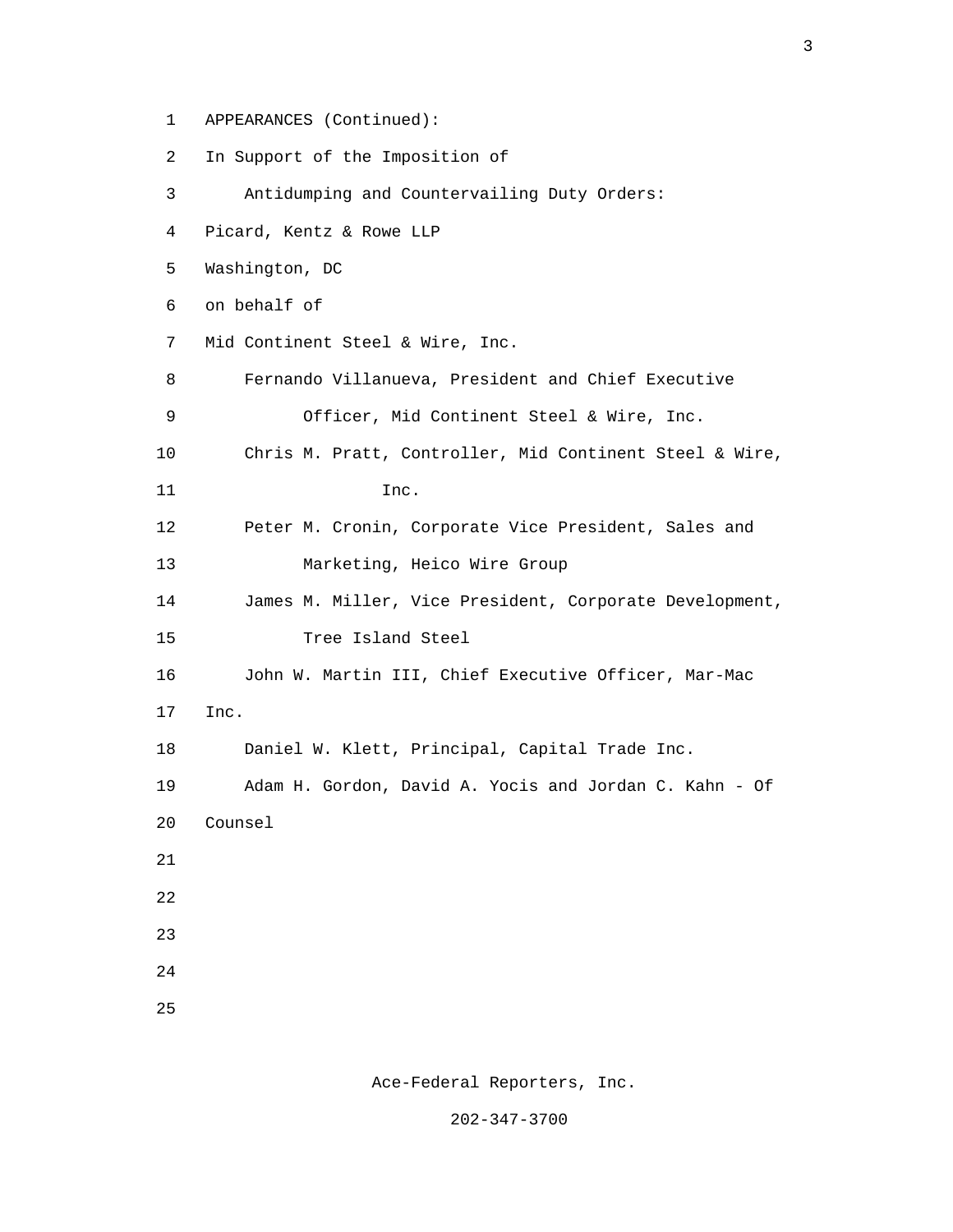1 Grunfeld, Desiderio, Lebowitz, Silverman & Klestadt LLP 2 Washington, DC 3 on behalf of 4 Taiwan Respondents 5 Mona Zinman, Consultant, Retired President, Itochu 6 Building Products Co., Inc. Co-Chief Executive 7 Officer, Prime Source Building Products, Inc. and 8 Co-Chief Executive Officer of Progressive Steel & 9 Wire, Inc. 10 Brian C. Becker, Ph.D., President, Precision Economics, 11 LLC 12 Ben Grieser, Senior Consultant, Precision Economics, 13 LLC 14 Andrew Mohrmann, Senior Consultant, Precision 15 Economics, 16 LLC 17 Jennifer A. Bressler, Department Merchandising Vice 18 President, Hardware, The Home Depot 19 Marguerite Trossevin, of Counsel, Jochum Shore & 20 Trossevin, PC 21 Max F. Schutzman, Ned H. Marshak and Andrew T. Schutz 22 - Of Counsel 23 24 25

4

Ace-Federal Reporters, Inc.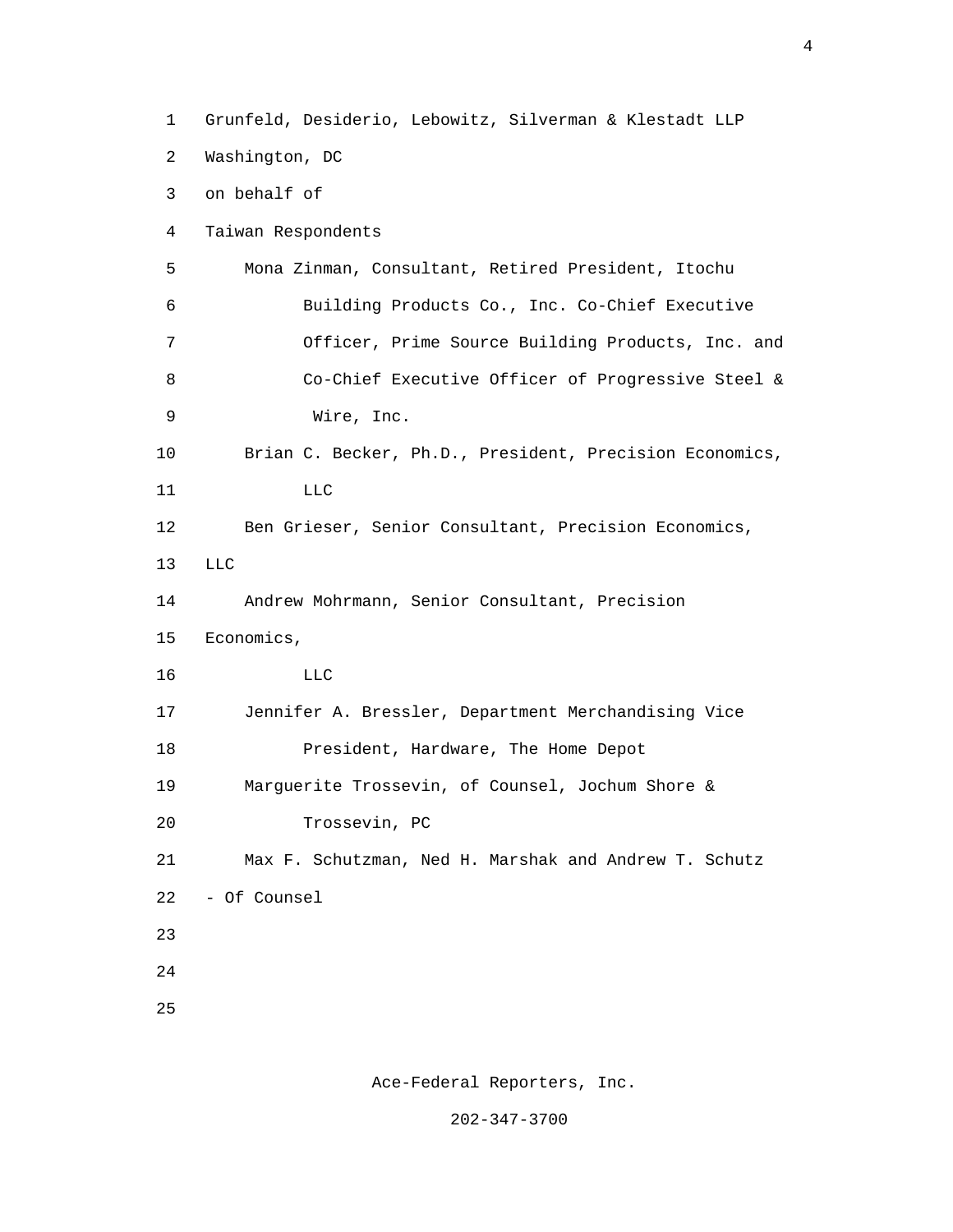- 1 In Opposition to the Imposition of
- 2 Antidumping and Countervailing Duty Orders (continued):
- 3 Perkins Coie LLP
- 4 Washington DC
- 5 on behalf of
- 6 Oman Fasteners LLC (Oman Fasteners)
- 7 Steve Karaga, President, Oman Dasteners
- 8 Aaron Joseph Leffler, Vice President, Sales and
- 9 Marketing,
- 10 Hitachi Power Tools
- 11 Michael P. House, David S. Christy, Jr. and David J.
- 12 Townsend Of Counsel
- 13
- 14 Kutak Rock LLP
- 15 Washington, DC
- 16 on behalf of
- 17 Building Material Distributor, Inc. ("BMD")
- 18 Ken Ippoliti, National Affairs Manager, BMD
- 19 Lizbeth R. Levinson Of Counsel
- 20

21 Rebuttal/Closing Remarks:

- 22 Petitioner (Adam H. Gordon, Picard, Kentz & Rowe LLP)
- 23 Respondents (David S. Christy, Jr., Perkins Coie LLP)
- 24
- 25

Ace-Federal Reporters, Inc.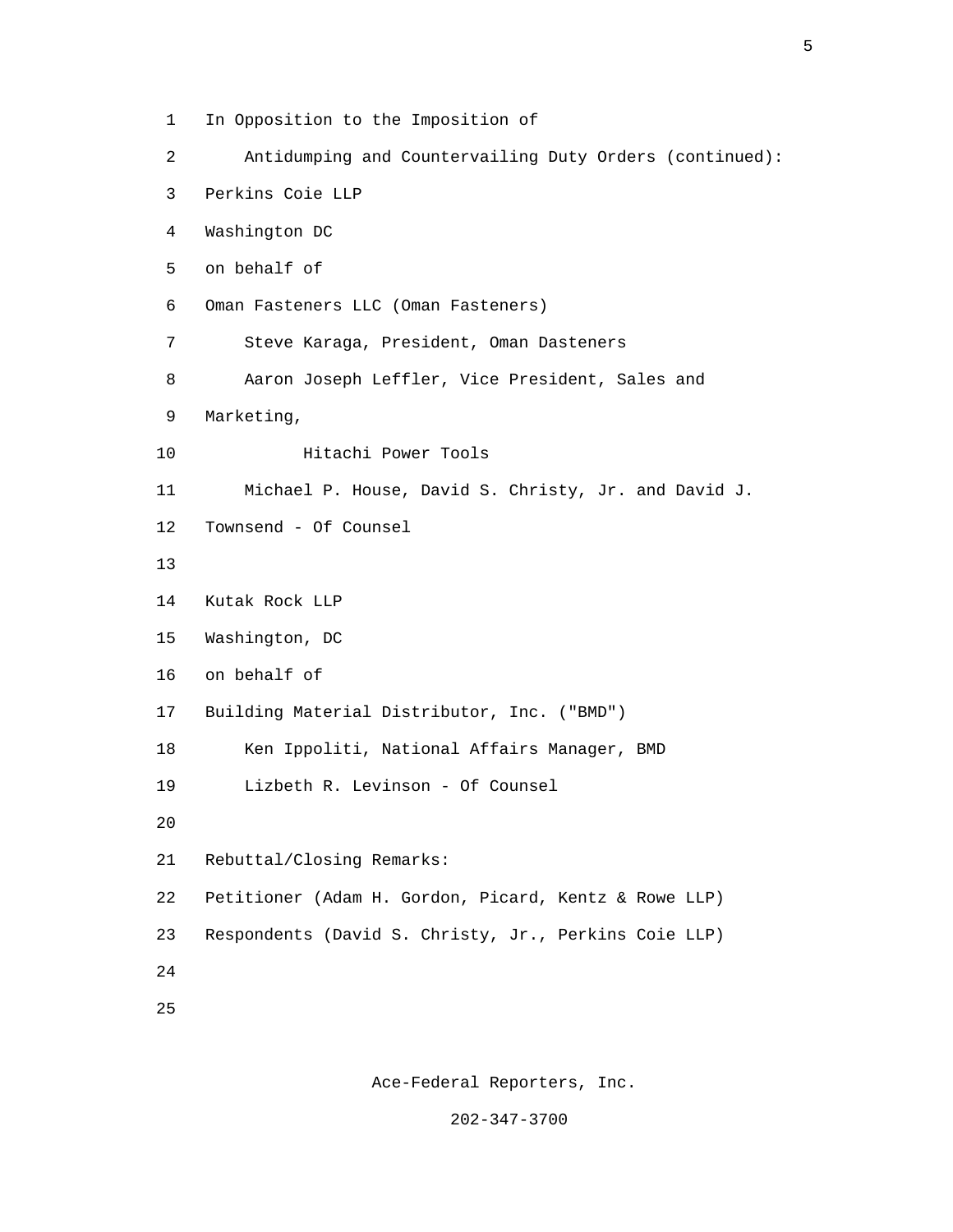1 I N D E X 2 **Page 12 Page 12 Page 12 Page 12 Page 12 Page 12 Page 12 Page 12 Page 12 Page 12 Page 12 Page 12 Page 12 Page 12 Page 12 Page 12 Page 12 Page 12 Page 12 Page 12 Page 12 Page 12** 3 4 5 Petitioner (Adam H. Gordon, Picard, Kentz & Rowe LLP) 9 6 7 Respondents (Ned H. Marshak, Grunfeld, Desiderio, 14 8 Lebowitz, Silverman & Klestadt LLP) 9 10 Adam H. Gordon, Picard, Kentz & Rowe LLP 18 11 12 Fernando Villanueva, President and Chief Executive Officer, 13 Mid Continent Steel & Wire, Inc. 24 14 15 Peter M. Cronin, Corporate Vice President, Sales and 16 Marketing, Heico Wire Group 33 17 18 John W. Martin III, Chief Executive Officer, Mar-Mac Inc.  $19 \hspace{2.5cm} 37$  20 James M. Miller, Vice President, Corporate Development, 21 Tree Island Steel 41 22 23 Daniel W. Klett, Principal, Capital Trade Inc. 46 24 25

Ace-Federal Reporters, Inc.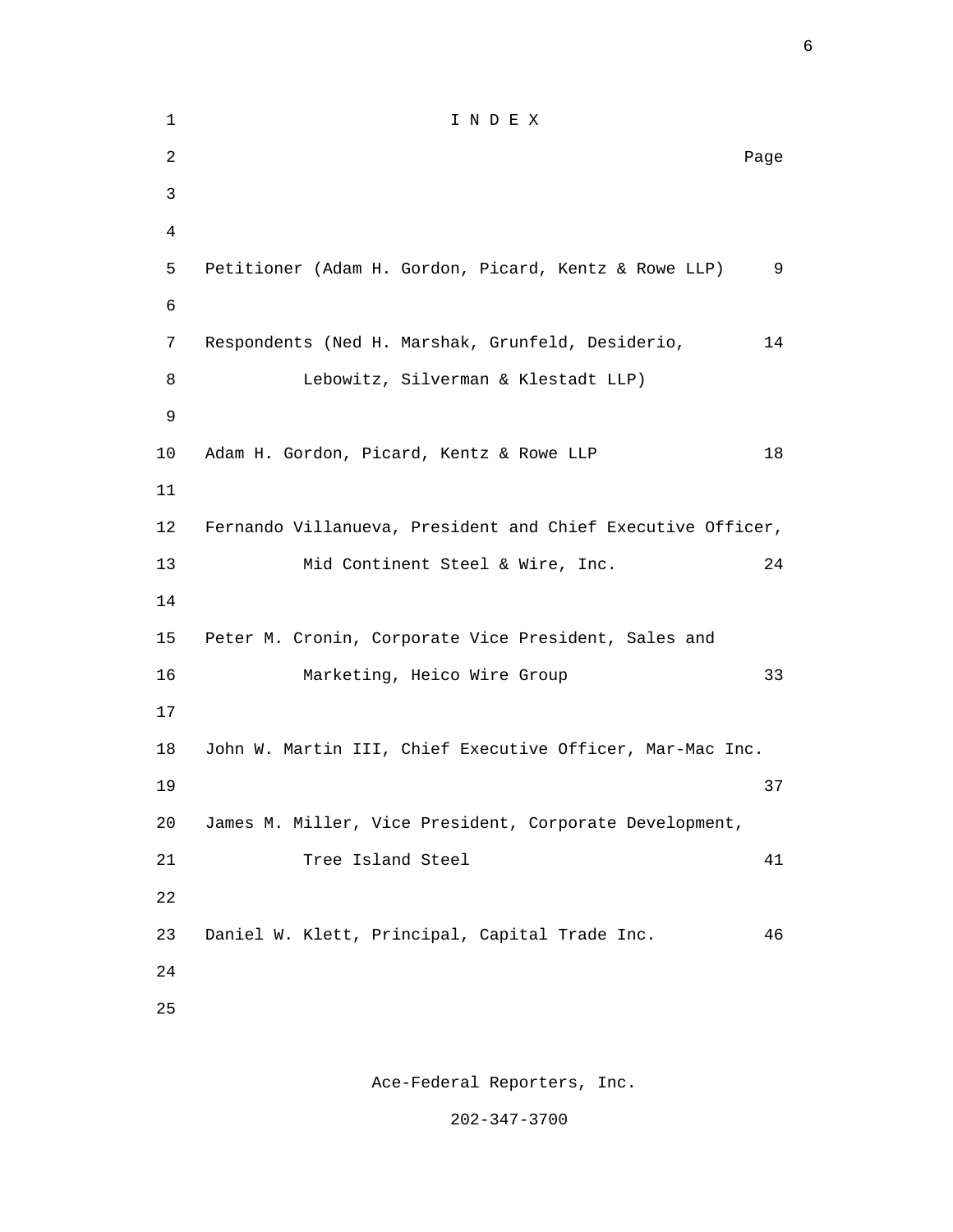| $\mathbf 1$    | I N D E X                                                  |      |
|----------------|------------------------------------------------------------|------|
| $\overline{c}$ |                                                            | Page |
| $\mathsf{3}$   |                                                            |      |
| 4              | Jennifer A. Bressler, Department Merchandising Vice        | 120  |
| 5              | President, Hardware, The Home Depot                        |      |
| 6              |                                                            |      |
| 7              | Mona Zinman, Consultant, Retired President, Itochu         |      |
| 8              | Building Products Co., Inc. Co-Chief Executive             |      |
| 9              | Officer, Prime Source Building Products, Inc. and          |      |
| 10             | Co-Chief Executive Officer of Progressive Steel &          |      |
| 11             | Wire, Inc.                                                 | 124  |
| 12             |                                                            |      |
| 13             | Aaron Joseph Leffler, Vice President, Sales and Marketing, |      |
| 14             | Hitachi Power Tools                                        | 135  |
| 15             |                                                            |      |
| 16             | Ken Ippoliti, National Affairs Manager, BMD                | 143  |
| 17             |                                                            |      |
| 18             | Petitioner (Adam H. Gordon, Picard, Kentz & Rowe LLP)      | 231  |
| 19             |                                                            |      |
| $20$           | Respondents (David S. Christy, Jr., Perkins Coie LLP)      | 237  |
| 21             |                                                            |      |
| 22             |                                                            |      |
| 23             |                                                            |      |
| 24             |                                                            |      |
| 25             |                                                            |      |
|                |                                                            |      |

<u>2003: Constantinople and the constantinople and the constantinople and the constantinople and the constantinople and the constantinople and the constantinople and the constantinople and the constantinople and the constant</u>

Ace-Federal Reporters, Inc.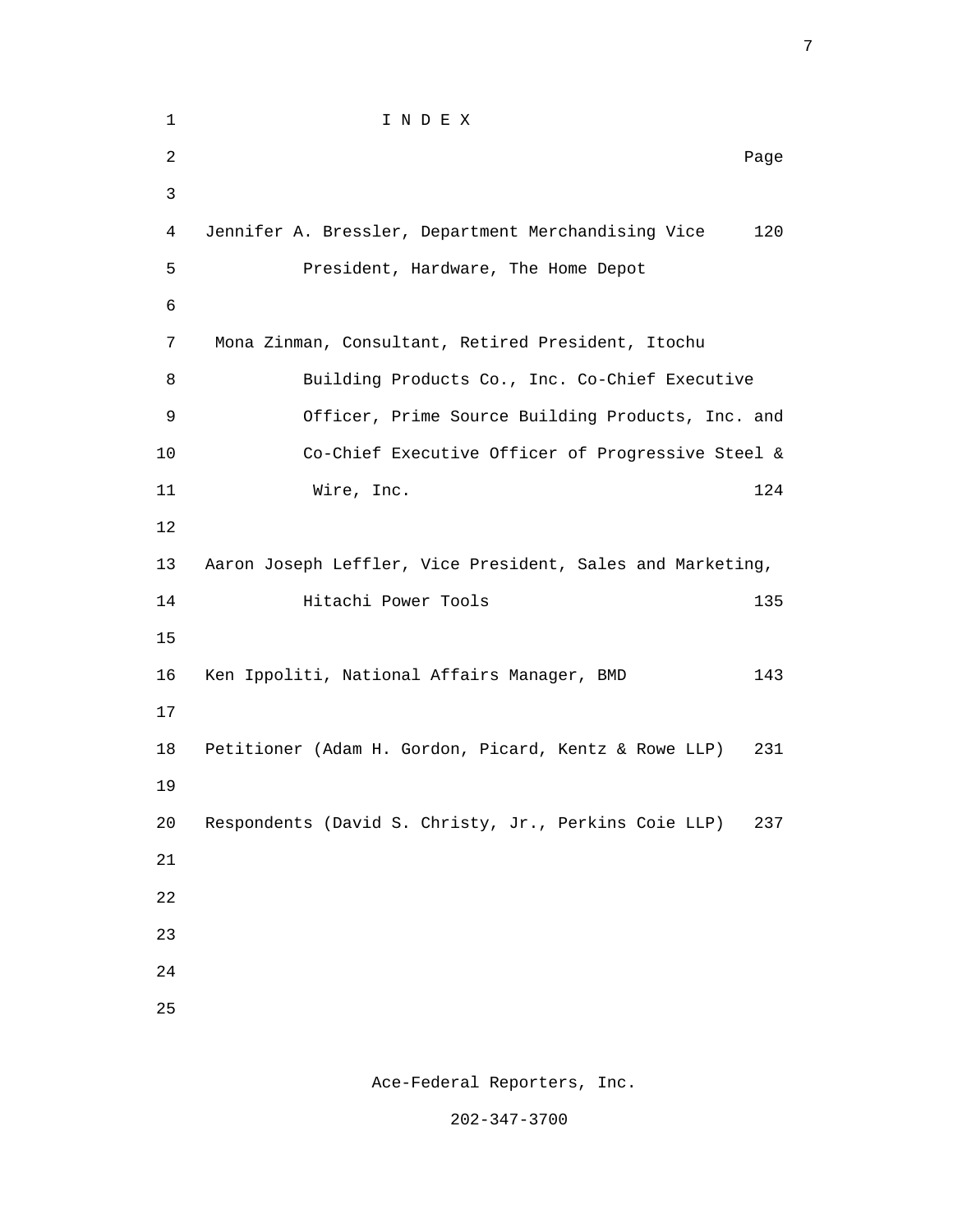1 P R O C E E D I N G S 2 CHAIRMAN BROADBENT: Good morning. On behalf of 3 the U.S. International Trade Commission, I welcome you to 4 this hearing in Investigation Numbers 701-516 to 519 and 5 521, and 731-1252 to 1255 and 1257, involving steel nails 6 from Korea, Malaysia, Oman, Taiwan and Vietnam. 7 The purpose of these investigations is to 8 determine whether industry in the United States is 9 materially injured or threatened with material injury by 10 reason of less than fair value imports from Korea, 11 Malaysia, Oman, Taiwan, and Vietnam of certain nails, by 12 reasons of imports of steel nails that are subsidized by 13 governments in those five countries. 14 Documents concerning this hearing are available 15 at the public distribution table. Please give all prepared 16 testimony to the secretary and do not put it on the public 17 distribution table. All witnesses must be sworn in by the 18 secretary before presenting testimony. 19 I understand that the parties are aware of time 20 allocations, but if you have any questions about time, 21 please ask the secretary. 22 Speakers are reminded not to refer to business 23 proprietary information in their remarks or answers to 24 questions. Please speak clearly into the microphones and 25 state your name for the record so that the court reporter Ace-Federal Reporters, Inc.

202-347-3700

experience of the state of the state of the state of the state of the state of the state of the state of the s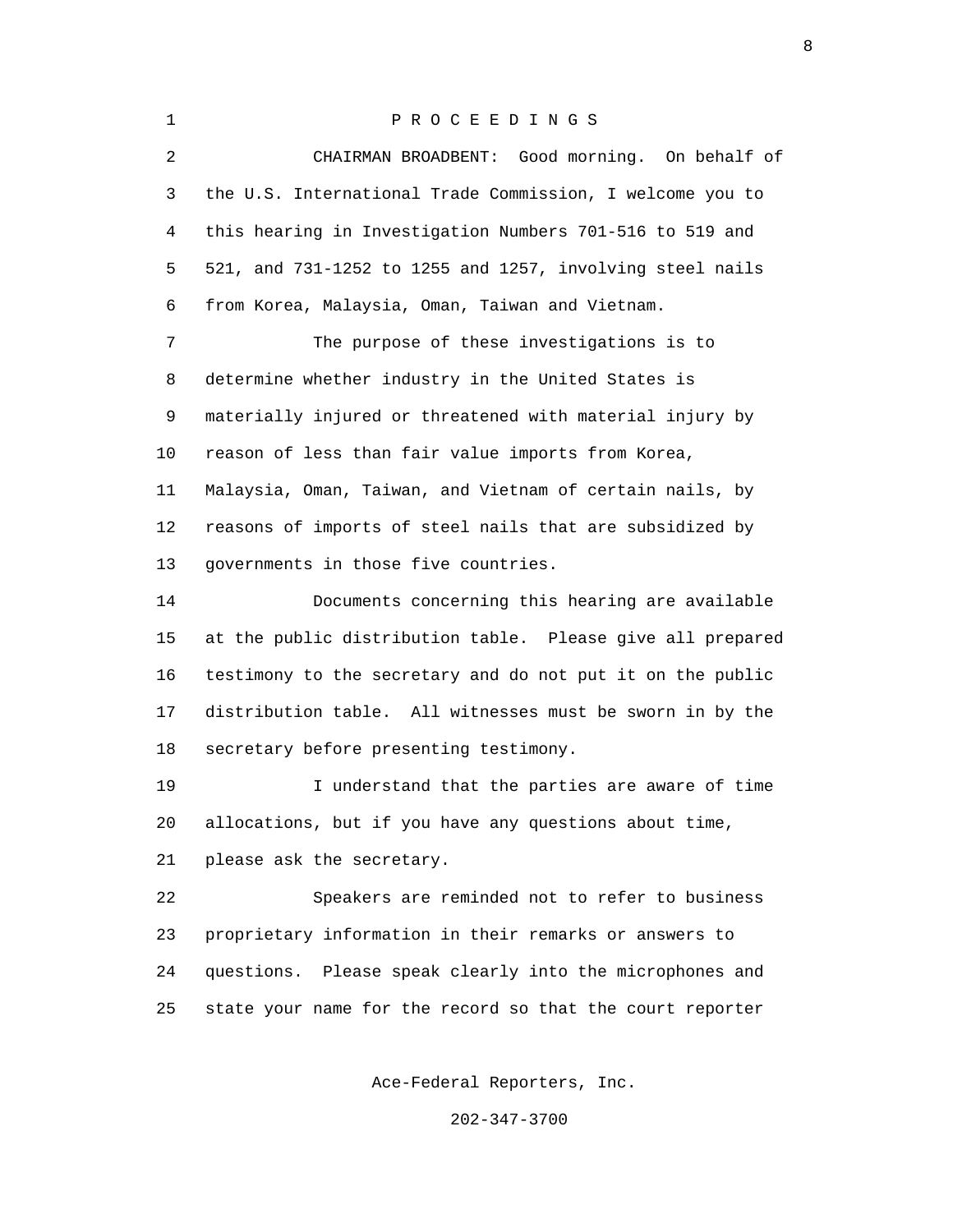1 knows who is speaking.

 2 Finally, if you will be submitting documents 3 that contain information you wish classified as business 4 confidential, you are requested to comply with Commission 5 Rule 201.6. 6 Mr. Secretary, are there any preliminary 7 matters? 8 MR. BISHOP: No, Madam Chairman. 9 CHAIRMAN BROADBENT: Very well. Let us proceed 10 with opening remarks. 11 MR. BISHOP: Opening remarks on behalf of 12 Petitioner will be by Adam H. Gordon, Picard, Kentz & Rowe. 13 CHAIRMAN BROADBENT: Welcome, Mr. Gordon. 14 OPENING REMARKS OF ADAM H. GORDON 15 MR. GORDON: Thank you very much. Good morning, 16 Madam Chairman, members of the Commission and Commission 17 Investigative Staff. My name is Adam Gordon from Picard, 18 Kentz & Rowe, counsel to Mid Continent Steel & Wire, 19 Incorporated. 20 Mid Continent and other members of the domestic 21 industry are here today seeking relief from unfairly traded 22 imports for the third time in eight years, facing the same 23 parties in opposition that we have seen in each of the past 24 two cases. It's impossible not to think of Yogi Berra and 25 say that this is deja vu all over again.

Ace-Federal Reporters, Inc.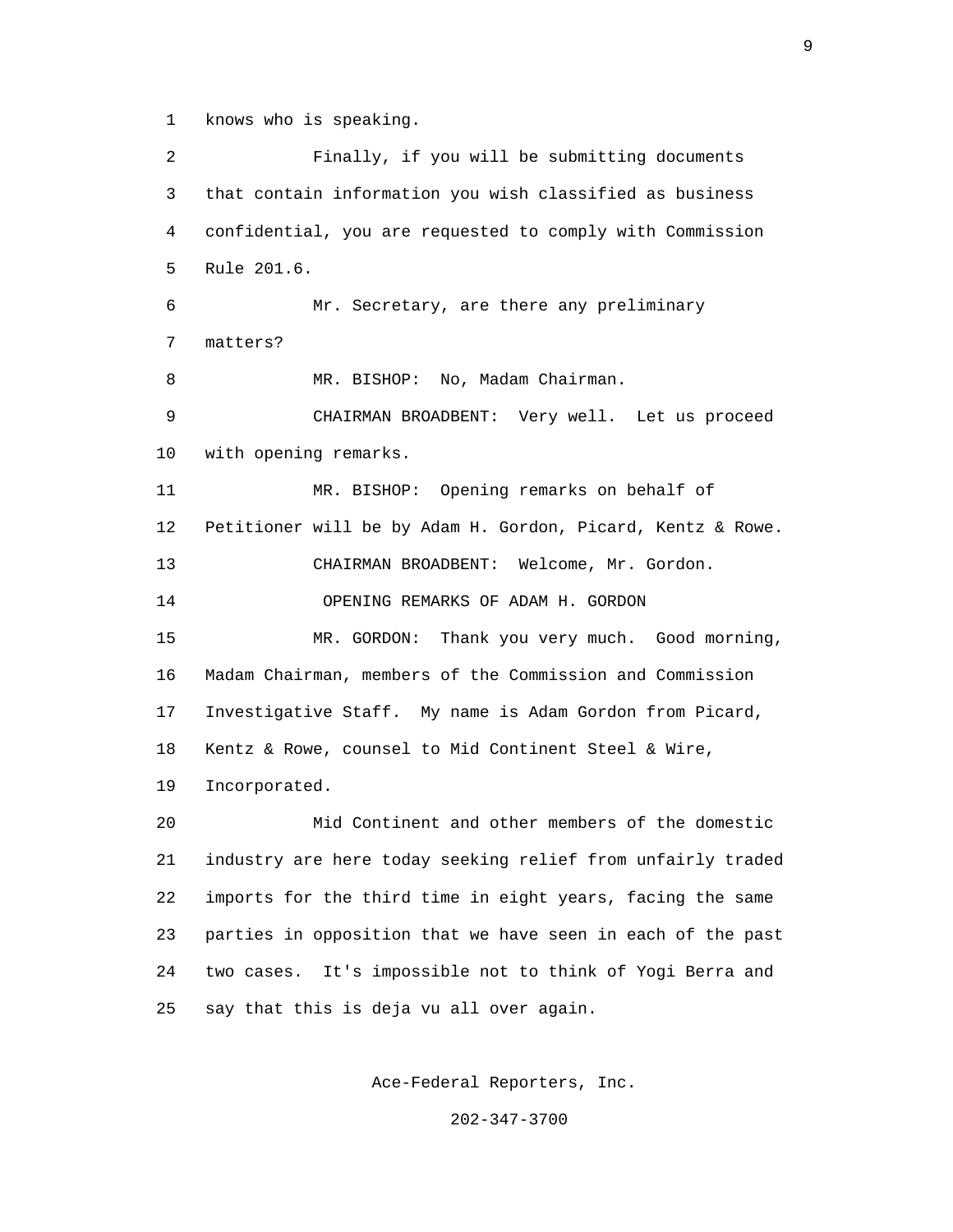1 It's clear, if you look back at the witness list 2 in both the China and the UAE case will find both Hitachi 3 and Prime Source appearing in all three cases in 4 opposition, as well as BMD appearing in the China and the 5 current set of cases.

 6 That we are here again today does not reflect an 7 inability of the domestic industry to operate efficiently, 8 to produce a full range of the highest quality products or 9 to serve its own market segments or an industry that has 10 decided to seek government protection because it can't 11 stand on its own.

 12 Our appearance here today, just three years 13 after the completion of the antidumping investigation of 14 imports from the UAE, is a function of specific actions 15 taken by a group of U.S. distributors who have developed a 16 particular affinity for unfairly traded imports and an 17 aversion to fair competition in the domestic market.

 18 Just as they moved from China to the UAE 19 following imposition of that antidumping order, with the 20 imposition of antidumping duties on the United Arab 21 Emirates, these distributors abandoned ship and moved to 22 the countries under investigation here today. 23 During the final hearing in the UAE

 24 investigation, then Chairman Okun asked Prime Source's 25 co-CEO, who is scheduled to testify this afternoon, why its

Ace-Federal Reporters, Inc.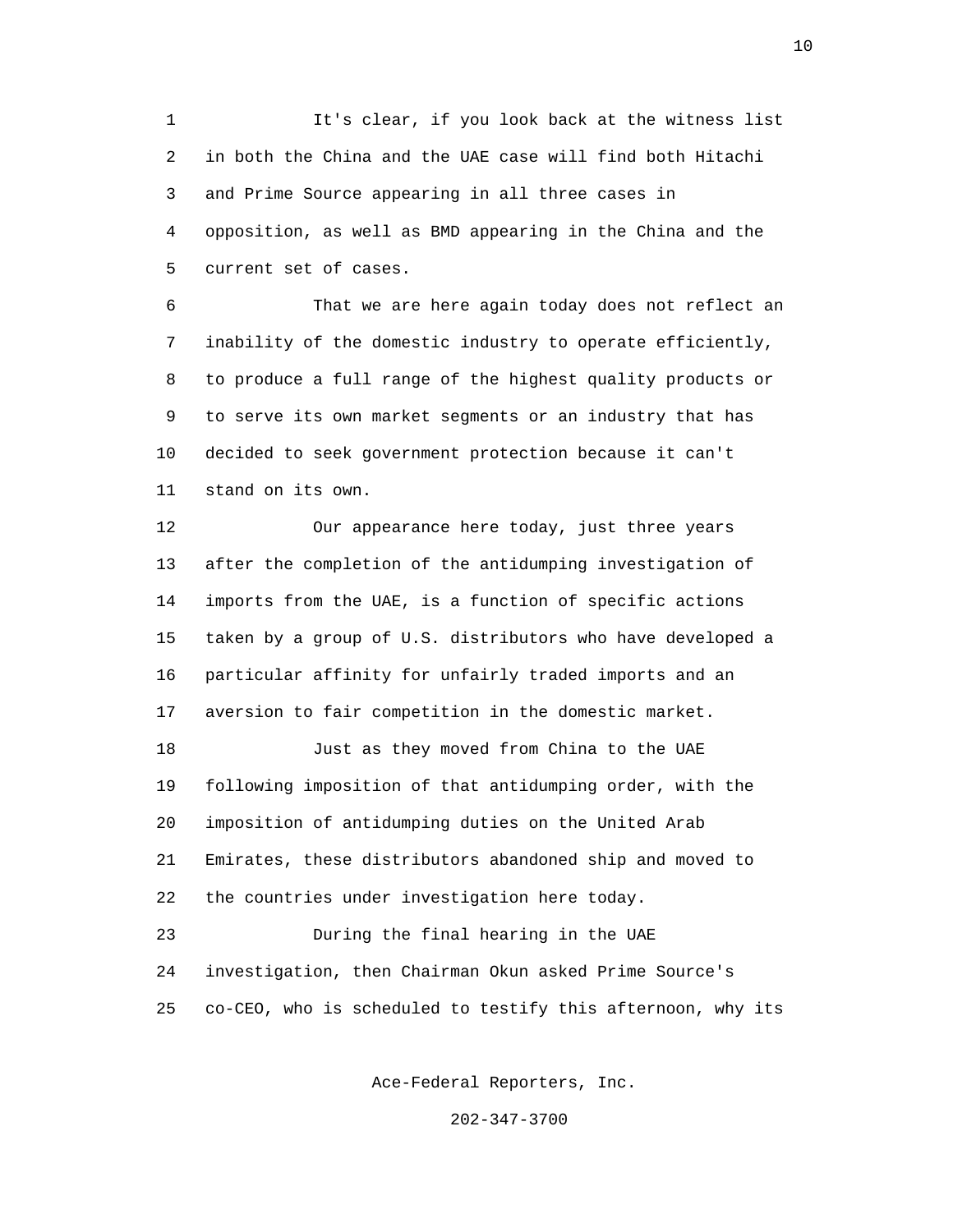1 actions should not be considered serial dumping. I suggest 2 that the same question would be appropriate to ask today of 3 the distributors who will testify this afternoon.

 4 As our panel will discuss in detail, the 5 evidence before the Commission satisfies every statutory 6 criteria and supports an affirmative determination of 7 material injury for all five countries.

 8 The volume of subject imports increased from 34 9 percent of apparent domestic consumption in 2012 to over 41 10 percent in 2014.

 11 To do this, subject imports repeatedly reduced 12 prices and vastly undersold the domestic industry 13 throughout the period.

 14 The impact of these actions was the same as it 15 has been in the past. After a brief improvement with the 16 completion of the UAE case, subject imports surged into the 17 market. In an environment of increasing demand, the 18 industry was only able to maintain its market share by 19 chasing import prices down.

 20 Imports from the subject countries took over, 21 took the volumes put under order in the UAE case and then 22 some. Unit values dropped across the period 23 notwithstanding the fact that demand increased 24 significantly as the economy and housing market continued 25 to recover.

Ace-Federal Reporters, Inc.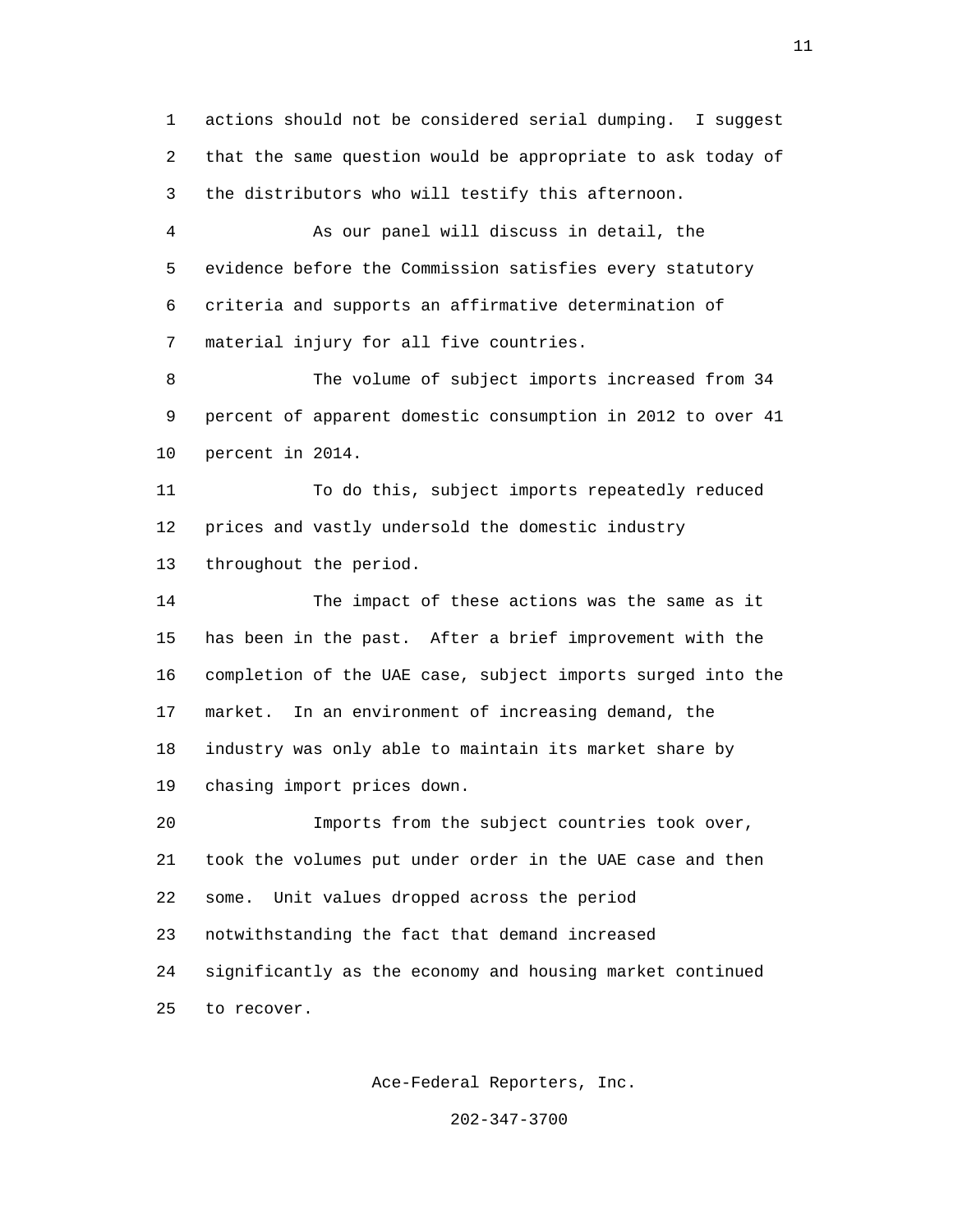1 The industry's financial performance 2 deteriorated again, and operating income was at levels as 3 low as or lower than the levels observed in the China and 4 UAE cases.

 5 Employment, which increased in anticipation of 6 improvements with both -- with both China and the UAE under 7 order, fell by 20 percent from 2013 to 2014. Domestic 8 producers have continued to exit the industry.

 9 These are not indicia of health. They are 10 indicia of an industry pushed to the limit and barely 11 breaking even.

 12 Against this backdrop of facts on the record, it 13 is truly remarkable to read the Respondents' prehearing 14 briefs and learn that the industry is a picture of health 15 and that any challenges it faces are its own fault. 16 Respondents offer the same arguments they made in both the 17 China and the UAE cases, that the domestic industry doesn't 18 supply the full range of product the market demands, that 19 the domestic industry does not produce under private 20 labels.

 21 Well, they offer one new argument, claiming that 22 Mid Continent is the price leader in the market and was 23 responsible for declining prices.

 24 As you can see from the Staff report, however, 25 these assertions are at odds with the evidence that has

Ace-Federal Reporters, Inc.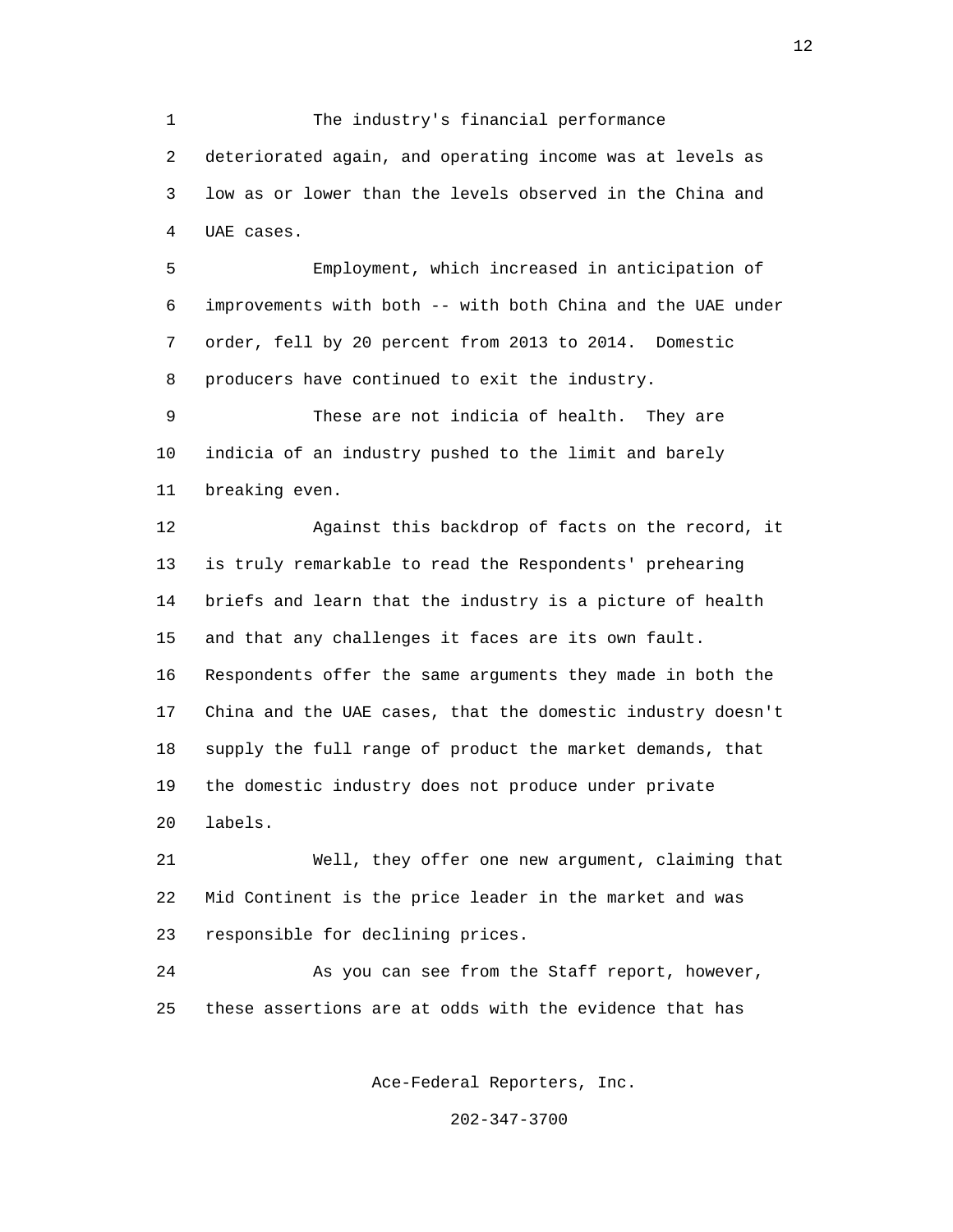1 been gathered. The domestic industry continues to produce 2 the full range of products that the market demands.

 3 The domestic industry does substantial amounts 4 of private label production. And the evidence shows that 5 Prime Source, not Mid Continent, is the price leader in the 6 market.

 7 The Staff did an excellent job of developing 8 detailed evidence on each of these points.

 9 Our panel this morning will testify in detail 10 concerning these and other issues and will look forward to 11 the Commission's questions. We are confident that at the 12 end of the day, despite the Respondents' repeated efforts 13 to cast dispersions on the domestic industry and muddy the 14 waters with questionable claims, the record will speak for 15 itself, and that an affirmative determination will be fully 16 supported.

 17 As a final matter, let me note for the record 18 that we have a display table with a variety of product 19 samples in front of us. These samples are intended to 20 illustrate part of the range of products and packaging that 21 are produced by the domestic industry and sold through 22 various channels.

 23 We've have also included several examples of 24 subject merchandise from the subject countries. We will 25 refer to these samples at several points during our

Ace-Federal Reporters, Inc.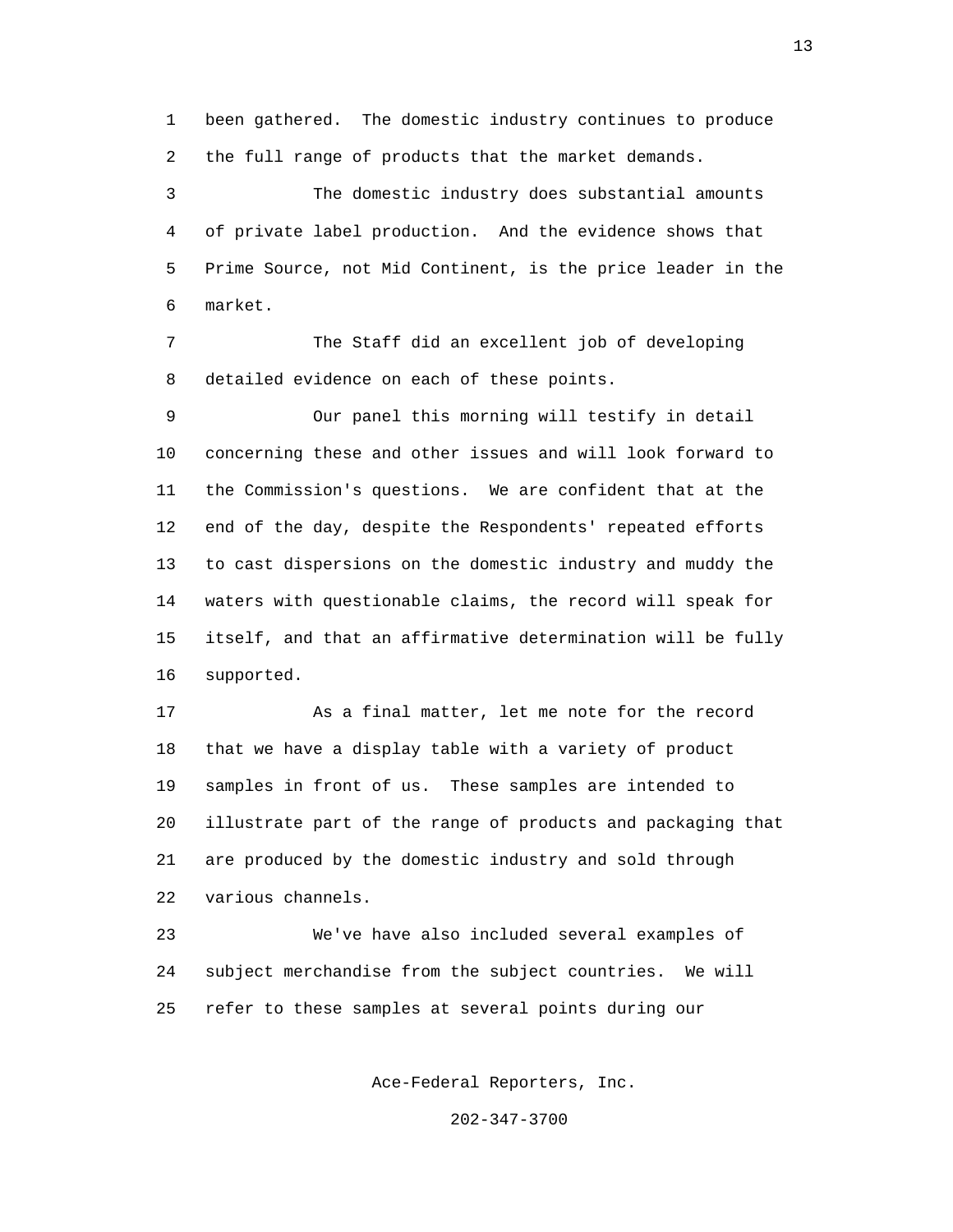1 testimony and invite the Commission and Staff to examine 2 them and ask any questions that may arise. Thank you very 3 much for your time and attention. 4 MR. BISHOP: Opening remarks on behalf of 5 Respondents will be by Ned H. Marshak, Grunfield, 6 Desiderio, Lebowitz, Silverman & Klestadt. 7 OPENING REMARKS OF NED MARSHAK 8 MR. MARSHAK: Good morning. I am Ned Marshak of 9 Grunfield, Desiderio, counsel to Taiwan Respondents. In 10 the morning session, the domestic industry will focus on 11 three themes. Serial dumping, nothing has changed, and 12 domestic mills are ready, willing and able to sell all of 13 the nails, all U.S. consumers will ever need. 14 This afternoon, our clients' customers and their 15 customers will provide a detailed rebuttal to these 16 arguments. 17 Right now I would like to briefly summarize the 18 fundamental flaws in the domestic industry's case. First, 19 Petitioner alleges that we are guilty of serial dumping. 20 This is a catchy phrase, full of evil connotations. 21 But allegations of serial dumping have no place 22 in U.S. antidumping duty law. 23 U.S. law is remedial, it is not punitive. This 24 Commission can reach an affirmative determination against 25 nails from the five countries subject to investigation if

Ace-Federal Reporters, Inc.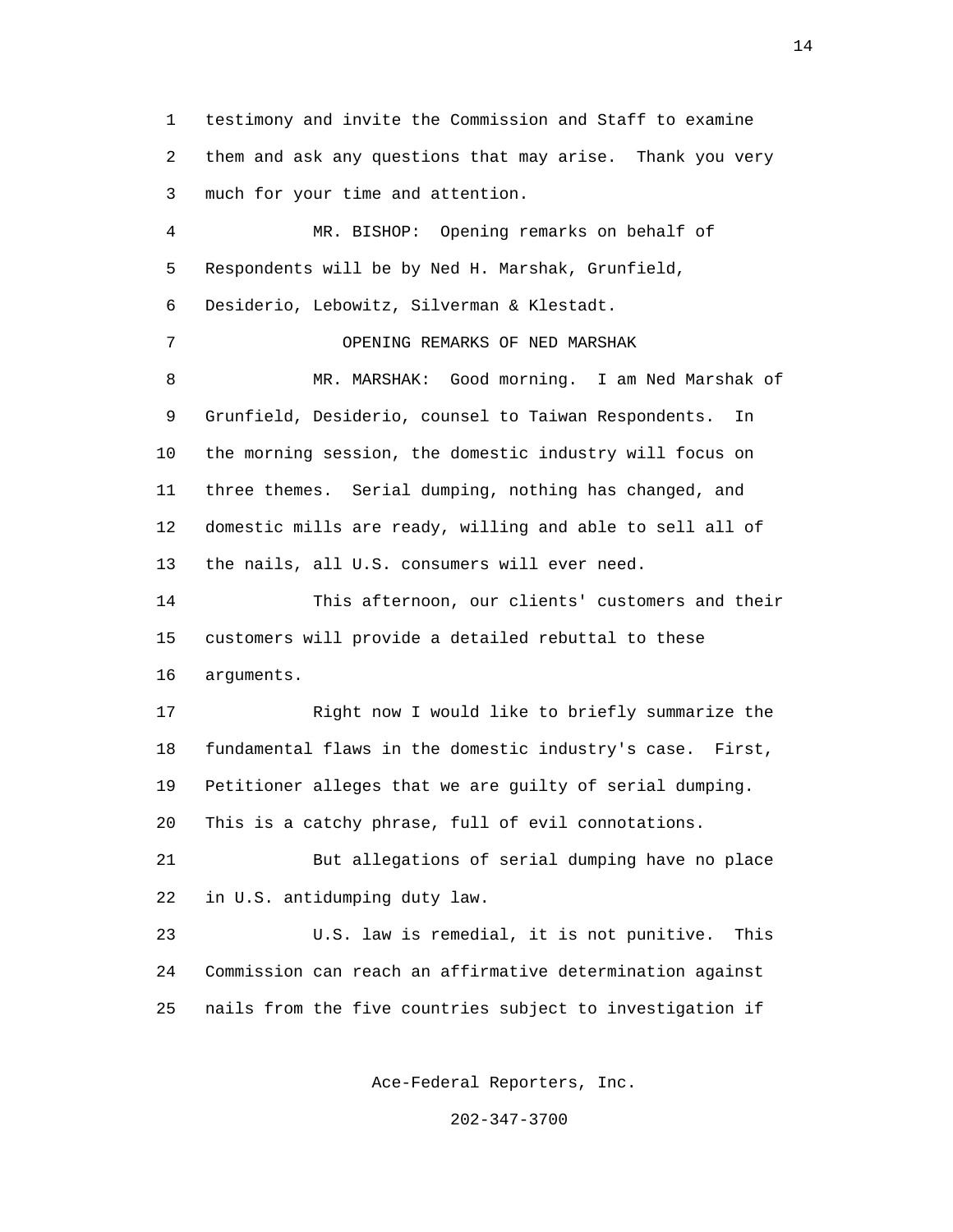1 and only if exports from these countries have materially 2 injured the domestic industry.

 3 As recently as March 2012, Mid Continent 4 acknowledged that we were the good guys. Thus, the 5 Commission should confine its analysis to conditions of 6 competition in this industry in the last three years, since 7 2012, when our clients were for the first time accused of 8 being evil doers.

 9 Simply stated, the lingering effects of injury 10 caused by nails exported from China in 2008 and the UAE in 11 2012 cannot be the basis for an affirmative determination 12 on nails exported from five other countries in 2015.

 13 Second, Petitioners allege that nothing has 14 changed. Here the facts speak for themselves. The data 15 tells the story. Domestic shipments, production, capacity 16 utilization profits are all up. The industry has expanded.

 17 The industry leader, Mid Continent, continues to 18 dominate the pallet nails market that now is owned by 19 Deacero, a large Mexican multinational, which supplies Mid 20 Continent with wire and wire rod and complements Mid 21 Continent's American-made nails with nails made in Mexico 22 sold under Mid Continent's Magnum brand name.

 23 Finally, Petitioner argues that American mills 24 are ready, willing and able to sell all types of nails in 25 virtually unlimited quantities, but have been unable to do

Ace-Federal Reporters, Inc.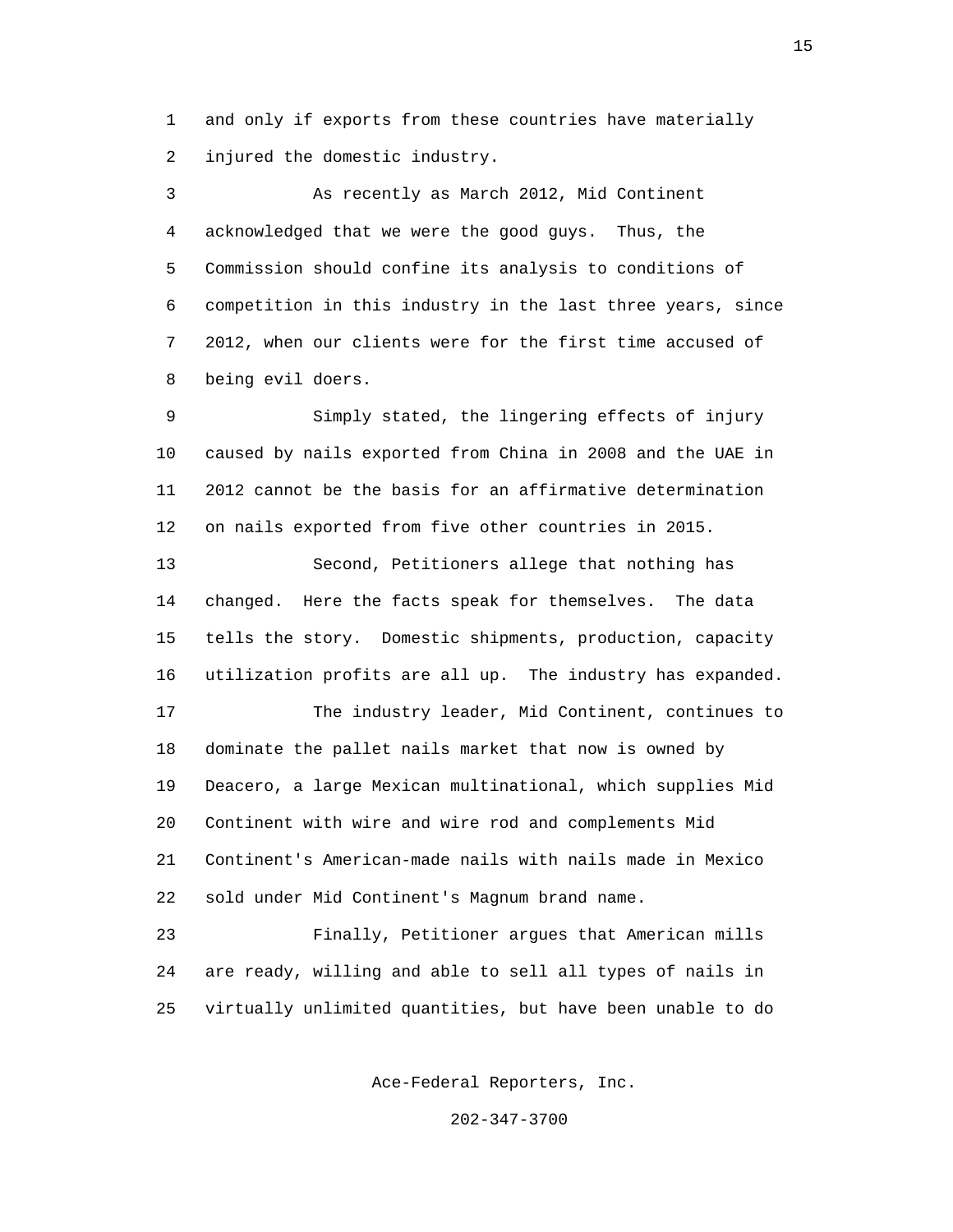1 so because we dump.

 2 Again, we ask the Commission to look at the 3 record and listen to our customers who will testify today. 4 In reviewing the data, several questions should be asked 5 and answered. Does any domestic mill or even all domestic 6 mills combined ready and able to supply over 400 SKUs, many 7 of which are hand-derived nails in 1- and 5-pound boxes, to 8 2000 Home Depot stores located in every corner of the 9 United States?

 10 Prime Sources created a 28-state, 35-warehouse 11 distribution network to service its national mass 12 merchandise market. Can this very significant market be 13 serviced from domestic mills? We recognize that Mid 14 Continent's Magnum brand is the leading name in the pallet 15 nail market. But is this brand truly competitive with 16 Paslode, Hitachi, Stanley, Bostitch, Senco and Grip Rite 17 brand nail guns and nails in the collated construction nail 18 market? And is competition in a branded nails market, when 19 the Commission considers prices charged for these branded 20 products at the same level of trade, be based on price? 21 Are many of these branded nails sourced offshore 22 by the same companies which continue to make these nails in 23 the United States? And if so, do these mills move 24 production off shore because of our clients' acts between

25 2012 and 2014?

Ace-Federal Reporters, Inc.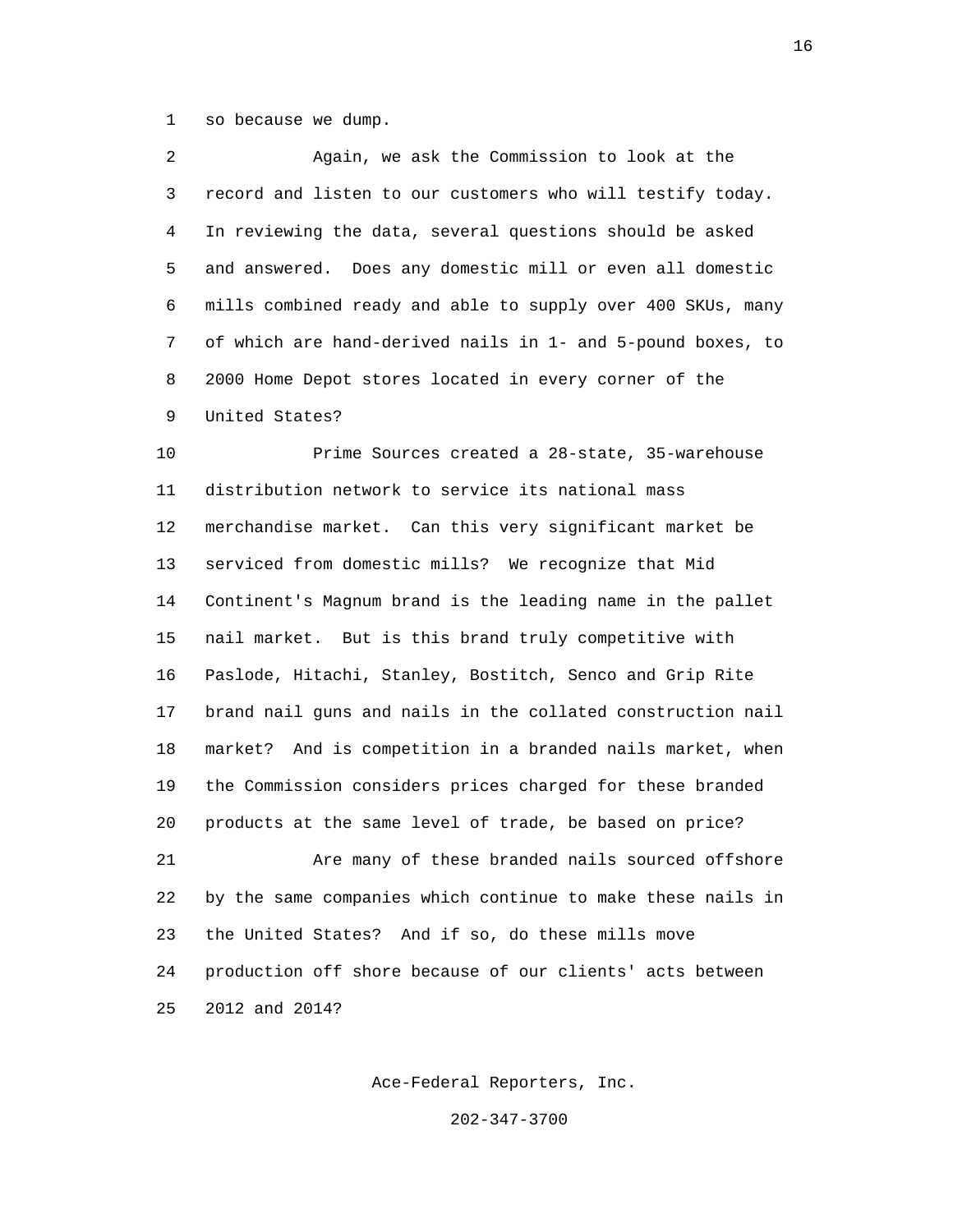1 Many customers want to buy nails in private 2 label packaging. Is Mid Continent really willing to supply 3 private label packaging to all of these customers in the 4 quantities they desire, especially when it is at the same 5 time trying to build its Magnum brand name?

 6 The answer to these questions will be important 7 factors to consider in this case.

 8 Finally, nails may be a commodity product, but 9 as counsel for Mid Continent advised Department of Commerce 10 at its April 16, 2005 public hearing, and I'll quote, "to 11 say that nails is not specialized product is simply not 12 true. There are literally thousands of different types of 13 nails, each of which is highly specialized features and 14 it's intended for different uses. They're as specialized 15 product as anything."

 16 We agree, in this highly specialized industry, 17 there is room for domestic mills to realize healthy profits 18 by producing nails to satisfy certain market segments. And 19 there is room for competition among well-known national 20 brands for construction nails used in branded nail guns. 21 And there is room for private label brands, and there is 22 room for sales to Home Depot and Lowe's stores located all 23 over the United States.

 24 Where there is no room and what is not needed 25 and what will not return production to the United States

Ace-Federal Reporters, Inc.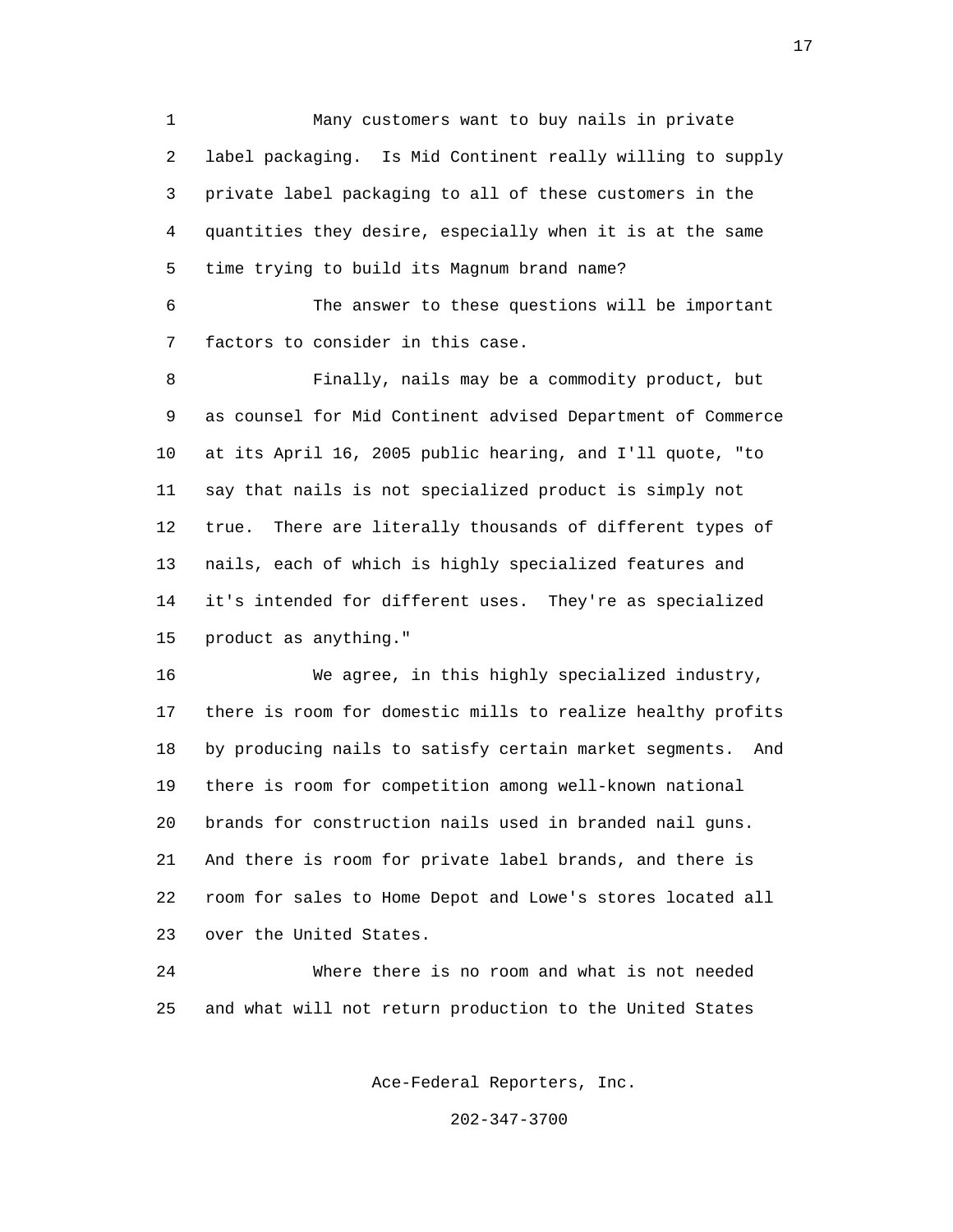1 are antidumping and countervailing duty orders on nails 2 from the five countries under investigation at this time. 3 Thank you. 4 MR. BISHOP: Would the first panel, those in 5 support of the imposition of antidumping and countervailing 6 duty orders, please come forward and be seated. 7 Madam Chairman, all witnesses on this panel have 8 been sworn. 9 CHAIRMAN BROADBENT: Welcome. You may begin 10 when you're ready. 11 STATEMENT OF ADAM H. GORDON 12 MR. GORDON: Thank you very much. Good morning 13 again. For the record, I am Adam Gordon of Picard, Kentz & 14 Rowe, appearing today on behalf of Mid Continent Steel & 15 Wire. 16 With me are my colleagues, David Yocis and 17 Jordan Kahn of Picard Kentz and Mr. Dan Klett of Capital 18 Trade Incorporated. Our panel includes industry witnesses 19 from our different domestic producers. With us this 20 morning to my left is Mr. Fernando Villanueva, Mid 21 Continent's president and CEO, Chris Pratt, behind me, Mid 22 Continent's controller, John Martin, chief executive 23 officer of Mar-Mac, Inc., Peter Cronin, corporate vice 24 president, sales and marketing of the Heico Wire Group, and 25 James Miller, vice president, corporate development of Tree

Ace-Federal Reporters, Inc.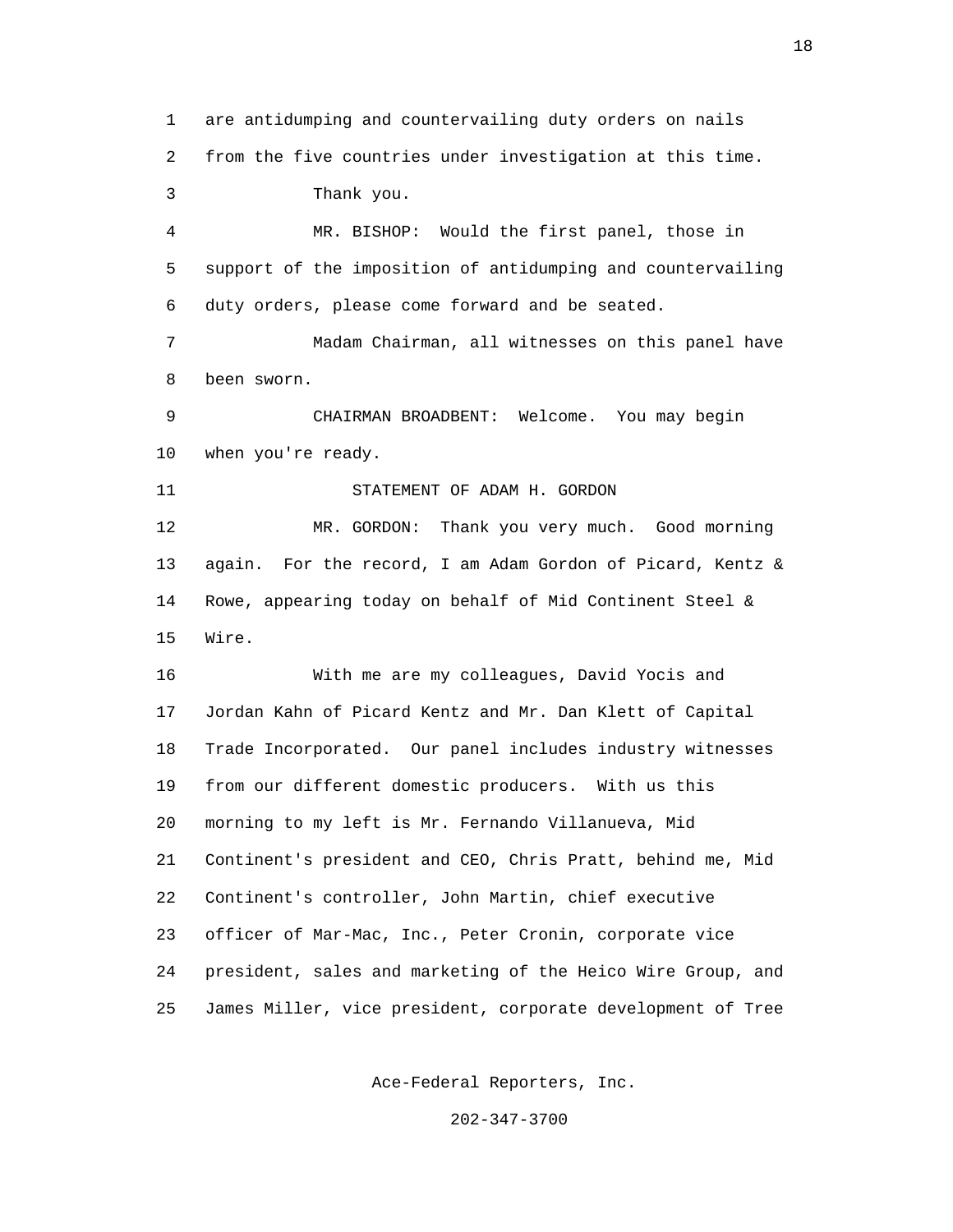1 Island Steel.

2 I will begin our testimony this morning by 3 addressing a number of the legal issues in this 4 investigation, followed by our industry witnesses. 5 Mr. Klett will conclude our affirmative testimony by 6 addressing certain economic and data issues. 7 My comments this morning will address like 8 product, the domestic industry, cumulation and several 9 claims made by the Respondents concerning the range of

 10 products produced by the domestic industry, its production 11 of private label products, price leadership and a few 12 comments on threat.

 13 First, with respect to like product, we believe 14 that the Commission should continue to find one like 15 product coextensive with the scope as defined by the 16 Commerce Department. The Respondents conceded this issue 17 during the preliminary phase investigation, and no 18 challenge has been made in this final phase investigation. 19 Second, the Commission should continue to 20 cumulate imports from all five countries in this final 21 investigation as it did in the preliminary investigation. 22 The Respondents also do not challenge this.

 23 Third, with respect to domestic industry, we 24 believe that no basis exists to exclude any members of the 25 industry from the overall analysis. While certain members

Ace-Federal Reporters, Inc.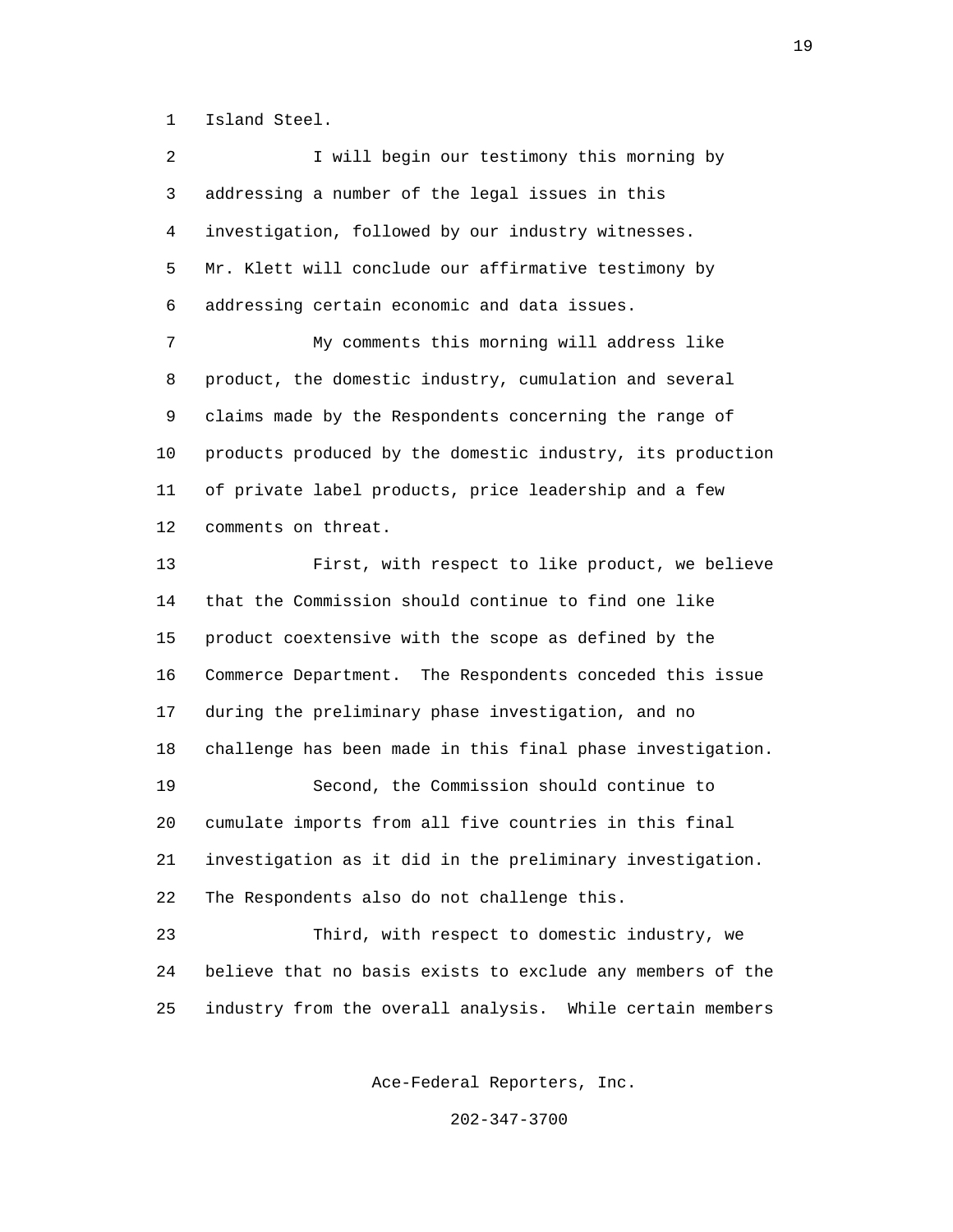1 of the industry are related parties, the record does not 2 demonstrate any basis to exclude any of them for purposes 3 of this final investigation.

 4 The Respondents do not argue that any of these 5 parties should be excluded, though they do assert that the 6 financial performance of one industry member should be 7 excluded from the analysis.

 8 This is clearly a results-driven argument, and 9 we believe that no basis exists to exclude any member of 10 the industry from the financial or trade data compilations.

 11 The performance of the industry varied over the 12 period, and including all of the producers' experiences 13 will yield the most accurate picture of the industry before 14 the Commission.

 15 Fourth, as they did in both of the prior two 16 investigations, the Respondents have argued that the 17 domestic industry does not produce the full range of nails 18 that they need. As the Staff recognized in the 19 questionnaires, this could mean two things. First, that 20 the industry does not produce every single kind of nail in 21 existence, and second, that the industry does not produce 22 the full range of nail types that the market demands. 23 The Staff gathered data to examine both ideas.

 24 In both cases, the evidence disproves the Respondents' 25 contentions. Only 26 percent of responding purchasers

Ace-Federal Reporters, Inc.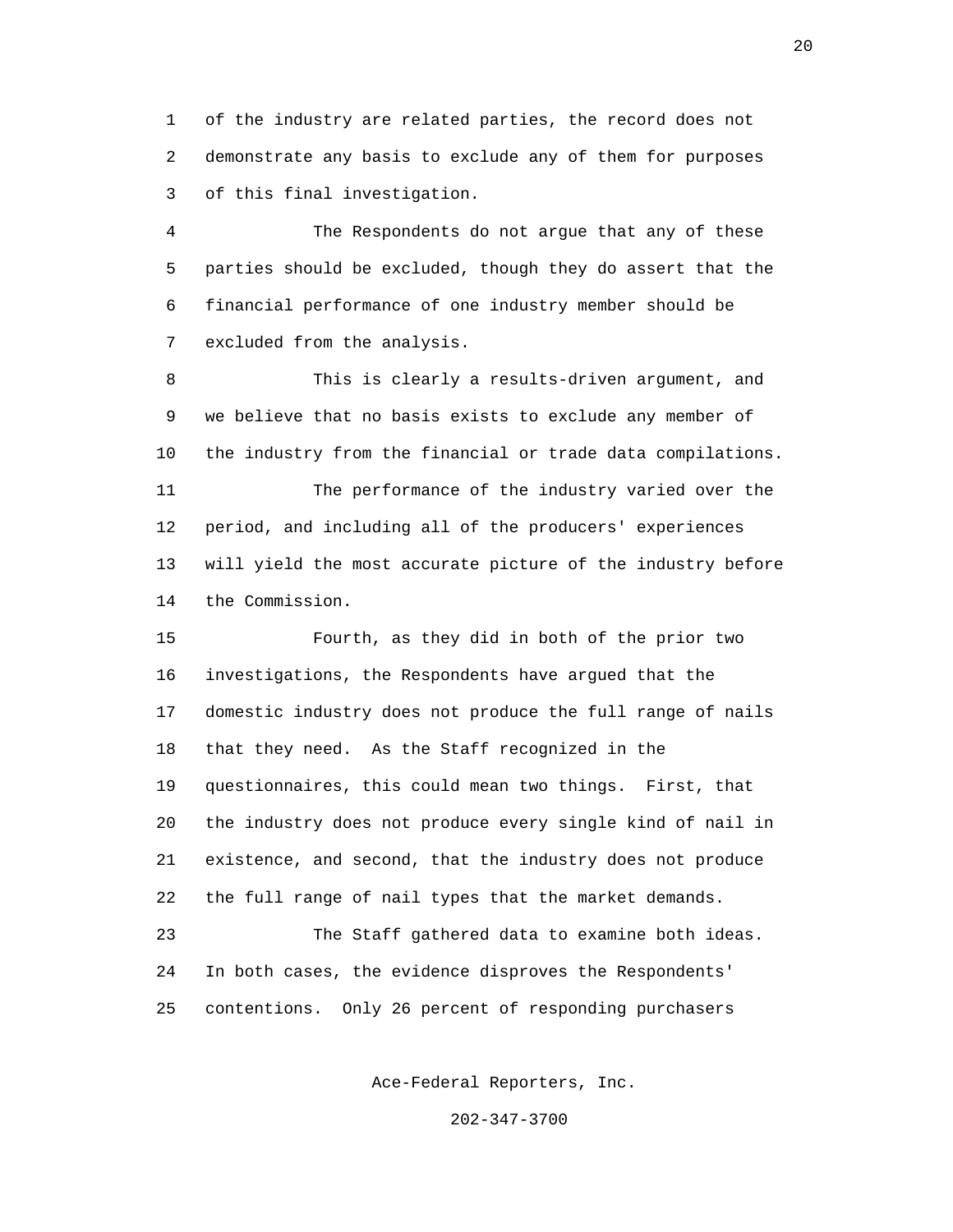1 indicated that certain types of nails or SKUs are available 2 only from certain countries. Nearly all of the types of 3 nails that they identified as being of limited 4 availability, such as wire coil nails, hot-dipped 5 galvanized nails, stainless steel nails and pallet nails, 6 are unquestionably available from U.S. producers. Indeed, 7 we have examples of many of them on the display table 8 before us.

 9 Moreover, fully 75 percent of the responding 10 purchasers stated that certain types of nails are not 11 available only from certain countries. In other words, 12 three-quarters of the responding purchasers reported that 13 all grades, types and sizes of nails are available from all 14 country sources.

 15 The second inquiry allows the Commission to 16 evaluate the real demands of the market by asking about the 17 ability to supply needed SKUs as opposed to every single 18 type of nail, no matter how uncommon.

 19 Here again, the data show that the domestic 20 industry offers what the market needs. In fact, more 21 purchasers stated that the domestic industry, the U.S. 22 industry, can supply all needed SKUs than the industries in 23 any of the other countries.

 24 In short, notwithstanding the claims made by the 25 two Respondents here today, the market recognizes, the

Ace-Federal Reporters, Inc.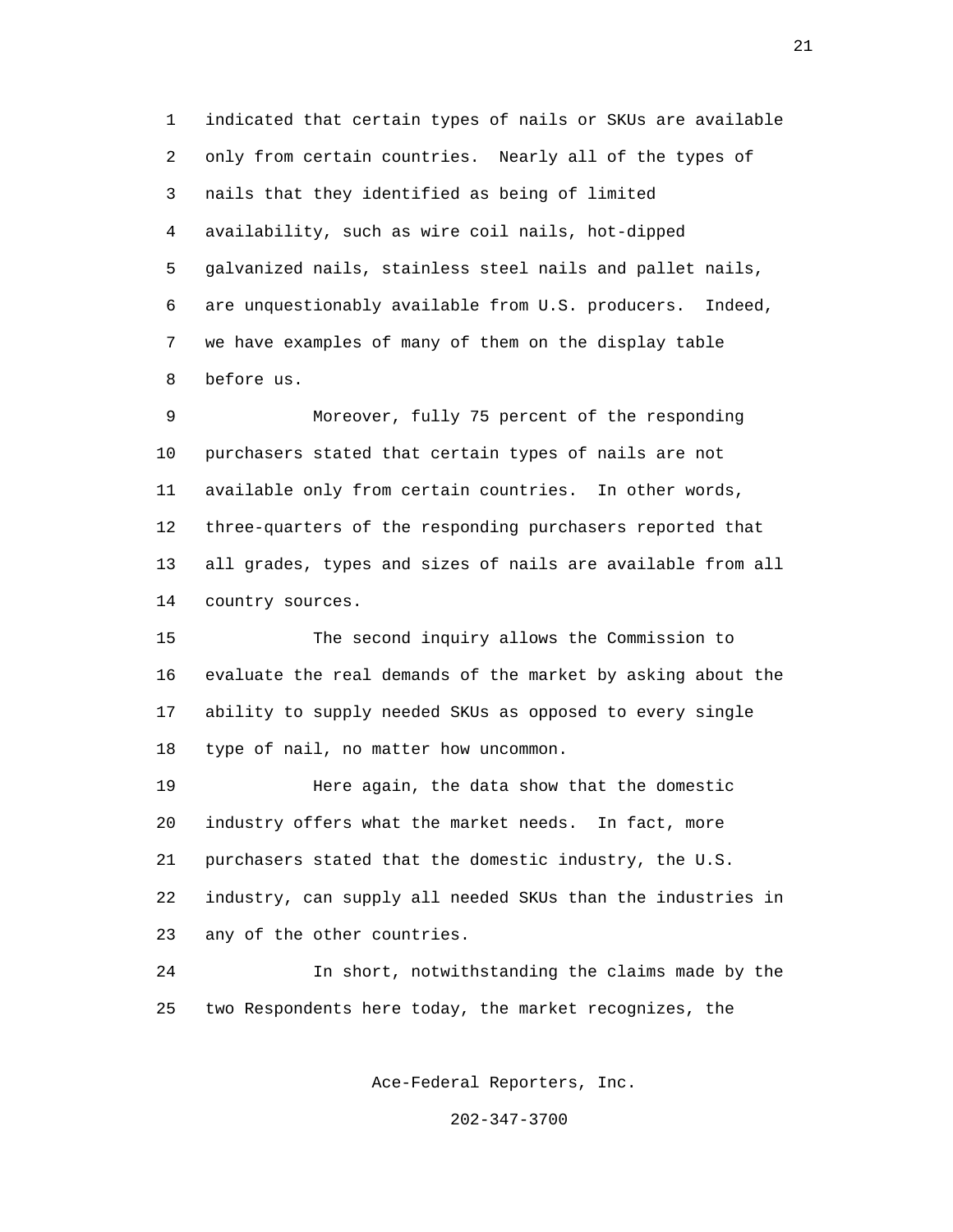1 market recognizes, that the domestic industry is fully 2 capable of supplying what the market needs.

 3 Fifth, on the issue of private label production, 4 the record establishes that the domestic industry actively 5 produces private label products. Five out of the 12 6 domestic producers reported receiving requests for private 7 label production and reported that up to 16 percent of 8 their 2014 production was for private labels.

 9 Mid Continent is a significant producer of 10 private label production, as Mr. Villanueva will discuss. 11 Only 14 purchasers reported any difficulty obtaining 12 private label product, giving reasons such as longer lead 13 times, unacceptable minimum quantities and a producer's 14 desire to promote its own brand.

 15 As we have discussed in our prehearing brief, 16 these are very valid business reasons for any producer to 17 hesitate to produce private label product.

 18 I would also note that purchasers claimed to 19 have challenges sourcing private label product from both 20 U.S. and foreign producers, as well as from large U.S. 21 distributors. I would note that on the table in front of 22 us, we have many examples of private label packaging that 23 is produced by the domestic industry for various customers. 24 Next I will turn to perhaps the only new issue 25 raised by the Respondents in this investigation, the claim

Ace-Federal Reporters, Inc.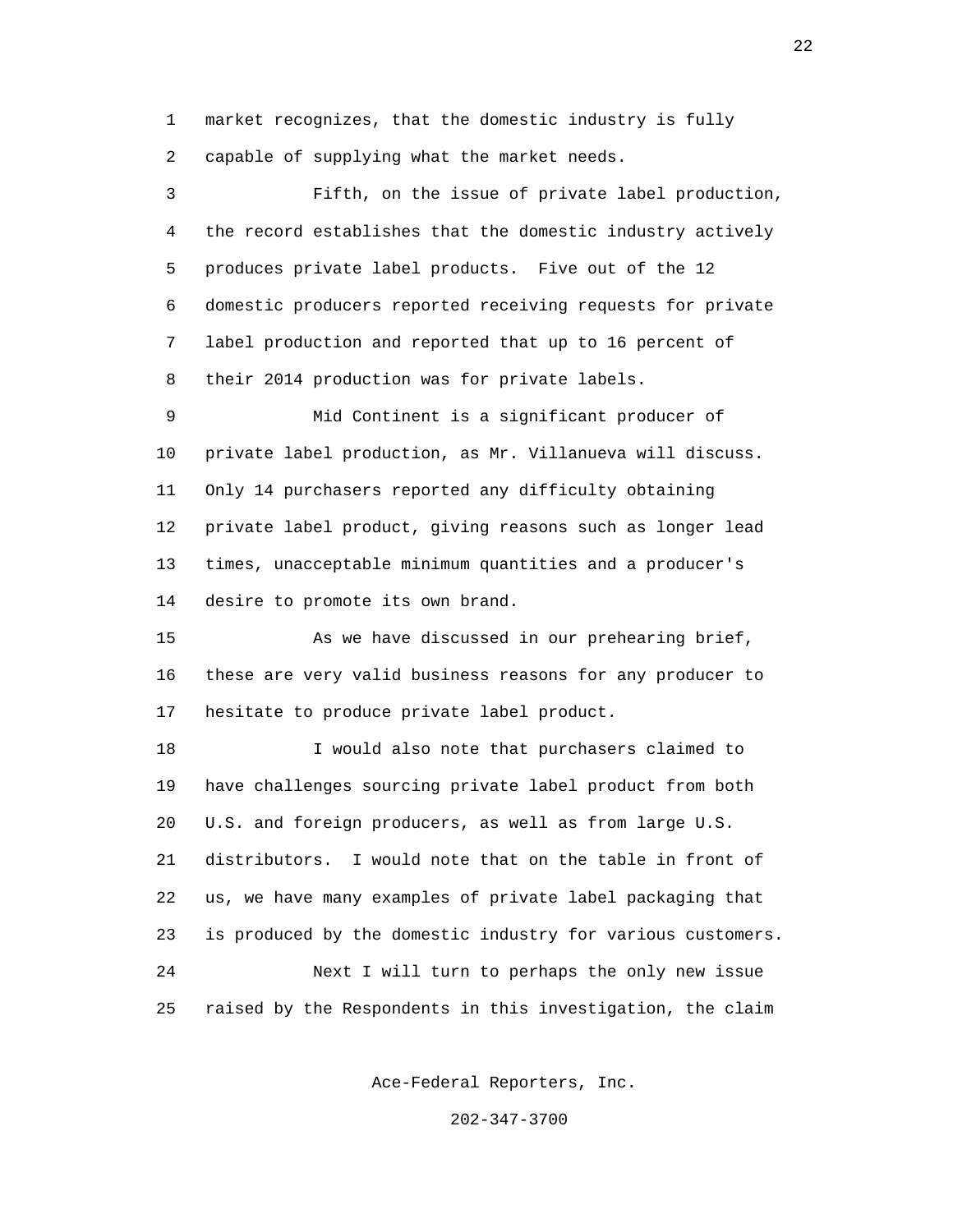1 that Mid Continent is the price leader, and hence was 2 responsible for leading prices down and for any injury to 3 the domestic industry. Here again, the data simply do not 4 support this claim. As the Staff report shows, Prime 5 Source was identified as the price leader far more than any 6 other firm.

 7 Mid Continent was certainly identified as a 8 price leader as well, but the associated comments show that 9 many purchasers see Mid Continent as a price leader in 10 raising prices or in reacting to other pricing changes 11 initiated by other parties, and not in lowering them.

12 As a final matter, I would like to touch briefly 13 on the issue of threat. As we discussed in our prehearing 14 brief, substantial evidence supports a threat determination 15 as well as a determination of present material injury. I 16 would like to focus on one element of the threat analysis, 17 namely the ability to shift production from other products. 18 Both Taiwan and Korea have very significant

 19 roofing nail industries. Roofing nails are simply one form 20 of nails and are produced on the same equipment. They are 21 collated in the same way as well.

 22 Any producer of roofing nails could shift 23 production to the nails covered by these cases merely by 24 changing out the dies and tooling in the nail heading 25 machines.

Ace-Federal Reporters, Inc.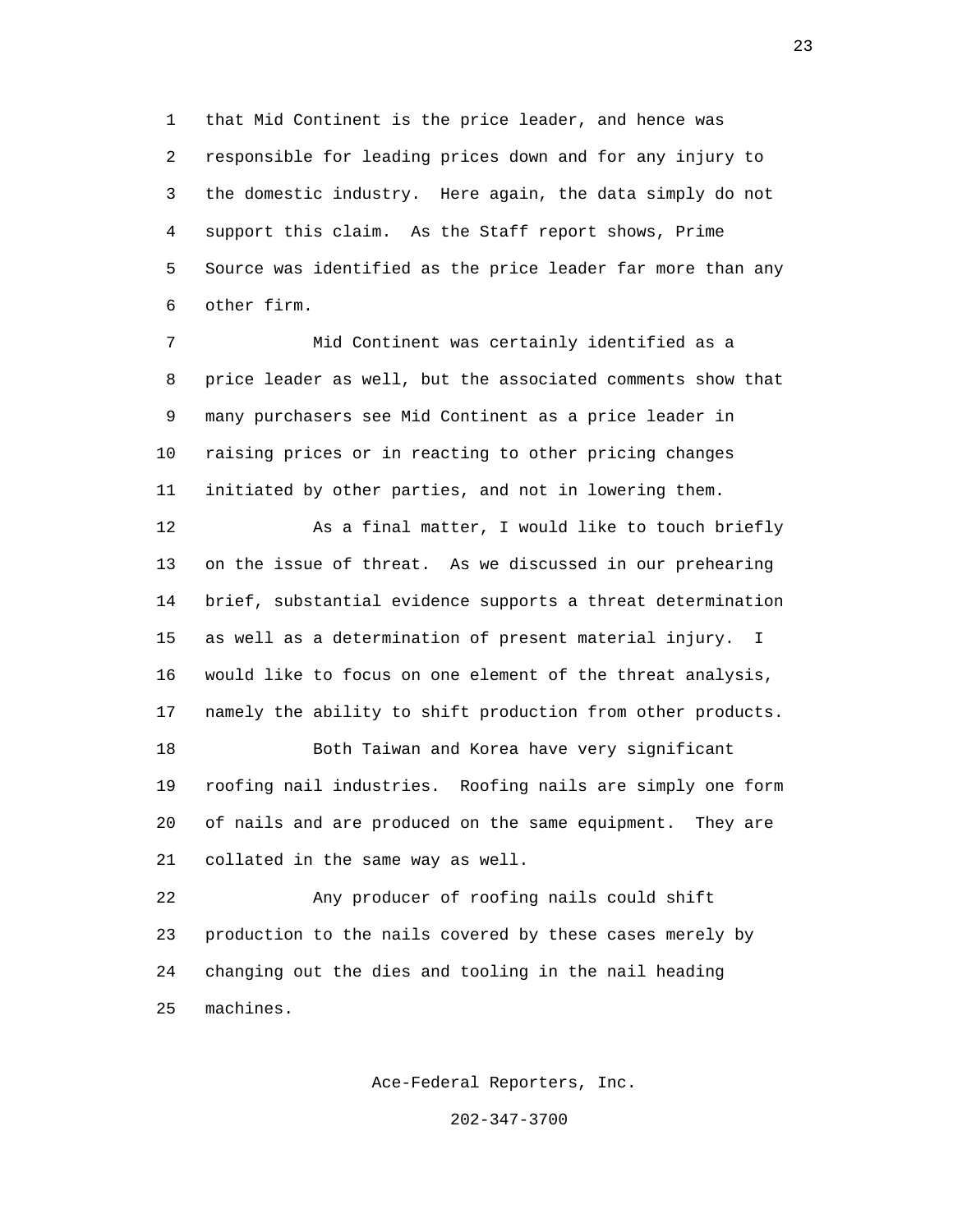1 With that, I will conclude my comments and turn 2 to our industry witnesses, starting with Mid Continent's 3 president and CEO, Fernando Villanueva. 4 STATEMENT OF FERNANDO VILLANUEVA 5 MR. VILLANUEVA: Good morning. My name is 6 Fernando Villanueva, and I am the president and CEO of Mid 7 Continent Steel & Wire. I joined Mid Continent last 8 October and took over full responsibilities in December, 9 when the company's founder, David Libla, retired. 10 By way of background, I have a degree in 11 industrial and systems engineering, as well as an MBA. I 12 moved to Missouri and joined Mid Continent last fall after 13 over 20 years working with wire and wire products at our 14 parent company, Deacero. 15 Mid Continent is the largest producer of steel 16 nails in the United States. We produce a wide range of 17 nails that are used in construction and to make pallets and 18 crates. We sell all over the country from our plant in 19 Missouri and our warehouse in California. 20 My job as Mid Continent's president is simple, 21 to take a great company and make it even better. 22 Mid Continent has always been committed to U.S. 23 manufacturing, and that commitment, that commitment has not 24 changed. 25 We are continually looking for ways to improve

Ace-Federal Reporters, Inc.

202-347-3700

24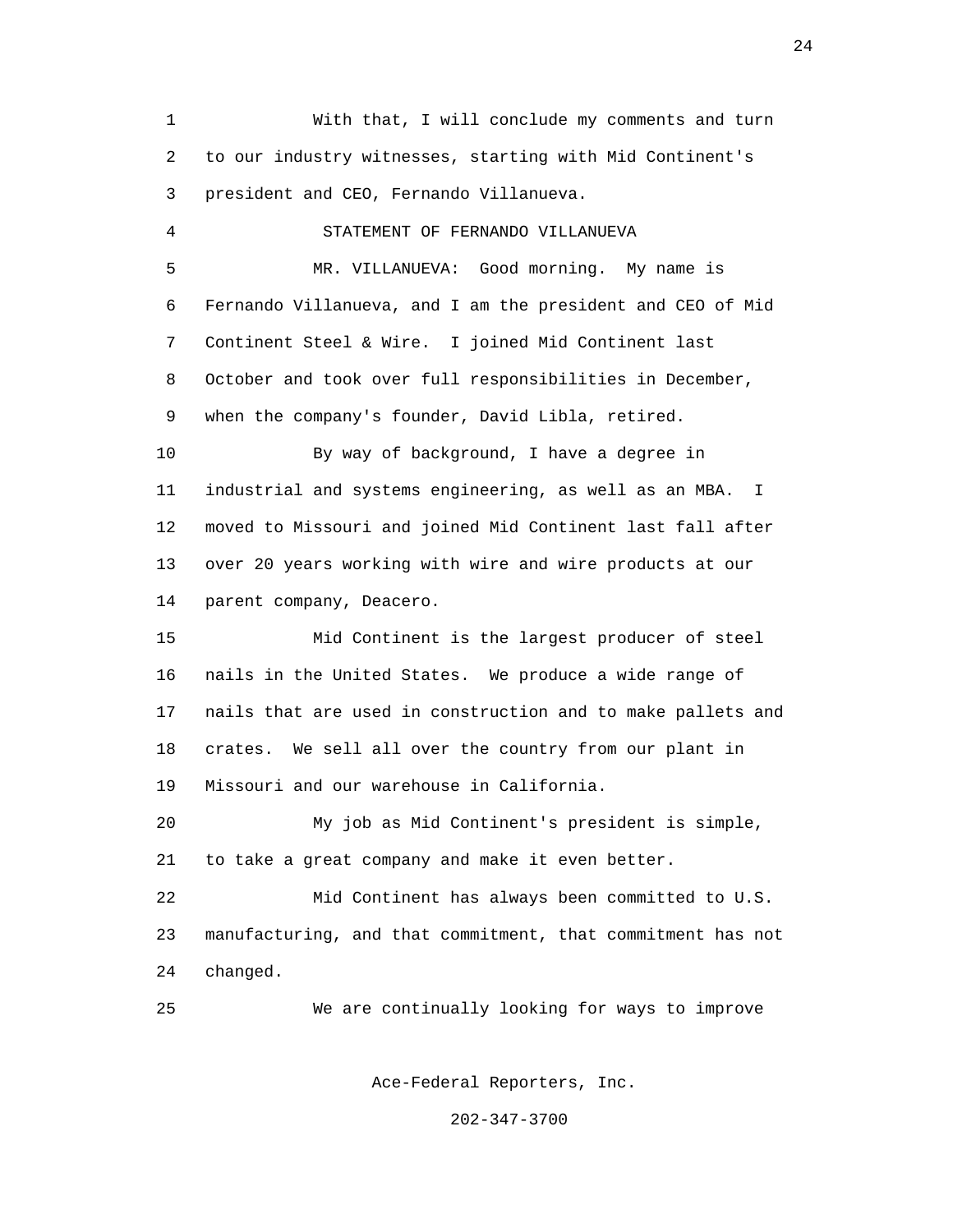1 and expand our product offerings and to offer and serve our 2 clients' needs.

 3 We are also continually working to be as 4 efficient as we can be, and to offer the highest quality 5 products and customer service in the industry. 6 If anything, that focus has increased since Mid 7 Continent was acquired by Deacero. In fact, we are in the 8 process of moving several collated nail lines from 9 Deacero's nail mill in Mexico to Poplar Bluff, so we can 10 expand manufacturing and employment in Missouri. 11 Like every other U.S. nail producer, Mid 12 Continent has been severely tested over the past eight 13 years by repeated waves of unfair imports. As I believe 14 should be apparent by now, Mid Continent will defend our 15 markets and our industry from unfairly traded imports, as 16 we are doing again today. 17 I am testifying today because my company is 18 being harmed by a third round of serial dumping and serial 19 injury. A small number of large distributors and importers 20 have chosen to rely on dump imports to support their 21 business models. They have been very aggressive about 22 driving prices down in order to gain market share. 23 Over the past three years, we watched as the 24 price leaders in the market, particularly Prime Source, 25 reduced prices and increased imports from the countries now

Ace-Federal Reporters, Inc.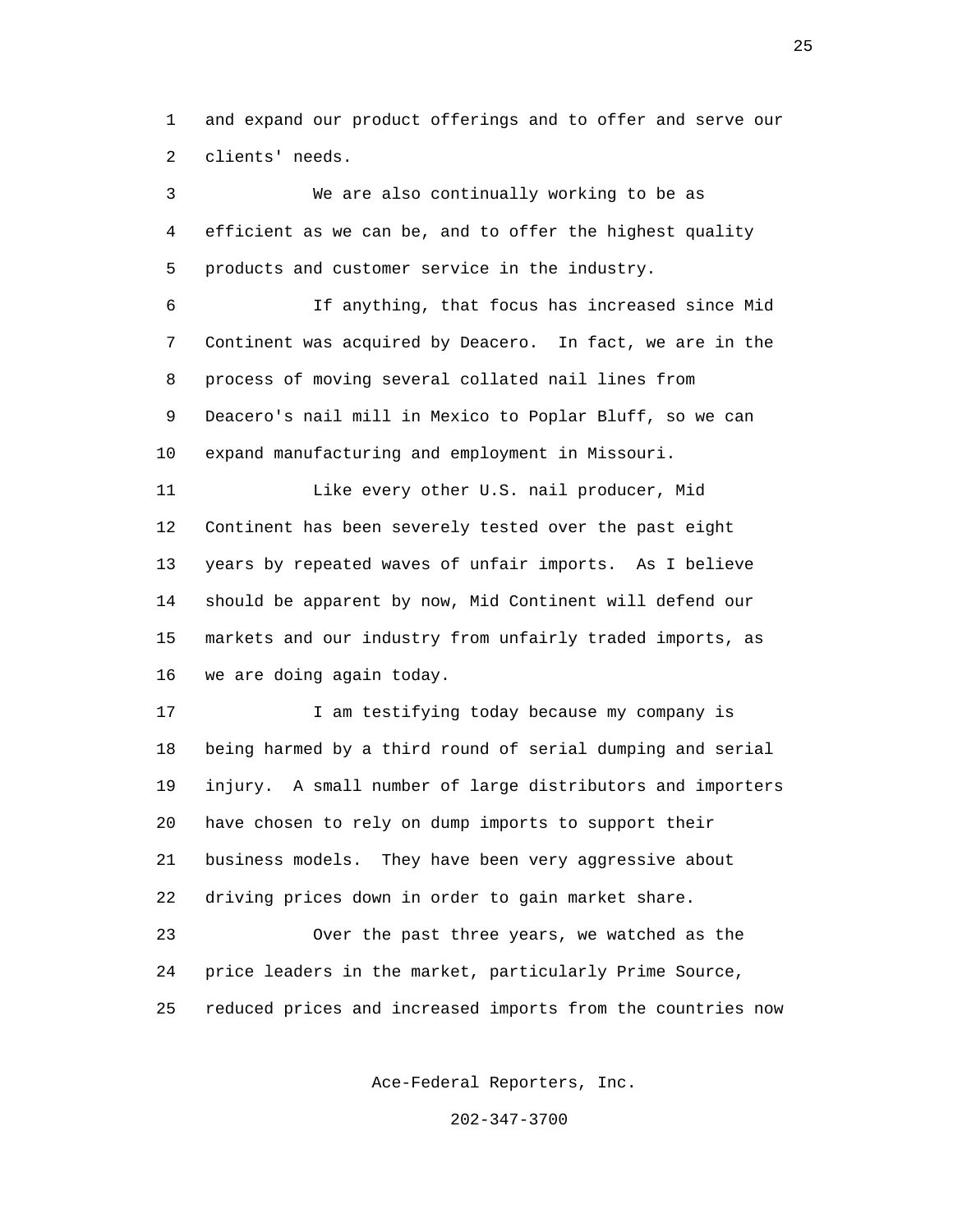1 under investigation.

 2 This is not fair competition. Twice now we have 3 successfully challenged this behavior exactly as the law 4 permits. Each time we obtain relief. First against 5 imports from China, and then against the UAE.

 6 These distributors have abandoned the suppliers 7 placed under order and moved to another country or group of 8 countries.

 9 As I prepared for today's hearing, I reviewed 10 the transcript from the final hearing in the 2012 case 11 involving imports from the UAE. I was surprised, surprised 12 by the testimony of several of the large U.S. distributors 13 when they openly told the Commission that they were already 14 shifting imports away from the UAE and over to the 15 countries that are now under investigation.

 16 If these distributors had imported nails at fair 17 prices, we will not be here today. We have never claimed 18 that imports should not have a place in our market. Any 19 product that competes fairly has a place in the market, as 20 we welcome competition on that basis.

 21 As we know, however, these distributors, like 22 the other large distributors who have chosen to rely on 23 dump imports, do not appear capable of controlling their 24 behavior in the market. Instead of pricing imports fairly, 25 they lead prices down as they try to gain market share,

Ace-Federal Reporters, Inc.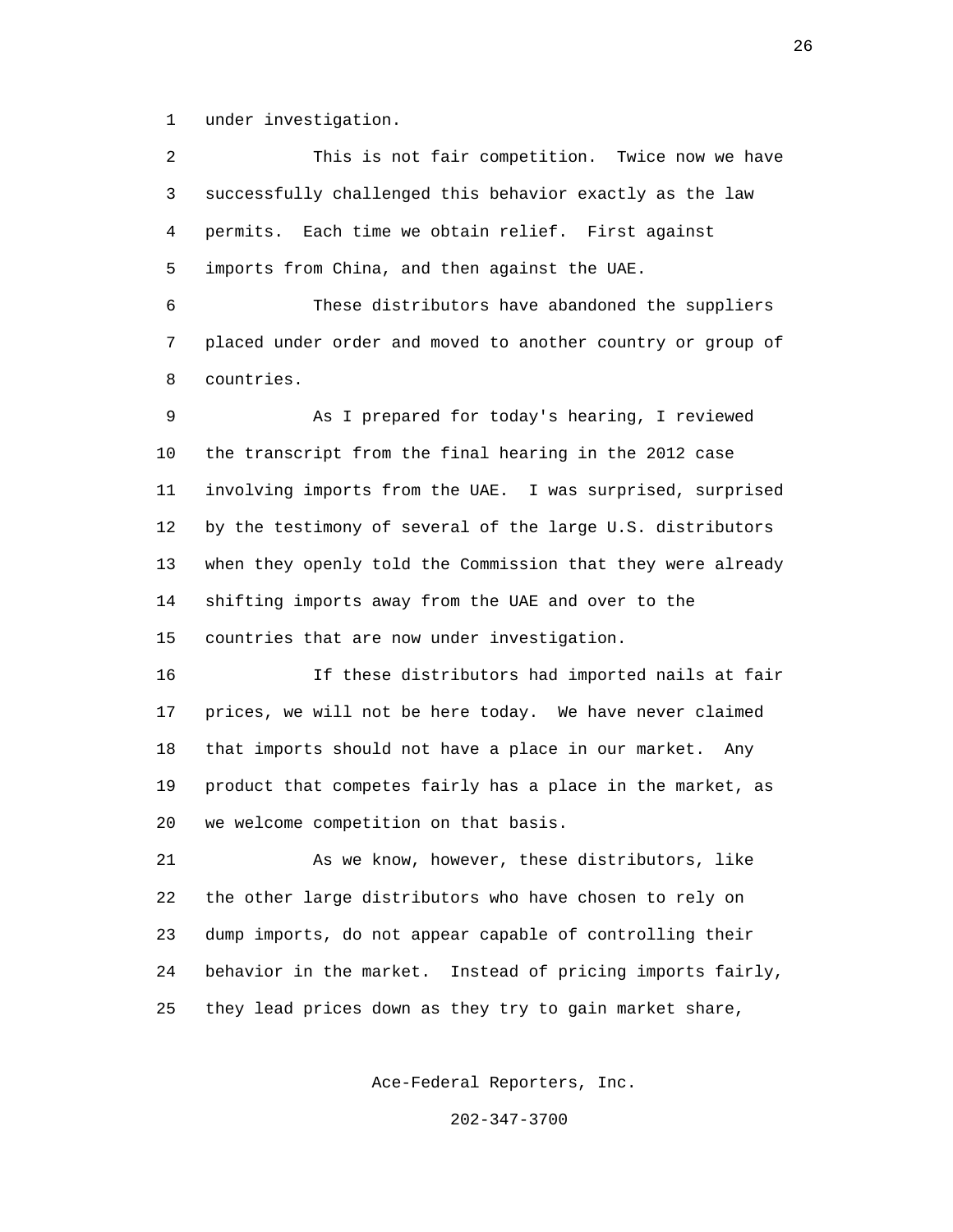1 forcing Mid Continent's and other domestic producers to 2 follow or lose volume.

 3 Over the past three years, since the UAE word 4 went into place, Mid Continent was forced to react, again 5 and again, to price reductions led by Prime Source and 6 other importers. This was the only way we could maintain 7 our volumes and market share.

 8 This pattern, which is the same as we have saw 9 in the cases against China and the UAE, has led to the same 10 result, our financial performance, which improved slightly 11 when the UAE order took effect, deteriorated again and 12 remains very poor.

 13 It is impossible to look at the industry's 14 performance over the past three or even eight years and 15 conclude that it is healthy.

 16 In this regard, it is important to recognize 17 that over the last three years, demand for steel nails has 18 been growing as the U.S. economy continues to recover from 19 the severe effects of the 2008-2010 global recession.

 20 The housing market, which is the single biggest 21 demand driver for steel nails, has recovered somewhat. 22 Though the recovery has been uneven and overall levels 23 remain significantly below historical averages.

 24 However, Mid Continent's performance and the 25 performance of our industry as a whole has been decoupled

Ace-Federal Reporters, Inc.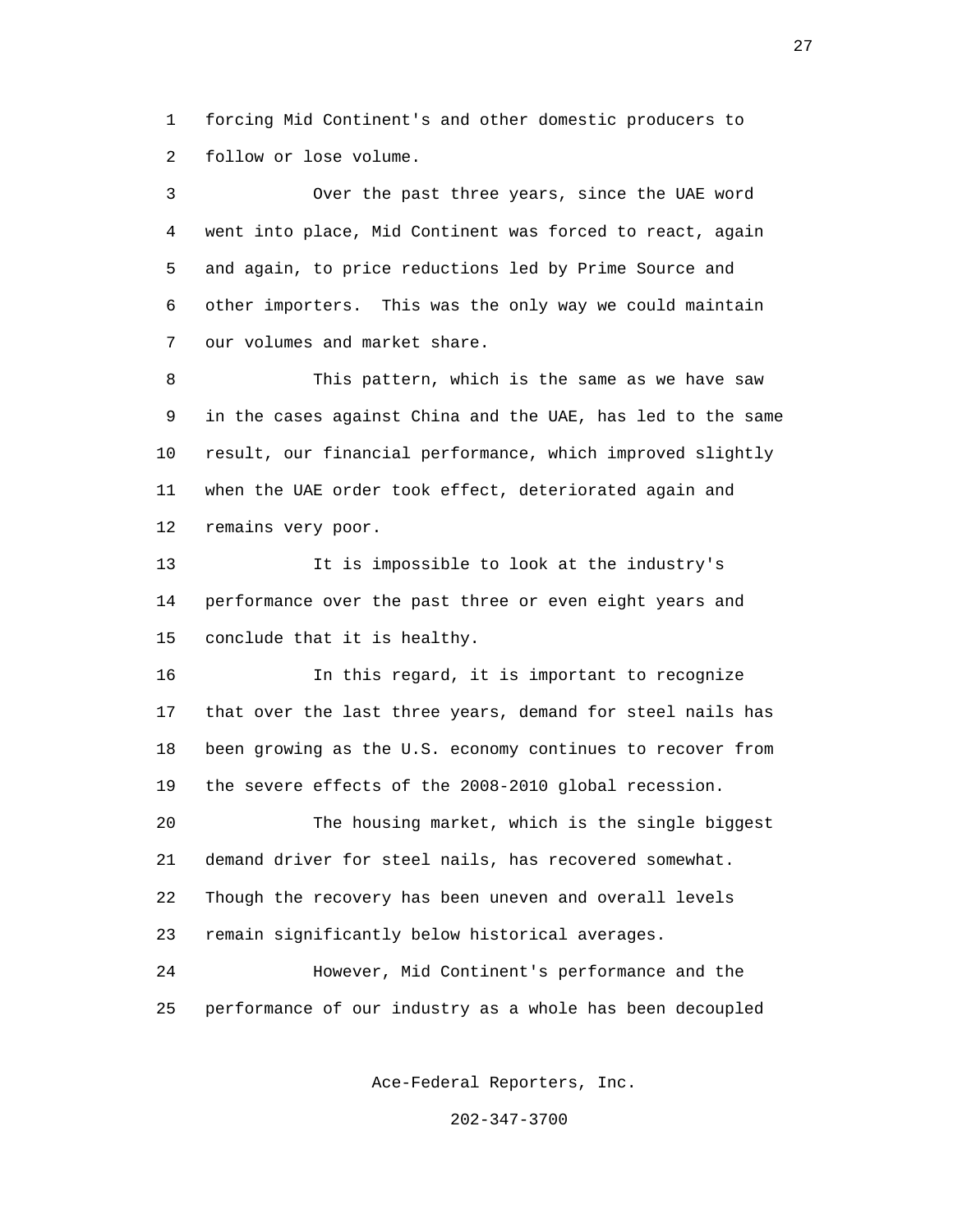1 from the performance of the economy and the housing market. 2 This is unnatural and is purely the result of the latest 3 wave of imports that rushed into the market after the order 4 was imposed in the UAE case.

 5 I believe it's very important that the 6 Commission consider the entire business cycle as it makes 7 its decision in this case. The last time our industry was 8 not injured was in 2005, before the wave of imports from 9 China arrived.

 10 Since that time, imports from China, then the 11 UAE and now from the countries under investigation have 12 continually harmed our industry.

 13 When the China AD order went into effect, the 14 industry and my company saw some improvement in the market, 15 before the company had completely made the switch to the 16 UAE imports.

 17 Along the same lines as the UAE case was in its 18 final stages, we again saw some improvement in the overall 19 market, exactly as the law intends.

 20 This improvement was the result of both the 21 impending trade reliefs and the improvements in the U.S. 22 economy and the residential construction market.

 23 The improvements we saw, however, did not last 24 as imports from the five countries under investigation 25 increased significantly and were being sold at lower and

Ace-Federal Reporters, Inc.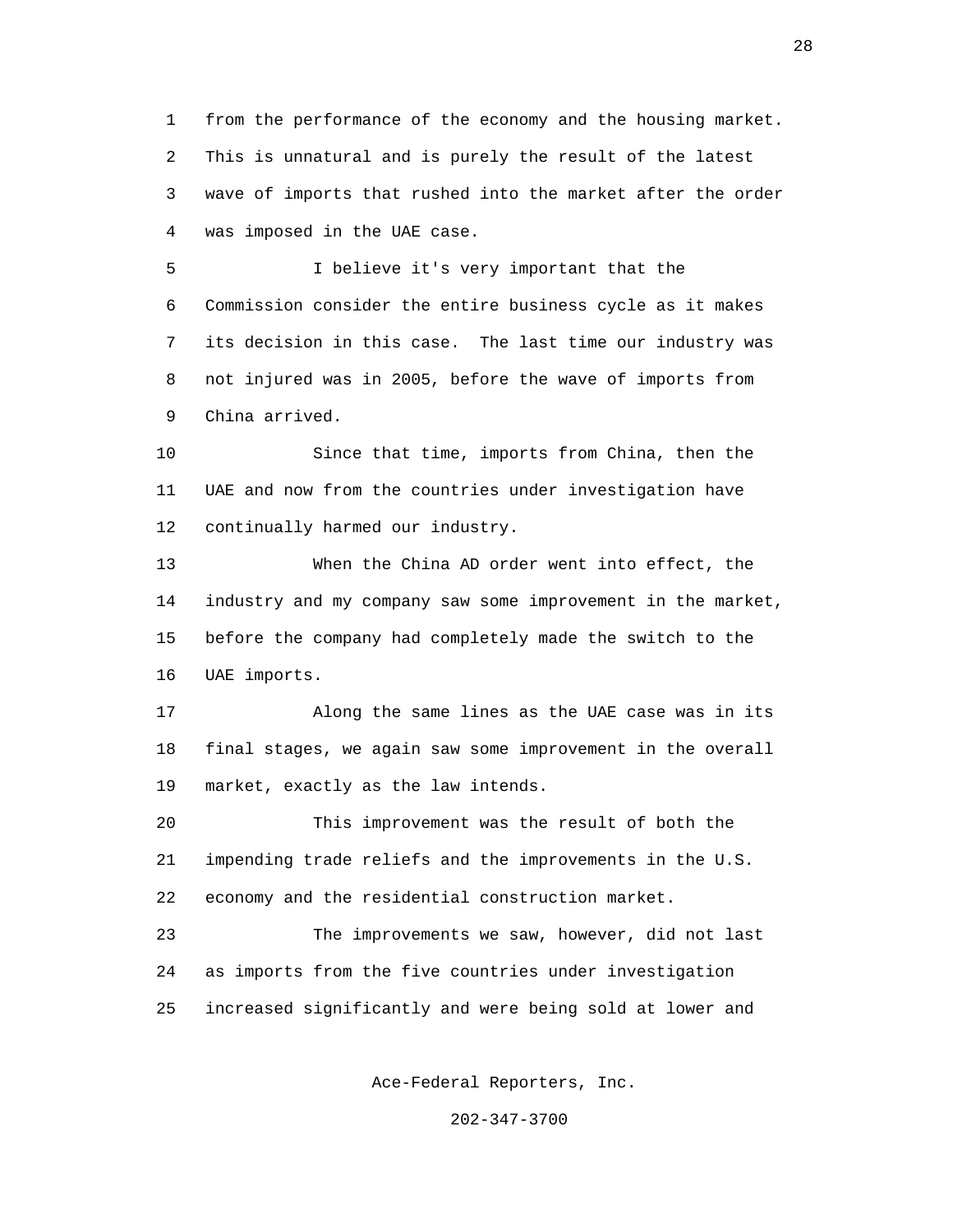1 lower prices. As the UAE case was ending, Mid Continent 2 worked hard to grow our production volume and to use more 3 of our capacity and be more efficient.

 4 For example, we added a third shift at our plant 5 in Missouri and made plans to invest in new equipment. 6 Because of the surge in imports from the countries now 7 under investigation, the only way we were able to grow our 8 volume was by chasing the import pricing as prices went 9 down and stayed down.

 10 This severely reduced our margins and rate of 11 return. When we realized that import volumes from these 12 countries were not going to slow down and that pricing was 13 not going to improve, we were forced to cut back to two 14 shifts, again at our Poplar Bluff facility, which is the 15 level at which we operate today.

 16 We also had to cancel and/or postpone plans to 17 upgrade and add equipment in our facilities because we 18 simply could not justify the expenditures, given the 19 uncertainty in the market.

 20 By the end of 2014, however, we have reached the 21 limit, the limit of our ability to delay many needed 22 upgrades and repairs without having long-term negative 23 consequences for our company.

 24 At the end of this year, we announced a \$5 25 million investment project that will ensure that we

Ace-Federal Reporters, Inc.

202-347-3700

29 and 20 and 20 and 20 and 20 and 20 and 20 and 20 and 20 and 20 and 20 and 20 and 20 and 20 and 20 and 20 an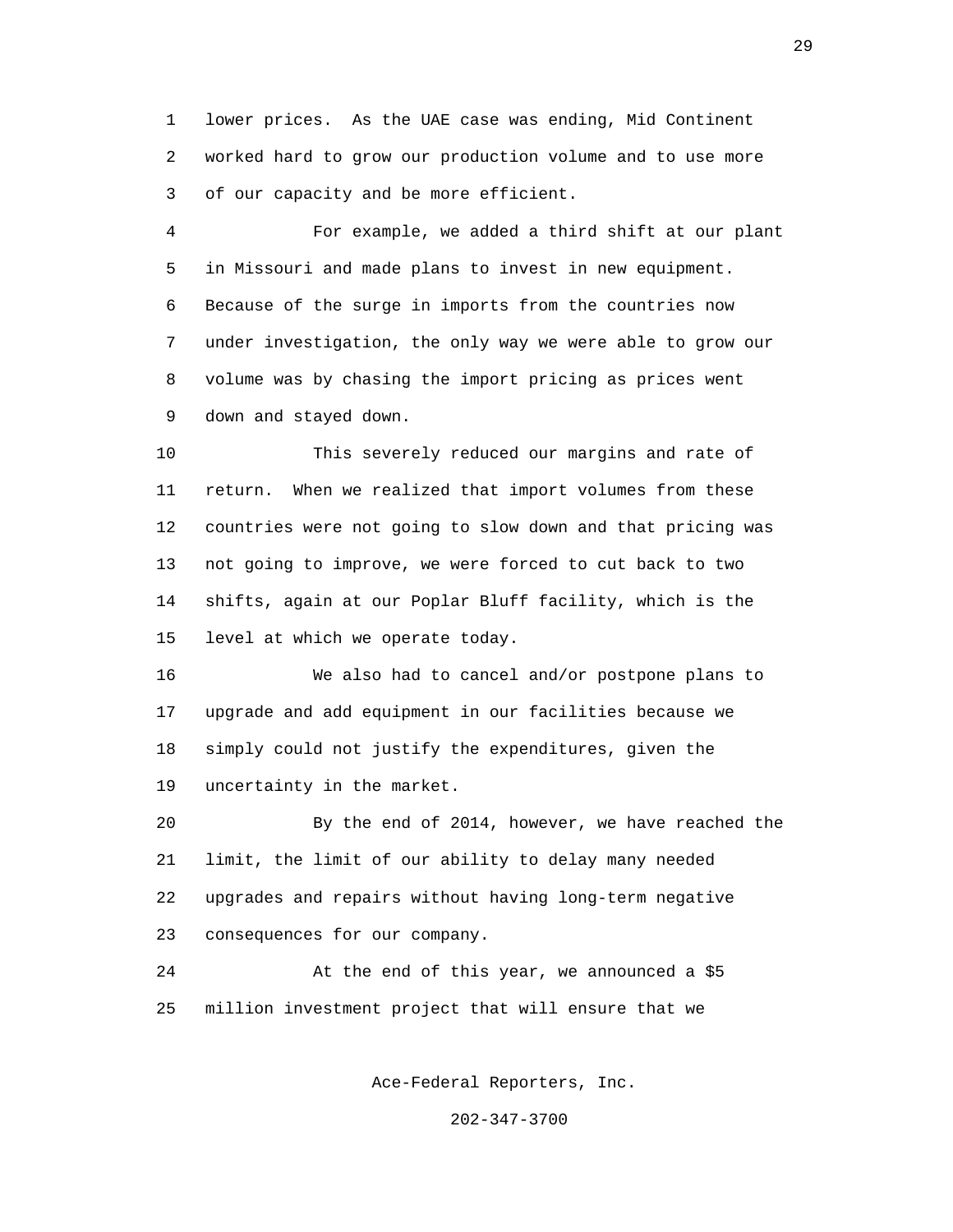1 continue to have the ability to provide the high quality of 2 products and customer service that our customers expect and 3 demand from us.

 4 Let me discuss the work we are doing for a 5 moment, because it is a very big focus of the briefs filed 6 by the Respondents.

 7 All of the investments we're making are intended 8 to reduce our costs and increase the quality of our 9 service. We will be upgrading existing machinery, both 10 electrically, mechanically, so we can run at high 11 productivity and with less overtime.

 12 We will be repairing and restoring existing 13 machinery that is out of operation, so we can reduce our 14 labor overtime and costs. Also, as I mentioned a moment 15 ago, we are moving production equipment from Mexico to 16 Poplar Bluff, so we will make more nails closer to our 17 customers and reduce freight costs.

 18 All of this work has been delayed over the past 19 several years, given the uncertainty of the market, caused 20 by unfair traded imports.

 21 However, it is not prudent to delay these 22 investments any further without impacting our operations.

 23 I know that the Respondents have made a great 24 deal out of these investments, claiming that they show that 25 Mid Continent is flourishing.

Ace-Federal Reporters, Inc.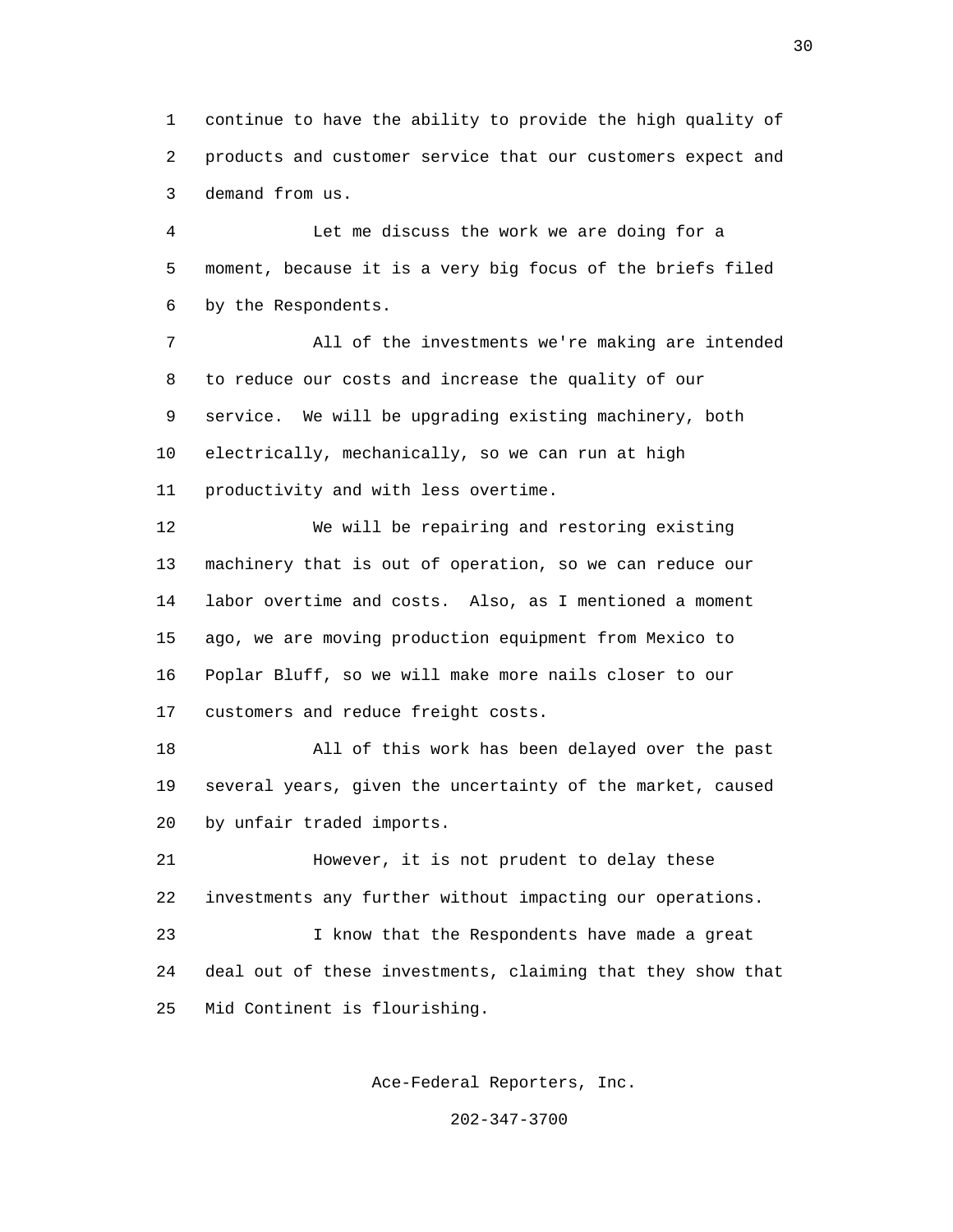1 I must disagree. These investments have to be 2 made if we are to continue serving the market and our 3 customers in the long run.

 4 Ours is a global business, and many overseas 5 competitors have invested significantly to build production 6 capacity just for the U.S. market. Oman Fasteners is a 7 good example of this.

 8 In order for Mid Continent to remain 9 competitive, these investments are mandatory at this time. 10 While we know that we need to make these investments, we 11 are doing so with real, real concern, concern about the 12 future of the market in light of the harm being caused by 13 imports from the five countries under investigation.

 14 Over the period of investigation, the increases 15 in low-priced imports from the subject countries made it 16 impossible for us to obtain an adequate return on our 17 investment.

 18 In the first quarter of 2013, we began to see 19 increases in our raw material costs that led us to the 20 difficult decision to try to raise prices 5 percent in 21 March and April, only to see lower and lower prices from 22 imports from the countries now under investigation.

 23 Every month we left our price increase in place 24 we lost orders, until we were forced to roll back prices 25 back in July by the full 5 percent. Even then, our order

Ace-Federal Reporters, Inc.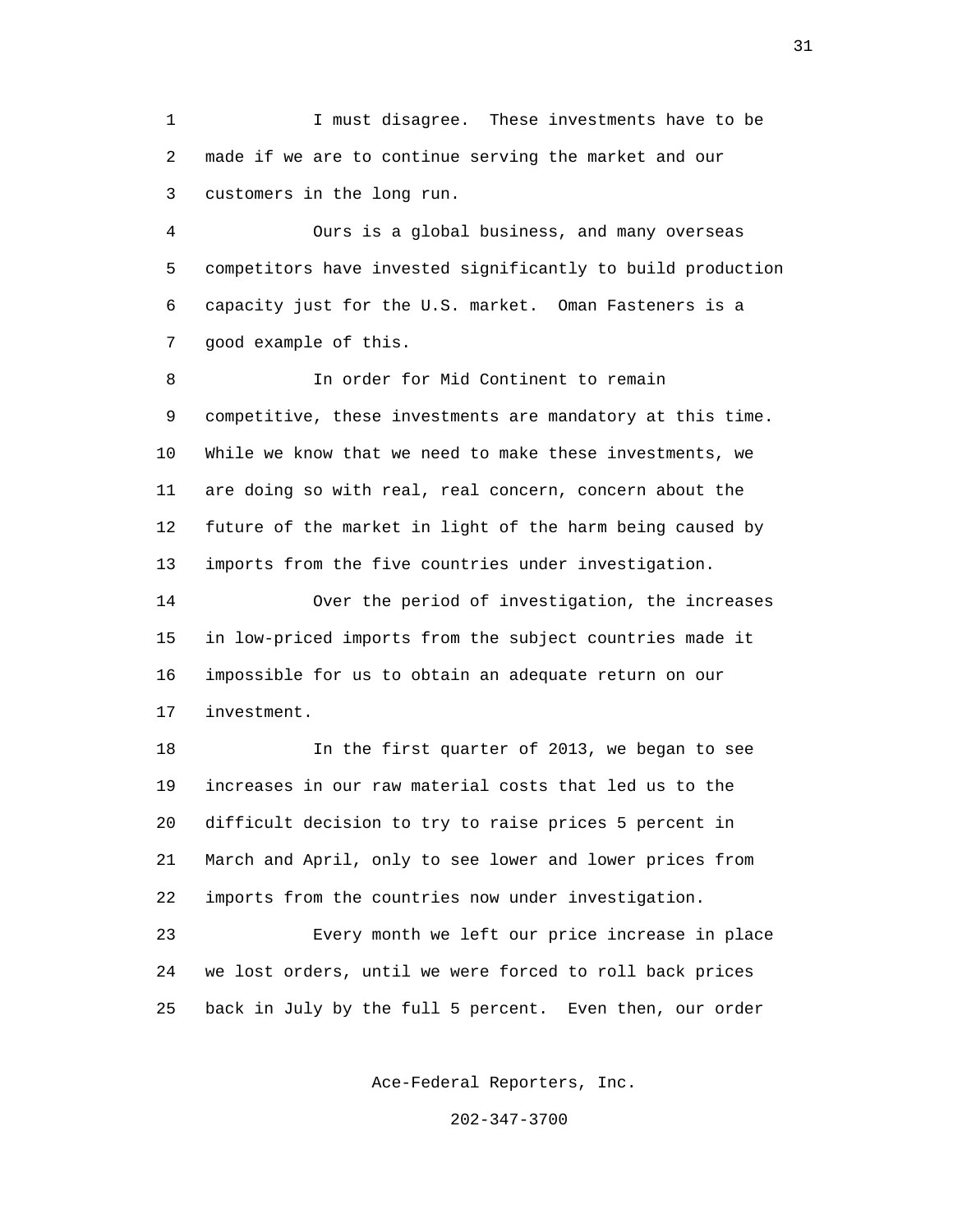1 volume remained much lower than before. In fact, our order 2 volume in the second half of 2013 was 16 percent lower than 3 it was in the first half, despite the fact that the market 4 as a whole was growing and demand was up.

 5 These poor market and pricing conditions 6 persisted into 2014, until we filed these cases. After the 7 Commission issued its preliminary determination, we were 8 able to see some modest improvements in both pricing and 9 volume across the board.

 10 Prices slowly improved into third and fourth 11 quarter of last year. We have continued to see some 12 improvement in the market this year, as you could expect. 13 If this case result in orders on the five 14 countries under investigation, we anticipate additional 15 improvements for both our company and the industry as a 16 whole.

 17 Before finishing my testimony, I would like to 18 comment on the issue of private label production. Mid 19 Continent produces very substantial amounts of nails under 20 private labels for its customers. There is an important 21 part of our business, and we are willing and able to 22 accommodate private label requests. Of course, the 23 business has to make sense for my company, just as it would 24 for any other company.

25 We have reported our percentage of private label

Ace-Federal Reporters, Inc.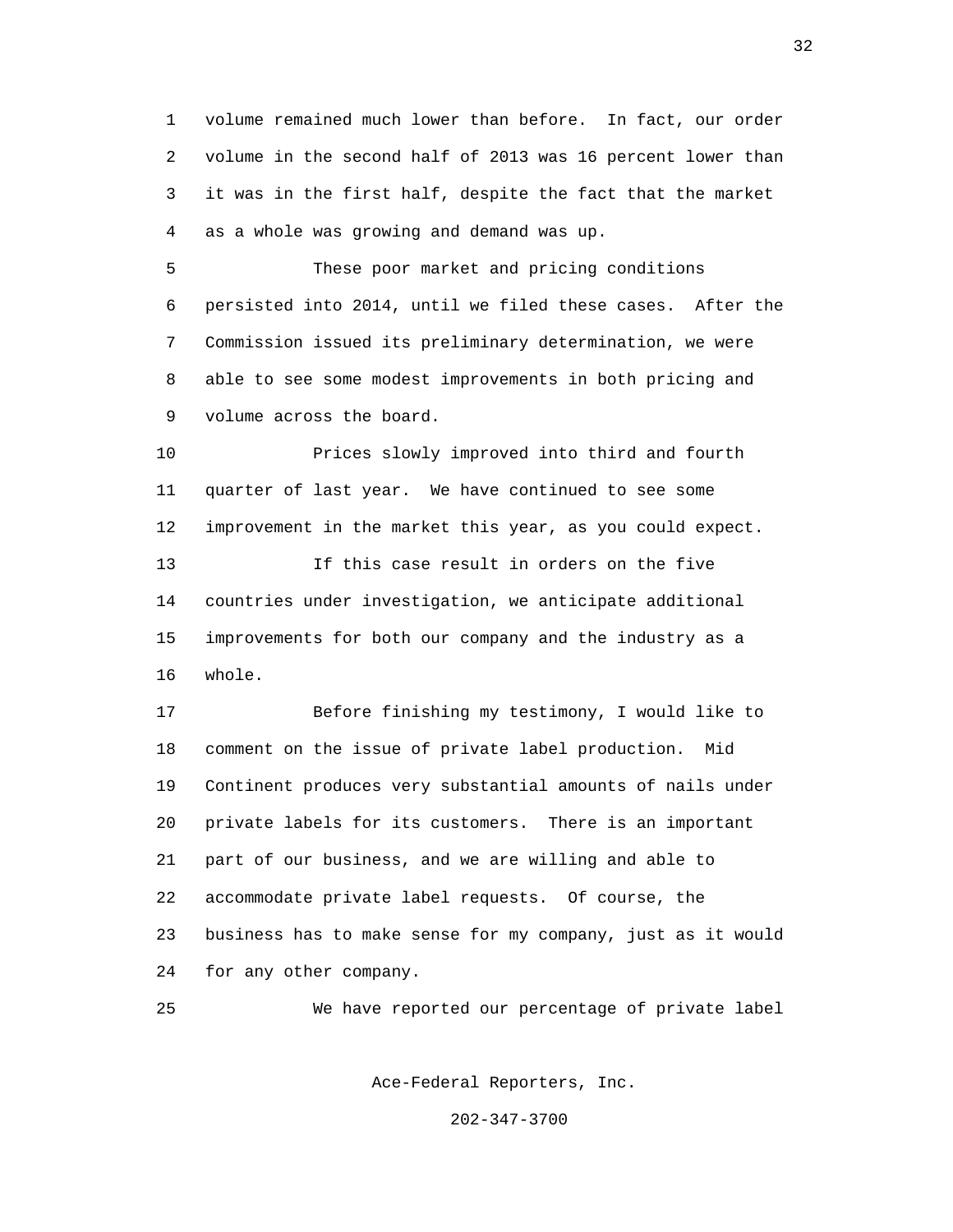1 production in our questionnaire response. More

 2 importantly, we have calculated the actual volume of our 3 private label production in our prehearing brief.

 4 As you can see, it's a very substantial amount. 5 As a final matter, let me say that on behalf of 6 Mid Continent Steel & Wire, our more than 400 employees and 7 myself, we appreciate the time and hard work the 8 Commission's Staff put into these cases. We do not expect 9 or want to be back here just three years after winning the 10 UAE case, and we appreciate the Commission's effort -- 11 efforts to help us address the injury caused by this most 12 recent round of unfairly traded imports. 13 I will be happy to answer any questions you may 14 have. Thank you very much. 15 MR. GORDON: Thank you, Mr. Villanueva. 16 Mr. Cronin. 17 STATEMENT OF PETER M. CRONIN 18 MR. CRONIN: Thank you. Good morning. I am 19 Peter Cronin, the corporate vice president, sales and 20 marketing, of the Heico Wire Group. Davis Wires is one of

21 the Heico Wire Group companies, and until this year,

 22 produced steel nails in Pueblo, Colorado. Like the other 23 members of this panel, I have been involved in the wire and 24 wire products industry for many years.

25 As I testified at the Staff conference last

Ace-Federal Reporters, Inc.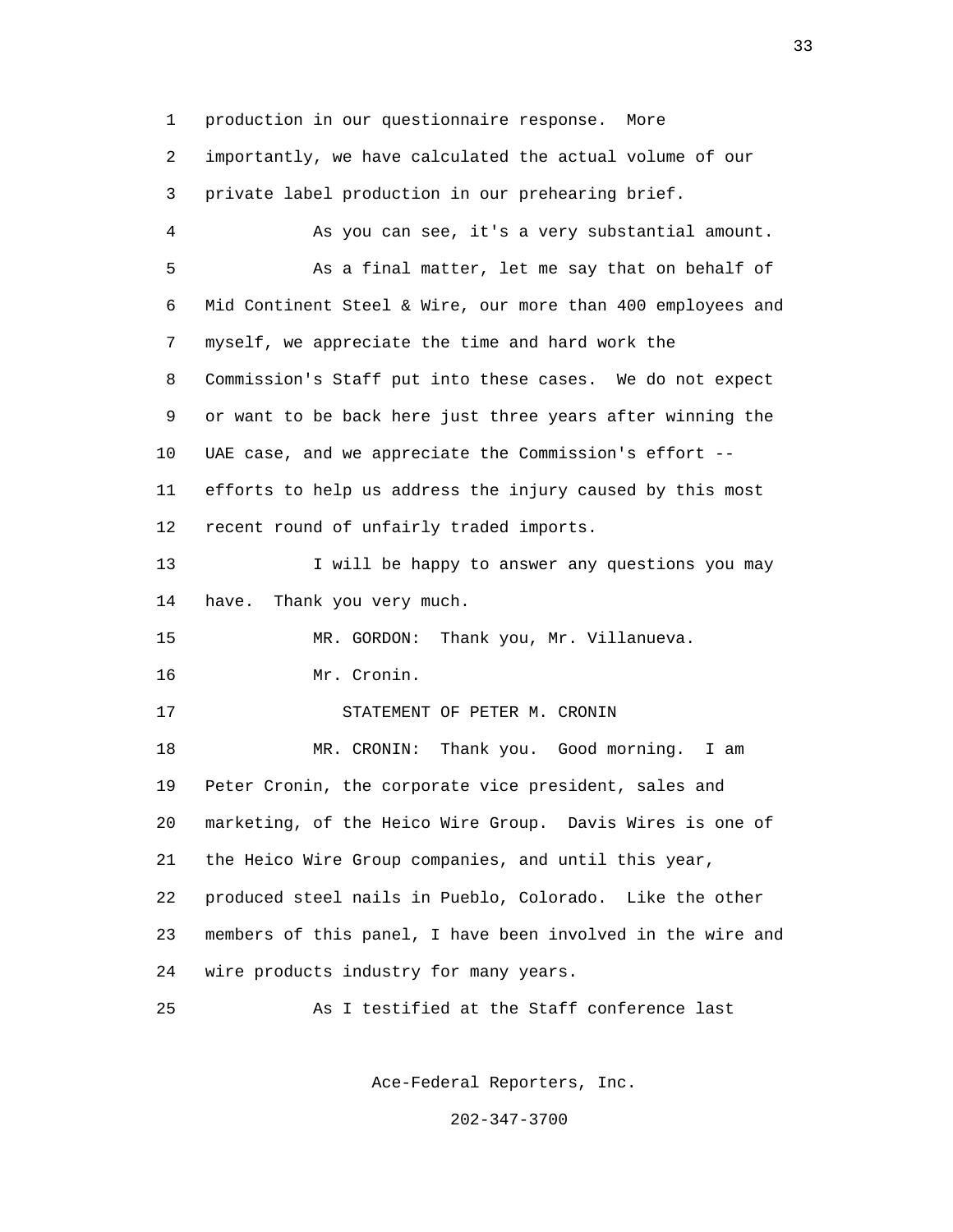1 year, I have witnessed many changes in the U.S. nail 2 industry over the course of my career. Most significantly, 3 I have witnessed an industry with dozen of significant 4 producers become reduced to a small handful, most of whom 5 are a fraction of what they once were, largely due to 6 imports.

 7 Over the past eight years, I have been struck by 8 the willingness of large distributors to rapidly shift 9 their production sourcing from country to country, each 10 time our government imposes duties on unfairly traded 11 imports.

 12 I have been involved in several trade cases on 13 behalf of my company over the course of my career, and in 14 my experience, this pattern of behavior is very unusual. 15 The repeated import surges have had a highly 16 detrimental effect in the U.S. industry. Many 17 long-standing venerable U.S. producers have exited the 18 industry or closed plants over the past eight years. 19 Nearly all of those that are left are operating at a 20 fraction of their capacity. In fact, my company's nail 21 plant is the latest victim of the untenable conditions in 22 the market.

 23 Going back 20 years, a nail mill in Pueblo, 24 Colorado, employed about 22 workers. Our mill produced 25 26,000 tons annually, included a coating line and

Ace-Federal Reporters, Inc.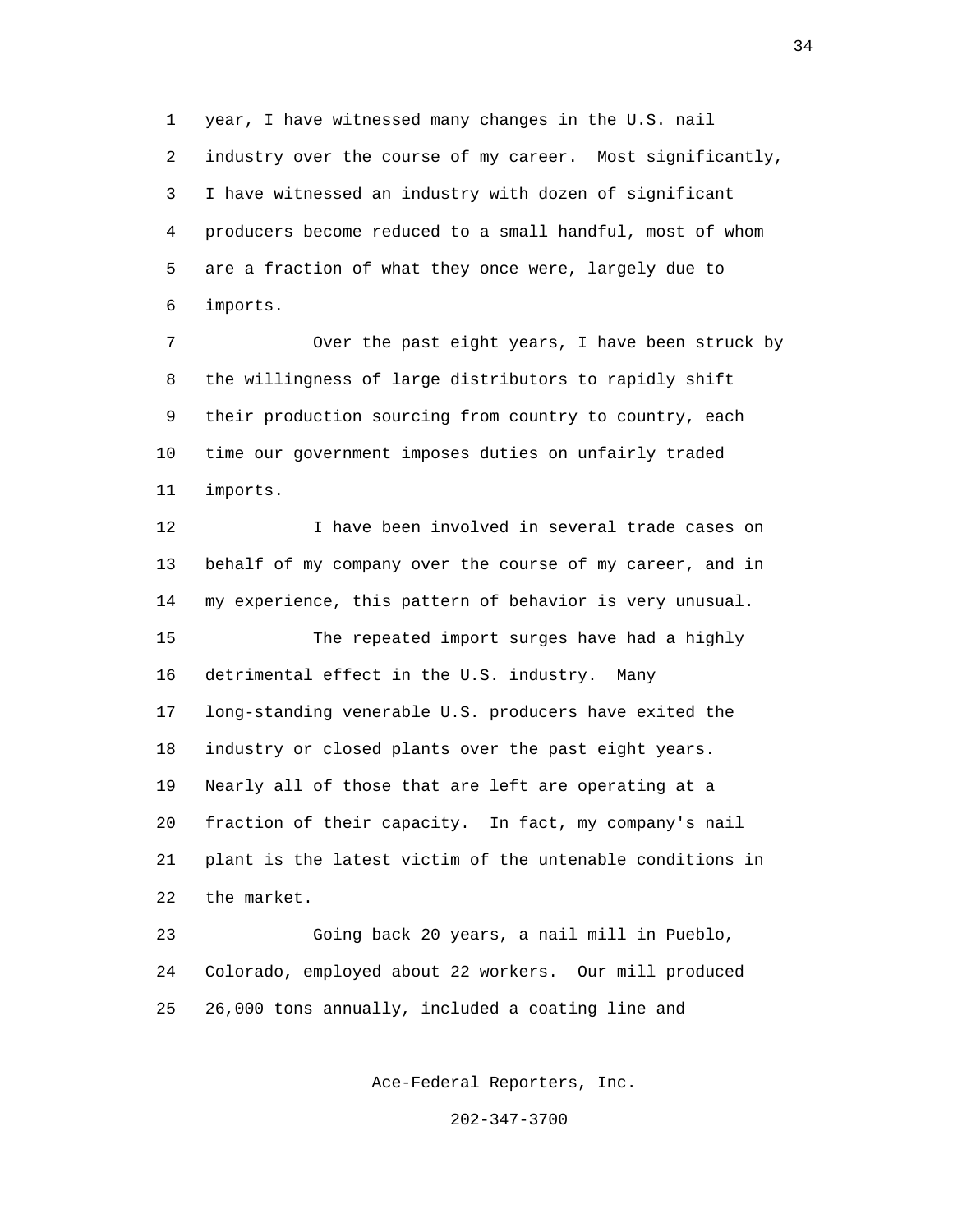1 galvanizing line.

 2 Over the past eight years, the repeated waves of 3 low-priced imports created market conditions forcing us to 4 reduce our operations. Because of low-priced imports, we 5 eliminated product lines and only produced those nails 6 where we could make a profit, such as pull barn nails, 7 spikes and other less common nails. 8 When we did not have profitable orders, we were 9 forced to idle our lines and switched our workers to other 10 jobs. 11 Eventually on March 31 of this year, we closed 12 the Pueblo plant and consolidated the wire operations in 13 our other facilities. 14 When we did this, we closed the nail mill 15 permanently and sold our equipment. 16 Our decision to shut down our Pueblo facility 17 was not made lightly. Our plant in Colorado traced its 18 heritage back to 1881, and our nail mill had operated since 19 1895. 20 The imports that have harmed the U.S. market and 21 our industry have affected not only U.S. operations but our 22 Canadian operations. Until May 2014, our sister company, 23 Sivaco, located in eastern Canada, supplied bulk nails to 24 the North American market. Principally because of the 25 market conditions caused by unfair traded imports, we

Ace-Federal Reporters, Inc.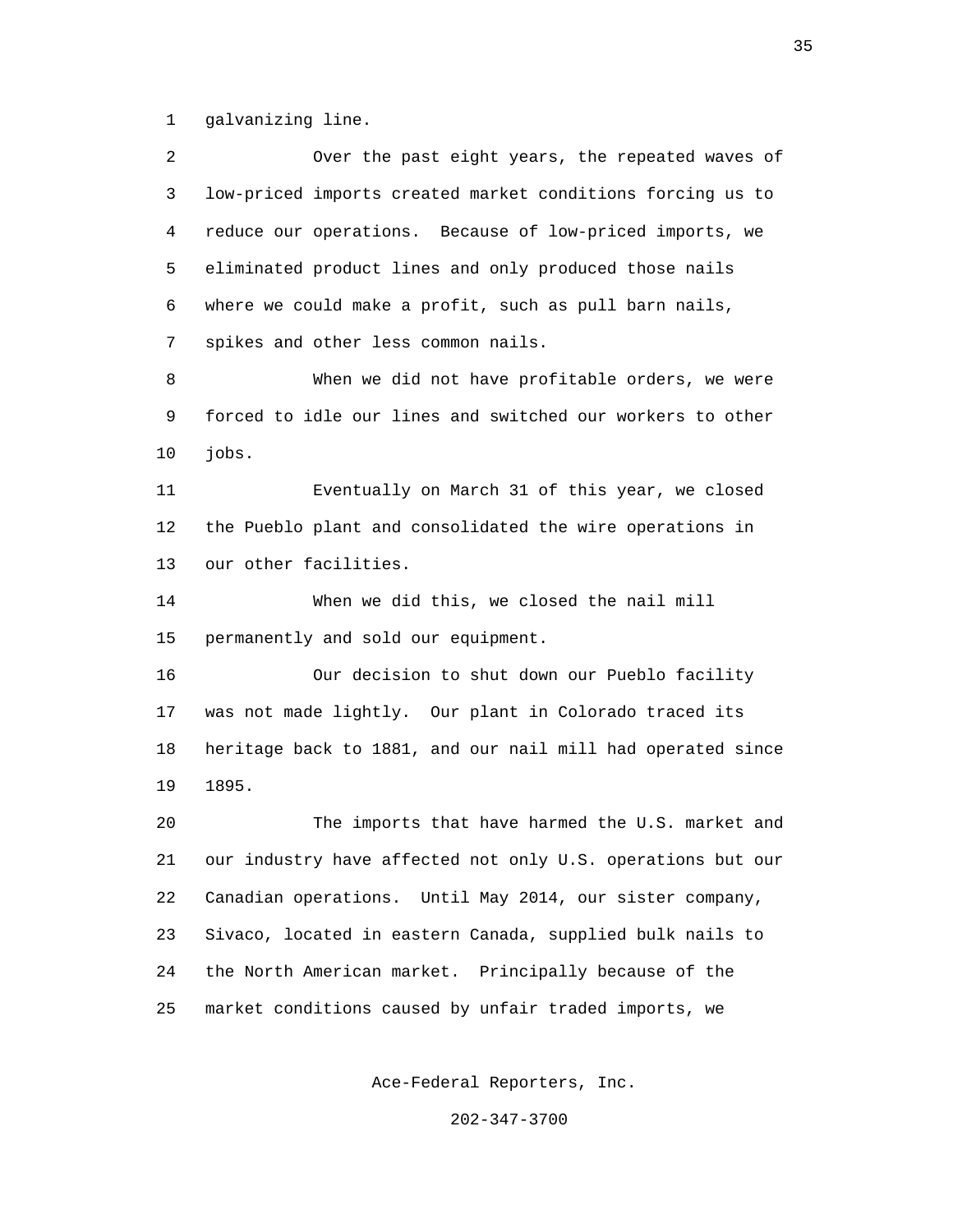1 exited the bulk nail production and sales at Sivaco.

 2 The latest floods of imports have entered the 3 market with prices that continue to undermine the health of 4 the industry. This continues to be the case even though 5 U.S. demand has been growing along with a recovery in the 6 housing market.

 7 It has been remarkable and frustrating to see 8 the economy and the housing market recover and demand for 9 nails increase, while our industry keeps getting clobbered 10 by imports.

 11 It is exactly during times of better demand and 12 growth that our industry needs to be able to earn a 13 reasonable return so we can weather the downturns in the 14 business cycle.

 15 I would like to pause for a moment to comment on 16 Prime Source's U.S. nail mill progressive steel and wire. 17 Prime Source and Dubai Wire, one of the 18 Respondents in the UAE case, created this company as a 19 joint venture during the pendency of the UAE investigation. 20 They were very open with their intentions for this mill. 21 During the final hearing in the UAE case, they 22 testified that they were committed to American 23 manufacturing and that they intended to open new plants in 24 California and Pennsylvania in 2012. 25 They also testified that they intended to

Ace-Federal Reporters, Inc.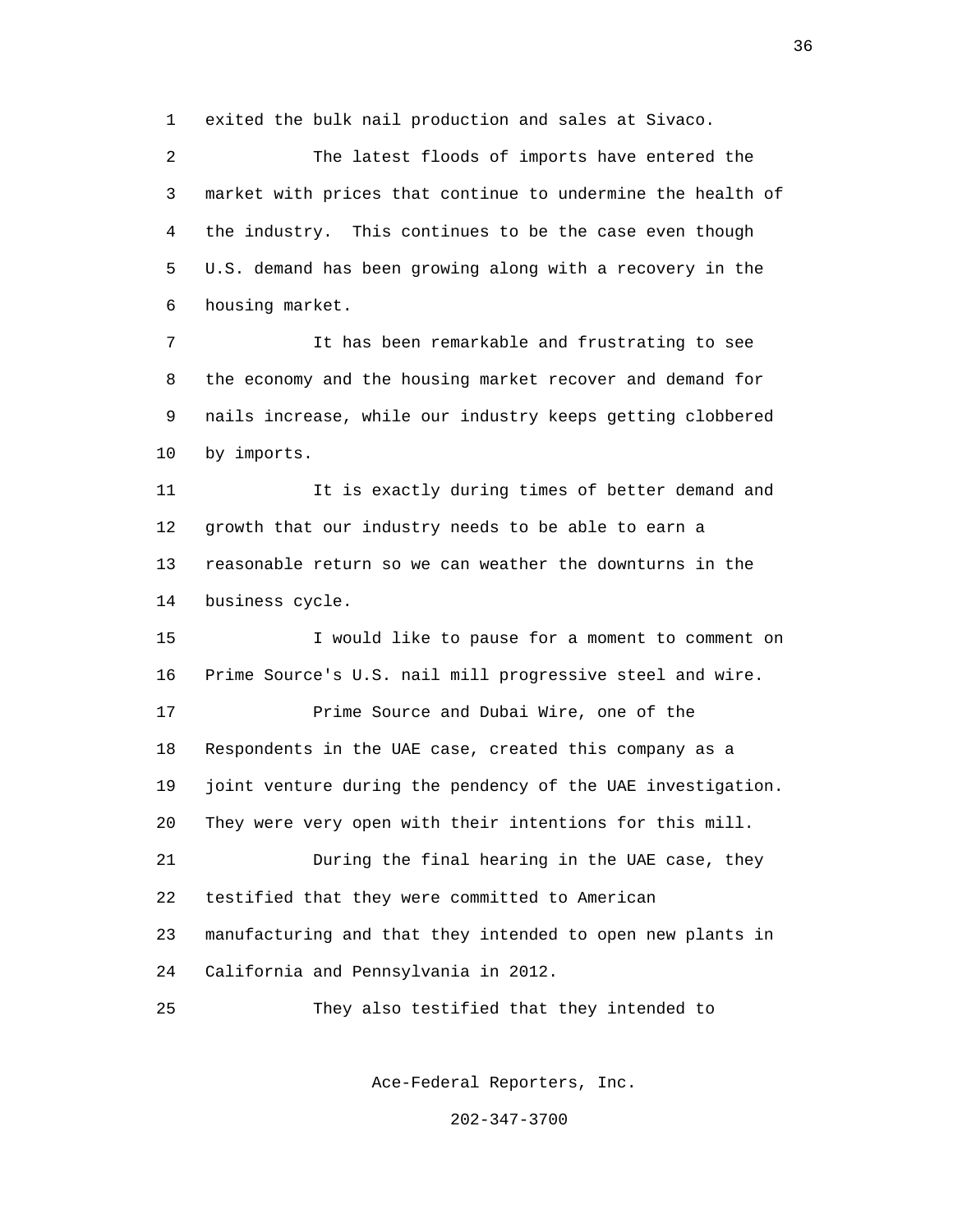1 replace their import sourcing by producing here in the 2 United States every single nail in the Prime Source or Grip 3 Rite catalogue.

 4 We follow market conditions very carefully, and 5 I can tell you, none of this has happened. Progressive 6 remains a small producer making a limited number of 7 products in Dallas, Texas, only. Instead of reshoring U.S. 8 production, Prime Source simply switched from its UAE 9 supplier to suppliers in the countries under investigation, 10 just as it has moved from China to the UAE. 11 I believe you should keep this in mind when 12 listening to the testimony this afternoon from the 13 Respondents. 14 Thank you for your time and attention this 15 morning. I will be happy to answer any questions. 16 MR. GORDON: Thank you, Mr. Cronin. 17 Mr. Martin. 18 STATEMENT OF JOHN MARTIN 19 MR. MARTIN: Good morning. My name is John 20 Martin. I am the CEO of Mar-Mac, Inc., a producer and 21 distributor of wire and wire products based in McBee, South 22 Carolina. 23 Mar mac is a third generation, family-owned 24 business founded by my father in 1953. McBee is a small 25 town in north central South Carolina, and we are one of the

Ace-Federal Reporters, Inc.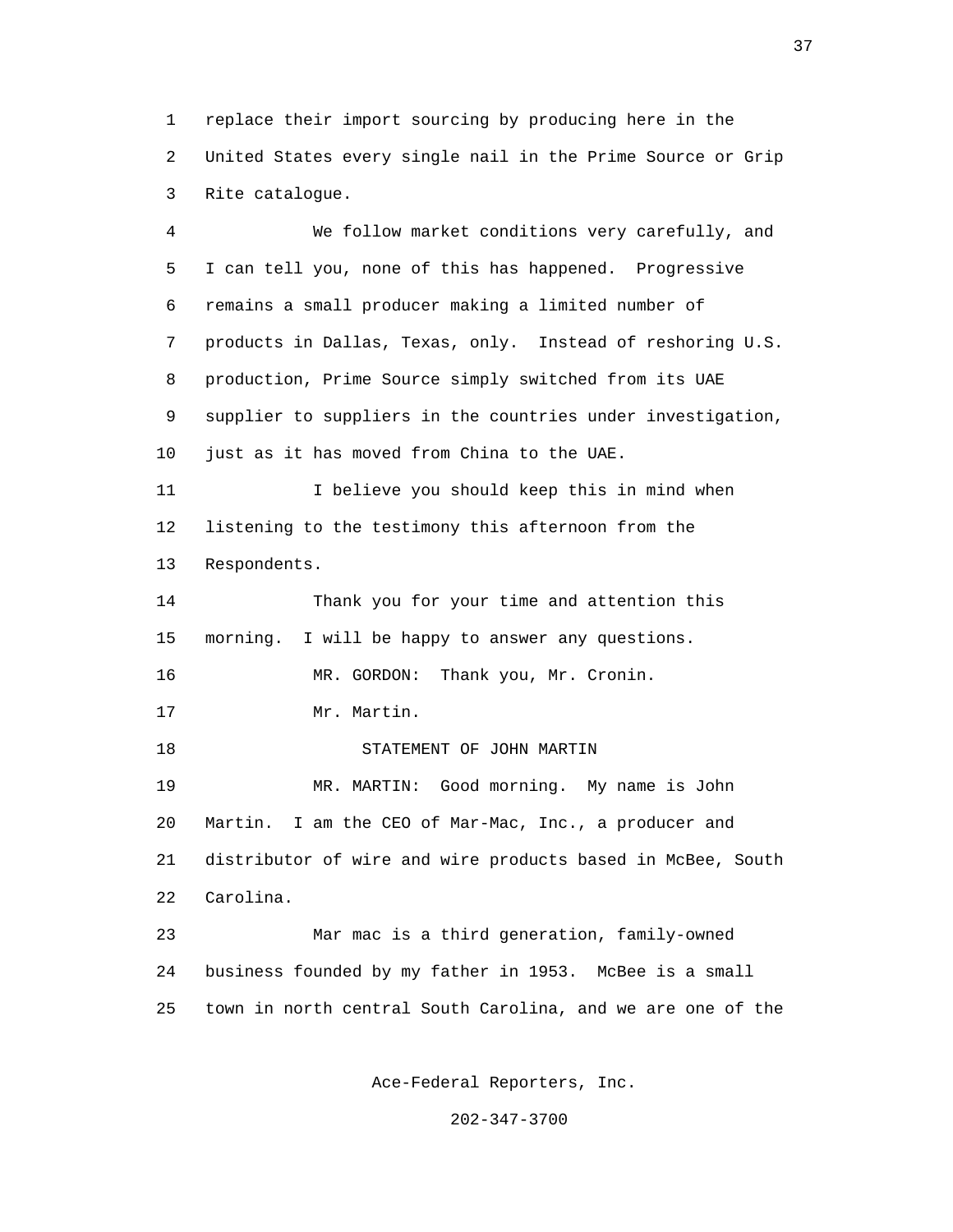1 largest employers in the area, with nearly 100 employees. 2 Mar mac produces and sells a wide variety of 3 products related to the concrete construction business. 4 Our product line includes rebar tie wire, merchant wire 5 coils, bar ties, anchor bolts and nail stakes. We also 6 produce common and duplex nails, which are used in building 7 concrete forms.

 8 Nails are not the biggest part of our business, 9 but they are a natural complement to the various types of 10 concrete-related products that we make and sell.

 11 Concrete foundations are poured using forms 12 which are built temporarily, filled and then taken down 13 once the concrete is hardened. The forms are made of wood 14 and are put together with nails.

 15 Duplex nails are best suited for this work 16 because they have a secondary head that stops the nail 17 before it is fully driven into the wood. This makes it 18 easy to remove the nails and take the forms apart.

 19 You can see samples of these nails on the table 20 in front of us.

 21 We came to be a nail producer in a bit of an 22 unusual way. We initially began importing nails that we 23 would sell with our other products -- with our other 24 products. This let us better serve our customers' needs 25 and allowed us to fill out truckloads to ship orders that

Ace-Federal Reporters, Inc.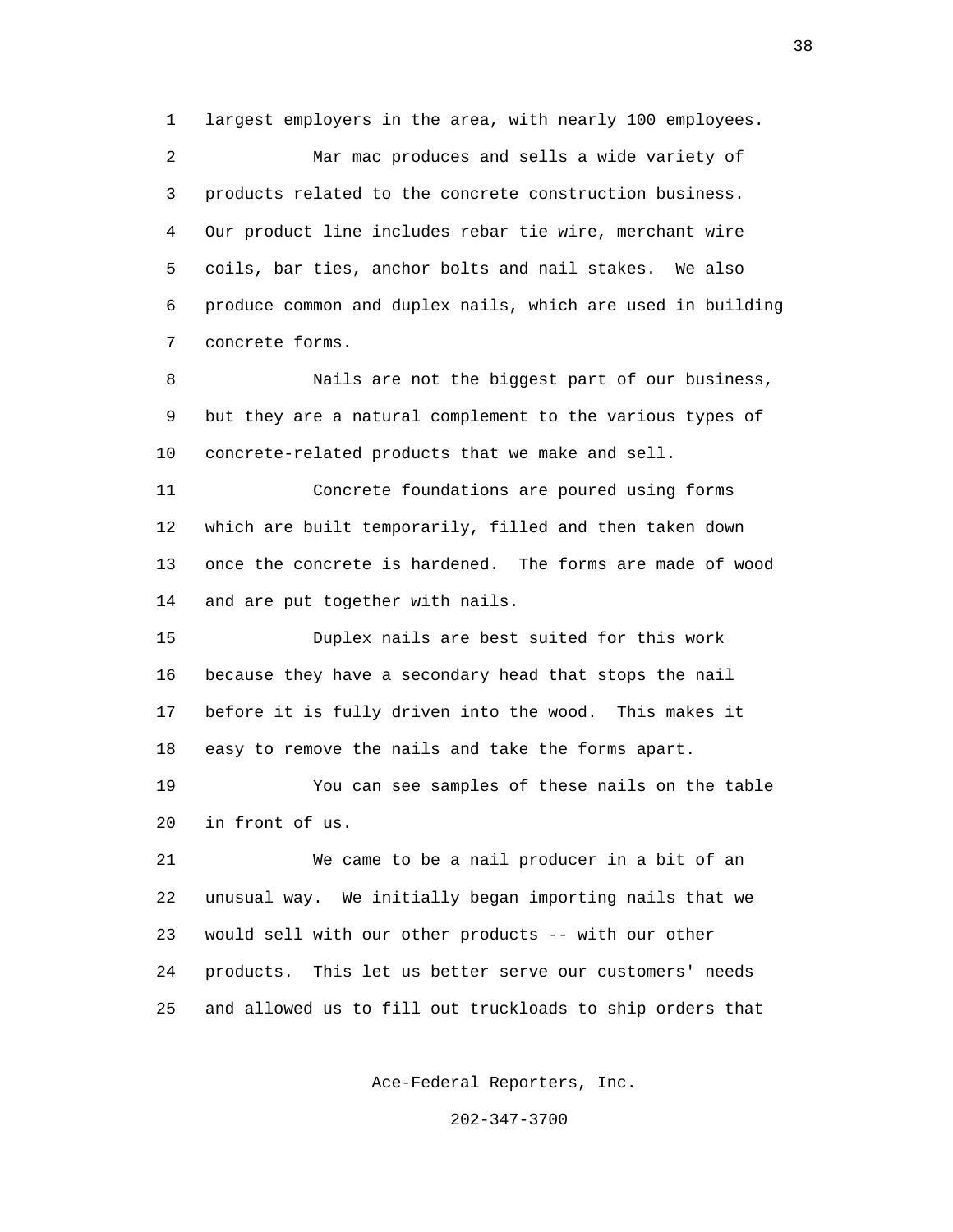1 otherwise would be less than a full truckload.

 2 As this part of our business grew, we became 3 interested in developing our own internal capacity. This 4 was natural for us for two reasons. First, all of the 5 products we manufacture come from wire and rod. Second, we 6 prefer to manufacture in South Carolina, rather than 7 import.

 8 In 2007, we decided to develop our own nail 9 production capacity initially as insurance against supply 10 disruptions. We bought our first nail header and packing 11 equipment, which we use to make duplex nails.

 12 In 2008, when the China antidumping suit was 13 going on, we decided to increase our in-house production 14 and purchase more nail headers to produce duplex and also 15 common nails.

 16 Today we have a total of seven nail heading 17 machines, which we use to manufacture duplex, common and 18 sinker nails up to 4-1/2 inches long. We package these 19 nails in bulk 30-pound buckets and 50-pound boxes. 20 We would like very much to grow our nail 21 operations. Given the needs of our customer base, nails 22 should be a bigger part of our operations and our business. 23 Our ability to grow our operations, however, has 24 been limited by the repeated surges of low-priced imports. 25 These conditions have persisted ever since the first wave

Ace-Federal Reporters, Inc.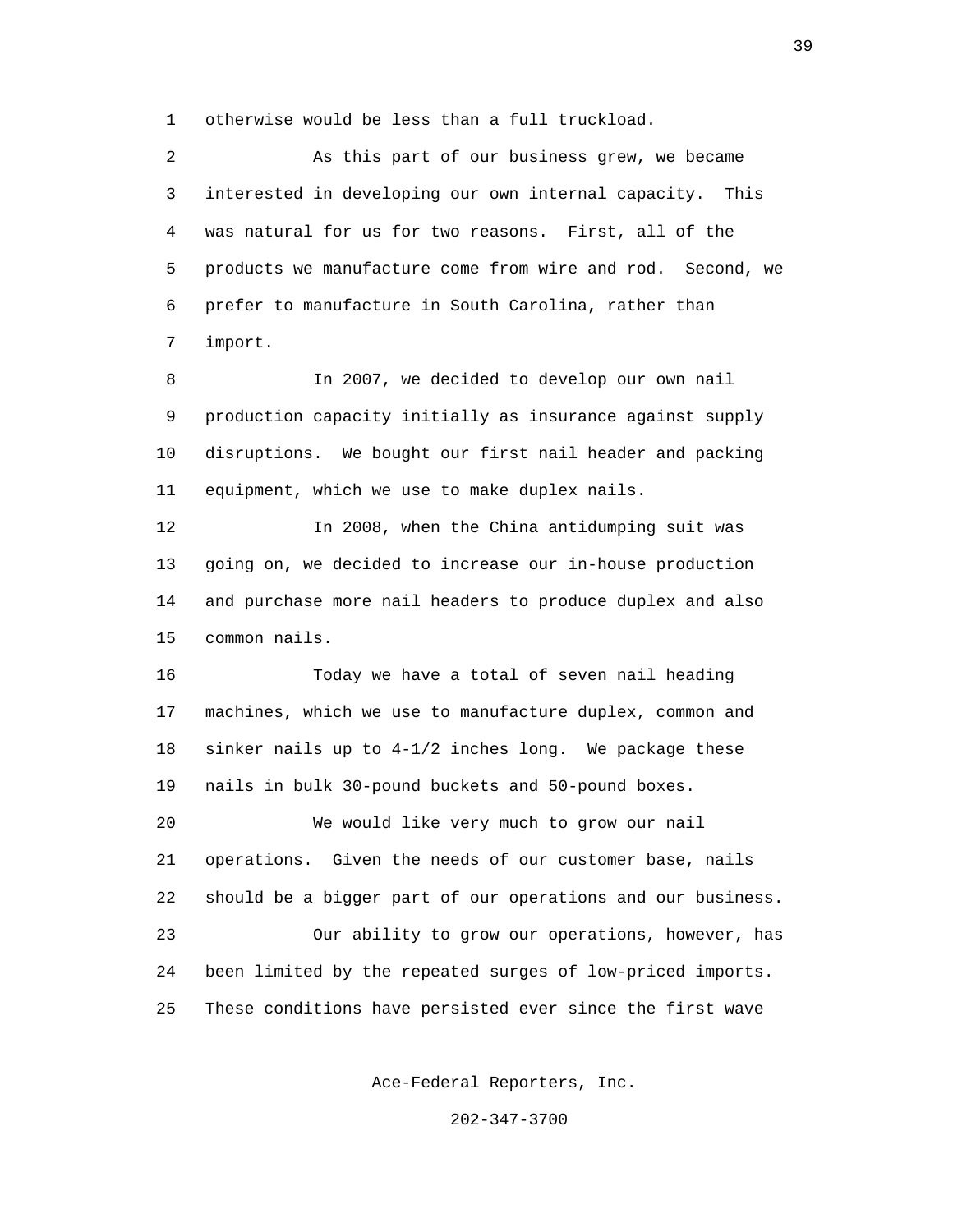1 of dumped imports from China that started arriving in 2005. 2 Each time the industry has taken a stand and 3 obtained relief, the distributors and importers here today 4 have simply moved to new sources of imports. 5 The market conditions that have been created by 6 these imports have made it difficult and in some cases 7 impossible to earn a reasonable return on our operations. 8 As you know, the economy and construction 9 markets have continued to recover from the recession of 10 2008-2010. Demand for all our products, including nails, 11 has increased with the rebound, exactly as you would 12 expect. 13 Despite this, we have not seen the kind of 14 improvements in our performance that we would have

 15 expected. The only cause for this that I can see is the 16 low-priced imports that you are investigating.

 17 If the conditions in the market that have been 18 created by these imports do not improve, it will become 19 impossible to compete. We may well need to reduce our 20 production and again turn to imports, just to compete on 21 price.

 22 We don't want to do that, but the inability to 23 earn a reasonable return on our investment is something 24 that we cannot ignore.

25 Thank you for your attention and consideration

Ace-Federal Reporters, Inc.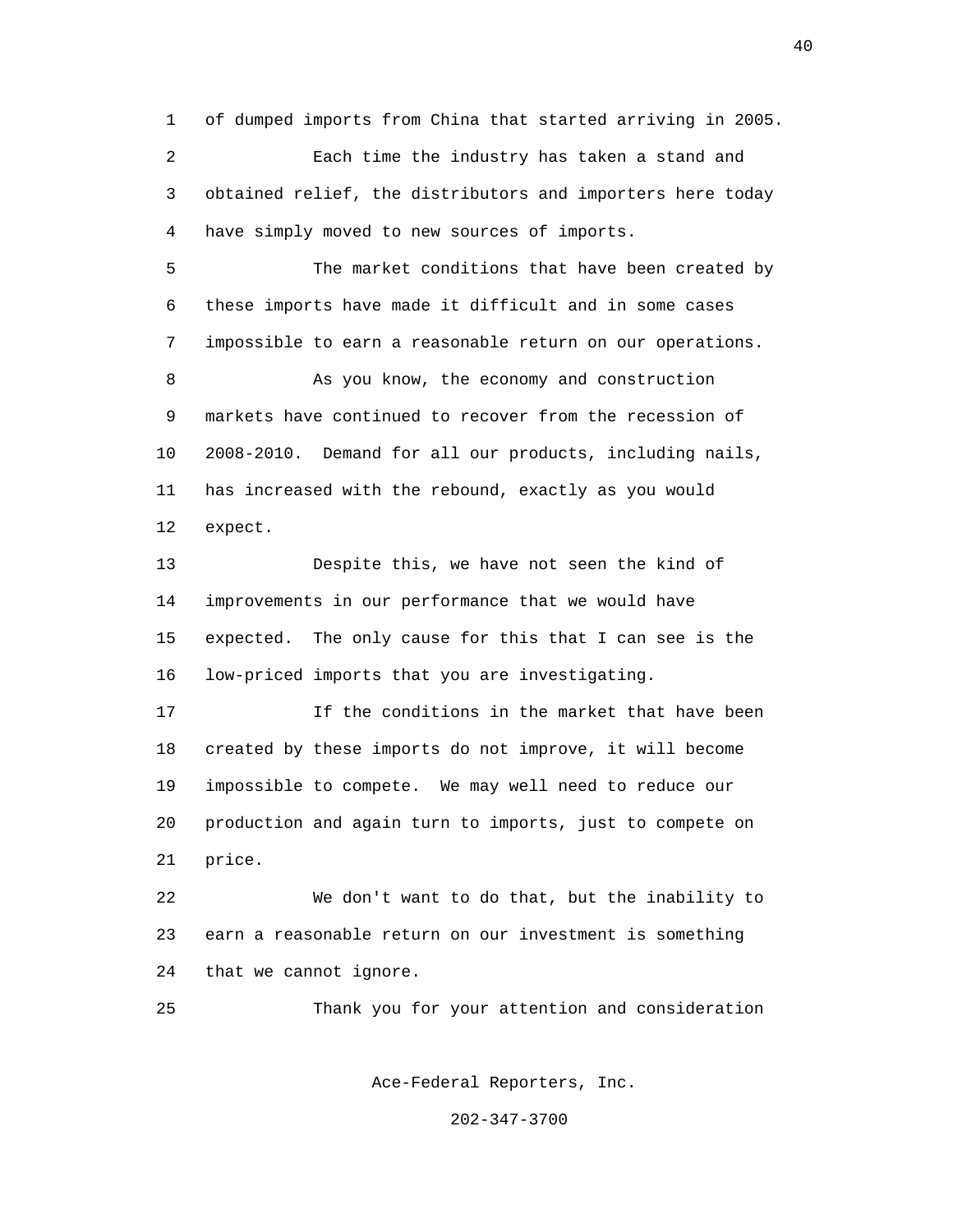1 of my comments, and I'll be glad to answer any questions. 2 MR. GORDON: Thank you, Mr. Martin. 3 Mr. Miller. 4 STATEMENT OF JAMES MILLER 5 MR. MILLER: Good morning. Thank you very much 6 for the opportunity to appear before you today. My name is 7 James Miller. I'm the vice president of corporate 8 development for Tree Island Steel. 9 As you know, Tree Island is a longtime member of 10 the U.S. nail industry. Historically we were a very large 11 producer, though our operations have been greatly reduced 12 over time due to the impact of unfairly traded imports. 13 At one point, we employed over 100 production 14 workers making nails in the United States. In 2007, as the 15 industry was overrun by Chinese imports, we were forced to 16 close our facility in Ferndale, Washington. Before closing 17 we had fewer than 12 production workers and were running 18 only one shift five days a week. 19 We've also been forced to greatly reduce our 20 Hull Steel operations in California, where we currently 21 have only 40 workers. If we were running at a healthy 22 level of capacity, we would employ about 100 workers in the 23 plant. 24 I would like to talk a bit about the way 25 collated nails are used in pneumatic nail guns. As you

Ace-Federal Reporters, Inc.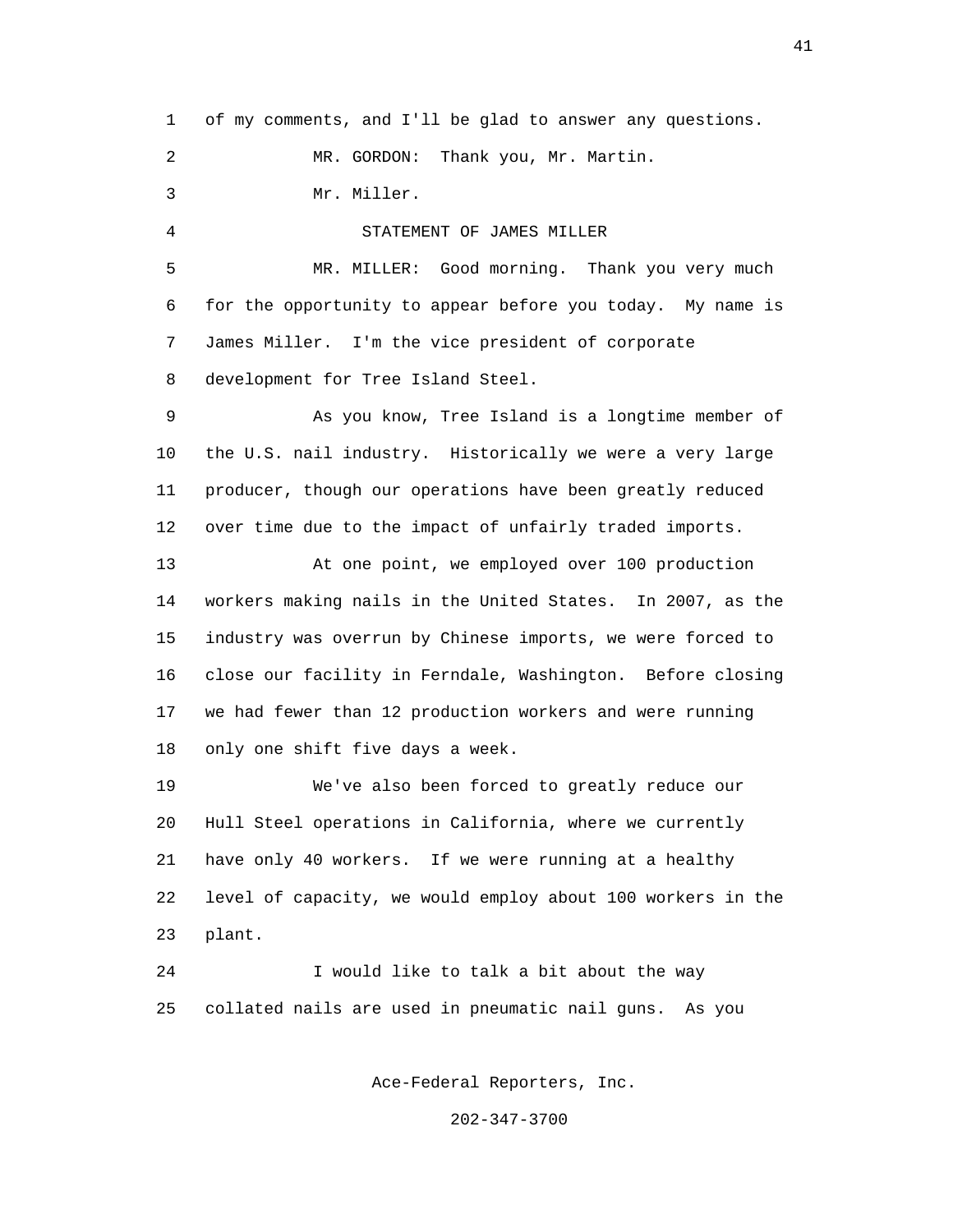1 know, there are different kinds of collating and different 2 nail guns for each type. Regardless of whether a nail is 3 sold in a Grip Rite box or Hitachi box or interchange box 4 sold by Carlson, if the nail has the correct specification, 5 the length, diameter, angle of collation and the like, you 6 can use it in any gun that takes that nail, regardless of 7 the brand.

 8 In fact, you can see on the display table in 9 front of us the different brands of nails specifically 10 advertise the fact they can use their nails in different 11 brands of nail guns.

 12 A box of Grip Rite, for example, collated 13 framing nails specifically states that the nails are also 14 for use with most 21 degree plastic strip framing nailers, 15 including Bostitch, Makita, Dewalt, Porter Cable, Duo-Fast, 16 Rigid, Hitachi and Senco.

 17 The box of Hitachi 3-inch by .120 21 degree 18 plastic strip framing nails on the table states that the 19 product fits most full round head plastic strip framing 20 nailers.

 21 The Hitachis of the world want users to think 22 you can only use Hitachi brand nails. That is not how the 23 market works. And Hitachi itself would never want to limit 24 its potential customers that way.

25 So some users are loyal to a brand, but most are

Ace-Federal Reporters, Inc.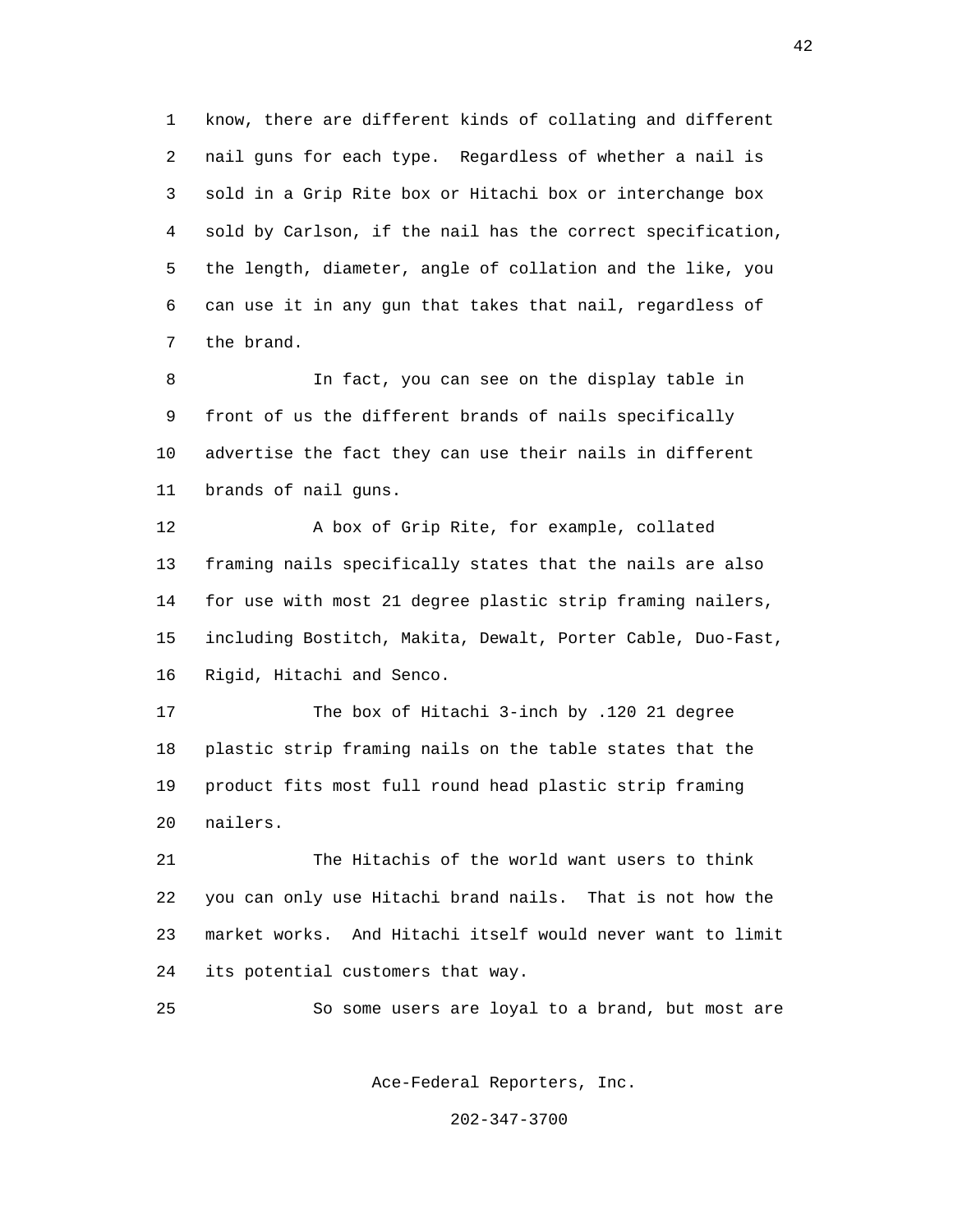1 not and will purchase other brands of nails that work in 2 their guns, brands like Hull Steel and Magnum.

 3 We produce our -- we produce nails at our 4 California facility for both our own Hull Steel brand and 5 for customers who would like nails produced under private 6 label. If we're provided private label production for a 7 variety of customers, including Prime Source, National Nail 8 and Menards, and we have not turned down requests for 9 private label production, though of course any transaction 10 has to make business sense.

 11 And along these lines, let me note that we have 12 in fact done private label for Hitachi. We stopped doing 13 that after Hitachi asked us to match import pricing on 14 product from China. It was below our cost of production.

 15 Regardless of our present size, we have 16 significant capacity and are able to produce steel nails of 17 nearly all type in any bulk or collated package which could 18 be sold under our Hull Steel or Tree Island brands as well 19 as private label.

 20 And you can see from our questionnaire response, 21 we have significant available capacity and would be happy 22 to use if the market allows us a fair return on our 23 investment.

 24 Seven years have passed since the dumping order 25 on nails from China was issued and three years have passed

Ace-Federal Reporters, Inc.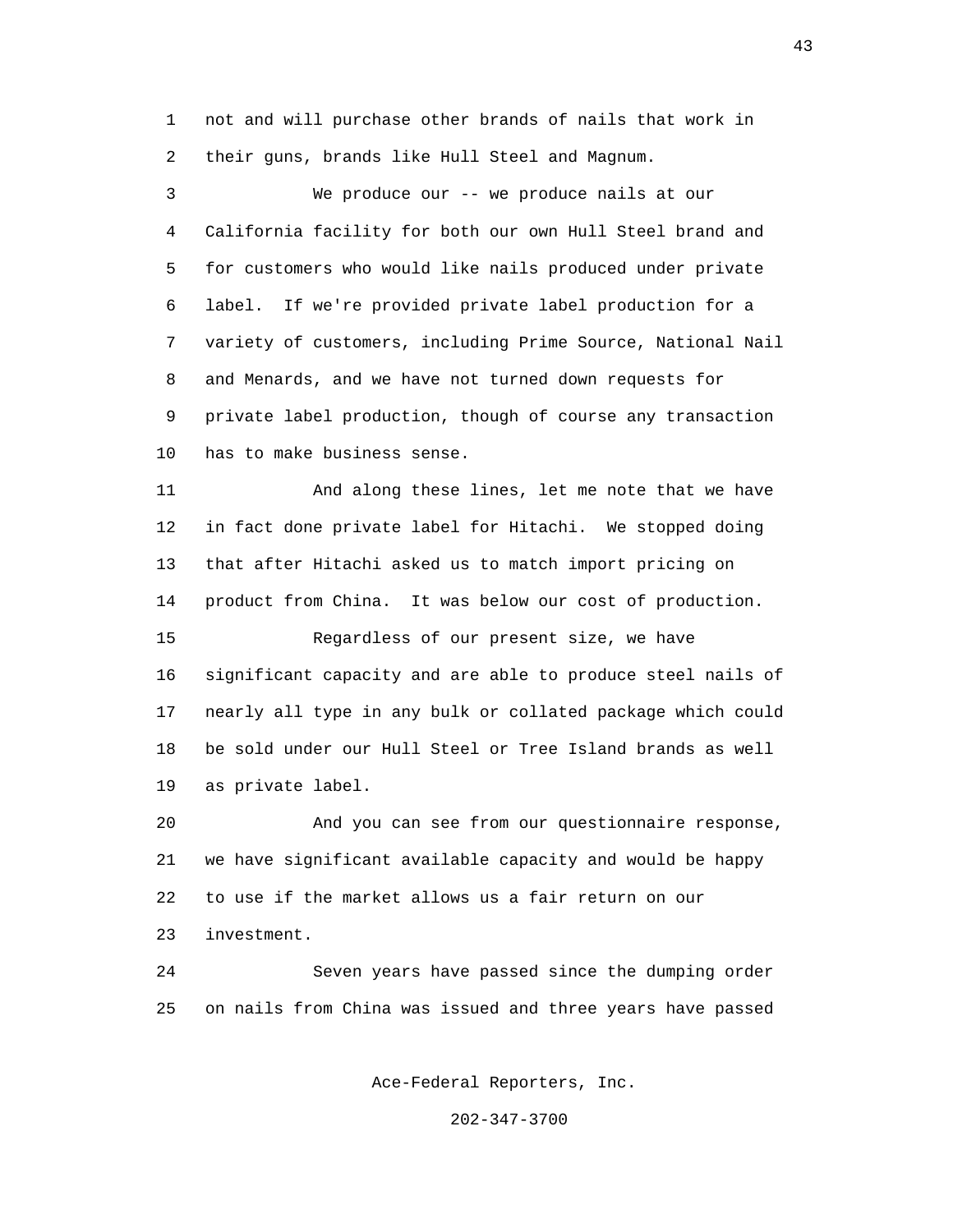1 since the duty on UAE nails went into effect. Over the 2 past three years, I've watched our industry and my company 3 continue to suffer from imports from countries under 4 investigation took over the market. Their prices are low 5 as or lower than the Chinese and the UAE prices before 6 antidumping orders were imposed.

 7 Like Mid Continent's and Davis Wire, we have 8 watched large distributors engage in serial dumping, 9 abandon suppliers in China and then the UAE when those 10 countries were put under order.

 11 As soon as they faced the prospect of not having 12 access to unfairly priced nails from China and the UAE, 13 they simply sought out new sources of unfairly traded 14 supply.

 15 Even when importers have had their own U.S. 16 production sources, such as the case with Prime Source, 17 they have chosen to find other foreign suppliers who can 18 satisfy their appetite for unfairly traded product.

 19 If we can stop this latest surge in unfairly 20 traded imports, we expect that we will be able to expand 21 our production and thus increase the volume and variety of 22 nails we offer to the market. With the nail machines we 23 own, we can produce over 1000 SKUs of nails, any suggestion 24 that our industry is not capable of producing a full range 25 of nails is simply wrong.

Ace-Federal Reporters, Inc.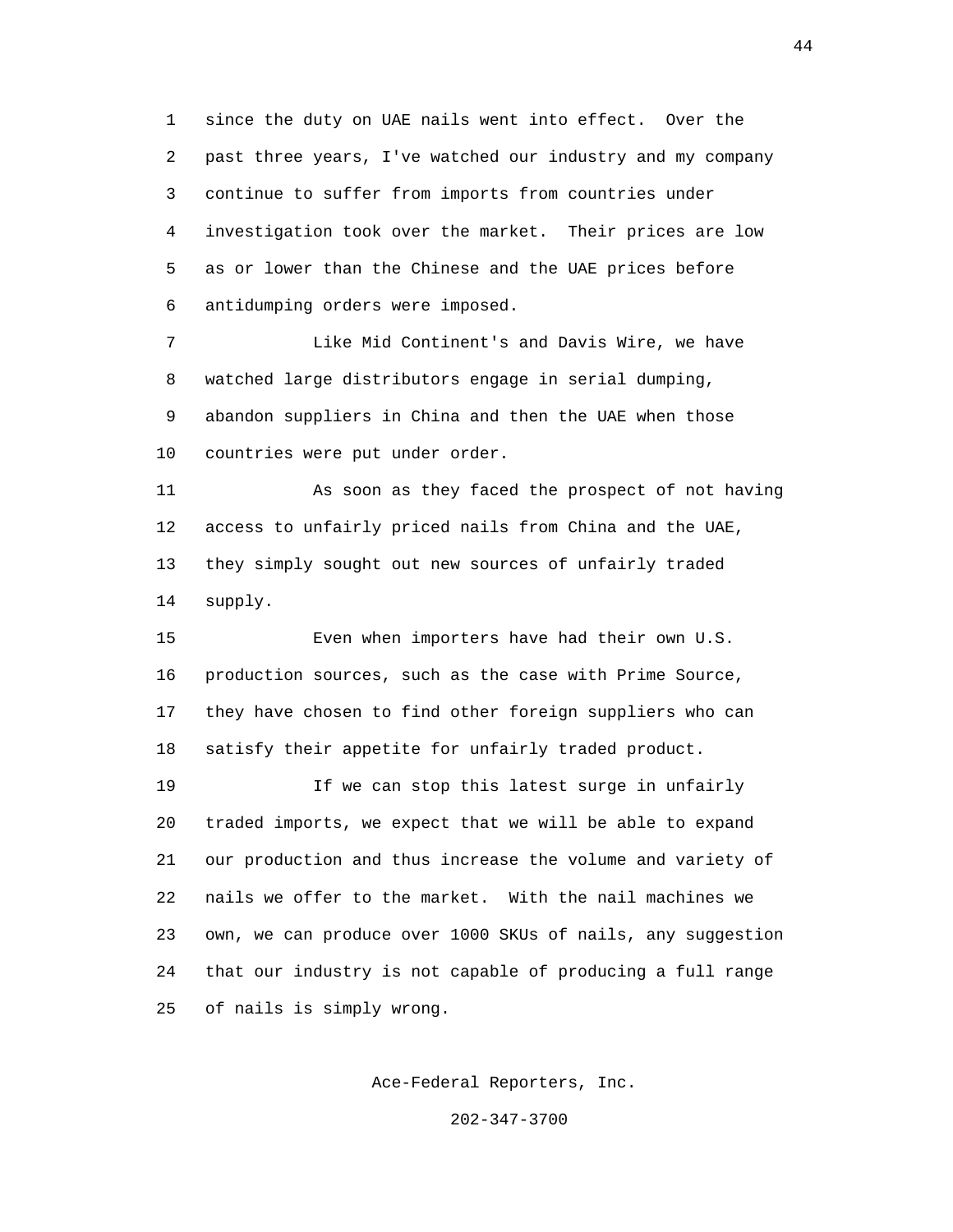1 As the Commission specifically found out two 2 years ago.

 3 Like others in industry, Tree Island has the 4 capacity to build a full range of bulk and new market gun 5 nails. If profitable, orders became available, we would 6 once again produce and sell the full range of products from 7 our California plant. This is particularly true given the 8 slow but important improvements in the U.S. housing market 9 that we have seen in recent years. 10 Ultimately, my company, along with Mid 11 Continent, Davis Wire and other domestic producers, is 12 ready, willing and able to compete with any manufacturer 13 anywhere in the world so long as competition is fair. The 14 actions of the foreign producers have not been fair, and 15 those unfair trading practice have badly injured my company 16 and our industry over the past several years. 17 As my company testified in 2012, we have been 18 able to survive so far, but if market conditions do not 19 change, it will be more and more difficult to justify 20 continuing our nail operations even in the reduced state. 21 On behalf of Tree Island, I urge the Commission

 22 to find the nails from the countries under investigation 23 are injuring the domestic industry and threatening domestic 24 industry with further injury. Thank you for your time this 25 morning. I will be happy to answer any questions you might

Ace-Federal Reporters, Inc.

202-347-3700

45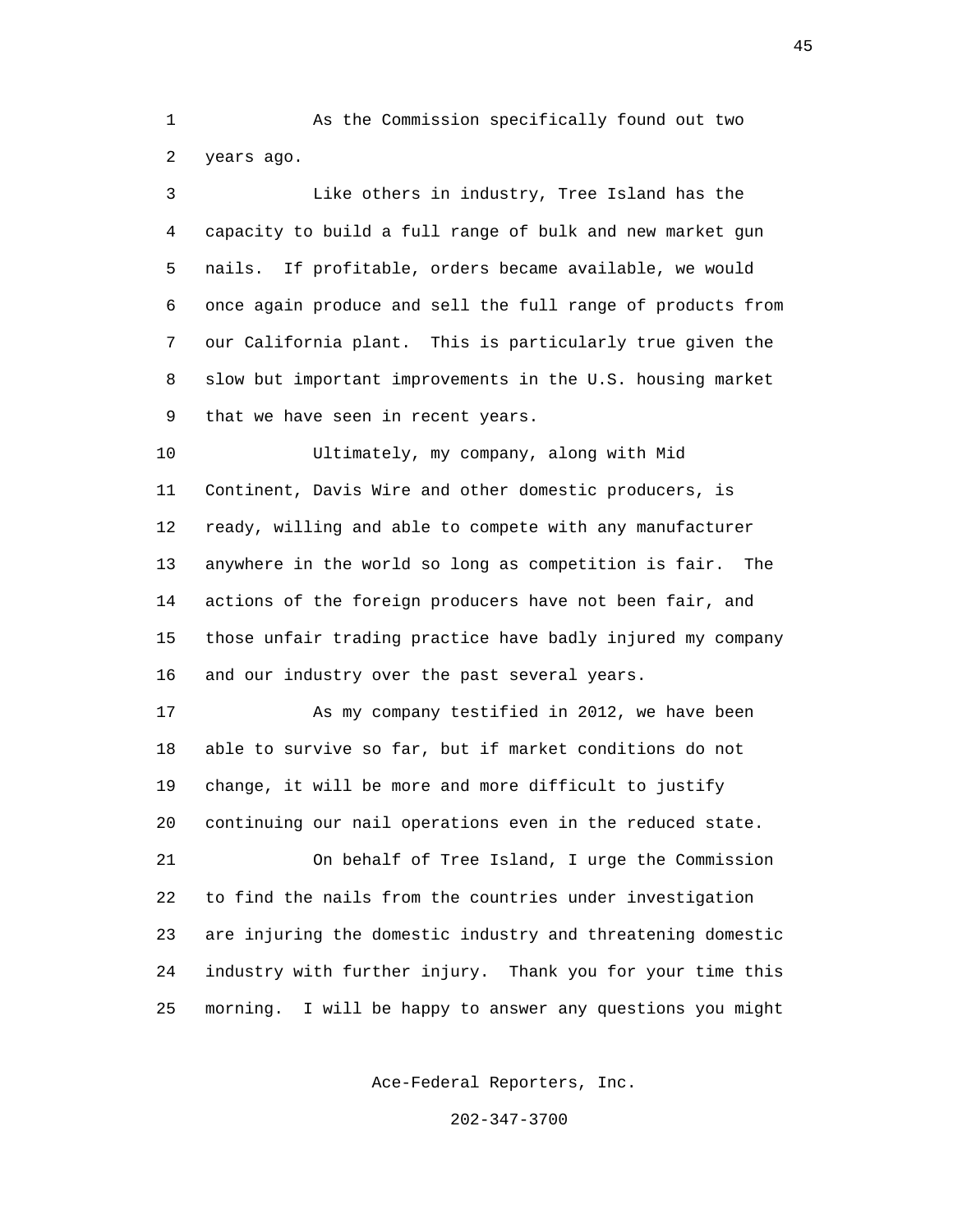1 have.

 2 MR. GORDON: Thank you, Mr. Miller. 3 Our final witness will be Dan Klett from Capital 4 Trade. 5 STATEMENT OF DANIEL KLETT 6 MR. KLETT: Thanks, Adam. Good morning. 7 My name is Dan Klett. I'm an economist with 8 Capital Trade testifying on behalf of Petitioner. I will 9 address three issues. 10 First, injury and causation must be viewed in 11 the context of the business cycle and the two prior 12 investigations involving steel nails. 13 Second, imports from U.S. producers and such are 14 highly substitutable. 15 And third, data collected in your questionnaires 16 demonstrate a strong nexus between price suppression and 17 depression experienced by the U.S. industry in competition 18 from subject imports. 19 This is the third investigation involving steel 20 nails since petitions were filed on imports from China in 21 2007 and imports from the UAE in 2011 with antidumping 22 duties imposed in 2008 and 2012 respectively. 23 Slide 1 shows the transition to alternative 24 sources of import supply in response to the AD orders. 25 China's chair of the U.S. market peaked at 62 percent in

Ace-Federal Reporters, Inc.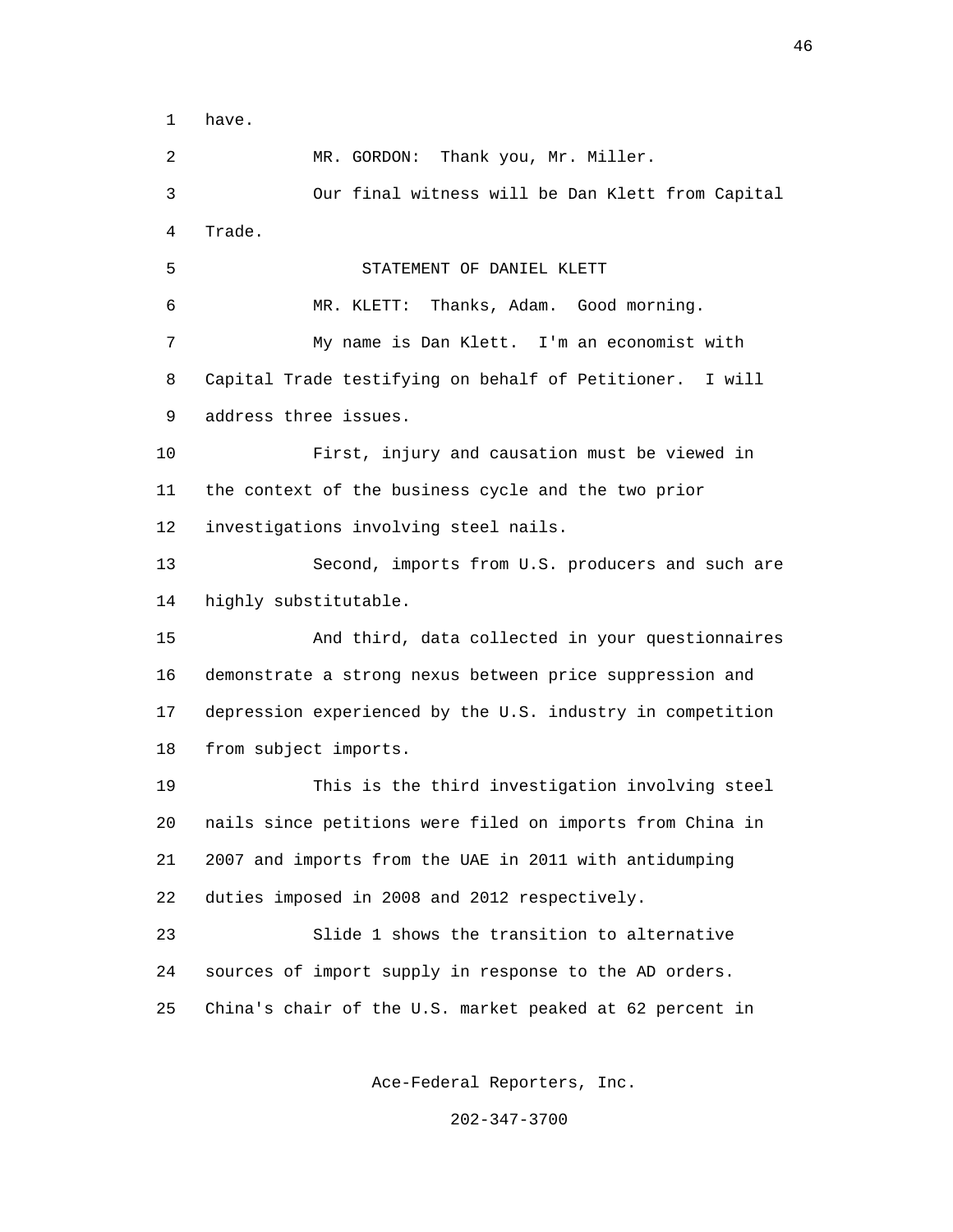1 2007 but has remained at 25 percent or below over the past 2 three years.

 3 As imports from China fell, UAE's share of the 4 U.S. market increased by almost 17 percentage points from 5 2007 to its peak in 2010, but in 2014, the UAE was almost 6 completely absent from the U.S. market.

 7 From 2010 to 2014, imports from subject 8 countries increased their share of the U.S. market by over 9 20 percentage points.

 10 As shown in slide 2, from 2010 to 2014, the UAE 11 lost 22 percentage points of market share and the five 12 countries subject to this investigation gained 21 13 percentage points of market share, almost a one-for-one 14 displacement.

 15 Slide 3 shows that the increase in the volume of 16 imports from subject countries has more than replaced the 17 decline of imports from the UAE on an absolute volume 18 basis, based on changes from 2011 to 2014.

 19 And I just want to note, in the opening 20 Mr. Marshak made some reference to lingering effects of 21 imports from the UAE and China into the current POI, and 22 based on what we see has happened with imports from China 23 and the UAE, I am not quite sure to what he is referring. 24 So what do these relationships mean? As shown 25 in slide 4, the U.S. industry's preinjury market share of

Ace-Federal Reporters, Inc.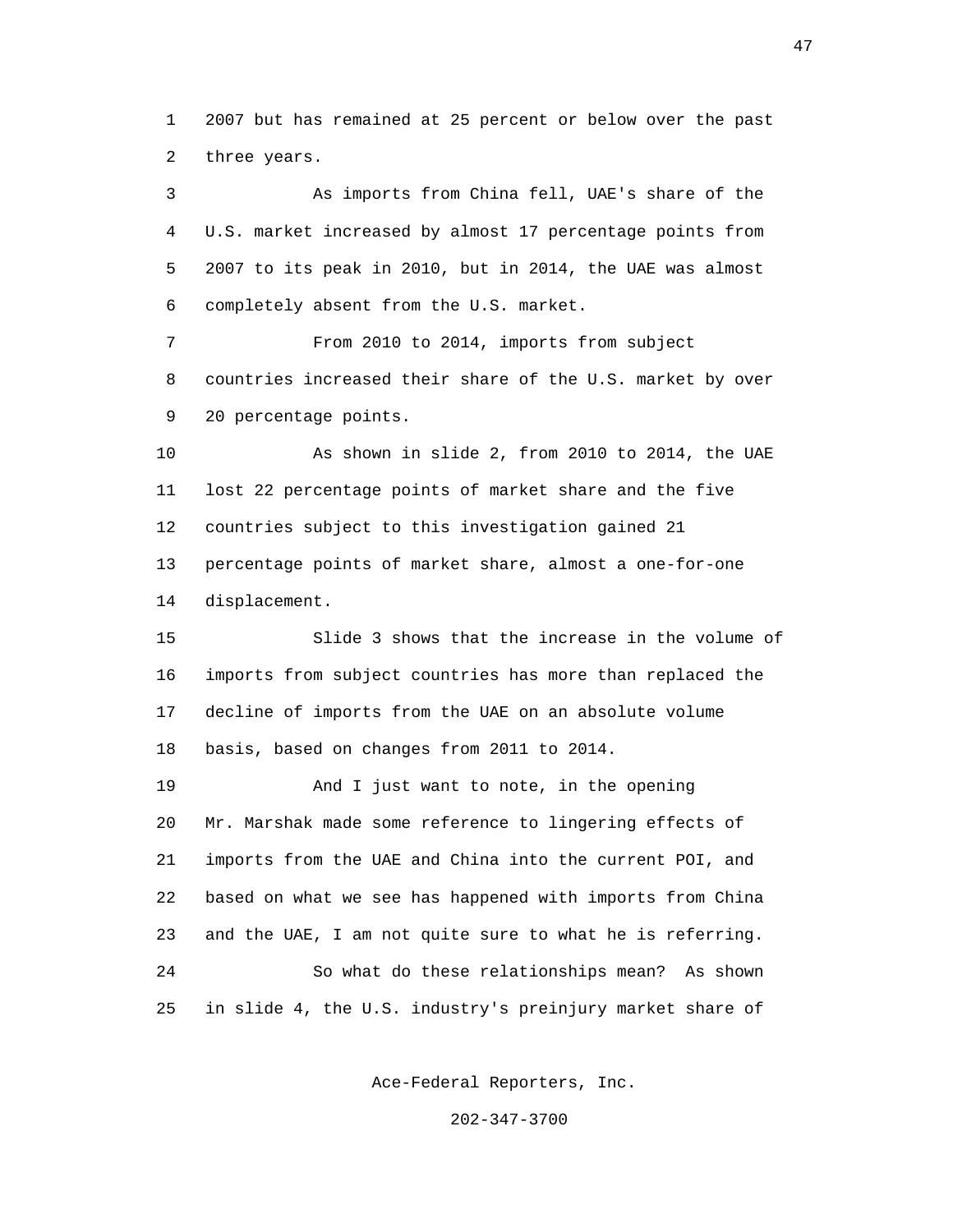1 29 percent in 2004 has never again been regained. There 2 were brief periods of partial relief, as the orders were 3 first imposed. The industry regained almost 4 percentage 4 points of market share in 2009 after the AD order was 5 imposed on imports from China in 2008, but lost almost 5 6 percentage points from 2009 to 2011 as imports from the UAE 7 surged.

 8 The U.S. industry has regained some market share 9 after the AD orders and imports from the UAE in 2011 but it 10 stuck at about 21 percent of the market. As shown in slide 11 5, these shares disguise the fact that in absolute terms, 12 while U.S. apparent consumption increased by almost 90,000 13 short tons over the POI, the U.S. industry shipments 14 increased by only 19,000 short tons.

 15 Subject to import volume increased by 75,000 16 short tons over the same period.

 17 The waves of increases in subject import volumes 18 from different sources has resulted in declines in U.S. 19 producers production, shipments, employment and

20 profitability.

 21 Slide 6 shows the U.S. industry's production and 22 shipment levels in 2005 prior to the surge in imports from 23 China, which peaked in 2007, and in 2010, when imports from 24 the UAE peaked.

25 Over this period, production and shipments

Ace-Federal Reporters, Inc.

202-347-3700

48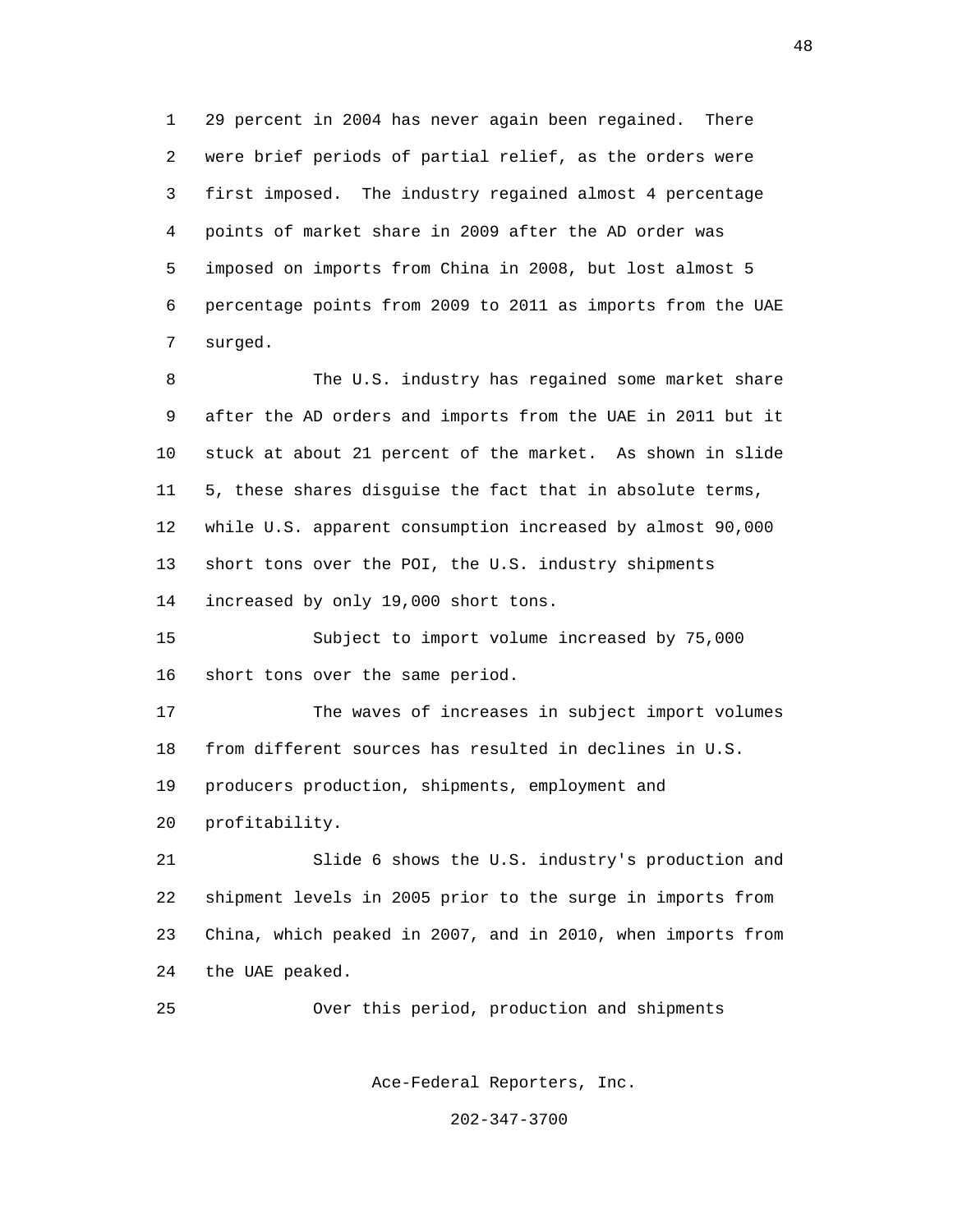1 declined.

 2 U.S. production and shipments have increased 3 since 2010. As I will explain, this should have been 4 expected, given the significant increases in U.S. demand. 5 Slide 7 shows employment also declining from 6 2005 to 2010 and with smaller increases from 2010 to 2014 7 and well below 2005 and 2007 levels. 8 Slide 8 shows operating profits and profit 9 margins, both of which fell from 2005 to 2010. There has 10 been some increase in the absolute level of operating 11 profits from 2010 to 2014, but the operating profit margin 12 has remained flat at about 3 percent, at or below levels 13 found to have been injurious by the Commission in prior 14 investigations. 15 Turning now to market demand. Slide 9 shows 16 that U.S. residential construction began to decline in 2007 17 and remained weak through 2011. However, the strength of 18 the sector increased significantly -- has increased 19 significantly through 2011. And you can see a 40 percent 20 increase in U.S. residential construction from 2011 to 21 2014. 22 Slide 10 is from your U.S. apparent consumption

 23 data and Staff reports, and you can see that the trends in 24 U.S. apparent consumption for steel nails follows similar 25 trends. You can see the effects of the recession in 2008

Ace-Federal Reporters, Inc.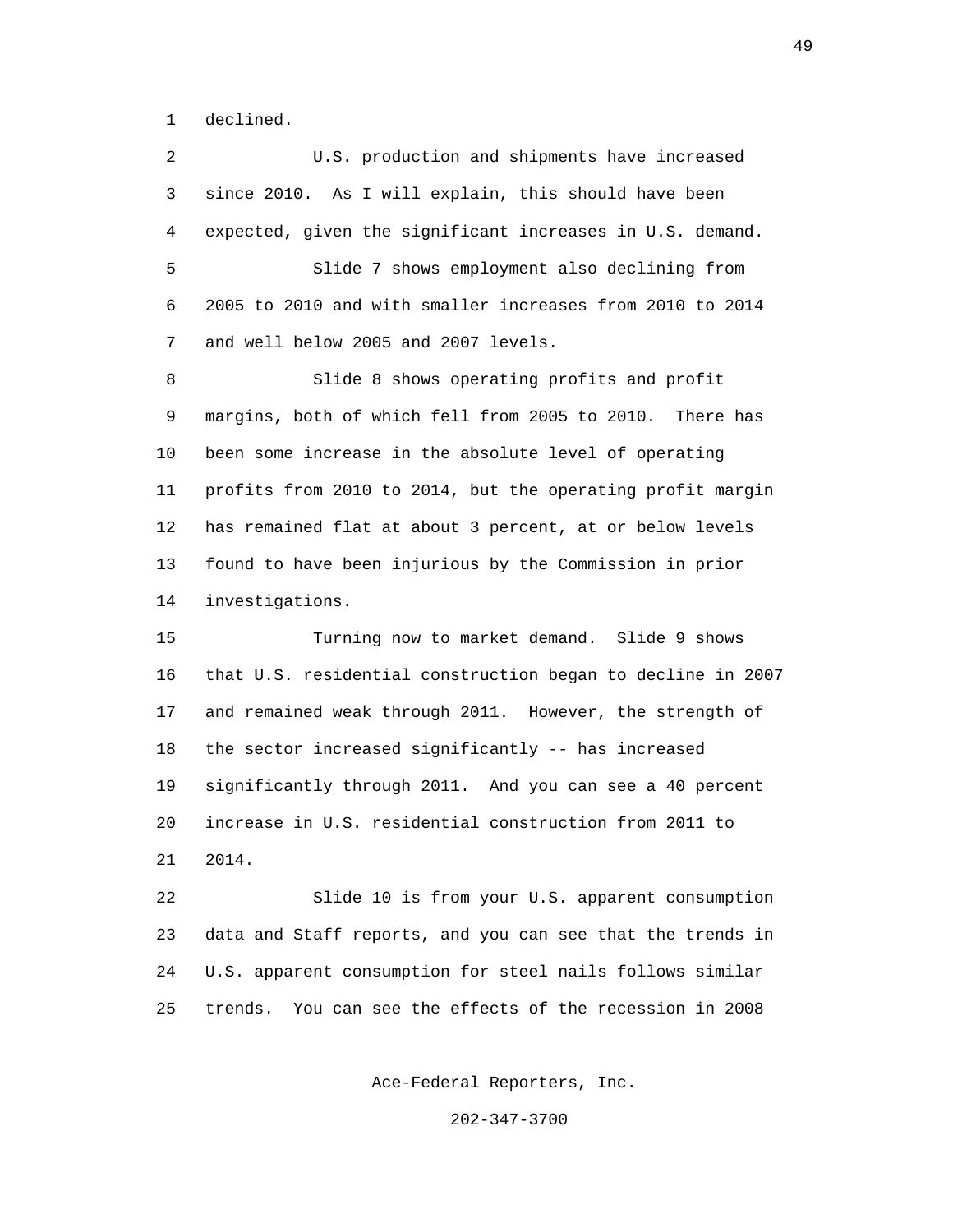1 to 2010, but increases in U.S. demand is reflected in 2 apparent consumption from 2011 to 2014.

 3 What is significant from these relationships is 4 that with the AD orders on imports from China and the UAE 5 and increasing U.S. demand, U.S. industry should have 6 expected to see greater improvements in its condition than 7 what it has experienced.

 8 I note that in their briefs, Respondents have 9 looked only at trends from 2012 to 2014 to support their 10 position that the U.S. industry is healthy and that there 11 are no adverse causal effects.

 12 While injury and causation are also evident from 13 this three-year period or are evident from this three-year 14 period, ignoring past years is a myopic way of looking at 15 the market in that it ignores the context of the business 16 cycle and the history of past investigations and Commission 17 findings of injury in those past investigations.

 18 In his expert report, Dr. Becker compares 19 profitability for the U.S. nail industry with profit levels 20 for U.S. primary metal manufacturers, to argue that the 21 U.S. industry's profit margins are where they are to be 22 expected.

 23 I did the same, but I chose a sector more 24 comparable to the nail industry, metal fabricators reported 25 by U.S. census.

Ace-Federal Reporters, Inc.

202-347-3700

 $50<sub>50</sub>$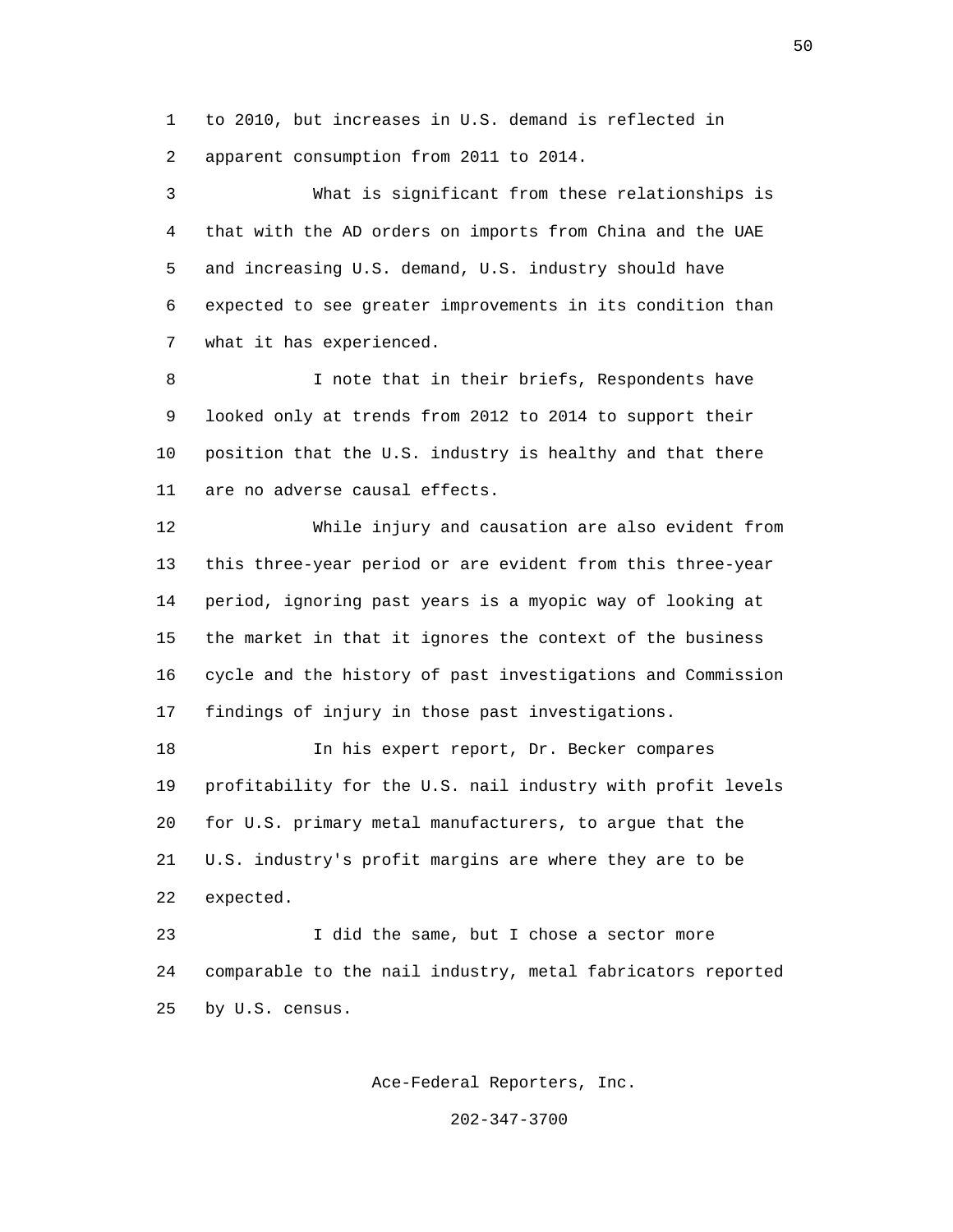1 As shown in slide 11, in 2004, prior to the 2 surge in nail imports from China, the U.S. industry had a 3 higher operating profit margin than did U.S. metal 4 fabricators, and operating profit margins were similar in 5 2005.

 6 Both the U.S. nail industry and metal 7 fabricators experienced declines in sales revenue and 8 operating income in 2009 and 2010, reflecting the effects 9 of the recession.

 10 Since 2009, the patterns diverge. The metal 11 fabricators increasing their profit margins but with the 12 margins of the U.S. nail industry remaining flat.

 13 In addition, Respondents take issue with the 14 aggregated operating profit data reported in the Staff 15 report and would have you exclude certain producers from 16 the total in order to show stronger financial trends.

 17 We believe this is inappropriate but will 18 address in detail in our posthearing brief because of the 19 proprietary nature of the individual company financial 20 data.

 21 Regarding the degree of substitutability between 22 U.S.-origin nails and those of subject imports, the 23 Commission has evaluated this issue in prior 24 investigations.

25 While the countries in this investigation differ

Ace-Federal Reporters, Inc.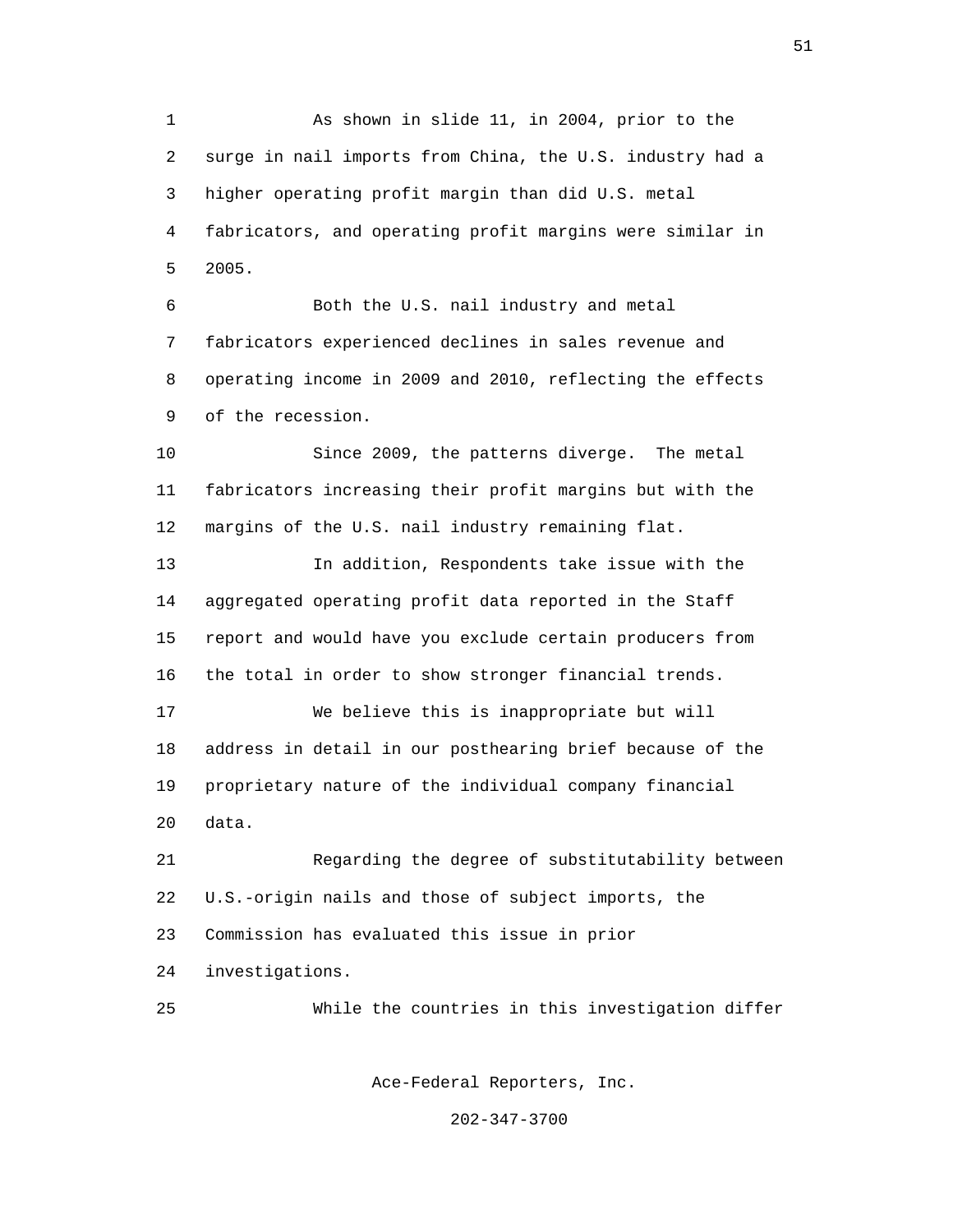1 from those in the prior two investigations, your purchaser 2 questionnaires demonstrate that the nature of competition 3 and the relative importance of price has not changed.

 4 As shown in slide 12, the percentage of 5 purchasers reporting U.S. and subject imports to be always 6 or frequently interchangeable is similar in this 7 investigation as in the prior two investigations, at about 8 90 percent of responding purchasers.

 9 Respondents assert that there is attenuated 10 competition between the U.S. industry and subject imports 11 for a variety of reasons, including different customers, a 12 different composition of nail types being sold and an 13 unwillingness of U.S. producers to supply private label 14 customers.

 15 However, your purchaser questionnaires provide 16 the most authoritative and comprehensive information on the 17 nature of competition between U.S. producers and subject 18 imports.

 19 As shown in Exhibit 5 of our prehearing brief, 20 over 70 percent by volume of purchasers responding to your 21 questionnaire bought from both U.S. producers and from at 22 least one subject country source.

 23 Exhibit 4 of our prehearing brief derived from 24 data in your Staff report shows significant overlap between 25 U.S. producers and subject imports with respect to the

Ace-Federal Reporters, Inc.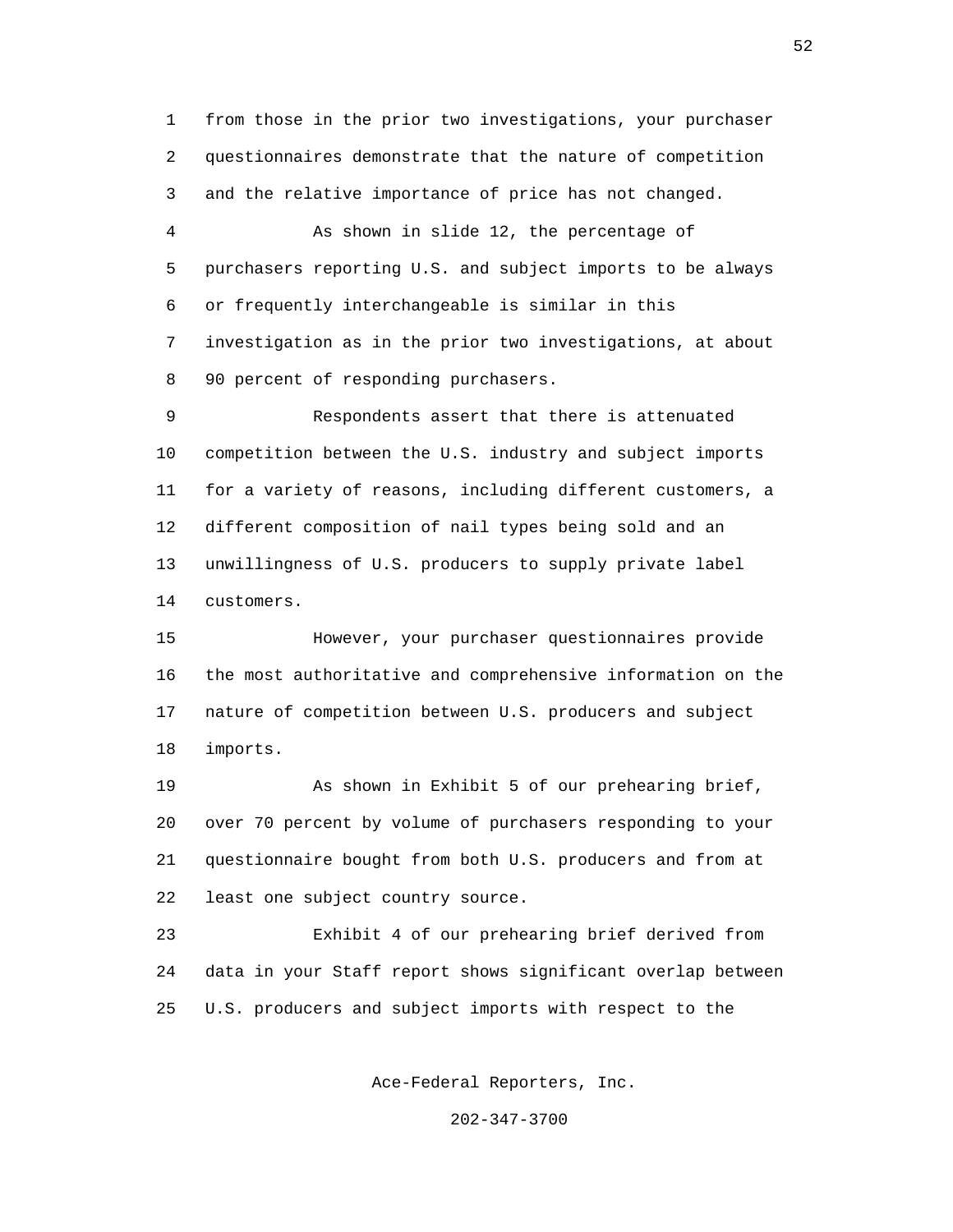1 types of nails being sold in the U.S. market.

 2 The U.S. industry has experienced both depressed 3 and suppressed prices during the POI. Your quarterly 4 pricing tables in tables 5-3 to 5-14 of the Staff report 5 show price declines for the U.S. industry averaging almost 6 9 percent from 2012 to 2014 on a weighted average annual 7 basis. 8 U.S. producers' prices generally increased in 9 the first half of 2012, before the surge in subject imports 10 began, but fell starting in the second half of 2012 as 11 subject import volumes surged and underselling dominated. 12 The U.S. industry's prices also were suppressed, 13 as shown in slide 13. The COGS to sales ratio increased 14 during the POI. The U.S. industry's prices continued to be 15 suppressed and have not been able to receive the full 16 benefit of the AD orders on China or the UAE or of the 17 benefits of increasing U.S. demand. 18 In their prehearing briefs, Respondents attempt 19 to undermine validity of the pricing data in your 20 prehearing report. For example, they argue that one 21 importer excluded by your Staff should be included and an 22 importer included by your Staff should be excluded. 23 We believe the Staff correctly compiled the 24 pricing data and will address the details in our 25 posthearing brief.

Ace-Federal Reporters, Inc.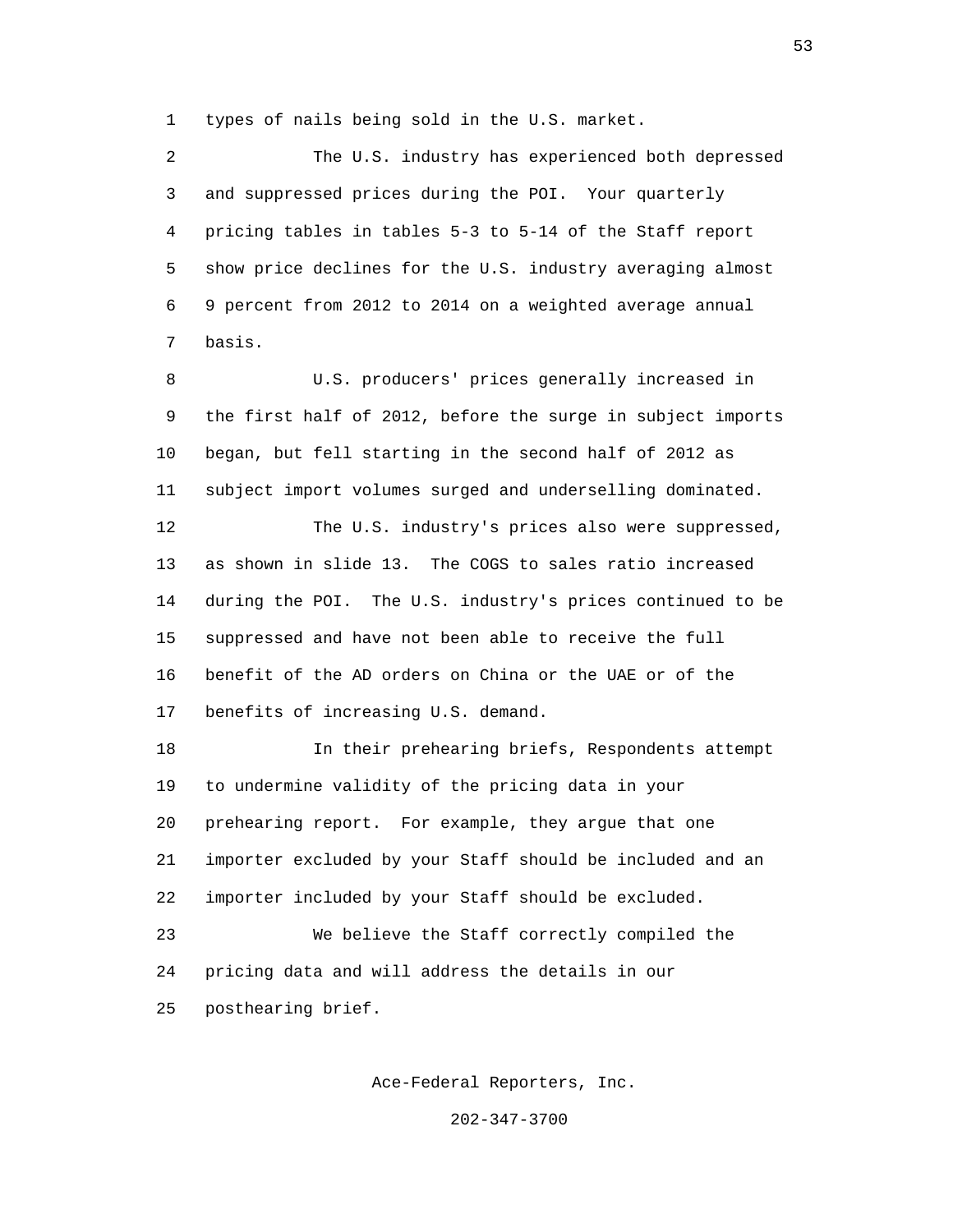1 They also argue that declining wire rod prices 2 fully explain declining U.S. price levels but ignore the 3 expected demand side effects on price.

 4 Moreover, Respondents' revisionist compilation 5 of under and overselling is at odds with the qualitative 6 information submitted by purchasers, who overwhelmingly 7 reported subject import prices for nails to be either lower 8 or comparable to U.S. origin prices for nails.

 9 As shown in slide 14, only 3 percent of 10 purchasers reported U.S. origin nails to be lower-priced 11 than subject imports.

12 I want to make a few comments on the 13 underselling analysis in Dr. Becker's report. First, table 14 16 in his report quantifies the volume of U.S. sales that 15 undersell or oversell imports but excludes certain pricing 16 products.

 17 When all the nail pricing products are converted 18 to a common short ton basis, a significantly higher share 19 of U.S. volume is undersold by subject imports than is 20 oversold. And I'll provide these detailed calculations in 21 our posthearing brief.

 22 Second, Dr. Becker makes the assertion that U.S. 23 industry is harmed more from larger margins of underselling 24 than lower margins. I don't see how this necessarily is 25 the case.

Ace-Federal Reporters, Inc.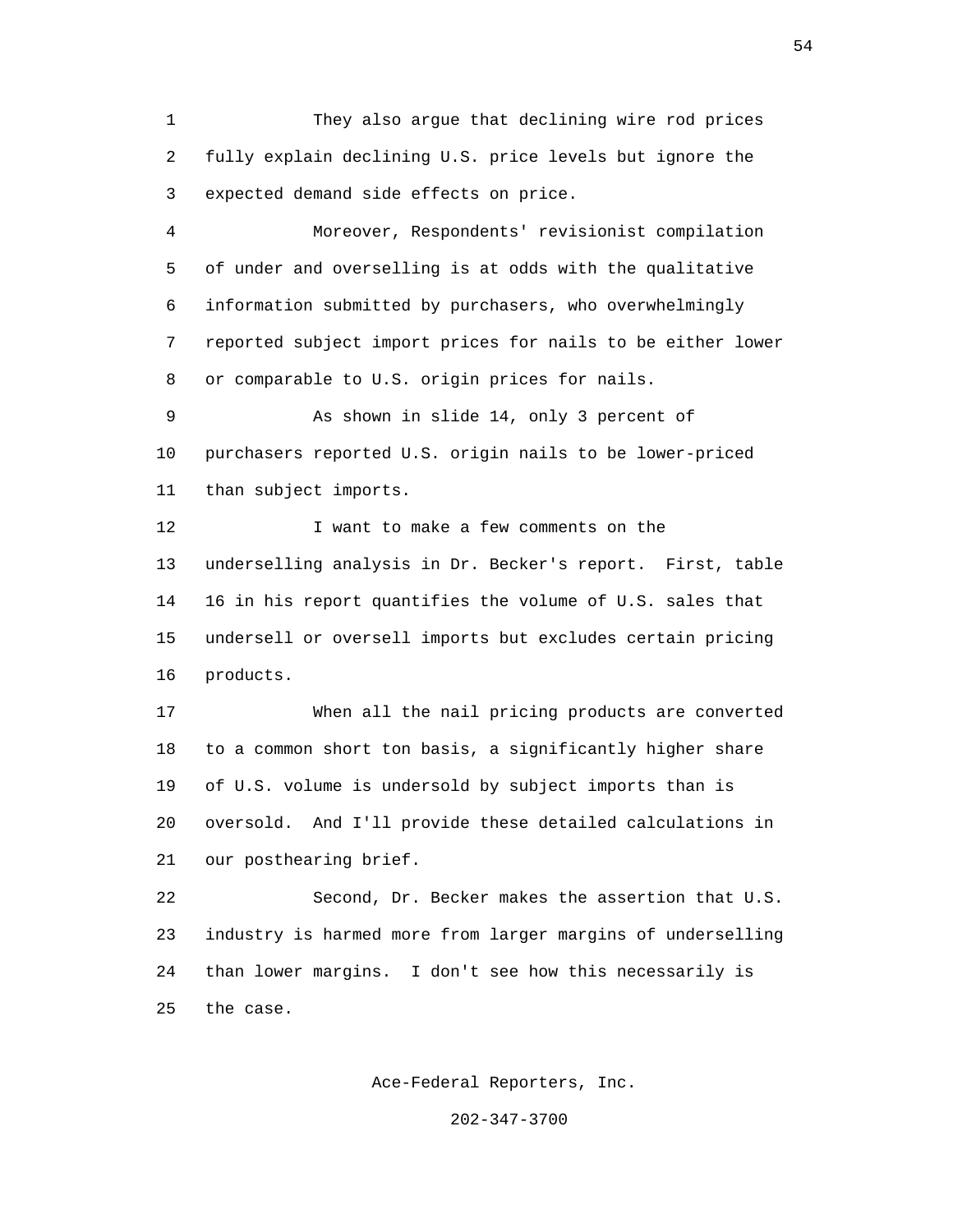1 Even an underselling margin of say 2 percent can 2 represent significant adverse effects if the subject 3 imports are leading the price down and U.S. producers are 4 following. 5 In fact, the dominance of lower margins of 6 underselling rather than larger margins confirms the 7 commodity nature of this product. Thank you. 8 MR. GORDON: Thank you, Mr. Klett. That 9 concludes our affirmative testimony. We'll be happy to 10 take any questions you may have. 11 CHAIRMAN BROADBENT: Thank you very much. We'll 12 begin our questioning with Commissioner Schmidtlein. 13 COMMISSIONER SCHMIDTLEIN: All right, thank you. 14 I'd like to thank the witnesses for being here today. I 15 don't know -- if you did your homework, you would know that 16 I was born and raised in Missouri and went to college in 17 Missouri, and was just in Missouri about two weeks ago 18 visiting my parents, but not Poplar Bluff, the northwestern 19 part of the state. 20 So I want to start with some questions about 21 some of the things we see in the Staff report. 22 So Mr. Gordon, you might be the best one to 23 answer these questions. But if not, I'm happy to hear from 24 any of the witnesses. 25 One of the things we see in the Staff report is Ace-Federal Reporters, Inc.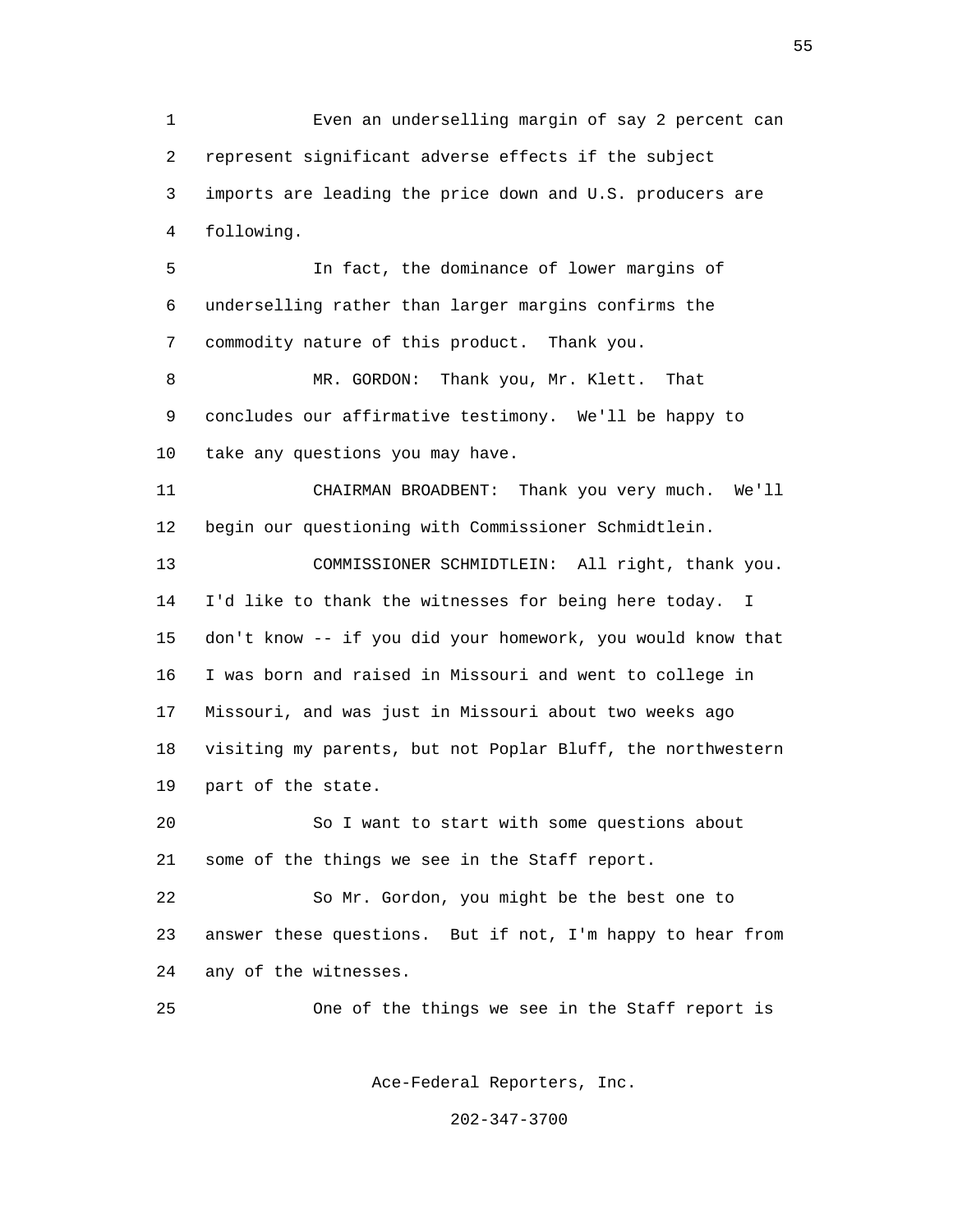1 that there was a gain in market share for subject imports 2 of 6.6 percent and that this corresponded to a loss of 3 market share for nonsubject imports of the same amount. 4 And so I was wondering if you could help us understand how 5 we should consider that data and the fact that the U.S. 6 industry remained stable during this time, their market 7 share.

 8 MR. GORDON: Certainly. I'll have some comments 9 and Mr. Klett may actually have some as well.

 10 It's a very similar situation to what the 11 Commission -- what was before the Commission in the UAE 12 case, where the UAE imports essentially replaced the volume 13 of Chinese imports that left the market following 14 imposition of the antidumping duty order. It's a different 15 kind of injury.

 16 Instead of those sales returning to the U.S. 17 industry, as would have been anticipated by the imposition 18 of the order, they were taken by other imports which 19 entered the market, in this case from the five subject 20 countries, which then proceeded to undersell, as the data 21 show, to gain market share. Prices were moving downward 22 across the period, and the domestic industry, as 23 Mr. Villanueva testified, had to chase those prices down 24 just to maintain its share.

25 You also see that across the period, even while

Ace-Federal Reporters, Inc.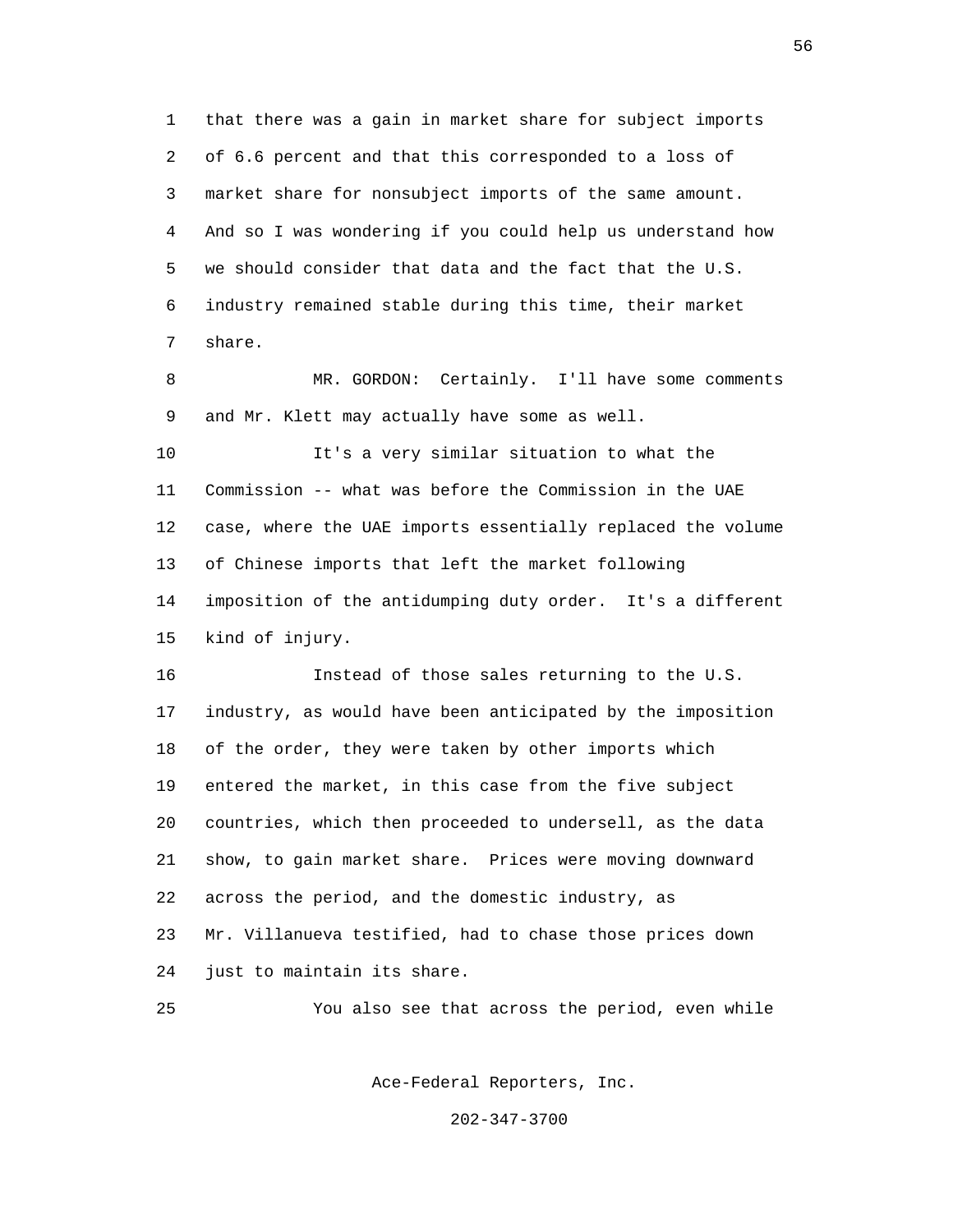1 the market share for the domestic industry remained 2 essentially stagnant, unit pricing dropped across the 3 period by 17.9 percent, and that's in an environment of 4 increasing demand.

 5 And you saw the unit pricing declining, as well 6 as the cost of goods to net sales ratio increasing, as 7 Mr. Klett showed, was a classic cost price squeeze 8 occurring.

 9 COMMISSIONER SCHMIDTLEIN: But I guess are you 10 suggesting that in the prior case, nonsubjects gained at 11 the expense of the U.S. industry and in this case that's 12 what we're seeing here? So does that mean there should 13 have been more countries named in this case?

14 MR. GORDON: Well, not to --

 15 COMMISSIONER SCHMIDTLEIN: We have to decide 16 whether there's a volume impact from the subject imports; 17 right?

 18 MR. GORDON: Yes. And there certainly was. The 19 subject imports took the volume -- took the market share 20 left by the UAE imports as they -- as they left the market, 21 as well as more.

 22 In fact, when you evaluate sort of the 23 nonsubject imports, note that the Commission Staff gathered 24 data on pricing of product from China and found that in -- 25 I think it was 275 instances of Chinese product overselling

Ace-Federal Reporters, Inc.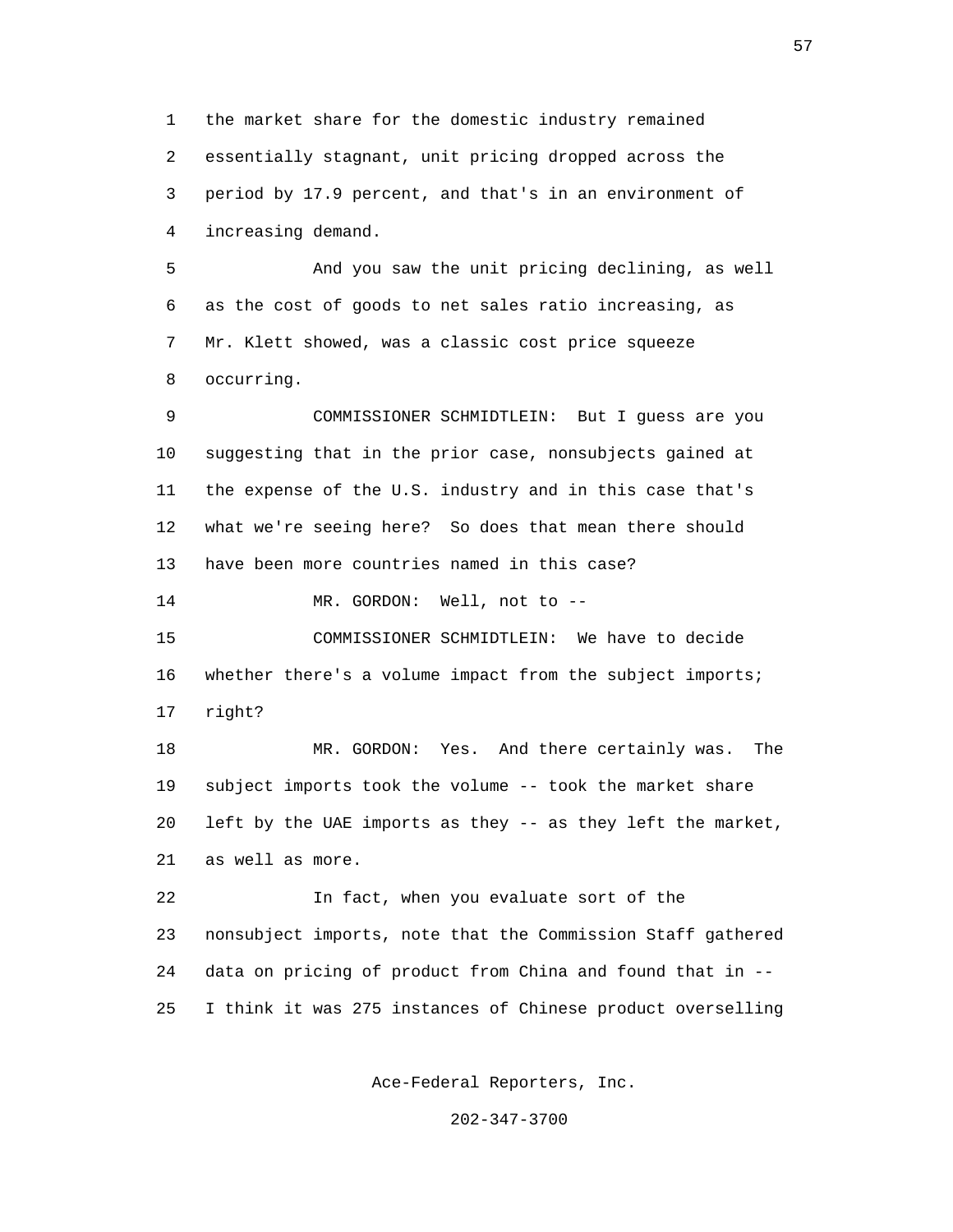1 the subject imports, which is to say the subject imports 2 were dramatically underselling both domestic and nonsubject 3 imports and took market share from both the domestics as 4 well as some nonsubject imports.

 5 MR. KLETT: Commissioner Schmidtlein, this is 6 Mr. Klett. If you look at the volume data, I think slide 5 7 in my presentation shows that while apparent consumption 8 increased by almost 90,000 tons, the U.S. industry's volume 9 only increased by about 19,000 tons.

 10 So that even though their market share remained 11 stable, they didn't capture a big chunk of the increase in 12 U.S. demand, most of which was captured by imports from 13 subject countries.

 14 So I think Respondents, they make the argument, 15 and I know it's made in other cases, that when you see 16 subject import market share going up and other import 17 market share going down, that the imports of subject 18 imports are at the expense of other imports, not the U.S. 19 industry.

 20 And I think in the context of this case, where 21 you have prior cases of injury, you have to look at it a 22 bit more broadly in the sense that the fact that the U.S. 23 industry didn't gain share, they should have gained share, 24 you would have expected them to have gained share when the 25 antidumping duty order went on imports from the UAE, and

Ace-Federal Reporters, Inc.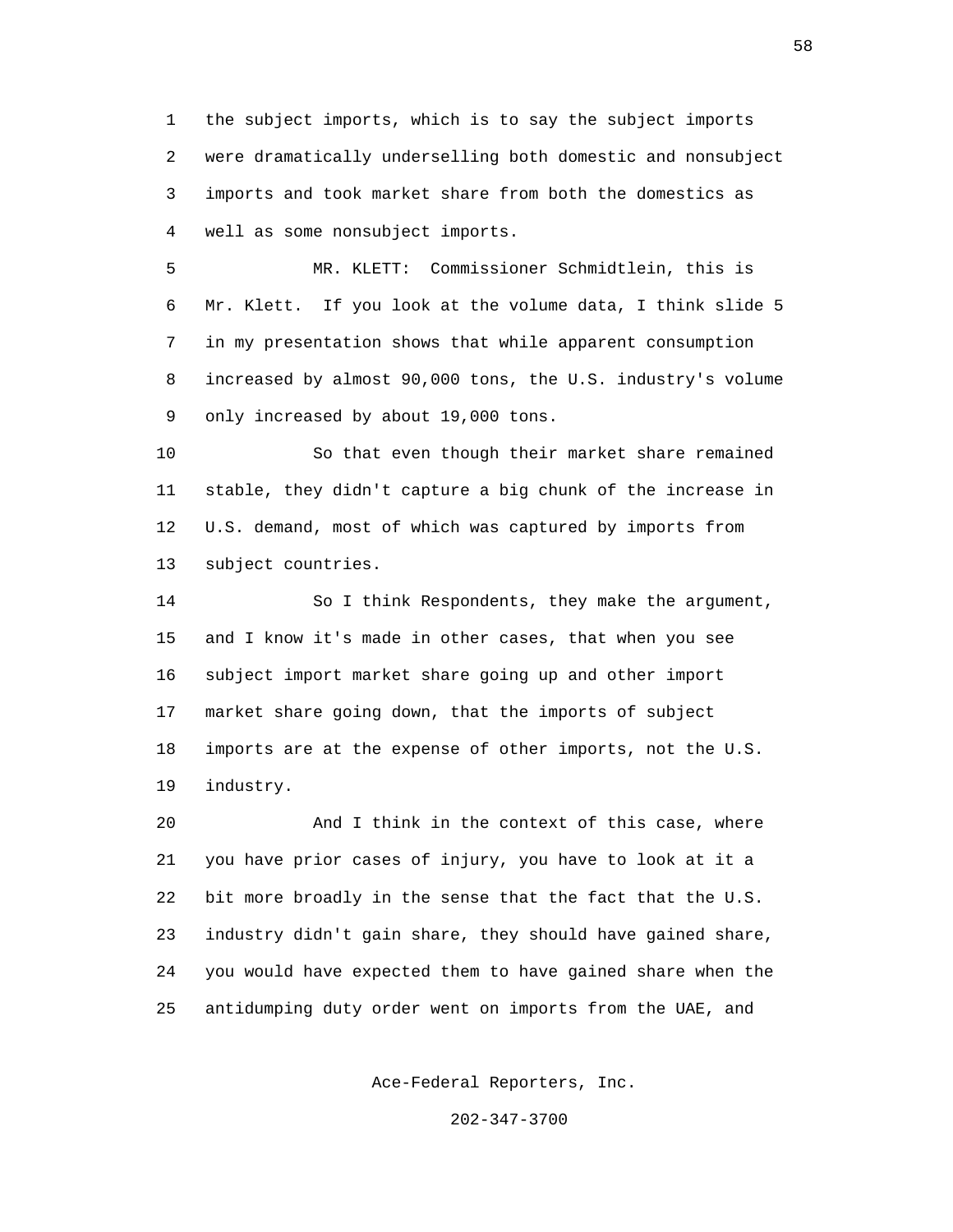1 they didn't gain share because any of the benefits of the 2 increase in apparent consumption went to subject countries, 3 not the U.S. industry.

 4 COMMISSIONER SCHMIDTLEIN: Okay. You mentioned 5 in one part of your answer the unit prices falling, and I 6 know you said the COGS ratio has gone up a bit. That was 7 another one of my questions. The fact that raw material 8 and the price of steel rod has gone down, wouldn't we 9 expect prices to decline, to see a decline in price? 10 MR. KLETT: Commissioner Schmidtlein, this is 11 Dan Klett again. I don't think you necessarily would. I 12 mean, especially given the context of the industry 13 operating at relatively low operating margins, I don't 14 think you would necessarily see them unilaterally decide to 15 follow their raw material costs down in terms of price, 16 unless they had to.

 17 And especially in the context of rising demand 18 conditions. I mean, prices are set by supply and demand, 19 raw materials are a supply factor. You know, with rising 20 demand and low profit margins, I think you would have 21 expected them to try to gain margins, not necessarily 22 follow raw material costs down.

 23 COMMISSIONER SCHMIDTLEIN: Mr. Gordon? 24 MR. GORDON: This is Adam Gordon. I would also 25 add if you look at the graph of wire rod prices over the

Ace-Federal Reporters, Inc.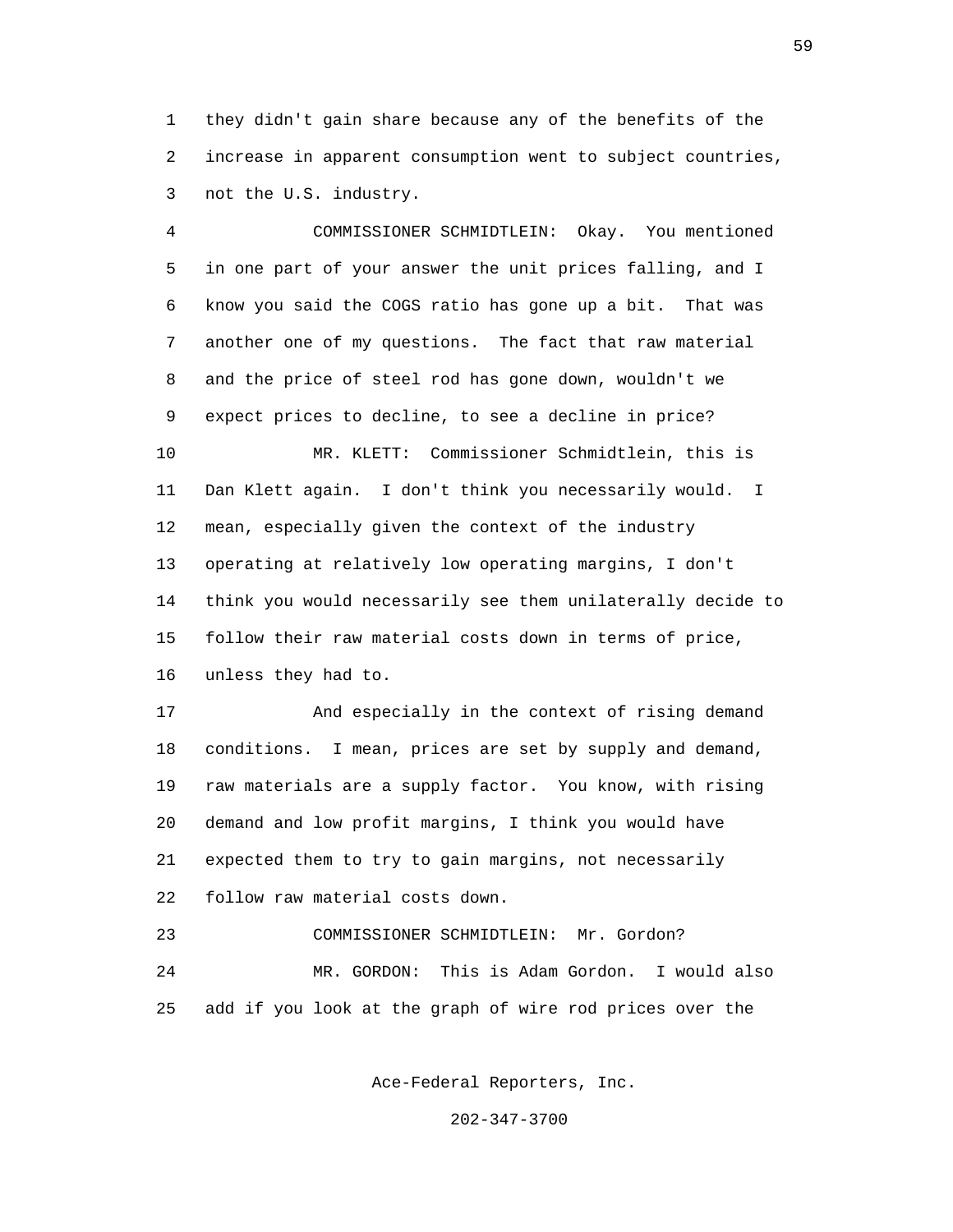1 period that's included in the Staff report, it's not a 2 straight-line gradual decline. Wire rod pricing is 3 notoriously variable, and while it was declining over the 4 period, it did so in an uneven way.

 5 So to -- any producer, whether it's Mid 6 Continent's or anyone else, is going to be very reluctant 7 to react terribly quickly on a repeated basis.

 8 As you've heard, the efforts to raise prices in 9 the market were unsuccessful, notwithstanding increasing 10 demand and the order on the UAE imports.

 11 COMMISSIONER SCHMIDTLEIN: Are there any 12 products produced by the U.S. industry that does not 13 compete, that do not compete against an imported product? 14 I mean, I know there's claims about product range here. 15 But in terms of what the U.S. industry produces, does it 16 compete against imports across the board?

 17 MR. GORDON: This is Adam Gordon. I'll start 18 that answer and then hand it off on our industry witnesses, 19 who are far better suited to this than I.

 20 But let me note that I think it was during the 21 UAE final investigation, Mr. Leffler, who is going to 22 testify this afternoon, testified that Hitachi competes 23 against all imports in all products in all parts of the 24 market.

25 We can dig up that quote if you'd like. If you

Ace-Federal Reporters, Inc.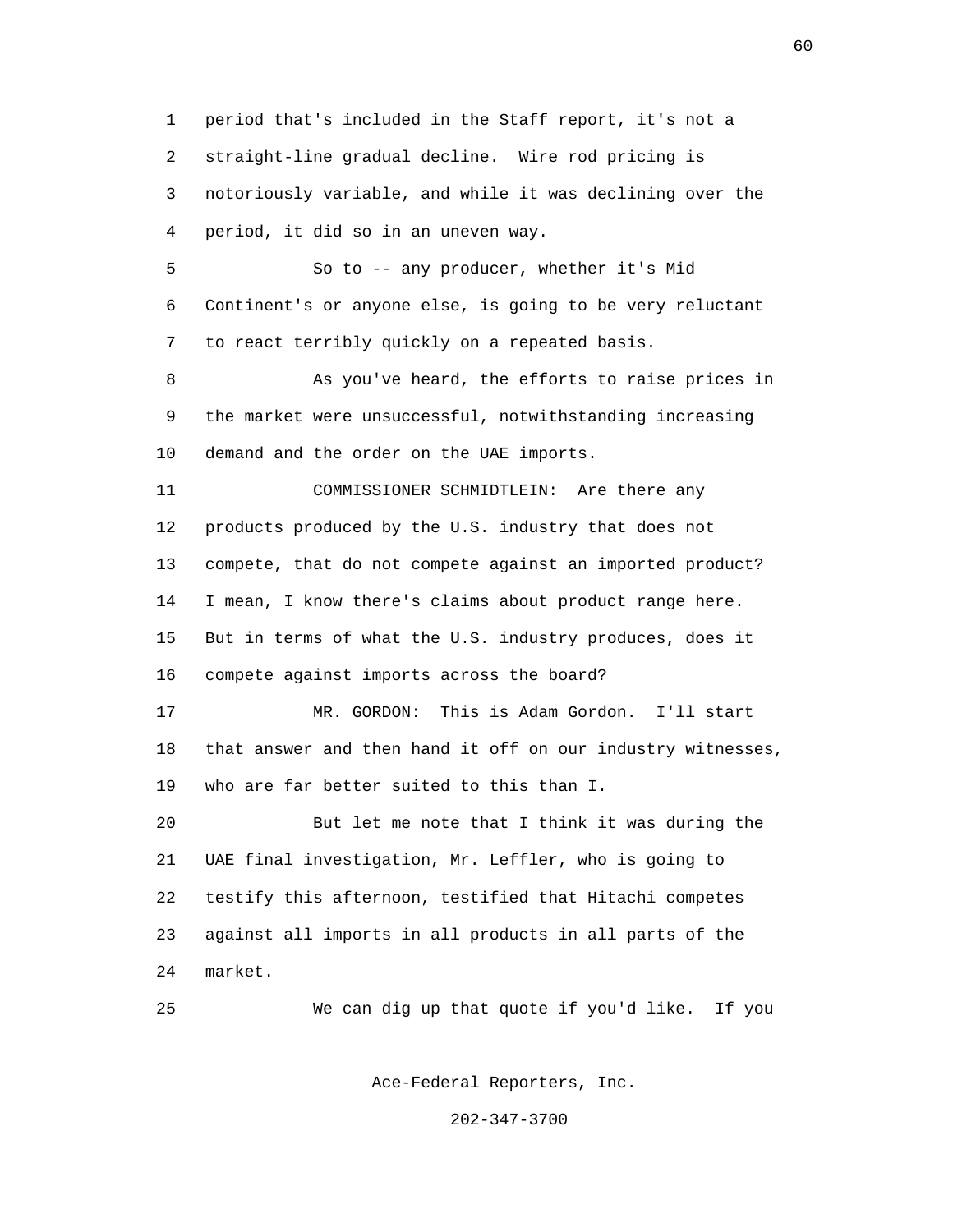1 want to check in the transcript. But that was very 2 specifically testified to by him in the last --

 3 COMMISSIONER SCHMIDTLEIN: I'm trying to get at 4 is there any domestic product that only competes against 5 other domestic product or doesn't have a comparable 6 competitor, you know, producing that product? 7 MR. MILLER: James Miller, Tree Island Steel. 8 There is nothing, no nail product we make that is not 9 subject to competition, both domestically and from import. 10 MR. CRONIN: Peter Cronin with Heico Wire Group. 11 I would agree with James's comment. 12 MR. VILLANUEVA: Fernando Villanueva from with 13 Mid Continet. We compete with all products in all markets 14 against domestic and imported product. 15 COMMISSIONER SCHMIDTLEIN: I have a couple 16 minutes left here. So, you know, I'm also looking at 17 there's arguments around the instances of overselling 18 versus underselling, and instances versus volume. 19 So can you help me -- and I understand the 20 volume was greater and the instances are roughly even when 21 you look at the overall. So could you explain to me, and 22 maybe this is from a practical standpoint, how is -- how 23 was the price led down by imports, as you allege, when you 24 see so many instances of overselling?

25 In other words, I know -- I have a sense of what

Ace-Federal Reporters, Inc.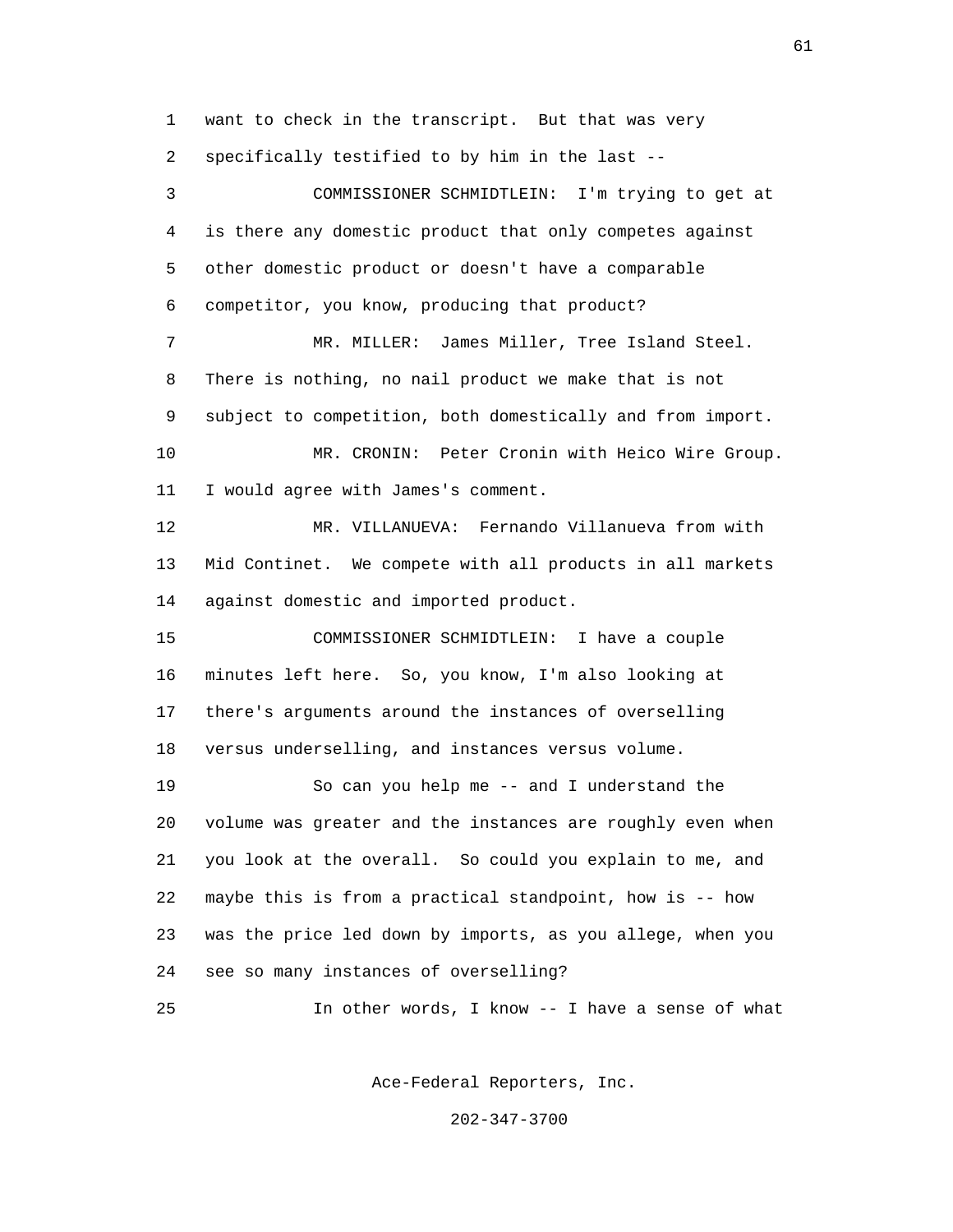1 your answer is going to be, but it may be in practical 2 terms, if you could explain to me how it is that a big 3 volume of underpriced imports can then lead the price down 4 across the market.

 5 MR. KLETT: Commissioner Schmidtlein, this is 6 Dan Klett. I mean, I think when you look at the individual 7 pricing products and you look at the patterns, what you see 8 is that in the first half of 2012, there were fairly low 9 volumes of subject imports. And U.S. producers actually 10 were able to increase their pricing, I think in the second 11 quarter or third quarter of 2012.

 12 And what you see starting in the second half is 13 imports coming into the market in fairly large volumes. 14 And generally -- generally underselling. And you see U.S. 15 prices starting to fall for the various pricing products. 16 I mean, I think pricing products 1 to 6 are the collated 17 nails.

 18 And while you -- also what you see is that 19 when -- the most significant underselling is associated 20 with fairly, fairly large volumes. So to get to your point 21 about instances versus volume, I mean, if you have an 22 instance of overselling but it's associated with a fairly 23 small volume of imports, you know, you'd expect that to 24 have less of an effect than an overselling, you know, 25 associated with a large volume.

Ace-Federal Reporters, Inc.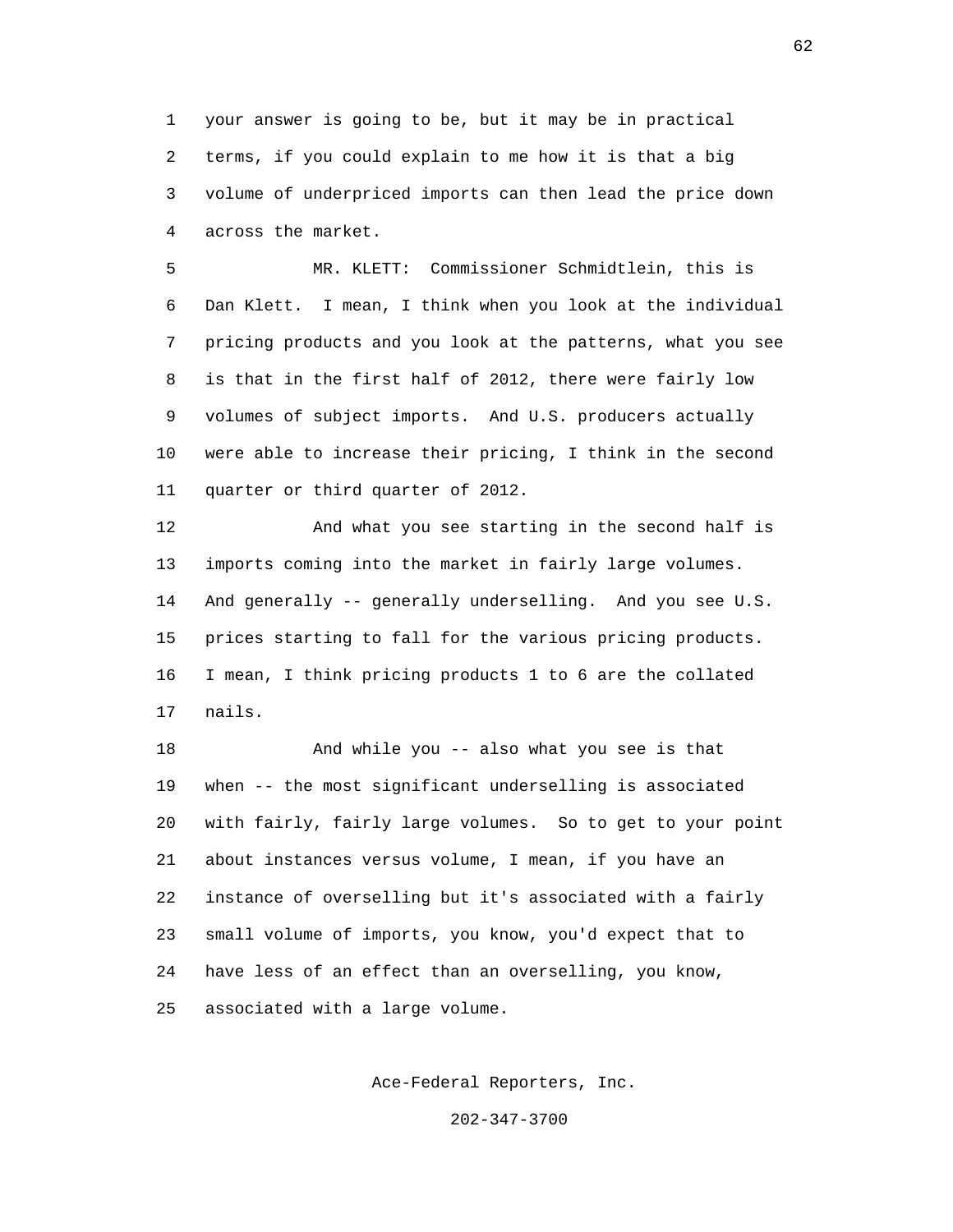1 So you see your largest margins of underselling 2 associated with the largest volumes of imports, and you 3 see, you know, the overselling generally associated with 4 fairly small volumes.

 5 So I think from a practical commercial sense, 6 you know, that needs to be taken into account.

 7 COMMISSIONER SCHMIDTLEIN: Is that because -- I 8 mean, was there some transparency to this market? I mean, 9 are people talking, like how is that known through the 10 market when you're looking at one instance?

 11 MR. MILLER: James Miller, Tree Island Steel. 12 Here's what happens in the marketplace. So we will be 13 making an offer to a customer to supply them nails for a 14 period of time. We'll be -- obviously there's other 15 competitors doing the same thing. They will give us 16 feedback occasionally on why we didn't get the contract to 17 supply the nails.

 18 The feedback generally is you've lost the bid to 19 Prime Source, and the reason you lost the bid is you need 20 to meet that price. So we would like to do business with 21 you, here's the new price, and we have to say we can't 22 produce, that's higher than our costs, so we say sorry, we 23 can't accept the order.

 24 So that's the way the price eventually goes 25 down. We go back, see if we can shave a penny or two off

Ace-Federal Reporters, Inc.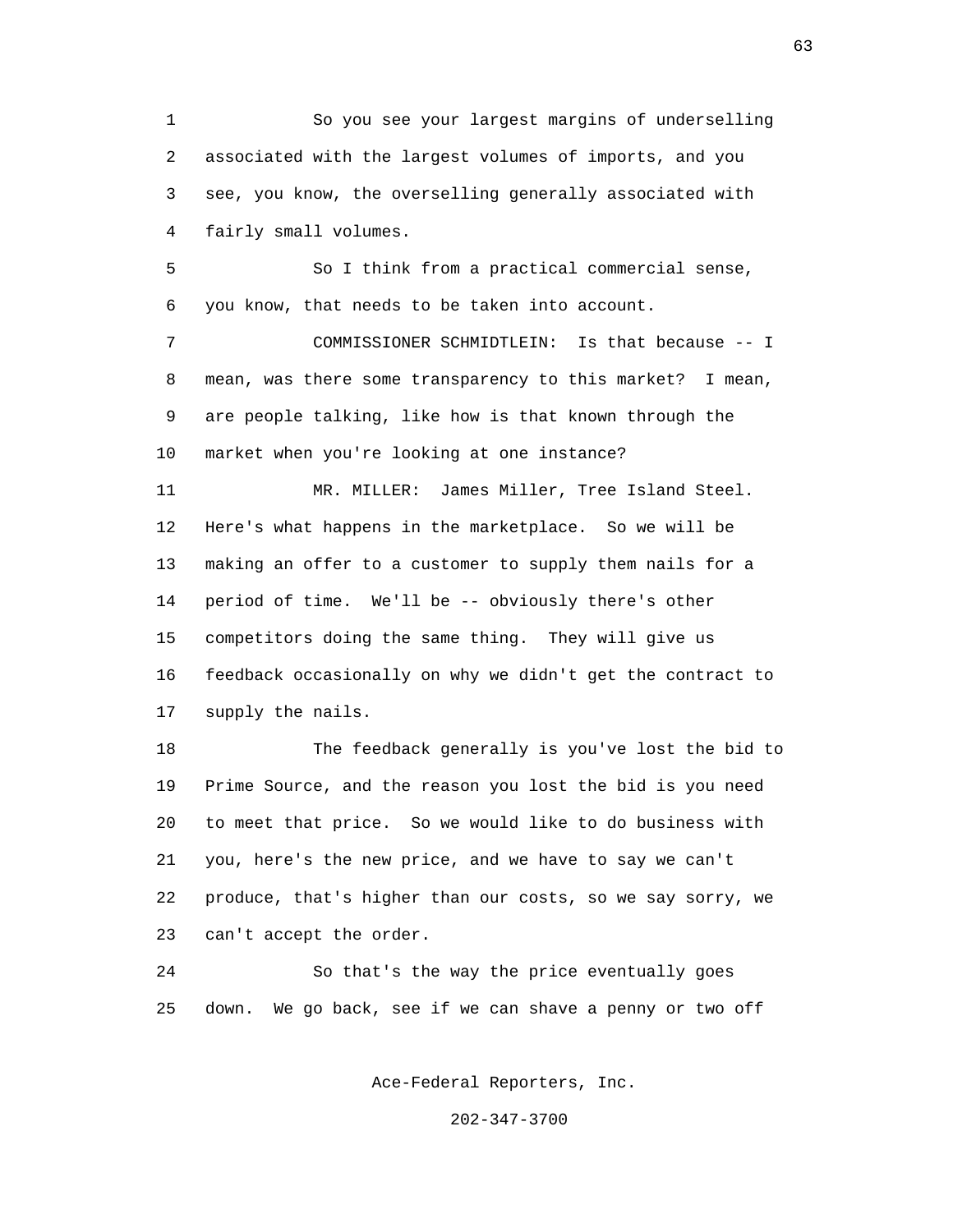1 per pound, and sometimes we can.

| 2  | This is John Martin with Mar-Mac<br>MR. MARTIN:             |
|----|-------------------------------------------------------------|
| 3  | It is my understanding that in my narrow range of<br>Wire.  |
| 4  | nail products, I'm the only domestic producer of the duplex |
| 5  | nails. So if I understand your question, you can see from   |
| 6  | my statements how we're doing, and if I can raise prices, I |
| 7  | certainly would. So it seems to me that the only            |
| 8  | competition I have is import.                               |
| 9  | COMMISSIONER SCHMIDTLEIN: Okay. Thank you.<br>Мy            |
| 10 | time is up. Thank you, Chairman.                            |
| 11 | CHAIRMAN BROADBENT: Thank you. Mr. Gordon, I                |
| 12 | wanted to get back to what you said about the UAE case. I   |
| 13 | think I understood you to say that the subject imports took |
| 14 | market share from Chinese imports that were vacating the    |
| 15 | market in the UAE case.                                     |
| 16 | But the U.S. industry in that case, I think,                |
| 17 | lost 5 percentage points of market share. I don't think     |
| 18 | we've got that here, at least according to the data in the  |
| 19 | Staff report. As we look at it, it looks like the U.S.      |
| 20 | industries market share jumped from the worst years         |
| 21 | compared to the UAE case and is not really far off from the |
| 22 | best year of the UAE case.                                  |
| 23 | So I'm just trying to understand how you make               |
| 24 | your comparisons between this market share consistency and  |
| 25 | the loss in the first case.                                 |
|    |                                                             |

Ace-Federal Reporters, Inc.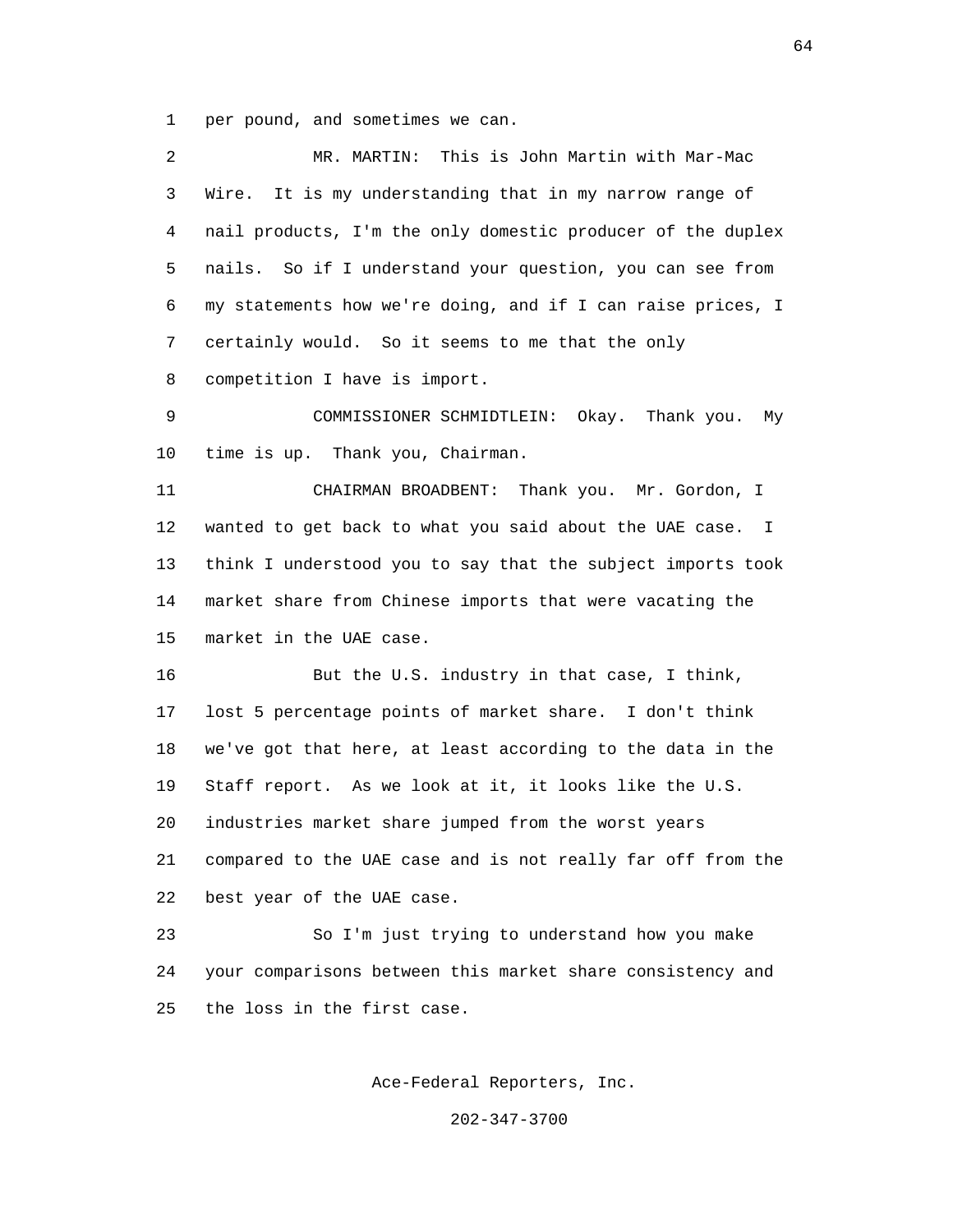1 MR. GORDON: It's the dynamic in play with the 2 distributor shifting supply sources and replacing the 3 sources of supply out of the UAE with the sources of supply 4 from the countries that are currently before the 5 Commission.

 6 And we recognize, you know, in addition to 7 taking the volume of the Chinese imports, the UAE imports 8 took additional volume.

 9 Here, as Mr. Klett has described, this is -- the 10 UAE case occurred in the context of a dramatically 11 declining market, with the effects of the recession. In 12 this case it's a different situation, with a significantly 13 increasing market in which one would expect the domestic 14 industry to participate more than it's been able to because 15 of the imports coming in at the low prices at which they 16 are offered.

 17 So they have taken the market share that was 18 vacated by the UAE imports and also participated much more 19 greatly in the growth in the market than otherwise would 20 have been the case had they not been dumping.

 21 CHAIRMAN BROADBENT: Okay. Maybe Mr. Klett 22 could help me here. You note that the volume of apparent 23 U.S. consumption increased by a greater absolute level than 24 the domestic shipments.

25 Is it realistic to think that U.S. shipments

Ace-Federal Reporters, Inc.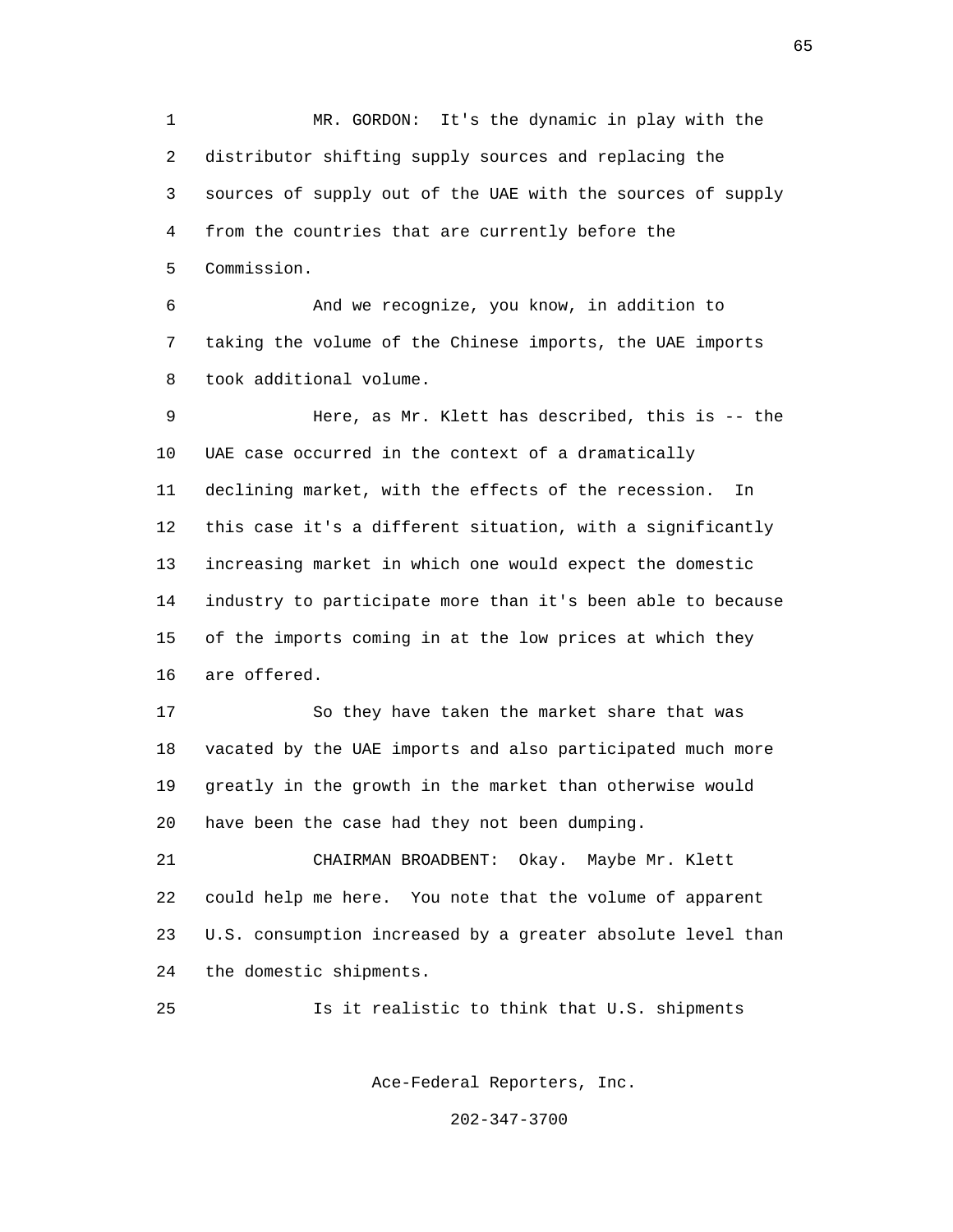1 constituting about, I think, one fifth of the market would 2 be able to take all or a majority of all of the additional 3 consumption?

 4 MR. KLETT: No, I don't think that's realistic. 5 But I think they -- given that in terms of taking the total 6 increase in market share. But they took such a small part 7 of the market share, I think it was, you know, 19 out of 8 90,000 tons of U.S. apparent consumption, they gained maybe 9 19,000 short tons of that. And given their excess capacity 10 and their capability, you know, even -- even if you 11 wouldn't have expected them to take all of that, given 12 other import sources in the market, I think you would have 13 expected them to take -- take a lot more than, you know, 14 the small percentage of that increase that they actually 15 took, given their excess capacity and capabilities.

 16 MR. VILLANUEVA: This is Fernando Villanueva 17 from Mid Continent. I would like to add a comment 18 regarding that point. I don't know if we can fill up the 19 market, but what we know is that we welcome competition, 20 fairly competition, to the imports. And imports have a 21 place in our market, okay.

 22 As far as they compete fairly, okay. Not as 23 Mr. Miller just told us, below -- offering prices below our 24 costs.

25 CHAIRMAN BROADBENT: Okay. Can someone tell me

Ace-Federal Reporters, Inc.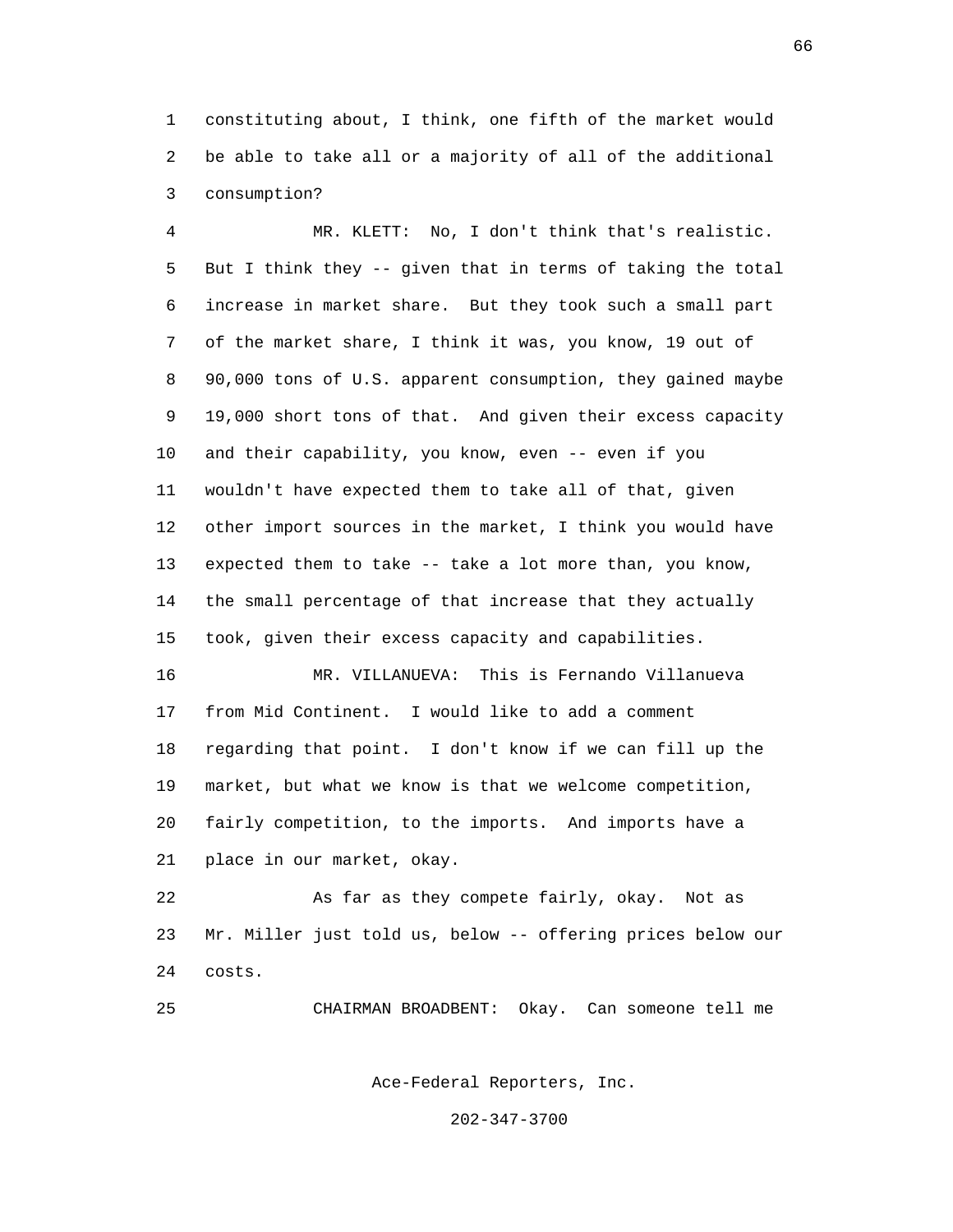1 what portion of Mid Continent's shipments are private label 2 product?

 3 MR. GORDON: Commissioner Broadbent, the exact 4 number is proprietary and has been provided in our 5 questionnaire response. And as Mr. Villanueva mentioned in 6 his testimony, we have actually calculated out the exact 7 tonnage in our prehearing brief. And I think it's very 8 much a number worth noting, given its significant size. I 9 don't know if Mr. Villanueva wants to comment further on 10 that.

 11 MR. VILLANUEVA: Yeah, this is Fernando 12 Villanueva from Mid Continent. It's a huge amount. You 13 will see it on our posthearing brief and the information 14 that we sent to you. But some of the boxes that are here, 15 without our label, they are made by us, okay. Thank you. 16 CHAIRMAN BROADBENT: Okay. Mr. Deacero, 17 Respondents indicate, argue that duties on wire rod have 18 significantly affected certain U.S. producers' decisions 19 regarding where they produce steel nails with some firms 20 offshoring U.S. production to limit the impact of the wire 21 rod duties on their operations. Do you feel that this is a 22 valid point? What share of wire rod used in U.S. 23 production of certain steel nails is imported? 24 MR. VILLANUEVA: Can you repeat the question,

25 please?

Ace-Federal Reporters, Inc.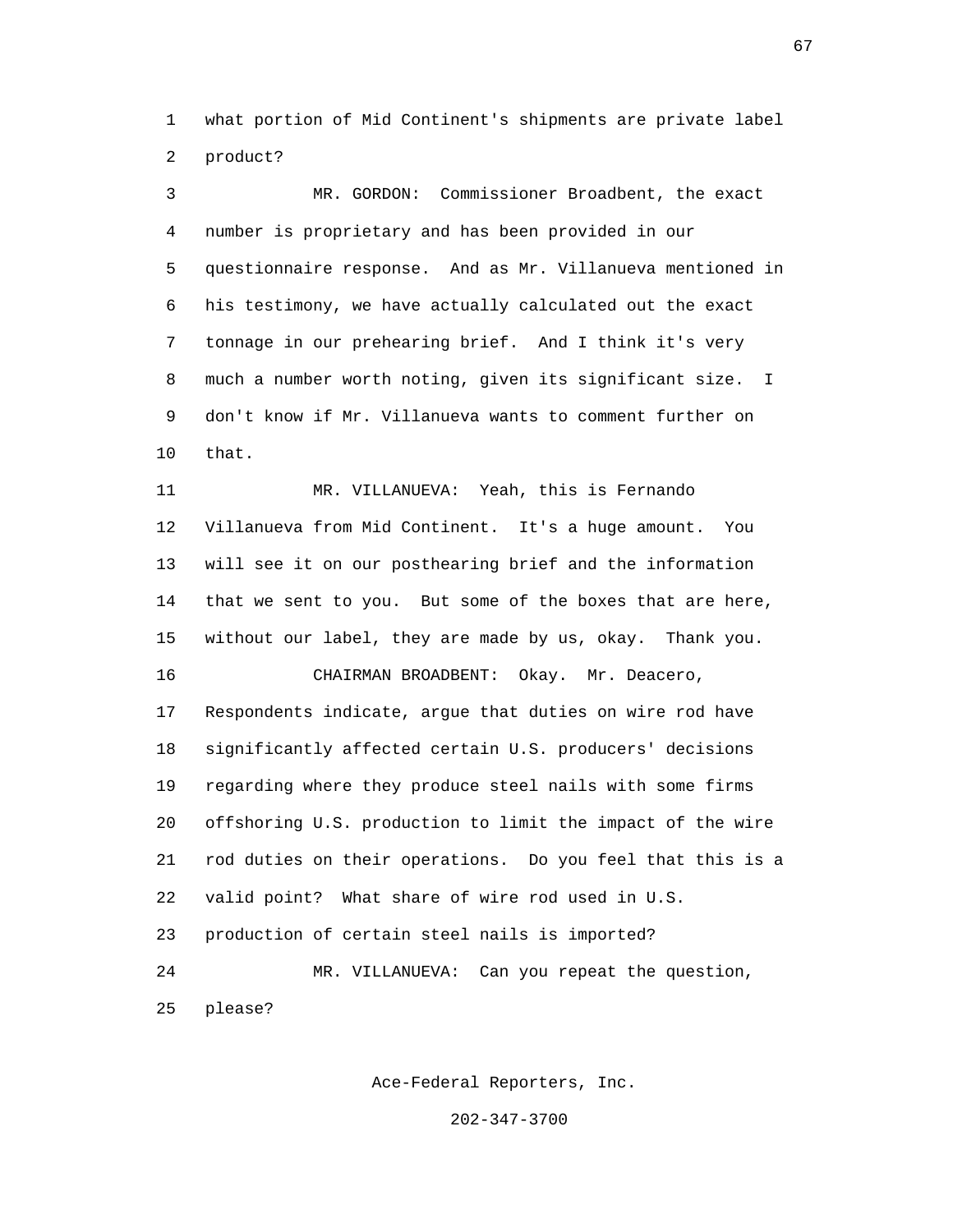1 CHAIRMAN BROADBENT: Sure. The Respondents are 2 arguing that duties on wire rod have significantly affected 3 U.S. producers' decisions regarding the production of steel 4 nails. Some firms are offshoring their U.S. production to 5 limit the impact of these duties on their operations. I 6 think this was in the Oman Fasteners brief.

 7 Do you feel like this is a valid point? What's 8 the relevance here and what share of wire rod used in U.S. 9 production of certain steel nails is imported, would you 10 say?

 11 MR. VILLANUEVA: Okay. First of all, the 12 percentage, as far as I know, because I don't have the 13 exact information, the percentage of wire rod that is used 14 from imports in the U.S. is lower than 25 percent, okay. 15 So basically, the wire rod that is coming to the 16 U.S. is only 25 percent of the market, okay. 17 About our usage, we -- we can detail more

 18 because it is proprietary information, okay, and it's part 19 of our strategy, our global strategy, and we can detail 20 more in our posthearing brief.

 21 MR. GORDON: Chairman Broadbent, if I may follow 22 up, Adam Gordon from Picard Kentz.

 23 Two points. One is the -- think back to the 24 question on wire rod, the discussion on wire rod pricing 25 over the period. In fact, we didn't see it increasing.

Ace-Federal Reporters, Inc.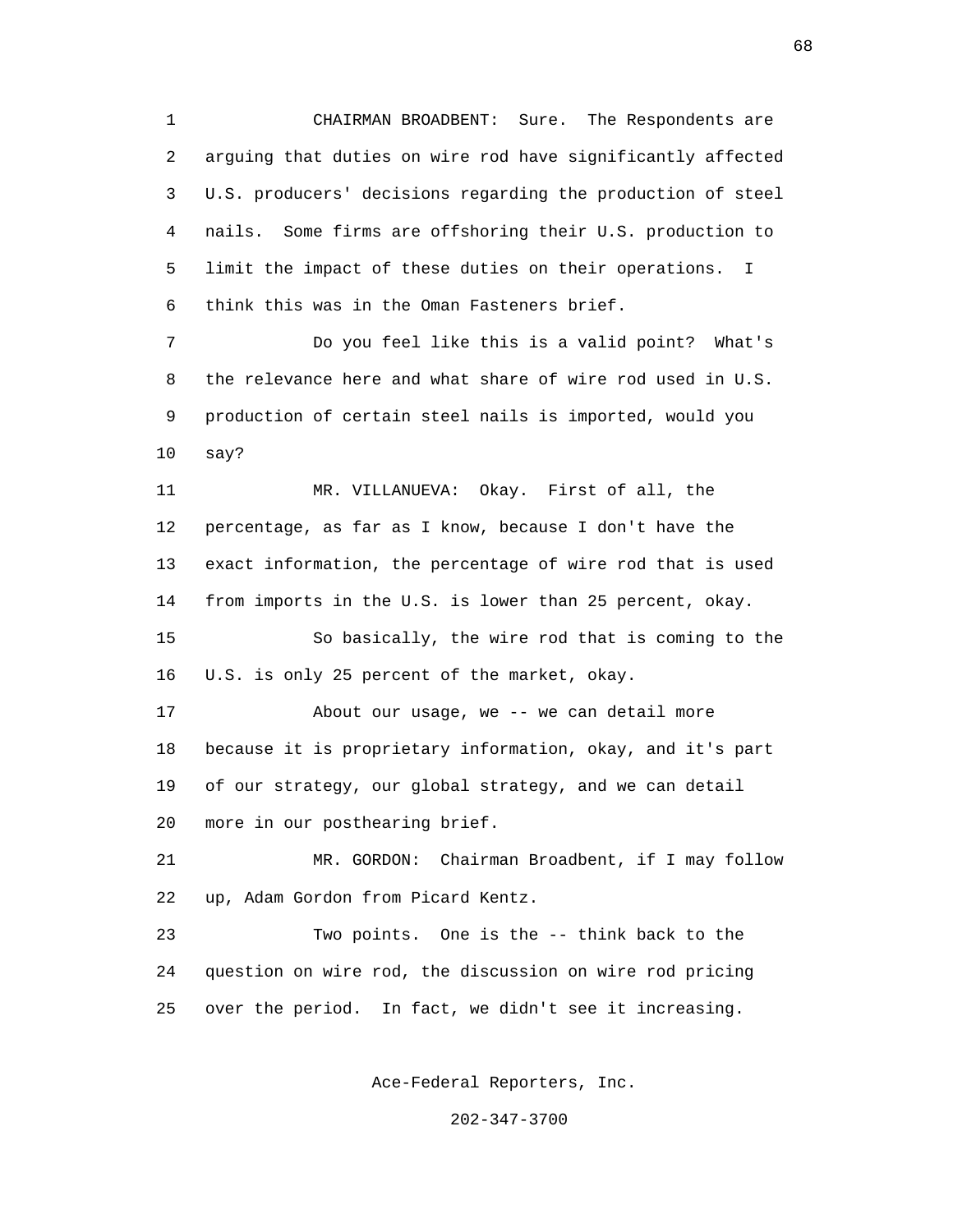1 Wire rod pricing was somewhat declining over the period.

2 CHAIRMAN BROADBENT: Right.

 3 MR. GORDON: The discussion in the Respondents' 4 brief concerning I think it was ITW, pulled out of their 5 financial reporting on moving, you know, product overseas, 6 is public knowledge that they are not covered by the China 7 order because they were found to be fairly trading.

 8 You know, there are a lot of reasons a producer 9 may move, not the least of which may be because producing 10 in the United States is not cost-effective in terms of 11 being able to earn a reasonable return. That then begs the 12 question of why is that, and the answer, I would submit, is 13 because the market conditions in the United States market 14 have been -- become so poor by virtue of the subject 15 imports coming in and increasingly lower prices. It's all 16 connected.

17 So -- I'll leave it at that.

 18 MR. CRONIN: Peter Cronin, Heico Wire Group. 19 Also wire rod selling prices are directly affected by iron 20 ore and scrap prices. If you follow American metal market, 21 the iron ore and scrap prices have been declining. So 22 they're really -- I don't think that we've seen a huge 23 effect on the duties.

 24 CHAIRMAN BROADBENT: Okay. Let's see. This is 25 sort of an industry question. Can collated nails be used

Ace-Federal Reporters, Inc.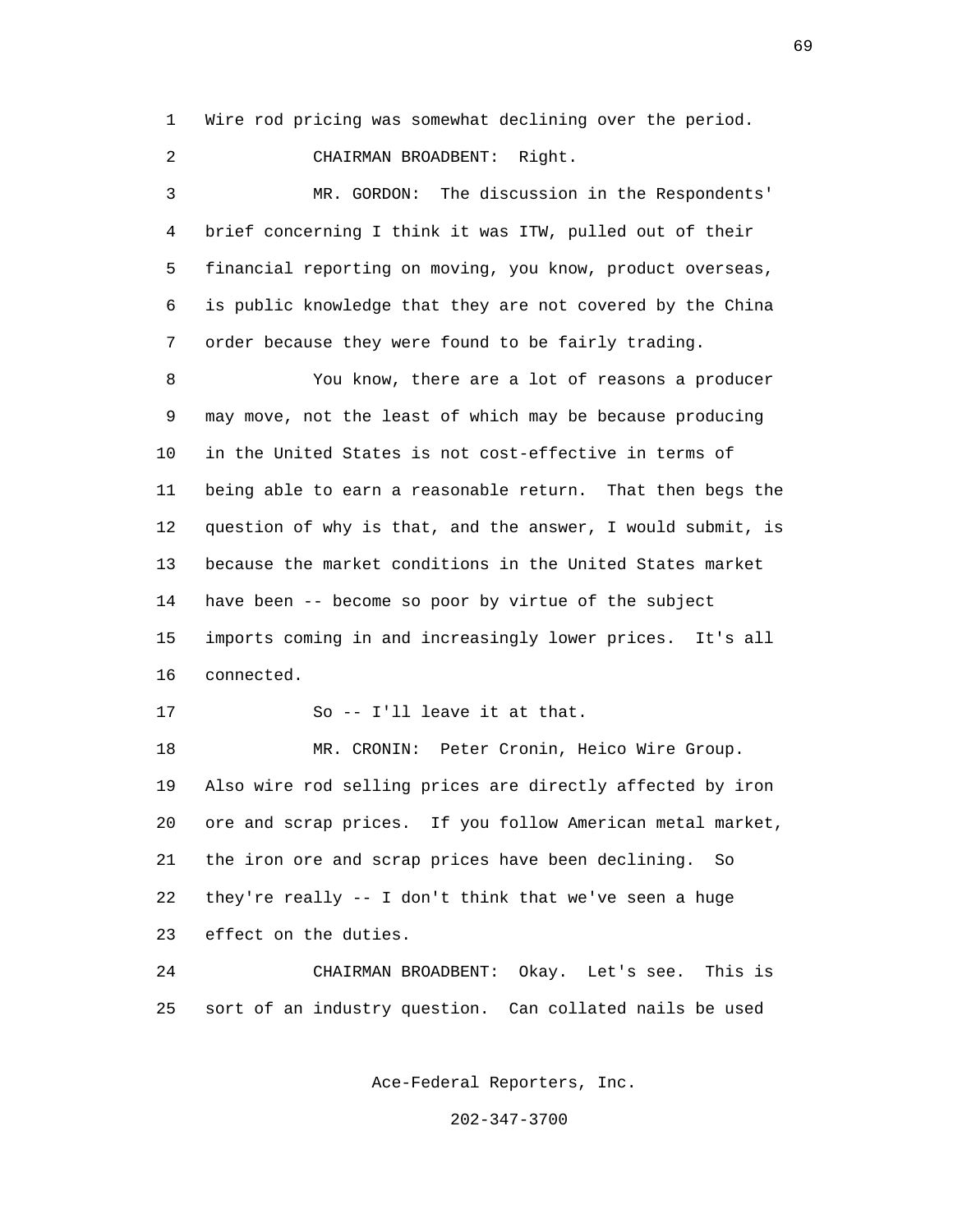1 only in specific brands of the nail guns? Can Hitachi 2 nails or Grip Rite nails be used only in Hitachi or Grip 3 Rite guns? And has this always been the case? 4 MR. MILLER: Yes, the answer is yes. You can 5 use -- if the angle of collation and the rod type, the 6 steel type, is correct, and the specifications are correct, 7 you can -- it's like a stapler. It's not like, for 8 example, your coffee maker, my espresso won't fit in your 9 Keurig. Basically it's like a staple. You don't know the 10 staple brand, most users don't really care, they're 11 interchangeable. 12 CHAIRMAN BROADBENT: In the ink cartridge 13 example, you could probably use it, but it ends up being 14 more of a hassle. 15 MR. MILLER: I'm sorry? 16 CHAIRMAN BROADBENT: I'm just wondering how 17 seamless is this substitution. 18 MR. MILLER: As seamless as a staple. So you 19 put the staples in your stapler, you don't look at the box 20 for the brand because they're identical, no matter what 21 brand, if it's the size of the stapler you have. 22 Nail guns, same thing. The only difference, 23 some are paper-collated, some are plastic. But that would 24 be the difference. It would fit in every gun that was 25 designed for that particular --

Ace-Federal Reporters, Inc.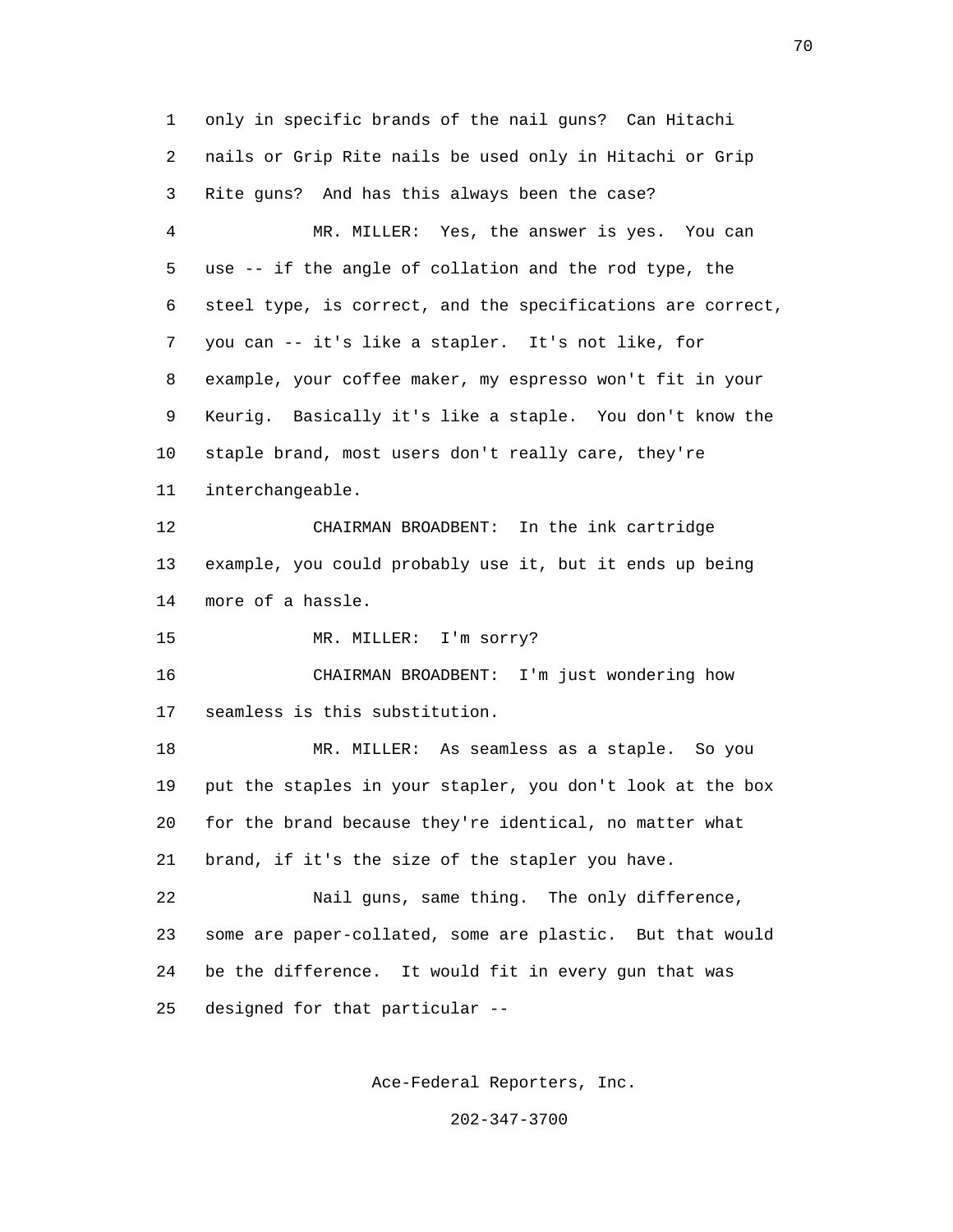1 CHAIRMAN BROADBENT: How widespread is the 2 practice of substituting?

 3 MR. MILLER: It's fairly widespread. The 4 customers that are buying this aren't do-it-yourselfers at 5 Home Depot. For the collated nails, they're basically 6 construction, so they're big construction conditions. They 7 have multiple -- multiple sets of workers, and they buy in 8 bulk, and they decide what price they want -- they are 9 going to pay, and they will just substitute one brand for 10 another.

 11 MR. CRONIN: Peter Cronin with Heico Wire Group. 12 I would add that when you look at the manufacture of these 13 products, the tools or the guns that are used, 100 percent 14 test the nail quality. So when you're manufacturing a nail 15 for a Hitachi gun or for a Senco gun, in the manufacturing 16 process, you make sure you meet the specs that that gun 17 manufacturer has specified for his tool.

 18 Because if you don't, the tool won't operate 19 properly.

 20 MR. MILLER: James Miller, Tree Island. I will 21 just add when we manufacture private label for various 22 companies, we put exactly the same nail in exactly the same 23 box with a different label.

 24 CHAIRMAN BROADBENT: Okay. Good. Vice Chairman 25 Pinkert.

Ace-Federal Reporters, Inc.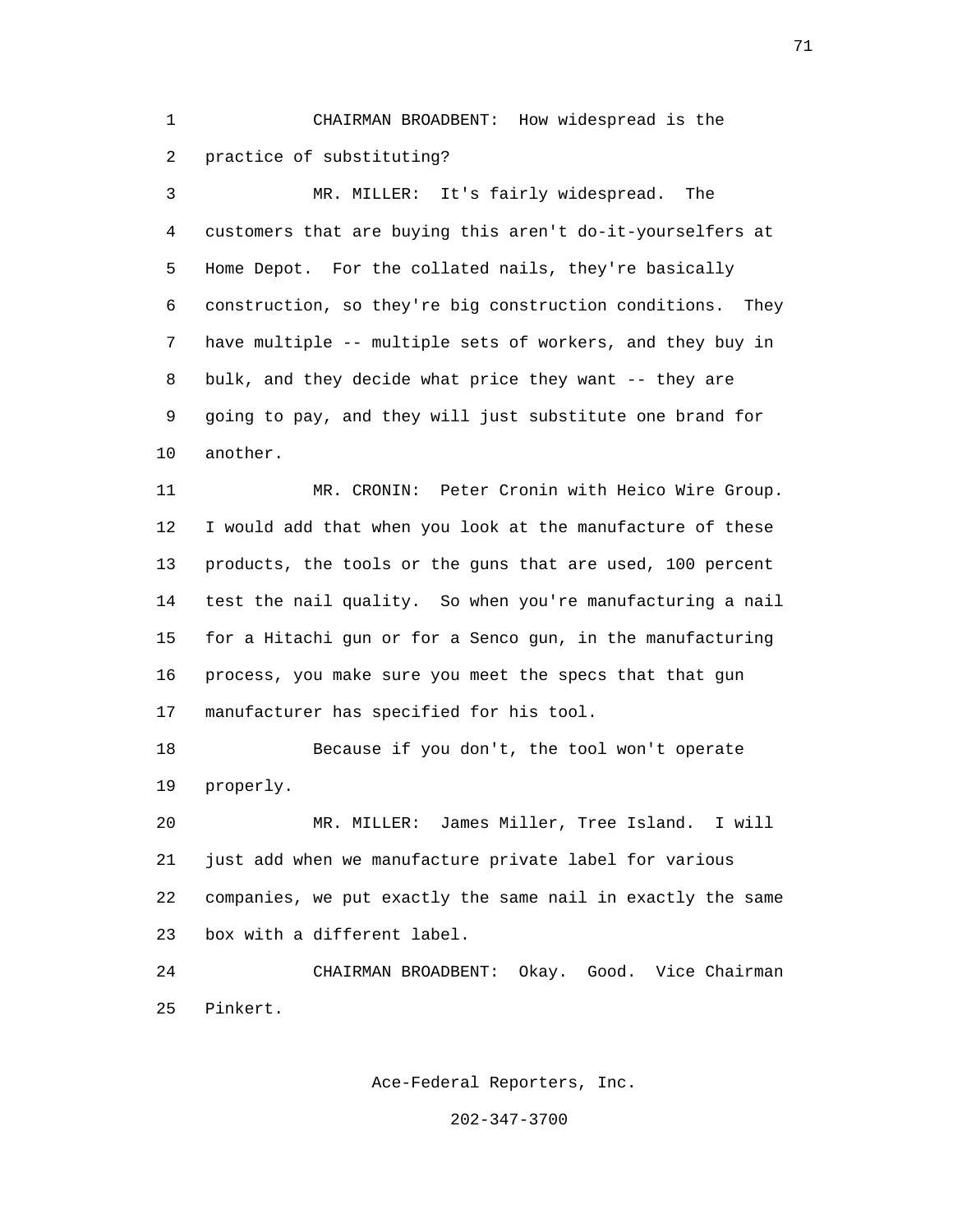1 COMMISSIONER PINKERT: Thank you, Madam 2 Chairman. And I join my colleagues in thanking you for 3 being here today to help us understand this industry. 4 Let's stay with the nail guns for a moment. I'm 5 in particular interested in the Magnum nail gun. Is that 6 also not for do-it-yourselfer types of customers? 7 MR. VILLANUEVA: Fernando Villanueva from Mid 8 Continent. It's the choice of the user, okay. The gun 9 itself is the same, but our focus right now is more on the 10 professional in the pallet industry, okay. 11 So we sell those tools basically on the pallet 12 industry and a little bit on the construction market. But 13 it's basically the same. 14 If you want to get a Magnum tool and use it in 15 your home, you can use it as well. 16 COMMISSIONER PINKERT: Now, just thinking about 17 this from a marketing point of view, let's say I'm out 18 there looking for a nail gun for a do-it-yourself kind of 19 application. Would I have any reason to think that I could 20 substitute non-Magnum nails for use in that gun, or would I 21 just naturally assume that I would have to use the Magnum 22 nails? 23 MR. CRONIN: Well, depending on where you 24 purchase the gun, you would be instructed that you could 25 use any -- any collated nail that met the specs for the

Ace-Federal Reporters, Inc.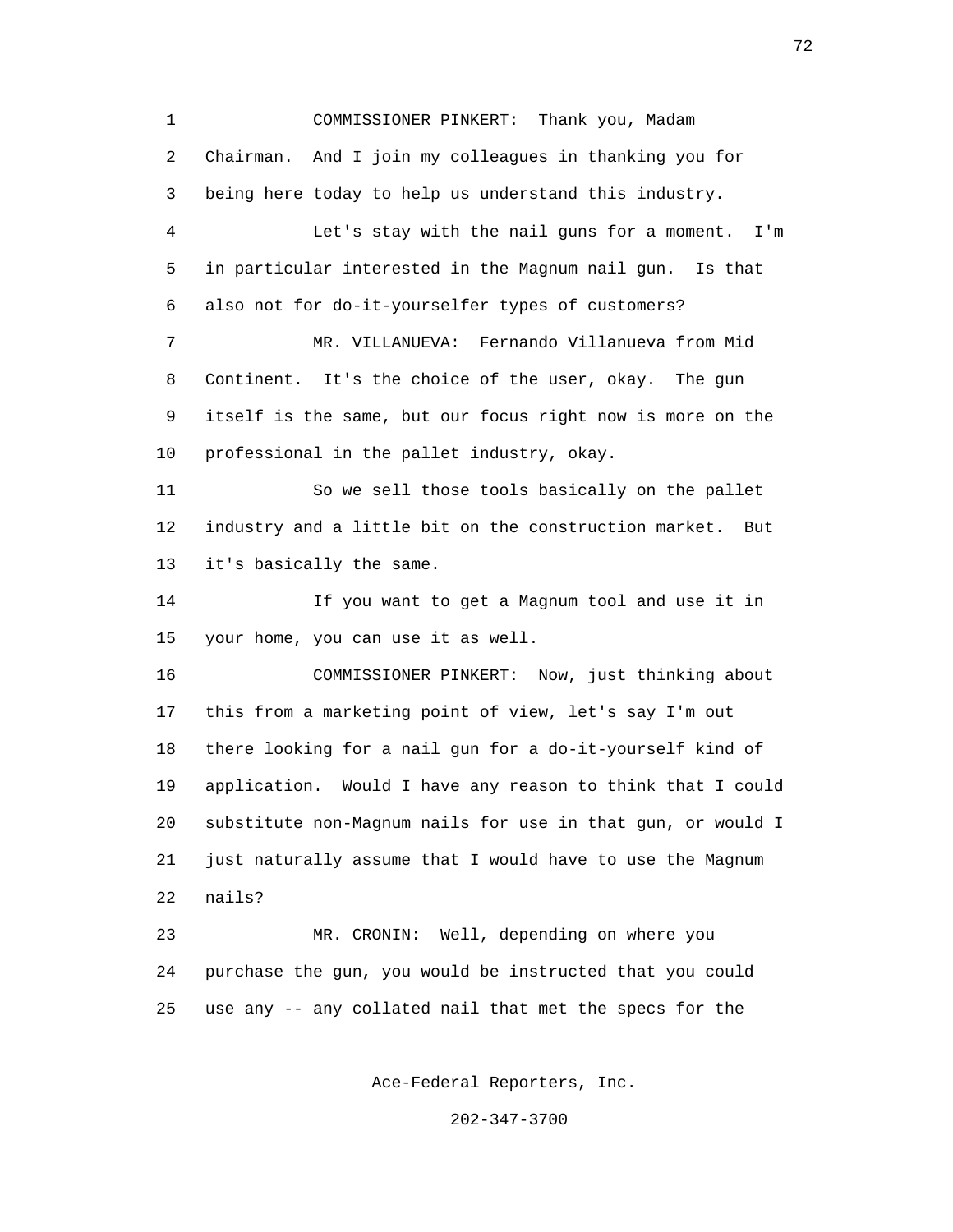1 nail gun. When you purchase the nail gun.

| 2  | Adam Gordon from Picard Kentz.<br>MR. GORDON:<br>Let         |
|----|--------------------------------------------------------------|
| 3  | me also just hearken back to the testimony that Mr. Miller   |
| 4  | If you look at the boxes of collated nails, for<br>qave.     |
| 5  | example, collated framing nails in the Grip Rite box, the    |
| 6  | box specifically identifies by name the multiple brands of   |
| 7  | nail guns in which those nails can be used. Not just a       |
| 8  | Grip Rite nail gun, but Senco, Bostitch, Hitachi, Dewalt.    |
| 9  | I mean, there are several on there.                          |
| 10 | The same is true on the boxes of Hitachi nails               |
| 11 | that are on the display table. There's a specific            |
| 12 | statement on each box which says can be used in most         |
| 13 | roundheaded nailers. So it's very clearly advertised.        |
| 14 | And as Mr. Miller said, these companies would                |
| 15 | not want to either limit their customers for their nails to  |
| 16 | only the ones who own their nail guns or the customers for   |
| 17 | their nail guns to only ones who are willing to use Hitachi  |
| 18 | nails or might have access to Hitachi nails.<br>They want to |
| 19 | sell the most of both products to the most people to make    |
| 20 | it as easy for them to use with whatever nails they choose   |
| 21 | to put in them that work.                                    |
| 22 | Fernando Villanueva.<br>If we can<br>MR. VILLANUEVA:         |

 23 add also that the do-it-yourself market is the smallest 24 market. In my estimate, and I don't know if the other 25 experts opinion, but it's less than 5 percent, okay.

Ace-Federal Reporters, Inc.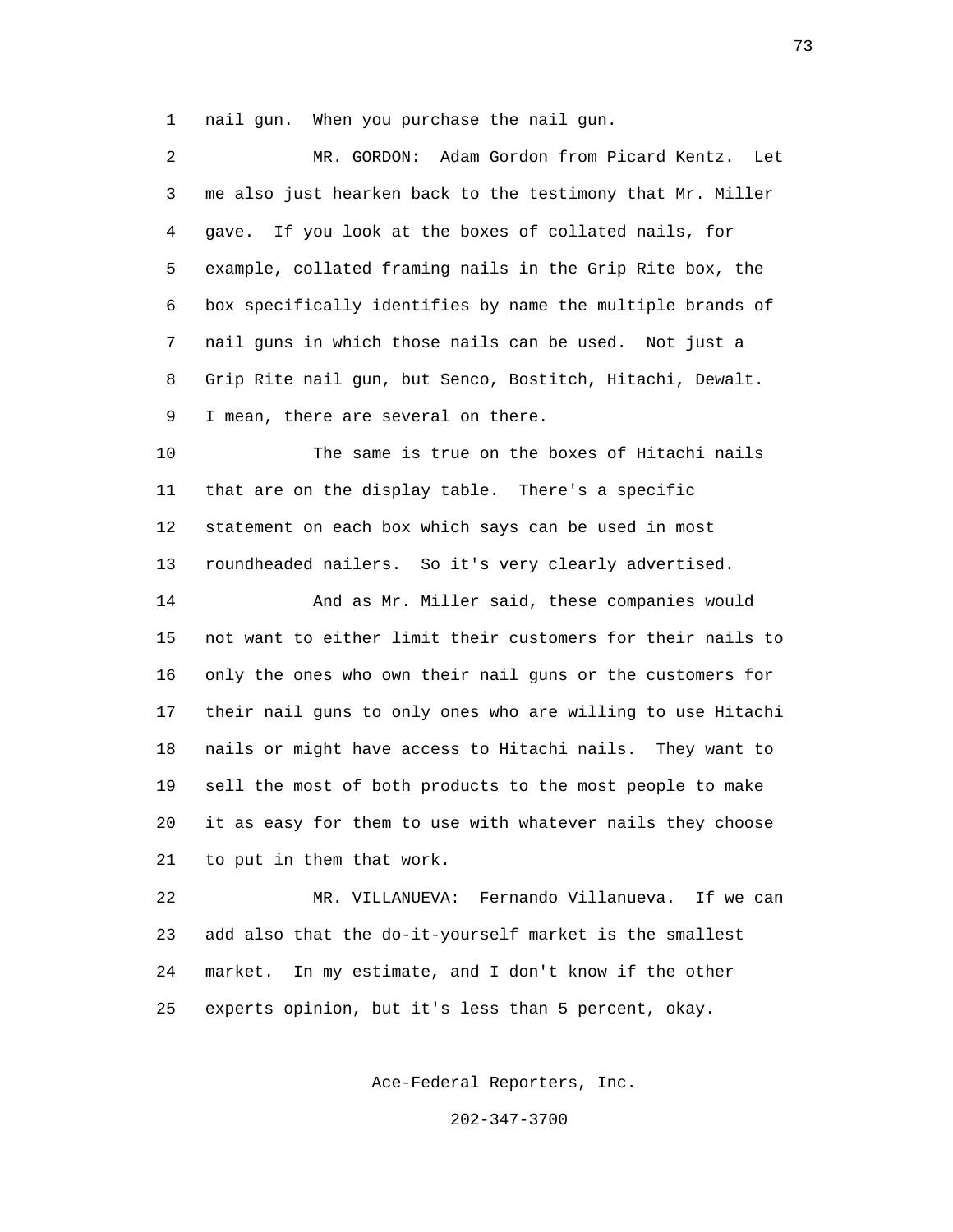1 So if we are -- if we are focusing on the 2 expert, the construction expert, and the pallet and crate 3 manufacturing, they know which tool fits which nail, so 4 it's -- it is a common sense for them, okay. So they use 5 whatever they choice to use, either brand of nails with a 6 different brand of tools, okay.

 7 MR. GORDON: Adam Gordon again for Picard Kentz. 8 Vice Chairman Pinkert, let me offer what might be a 9 practical layman's observation, that if you or any of the 10 commissioners or people out here own a nail gun that they 11 may have purchased at Home Depot, it's probably a 12 Porter-Cable or a RYOBI, it's not one of the professional 13 brand of guns that are advertised on those boxes, which 14 kind of illustrates the difference there, as Mr. Villanueva 15 was commenting on, in terms of the size of those markets. 16 COMMISSIONER PINKERT: Thank you. Moving from 17 the nail gun to the bigger economic picture. I note that 18 the period of time prior to the great recession was a 19 period in which there was explosive growth in construction 20 in the United States.

 21 And so I'm wondering, Mr. Klett, is it fair to 22 benchmark the current performance of the industry against 23 what was happening, say, in 2005, when the conditions in 24 the construction market might have been abnormal at that 25 time?

Ace-Federal Reporters, Inc.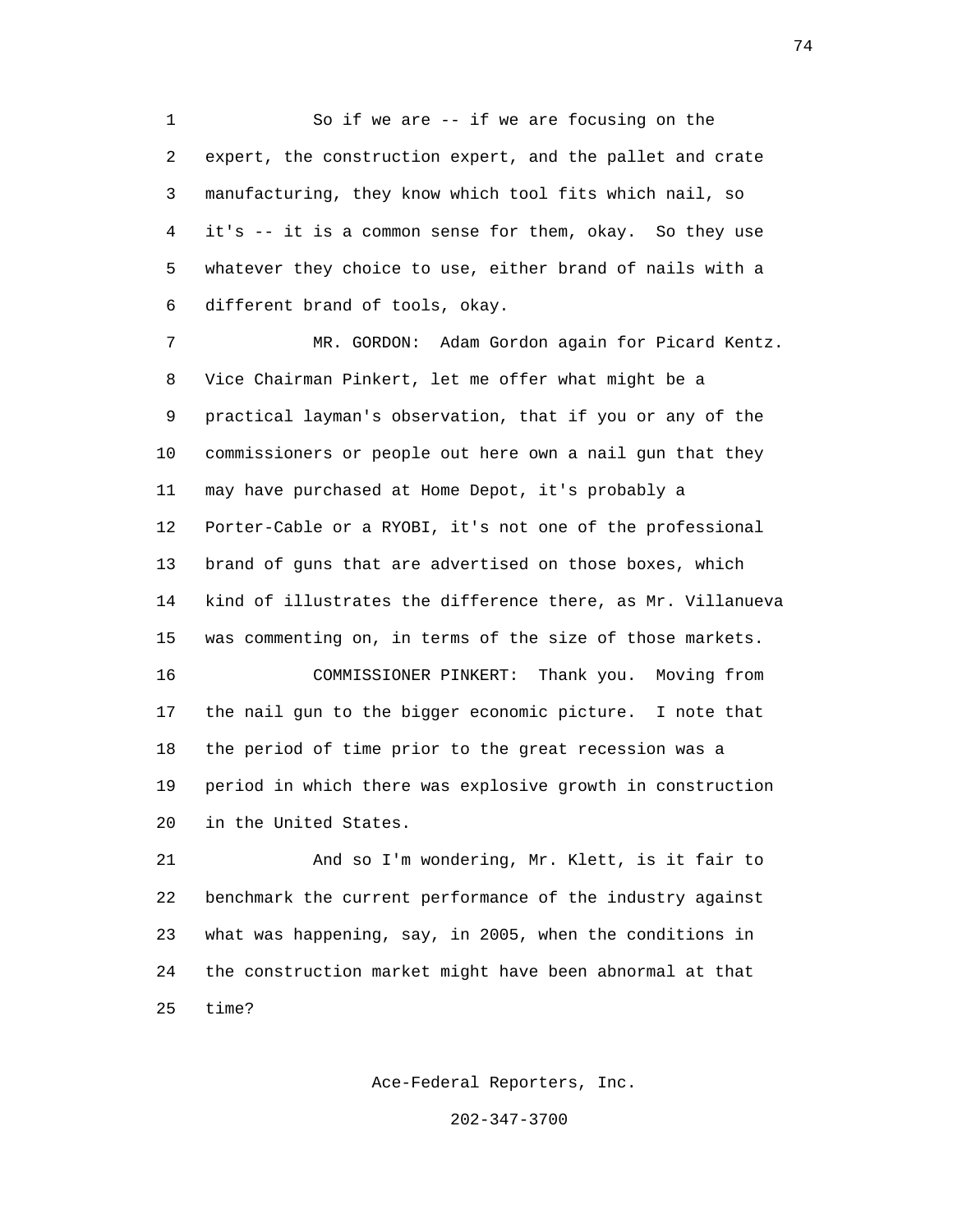1 MR. KLETT: I think that's a fair observation -- 2 I'm sorry. Commissioner Pinkert, I think that's a fair 3 observation. But even if you benchmark the performance of 4 the industry currently to even periods subsequent to the -- 5 or to periods after the peak in housing demand, you still 6 see the industry performing well below as to be expected. 7 And I think that chart 11 in my presentation or 8 slide 11 in my presentation to a certain extent represents 9 that. 10 I mean, you see the fabricated metal products. 11 And this, by the way, is from the census quarterly 12 financial reports. 13 And for fabricated metal products, you do see, 14 you know, in 2008, sales peaking. And, in fact, you see, 15 even with the decline in demand, you see even in 2014, you 16 know, actually being close to 2008 levels and operating 17 profits actually exceeding 2008 levels. 18 But when you look at the U.S. industry, I mean, 19 not only did they -- you know, they haven't attained the 20 sales levels in 2008 that -- or in 2014 that they attained 21 in 2007, 2006. 22 But they're still well below, you know, levels 23 of comparable years. 24 So I think regardless of what reference point 25 you use, the industry is operating well below where you

Ace-Federal Reporters, Inc.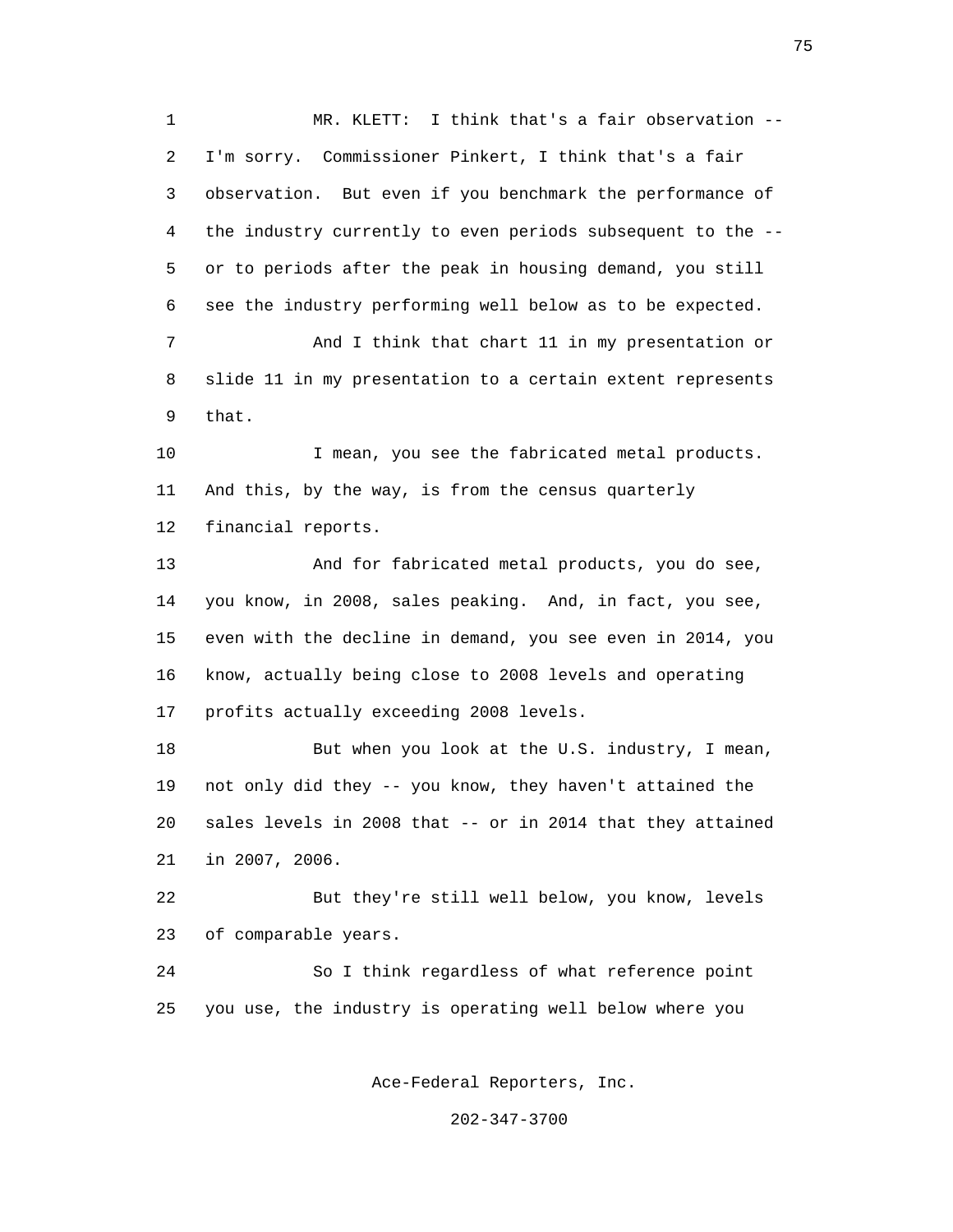1 would expect to see them, given the current increase in 2 demand.

 3 COMMISSIONER PINKERT: Thank you. Now, staying 4 with you, Mr. Klett, I know that you made the point that if 5 you look at the market shares over time, what you see is 6 when an order goes on a particular subject country, then 7 the market share of that country goes down. But then 8 another country may be -- the next subject country gains 9 that market share.

 10 But my question to you is, is there any reason 11 to think that if an order goes on in this proceeding, that, 12 in fact, the market share would go back to the Chinese? 13 In other words, they continue to play a 14 significant role in this market. And can't they just pick 15 up where they left off?

 16 MR. KLETT: Commissioner Pinkert, this is Dan 17 Klett. I mean, I think you actually have some real-world 18 data that can answer that question, and that is that when 19 you -- at least with respect to China, when you saw the 20 order go on imports from the UAE, you didn't see an 21 increase in imports from China. Basically, China's market 22 share remained flat at about 25 percent of the market. And 23 that represents imports from China that weren't subject -- 24 or not found to be unfairly traded.

25 So if an order were to come on in this case, I

Ace-Federal Reporters, Inc.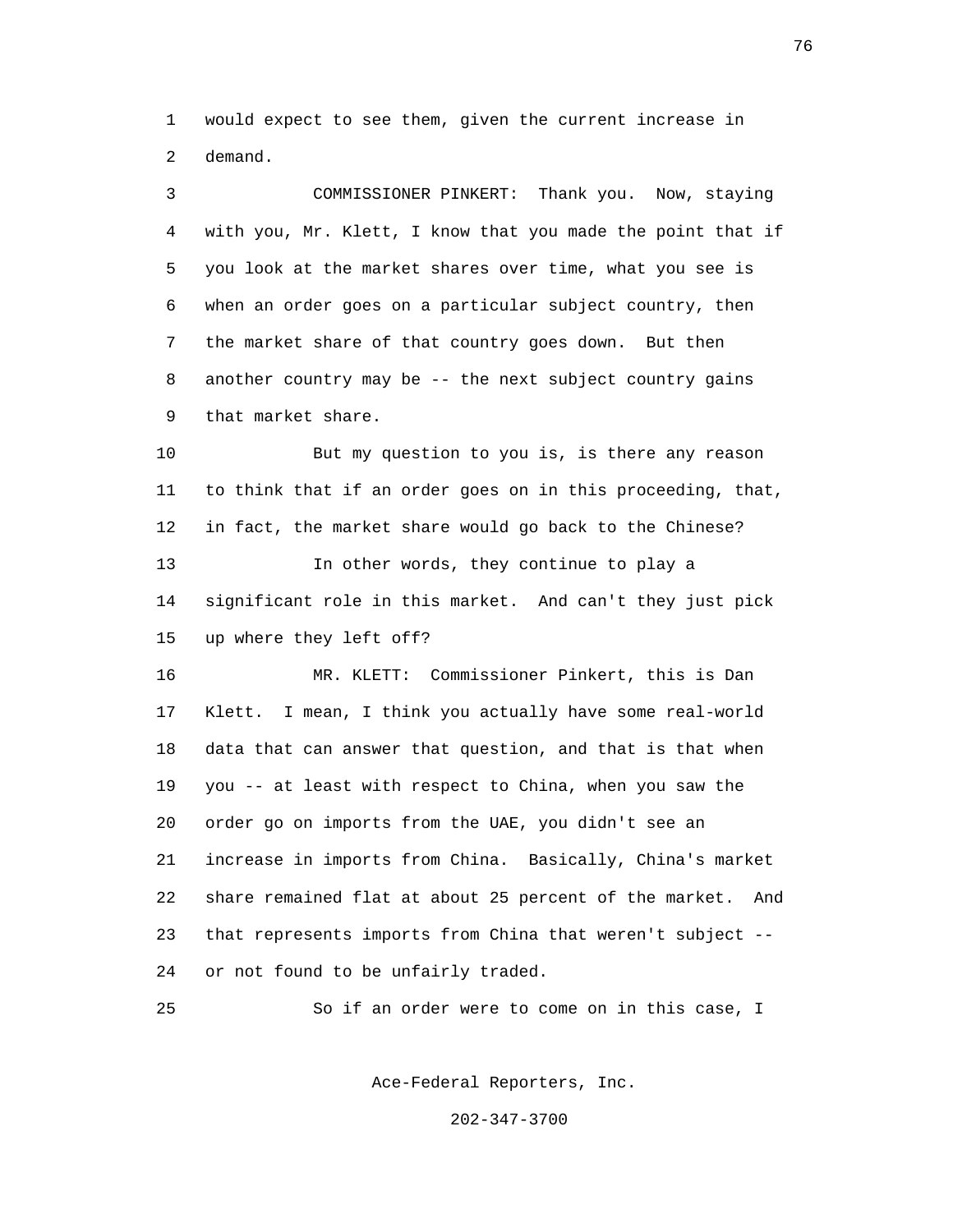1 don't think you would expect to see, based on that past 2 experience, an increase in imports from China.

 3 You know, there is the issue of whether you 4 might see increase in imports from other countries, and you 5 may. We just don't know.

 6 But I think in terms of current injury, I think 7 it's fairly clear that when the order went on imports from 8 the UAE, that basically, the industry was not able to gain 9 a good chunk of the demand increase that you would have 10 expected.

 11 MR. GORDON: Vice Chairman Pinkert, Adam Gordon 12 from Picard Kentz. If I may comment as well. There is 13 real world evidence on the fact that the subject imports 14 for example if put under order, those volumes would not 15 simply go to China or perhaps back to the UAE.

 16 Ms. Zinman, who is scheduled to testify this 17 afternoon, in the UAE final hearing provided some very 18 direct testimony on this point in response to a question 19 from Commissioner Johanson, to the effect that it's not 20 the -- it's not the size of the margin that matters but 21 it's the uncertainty of the unknown duty risk.

 22 If you refer to pages 193 to 195 of that 23 transcript, there's an extended discussion in which she 24 says, "so not to have that risk hanging over our head, this 25 is with respect to shifting source of supply from China to

Ace-Federal Reporters, Inc.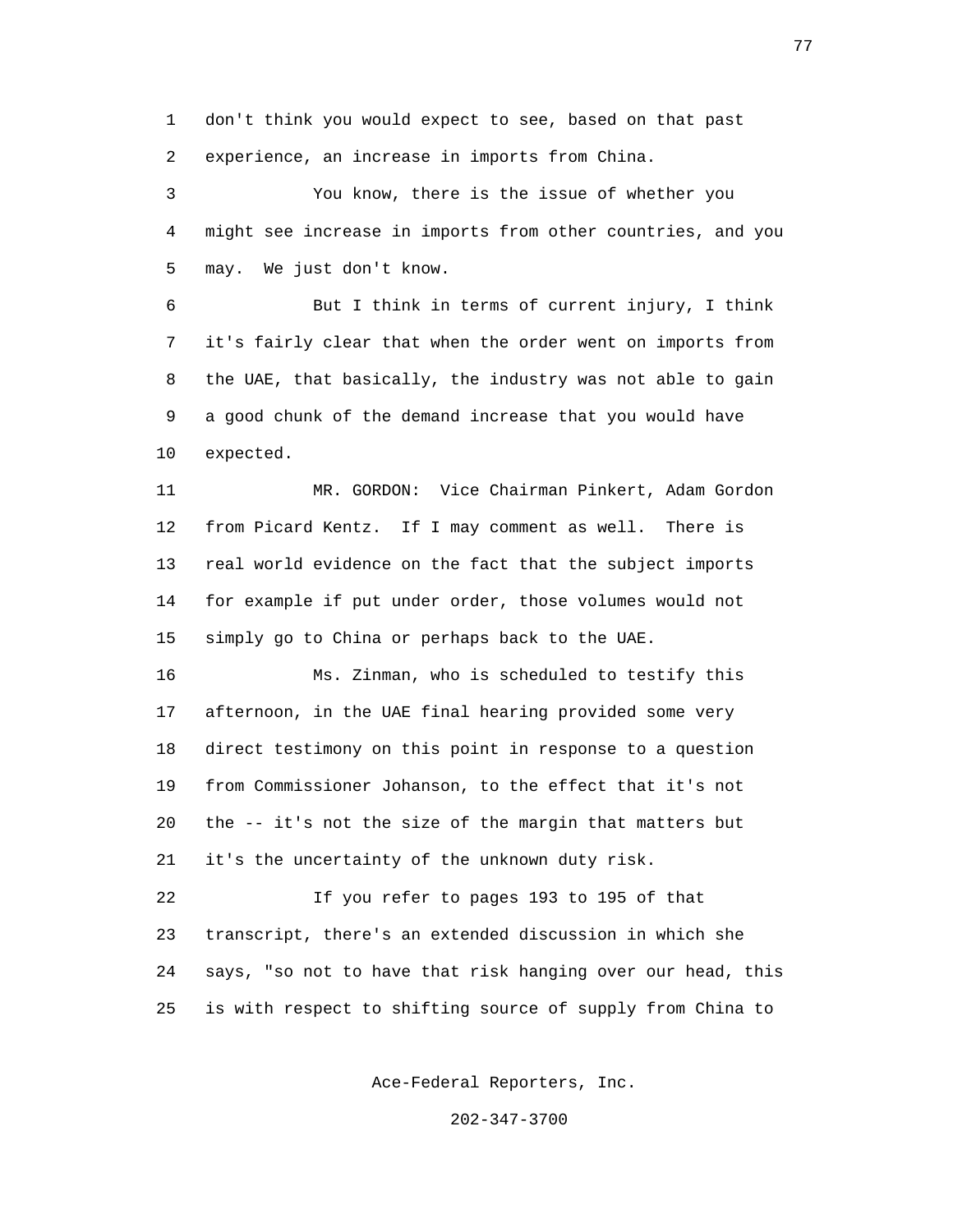1 the UAE. "So not to have that risk hanging over our head, 2 we looked to change the sources of supply, not because of 3 the duty rate. Because the duty rate at that time came in 4 at whatever it was, 20 percent or 19 percent or whatever. 5 That could have been factored into a marketplace if we knew 6 that was what the final rate was going to be. But it 7 wasn't. And exactly the fear that I had then came to pass 8 as the POR 2 results came out about two weeks ago when the 9 preliminary rate literally doubled, I mean, the final rate 10 literally doubled from the preliminary rate. 11 "If the business had continued, there was a huge 12 amount of money that now would have been owed 13 retroactively." 14 COMMISSIONER PINKERT: Thank you. Thank you, 15 Madam Chairman. 16 Commissioner Williamson. 17 COMMISSIONER WILLIAMSON: Thank you. And I do 18 want to express my appreciation to all the witnesses for 19 their testimony. 20 Mr. Villanueva, the Respondents have attached to 21 their brief press articles from December 2014, indicating

Ace-Federal Reporters, Inc.

22 that Mid Continent's plans to invest, I guess, 5 million to

25 investments in order to keep the company competitive, but I

23 expand its facilities and hire additional 91 workers.

24 I know you talked about the need to make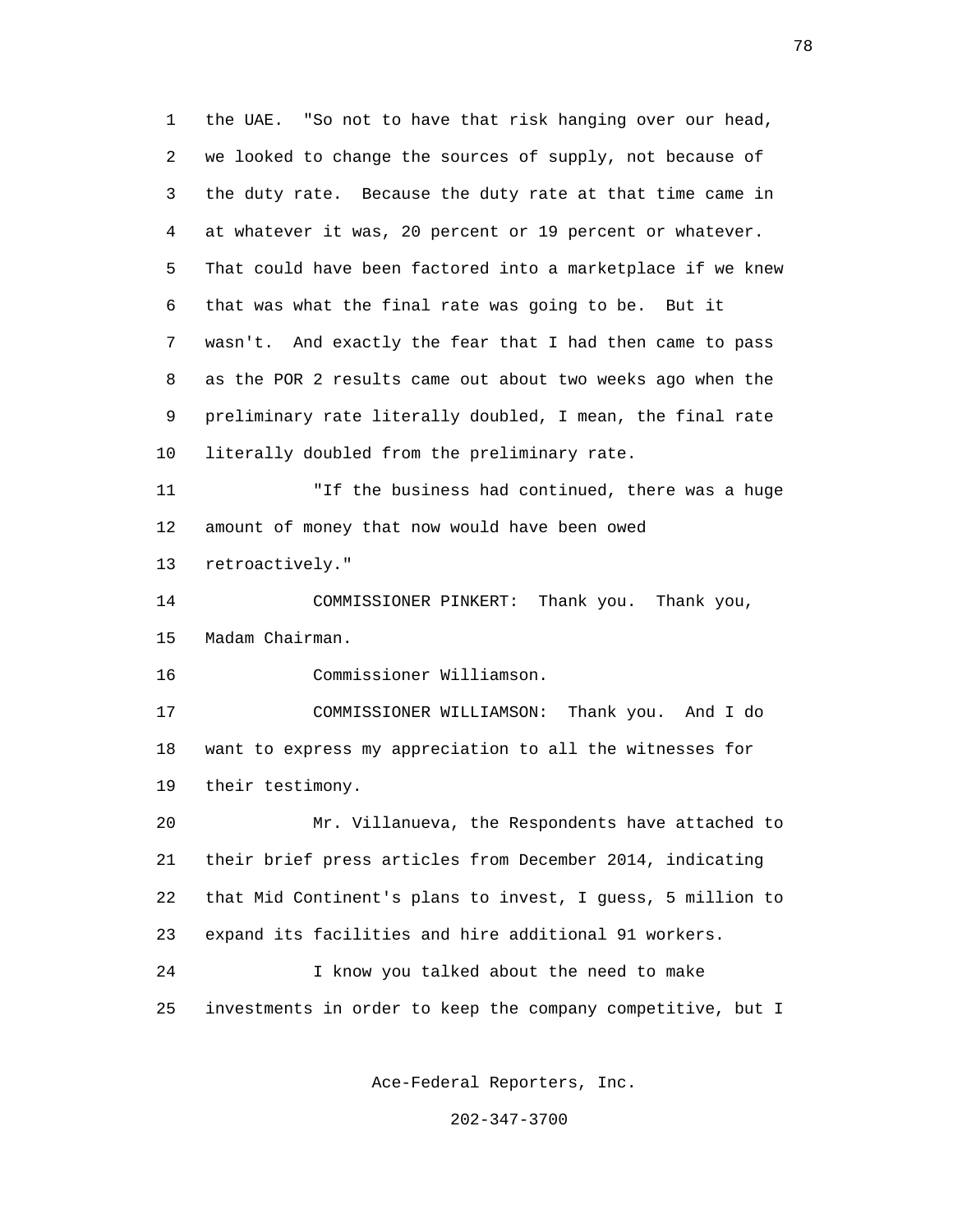1 was -- what are these current -- the status of the plans to 2 expand and why would the company expand capacity given the 3 current available capacity? In other words, I'm 4 distinguishing between the investments sort of to stay 5 competitive versus expansion of capacity.

 6 MR. VILLANUEVA: Okay. Yeah. I mean, we are -- 7 we are in this moment, well -- this is Fernando Villanueva 8 from Mid Continent.

 9 Basically, we are doing this investment, first 10 of all, with a lot of effort, okay, and a lot of concern 11 about the market. Because --

12 COMMISSIONER WILLIAMSON: It is a bet.

 13 MR. VILLANUEVA: Yes. But we need to keep on 14 doing investments. And these investments, some of them are 15 expanding operations, such as bringing the machinery out of 16 Mexico and bring it to Poplar Bluff. Why? Because it 17 makes more business sense to have the machines here in the 18 U.S. closer to our customers.

 19 But at the same time, the -- the different 20 actions that we are making in this expansion plan means 21 upgrading machinery, okay, mechanically, electrically, so 22 they can run more productive, less downtime.

 23 And because of the uncertainty of the market, we 24 haven't hired more personnel, so our full-time personnel 25 has been working for overtime, sometimes specifically in

Ace-Federal Reporters, Inc.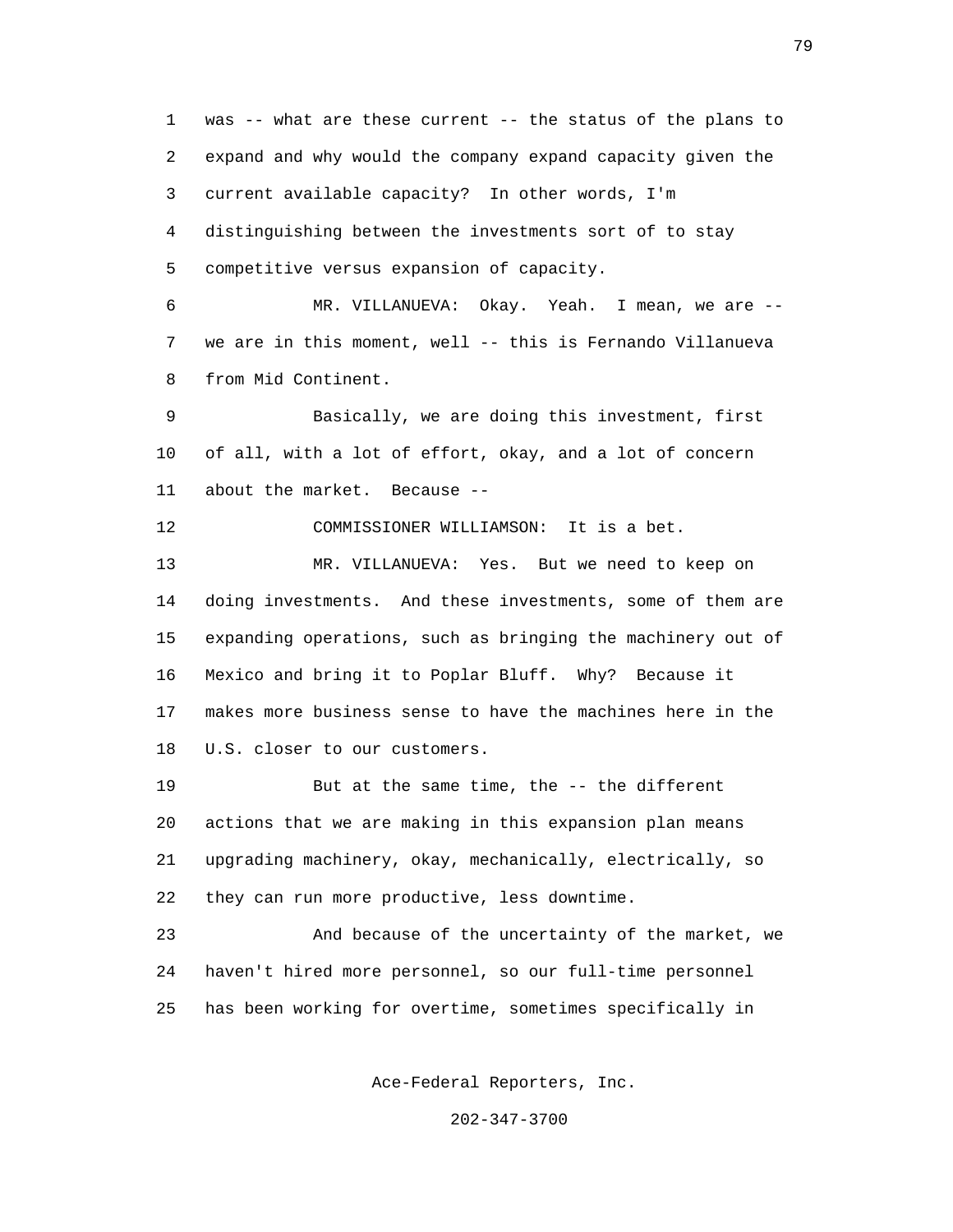1 the peak months, you can imagine working in Missouri,

 2 southeast Missouri, more than 100 degrees Fahrenheit, with 3 the humidity and everything --

 4 COMMISSIONER WILLIAMSON: I grew up in St. Louis 5 and it was bad, but I imagine farther south it was worse. 6 MR. VILLANUEVA: Yes. So 50 hours. Even though 7 our employee, they finish with enough money in their 8 pockets, they don't have time, and they are tired to enjoy 9 the money they got with their loved ones. And that's why 10 we are making these investments, to not use overtime, 11 reduce the overtime, and we are expanding, hiring new 12 employees.

13 I don't know if with this I answered your 14 question.

 15 COMMISSIONER WILLIAMSON: I think -- so it's not 16 just a matter of adding capacity to sell more volume. It's 17 to make a more efficient --

 18 MR. VILLANUEVA: Reduce our costs, and at the 19 same time we are bringing machinery that will expand our 20 operations here in the U.S. but right now, that same 21 volume, we are bringing it from Mexico and it is sold by 22 our company.

 23 COMMISSIONER WILLIAMSON: Okay. Out of 24 curiosity, I don't know, why did Mid Continent -- why is 25 Poplar Bluff a good place to make nails? I've never been

Ace-Federal Reporters, Inc.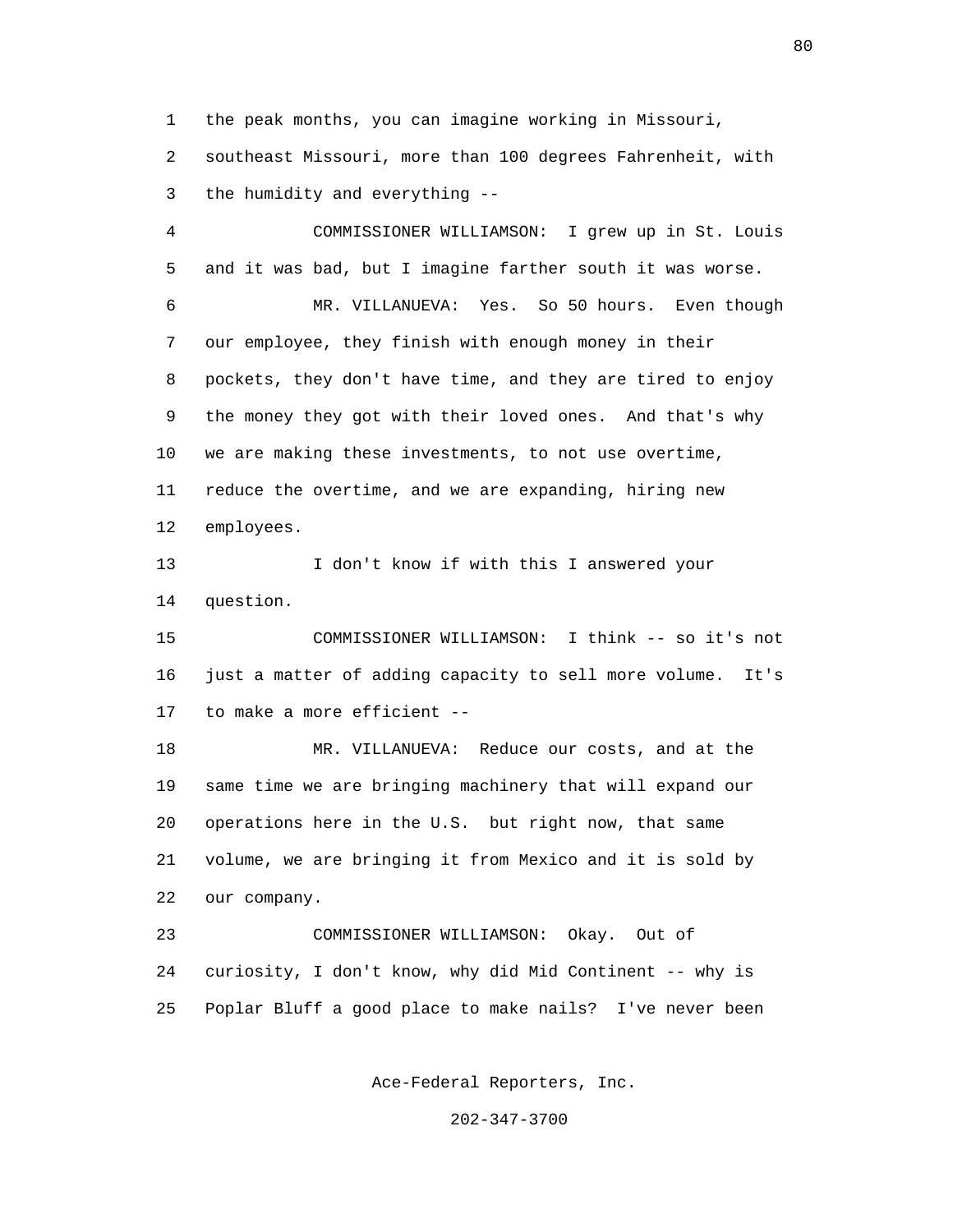1 there, so I --

 2 MR. VILLANUEVA: Never, okay. Well, I think 3 that question should be answered by David Libla, the 4 founder. So David Libla was born there. Not in Poplar 5 Bluff but in Greenville, very near Poplar Bluff, okay. 6 And I think that is the reason why. 7 And he developed this expertise with the people, 8 so we have a very talented group of people working in 9 Poplar Bluff. 10 And I think at the end, that is what is our 11 ultimate advantage in the market, our people, our 12 experience. And now that experience is at Poplar Bluff. 13 COMMISSIONER WILLIAMSON: Thank you for those 14 answers. 15 MR. PRATT: Mr. Williamson, this is Chris Pratt, 16 Mid Continent Nail. Also to expand on what Fernando said, 17 it being David Libla's home area, but it's also centralized 18 in the Midwest of the United States, gives us a broader 19 area for shipping to our customers and customers within the 20 U.S., rather than being in the southern region and 21 incurring more freight and things of that nature to ship to 22 the East Coast, the West Coast, upper Midwest, things of 23 that nature. 24 COMMISSIONER WILLIAMSON: Does 55 go near there? 25 MR. VILLANUEVA: 55 --

Ace-Federal Reporters, Inc.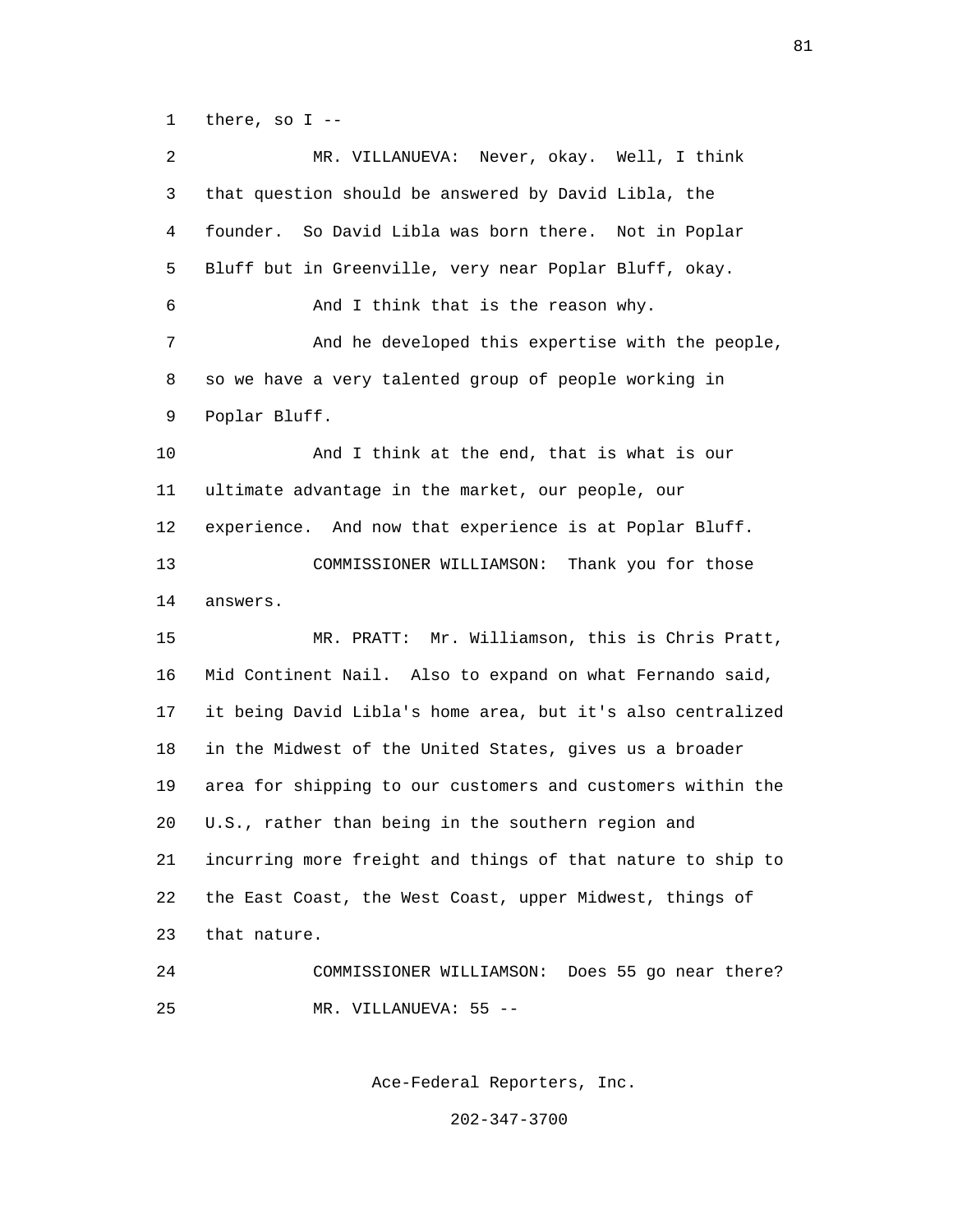1 MR. PRATT: Yes, Highway 55 is about 60 miles 2 east of Poplar Bluff.

 3 COMMISSIONER WILLIAMSON: Okay, thanks. This is 4 for everybody. The initial reported operating profits -- 5 reported operating profits despite operating at less than 6 50 percent capacity utilization. So I was wondering, what 7 is the optimal or target utilization rate for this 8 industry?

 9 MR. PRATT: This is Chris Pratt, Mid Continent 10 Nail. I don't know that we could quote an optimal for the 11 industry. We know what we would like to be at, and we can 12 address that in our posthearing brief.

 13 COMMISSIONER WILLIAMSON: Okay. Thank you. If 14 any others want to add something in posthearing.

 15 Mr. Cronin, please explain how Davis's operating 16 profit producing nails factored into its decision to shut 17 down -- you mentioned that you shut down one of your 18 factories. And I was wondering how did your -- you might 19 have to do this posthearing.

 20 MR. CRONIN: Well, I -- Peter Cronin, Heico Wire 21 Group, Davis Wire.

 22 In reference to our Pueblo plant, we had 23 numerous pieces of equipment and product lines other than 24 the nail. And the nail facility there, when we -- when we 25 went to shut down the plant and move all the equipment, we

Ace-Federal Reporters, Inc.

202-347-3700

82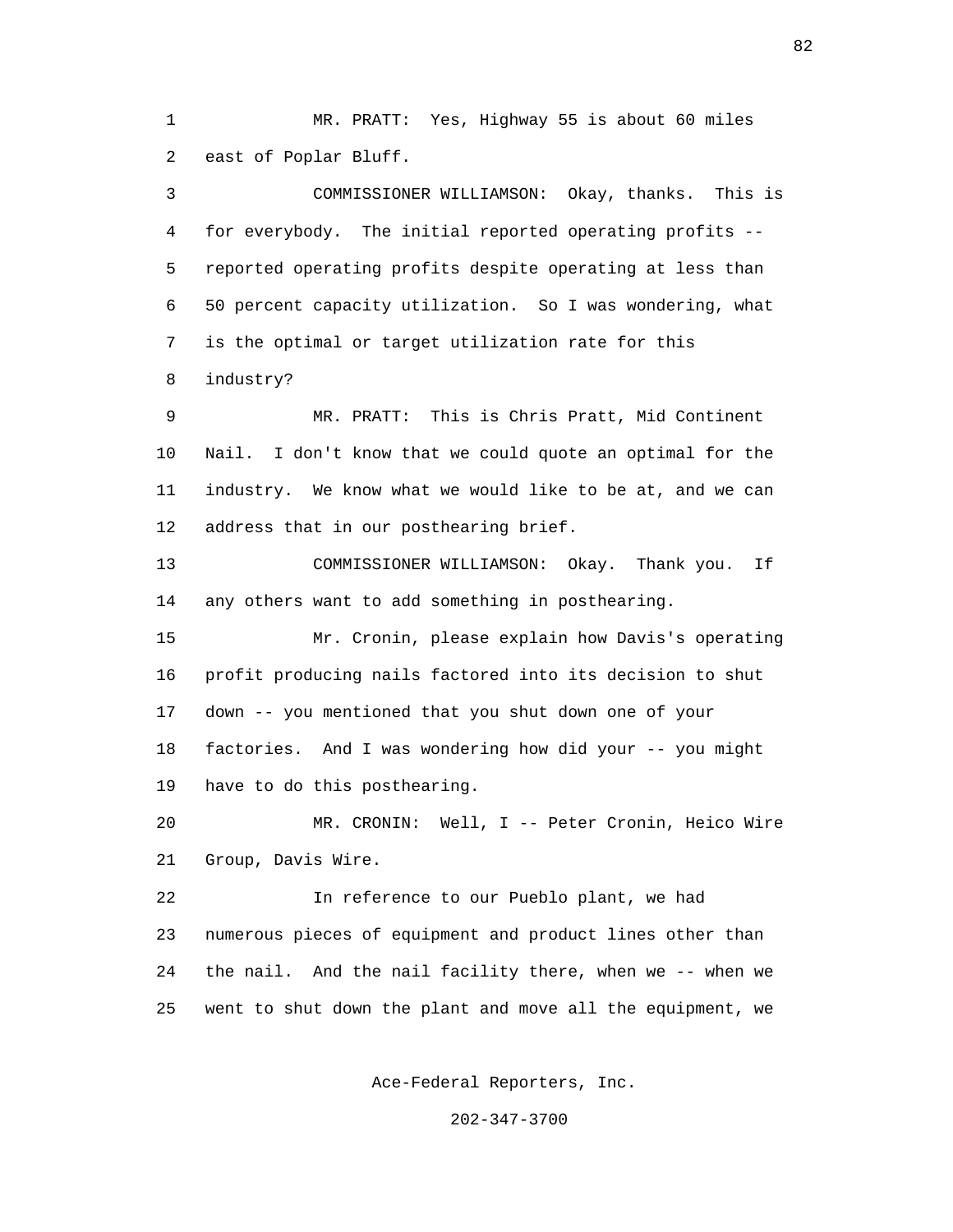1 took a look at the lack of profit in the nail department 2 and the fact that we would have to invest some money to 3 upgrade the equipment, and the uncertainty of the market. 4 And we chose to shut down the nail department and we sold 5 off the equipment. And it was a financial -- prudent 6 financial decision.

 7 MR. GORDON: Adam Gordon. Let me just point 8 back to Mr. Cronin's testimony concerning the operations in 9 Pueblo where he testified concerning the fact that they -- 10 they had basically retreated from the market and were only 11 producing when they had profitable orders to make. And 12 when they didn't have profitable orders, they would idle 13 the line and reassign the workers to other tasks.

 14 COMMISSIONER WILLIAMSON: Okay. Thank you. I 15 think that helps. Thank you.

 16 The Respondents make arguments on page 7 and 8 17 of their brief, using BPI information, by the way, 18 concerning the reasons for ITW's decision where to produce 19 nails they sell in the United States.

 20 Please respond to these arguments in your 21 posthearing briefs. So this is all -- this is for 22 posthearing. 23 MR. GORDON: We will be happy to do so.

 24 COMMISSIONER WILLIAMSON: Okay. Thank you. And 25 this may also have to be posthearing, but owe man

Ace-Federal Reporters, Inc.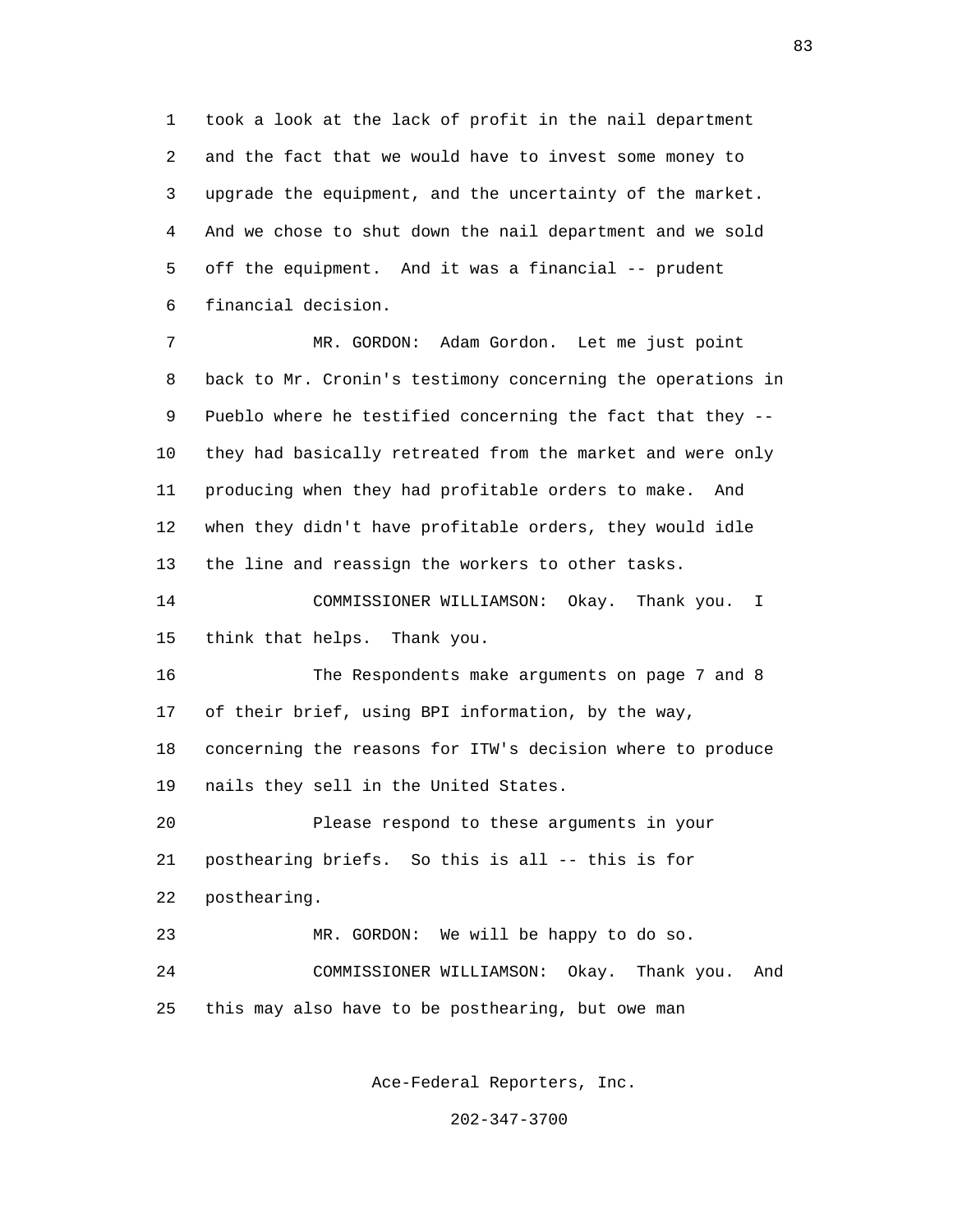1 Respondents also on page 14 to 16 of their brief question 2 some of the employment data provided by Mid Continent's. 3 So I was wondering if you want to either respond to that 4 now or posthearing. 5 MR. GORDON: Adam Gordon from Picard Kentz. 6 We -- we note that a lot of that discussion was bracketed, 7 so we are constrained in addressing it. But we will be 8 happy to do so. 9 Let me just comment, though, that the 10 information provided in Mid Continent's questionnaire 11 responses is certified to be complete and accurate, and it 12 is. 13 COMMISSIONER WILLIAMSON: Okay. Thank you. 14 MR. GORDON: Commissioner Williamson, I'm sorry, 15 if I may follow up. 16 COMMISSIONER WILLIAMSON: Sure. 17 MR. GORDON: Looking at the pages 14 through 16, 18 I can discuss publicly some of the -- some of the nature of 19 the information. The footnotes 35, 36 and 37 all cite to 20 news articles. 21 So what you're -- what's being relied on there 22 are news articles concerning that may have included 23 information on employment that may be different from what 24 the company actually experienced during the period. 25 Understand, this is not a primary source, it's a

Ace-Federal Reporters, Inc.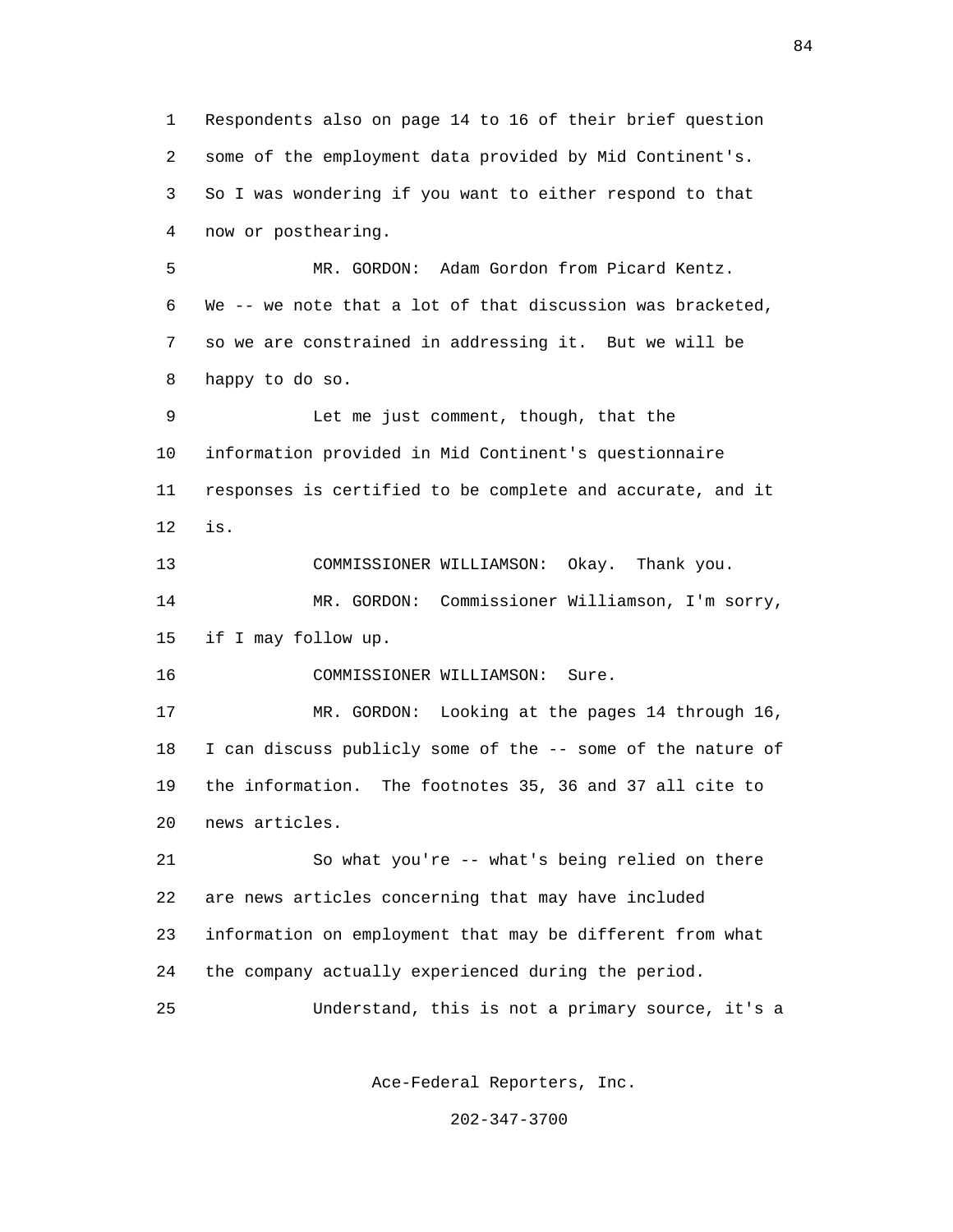1 secondary source of the information.

| 2  | COMMISSIONER WILLIAMSON: Okay, good. Thank you               |
|----|--------------------------------------------------------------|
| 3  | for that clarification. Okay. In your brief, you argued      |
| 4  | that there are often commercial disadvantages to producer    |
| 5  | who makes nails under another, you know, firm's brand,       |
| 6  | including extra packaging costs and longer lead times.       |
| 7  | So the question in general, do private label                 |
| 8  | products generate lower returns than other products?         |
| 9  | Mr. Miller?                                                  |
| 10 | James Miller, Tree Island Steel.<br>MR. MILLER:              |
| 11 | That would depend on the duration of the contract. For       |
| 12 | example, when someone approaches us to do a private label    |
| 13 | for them, we take a look at the duration of the contract,    |
| 14 | when it's going to cost us for dies to do the boxes, and if  |
| 15 | it's a long-term contract, then it makes good sense and it   |
| 16 | makes practical sense, the returns are adequate.             |
| 17 | If suddenly they say we just want you to produce             |
| 18 | boxes for a couple of months and they're not going to pay a  |
| 19 | higher price to do that, that's where we would say no.       |
| 20 | So it would depend on both the -- both the                   |
| 21 | customers, the duration of the contract and the amount of    |
| 22 | work setting up requires.                                    |
| 23 | MR. VILLANUEVA: This is Fernando Villanueva.                 |
| 24 | Just adding up what Mr. Miller said. When we do some<br>Yes. |
| 25 | private labeling, we do a relationship with our own          |
|    |                                                              |

Ace-Federal Reporters, Inc.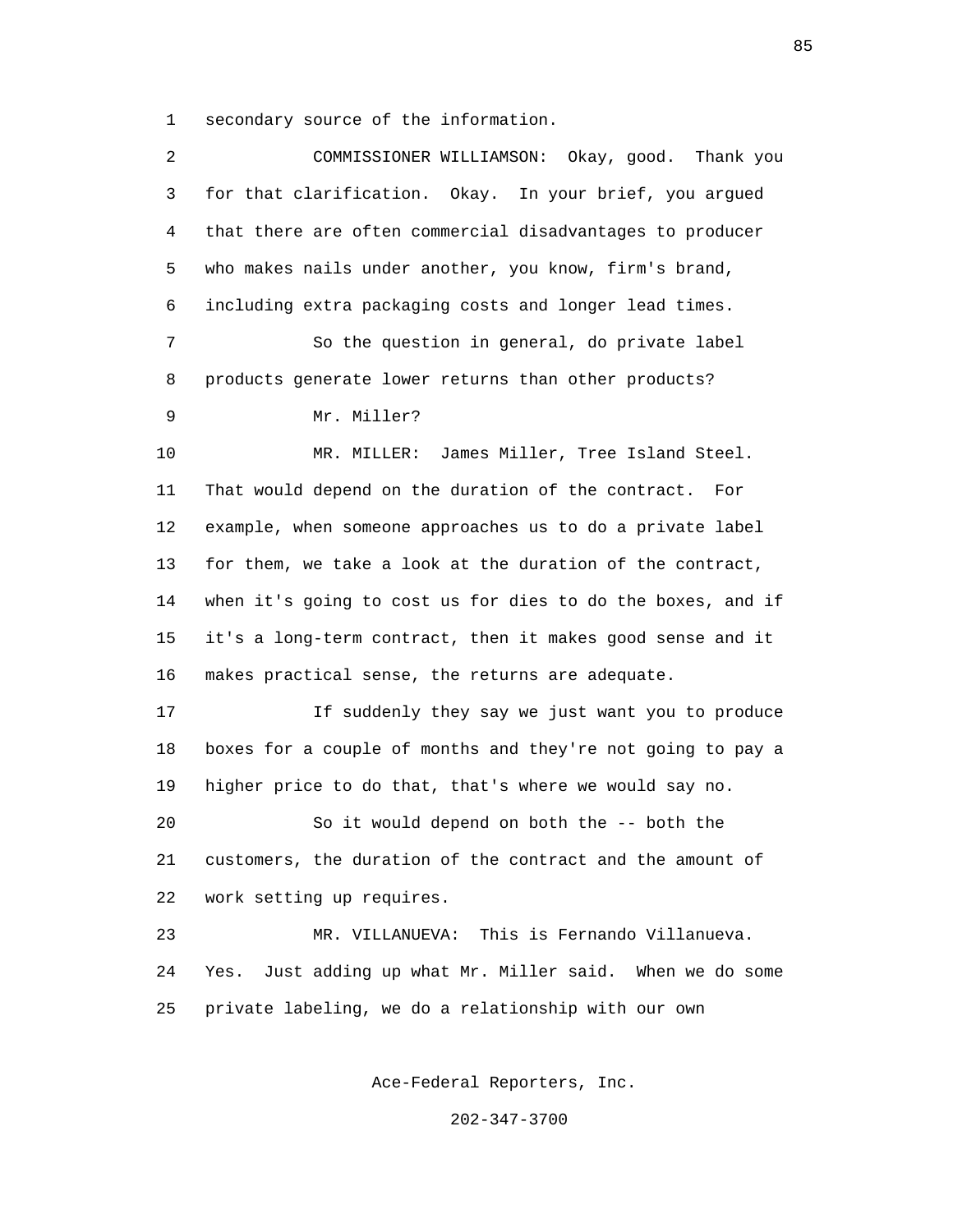1 customer, and we are trying to do a middle term and 2 long-term relationship. Why? Because it takes a lot to 3 develop the box correctly, labeling, everything. And 4 that's why we don't -- we don't want sometimes, because it 5 doesn't make economic sense, to sell a guy who is going to 6 buy a private label from us one month and the next month he 7 will decide to change that production from us to another 8 guy. Okay.

 9 COMMISSIONER WILLIAMSON: Okay. Anyone want to 10 characterize what folks who want private label -- are they 11 usually looking for these, shall we say, one night stands 12 or do they also want long-term relationships?

 13 MR. MILLER: James Miller, Tree Island Steel. 14 So a couple things with private label. If you have a 15 private label for your product and you have another 16 manufacturer do that for you, what you're really looking 17 for is the ability to switch manufacturers.

 18 So, for example, you're making my nails for me, 19 I can switch to -- I can switch to Peter's company and it's 20 invisible to the customer.

 21 It also enhances their own brand. So if Hitachi 22 has a gun, they have Hitachi nails. Could make a nice 23 relationship with that. So that's the logic behind private 24 labels.

25 COMMISSIONER WILLIAMSON: Thank you. Anyone

Ace-Federal Reporters, Inc.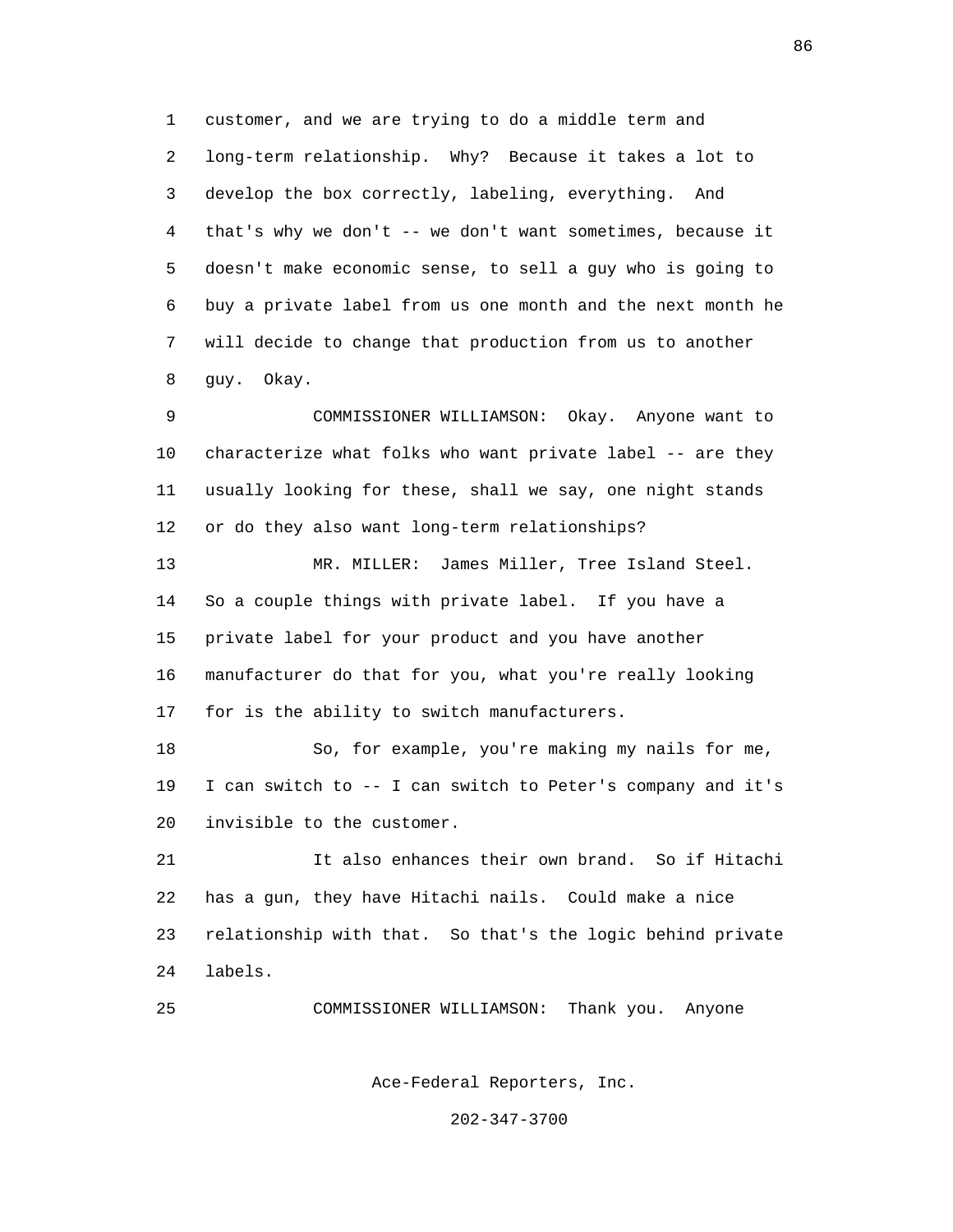1 else?

 2 MR. VILLANUEVA: All of our private label 3 customers, they buy from us years and years and years, 4 okay. So our experience is that our private label 5 customers, they are very loyal customers to us, they 6 appreciate what Mid Continent's has to offer. We offer 7 them service, we offer them a better lead time, we offer 8 them reaction to the market. And they appreciate that. 9 COMMISSIONER WILLIAMSON: Don't come to us 10 unless you're committed, is that what you're saying? 11 MR. VILLANUEVA: Exactly. Well, yes. 12 COMMISSIONER WILLIAMSON: My time is expiring, 13 so I think I've carried this analogy. 14 Mr. Cronin? 15 MR. CRONIN: Peter Cronin, Heico Wire Group. I 16 think to reiterate what my colleagues are saying, it's a 17 business decision, and each private label opportunity 18 stands on its own, and you need to look at the volume 19 opportunity, the length of time, who you're dealing with, 20 whether you have a strong relationship with them, and then 21 you make a prudent business decision. 22 COMMISSIONER WILLIAMSON: Okay. Thank you for 23 those answers, and I apologize, but I got carried away 24 here. 25 CHAIRMAN BROADBENT: Commissioner Johanson.

Ace-Federal Reporters, Inc.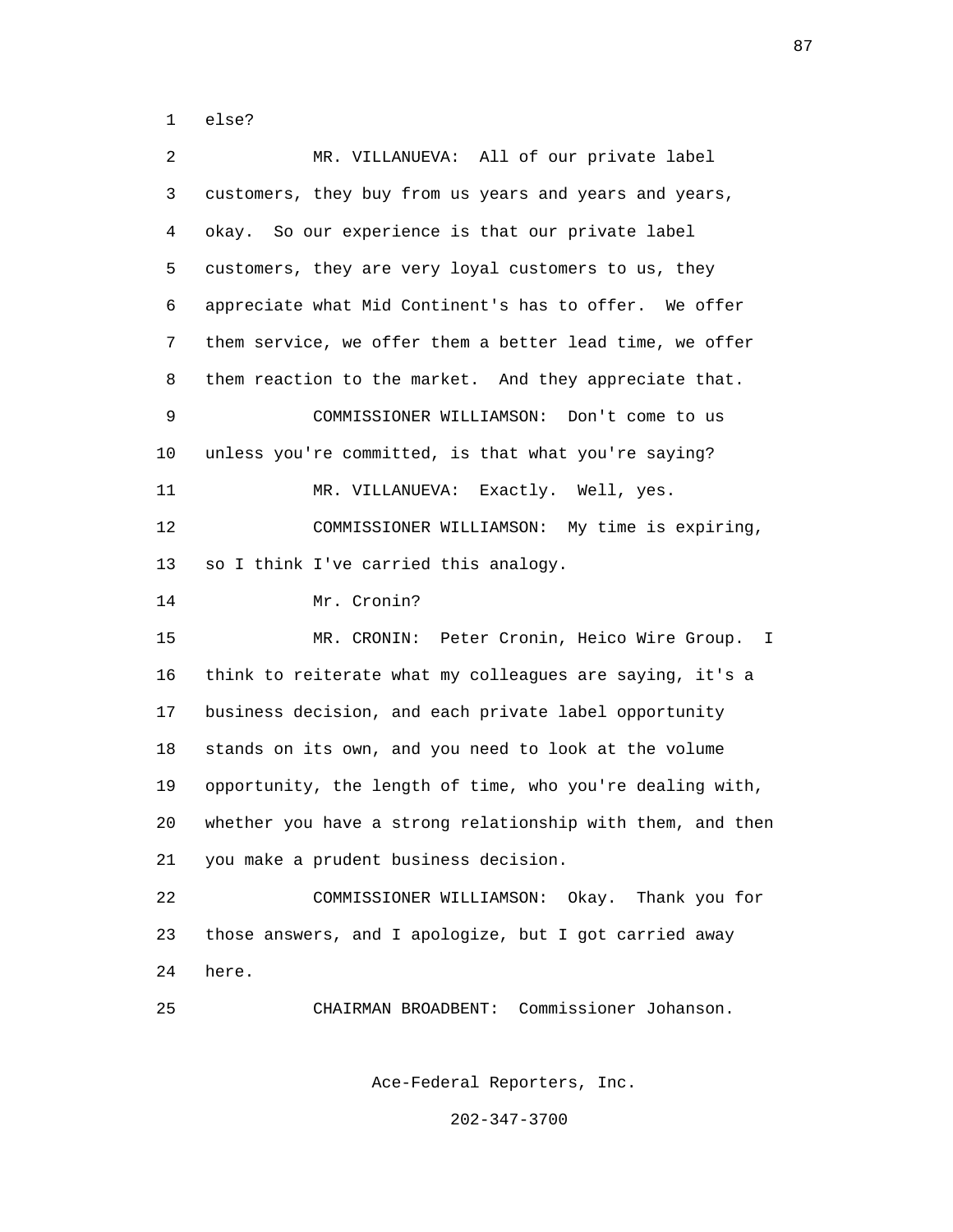1 COMMISSIONER JOHANSON: Thank you, Commissioner 2 Broadbent. And I would also like to thank all of the 3 witnesses for appearing here today and their counsel as 4 well. 5 I'm going to follow up a bit on the issue of 6 labeling and branding, as Mr. Williamson has already asked 7 a few questions. I have some for you as well. 8 The Respondents argue that the industry would 9 have been healthier in the United States but for the 10 decisions of certain domestic producers to increase their 11 brand name market share by increasing imports rather than 12 by producing more nails in the United States. 13 This is in the Taiwan Respondents' brief at page 14 35. 15 How do you all respond to this? 16 MR. GORDON: This is Adam Gordon from Picard 17 Kentz. Pardon me, Commissioner, did you say page 35?

 18 COMMISSIONER JOHANSON: Yes, of the Taiwan 19 brief.

 20 MR. GORDON: I would begin our answer by 21 suggesting that it's important to understand the party or 22 parties at issue in that conversation. I'm a little 23 concerned, I don't know where the proprietary boundaries 24 are around this.

25 And to suggest that -- as we discussed a little

Ace-Federal Reporters, Inc.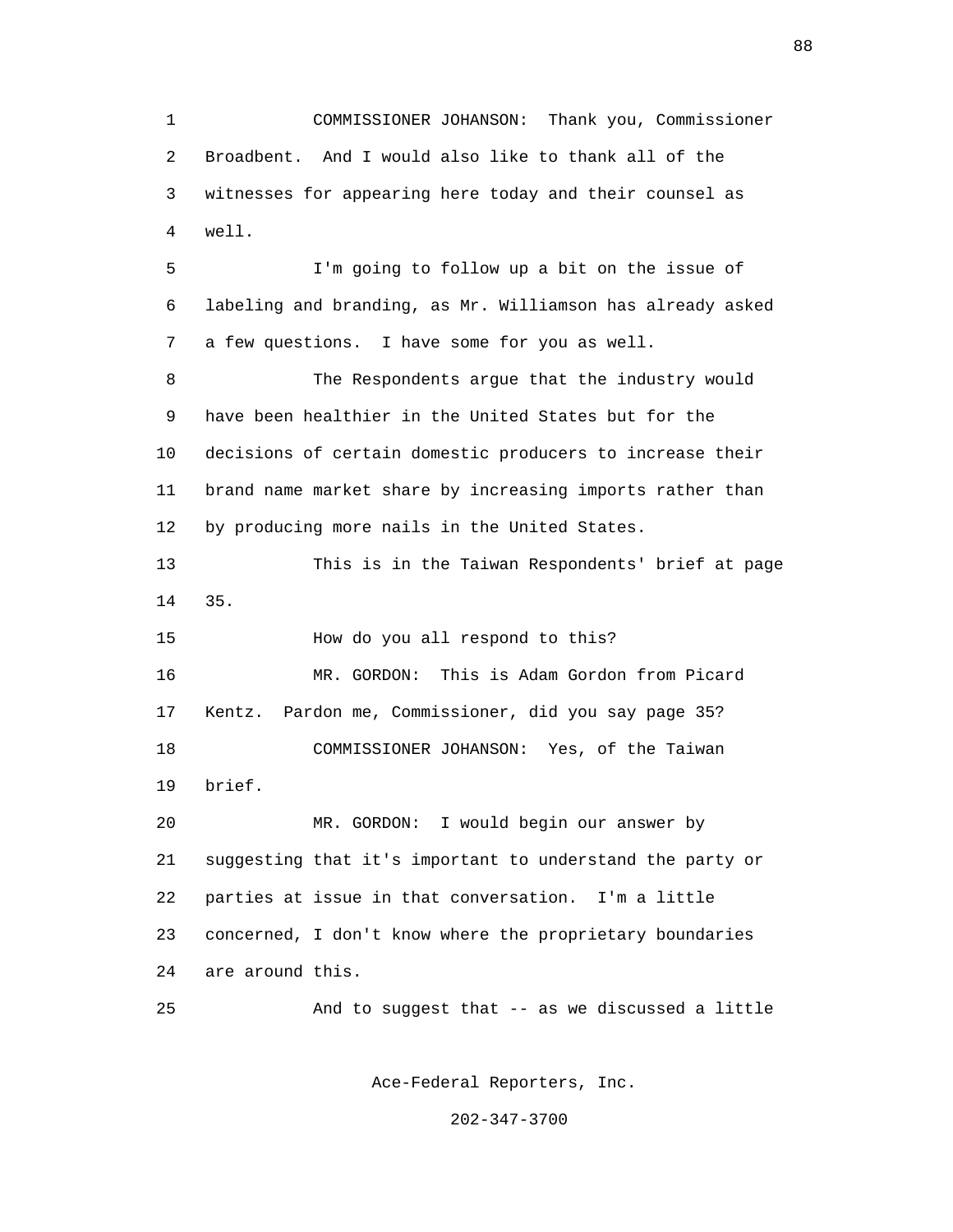1 earlier, I think with Chairman Broadbent, the reasons given 2 by parties for moving sourcing overseas, especially when it 3 comes to a company who actually has U.S. production, it 4 also needs to be understood in the context of other effects 5 on the company and the company's performance as a whole 6 during the period. 7 We will fully address this in our posthearing 8 brief. 9 COMMISSIONER JOHANSON: I understand that. 10 Actually, I assumed that the answer would touch on 11 proprietary issues, but I just wanted to raise it, since 12 this is an argument that the Taiwanese present. 13 And this is also referring back to the Taiwanese 14 brief, and this is in the Taiwanese Exhibit Number 1 of 15 their brief. 16 Table 2 of Dr. Becker's report in that brief 17 shows that the average operating profit margin for certain 18 steel nails is higher than for other U.S. Steel sectors 19 overall. 20 Do you all have a response to this? 21 MR. KLETT: Commissioner Johanson, this is Dan 22 Klett with Capital Trade. 23 With regard to that table, table 2, we don't 24 think that's a proper reference point. I mean, it's 25 primary metal producers, which is fairly broad, number one.

Ace-Federal Reporters, Inc.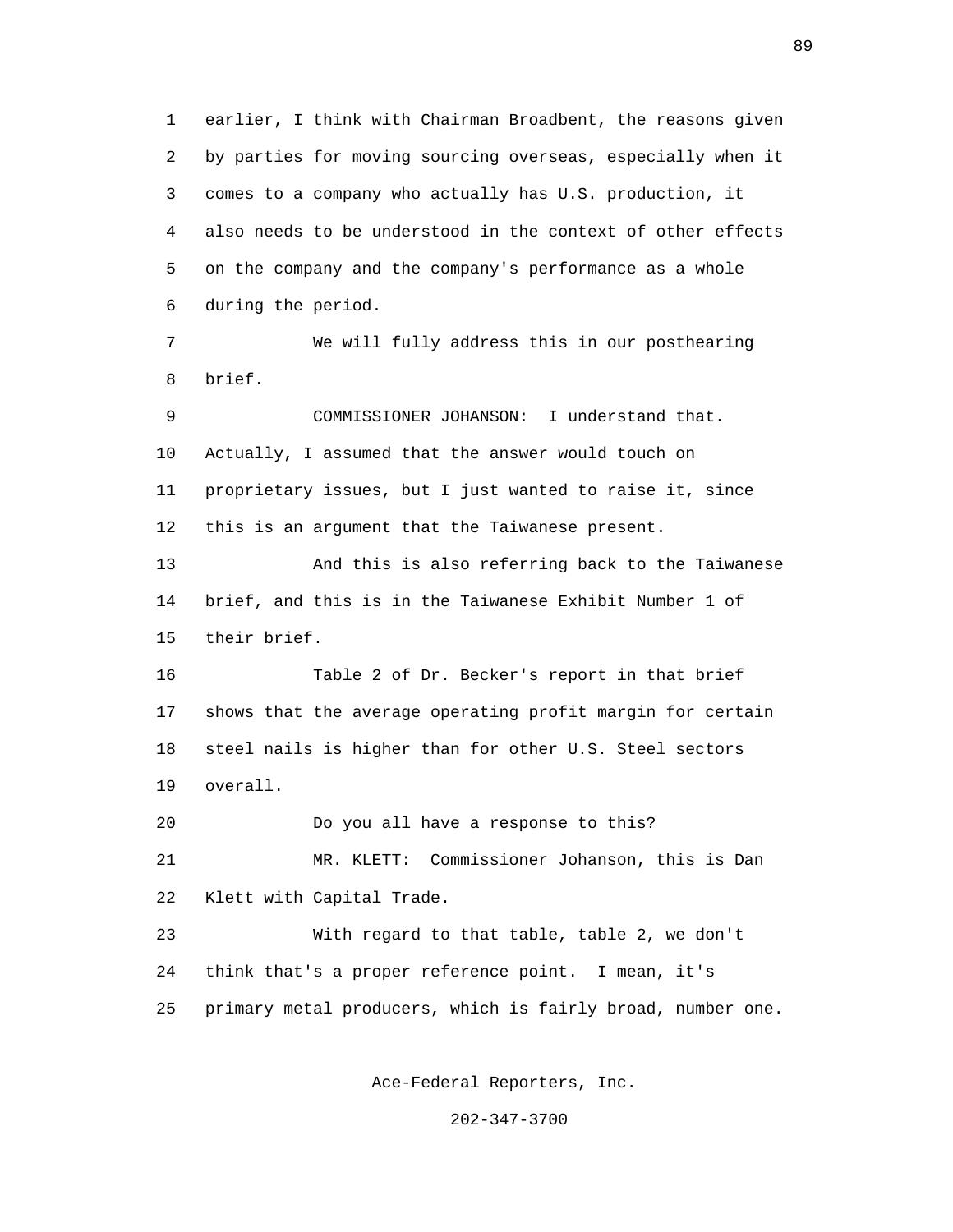1 Number two, Dr. Becker didn't even include all 2 producers, he excluded some producers with a certain R&D to 3 sales ratio above a certain percentage, I think maybe it 4 was 5 percent.

 5 Number three, that table was really a graphic. 6 I'm not -- it was hard to reverse engineer what actually -- 7 what are the numbers behind those -- those graphics. I 8 guess I suppose I could, but I would have liked to have 9 actually seen the data behind the graphic.

 10 And the last point is that we did a similar 11 analysis in terms of looking at a sector, and we looked at 12 primary metal producers, or I'm sorry, we looked at metal 13 fabricators.

 14 And nails is a metal fabrication type operation. 15 And if you were to look at a reference industry to compare 16 to nails, we think U.S. metal fabricators is a better 17 reference point than primary metal producers.

 18 COMMISSIONER JOHANSON: You know, if there's any 19 way you could look into that in your posthearing brief, I'd 20 appreciate it.

 21 MR. KLETT: Sure, I will address that in more 22 detail in our posthearing brief.

 23 COMMISSIONER JOHANSON: That is another -- 24 fabricated products, I assume, would have -- would cost 25 more anyway, just due to further production. Is that the

Ace-Federal Reporters, Inc.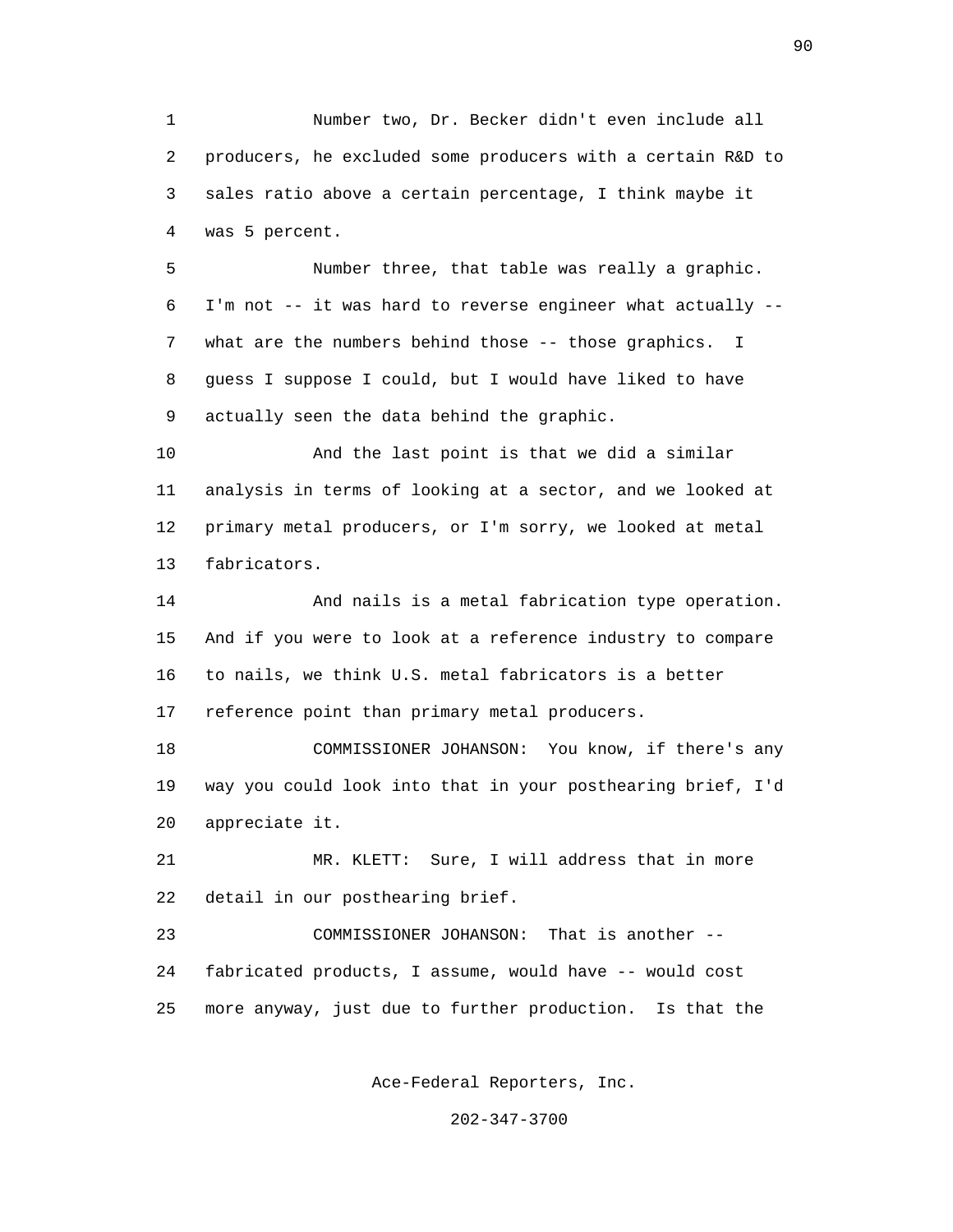1 point?

 2 MR. KLETT: Well, I think both in terms of 3 revenue and costs, it's just a more comparable sector 4 for -- as nails as compared to primary metals. I mean, 5 primary metals you have blast furnaces and very high 6 capital cost. It's just a different animal. 7 COMMISSIONER JOHANSON: All right, thank you. I 8 appreciate your response. And this question follows up on 9 that one, my prior one, to some extent. According to the 10 Staff report, raw materials account for a substantial 11 portion of the final cost of steel nails and steel nails 12 are predominantly manufactured from steel wire. 13 As shown in figure 5-1 of the Staff report, 14 prices for steel wire rod have decreased from 2012 to 2015. 15 To what extent could wire rod price declines 16 explain any declines in nail prices during the period of 17 investigation? 18 MR. KLETT: Commissioner Johanson, this is Dan 19 Klett again, and maybe some of the industry witnesses want 20 to chime in in terms of their own experience. 21 But, you know, raw material costs, I mean, costs 22 obviously can affect -- can affect price. But on the other 23 hand, I don't think that a producer would necessarily 24 unilaterally reduce its price as its raw material costs 25 went down, unless it had to, especially if it's operating

Ace-Federal Reporters, Inc.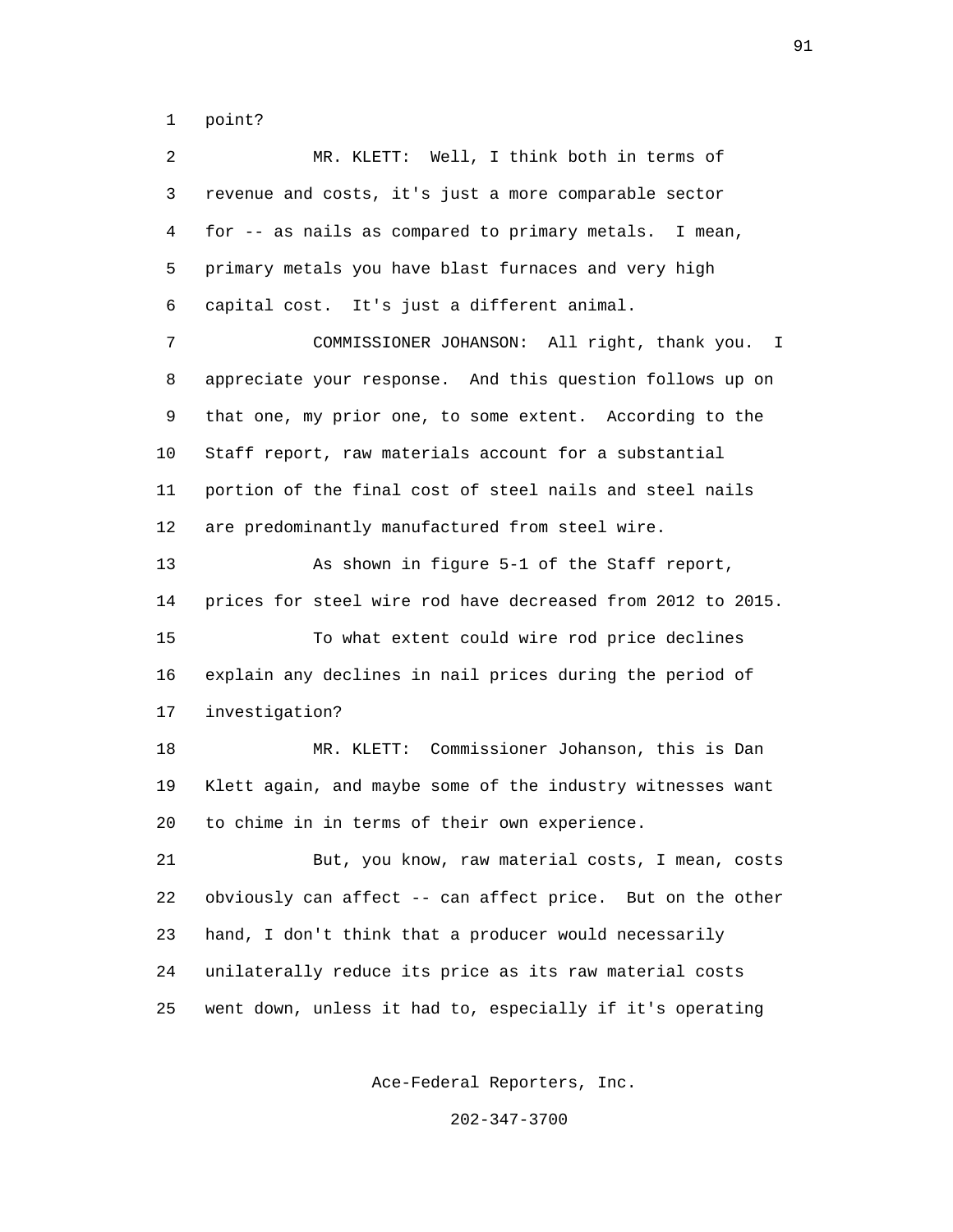1 at relatively low margins, it would, I think, attempt to 2 keep price high and increase those margins especially in 3 the context of increasing demand.

 4 So I don't -- I don't necessarily think you'd 5 expect -- necessarily expect to see a lock-step decrease in 6 price as raw material prices went down.

 7 MR. MILLER: We're a little bit like the airline 8 industry, in terms of you saw oil drop dramatically. Have 9 you noticed a change in your ticket price. No.

 10 And the reason is we had suffered so much from 11 compressed margins as a result of China that we saw it 12 again under the UAE, so we were hoping for a little bit of 13 a reprieve and the ability to make some -- an adequate 14 return. So we didn't drive the prices lower ourselves. We 15 have been trying to increase prices, hoping that the 16 increased demand for nails will have the natural 17 consequence be rising prices. So no direct relationship. 18 COMMISSIONER JOHANSON: All right. Thanks for 19 your responses. I was informed by my colleague 20 Commissioner Broadbent already asked that question. I 21 stepped out when the questions began as commissioners often 22 do. I apologize for being redundant, but I did learn from 23 your response, I appreciate it.

 24 Respondents contend that as a supply condition, 25 we should think of the domestic industry as operating in

Ace-Federal Reporters, Inc.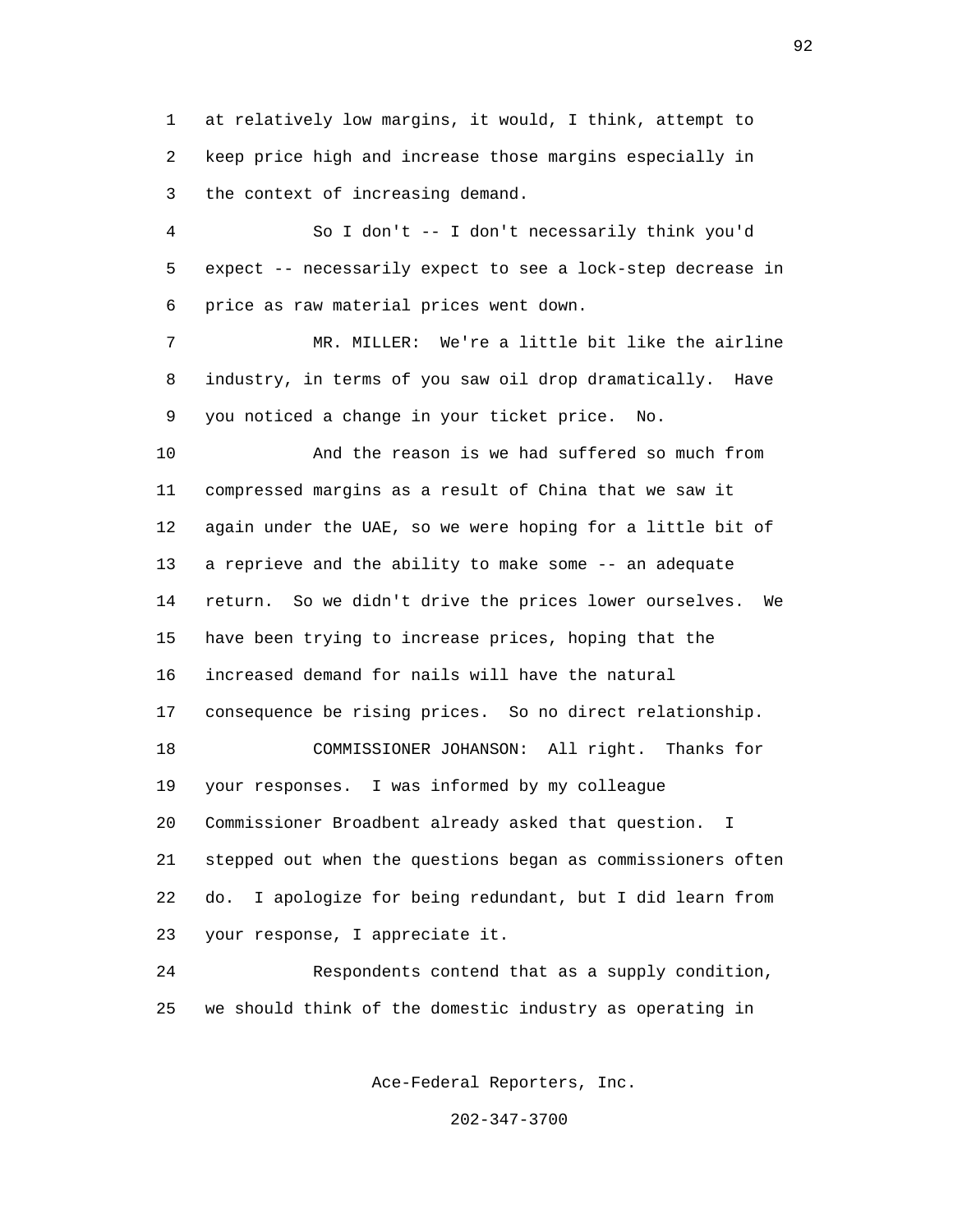1 three segments, national brand name producers who use 2 domestic production supplements their import, Mid 3 Continent, which is the Petitioner here, and all other 4 producers. In their view, dramatic differences exist in 5 the operations and business plans of these three segments. 6 Does the industry have three segments, as the 7 Respondents allege? 8 MR. GORDON: This is Adam Gordon from Picard, 9 Kentz & Rowe. The answer is no. It is one industry, 10 should be viewed as such, and evaluated as such. 11 As we've heard in testimony this morning, some 12 of the producers here today, who in absolute terms are 13 currently very small, historically have been 14 extraordinarily large. In fact, bigger than Mid 15 Continent's is today. And they have retained significant 16 amounts of capacity that they would like to bring back 17 online. 18 The Respondents' arguments are simply an attempt 19 to divide and conquer. So you need to look at the industry 20 as a whole. And even when you evaluate the experience and 21 the performance of some of the very highly niched producers 22 that are in the industry, I think it bears a question of, 23 you know, would they want to sell more or wider variety of 24 products if the market conditions permitted it?

25 Producers in this industry and in other

Ace-Federal Reporters, Inc.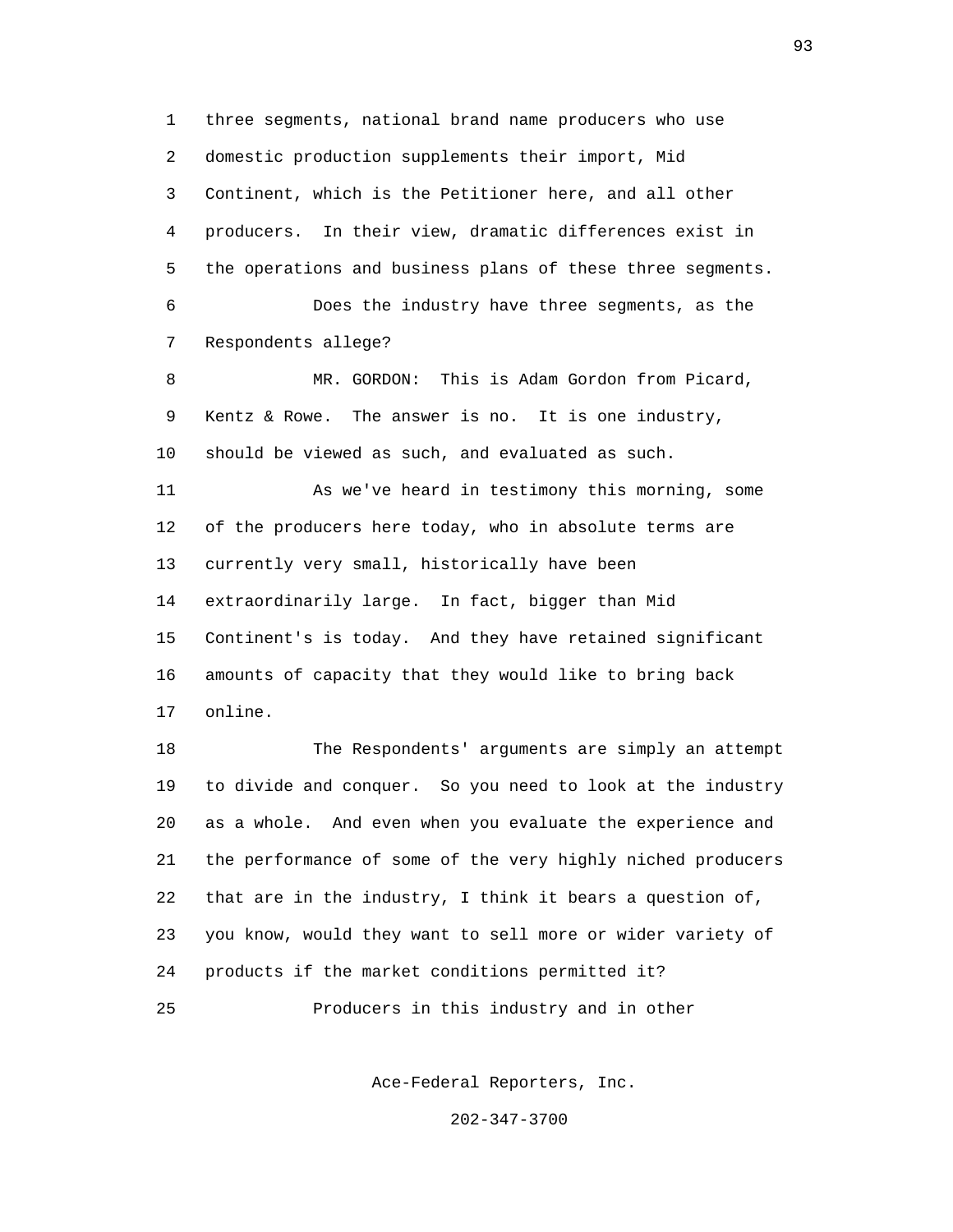1 industries, they respond to import pressure in different 2 ways. Some retreat into niche areas where they can 3 survive. Some choose, like Mid Continent's, to essentially 4 double down and continue to invest and compete 5 head-to-head, and in this case as you see and have seen 6 before, take it on the chin.

 7 So I don't think there's any basis for trying to 8 segment the industry into different chunks.

 9 COMMISSIONER JOHANSON: Thank you for your 10 response, Mr. Gordon.

 11 Can you please give us your opinions on this? 12 Do you disagree with Respondents' claim that although users 13 of nail guns can use nails of a different brand than the 14 nail gun itself, they overwhelmingly tend not to?

 15 MR. PRATT: Chris Pratt, Mid Continent Nail. 16 The nail of choice for a gun, for any particular gun, is 17 primarily personal choice. As long as the nail meets the 18 ASTM specification and is functional in the tool, the 19 manufacturer of the nail doesn't make a difference.

20 So it's more of a personal use preference.

 21 COMMISSIONER JOHANSON: I wonder how common that 22 is. Maybe I shouldn't bring personal examples here. But I 23 was buying coolant yesterday for my car. I have a 24 Volkswagen, and Volkswagen always says you should really 25 use our product. But I went to the auto parts store and

Ace-Federal Reporters, Inc.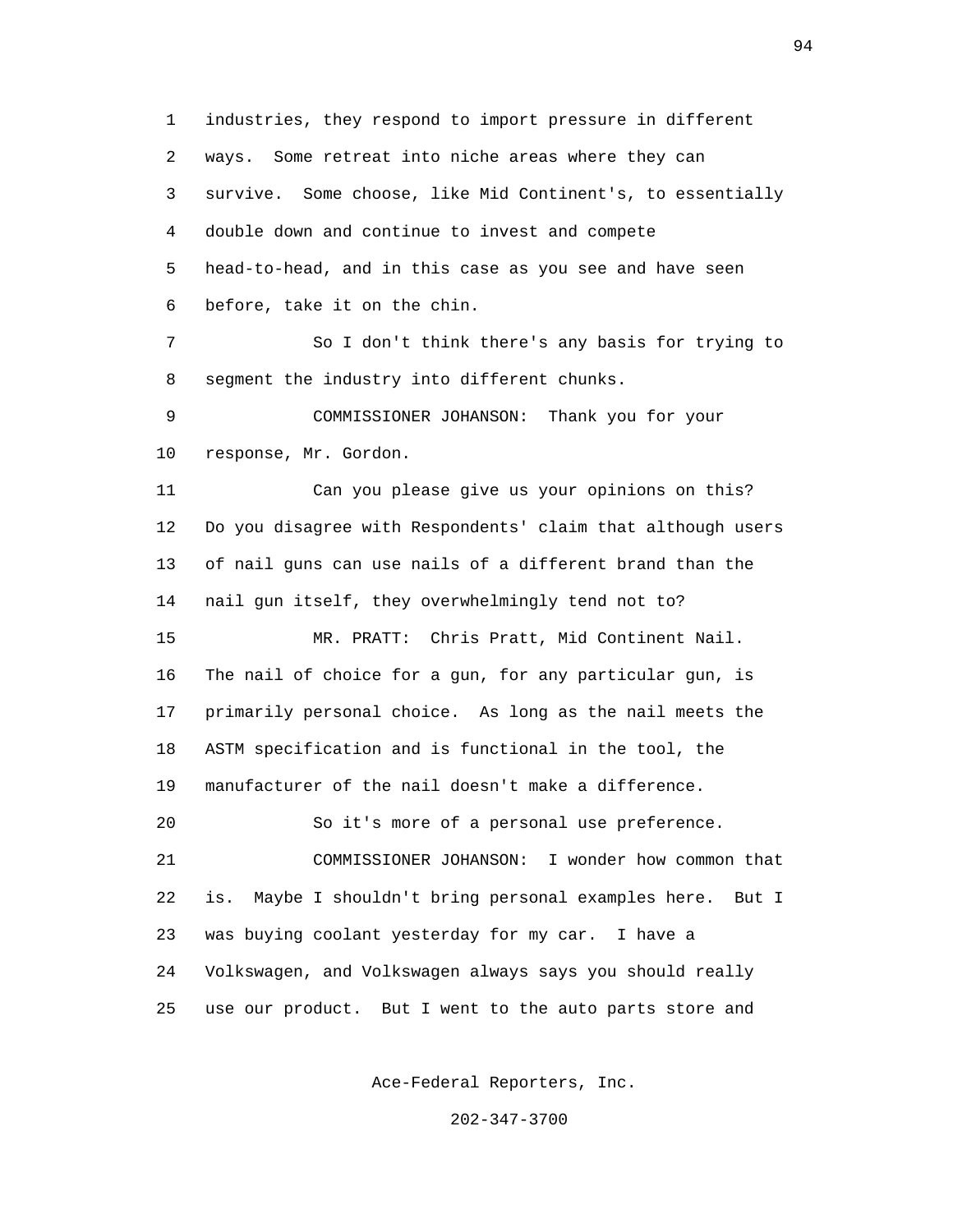1 they didn't have that, they had an approved product but it 2 wasn't Volkswagen. So I bought it but still haven't put it 3 in my car because I feel a little weary because the last 4 thing I want to do is ruin my engine.

 5 CHAIRMAN BROADBENT: You can put it in my car if 6 you want. It's parked next to yours.

 7 COMMISSIONER JOHANSON: My car is probably 8 older.

 9 But is that the case? I assume that many 10 purchasers would think well, I want to be safe here, I 11 should just use the recommended brand?

 12 MR. CRONIN: This is Peter Cronin with Heico 13 Wire Group. I think the proof is in the shipments and 14 sales of what we'll call a generic product that meets the 15 spec of the nail gun manufacturer. And I think the fact 16 that all of us in the industry make the nails for these 17 different guns proves that they're very acceptable.

 18 And as Fernando mentioned, a lot of the guns -- 19 the tools that are used by the professional contractors, 20 they're very savvy, and they know that these nails will 21 work satisfactorily in the guns. So they don't have a 22 concern.

 23 MR. GORDON: This is Adam Gordon. I know the 24 red light is on but if I may follow up with the analogy 25 very briefly.

Ace-Federal Reporters, Inc.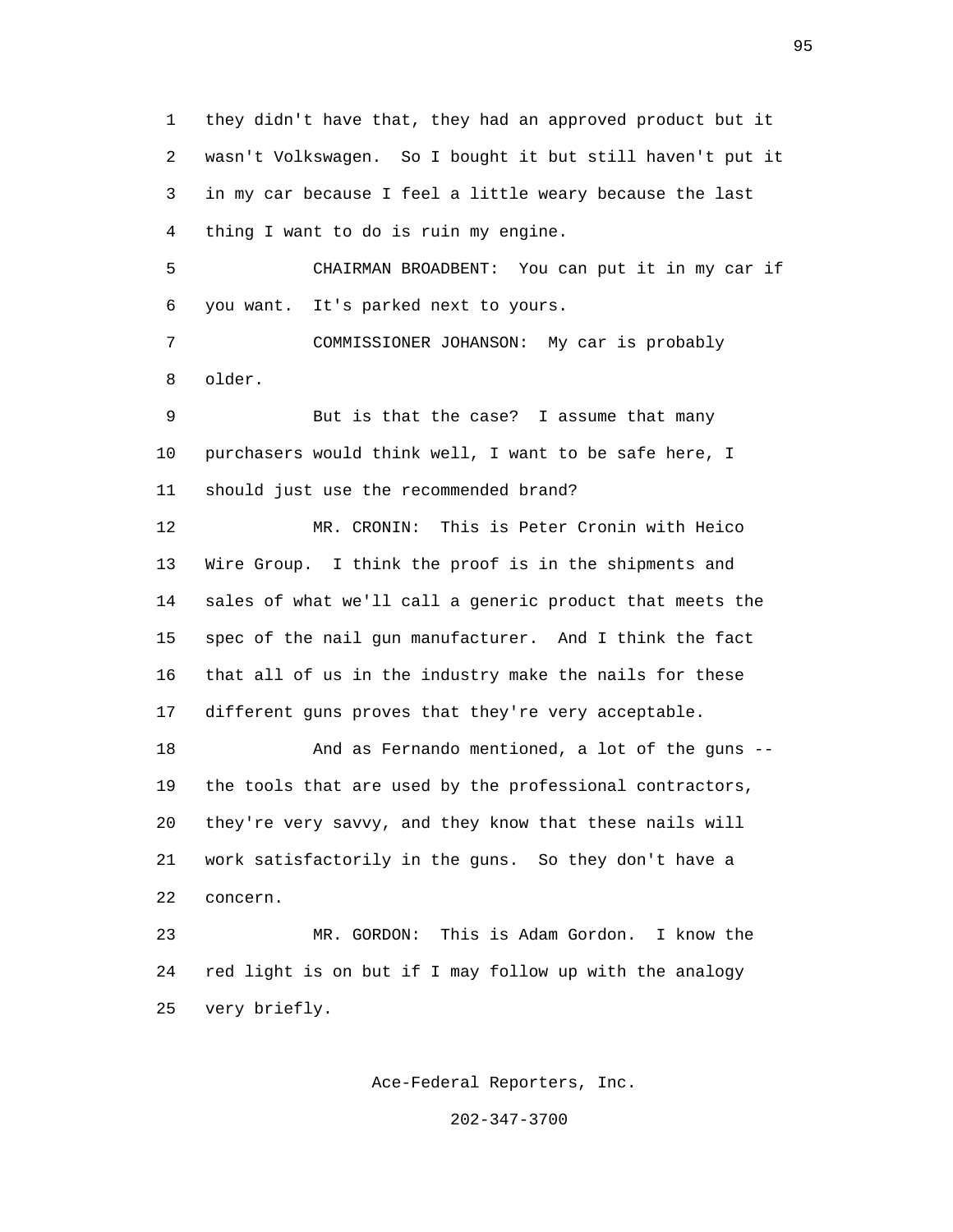1 I think it highlights part of what we have been 2 talking about here. For a consumer like myself or you to 3 go to Auto Zone and pick something up is a lot different 4 than what a mechanic, a professional ASE certified mechanic 5 operating out of a shop, a private shop, would reach for 6 and use based on his knowledge.

 7 Plenty of times your BMW car, you take it in for 8 an oil change, you're not going to get BMW oil. You will 9 get modal or some other brand that actually might perform 10 better. That's based on what the professionals know. They 11 have savvy enough, as Mr. Cronin said, to evaluate the 12 choices and know what will work.

 13 COMMISSIONER JOHANSON: That makes sense, and 14 that's why I'm worried to bring in personal examples. It 15 was just yesterday, but anyway, thank you for your 16 responses.

 17 CHAIRMAN BROADBENT: Commissioner Schmidtlein. 18 COMMISSIONER SCHMIDTLEIN: Just to follow up on 19 the line of questions that I had in the first round on how 20 prices are set in this market. And I know you were 21 explaining the conversations that you all had with a 22 potential buyer and that they are receiving quotes that are 23 lower. What I would like to understand is how does that 24 information get disseminated? In other words, are you all 25 bidding, if you will, on the same jobs everywhere, and so

Ace-Federal Reporters, Inc.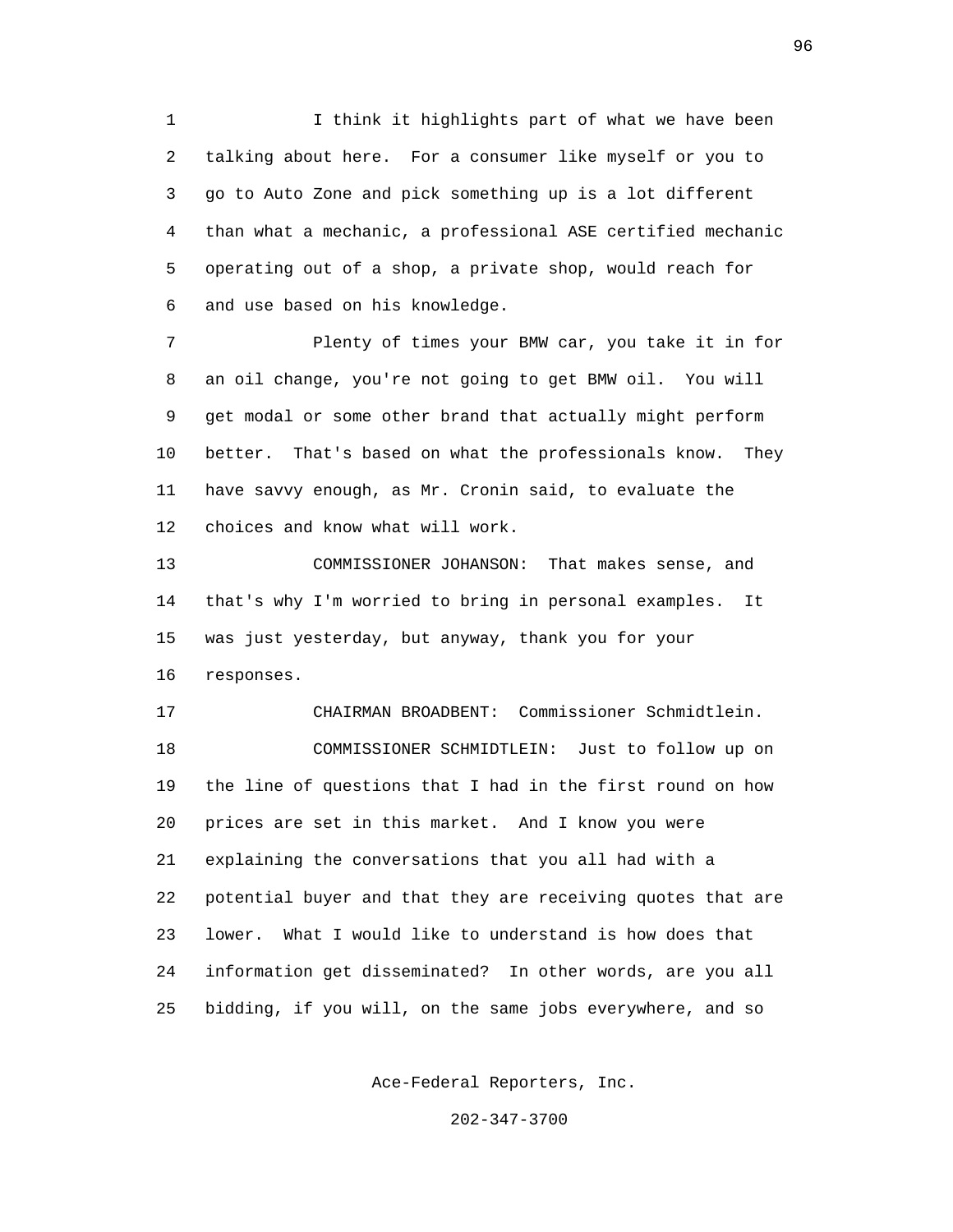1 that's how the information gets disseminated?

 2 Then my second question is do prices of one type 3 of nail affect other types of nails? So in other words, if 4 you have a sale at a large volume that's gone to imports at 5 a lower price, is that going to affect prices of other 6 types of nails across the board?

 7 MR. MILLER: To answer the first question, we're 8 not bidding on jobs specifically. You're bidding on 9 long-term -- longer term contracts or, for example, with 10 the big box retailer or more likely a company that sells to 11 contractors.

 12 And so the salesperson from our company will ask 13 the procurement person from that company did I get the bid. 14 And sometimes you get feedback and oftentimes we actually 15 say -- they come back to us and say can you match the price 16 that Prime Source gave us. That's how -- that's how we get 17 feedback.

 18 It's not always as clean as that. And other 19 times we'll go back into the store or the retailer or 20 distributor and find out whose product is on the shelf. 21 And then we'll know how we lost it from that perspective. 22 Now, from the perspective of the second 23 question, which was -- 24 COMMISSIONER SCHMIDTLEIN: Well, does the price

25 of one type of nail affect other types of nails? So if the

Ace-Federal Reporters, Inc.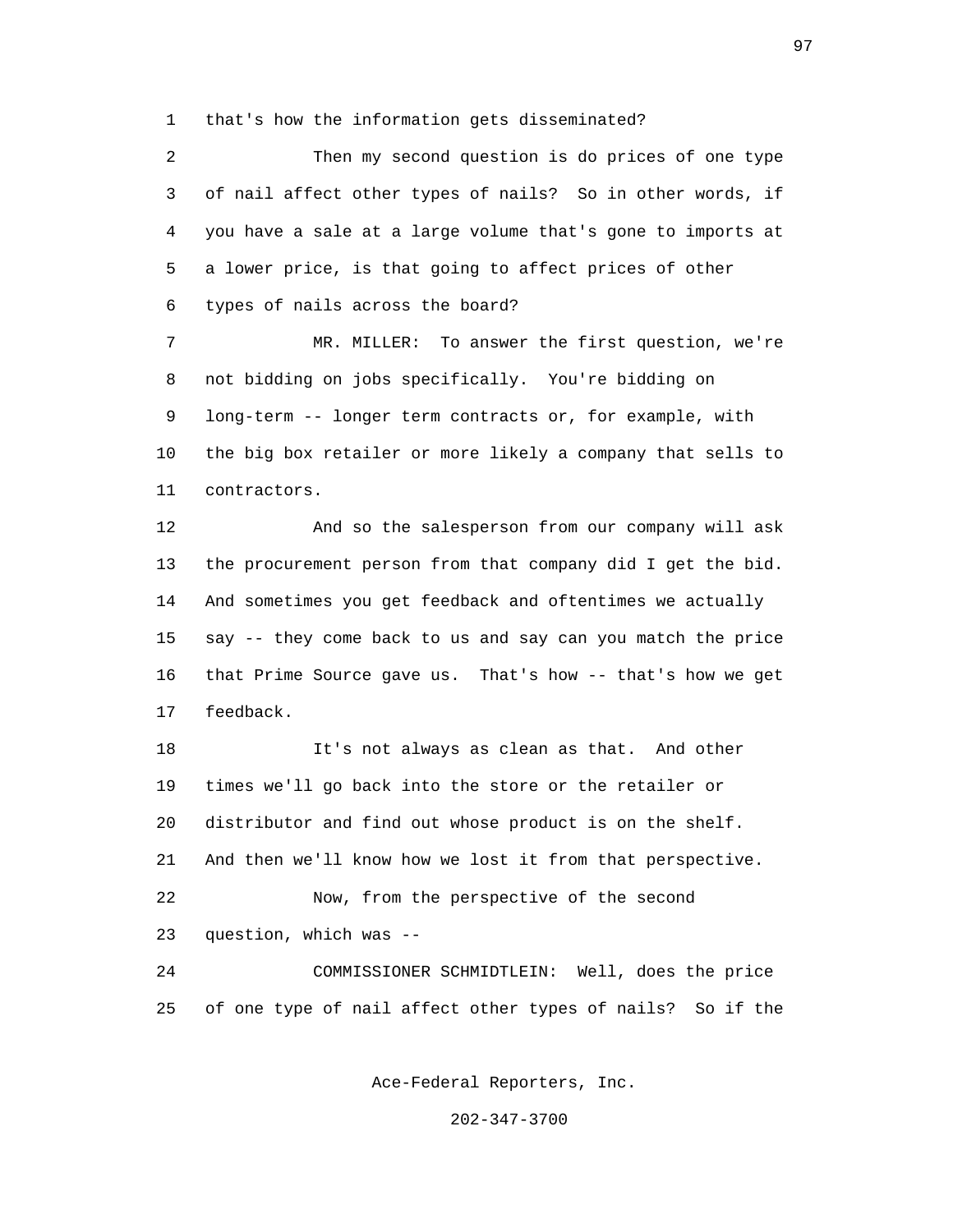1 price of collated nails is dropping because of imports, is 2 that affecting --

 3 MR. MILLER: The loose bulk nails. 4 COMMISSIONER SCHMIDTLEIN: Yeah, yeah. 5 MR. MILLER: No. There are different buyers for 6 each of those product segments. But for example, the 7 imports really do -- are impacted also the bulk nails as 8 well. But it's usually the foreign imports from the 9 subject countries that are the price setters in the 10 industry. 11 COMMISSIONER SCHMIDTLEIN: And so how are those 12 affected, since they're different buyers? 13 MR. MILLER: Because the subject countries do 14 product -- 15 COMMISSIONER SCHMIDTLEIN: They are producing 16 all of it. 17 MR. MILLER: They are producing all of it. 18 COMMISSIONER SCHMIDTLEIN: So they are competing 19 in all of that. 20 MR. MARTIN: This is John Martin with Mar-Mac. 21 You asked how we knew about the pricing. There are also 22 reverse auctions, and you may do a reverse auction on one 23 day. If you don't get the business, you know the next day 24 that you didn't get it at the price you bid. 25 COMMISSIONER SCHMIDTLEIN: How prevalent is

Ace-Federal Reporters, Inc.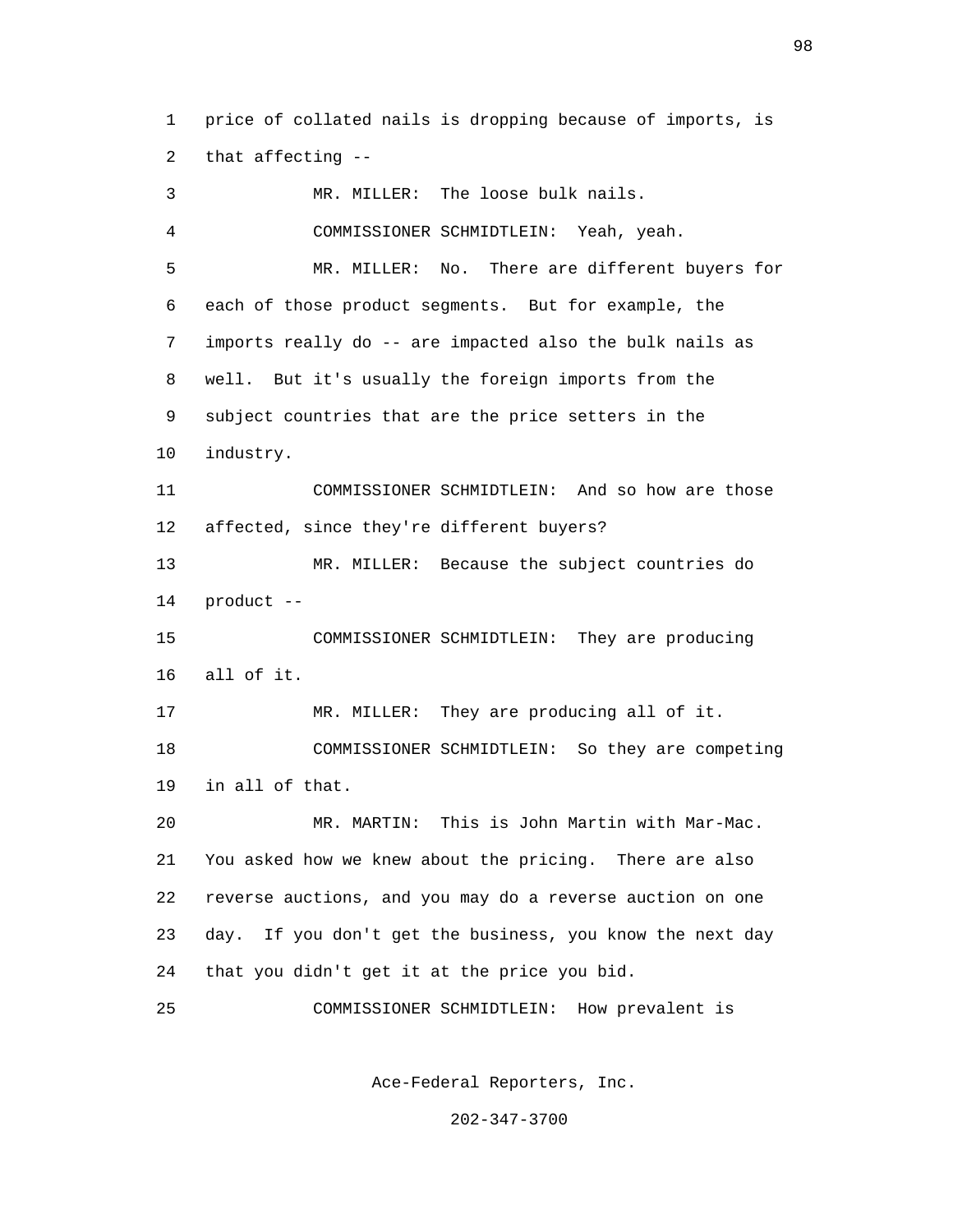1 that, the reverse auction? In terms of how sales are made? 2 MR. MARTIN: I could not give you a number. We 3 actively participate in reverse auctions. 4 MR. CRONIN: Peter Cronin with Heico Wire Group. 5 Fortunately, they're not that prevalent. 6 COMMISSIONER SCHMIDTLEIN: Okay. 7 MR. CRONIN: It's a pretty transparent way to do 8 business, and it -- it's a strategy to drive the price 9 down. Typically, in our industry, when you know -- when 10 you find out that you didn't get the order, you know 11 there's a myriad of reasons, either your delivery, you 12 don't have a good enough relationship with the customer, or 13 the price. 14 And your job as a manufacturer and your sales 15 team is to determine why you lost the order and then you 16 need to look at your next quote and make a decision. 17 COMMISSIONER SCHMIDTLEIN: So speaking of lost 18 orders, why do you think so few of the lost sale lost 19 revenue allegations were verified? 20 MR. KLETT: Commissioner Schmidtlein, this is 21 Dan Klett. I think there's a number of points. One is 22 that there were very large number of the allegations where 23 there were no responses. However, we were -- there were -- 24 some of those purchasers that did not respond to the 25 allegations actually submitted purchaser questionnaires.

Ace-Federal Reporters, Inc.

202-347-3700

 $\sim$  99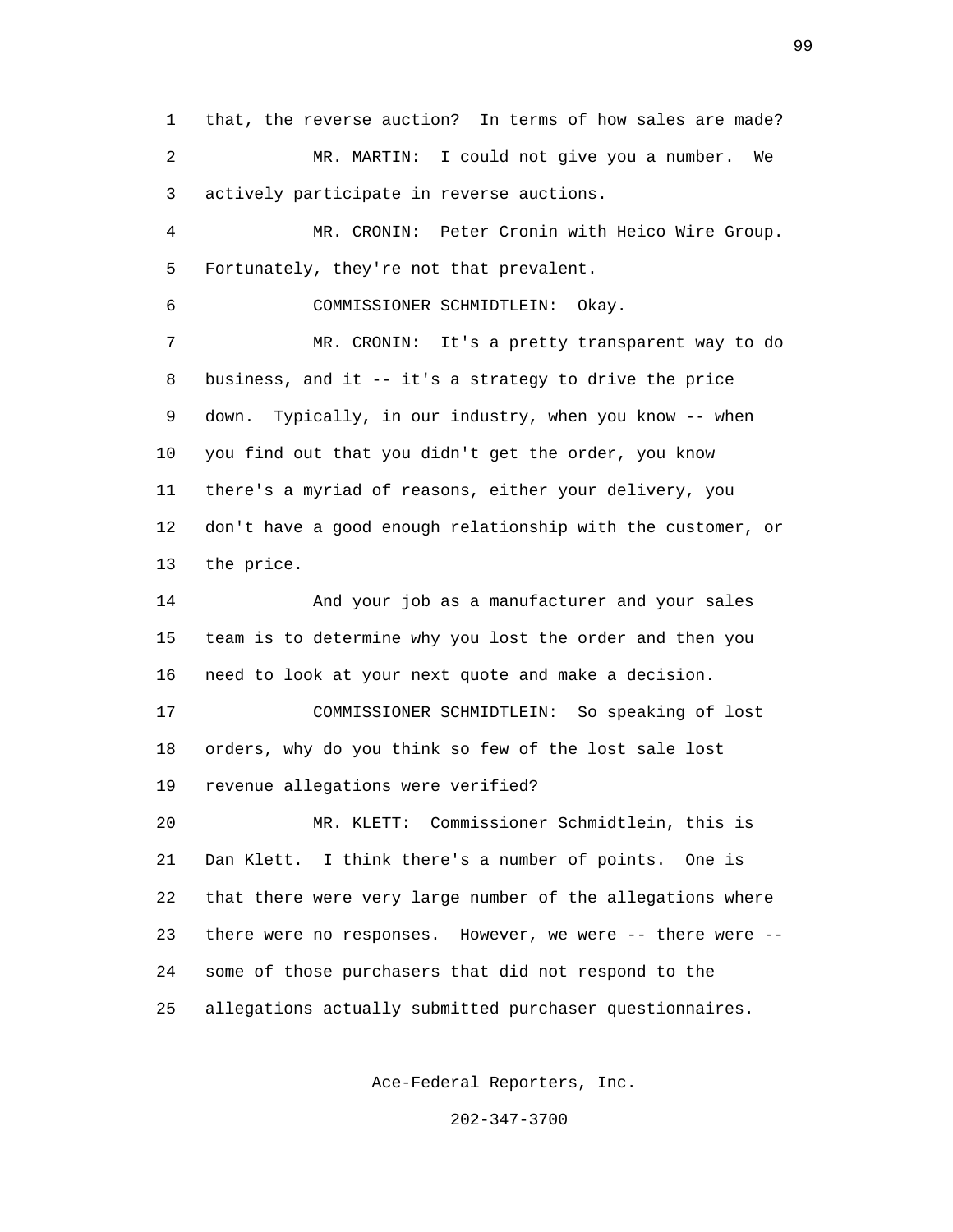1 So we went through our brief and kind of looked 2 at information in the purchaser questionnaires to try to 3 make some inference as to whether you could consider that 4 to be a loss -- confirmed lost sale or not. In many cases, 5 I think you could inferentially conclude it would have been 6 a confirmed lost sale or lost revenue.

 7 Secondly, I think it's table 5-22 where even 8 though certain purchasers didn't respond to the specific 9 allegation, they actually more generally said yes, we 10 reduced our prices in response to imports or switched. I 11 think it's that table. I'll have to go back and 12 double-check. It's toward the end of the pricing section. 13 Another point is that when you look at the 14 actual text for some of the denials, we don't think it 15 really was a denied lost sale allegation. And I'll give 16 you two examples.

 17 One is some purchasers or one purchaser denied 18 the allegation because they said we switched from China to 19 subject imports. And that's kind of our point, that the 20 industry hasn't benefited from orders on China because they 21 went to subject countries rather than U.S. producers.

 22 And the second point is that some of the 23 allegations were denied because they said, well, we bought 24 China origin or it was China origin, not U.S. origin that 25 was displaced.

Ace-Federal Reporters, Inc.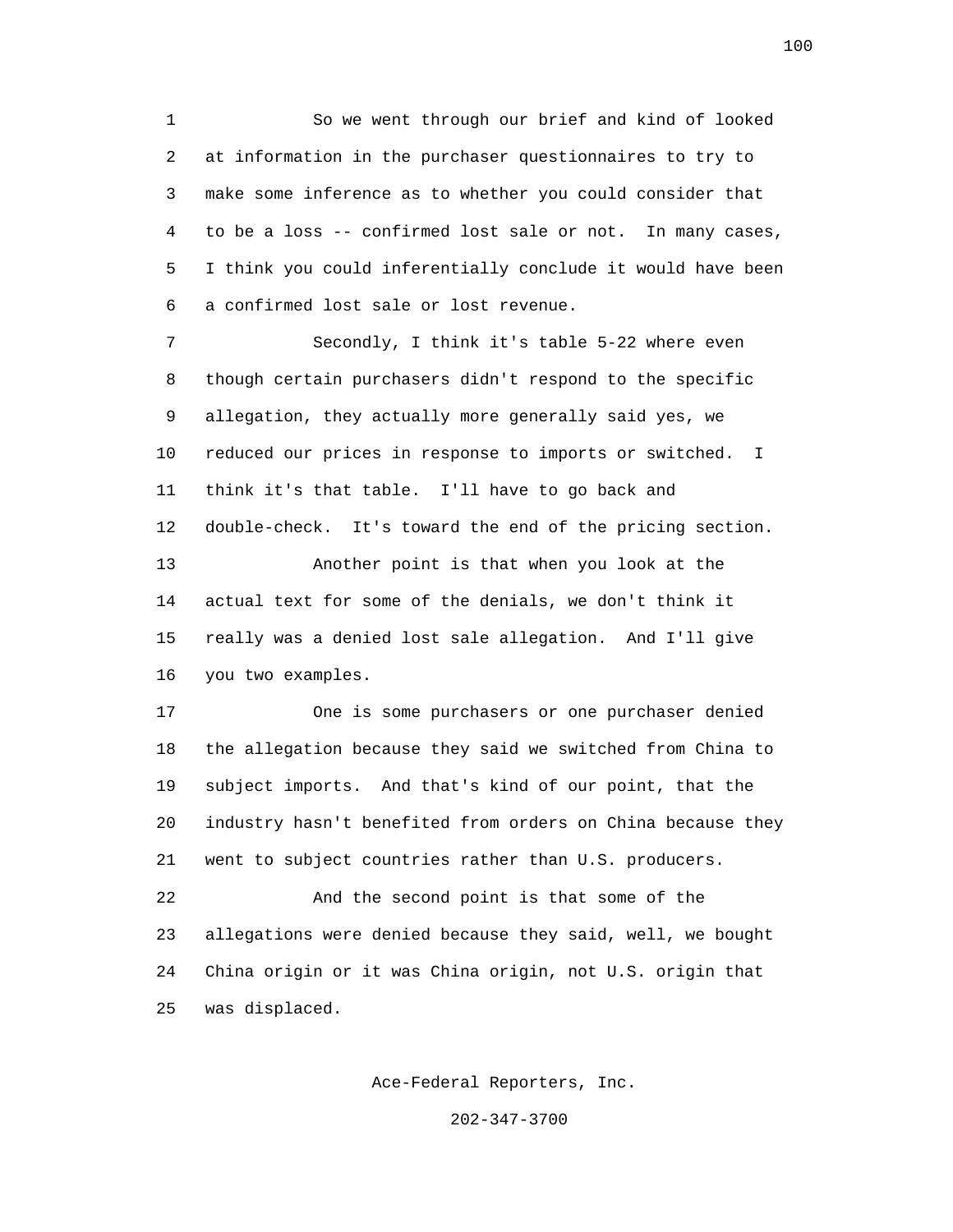1 But when you go and actually look at the product 2 codes associated with that product that they said was 3 Chinese from this particular producer, it actually looks 4 like it was a U.S. origin product, you know, on their Web 5 site, they had product codes and they -- it gave the 6 country of origin for the product codes.

 7 So we kind of went through those -- those issues 8 in our brief as to why the ratio of deny to confirm is not 9 exactly as it's portrayed, just by counting up the -- what 10 people said.

 11 COMMISSIONER SCHMIDTLEIN: Okay, thank you. I 12 wanted to follow up on an argument that the Respondents are 13 making, and you mentioned, Mr. Miller, the sales to the big 14 box stores.

 15 So this morning we heard in opening the argument 16 with regard to that the U.S. industry can't compete because 17 they don't sustain a national distribution center or they 18 can't meet quick demand with a full range of product 19 including hand driven nails.

 20 And so I'd like to hear -- I assume you disagree 21 with that, but if you do, how do you respond to that? 22 MR. MILLER: First of all, we're American 23 manufacturers, we're manufacturing nails. We aren't 24 distributors that were involved in supply chain. So that's 25 the primary difference.

Ace-Federal Reporters, Inc.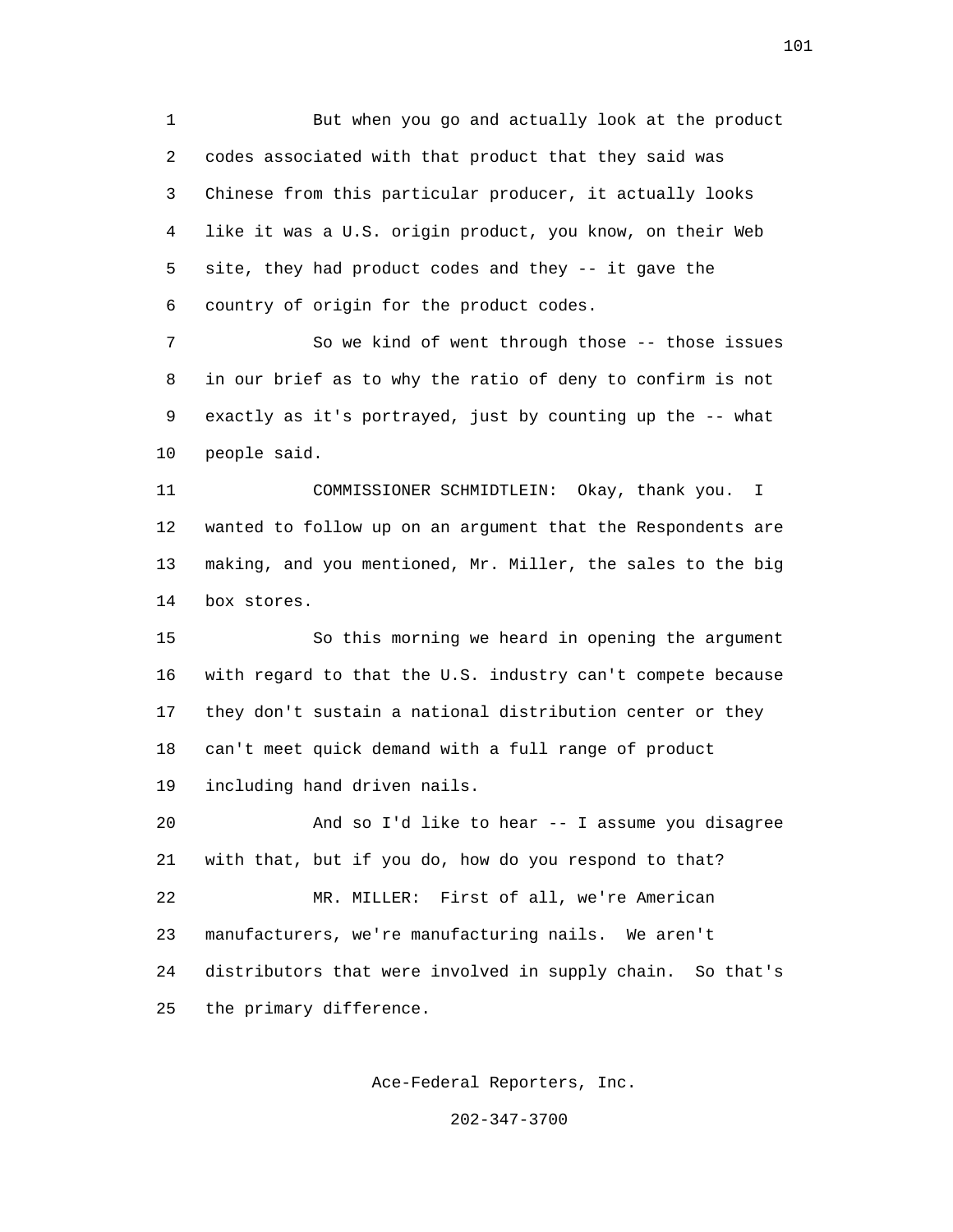1 So for example, Prime Source has distribution 2 centers because they distribute nails and a myriad of other 3 products as well. It's their primary business. Their 4 primary business is not manufacturing, though they have 5 this little Dallas company they started up. 6 That's the primary difference. 7 In our case, for example, we do Lowe's in 8 Canada, and we do have the ability and our industry has the 9 intellectual ability, capabilities, to do distribution in 10 big box stores. 11 We also do distribution -- deliver the products, 12 certain products, to other large distributors and two-step 13 distributors of nails and other products. 14 MR. CRONIN: Peter Cronin with Heico Wire Group. 15 The big box market and volume is relatively small in 16 comparison to the total market for nails in the U.S., I 17 might add that comment. 18 COMMISSIONER SCHMIDTLEIN: Okay. That's 19 helpful. 20 MR. GORDON: This is Adam Gordon. Following on 21 Mr. Cronin's comment, in our posthearing brief, we will 22 provide a calculation of what share our parent's domestic 23 consumption is attributable to shipments by -- what are 24 colloquially referred to as the big box stores here, 25 Lowe's, Home Depots and Menards.

Ace-Federal Reporters, Inc.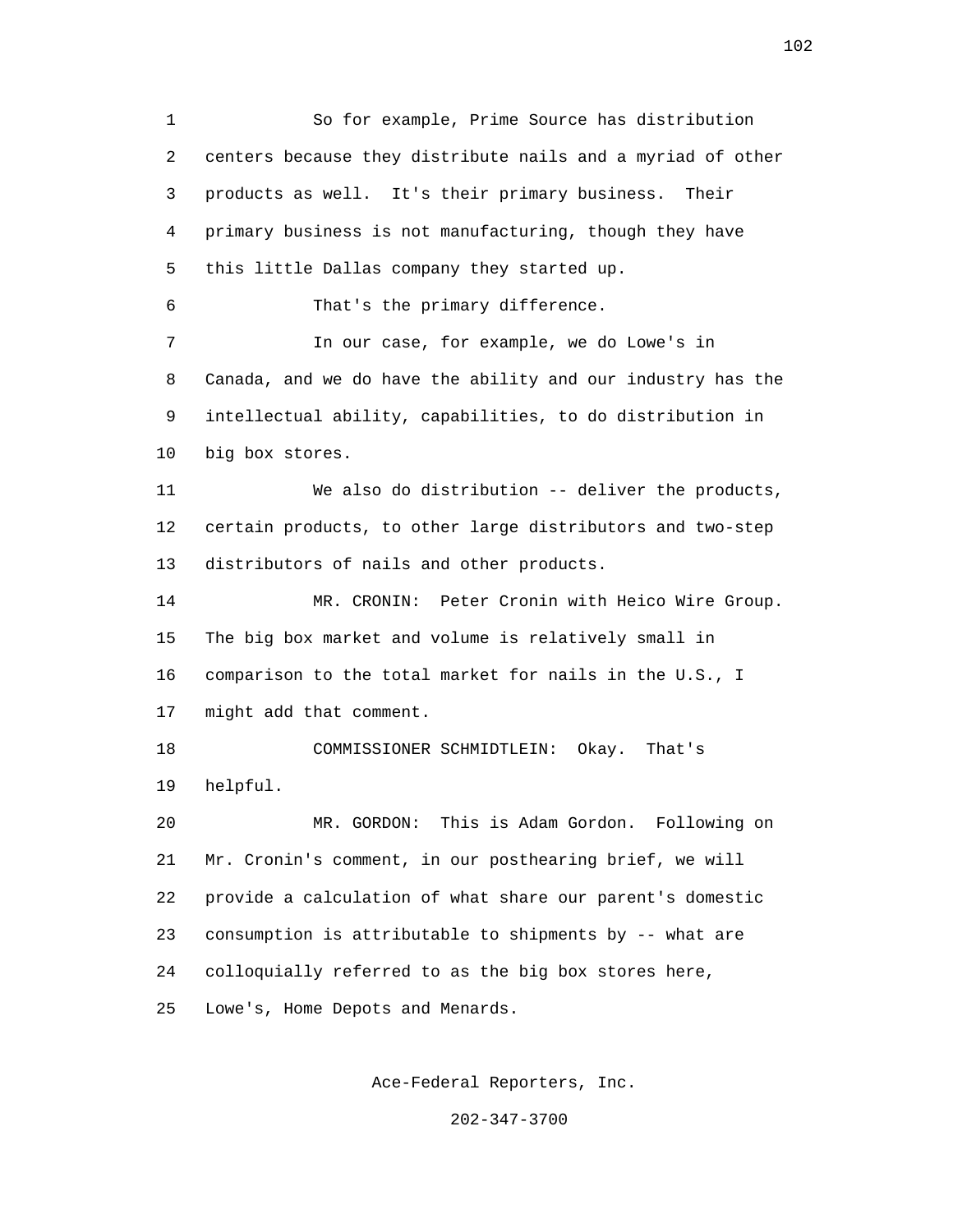1 But further to that point, one group that hasn't 2 yet been identified this morning is the Specialty Tool and 3 Fasteners Distributors Association, sort of the specialty 4 group for nail producers, as well as fasteners and nails, 5 as well as all other kinds of specialty tools and 6 fasteners.

 7 We have here the member director from 2014, and 8 in the directory for distributors, there are over 900 STFDA 9 distributors, many of whom have multiple locations. That's 10 in addition to whoever population of lumber yards and other 11 sorts of specialty distributors, say for example servicing 12 the concrete building products industry for Mr. Martin, 13 that would buy and resell nails.

 14 So as we will show through the calculations 15 based on apparent domestic consumption, it is a -- it is a 16 bit of a canard to have -- to sort of like try to create 17 the image that the big box stores are the market and that's 18 simply not true.

 19 It may be a very important market for Prime 20 Source but it's not the market for these products. And 21 Prime Source competes both in the big box stores but also 22 in other segments of the market as well.

 23 COMMISSIONER SCHMIDTLEIN: All right. I think 24 that -- well, my time is almost up anyway, but I thank you 25 very much. I have no further questions.

Ace-Federal Reporters, Inc.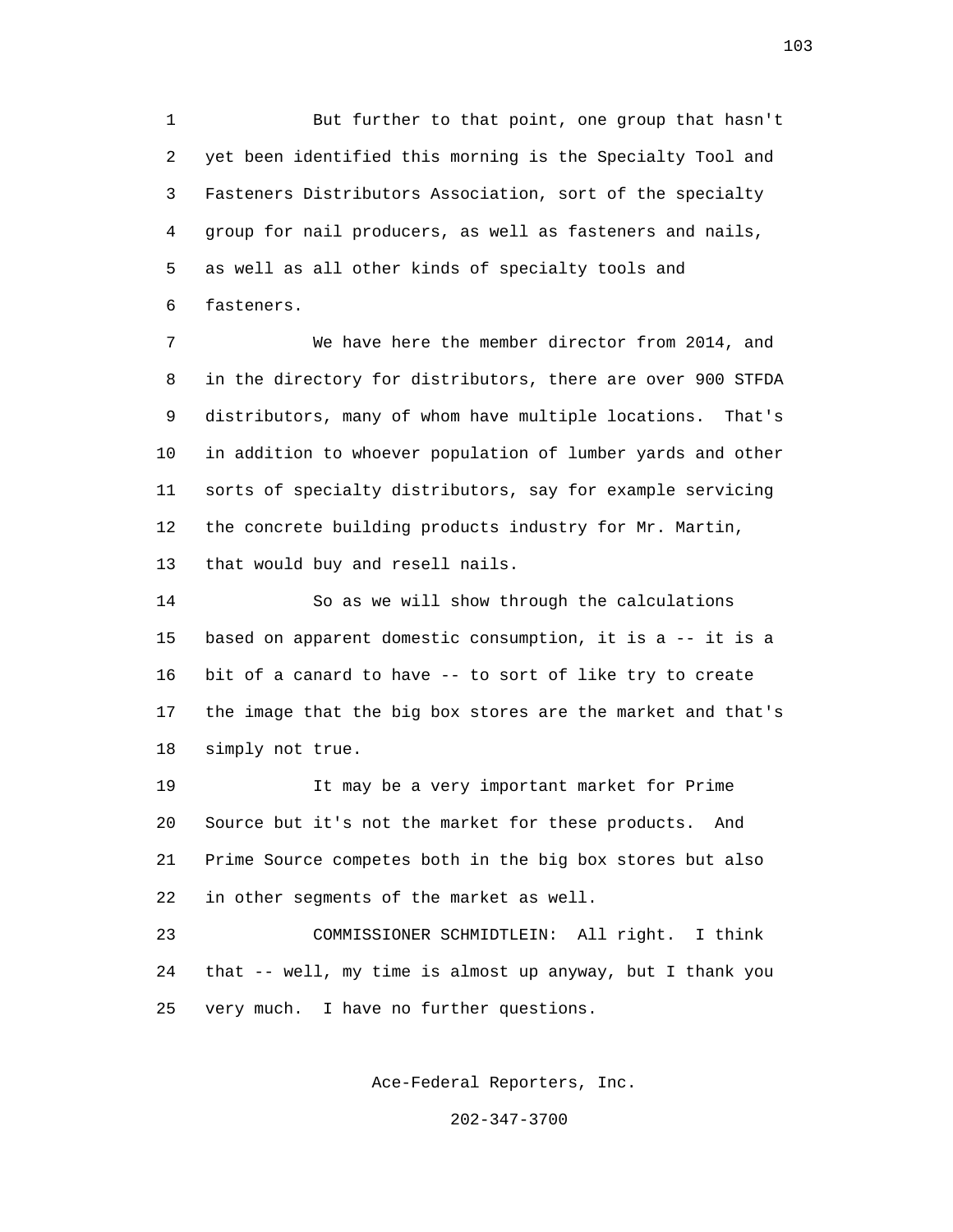1 CHAIRMAN BROADBENT: Okay. I had some -- we're 2 going to have to do I think a lot of study on the pricing 3 issue here as we work our way through the material. 4 This question is a little vague just because I'm 5 not quite sure of the BPI involved. So if you don't 6 understand me, I can repeat it. 7 Mr. Gordon, you advocate that the Commission 8 should not consider pricing data provided by a firm that 9 you also consider to be the dominant source of subject 10 imports, as well as the price leader. 11 Does this make sense? Shouldn't the 12 Commission -- Commission's understanding of this firm's 13 pricing data be integral to any assessment of whether 14 subject imports are causing adverse price effects? 15 MR. GORDON: Chairman Broadbent, it does make 16 sense when you look at the multiple reasons that have been 17 identified for excluding the data. The Staff excluded the 18 data for one reason. In our prehearing brief, we've 19 identified multiple other reasons why the data are 20 aberrational and should not be incorporated and relied 21 upon, some of which are actually very concrete in terms of 22 the pricing reported versus the pricing observed in other 23 settings. 24 And I would limit my comments in this forum to 25 those and firstly point you to our prehearing brief where

Ace-Federal Reporters, Inc.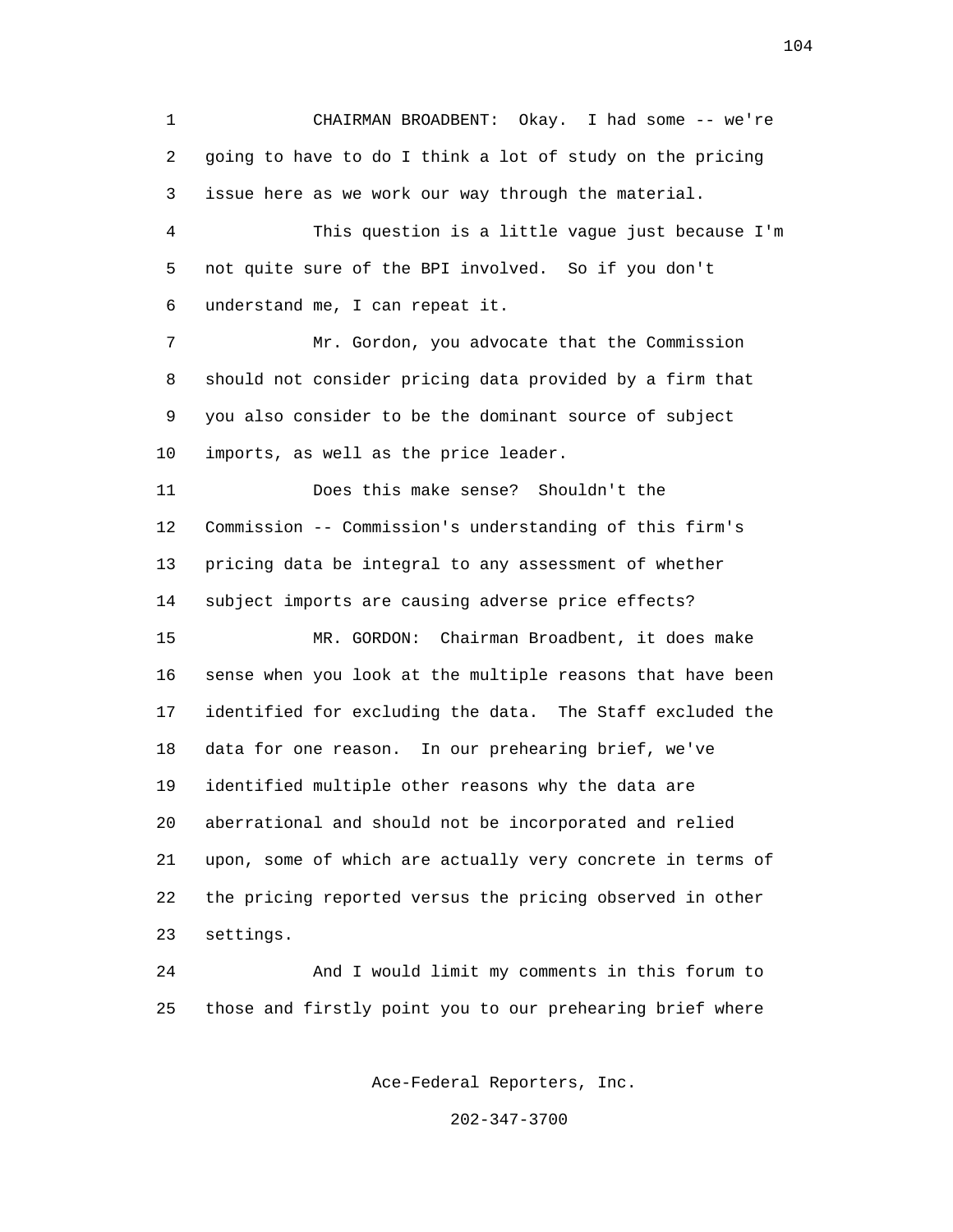1 we discuss this at length and we'd be happy to elaborate 2 further on any of those points in our posthearing brief. 3 CHAIRMAN BROADBENT: Okay. It appears that we 4 have a lot of sales prices being made at different levels 5 of trade in this market. Firms make sales to related 6 distributors, unrelated distributors and to a variety of 7 end users, including pallet makers, lumber yards, 8 contractors and retailers. 9 In order for us to draw accurate price 10 comparisons, how should the Commission consider differences 11 in prices for each of these types of purchases? 12 MR. KLETT: Commissioner Broadbent, this is Dan 13 Klett. I mean, you collected the data, as you do normally, 14 by looking at sales from U.S. producers and sales from 15 importers. And I think that's an accurate way of looking 16 at the price comparisons.

 17 In terms of the different market segments and 18 different types of products, I mean, one thing you have 19 that I think is very compelling, where you do control for a 20 lot of the points you made, are your purchaser

21 questionnaires.

 22 And although it's qualitative, you know, when a 23 purchaser reports who was lower priced and who was higher 24 priced, you know, it's to the same customer, the same level 25 of trade, presumably, they're comparing the same type of

Ace-Federal Reporters, Inc.

202-347-3700

105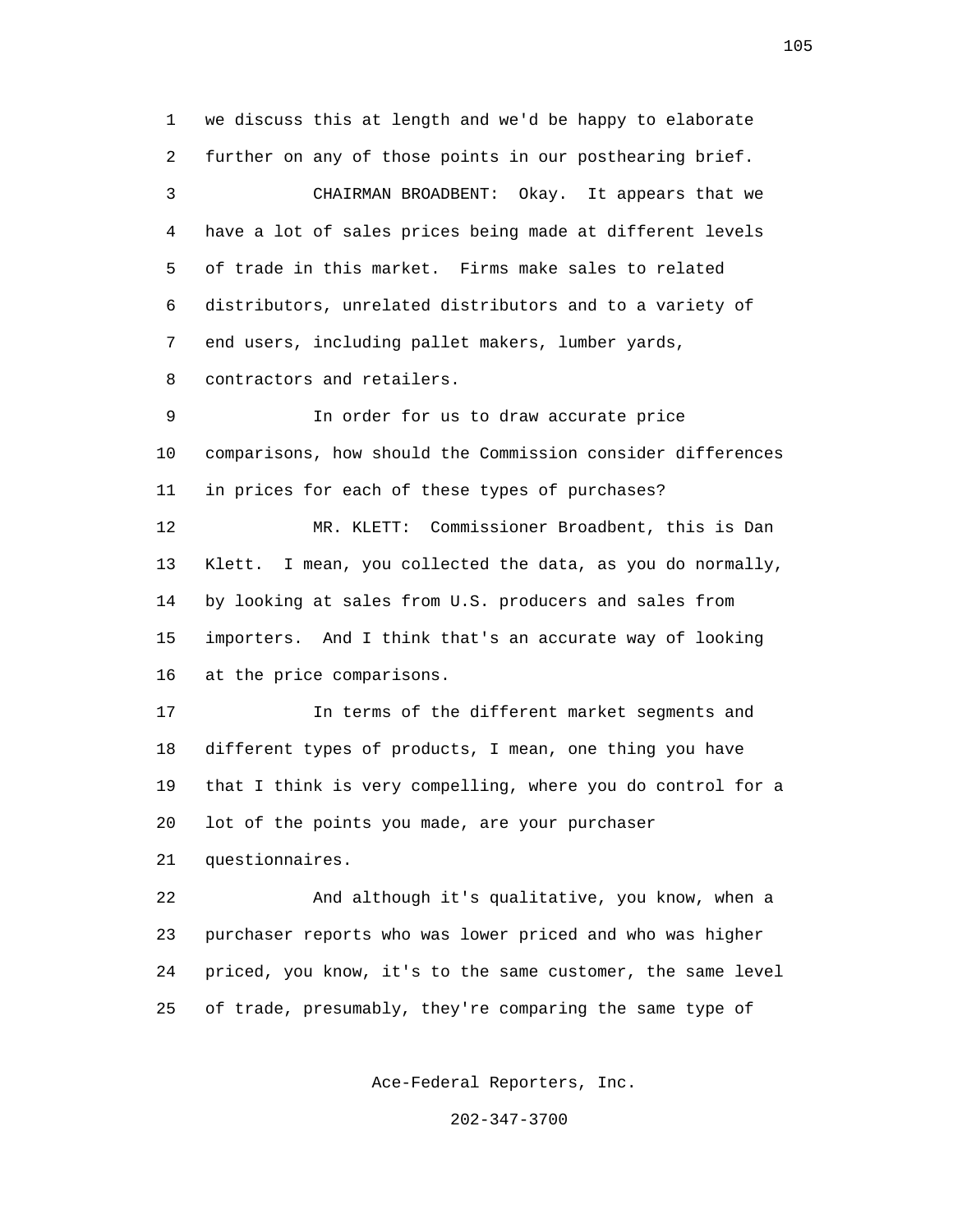1 nails when they check that box.

 2 And the data there are very compelling. I mean, 3 only -- of all the purchasers that reported data, only -- 4 or answered that question, only 3 percent said that U.S. 5 producers were lower priced. 6 So I think that tells you something about 7 relative pricing controlling for all the factors that you 8 mentioned. But -- and I think your pricing data, 9 especially -- I mean, Respondents made the point that 10 because you have a lot of observations where the prices are 11 very close, in other words, imports, maybe the margin of 12 underselling was fairly, just a little bit below or you had 13 margin of overselling where imports were just a little 14 above, I mean, I think implicitly that tells you your own 15 pricing data are fairly reliable. 16 I mean, it's when you see margins of 17 underselling that are 50 percent that makes you wonder 18 whether you're really comparing prices at the same level of 19 trade. 20 Because in a commodity market, you know, 21 somebody is underselling or overselling by 50 percent, they 22 wouldn't be in the market very long. So I think actually, 23 the fairly small margin of underselling and overselling or 24 even comparably priced products tells you that your own 25 pricing data are, to a certain extent, controlled for the

Ace-Federal Reporters, Inc.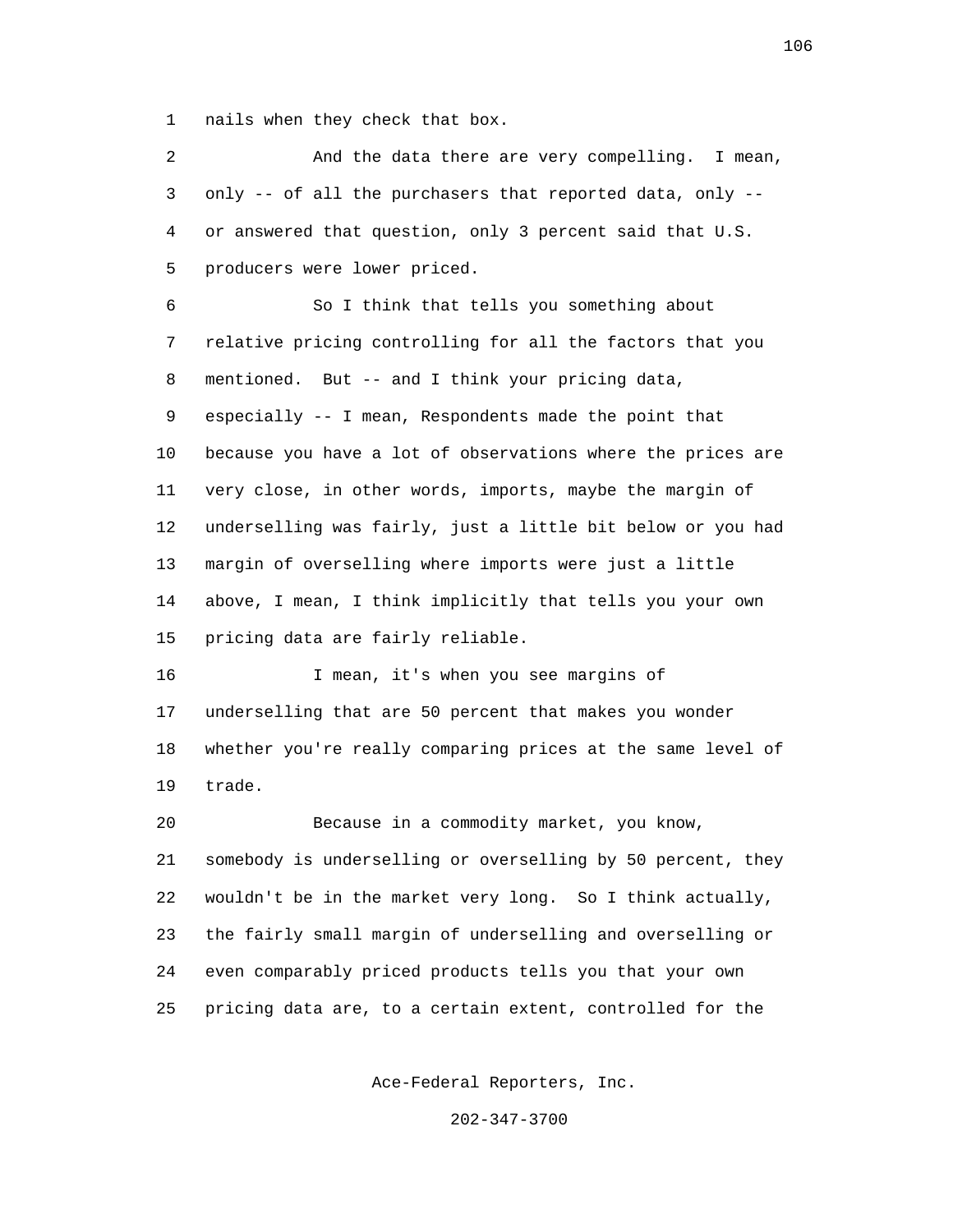1 factors that you mentioned.

 2 CHAIRMAN BROADBENT: But -- I mean, the pricing 3 data is summarized, I think it's in table 5-16 of the 4 prehearing Staff report, really shows only a few instances 5 of more underselling than overselling. 6 Isn't this pretty difficult for you in terms of 7 trying to attribute declining prices of U.S. producers to 8 the imports? 9 MR. KLETT: I'm sorry, Commissioner Broadbent, 10 this is Dan Klett. When you look at the volumes associated 11 with the underselling and the overselling, the percentages 12 are quite a bit different. 13 I mean, I think I can in a public forum say it's 14 more closer to 80 percent of import volume underselling and 15 20 percent overselling. 16 So that's one point. 17 The other point is when you -- when you actually 18 look at each of the individual pricing products and you 19 look at the patterns, in other words, what was happening 20 with U.S. producers' prices and what was happening with 21 import prices and when and the volumes associated with the 22 import pricing, I think that also tells you something 23 about -- about who was driving the price down. 24 So while I agree that, you know, the instances 25 were only 50/50, I think those other two facts support a

Ace-Federal Reporters, Inc.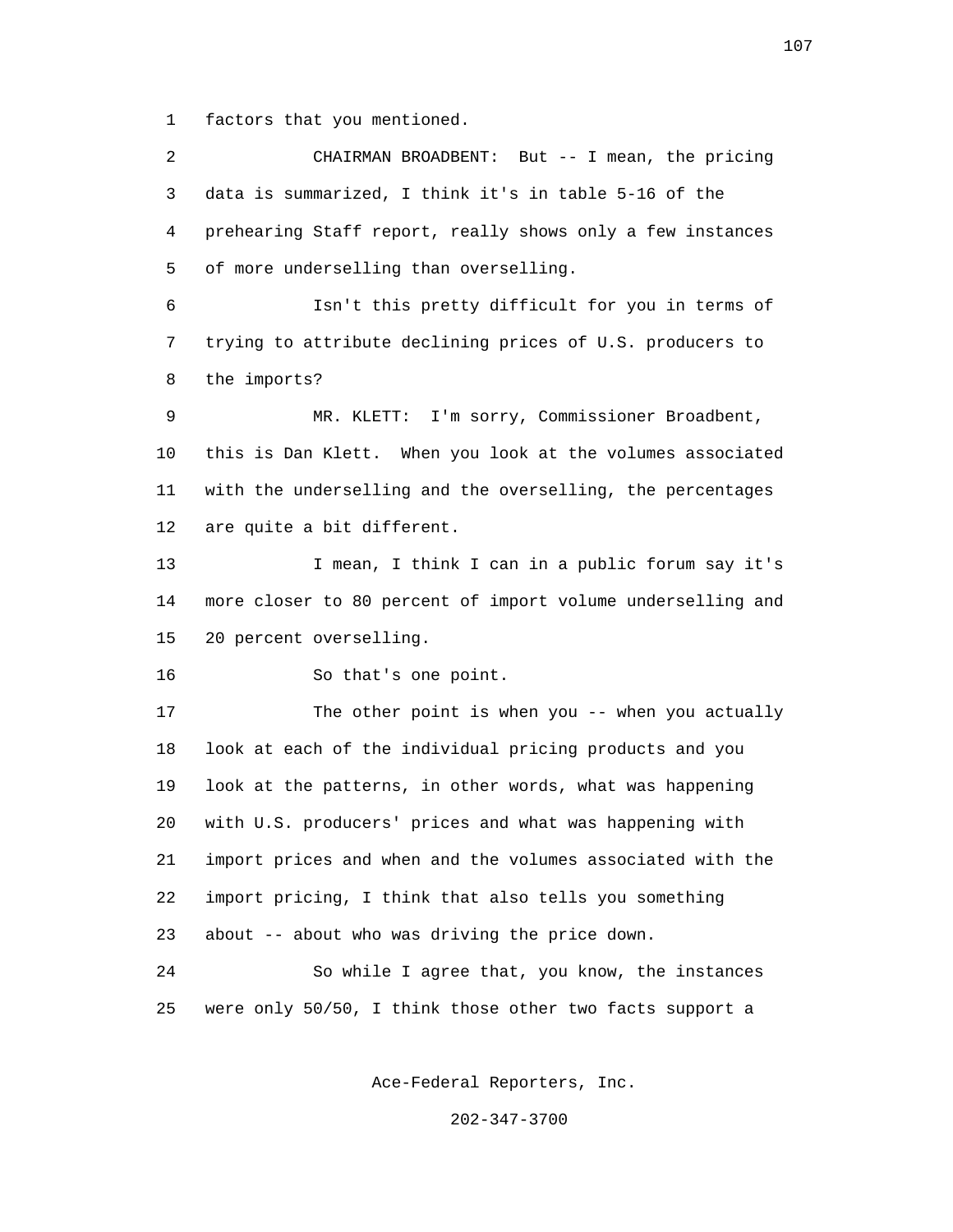1 finding of adverse price effects due to imports.

 2 CHAIRMAN BROADBENT: Okay. Our pricing 3 comparisons include U.S. importer sales to major 4 distributors, but then the distributors go on to sell 5 directly to the end users.

 6 To what extent do you expect that subject import 7 prices could be skewed lower as a result of this inclusion? 8 MR. KLETT: I don't -- I don't think they are. 9 I mean, I think you're comparing prices at comparable 10 levels of distribution. I mean, U.S. producers are selling 11 to distributors and importers are selling to distributors. 12 And so I don't think there's a level of trade distortion 13 associated with how the pricing data were collected or 14 reported.

 15 MR. GORDON: This is Adam Gordon from Picard 16 Kentz. On that point, you know, the Respondents, the 17 Taiwanese Respondents' brief, Exhibit 4, provides a very 18 nice summary table showing U.S. producers and all the 19 customers to which they sell in common with some of the 20 large distributors. And there is -- I think I can publicly 21 say, there's half a dozen U.S. producers are selling to, 22 for example, to the same big box stores that have been 23 identified as sort of one part of the market.

 24 There is public information that U.S. producers 25 are selling to -- in all -- at all levels of trade here.

Ace-Federal Reporters, Inc.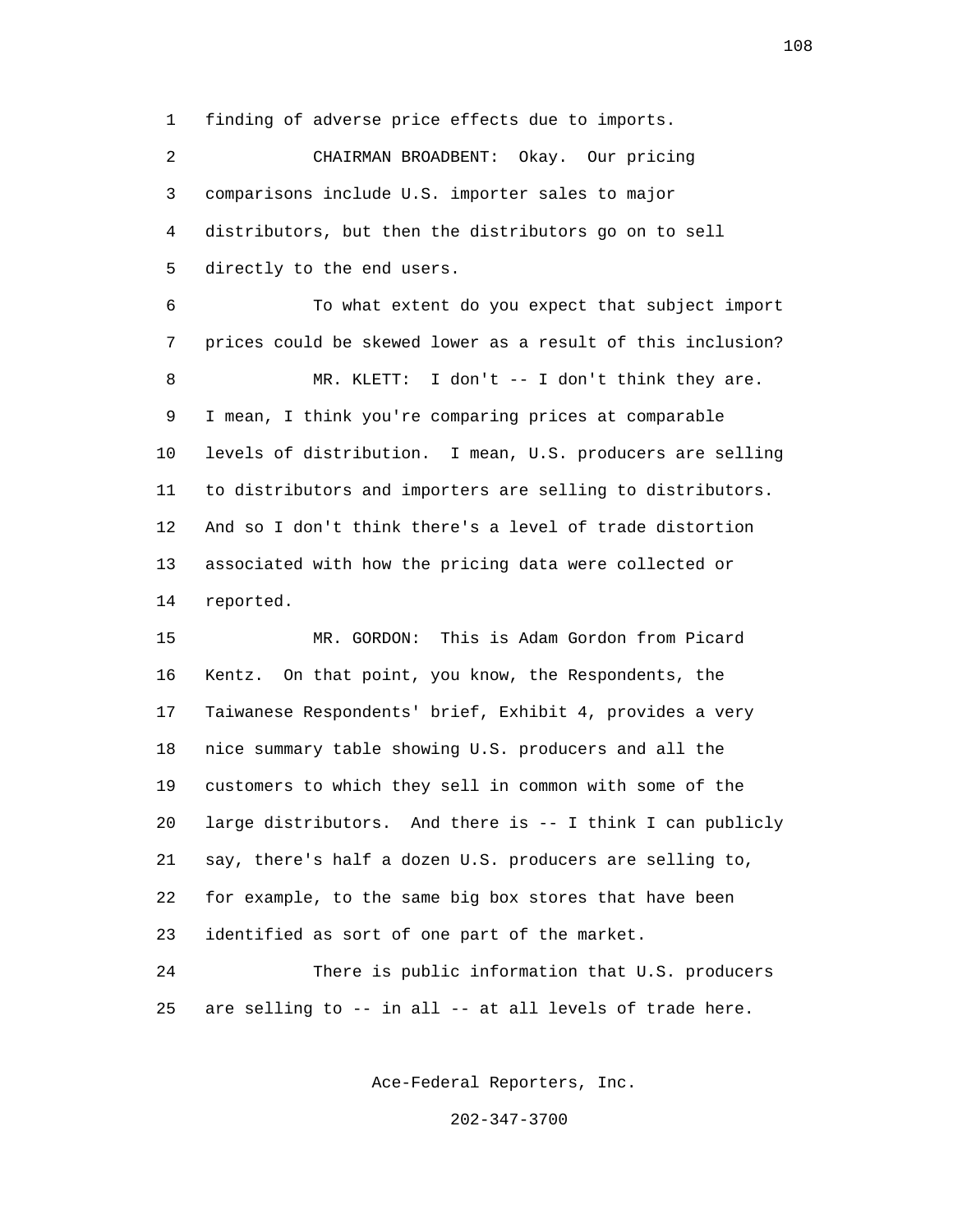1 For example, in the Staff conference, 2 Mr. Leffler testified that specialty fastener in Arkansas 3 private labels for Hitachi. So you have U.S. producers 4 competing for sales to Hitachi. Then there are sales -- 5 there is competition for sales by Hitachi and also by U.S. 6 producers in different parts of the market.

 7 CHAIRMAN BROADBENT: Okay. Mr. Villanueva, I 8 want to go back to something that you said earlier today, 9 as I understood it. You said that the industry was not 10 injured in 2005. At that time, the U.S. market share was 11 23 percent compared to 21 percent today. The industry's 12 capacity utilization was 40 percent compared to, I think, 13 41 or 42 percent today.

 14 Should we understand that the industry's current 15 market share and capacity utilization is not representative 16 of injury, if it's similar to what was happening in 2005? 17 MR. VILLANUEVA: Could you repeat the question 18 just regarding the numbers of 2005 against the numbers we 19 have today? 20 CHAIRMAN BROADBENT: Sure, yeah, sorry about

 21 that. You said that the industry was not injured in 2005. 22 At that time U.S. market share was 23 percent compared to 23 21 percent today. The industry's capacity utilization was 24 40 percent, compared to I think it's 41 percent today. 25 So it seems very close to when it wasn't

Ace-Federal Reporters, Inc.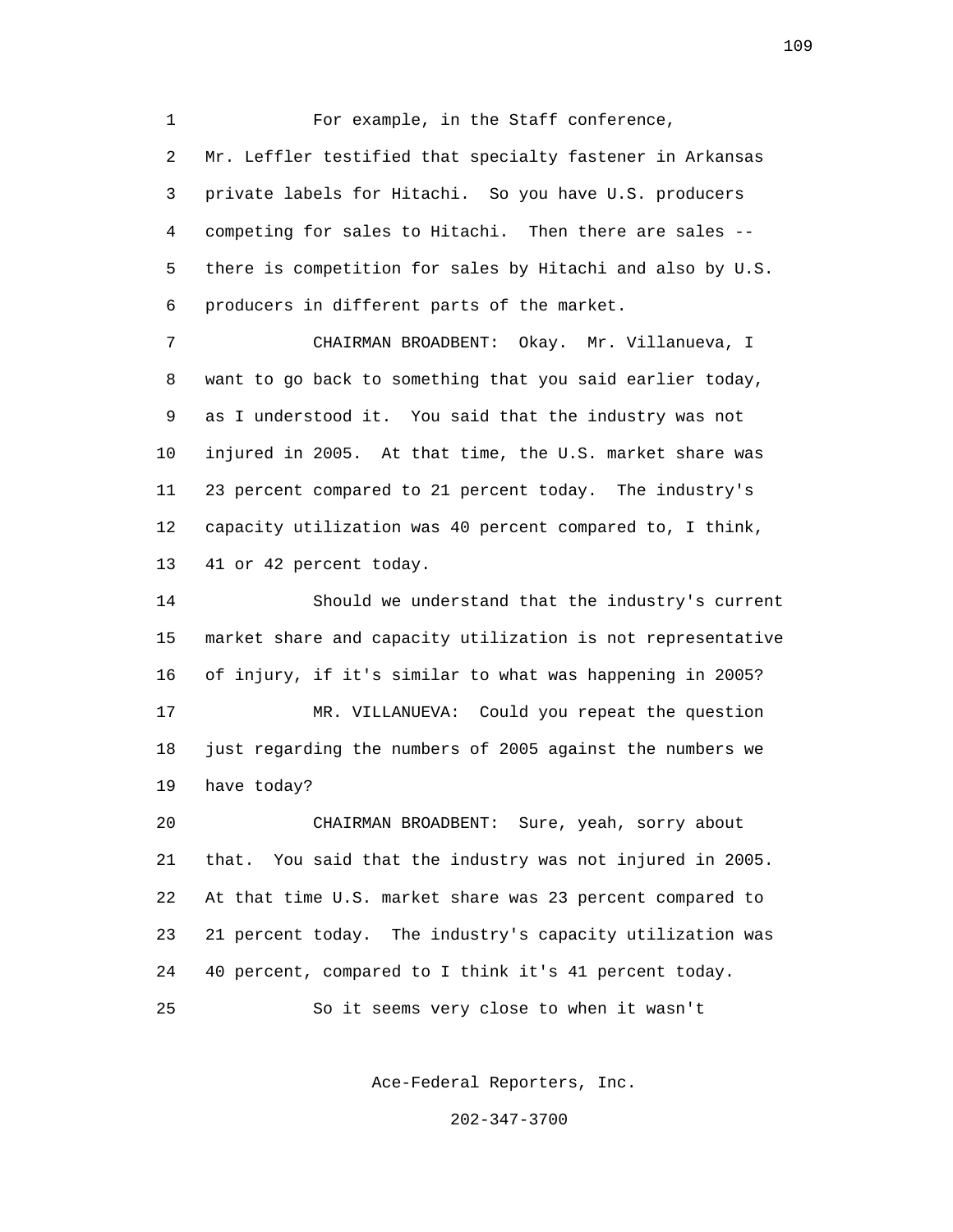1 injured.

 2 MR. VILLANUEVA: Well, our injury -- or the main 3 reason we are injured, because our profits are really, 4 really low. 5 If you see the market share, perhaps 4 points 6 doesn't mean too much. But for the U.S. industry, it is -- 7 it is a lot. 8 When we struggle and when we felt -- 9 CHAIRMAN BROADBENT: It's 2 percent, right, not 10 4 percent? 11 MR. VILLANUEVA: I'm sorry, 2 percent. Even 12 with 2 percent, if you -- if you compared that to U.S. 13 tons, it is a huge amount for any producer here. 14 If you analyze the prices, when the flooding of 15 the Chinese imports started after 2005, those were the 16 first injuries that we received to the market, okay. And 17 that's why we are saying and we are stating that the market 18 has been injured since 2005 when China entered the market 19 and then the UAE and then the subject countries now under 20 investigation. 21 MR. KLETT: Commissioner Broadbent, this is Dan

 22 Klett. I mean, if you look at slide 4 of my presentation, 23 I mean, U.S. producers actually lost market share from 2004 24 to 2005, and I'll have to go back and look at the Chinese 25 share, but I think part of that was China was actually

Ace-Federal Reporters, Inc.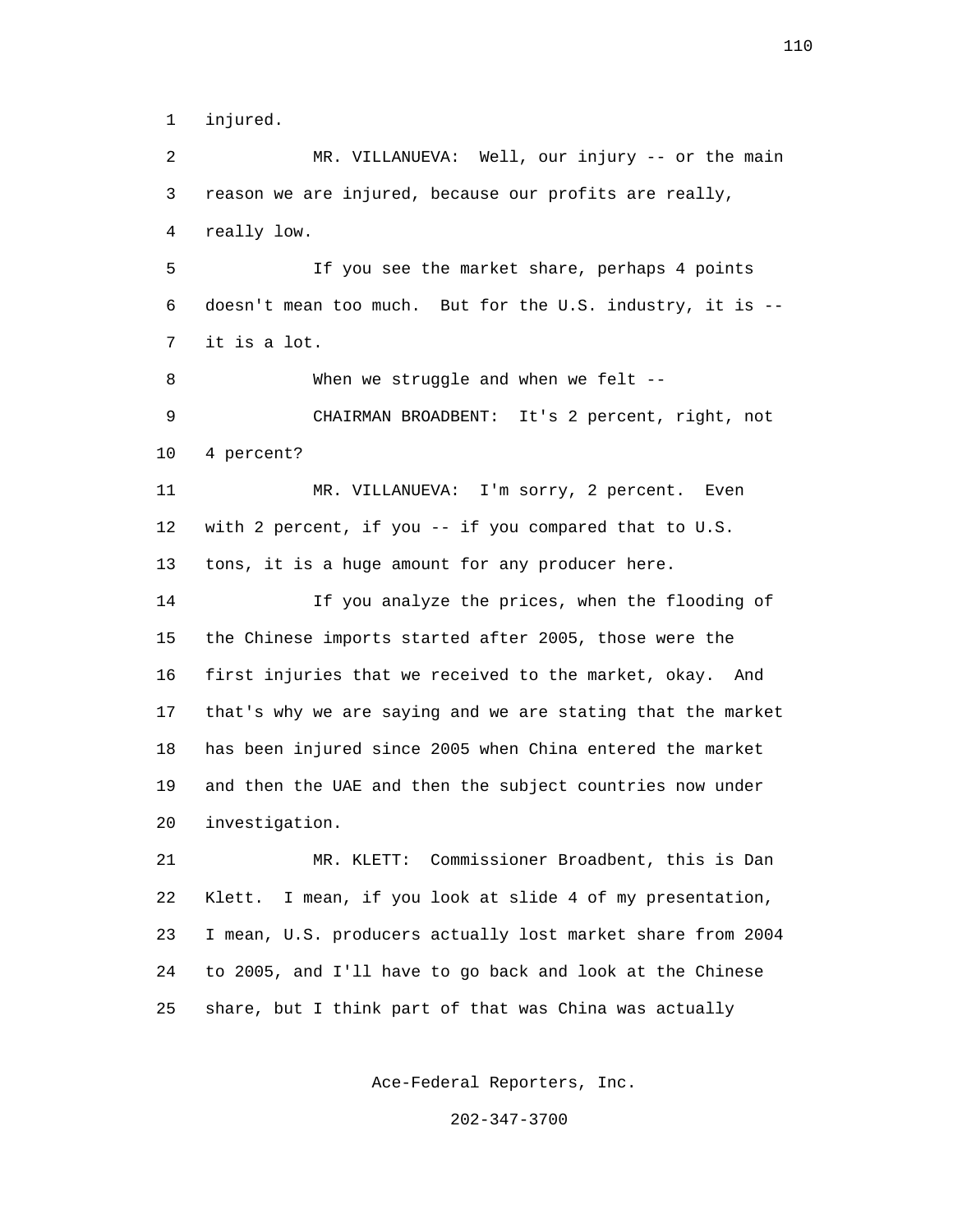1 increasing over that period.

 2 And also, when you look at slide 8, and this 3 goes to Mr. Villanueva's point on profitability, you know, 4 the 2005 operating profits were much higher than in any 5 subsequent year, including during the current POI. 6 CHAIRMAN BROADBENT: Okay. Vice Chairman 7 Pinkert. 8 COMMISSIONER PINKERT: Thank you, Madam 9 Chairman. 10 10 If I understood your testimony correctly, 11 Mr. Klett, you were estimating that about 80 percent of the 12 import volume in our pricing comparisons was underselling. 13 Do you have a similar -- or do you have an 14 estimate for the percentage of domestic industry sales that 15 were undersold in our pricing data? 16 MR. KLETT: Yes. It's -- I'll have to go back 17 and double-check. I think it's -- I think it's something 18 like 65 percent of U.S. producer shipments were undersold 19 versus oversold, but I'll have to go back and check. 20 It's not as high as 80 percent, but a higher 21 percentage of U.S. production was being undersold than 22 being oversold. And part of the -- part of the difference 23 between some of my calculations and Dr. Becker's is that 24 some of the pricing data were collected on 1000 nails basis 25 and some on a short tons basis. So we converted everything

Ace-Federal Reporters, Inc.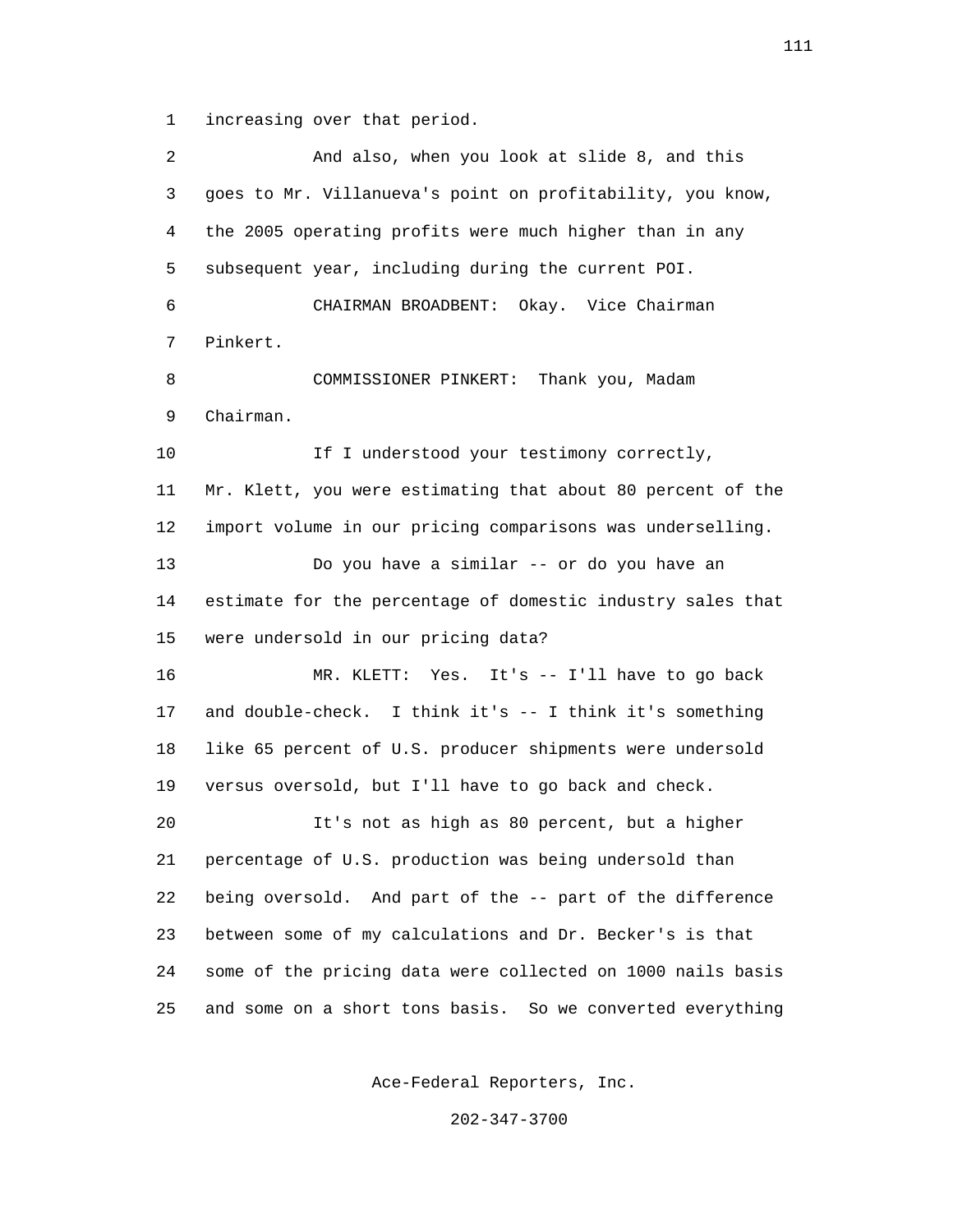1 to a short tons basis, just so we could aggregate all the 2 information as well as compare it to other data you collect 3 on a short ton basis.

 4 And there are standard industry metrics for, you 5 know a thousand nails of the specification weigh a certain 6 amount. So you can fairly easily convert all of that to a 7 short ton basis and do the aggregate calculation.

 8 But I'll -- we'll do that in our posthearing 9 brief.

10 COMMISSIONER PINKERT: Thank you.

 11 Mr. Gordon, is there any precedent for the 12 Commission taking into account differences in level of 13 trade in analyzing the pricing comparisons?

 14 MR. GORDON: I'll look into that, we'll -- we'll 15 address that in our posthearing brief.

 16 COMMISSIONER PINKERT: Thank you. Now, as you 17 know, our Staff presented a financial operating profit 18 margin alternative in footnote 1 to table VI-2 that deletes 19 data from new entrants and a company exiting the market. 20 Should we rely on this alternative profit calculation? 21 MR. GORDON: Vice Chairman Pinkert, it's our 22 position that the Commission should take the industry as a 23 whole and that considering including new entrants, 24 companies that are exiting, large company, highly, smaller 25 producers, it's the only accurate way to get a picture of

Ace-Federal Reporters, Inc.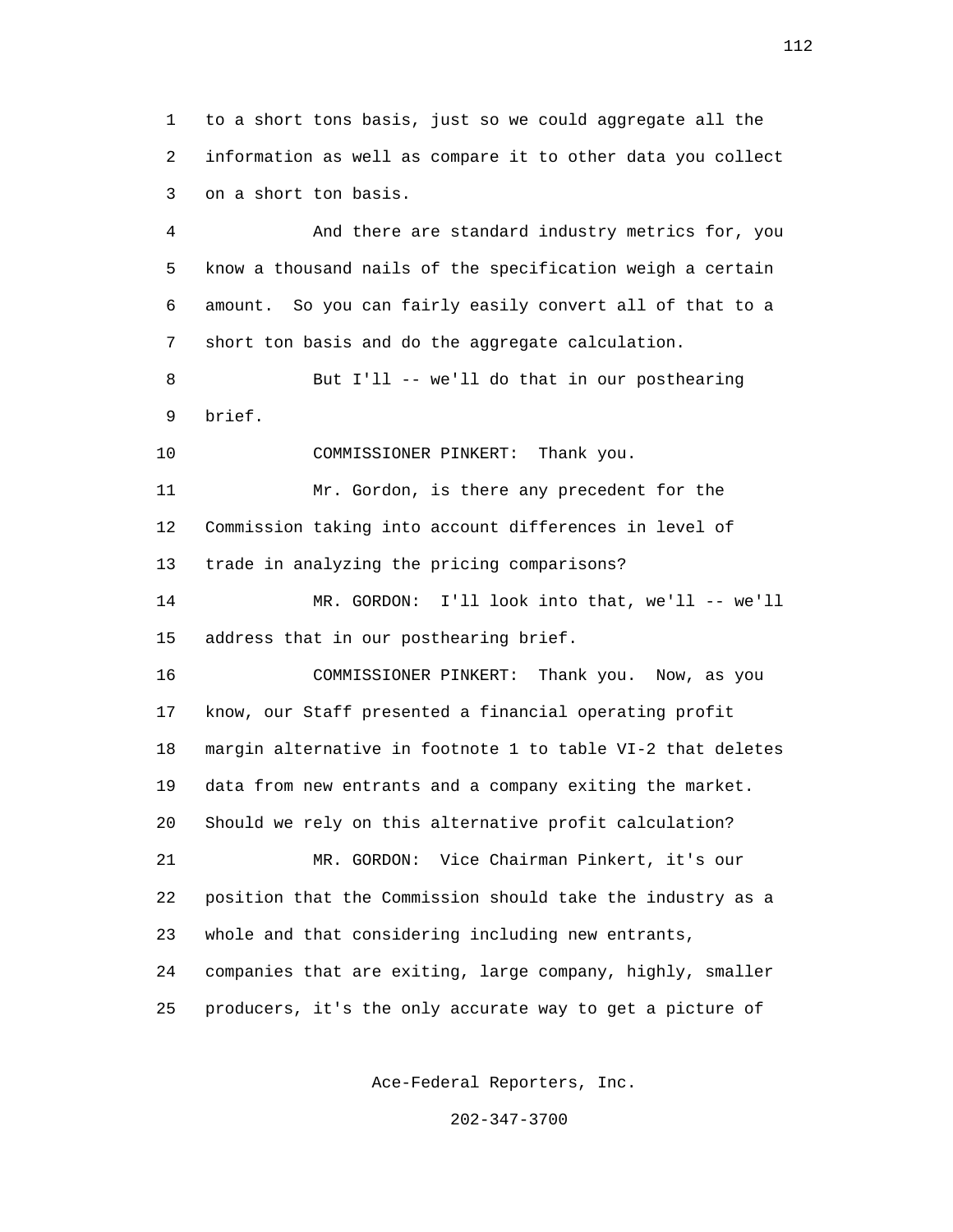1 the industry as a whole, which is consistent with the 2 statutory definition for defining domestic industry.

 3 Along those lines, let me say a company who has 4 been identified as a new entrant, Fusion, is not. That was 5 a company, based on public information, Hahn systems 6 essentially acquired all of the assets of a preexisting 7 producer that we had not known about, called ECS Fastening, 8 in 2013, I think it was.

 9 So they're not necessarily -- they were a going 10 concern at the time they were acquired.

 11 COMMISSIONER PINKERT: Thank you. And perhaps 12 this is better for the posthearing, but what do you make of 13 the Oman Respondents' argument that its increased imports 14 over the period of investigation were not harmful to the 15 domestic industry because the domestic industry does not 16 compete against those imports?

 17 MR. GORDON: We'll address it further in our 18 posthearing brief, but let me note this. As I said a few 19 minutes ago, there is direct competition, you know, for 20 sales to -- in that -- at the same level.

 21 I guess I don't want to cross any proprietary 22 lines, but we'll get into that in further detail.

23 COMMISSIONER PINKERT: Thank you.

24 Thank you, Madam Chairman.

25 CHAIRMAN BROADBENT: Commissioner Williamson.

Ace-Federal Reporters, Inc.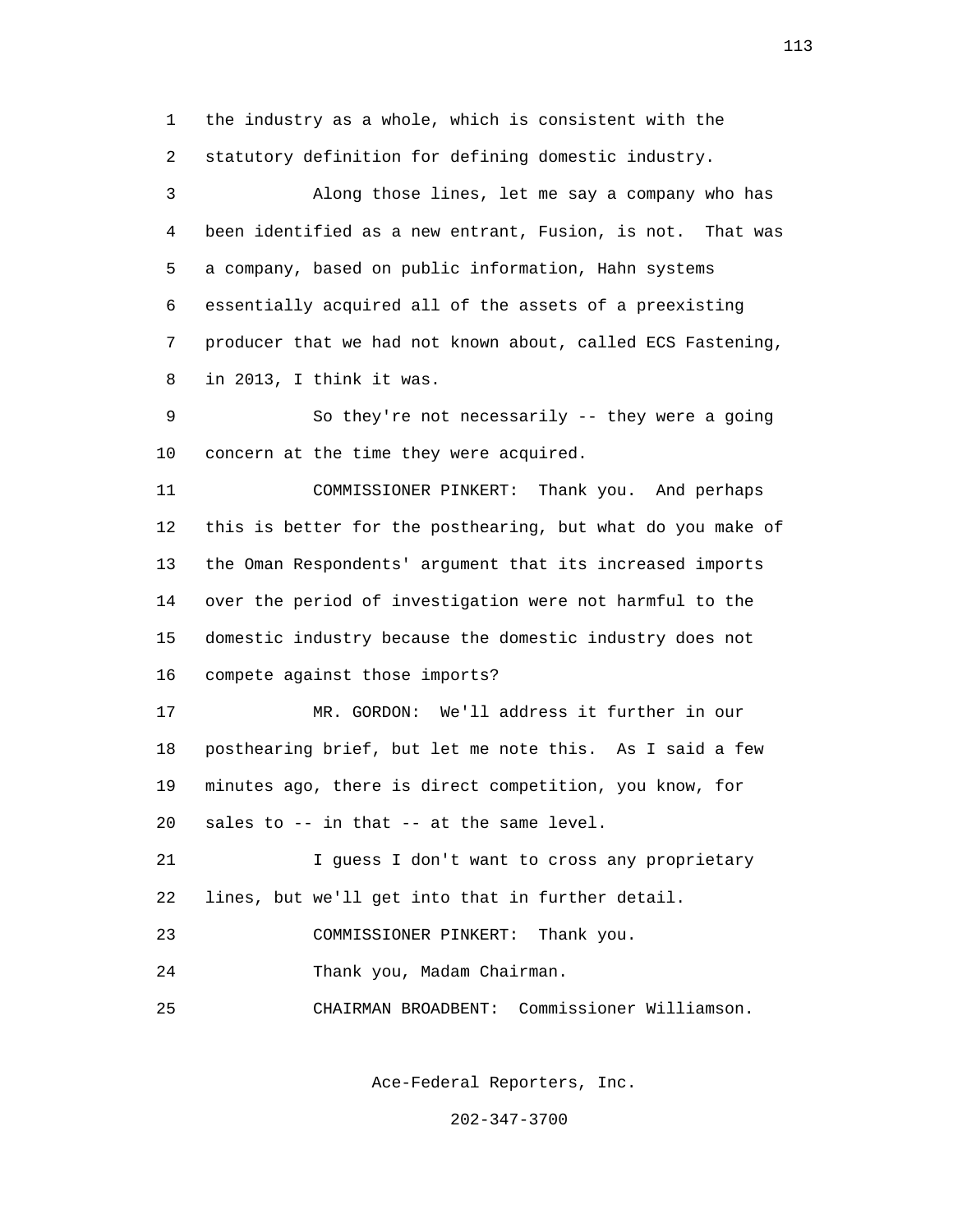1 COMMISSIONER WILLIAMSON: Thank you. Just one 2 question. In responding to lost sales and revenue 3 allegations, several purchasers indicated that the alleged 4 domestic product at issue was actually nails imported by a 5 domestic producer from a nonsubject country. 6 In your brief you assert that in some cases 7 these purchasers appear to have been mistaken and the 8 product actually was domestic. 9 Do you agree that at least some of the 10 allegations involve no product that was made in the U.S.? 11 MR. KLETT: Commissioner Williamson, this is Dan 12 Klett. We went and looked at the country of origin with 13 some of those products, and I'll go back and double-check, 14 but I think some of them actually may have been nonsubject 15 rather than U.S. 16 But we did identify some that were identified as 17 nonsubject that, based on the product code and the 18 company's Web site did appear to be U.S. But there may 19 have been some that also were nonsubject. 20 COMMISSIONER WILLIAMSON: So you will clarify 21 that in posthearing? 22 MR. KLETT: We will. 23 COMMISSIONER WILLIAMSON: Thank you. And 24 actually with -- Mr. Gordon, anything else? Okay, fine. 25 With that I have no further questions and I want to thank

Ace-Federal Reporters, Inc.

202-347-3700

114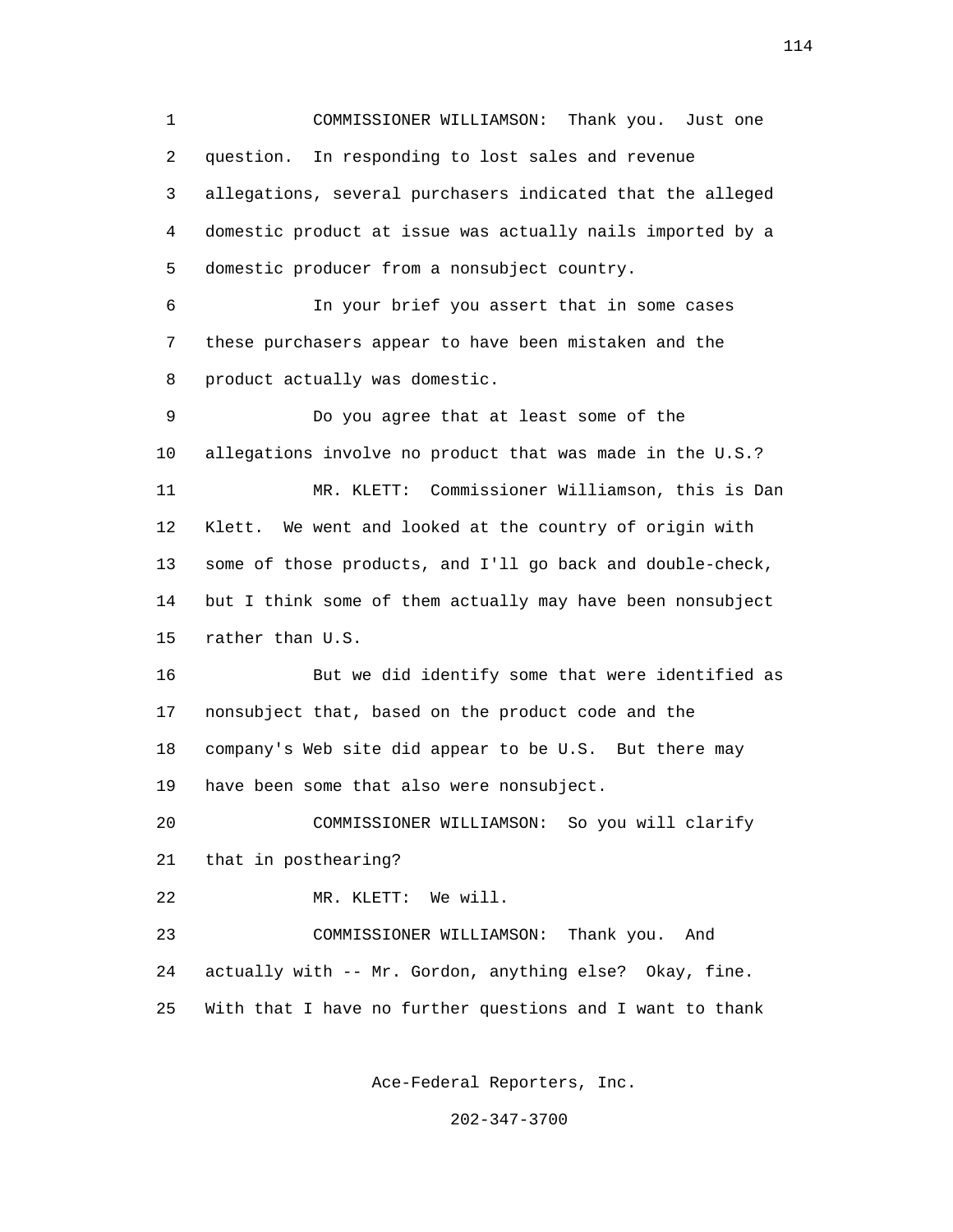1 the panel for their answers.

 2 CHAIRMAN BROADBENT: Mr. Johanson? 3 COMMISSIONER JOHANSON: Thank you, Commissioner 4 Broadbent.

 5 What is your response to the Respondents' 6 contention that a number of domestic producers do not have 7 the resources, for example, the size, product diversity and 8 national distribution system required to sell significant 9 quantities of nails to the mass manufacturer market? And 10 this is pointed out at page 32 of the Taiwan brief.

 11 And what is the evidence of direct competition 12 between the domestic like product and subject imports when 13 it comes to mass merchandisers?

 14 MR. GORDON: This is Adam Gordon from Picard 15 Kentz. Let me start by addressing the second part of that 16 question. On the product display table before us, there 17 are a number of products produced by domestic manufacturers 18 that were purchased last Saturday at Lowe's in Chantilly, 19 Virginia. They are labeled, several of the 1- and 5-pound 20 boxes of nails from maze are made in Peru, Illinois.

 21 You have product produced by ITW Paslode, which 22 is marked made in the United States.

 23 This is consistent with what we have 24 demonstrated in the past with respect to products sold at 25 Home Depot, where they're carrying domestically made

Ace-Federal Reporters, Inc.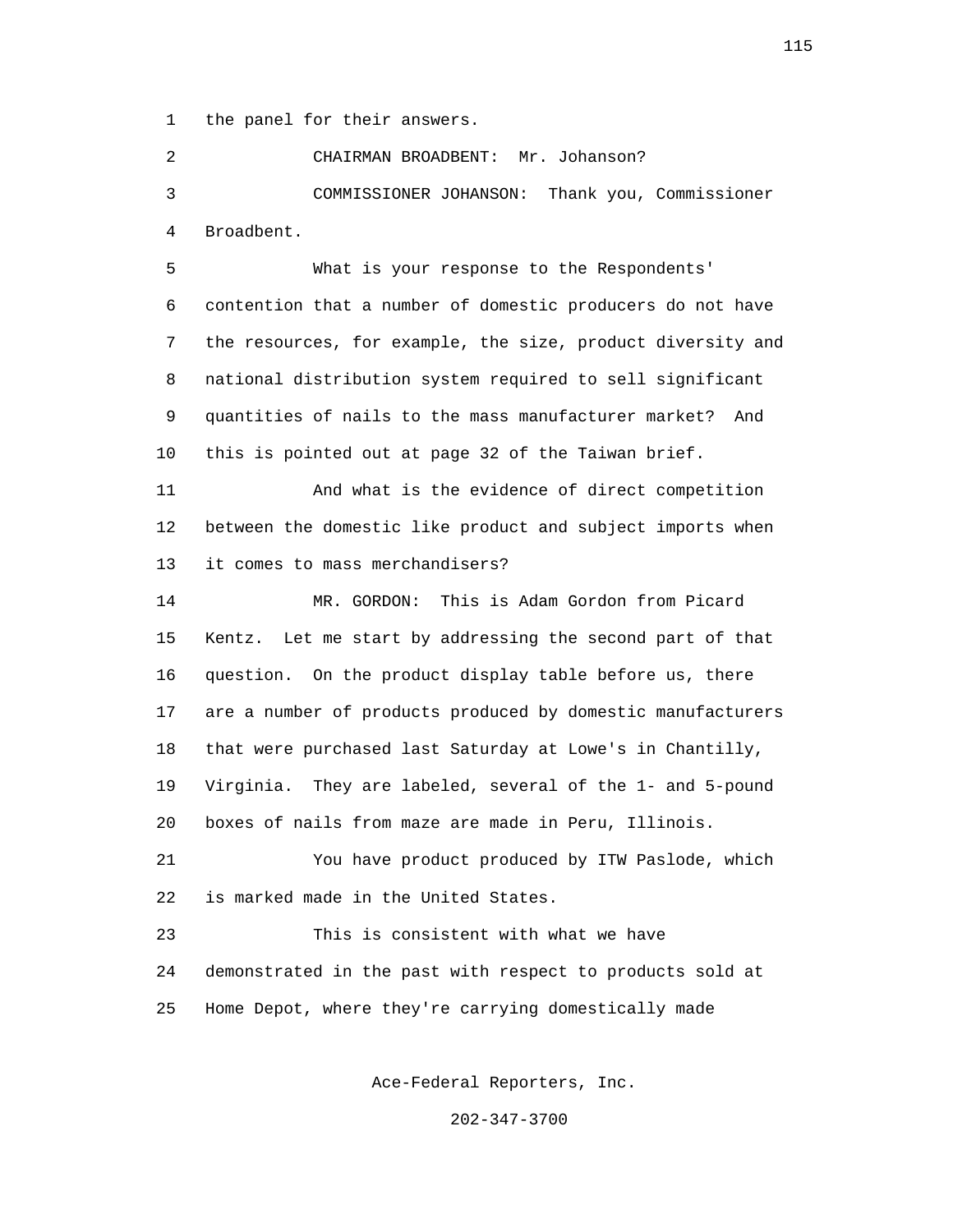1 products in addition to product from the subject countries. 2 COMMISSIONER JOHANSON: Thank you for your 3 response.

 4 MR. GORDON: I don't know if our panelists have 5 anything to say about national distribution on that point. 6 MR. MILLER: James Miller for Tree Island. 7 We're capable of doing national distribution, and we don't 8 do it extensively in the United States but we have 9 expertise to do it in Canada. And we work with other 10 distributors and third-party logistics. It's basic 11 competence within our industry. It's not -- it's incorrect 12 to say we are incapable of it. 13 COMMISSIONER JOHANSON: Along those lines,

 14 Mr. Miller, and anyone else who would like to comment, to 15 what extent do you agree or disagree with Respondents' 16 argument that sales to mass retailers are not based on 17 price but rather on customer support and delivery and 18 product range?

 19 MR. MILLER: Our observation in the industry, it 20 is based on price.

 21 MR. VILLANUEVA: Yeah, we have the same 22 information. Basically, the big buyers of nails, they do 23 bidding every two, three months, and they compare us 24 against the imports. So basically, it's price.

25 MR. CRONIN: Peter Cronin of Heico Wire Group.

Ace-Federal Reporters, Inc.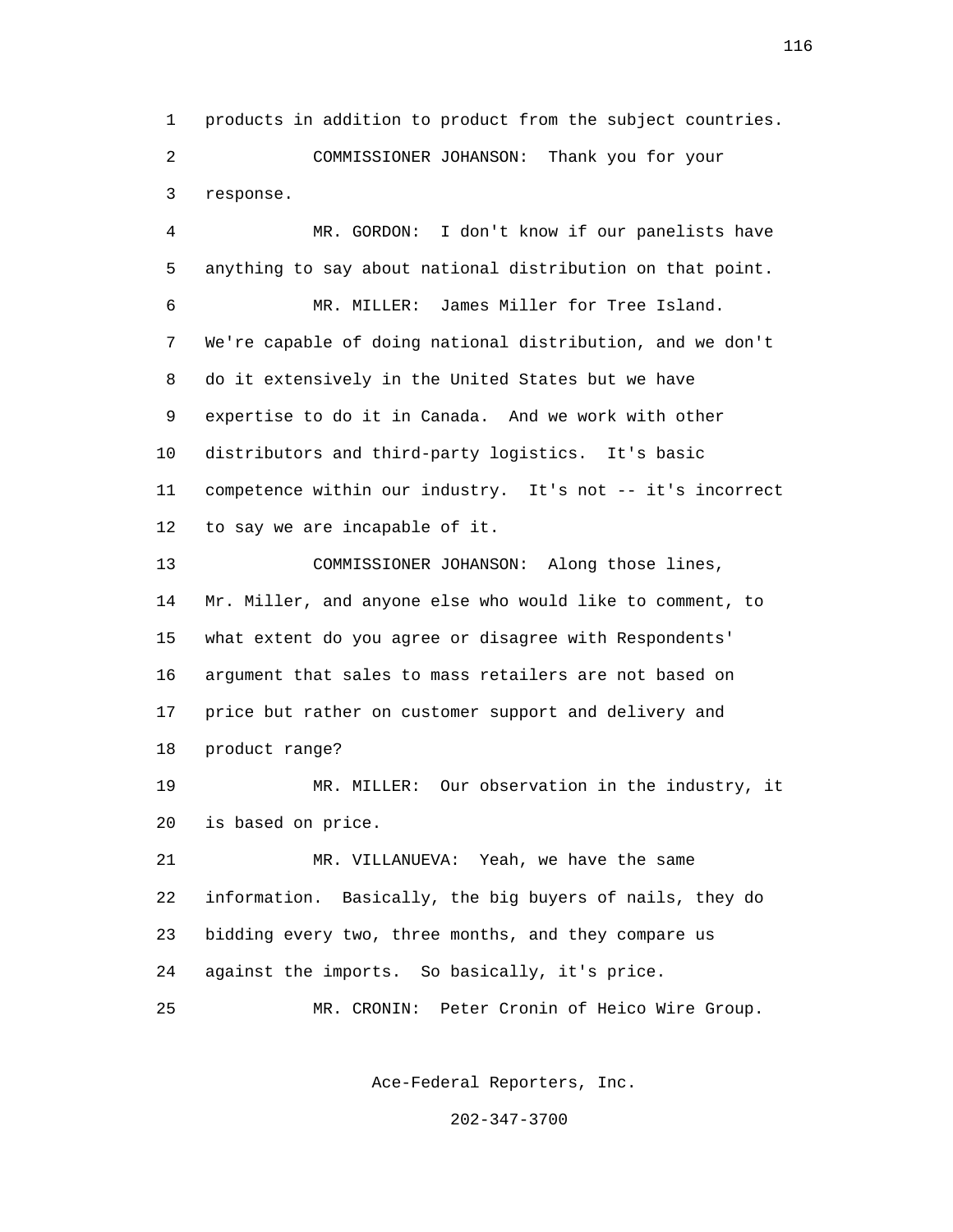1 I concur with my two associates.

 2 COMMISSIONER JOHANSON: All right. Thanks for 3 your responses.

 4 This question is kind of down in the weeds, but 5 I guess that's why we're here. In your view, what caused a 6 price of product 12 bright new shank 30 to 33 degree paper 7 strip collated nails to increase, while other prices are 8 decreasing in the United States?

 9 MR. KLETT: Commissioner Johanson, this is Dan 10 Klett. Product 12 is a paper strip. It's a really small 11 volume product. I think the paper strip were products were 12 those that were not collected in the preliminary and they 13 were recommended by Respondents as pricing products for the 14 final phase.

 15 But I'm just trying to find the table in my 16 little Staff report here.

 17 But you can see that the -- I'm sorry, you can 18 see that the volumes are relatively low compared to other 19 pricing products. But in terms of why they went up, I'd 20 have to look into that more closely for the posthearing. I 21 don't have an explanation here this morning.

 22 COMMISSIONER JOHANSON: All right. Thanks for 23 your responses, and that concludes my questions. Thank you 24 all for appearing here today.

25 CHAIRMAN BROADBENT: If commissioners have no

Ace-Federal Reporters, Inc.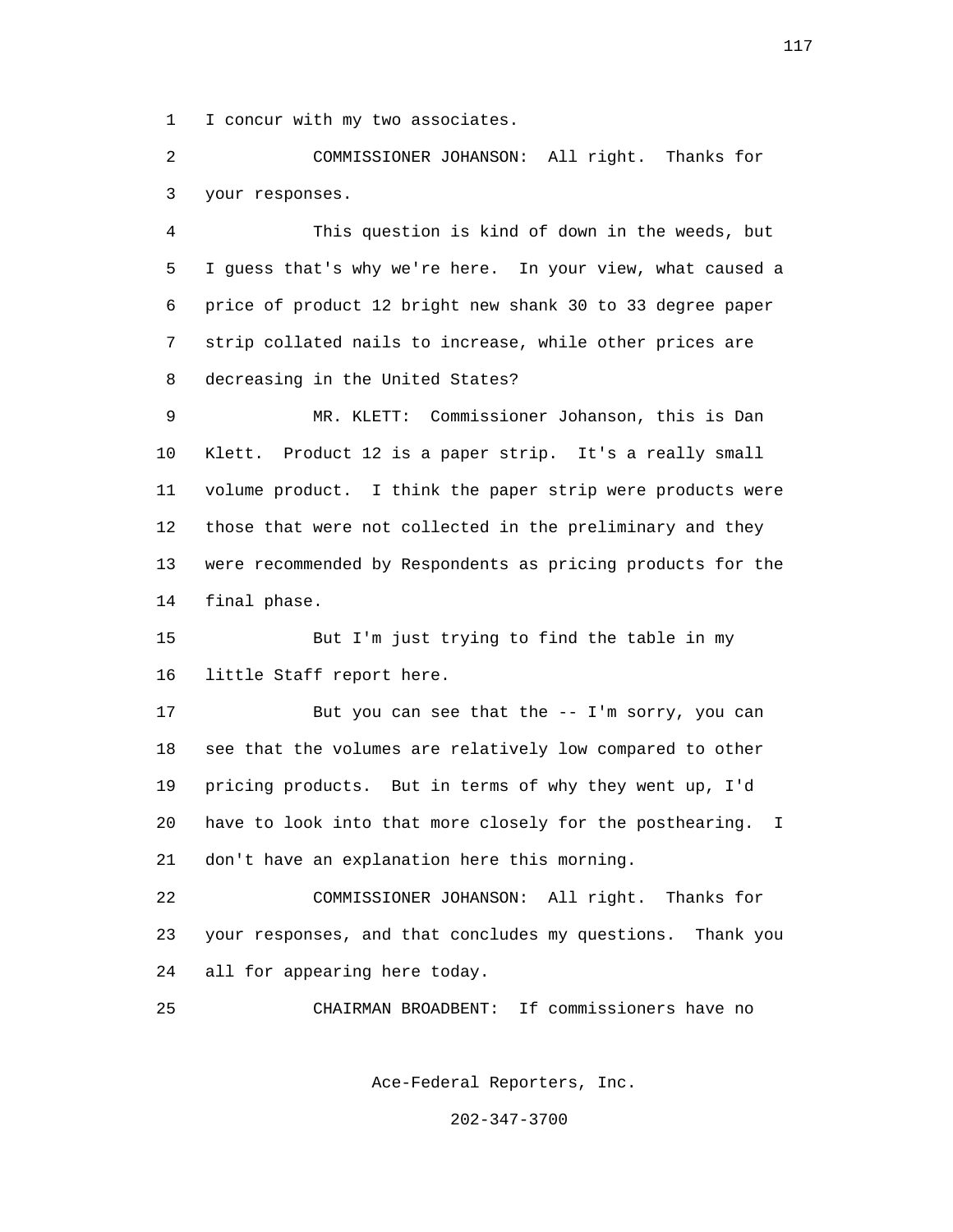1 further questions, does the Staff have any questions? 2 MR. MC CLURE: Thank you, Madam Chairman, Jim 3 McClure, Office of Investigations. We have no questions. 4 I would like to thank everybody who came in from out of 5 town for taking the time to be here, and in particular for 6 the folks from Poplar Bluff, like Commissioners Schmidtlein 7 and Williamson, I too am a native Missourian and, indeed, 8 have visited Poplar Bluff as a fully paid speeding ticket 9 from 1965 will attest. 10 (Laughter.) 11 MR. MC CLURE: Thank you. 12 CHAIRMAN BROADBENT: Okay. Do Respondents have 13 any questions for this panel? 14 MR. MARSHAK: No questions, your Honor. 15 CHAIRMAN BROADBENT: Seeing none, thank you. In 16 that case, I think it's time for our lunch break, and we 17 will resume here at 1:00. The hearing room is not secure, 18 so please don't leave confidential business information 19 out. And I want to thank all the witnesses for coming 20 today and for bringing all the visual aids. 21 (Whereupon, at 12:06 p.m., the hearing was 22 recessed, to be reconvened at 1:00 p.m. this same day.) 23 24 25

Ace-Federal Reporters, Inc.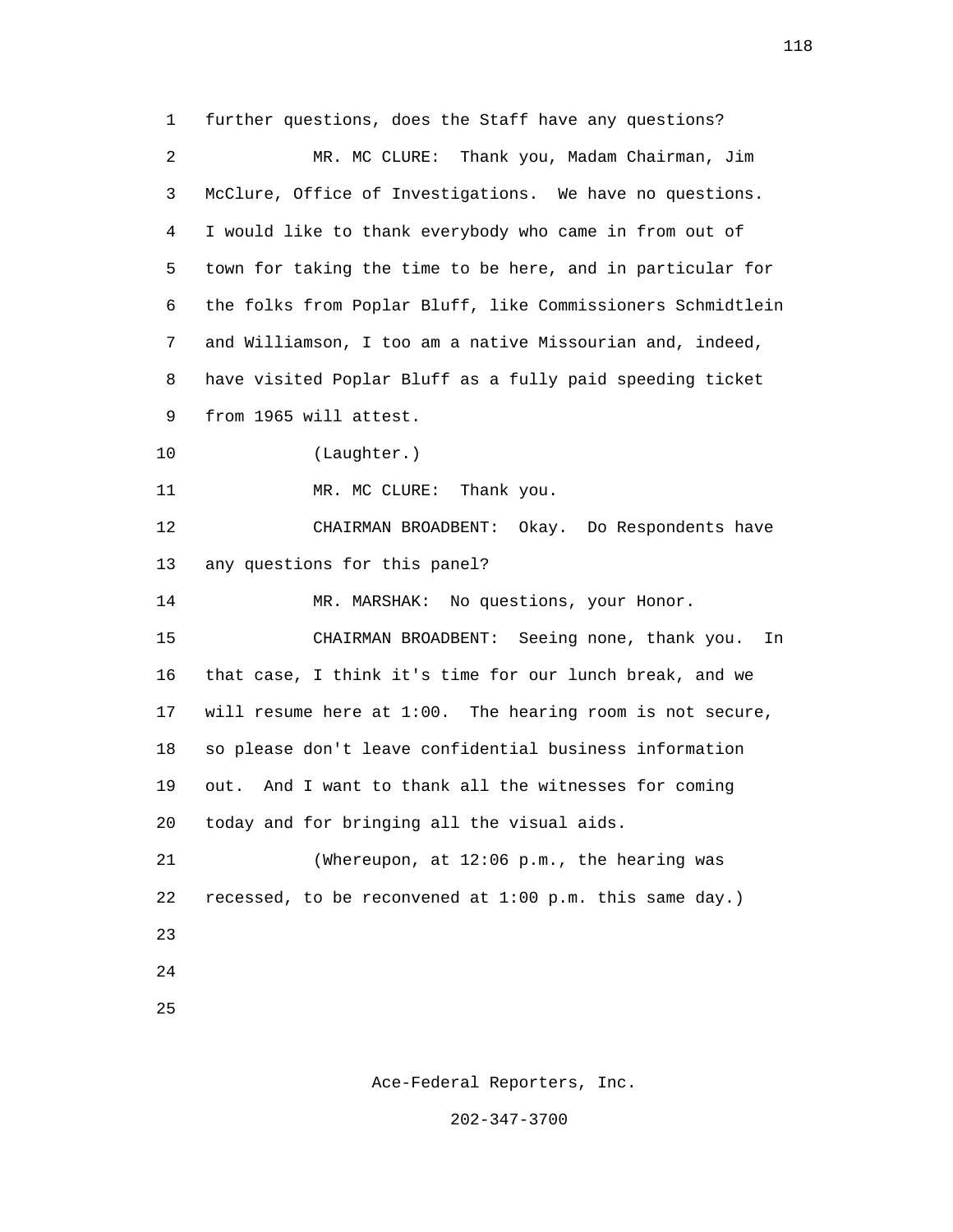1 **AFTERNOON SESSION** (1:03 p.m.) 2 CHAIRMAN BROADBENT: Mr. Secretary, are there 3 any preliminary matters for the afternoon session? 4 MR. BISHOP: Madam Chairman, I would note that 5 the panel in opposition to the imposition of antidumping 6 and countervailing duty orders have been seated. All 7 witnesses have been sworn. 8 CHAIRMAN BROADBENT: Thank you, Mr. Secretary. 9 I want to welcome the panel to the ITC this 10 afternoon. I would like to again remind you to speak 11 clearly into the microphone and state your name for the 12 record for the benefit of the court reporter. You may 13 begin when you're ready. 14 MR. SCHUTZMAN: Max Schutzman, Grunfield 15 Desiderio. Thank you, Madam Chairman, members of the 16 Commission, we appreciate the opportunity to appear before 17 the Commission with Respondents' positions. We will get 18 right to it. 19 Our first witness on the panel will be Jennifer 20 Bressler. She is from the Home Depot, one of our nation's 21 largest retail suppliers of steel nails. 22 Ms. Bressler will explain to you the criteria 23 the company relies upon in selecting its nail supplier and 24 why the Home Depot does not and cannot purchase nails from 25 Petitioner Mid Continent.

Ace-Federal Reporters, Inc.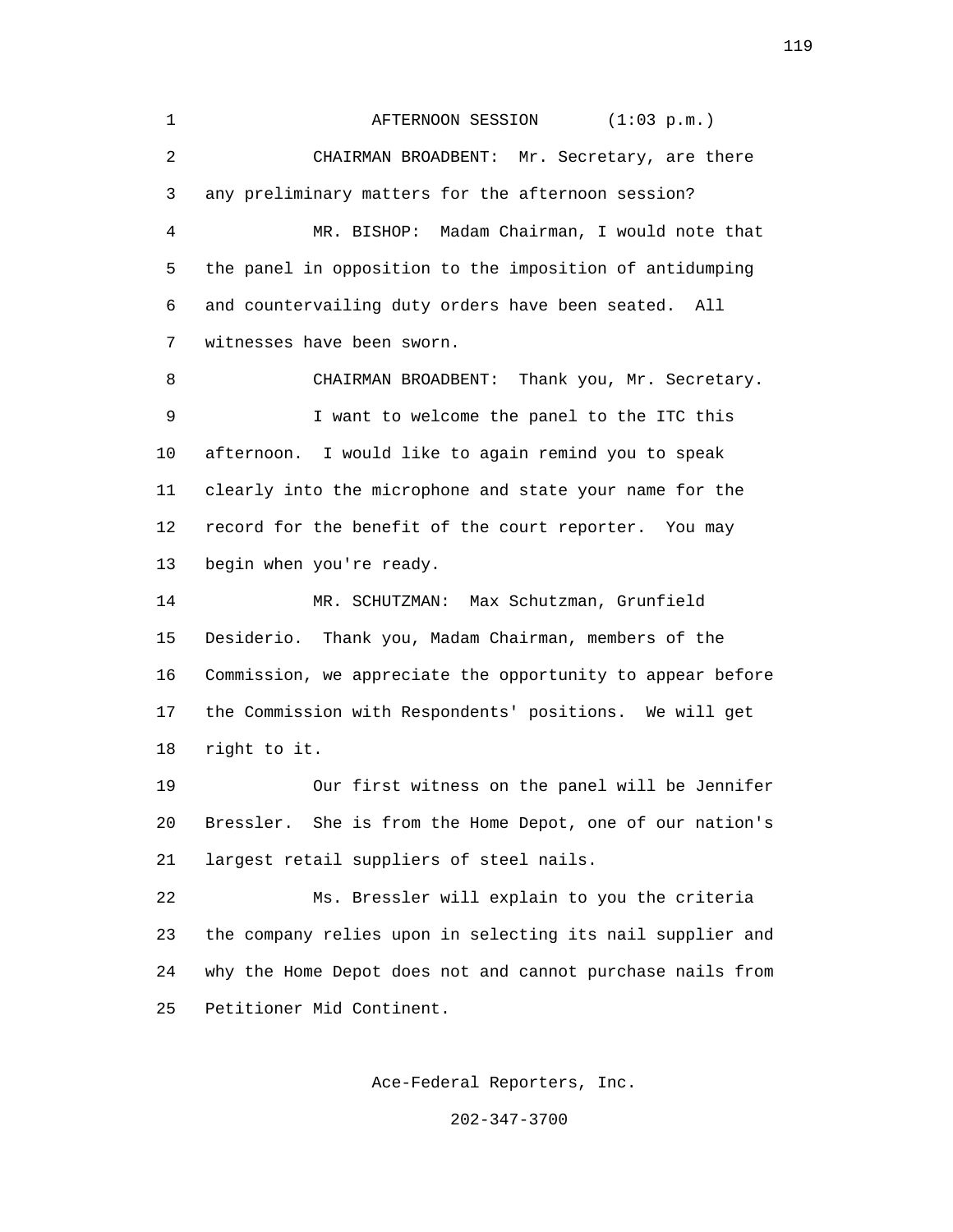1 Ms. Bressler.

2 STATEMENT OF JENNIFER A. BRESSLER

3 MS. BRESSLER: Thank you.

 4 Thank you, Madam Chairman. Good afternoon, 5 commissioners.

 6 I really appreciate the opportunity to be here 7 today. My name is Jennifer Bressler. I am the 8 merchandising vice president for hardware at the Home 9 Depot. I've had this position for the last 18 months of my 10 17-year tenure at the Home Depot.

 11 I'm here today on behalf of the Home Depot's 12 customers. At Home Depot, we believe the best way to serve 13 our customers is to offer them a selection of quality 14 products, provide value and also innovation.

 15 We also offer our suppliers an equal opportunity 16 to compete for the Home Depot's customers' business.

 17 My purpose in being here today is not to choose 18 sides, but to offer the Commission Home Depot's unique 19 expertise and experience in the U.S. market for steel 20 nails, the products that are the subject of this 21 investigation.

 22 Home Depot has approximately 2000 retail stores 23 nationwide, and we are one of the largest retailers of 24 nails in the United States. We represent approximately 25 one-third of the U.S. market for hand drive nails and one

Ace-Federal Reporters, Inc.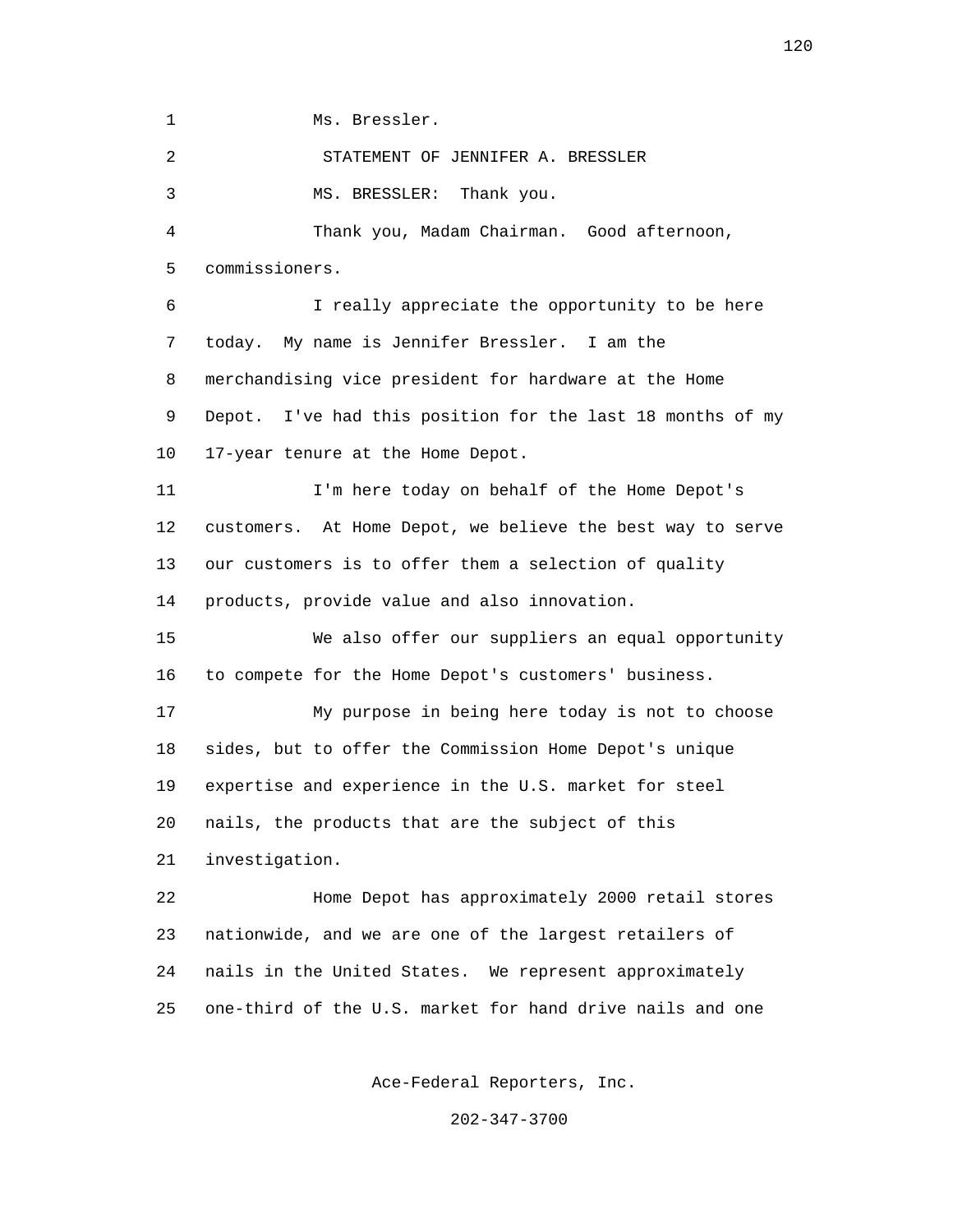1 quarter of the market for collated nails. We serve a wide 2 variety of customers, from homeowners, do it yourself, 3 do-it-yourselfers with projects and both large and small, 4 to our professional contractors or builders, which we would 5 call pros.

 6 Of course, we always look for the best value, 7 quality and localized assortment for our customers. To 8 serve that very customer base, the Home Depot must carry 9 literally hundreds of products or what we would call SKUs. 10 To do that effectively, we simply must consider other 11 factors than just price.

 12 So now you must be thinking, it's just nails; 13 right? What could be more important than price? But the 14 answer is really quite a lot.

 15 A major consideration in our sourcing decisions 16 for nails is whether a supplier can provide a broad range 17 of quality localized products. One-stop sourcing is 18 generally more efficient for us, much like one-stop 19 shopping is for our customers. Our main supplier of nails 20 supplies us with over 400 SKUs, all meeting local code 21 standards, including both collated and hand-driven nails, 22 all of them meeting Home Depot's standards for quality and 23 reliability.

 24 Another key factor Home Depot considers when 25 sourcing nails is the supplier's ability and reliability to

Ace-Federal Reporters, Inc.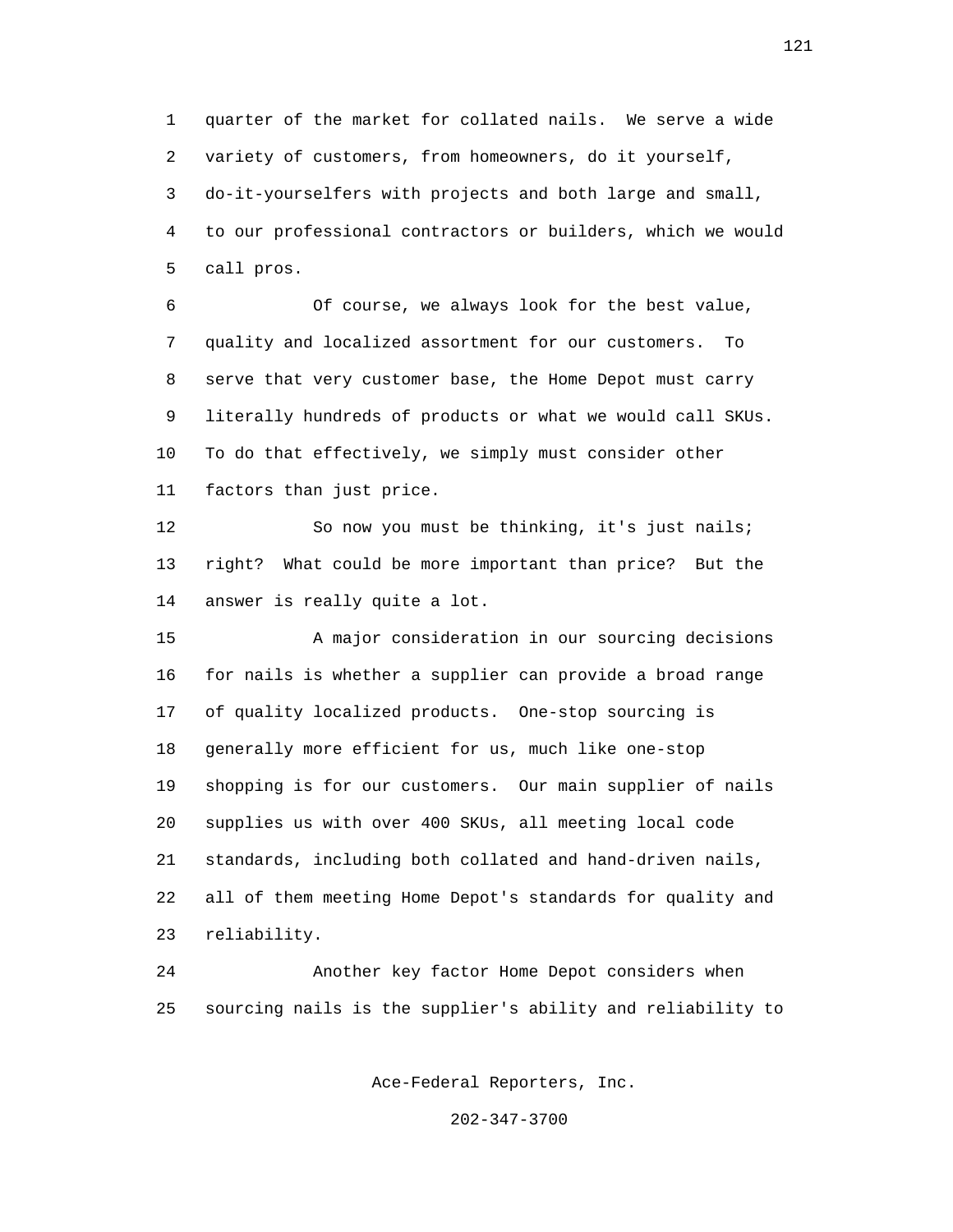1 supply the volumes we require and provide in-store service 2 to ensure the shelves are stocked, cleaned and orderly and 3 backup inventory is readily available for times when 4 disasters create a sudden, unexpected need for customers in 5 affected areas.

 6 With inventory in 2000 stores across the country 7 to manage, it takes a dedicated product expert to do this. 8 The ability of a supplier to provide these 9 support services is therefore very important to our 10 customers and also our associates on the sales floor, 11 therefore helping making our sourcing decisions.

 12 Also, the Home Depot prides itself in having 13 substantial penetration in the professional market or our 14 pro customer. The localized product assortment needed to 15 serve this pro customer varies by location and local 16 building codes.

 17 Think of the difference between what you would 18 need in Naperville, Illinois, versus Naples, Florida.

 19 Thus, another consideration for us is whether a 20 supplier has the ability and product experts in the field 21 to track those locality requirements and ensure that each 22 Home Depot has in stock the products the local 23 professionals need and can train our associates on which 24 products are best for the specific applications and meet 25 code requirements and locality.

Ace-Federal Reporters, Inc.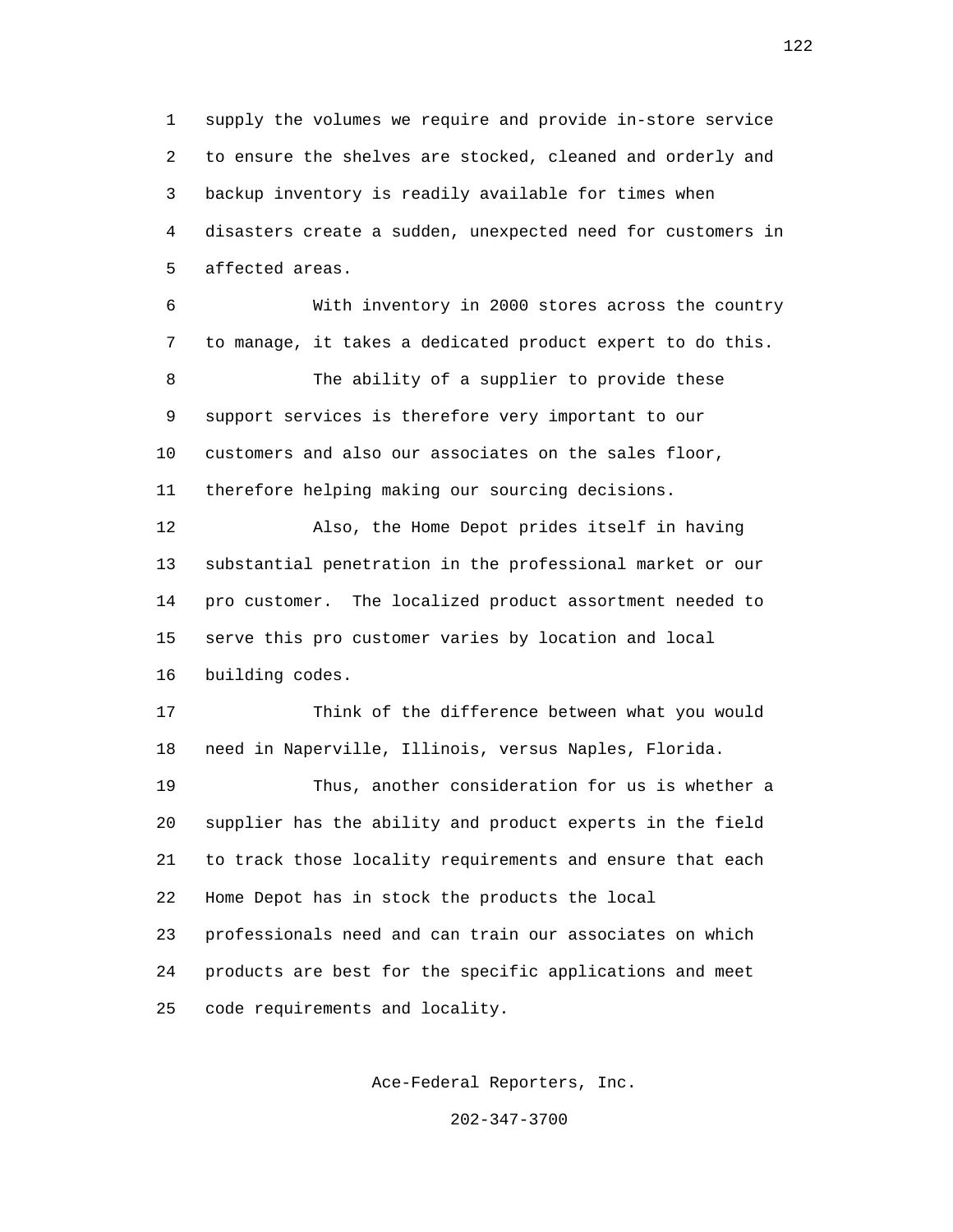1 Suppliers with these capabilities are essential, 2 essential to our success in this market.

 3 In contrast, Petitioner's Web site indicates 4 that they sell only a very limited number of products, 5 primarily pallet nails. Such a limited product line would 6 put any supplier at a significant competitive disadvantage 7 in the retail market, even if their prices were lower. 8 In addition to this limited assortment, there is 9 no evidence of a field service team to support the need for 10 a localized assortment, training or customer service. 11 The fact that we could find no indication the 12 Petitioner has attempted to supply Home Depot suggests they 13 understand their limitations. 14 In short, anyone who tells you that our 15 purchasing decisions are just about the lowest price is 16 misinformed. We look for a supplier that offers a broad 17 product mix of quality products that they can reliably 18 supply in the quantities that we need at a good price, 19 together with the support services we need. 20 We consider all of those factors because they 21 are essential to our ability to serve our customers well 22 and earn their business, our customers' business. 23 We therefore urge the Commission to consider 24 these factors in evaluating whether the Petitioners' 25 complaints about import competition are valid. If this

Ace-Federal Reporters, Inc.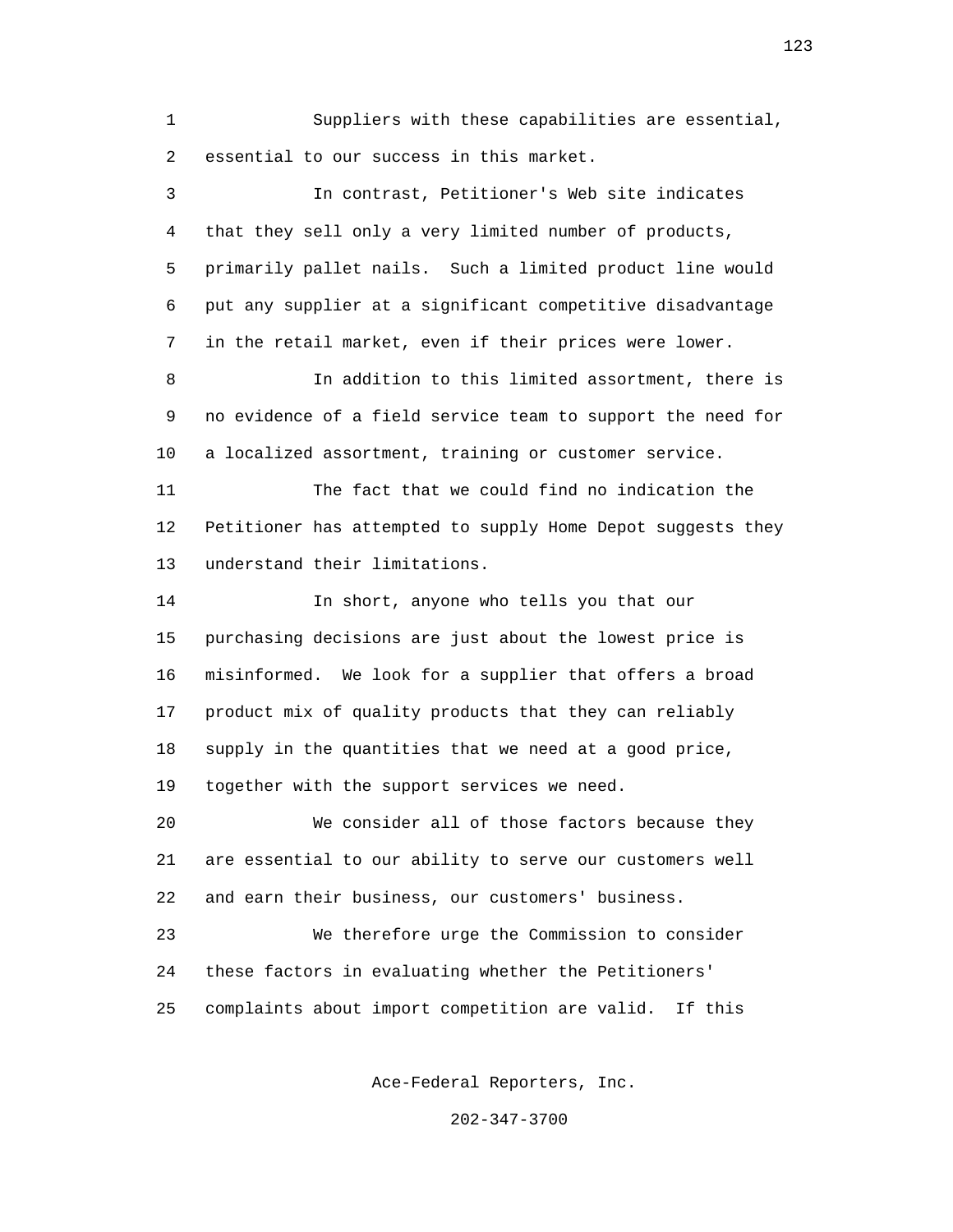1 case results in the imposition of duties, our customers, 2 homeowners and contractors alike, will have to pay more for 3 the nails that they need without getting any additional 4 value.

 5 We do not want to see that happen, but we 6 certainly don't want to see it happen due to the false 7 impression that purchasing decisions are made all about 8 price. Therefore, I hope my testimony today has been 9 helpful, and on behalf of the customers, I thank you again 10 for the opportunity to be here today.

 11 And I'd be pleased to answer any questions that 12 you guys would have. Thank you.

 13 MR. SCHUTZMAN: Thank you, Ms. Bressler. 14 Respondents' next witness will be Mona Zinman. Mona is the 15 former co-CEO of Prime Source building products, the 16 largest U.S. distributor of steel nails, servicing 17 thousands of U.S. customers. Ms. Zinman has testified 18 before this Commission on several prior occasions, and 19 because of her many years of experience in the nails 20 business, offers a unique perspective on the industry and 21 the U.S. market.

22 Ms. Zinman.

23 STATEMENT OF MONA ZINMAN

 24 MS. ZINMAN: Good afternoon. My name is Mona 25 Zinman. Until about five months ago, I was president of

Ace-Federal Reporters, Inc.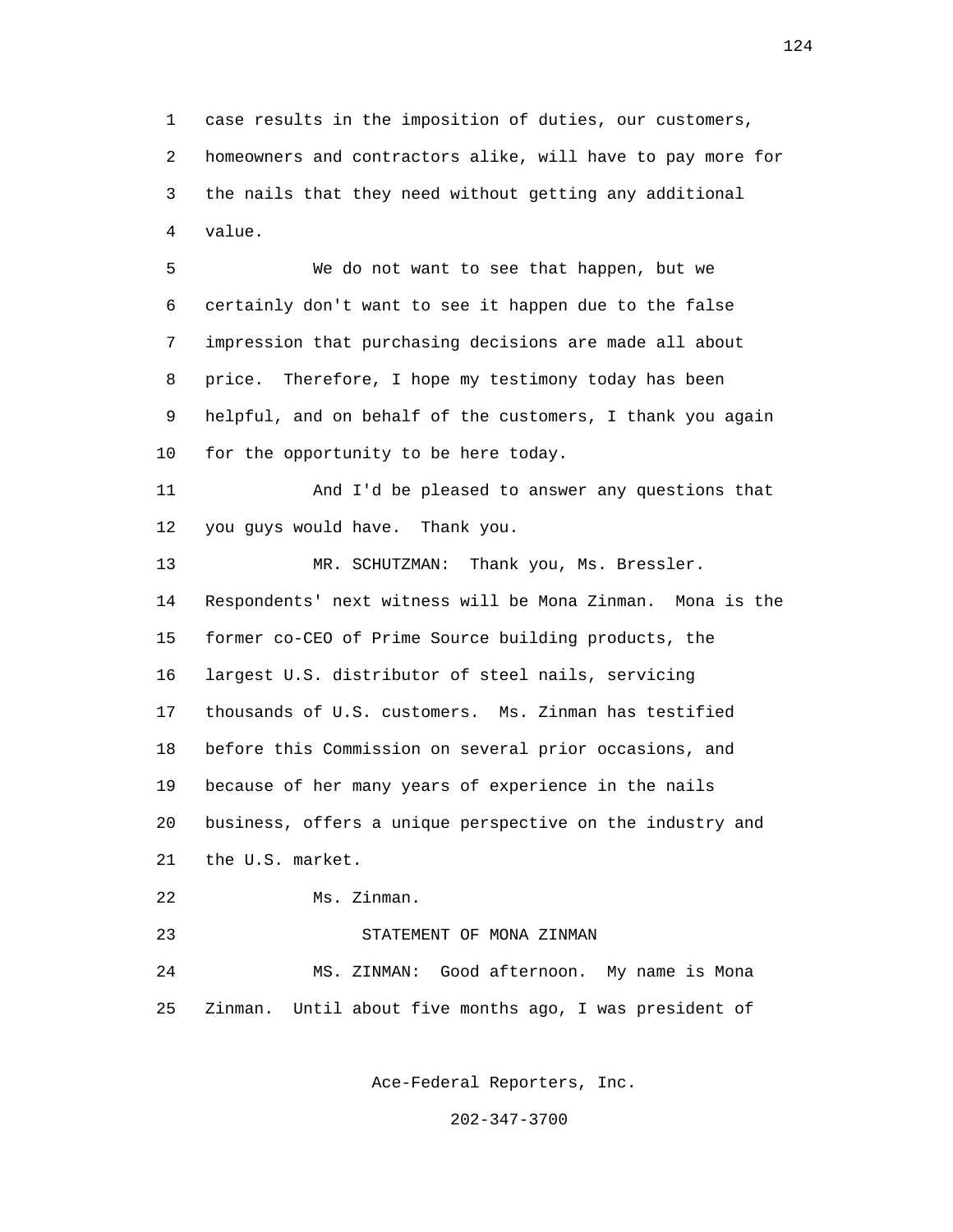1 Itochu Building Products, which in 2014 imported over \$200 2 million of nails from 17 countries. I was also co-CEO of 3 the titanically evil Prime Source Building Products which 4 distributes and sells all the nails imported by IBP, 5 together with many other building products to over 15,000 6 customers through 35 distribution centers located in 28 7 states.

 8 This relationship between the two companies, IBP 9 and Prime Source, becomes important when later in my 10 testimony, I explain how we compete in the United States 11 with domestic producers.

 12 As of December 31, 2014, after 47 years of 13 thinking about and talking about some aspect of nails every 14 single day, I retired. So why am I here? The answer is 15 because the last part of my job isn't done. We, and I mean 16 all of us here today, haven't yet been able to hear "no 17 injury from this commission." So when both Prime Source 18 and Itochu's vendors in Taiwan asked me to testify on their 19 behalf, I couldn't refuse.

 20 I'd like to say the third time would be the 21 charm, but I've blown past three times as this is my fifth 22 visit to the Commission in Washington, D.C., in the past 23 eight years. I've appeared in June 2007, April 2011, March 24 2012, June 2014, and now again, May 2015.

25 Each time I testified, I hoped that my visit

Ace-Federal Reporters, Inc.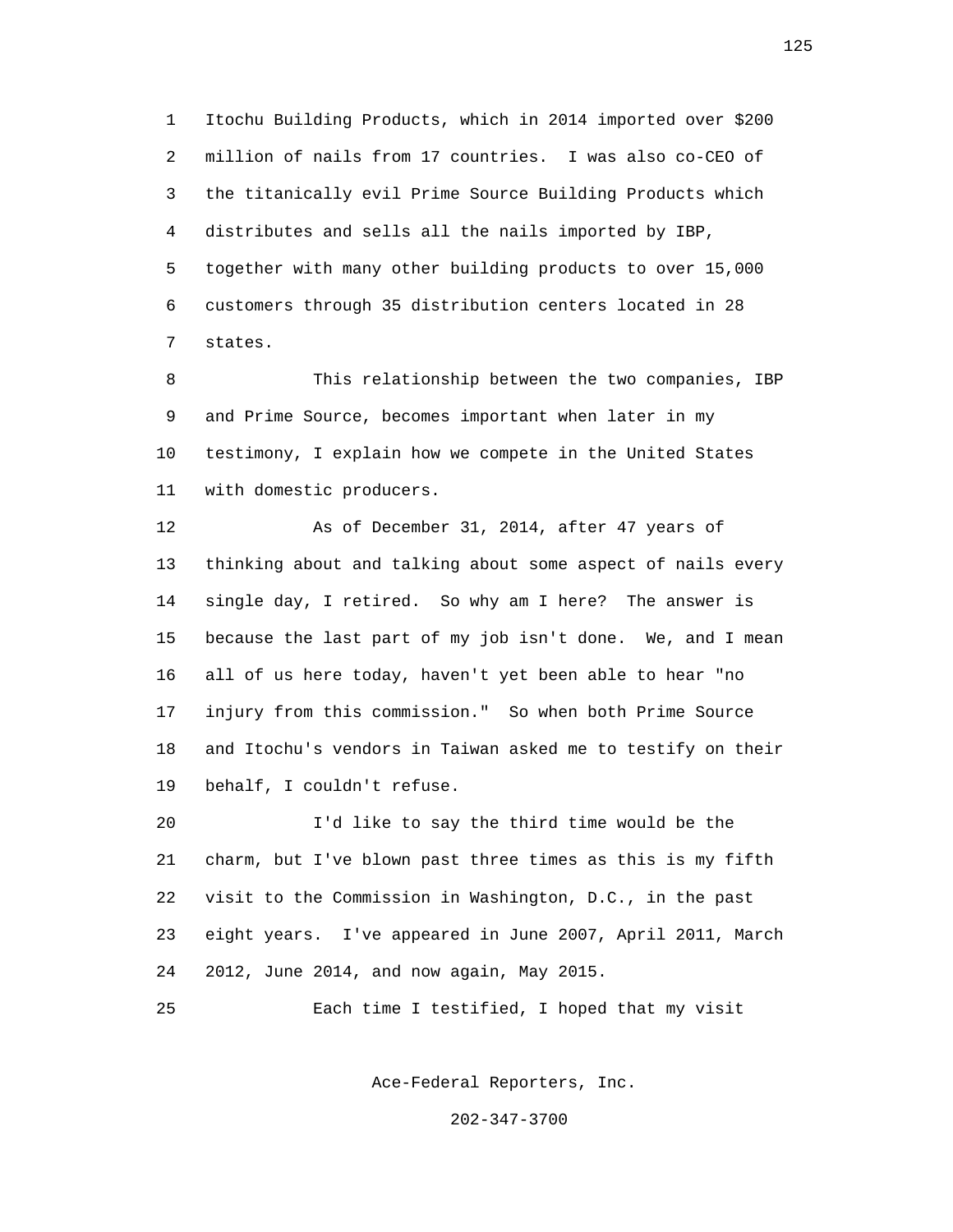1 would be my last, but each time the Commission disagreed.

 2 So why should the Commission reach a different 3 decision in 2015 than it did the last four times I was 4 here. Eight years, through the best of times to the worst 5 of times and back again to the recovered days of today, the 6 domestic industry has done nothing to change what continues 7 to be the market reality.

8 I reread my testimony from 2007 and again in 9 2011 and again in 2012, and I quote verbatim from my 10 testimony of April 21, 2011.

 11 "I sincerely believe that if Mid Continent and 12 other American nail manufacturers had devoted the same time 13 and energy to improving customer relations, investing in 14 R&D and quality control and developing a strong 15 distribution system as they had in filing petitions with 16 the government to curtail competition, they would have had 17 a much larger presence in the market than they have today. 18 Just as every single petition which American mills have 19 filed in the past, and there have been many, the petition 20 which the industry led by Mid Continent filed in 2007 did 21 not result in a significant increase in domestic producer 22 share of the U.S. market. It did not result in Prime 23 Source deciding to source nails from Mid Continent or other 24 mills in the United States. And if a dumping duty order is 25 placed on nails, I will repeat today what I stated to the

Ace-Federal Reporters, Inc.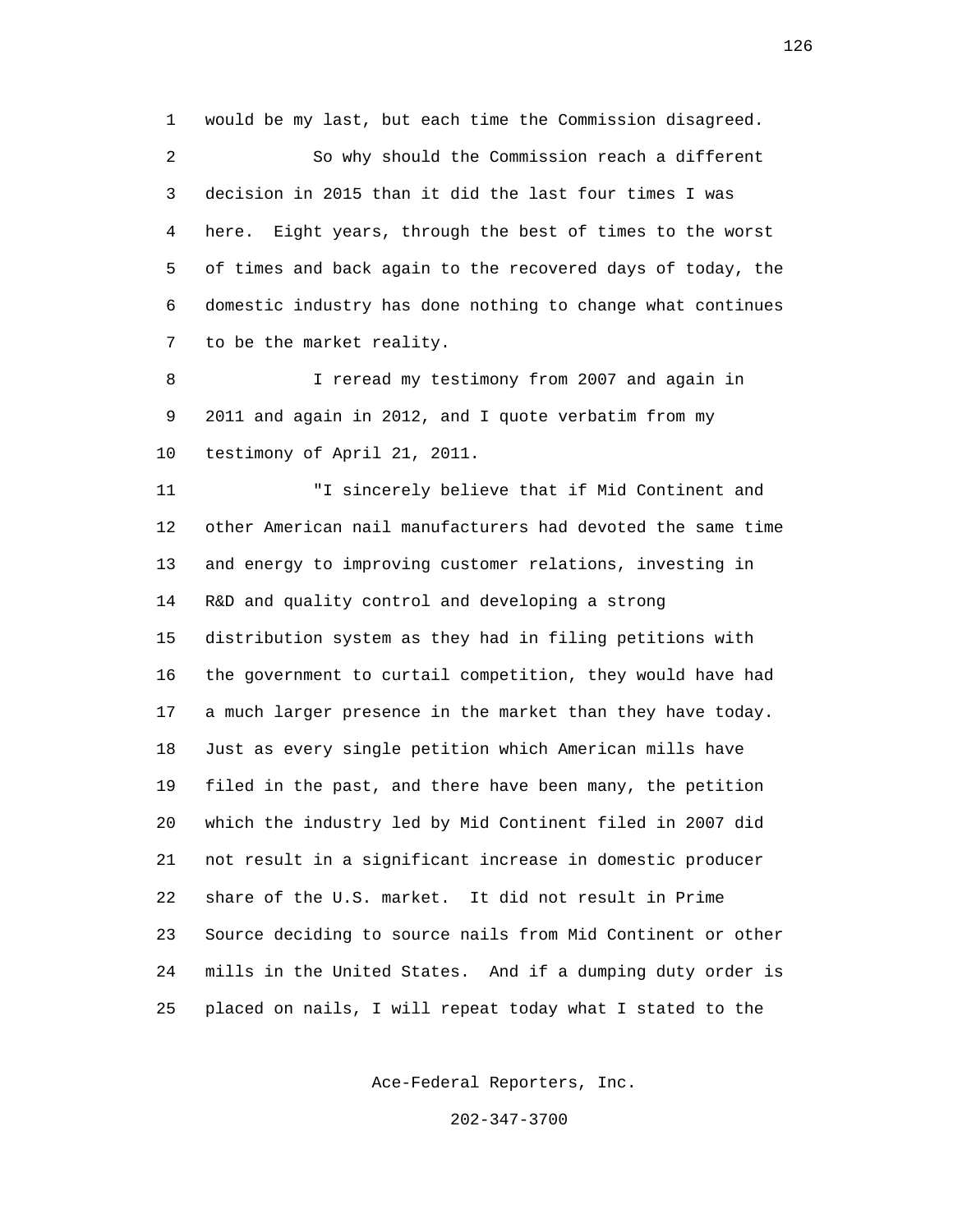1 Commission last April, and I quote, I can tell you 2 categorically with 100 percent certainty that it will not 3 result in even one penny of additional business from us to 4 Mid Continent or any other U.S. nail producer."

 5 I was correct in 2007, I was correct in 2011, 6 and I was correct in 2012. And the same result will be as 7 true today as it was in each and every case that was filed. 8 15 If a dumping duty order is placed on nails from 9 Korea, Malaysia, Oman, Taiwan and Vietnam, it will not 10 result in even one penny of additional business from Prime 11 Source to Mid Continent or any other U.S. nail producer. 12 From my perspective, having worked in the 13 industry since I was 15 years old, if the past is the 14 prologue, as Mr. Gordon has asserted in this catchy phrase, 15 and it is clear that a remedy has not worked in the past 16 and will not work in the future, shouldn't relief be 17 denied? 18 If a dumping order will not help a domestic 19 industry, then the order should not be issued. Isn't that

20 the whole point of this?

 21 But even if you do not consider the probable 22 impact on a Petitioner if relief is granted, you 23 nevertheless should reach a negative determination this 24 time. Why?

25 First, the domestic industry is stronger today

Ace-Federal Reporters, Inc.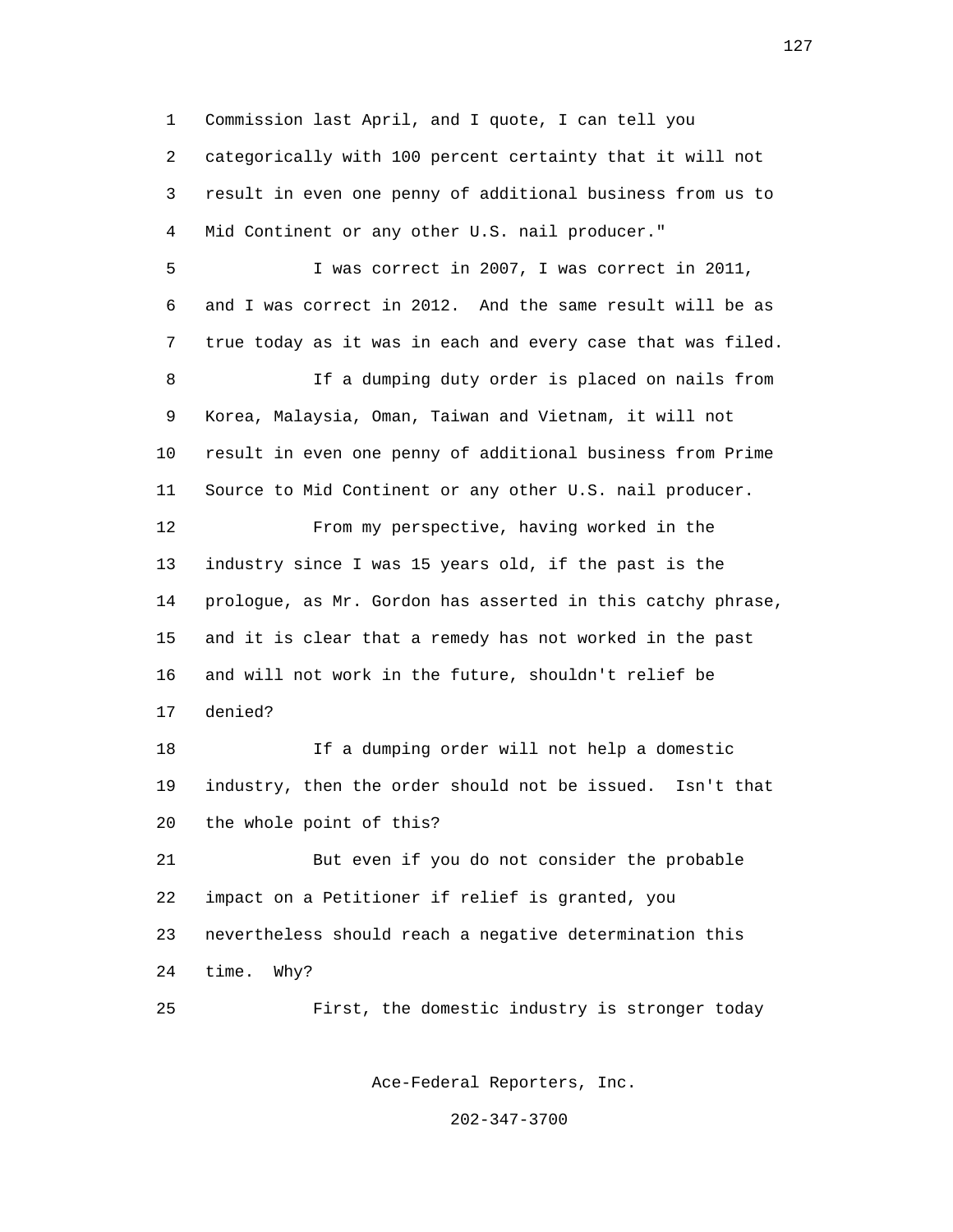1 in 2015 than it has been any time in the past decade. Mid 2 Continent has always been the leader in the pallet nails 3 segment of the nail industry. It dominates this market, a 4 market in which Prime Source has a minimal presence.

 5 There is no reason why Mid Continent cannot 6 continue to dominate pallet nail sales long into the 7 future, especially since it is now owned by Deacero, a \$2 8 billion Mexican conglomerate with over 7000 worldwide 9 employees, who can supply Mid Continent with wire and wire 10 rod and enhance Mid Continent's competitive advantage.

 11 The only barrier to Mid Continent's increasing 12 its production in the United States is Deacero's strategy 13 to increase their exports of nails to the United States 14 from its Mexican facility.

 15 And I draw your attention to the box on the 16 table. If you look closely at the Mid Con Magnum brand 17 box, you can see those tiny little letters "made in Mexico" 18 on the label. It's hard to notice, because the box is 19 draped in the American flag. But those are Mexican made 20 Mid Con nails.

 21 The second box are Mexican -- excuse me, are Mid 22 Con nails made in Taiwan. Look at the bottom of the box. 23 These are the exact same nails Mid Con also produces in 24 Poplar Bluff.

25 It's hard to blame imports from Taiwan or other

Ace-Federal Reporters, Inc.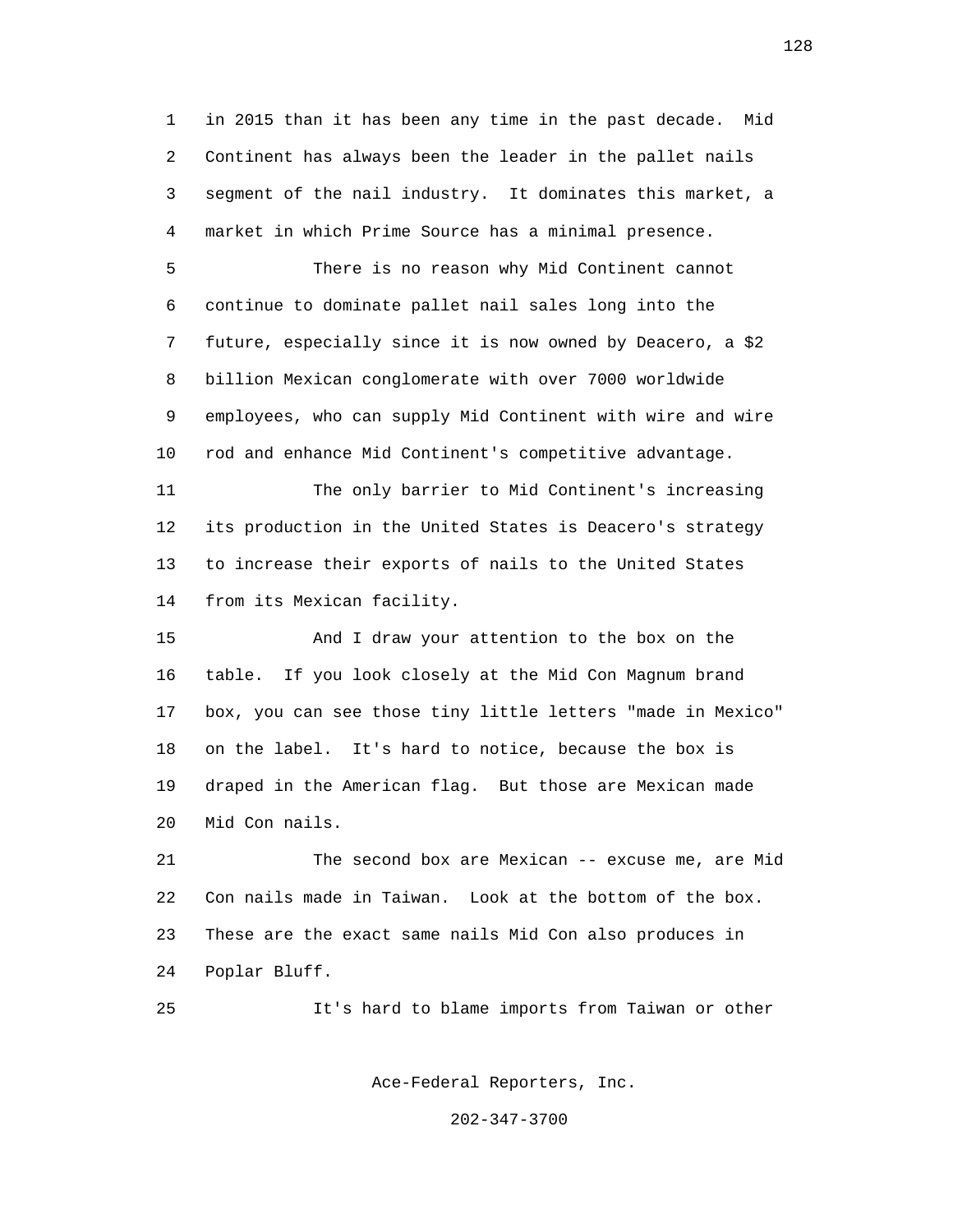1 countries subject to the investigation for Deacero's 2 decision to put Mexico first.

 3 Other members of the U.S. industry, for example 4 maze, with its double hot dip zinc coated storm guard 5 nails, also should be performing very well. And none of 6 the offshore mills from whom we buy nails can compete with 7 the Maze brand.

 8 In fact, Prime Source buys nails from maze to 9 fill out our line, and Prime Source has been a maze 10 customer for more than 20 years.

 11 Second, Prime Source competes directly with 12 three members of the domestic industry, Stanley, Senco and 13 ITW, who together with Prime Source and Hitachi sell 14 collated nails for use in nail guns under their brand 15 names.

 16 We sell guns and nails under our Grip Rite 17 brand.

 18 Mid Con continues to try to succeed in this 19 market segment, but it has not had the same success it has 20 in selling pallet nails. And the reason has nothing to do 21 with price.

 22 In the collated construction market brand, 23 despite the answers to the questions earlier this morning, 24 brand trumps price.

25 Many customers will only buy nails with the same

Ace-Federal Reporters, Inc.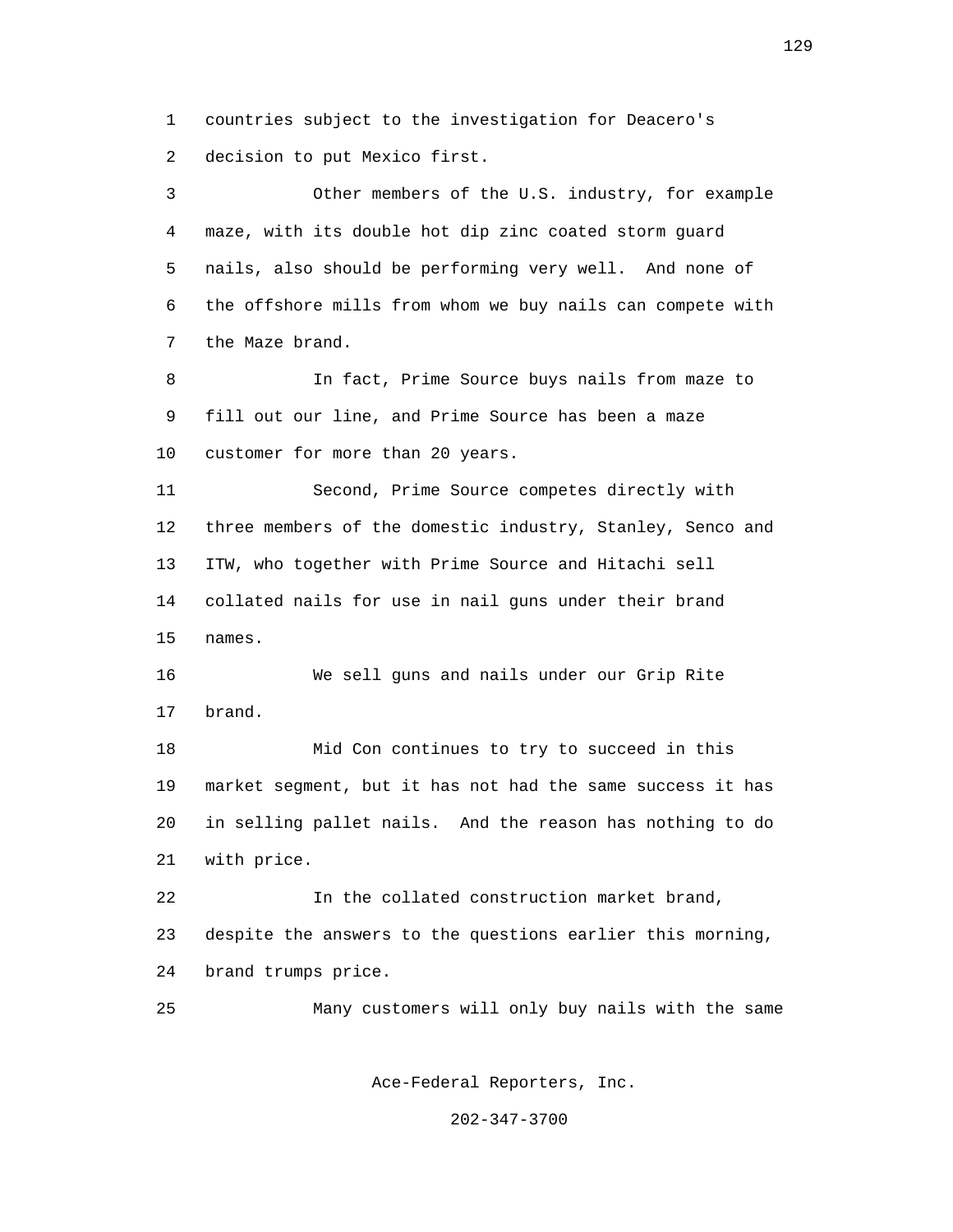1 brand as their guns. Others will buy Paslode, Hitachi, 2 Stanley and Grip Rite, regardless of price.

 3 And we talked about briefly this morning about 4 the labels on the boxes, and Mr. Gordon made the point that 5 all the brands are listed, Hitachi, Paslode, Grip Rite, 6 that the tools will work in those guns.

 7 There is no Magnum listed on the label. They 8 are such a little presence or nonexistent that it's not 9 even put on the label as a generic substitute.

 10 A third reason why Mid Continent is not entitled 11 to relief is because its inability to be a viable nail 12 supplier to Prime Source's major market, the retail chain 13 store segment cannot possibly be blamed on dumped imports. 14 Our nationwide distribution system allows us to 15 provide just in time delivery of literally thousands of 16 different SKUs to those thousand of retail stores. We even 17 have 120 full-time merchandiser employees whose sole 18 responsibilities are visiting every Home Depot store to 19 make sure our displays are fully stocked and properly 20 arranged at all times.

 21 We are proud of our ability to service these 22 national mass merchandisers. We expend an incredible 23 amount of time and resources to become the dominant vendor 24 in this critical market segment.

25 Our success is based on hard work and a huge

Ace-Federal Reporters, Inc.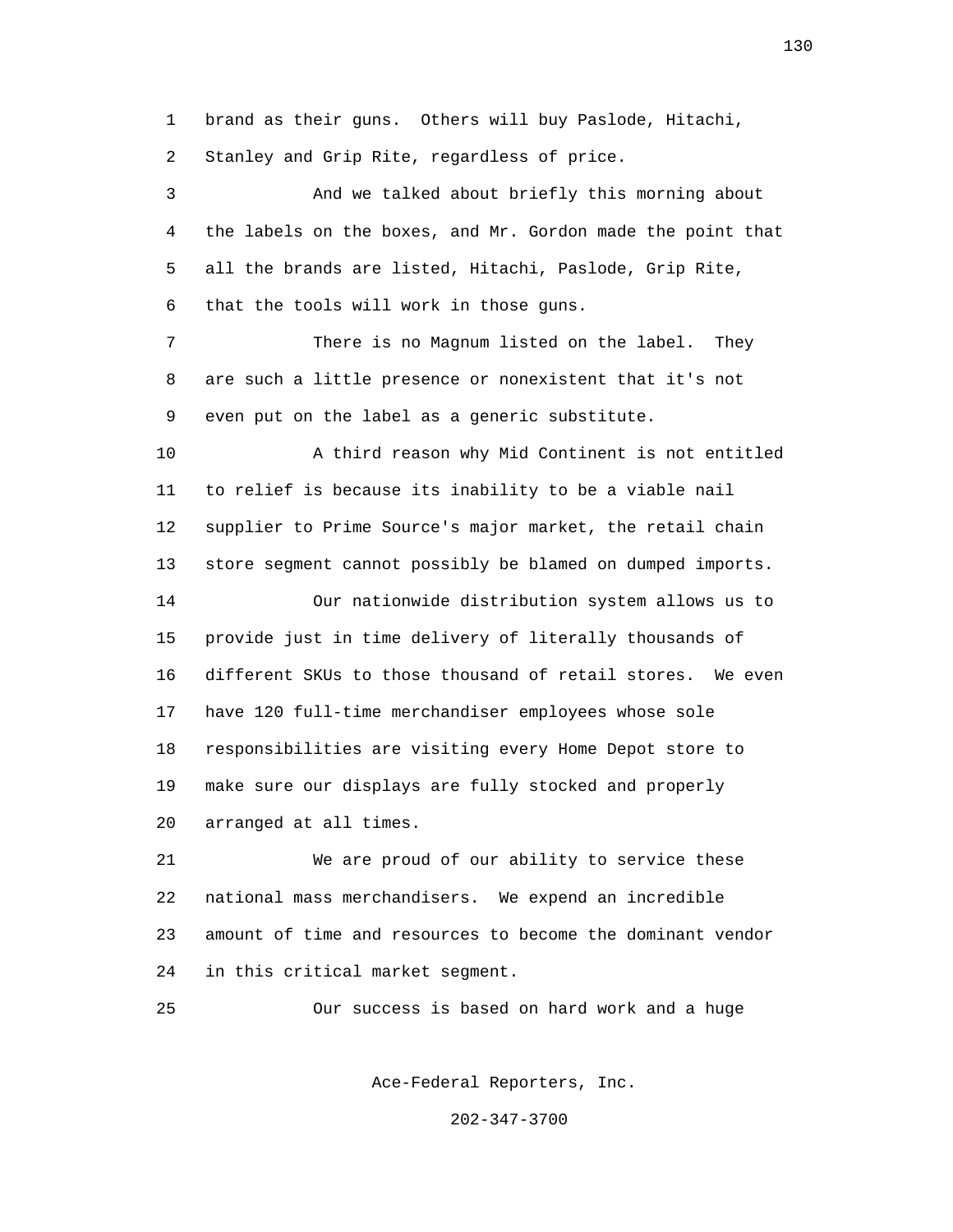1 investment in inventory and people.

 2 When the majority of nails were produced in the 3 United States many years ago, nails were sold out of paper 4 bags and not in 1-pound and 5-pound cardboard boxes and in 5 plastic multipack containers.

 6 Mid Continent and other domestic manufacturers 7 spent their time and money petitioning the government for 8 relief, while we developed a distribution system designed 9 to service the future. The clock cannot be turned back, no 10 matter how many petitions are filed.

 11 I'd now like to circle back to the relationship 12 between the two companies for whom I've worked for more 13 than 25 years, Itochu Building Products and Prime Source.

 14 IBP and Prime Source are sister companies. IBP 15 purchased nails and other products from vendors around the 16 world, acted as importer of record and internally resold 17 those goods to Prime Source at a small markup for its 18 services of being the importer of record and facilitating 19 the import transaction.

 20 It is Prime Source that then sells these nails 21 from its 35 warehouses to our 15,000 customers throughout 22 the United States.

 23 We set up the companies to interact in this 24 manner because of internal financing factors. But in 25 reality, they are one company, with a combined audited

Ace-Federal Reporters, Inc.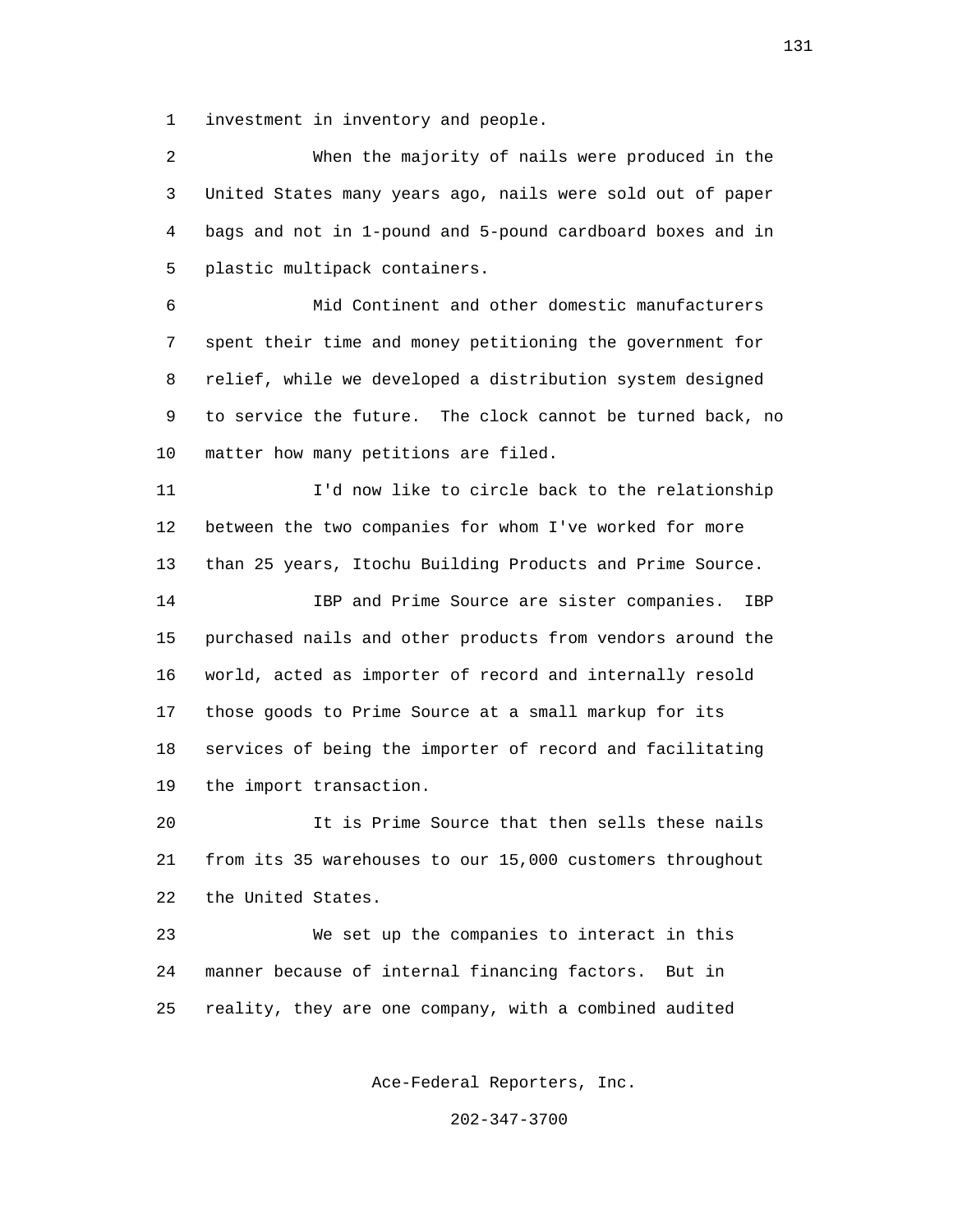1 financial statement which eliminates the internal sales 2 transaction between the two companies.

 3 In fact, the name of IBP has recently been 4 changed to Prime Source Building Products International, to 5 make the connection between the two companies clearer and 6 eliminate any doubt that the two companies operate as one. 7 Regardless of the internal structure, we compete 8 in the United States against ITW, Stanley, Hitachi and in 9 certain markets Mid Continent based on Prime Source's sales 10 to its customers. It is the Prime Source resale price 11 which Mid Continent is alleging has resulted in lost sales 12 and lost revenue on its sales, and it is the Prime Source 13 resale prices which the Commission should examine in its 14 analysis.

 15 Prime Source's success has never been based on 16 selling nails in the United States at the lowest price. We 17 are not a nonprofit charitable organization.

 18 Price is not the determining factor in our sales 19 to our customers throughout the United States. It is 20 quality. It is range of product. It is backup local 21 inventory. It is 100 percent fill rates. It is customer 22 service. It is being a supplier who combines delivery of 23 their nails with many other products.

 24 It's an incentive trip that is provided to 25 customers for increasing purchases.

Ace-Federal Reporters, Inc.

202-347-3700

132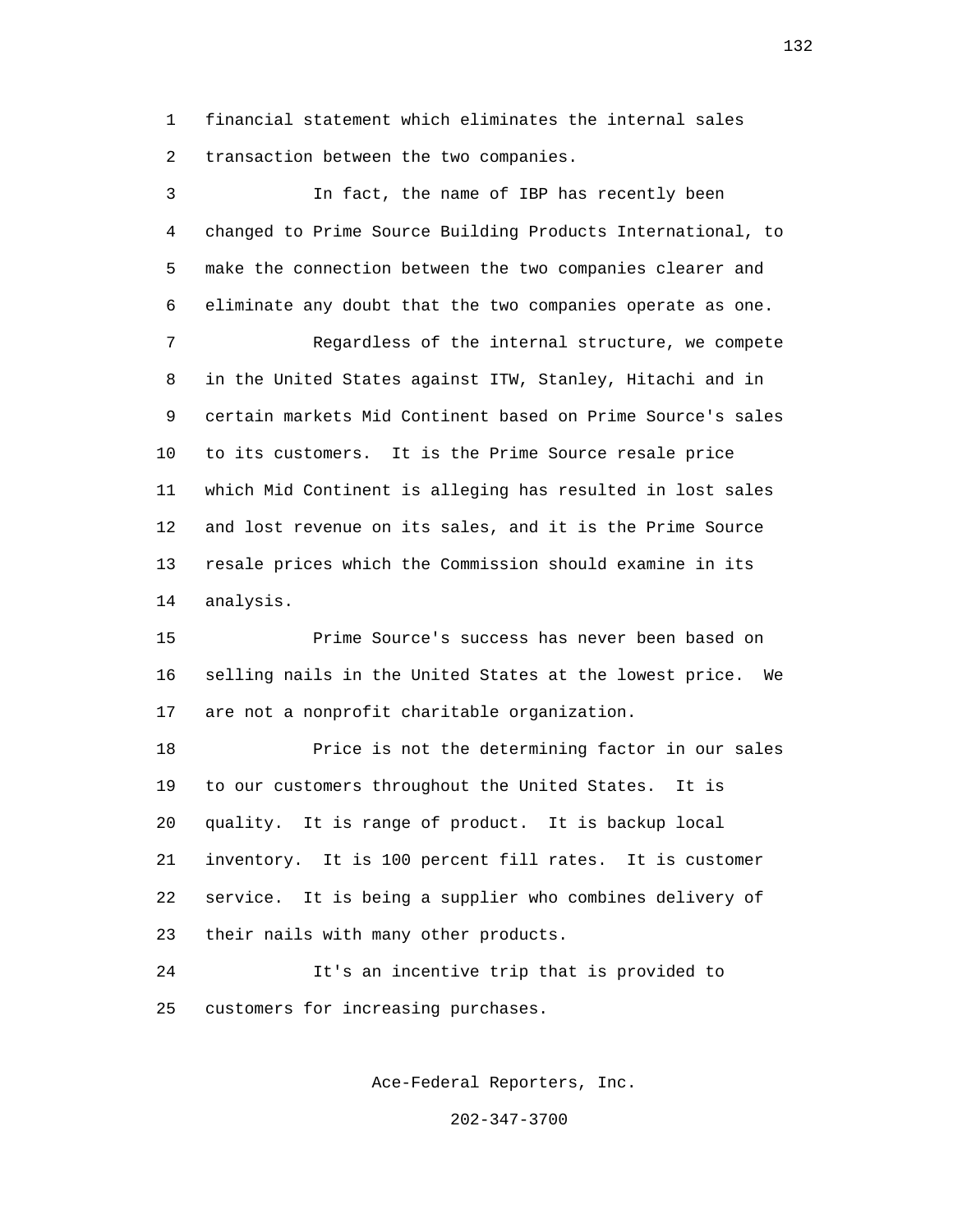1 We live by the tag line that defines us. Global 2 reach with hometown service.

| 3  | Finally, I ask that you realize that our                    |
|----|-------------------------------------------------------------|
| 4  | customers do not specify the country of origin of nails     |
| 5  | when we deliver to fill an order. Our shipping containers   |
| 6  | and retail boxes are properly marked as to country of       |
| 7  | origin, but we are selling Grip Rite quality products.      |
| 8  | It's no different than if you buy an iPhone and the         |
| 9  | components are made in Taiwan or Malaysia or anywhere else. |
| 10 | You are buying an Apple product.                            |
| 11 | Our customers are buying a Grip Rite product,               |
| 12 | and we charge the identical price for all identical         |
| 13 | products, regardless of whether our Grip Rite nails are     |
| 14 | made in China, Taiwan, the United States or any combination |
| 15 | of countries.                                               |
| 16 | In other words, the fact that a sale has been               |
| 17 | lost to Prime Source does not mean that a sale has been     |
| 18 | lost to nails subject to this case. For this reason, any    |
| 19 | increase in Prime Source market share cannot be             |
| 20 | attributable to allegedly unfairly priced nails.            |
| 21 | In closing, I thank the Commission and the Staff            |
| 22 | for your courtesy over the past eight years. I will not     |
| 23 | miss all those importer, purchaser and domestic producer    |
| 24 | questionnaires, but I have enjoyed talking to and           |
| 25 | exchanging e-mails with your Staff.                         |

Ace-Federal Reporters, Inc.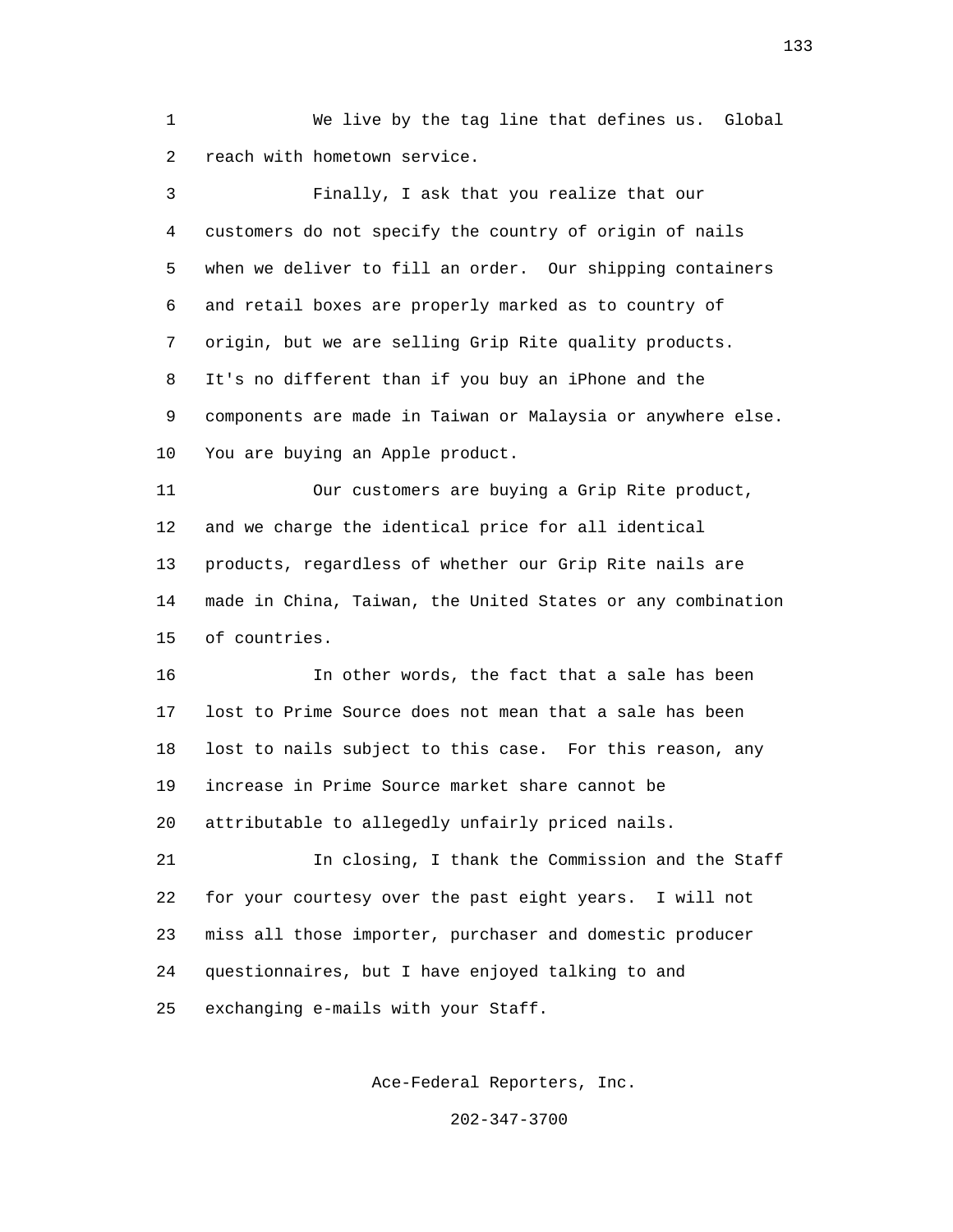1 Thank you, Fred.

2 And answering your questions.

 3 I now hope that you will carefully consider the 4 evidence in deciding whether additional duty on nails 5 imported from Korea, Malaysia, Taiwan, Oman and Vietnam 6 will really return production or jobs to the United States. 7 History says that this will not happen.

 8 When you take this fact into account, together 9 with the evidence that domestic nail mills are better off 10 now than they have been at any time in the recent past, and 11 that any harm to domestic production has not resulted from 12 decisions by prudent members of this industry to source 13 product offshore, I believe that you should reach a 14 negative determination.

 15 I thank you for listening to my testimony, and 16 I'm available for questions.

17 MR. SCHUTZMAN: Thank you, Ms. Zinman.

 18 The third witness on Respondents' panel is Joe 19 Leffler, a vice president of Hitachi Power Tools with over 20 20 years of experience in nails and nail power tool 21 industry. Mr. Leffler will discuss the importance of 22 branding and product range in this industry and why Mid 23 Continent has not been successful competing with Hitachi 24 and other premium brands of nails and nail power tools. 25 Mr. Leffler.

Ace-Federal Reporters, Inc.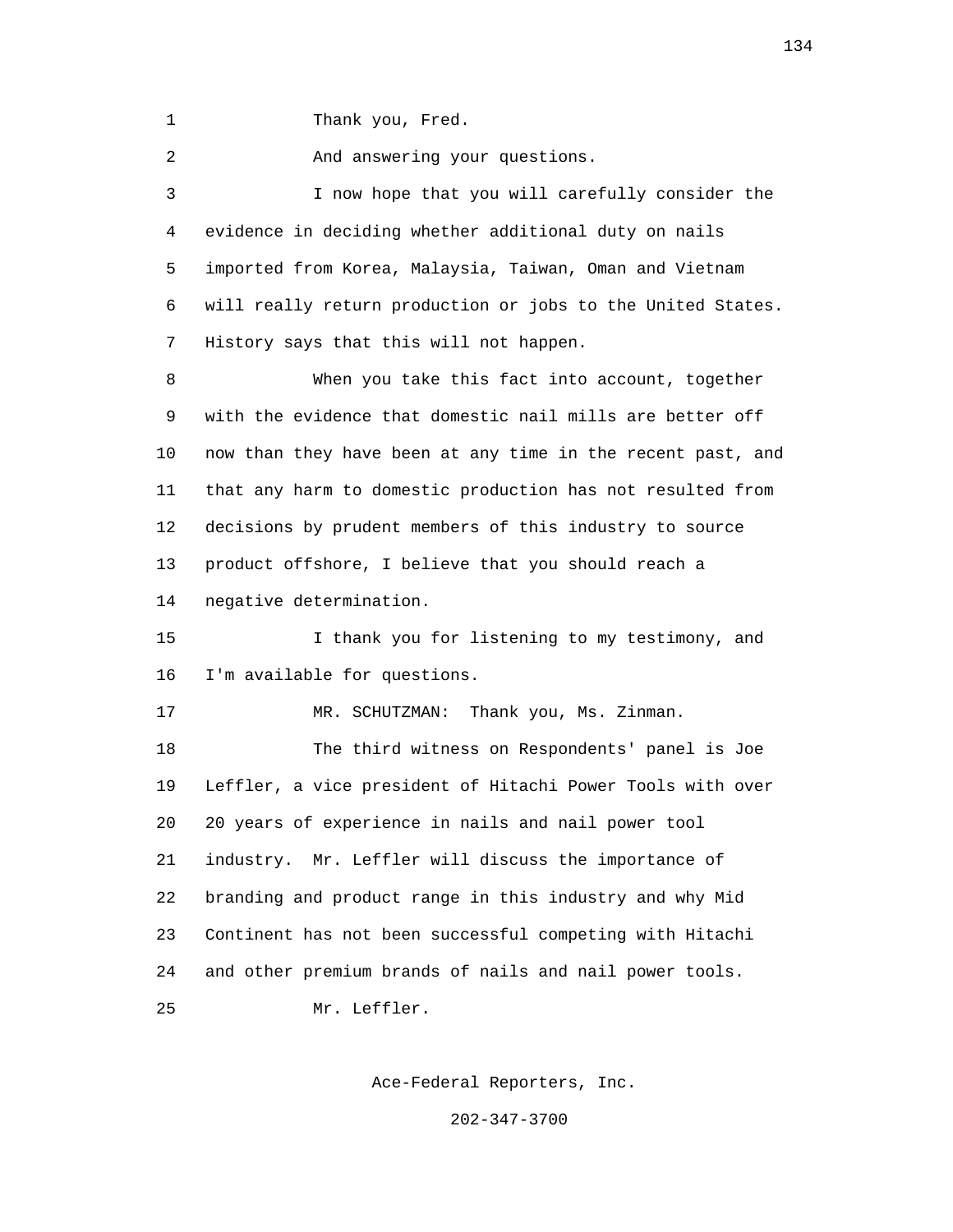1 STATEMENT OF AARON JOSEPH LEFFLER 2 MR. LEFFLER: My name is Joe Leffler, and I'm 3 the vice president of sales and marketing at Hitachi Power 4 Tools USA.

 5 First, I want to thank the panel or the 6 commissioners for the opportunity and time today. This is 7 my third trip to one of the hearings, and I appreciate the 8 opportunity to sit in front of you and discuss this case. 9 It's a little bit different, I was just here a few weeks 10 ago with my son on an 8th grade field trip, so a little bit 11 different to be on this side, other than getting 12 sightseeing in the city. So thank you for your time. 13 I've been in the nail and power tool business in 14 the U.S. for over 23 years. I started as a service 15 technician at Duo-Fast, which is now Illinois Tool Works. 16 Since 1994, I've served at virtually every level 17 at Hitachi. I want to highlight a few of the filing -- I 18 want to highlight the following for the Commission today. 19 First, the U.S. industry -- the U.S. industry 20 here is not interested in seriously selling us nails. 21 Second, the U.S. industry has its own brand strategy that 22 competes with ours. Third, individual members of the U.S. 23 industry do not supply the full range of nails out of one 24 spot that Hitachi needs. Fourth, my interaction with 25 customers, Mid Continent offers the lowest price brand and

Ace-Federal Reporters, Inc.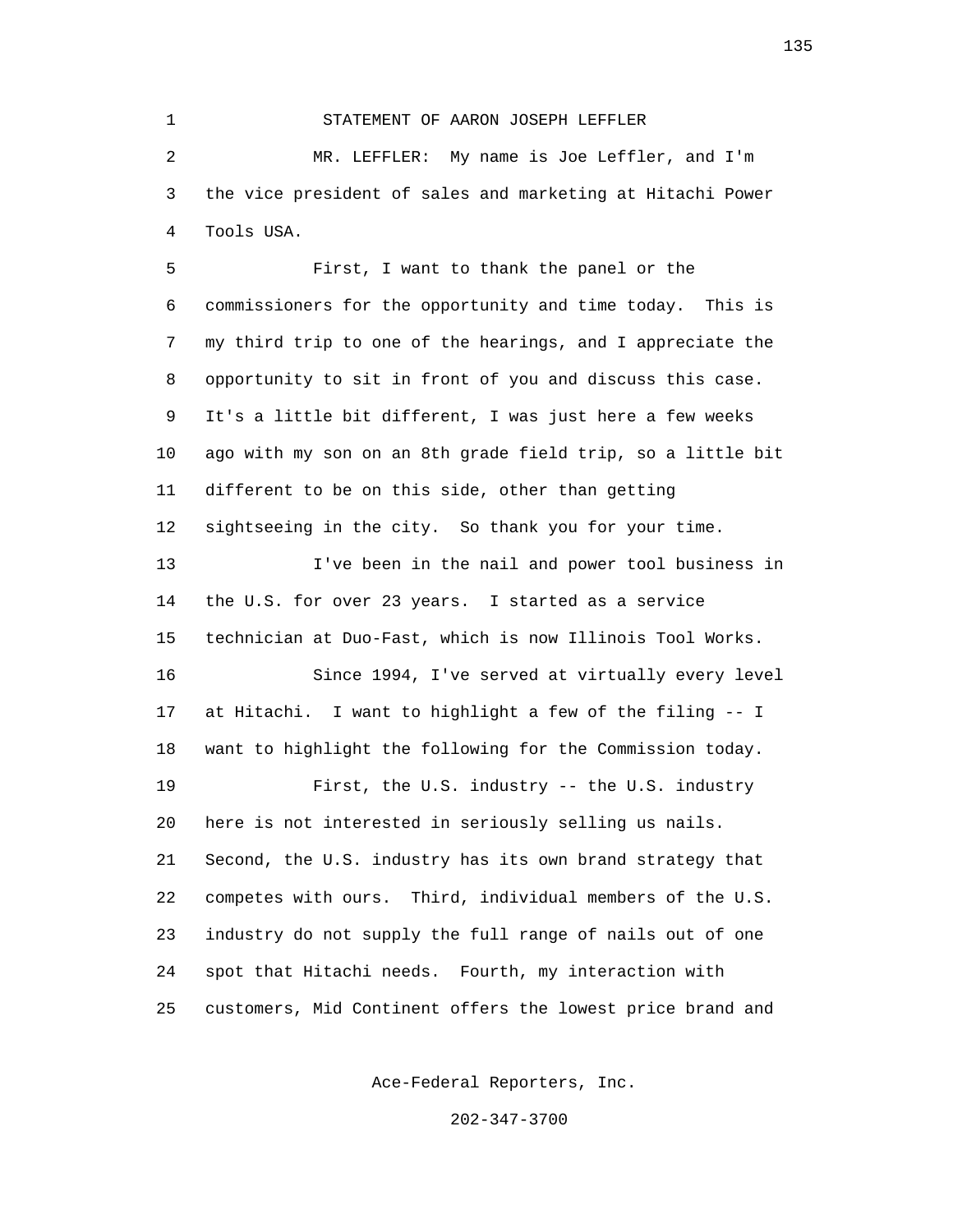1 frequently leads price downward.

 2 The U.S. industry generally is not interested in 3 selling nails to Hitachi. Over the last eight years, only 4 one of the domestic suppliers has ever worked seriously 5 with Hitachi.

 6 We work with this supplier, but no other U.S. 7 supplier, including Mid Continent, has ever made a genuine 8 attempt to sell us. We are the largest customer for 9 Specialty Tool and Fastener, which is a U.S. producer. 10 Again, we are the largest customer. They built a 11 relationship, they come in, they do all the things that are 12 required to sell a company, any company. They do the sales 13 process, they build the relationship. We're their largest 14 customer.

 15 At the preliminary Staff meeting, I said U.S. 16 producers have not tried to approach Hitachi, with the 17 exception of Specialty. Well, about one month after that, 18 Tree Island came and met with us in Atlanta.

 19 In discussing a potential relationship, they 20 offered to supply a quantity of nails that is less than one 21 day usage for what Hitachi would use. This was for plastic 22 strip collated nails.

 23 If our suppliers provided that quantity to us, 24 we would need hundreds of suppliers. That would not be 25 feasible for Hitachi. We cannot seriously entertain an

Ace-Federal Reporters, Inc.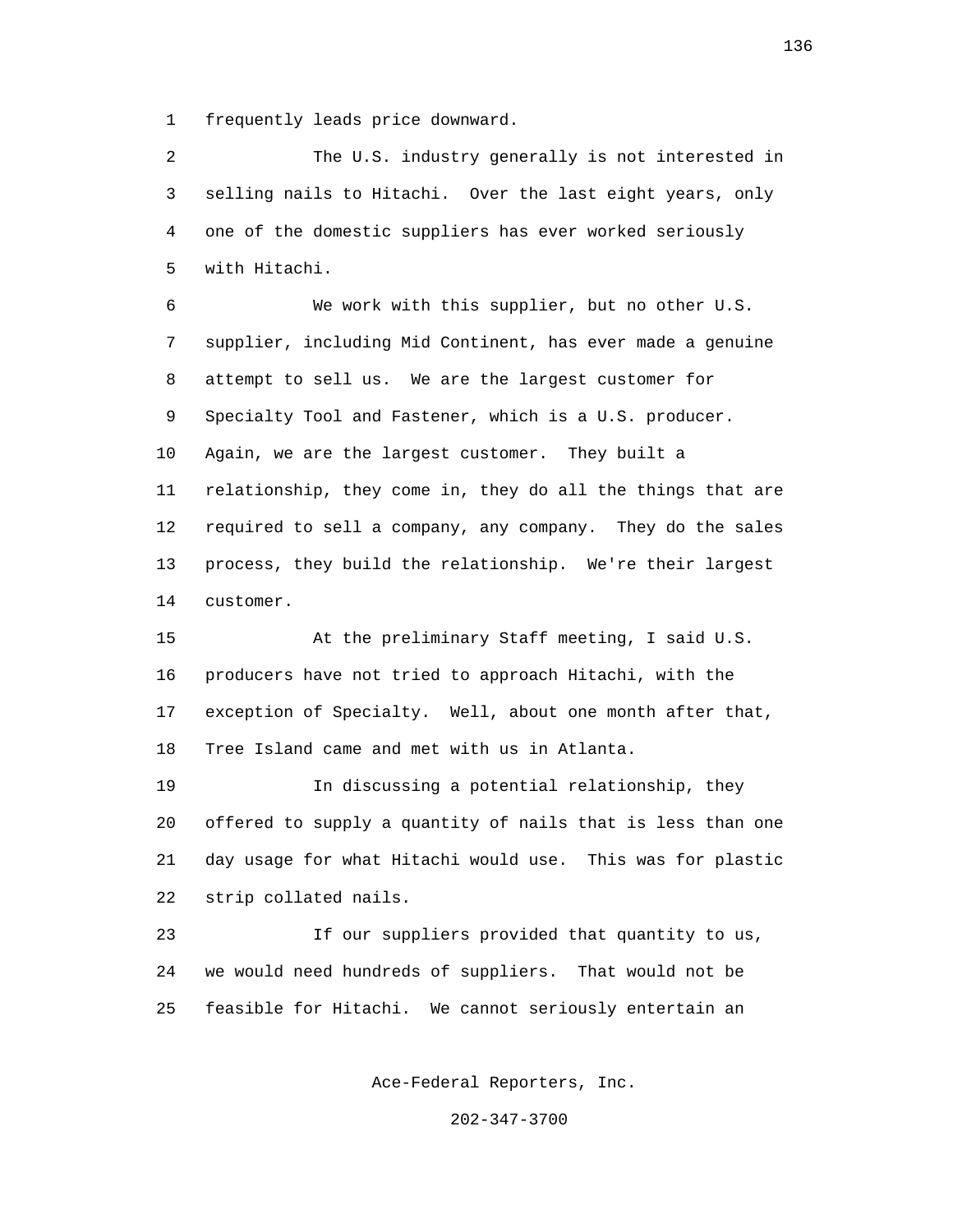1 offer as this because we need far, far greater volume.

 2 We were told this supplier had a maximum 3 capacity of roughly 40 to 50 truckloads per month, which 4 would not be enough to meet Hitachi's demand.

 5 In sum, they contacted us with a proposition 6 they knew was not feasible for us. There was no real 7 attempt at follow-up, and there was no relationship 8 building with Hitachi.

 9 Why is this? The answer is brands. The U.S. 10 companies have their own brands. They have built in 11 competition with the Hitachi brand. I noticed that the 12 Commissioner Staff report listed Stanley, Senco and ITW as 13 large U.S. producers. These companies market Bostitch, 14 Senco and Paslode brands respectively. I also see that 15 Prime Source is represented here today. It has its own 16 brand, Grip Rite.

 17 These four brands, plus Hitachi, are the five 18 brands that dominate sales of nail guns and nails for those 19 guns.

 20 In Hitachi's experience, sales of nails 21 typically follow sales of branded nail guns. If Hitachi 22 wins against other brands for sales of nail guns, we expect 23 to win significantly greater portions of sales for the 24 nails that go in those guns.

25 Mid Continent offers the Magnum nail brand, but

Ace-Federal Reporters, Inc.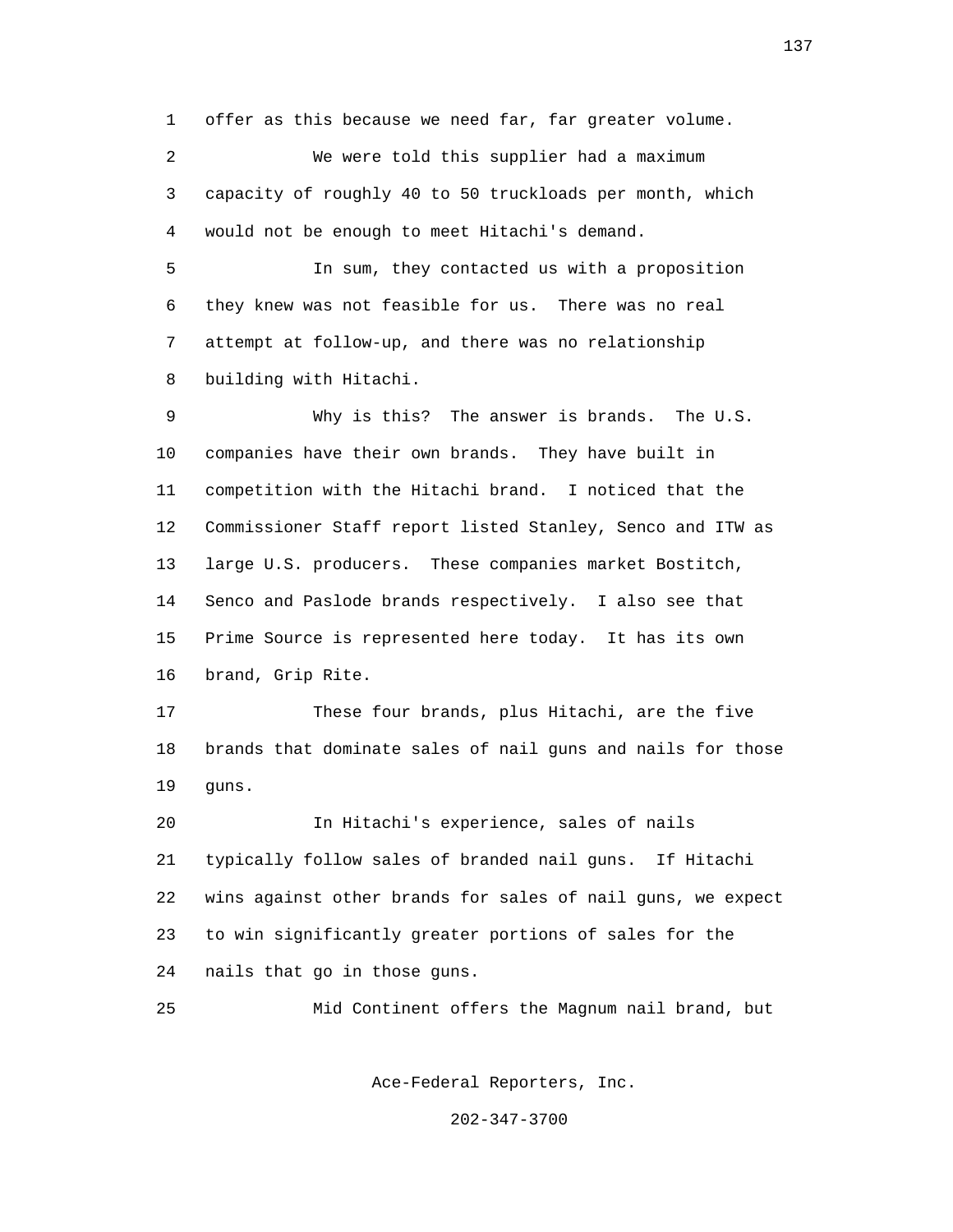1 Magnum is, at best, a second tier brand that accounts for a 2 minuscule portion of the market. Although the five 3 dominant brands compete head to head with Mid Continent, 4 the Magnum brand is a weaker competitor in contrast to 5 Hitachi, Bostitch, Paslode, Grip Rite and Senco. 6 This is especially true of the nail guns that 7 you see on residential construction job sites. 8 The four other dominant brands, plus Mid 9 Continent, don't sell to us because they have their own 10 brands of nails and nail guns that compete with ours. 11 Further, like Hitachi, the other four dominant brands make 12 quality nail guns and nails for those guns. They are 13 formidable competitors. 14 Hitachi carefully designs its nails for optimal

 15 use in the Hitachi nail gun. We have specifications for 16 our nails that go above and beyond and rigorous quality 17 control to ensure those specifications are met by all of 18 our nail suppliers.

 19 Nothing is worse for the Hitachi brand than to 20 have our nail guns jam or misfire or to simply have an 21 Hitachi nail not function properly. Product consistency by 22 our nail suppliers are critical.

 23 Another important consideration is product 24 range. The issue is not whether all U.S. producers taken 25 together represent the full range of products. The issue

Ace-Federal Reporters, Inc.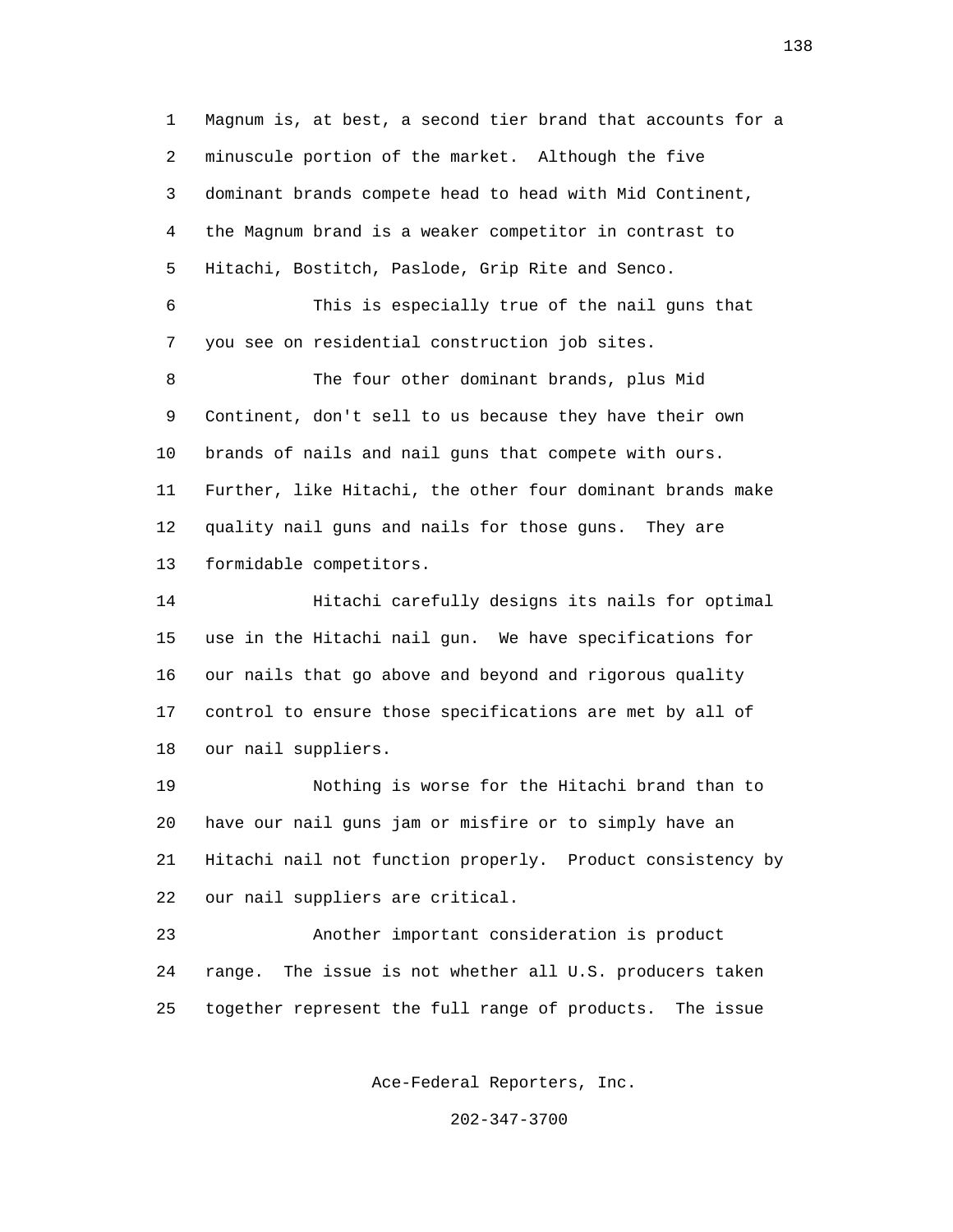1 is whether an individual U.S. producer loses sales because 2 they do not produce a sufficient range.

 3 And the answer is yes, they do lose sales. 4 Hitachi and other large U.S. producers want to 5 avoid extra cost of having to maintain an unnecessarily 6 large number of source nails. While the domestic industry 7 has a whole may produce a wide range of products 8 individually, domestic producers by themselves do not 9 support the range that Hitachi and other large purchasers 10 need, in fact, most do not even produce a large range of 11 nails.

 12 This means that certain customers will not look 13 to these domestic producers for supply. Our import 14 suppliers are companies, unlike the U.S. producers, they do 15 make -- do not make a wide range of nail types that we 16 require. That's the reason we purchase our fasteners in 17 the manner we do today.

 18 Finally, Mid Continent is a price leader. I 19 noticed in the public Staff report that customers were 20 twice as likely to identify Mid Continent as a price leader 21 than Hitachi. That does not surprise me. Mid Continent 22 offers the lowest price for nails in the market often, and 23 it is the leader of taking prices down.

 24 I hear this consistently from my customer base. 25 But note that Hitachi has more customers than Mid

Ace-Federal Reporters, Inc.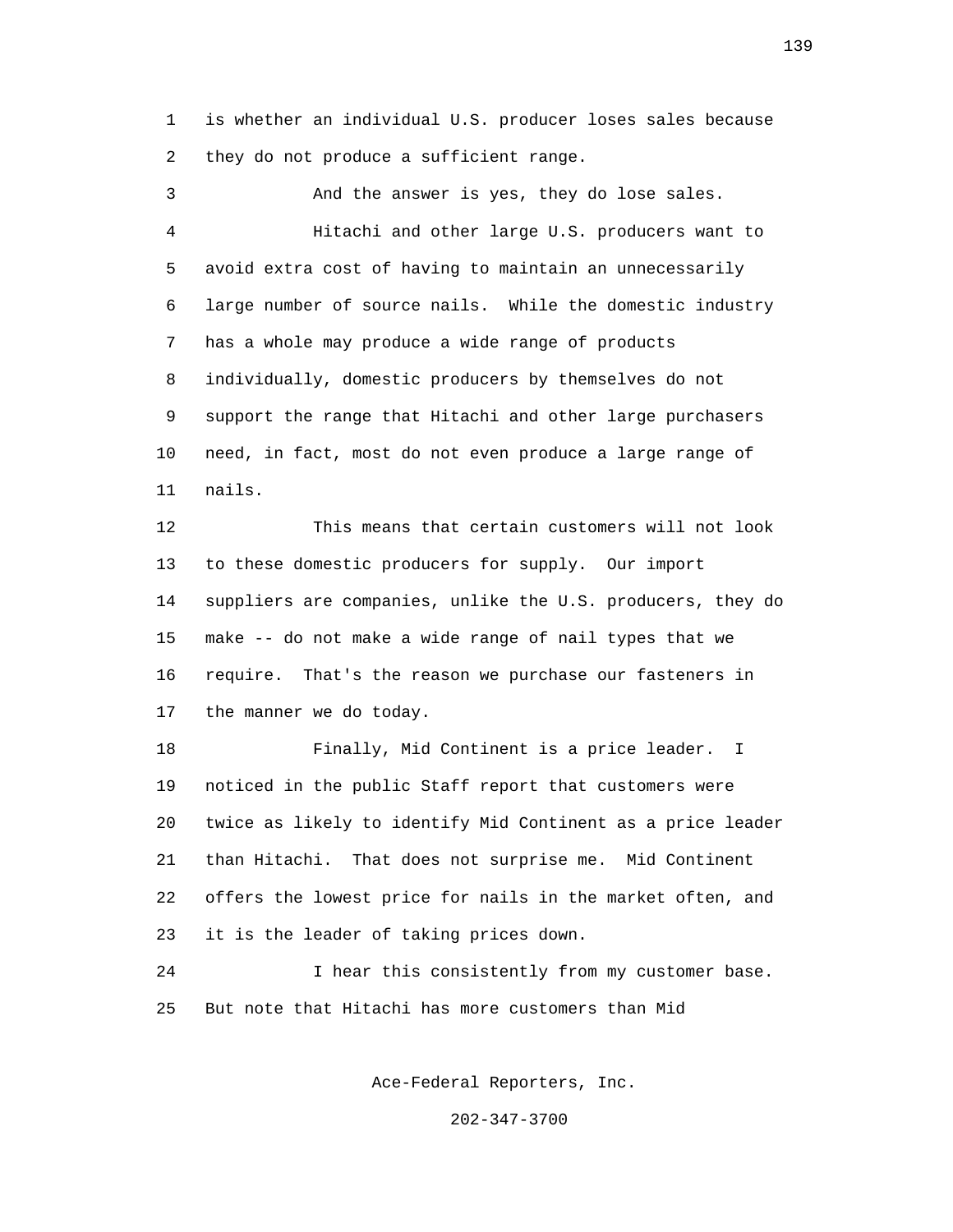1 Continent, so if Mid Continent is named as a price leader 2 more often than Hitachi, twice as much, this means that 3 compared to Hitachi, a significantly larger share of Mid 4 Continent's customers identify it as a price leader.

 5 And finally, I also hope that the Commission 6 will understand it should not compare the price Hitachi 7 pays for its nails with Mid Continent's price. This would 8 not be fair.

 9 To ensure a fair comparison, the Commission 10 should compare Mid Continent's price to its customers to 11 the price charged by the five dominant brands in the 12 market. That is the price level at which we compete.

 13 I also wanted to clear up three points of -- 14 that were brought up earlier today. First, Jim Miller with 15 Hall Steel made a statement that is completely untrue, and 16 it's -- I've been at Hitachi for over 20 years. We 17 absolutely did not -- we didn't even buy nails from China 18 at that point in time, the nails that he was referencing. 19 We did not tell them they had to match a price out of 20 China.

 21 As a matter of fact, they came to our office and 22 decided not to do business with us and went direct to all 23 of our customers. They knew where we shipped, they knew 24 what our prices were, and they went direct to our 25 customers. So point number one.

Ace-Federal Reporters, Inc.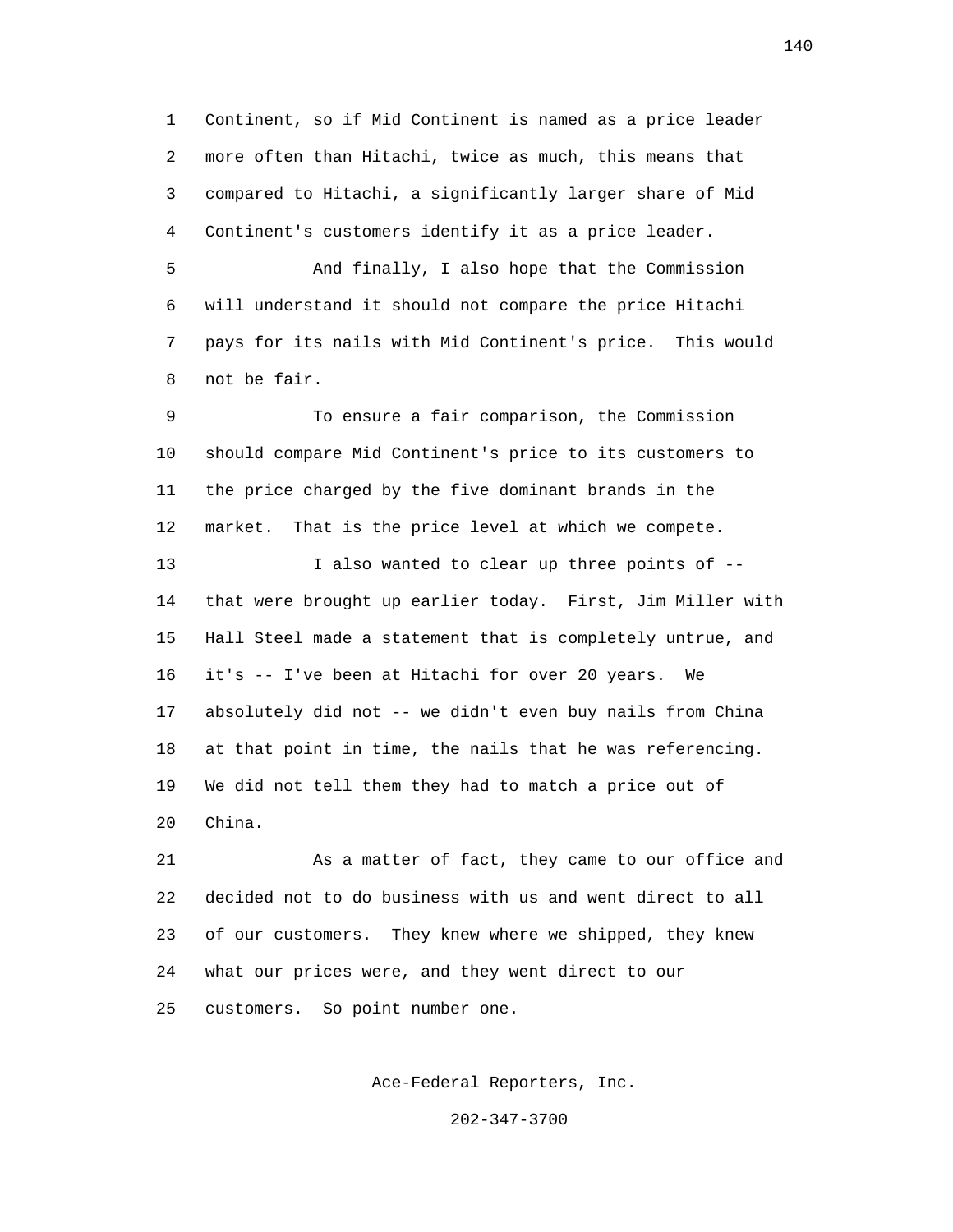1 Point number two, there is a U.S. producer, 2 Specialty Fastener. They work with us, we work with them, 3 we're their largest customer in the U.S. We don't do it 4 based on price.

 5 And finally, Adam Gordon brought up STAFDA, 6 Distributor Association, Specialty Tool & Fastener 7 Distributor Association, which is the essence of Hitachi. 8 That's our heritage, that's where we've come from.

 9 We're the number one brand when it comes to the 10 Hispanic Pro, which is a big part of the industry. Hitachi 11 is absolutely number one. They all love our tools, they 12 buy them because of the quality, durability, and all that 13 goes into it.

 14 Within that group of the Specialty Tool and 15 Fastener Distributor Associations, the premium members that 16 hit the wood to wood, which is residential and multifamily 17 construction. Those customers that are within the STAFDA 18 group, they formed a membership Sphere 1. They're still 19 affiliated with STAFDA, but they formed a buying group 20 called Sphere 1.

 21 Hitachi competes against Milwaukee, Makita, 22 Senco, Bostitch, Stanley, all of the other big brands that 23 you hear.

 24 We have for the third year in a row, we have won 25 the number one brand as an overall single brand in

Ace-Federal Reporters, Inc.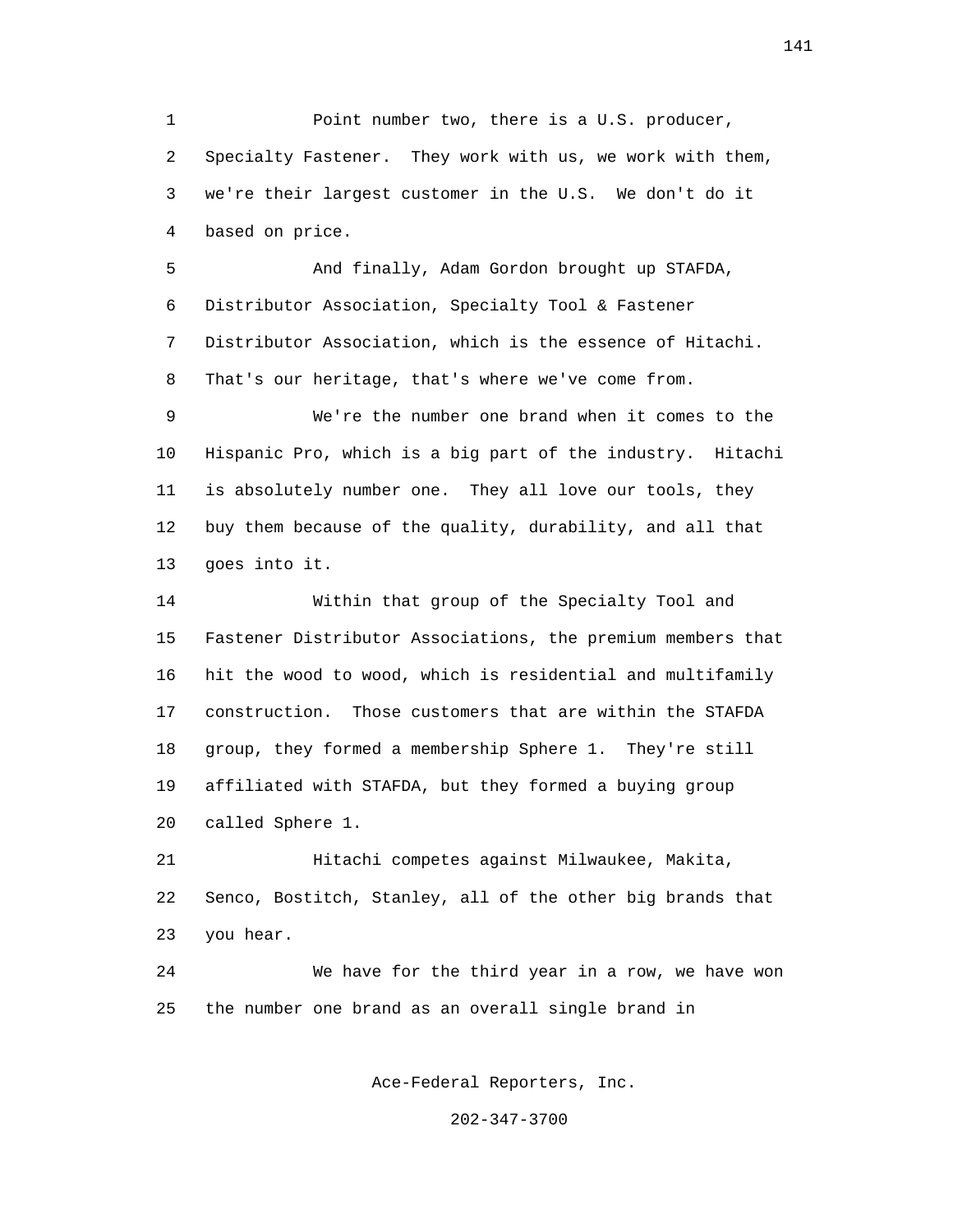1 comparison from a sales perspective, we've won number one 2 brand.

 3 Brand is a very, very big deal. The 4 Commission -- Mr. Johanson, you referenced earlier today 5 the analogy, I believe, about your Volkswagen. It's a -- 6 it's very true. It's not just does the nail work in the 7 gun. There's a lot more that goes into it. 8 And yes, there are a lot of big users in the 9 pallet industry that really may not care, which is where 10 their expertise in market share is. And in that industry, 11 they compete directly with the distributors. 12 We are not a distributor. We resell the product 13 to our customers. In some cases, our customers compete 14 directly with them. 15 So when you look at the brand and all that goes 16 into the brand to build up on the residential construction 17 job site, brand is very, very important. Matching the 18 product together is very, very important. 19 They referenced why Hitachi puts other brands on 20 the box. You know, we would love for other -- other 21 customers using other tools to get a chance to come to 22 Hitachi. We want that chance, because we know once they 23 experience all the quality controls and all the things that 24 Hitachi does, that they are going to make a switch to our 25 brand of tools as well, or vice versa.

Ace-Federal Reporters, Inc.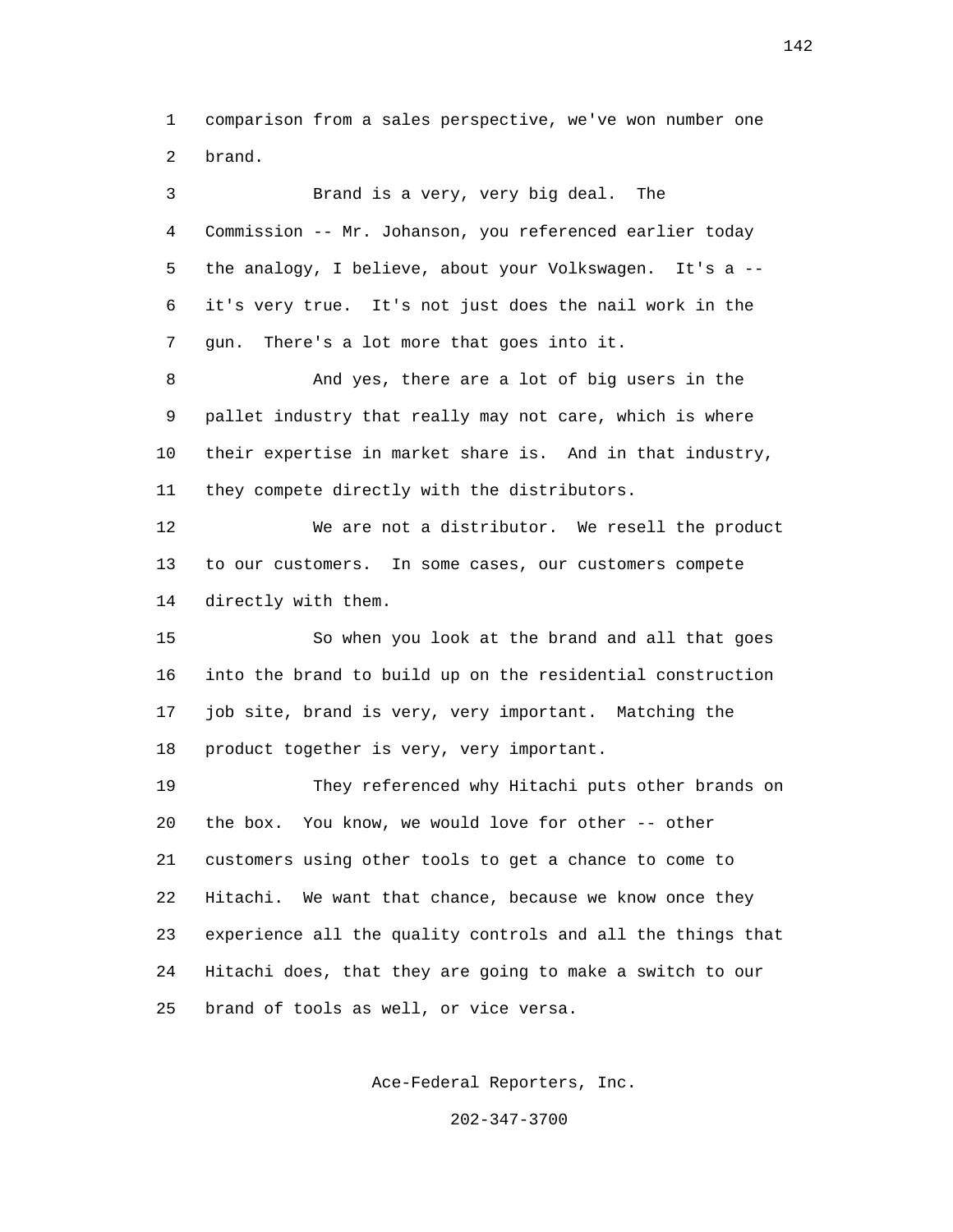1 You know, we really believe that that's the 2 reason why we choose to buy where we buy, and we welcome 3 the U.S. industry to call on us and build a relationship 4 and sell us, because the one that has, we're their largest 5 customer. 6 I thank you for your time today. I appreciate 7 the opportunity to sit in front of you and give our side of 8 the story. Thank you. 9 MR. SCHUTZMAN: Thank you, Mr. Leffler. 10 Next on Respondents' panel, we have Ken Ippoliti 11 back here. Mr. Ippoliti is the national sales manager of 12 BMD USA, a company that sells a wide range of building 13 materials, including collated and bulk nails in the United 14 States, many to private label purchasers. 15 Among other important topics, he will explain to 16 you his experiences trying to get U.S. producers to sell 17 private label nails to BMD. 18 Mr. Ippoliti. 19 STATEMENT OF KEN IPPOLITI 20 MR. IPPOLITI: Commission, thank you for the 21 opportunity and good afternoon. My name is Ken Ippoliti, 22 I'm the director of national sales at BMD USA. I have over 23 15 years experience in the industry at all levels of the 24 business. 25 BMD is an American-owned company that opened its

Ace-Federal Reporters, Inc.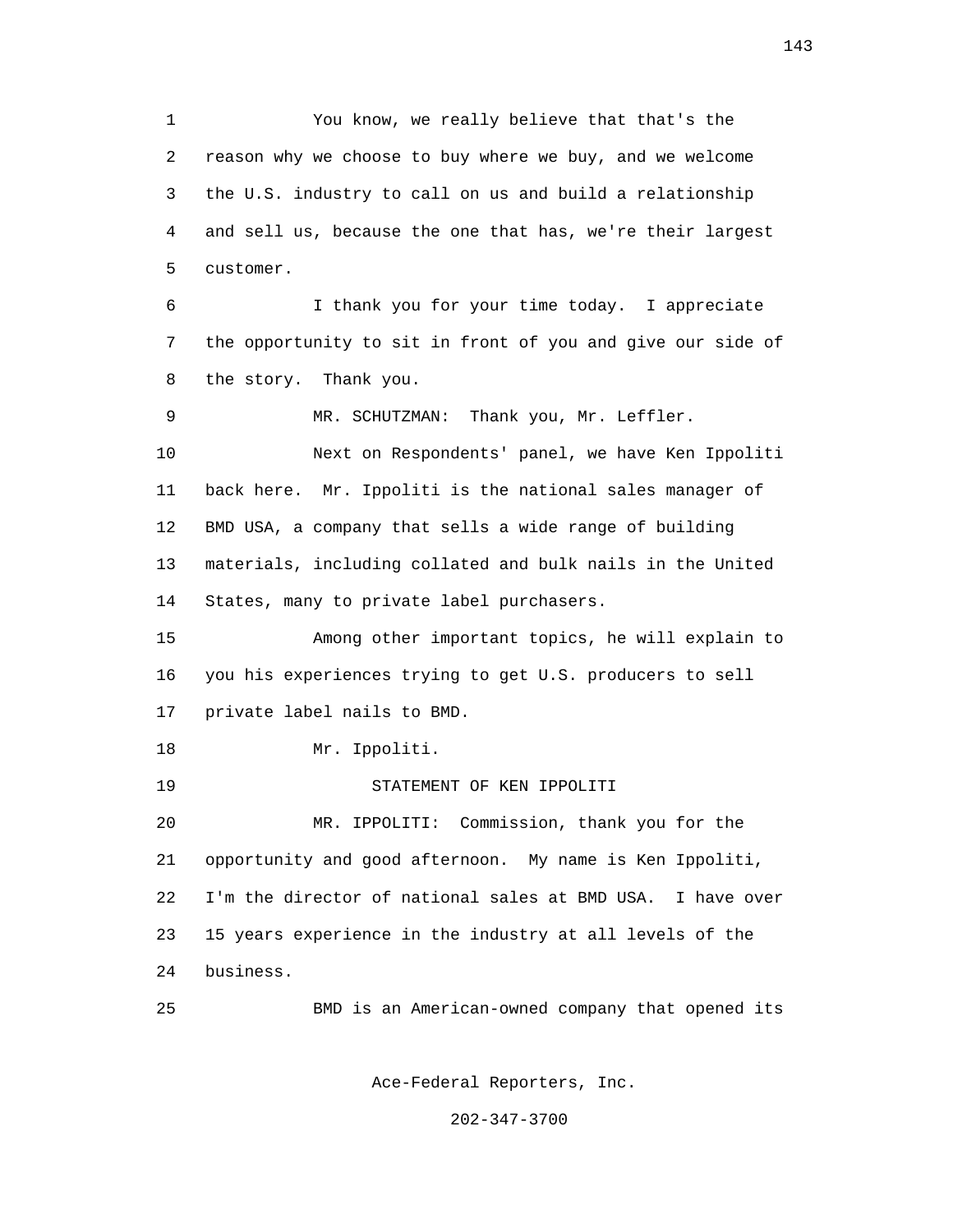1 doors in 1953. It's a 100 percent employee-owned. It's an 2 ESOP. We have about 220 employees with eight locations 3 around the United States.

 4 BMD sells a wide variety of building materials, 5 and these building materials within these categories also 6 include our branded product for collated fasteners, which 7 is Master Fasteners, and then Quick Build for our hand 8 drive nails.

 9 We are also one of the leading providers of 10 collated nails to the largest branded products -- largest 11 brand names within the industry and have done that for 12 years. That's through our private labeling offering. 13 We manufacture those customers' unique 14 specifications, and we deliver their product with their 15 brand on the box.

 16 My intention today is to show how the domestic 17 manufacturers' claims of injury due to imported fasteners 18 is false and how Mid Continent has wrongly wielded the 19 antidumping law.

 20 All that I'll speak about today has been the 21 reality since last June, with the preliminary hearing here, 22 and years prior to that, too.

 23 The Petitioners testified last year that given 24 the opportunity, they would manufacture the full product 25 list that is within the scope of this case, a lot of which

Ace-Federal Reporters, Inc.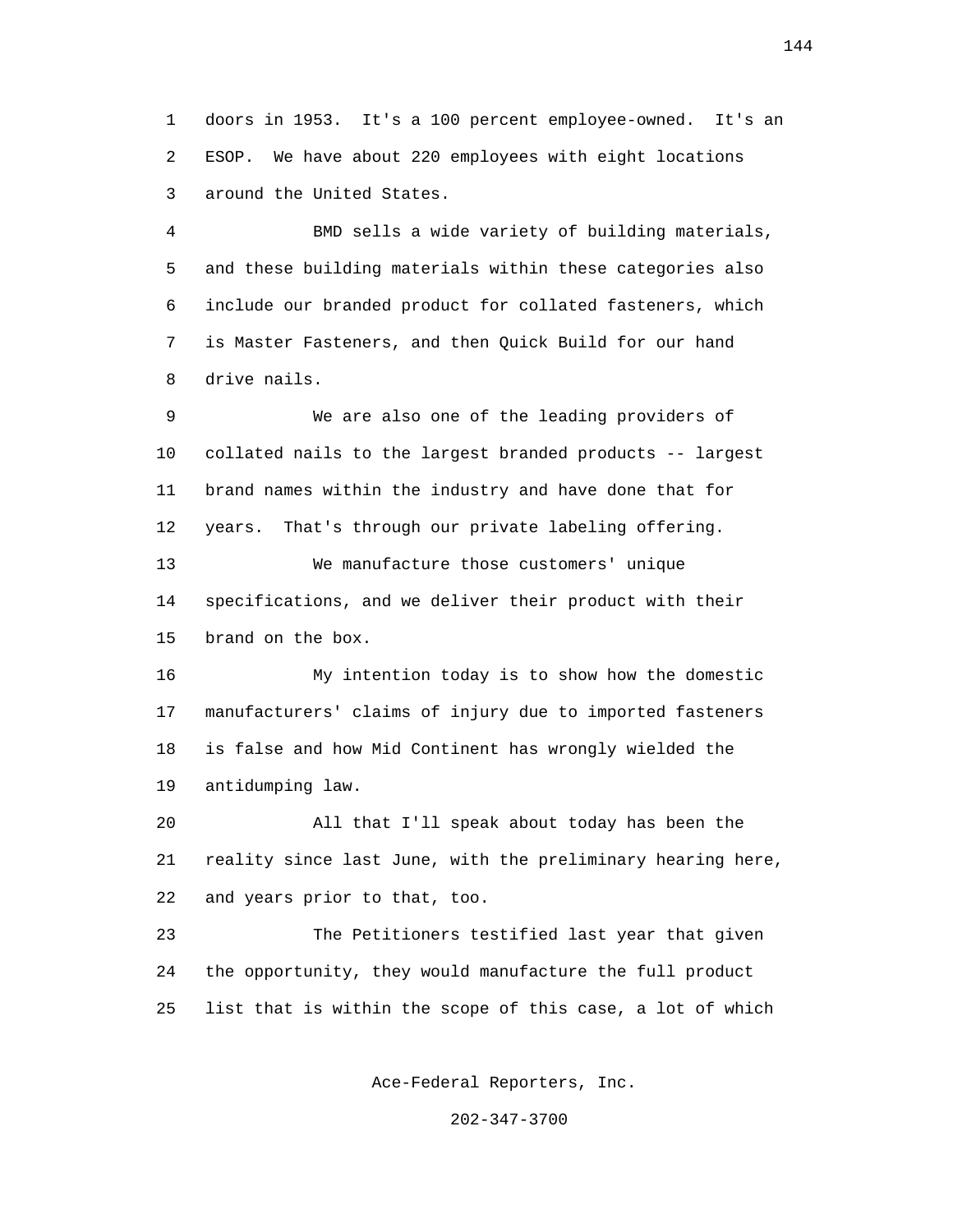1 they said was piled in front of you earlier today.

 2 I contacted two of the three U.S. manufacturers 3 after last June's hearing. Same two of the three that I 4 spoke with did testify before you, along with one domestic 5 manufacturer and none were interested in expanding product 6 offering. And this is in direct contradiction of what they 7 said last June and today.

 8 In June of last year, these same Petitioners 9 testified that they would be willing to provide private 10 label manufacturing, given the opportunity. I contacted 11 two of the three that stated such and discovered that this 12 was not the case. My brand was not an option for them. 13 Again, in direct contribution of today's testimony.

 14 And I will say that those conversations were 15 pretty short. There was -- there was no discussion on 16 price, volume. It just was not an option.

 17 My company spent a great deal of time and money 18 developing our brands. Also, as mentioned earlier, a 19 significant part of our business is private label business, 20 and so not only do our nail providers, the manufacturers 21 that we utilize, need to be able to use our brand but also 22 several other brands.

 23 The one -- also, the one domestic -- I will say 24 the one domestic manufacturer that was willing to entertain 25 the idea doing my private label business, they didn't have

Ace-Federal Reporters, Inc.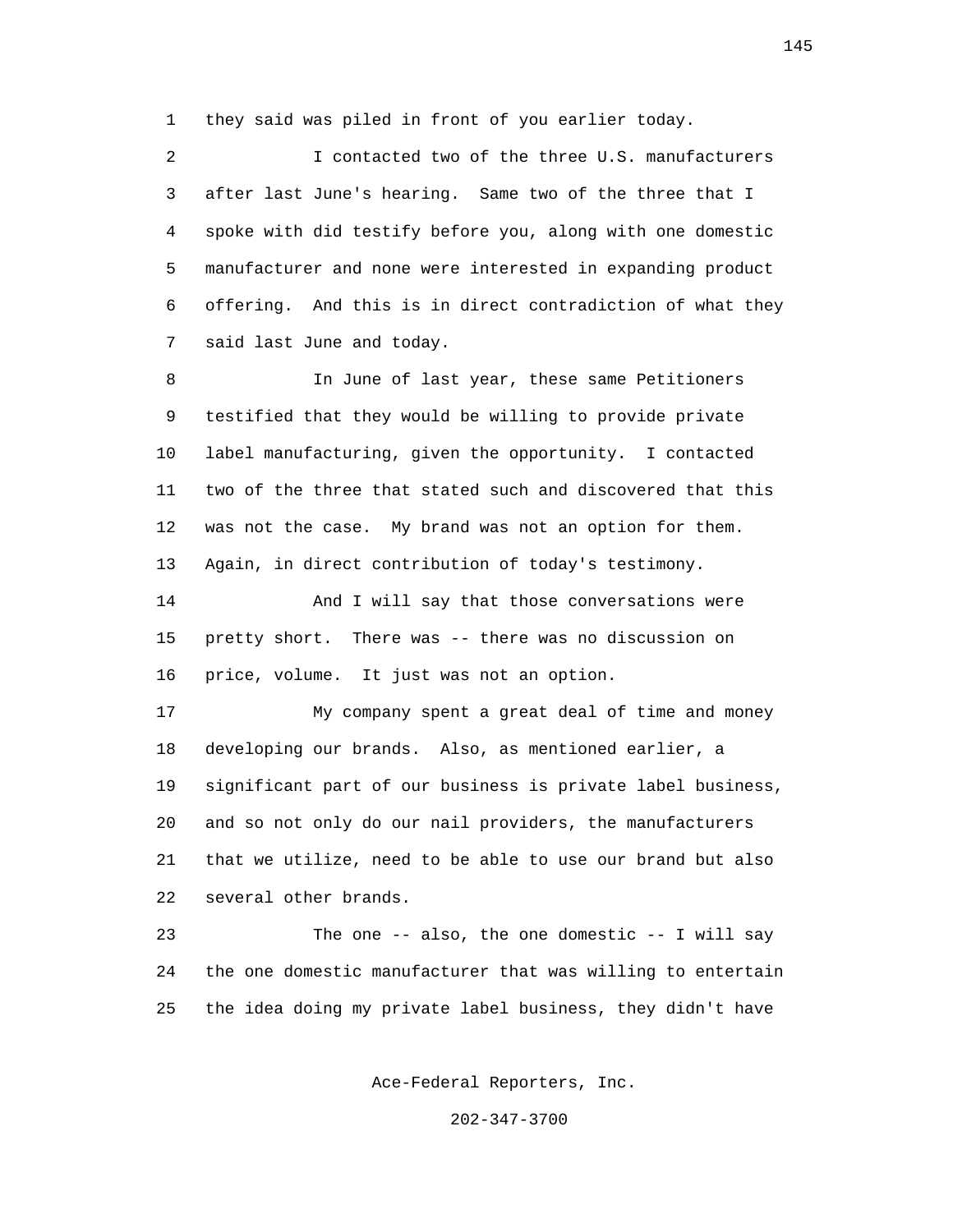1 the volume or they didn't have the product mix to make that 2 even a realistic option.

 3 The domestic industry doesn't have the 4 capabilities to supply our brands nor the brands of our 5 private label customers, nor are they willing to invest the 6 time and money to be capable of such, and for the small 7 number of products that they do manufacture, we would be 8 forced to distribute their product, which just is not an 9 option.

 10 When I say "distribute their product," it would 11 be distributing their brand.

 12 In short, any company with a full line of 13 fasteners with proprietary specifications is required to 14 use offshore manufacturers so as to have a complete line 15 that our customers require. Those customers not only the 16 largest brands within the industry but also to specialty 17 tools and fastener distributors that have been spoken about 18 today.

 19 There is no viable source currently interested 20 in doing such in the United States, no matter what their 21 testimony is here.

 22 On the subject of market share, the Commission 23 heard my testimony last June that we have lost market share 24 to Mid Continent over the past three to four years. I want 25 to edit that. That's still true today, and even after last

Ace-Federal Reporters, Inc.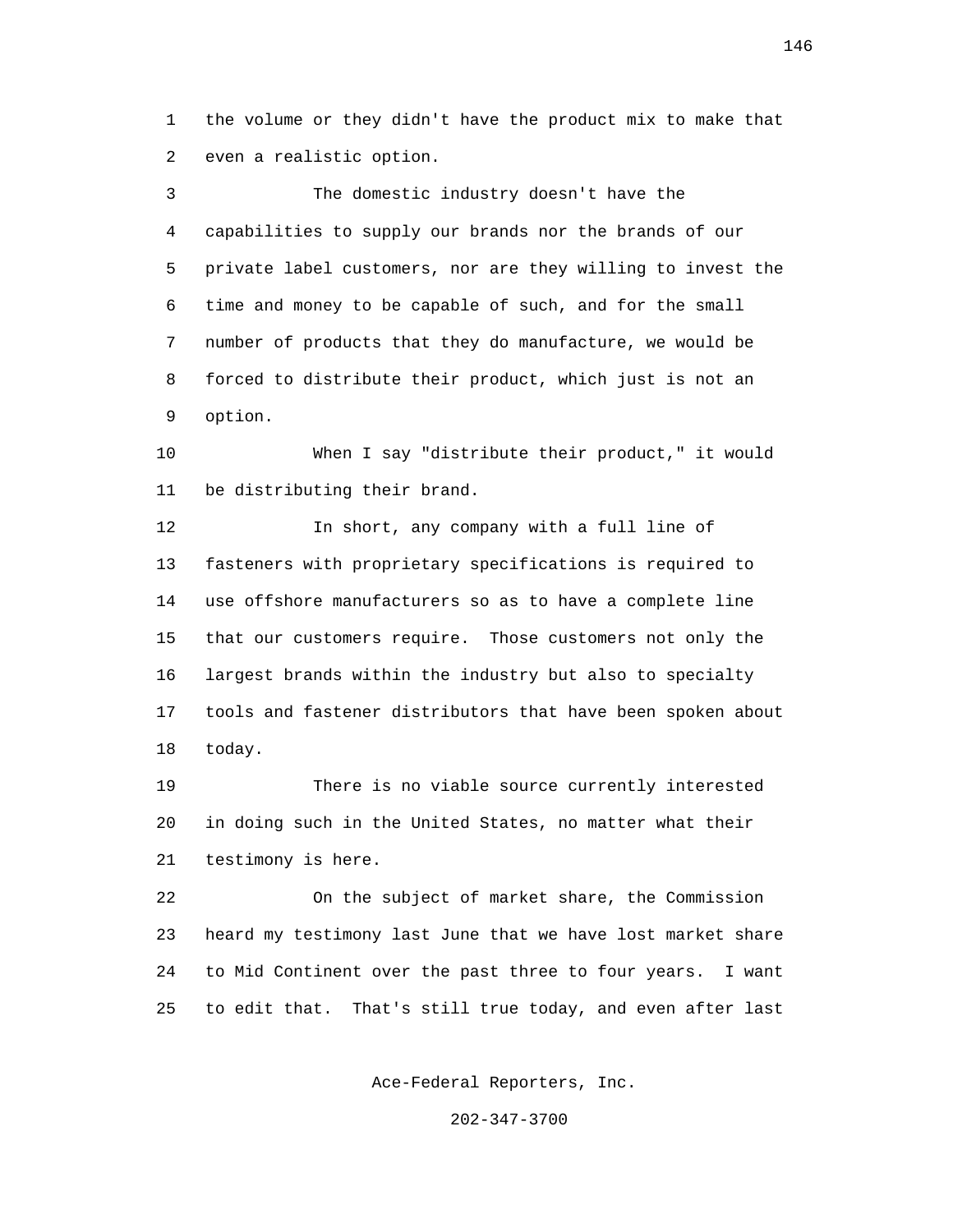1 June's hearing, we continue to lose market share, but only 2 in the small number of categories in which we compete with 3 them on. And those are the two in which they manufacture. 4 There are dozens, it's hard to put a number to 5 it. I wish I could take the time to tell you all the 6 things that were missing from that table earlier today, but 7 it would be a very long testimony. Part of the problem is 8 it would take just as long to tell them what they're 9 missing too.

 10 As far as the price, Mid Continent continues to 11 be the low price leader in the industry. Prior to the 12 antidumping case against China in 2008, Mid Continent was a 13 nonfactor, outside of the bulk pallet nail industry.

 14 Attempts to buy market share would occur from 15 time to time but would only last for a few months.

 16 After receiving the antidumping duty against 17 China in 2008, the plaintiff went to market with extremely 18 low pricing and have sustained such.

 19 When I asked the Mid Continent employee how they 20 can afford to sell at such low prices, the response was, 21 "we found new efficiency within our manufacturing process." 22 These below market prices have continued today.

 23 In June of last year and today, this Commission 24 has heard from a number of companies that are testifying 25 that Mid Continent is driving the pricing down and they're

Ace-Federal Reporters, Inc.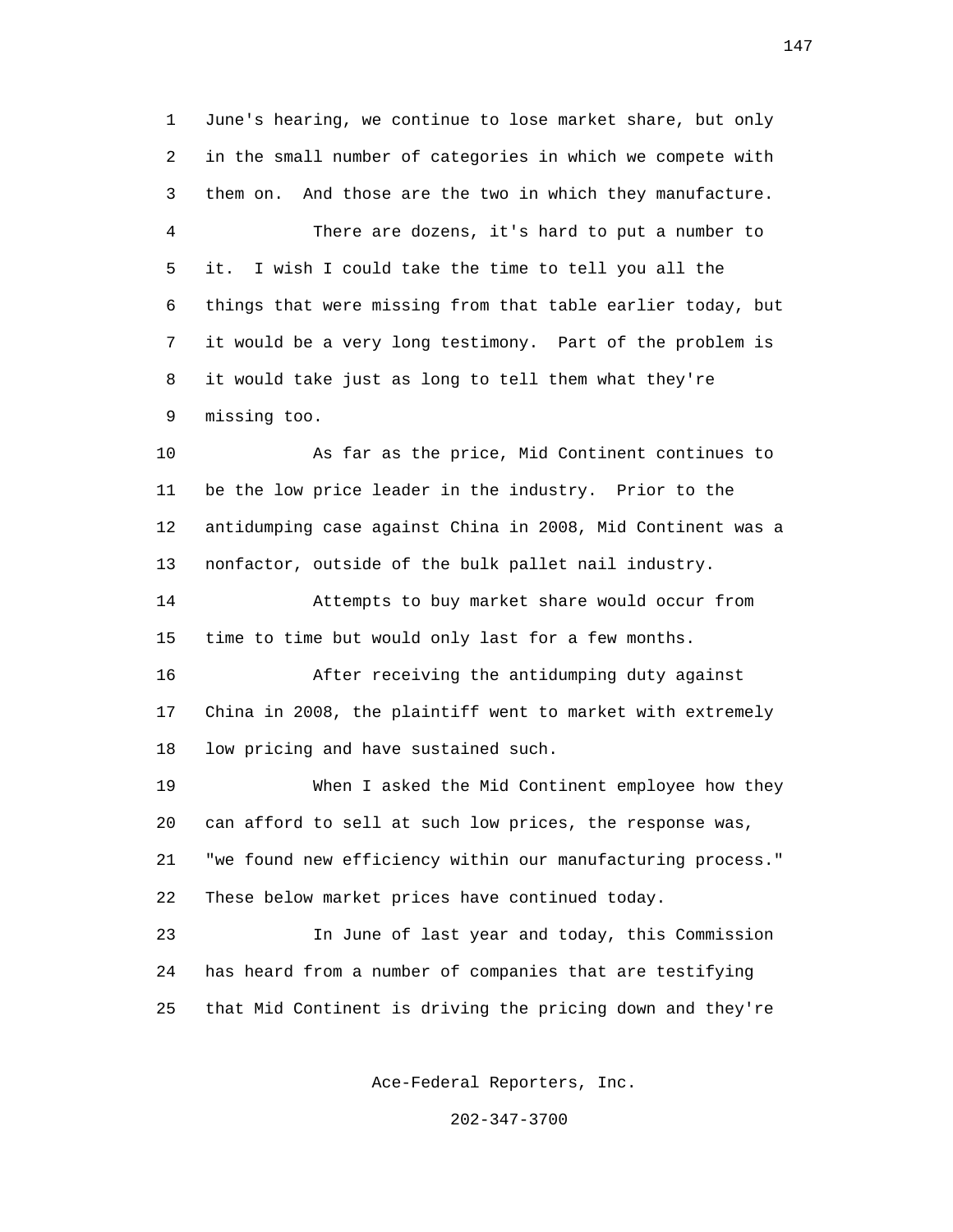1 low price leader. Since June of last year, this hasn't 2 changed.

 3 The only thing that I have seen that has changed 4 since June of last year is the means by which Mid Continent 5 has gone to market. They have used two other companies as 6 distributors of their products, Boise and Blue Linx.

 7 When obtaining feedback from customers on 8 quotes, there has been dozens of occasions in which these 9 two distributors have had the lowest price. The price was 10 even lower than Mid Continent.

 11 Yet when the product was delivered, it was Mid 12 Continent product. Therefore, I argue that this change in 13 distribution is only a tool that provides Mid Continent 14 with plausible deniability of being a low price leader that 15 they truly are.

 16 I encourage that the Commission obtain all 17 rebate and discount agreements made with customers by 18 Deacero and Mid Continent so as to see through the smoke 19 and mirrors that are being used to portray the victim role 20 that Mid Continent is playing.

 21 In summary, I have to stress to the ITC that 22 this case is simply a misuse of the antidumping procedure 23 by Mid Continent and their mother company, Deacero. This 24 company is responsible for the suit of nine countries in 25 total now, all of which are being accused of bringing

Ace-Federal Reporters, Inc.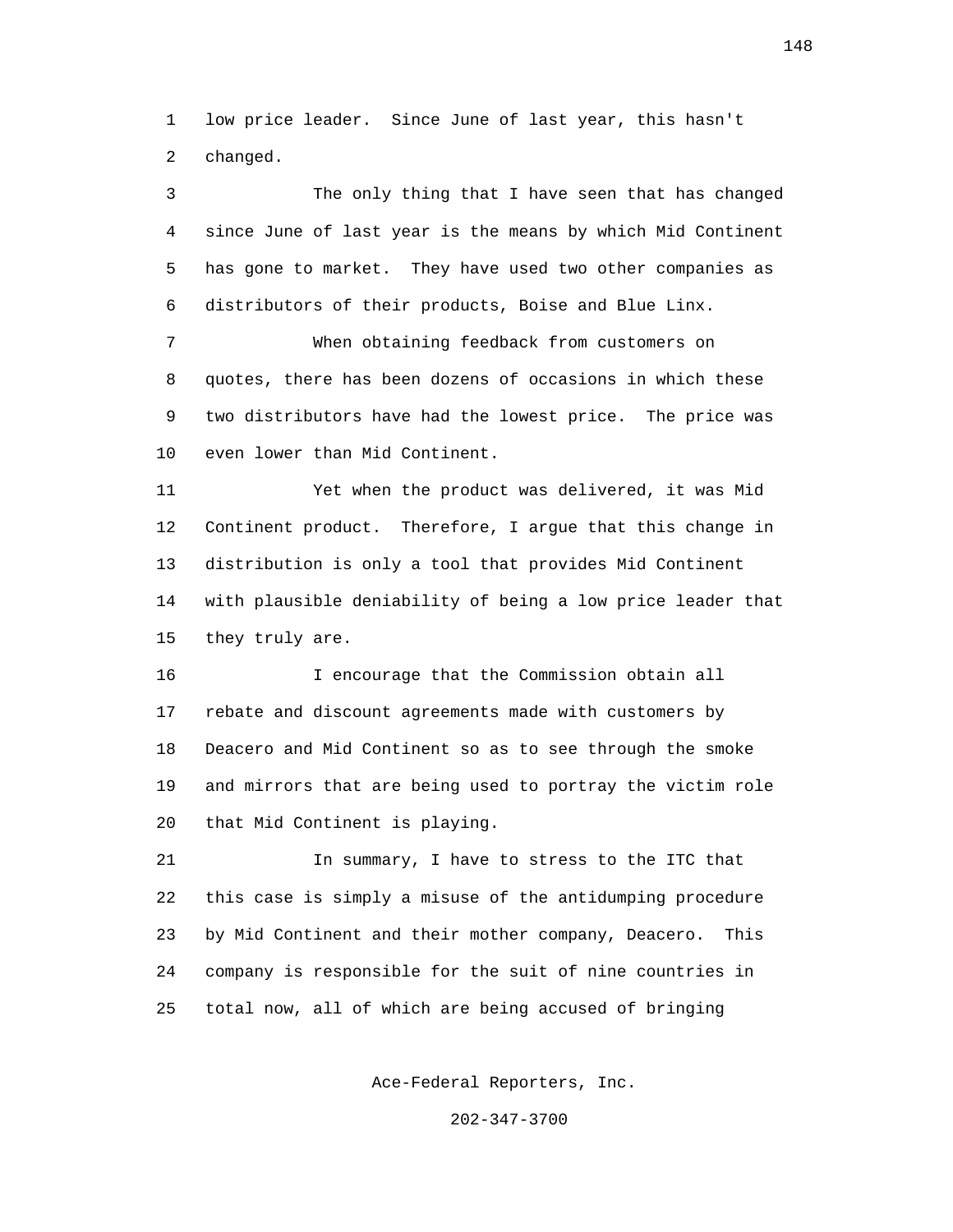1 financial injury to their company.

| 2  | However, since the initial antidumping case                  |
|----|--------------------------------------------------------------|
| 3  | against China, their business and company has grown with     |
| 4  | plans of expanding. They spoke earlier in regards to their   |
| 5  | expansion plans. It's public record within The American      |
| 6  | Republic, which is a small newspaper out of Poplar Bluff.    |
| 7  | And I was planning on listing all the different              |
| 8  | things which they are planning to expand, but that was       |
| 9  | already spoken to.                                           |
| 10 | But the point that I would like to make to those             |
| 11 | expansion plans, it's only within bulk nails and collated    |
| 12 | It does not include -- collated gun nails. It does<br>nails. |
| 13 | not include a lot of the other products that are within the  |
| 14 | scope of this suit.                                          |
| 15 | And so their expansion still does not include                |
| 16 | all the products we would need to have one branded product   |
| 17 | to cover what other customers need.                          |
| 18 | All the facts don't draw a picture of the                    |
| 19 | company as being financially injured, nor has there been     |
| 20 | any efforts to expand their product offering needed to       |
| 21 | service our industry.                                        |
| 22 | I am in support of protecting jobs in America, I             |
| 23 | support fair and free trade as well as good competition      |
| 24 | within the market, yet competition is based upon service,    |
| 25 | quality, delivery, relationships and a competitive price,    |
|    |                                                              |

Ace-Federal Reporters, Inc.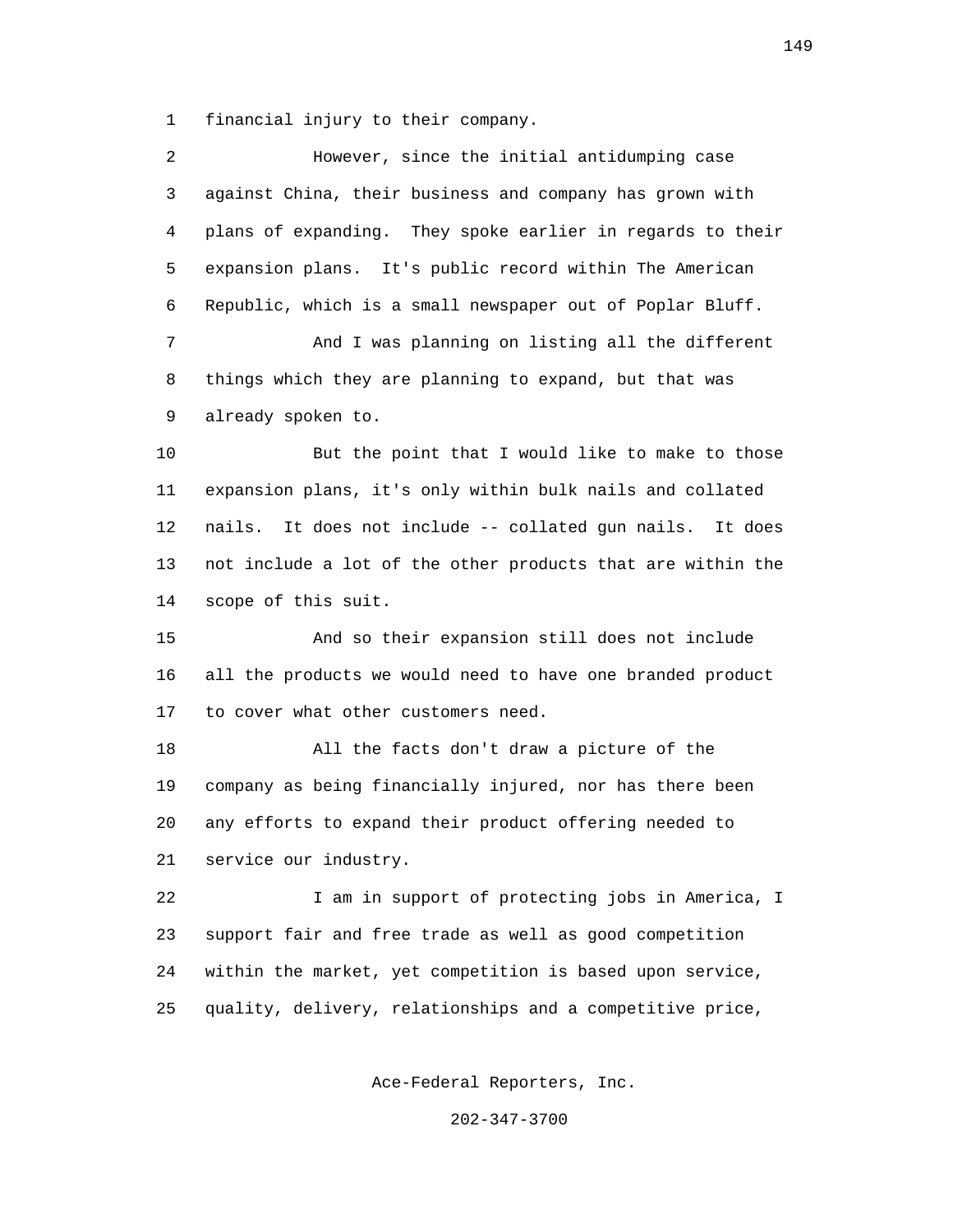1 not an inappropriate use of government regulations to 2 unfairly control a given market.

 3 My only hope is that the ITC will see this for 4 what it is, an abuse of the system and a waste of time, 5 money and the taxpayers' money.

 6 I would like to thank you for the opportunity to 7 speak with you, and I look forward to any questions you may 8 have.

 9 MR. SCHUTZMAN: Thank you, Mr. Ippoliti. 10 Respondents' final witness will be their economist, Brian 11 Becker, president of Precision Economics here in 12 Washington, who has a PhD in economics from the Wharton 13 School University of Pennsylvania. Dr. Becker, who has 14 reviewed all questionnaire responses and the Staff report 15 and conducted independent research, will offer his 16 observations, analysis and conclusions of the data and the 17 state of the industry.

18 Dr. Becker.

 19 DR. BECKER: Commission and staff, thank you for 20 allowing me to address you today. My name is Brian Becker, 21 and I am the founder and president of Precision Economics, 22 LLC. I have been employed as a consulting economist for 23 23 years since earning my PhD. I have provided testimony in a 24 variety of matters, including here and at the ITC and -- 25 here at the ITC and at the Canadian International Trade

Ace-Federal Reporters, Inc.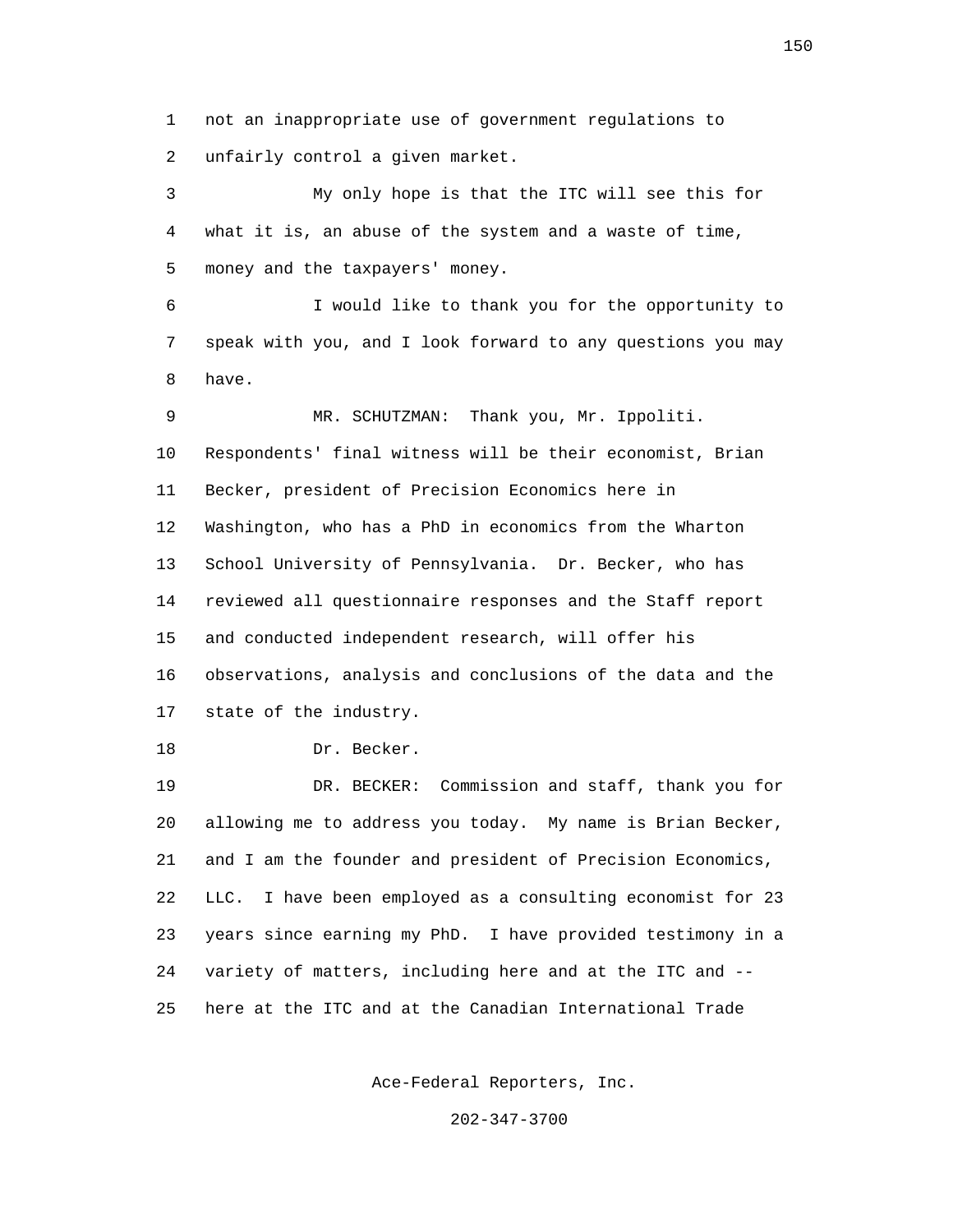1 Tribunal.

 2 I will be referring both to this public document 3 and the APO version of my report in this testimony. I will 4 not refer to APO data, but I will cross-reference tables in 5 that report that will be helpful to view during my 6 testimony.

 7 I will also refer to some of Mr. Klett's tables 8 from this morning.

 9 The main conclusions from my analysis in this 10 case are the following. The domestic industry has been 11 healthy during the time of subject imports entering this 12 market. Domestic and subject imports do not generally 13 directly compete in the same product niches. The domestic 14 industry is not generally undersold by subject imports, and 15 significant declines in raw material or wire rod pricing 16 has led to lower unit prices for the domestic industry 17 without having a depressing effect on profit.

 18 The starting point for my analyses was to assess 19 the industry's performance, that is profitability.

 20 As seen on the board in my Exhibit 1, the 21 responding domestic industry's operating margins generally 22 increased from 2012 to 2014. In fact, the operating 23 margins in 2013 and 2014 were more than double the levels 24 seen in 2012.

25 In total, operating margins averaged

Ace-Federal Reporters, Inc.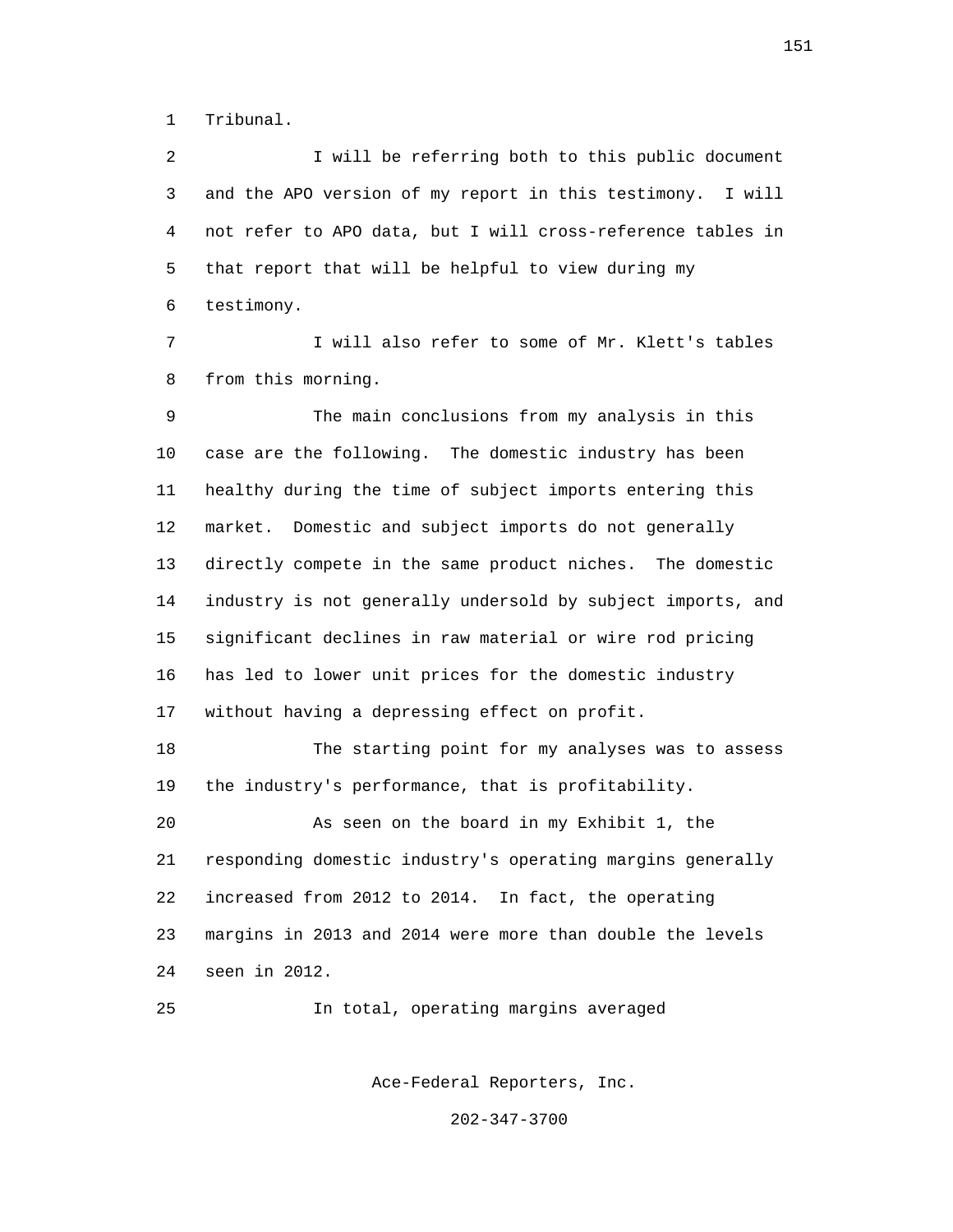1 approximately 2.8 percent during this time. That is about 2 \$18.7 million of operating profit.

 3 This profitability level reflects the entire 4 responding domestic industry, but some of this industry 5 would typically be excluded from an economic comparative 6 analysis.

 7 First, not all responding entities actually 8 support this petition. Second, some entities largely 9 report nonarm's-length transfer prices as their revenue or 10 cost in a way to make their financial results unusable.

 11 For example, it is standard practice for the IRS 12 and all major tax authorities around the world to exclude 13 such information from their own economic analysis.

 14 Third, some entities may not be operating 15 throughout approximate entire period. In fact, the ITC has 16 described the remaining industry based on these types of 17 factors which I show in table 2 of my APO report, compared 18 to companies in similar industries in the United States.

 19 On this point, I was careful to compare this 20 industry to only its own SIC code, as the ITC has been very 21 careful to specifically define the like product at issue. 22 Petitioner earlier compared this industry to a 23 different SIC code, fabricated metal products. That 24 industry is quite different. For example, its 25 manufacturing costs are much lower than in this industry.

Ace-Federal Reporters, Inc.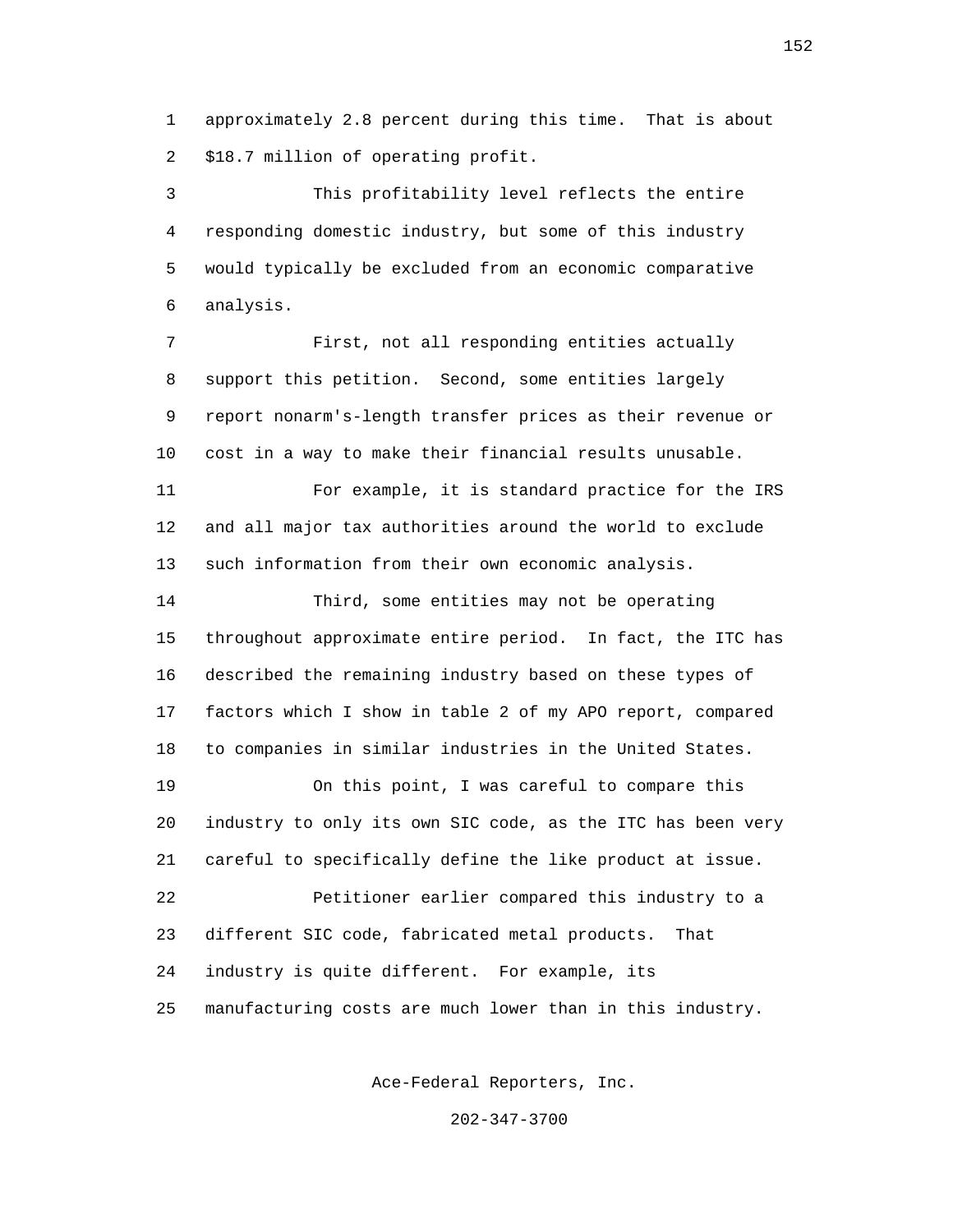1 This period of increased subject imports did not 2 correspond with lower profits or lower market shares for 3 the domestic industry. Rather, the increase in subject 4 imports coincided with stable domestic market shares, as 5 seen in my Exhibit 2 on the board. Thank you.

 6 Exhibit 2 makes it clear that the increased 7 level of subject imports took market share away not from 8 the domestic industry but rather from nonsubject imports.

 9 This was particularly the case for the UAE, and 10 to a lesser extent, China. That is total imports remained 11 the same throughout the POI.

 12 Exhibit 3 on the board shows the relationship 13 between subject import market share and domestic industry 14 health. U.S. profitability generally increased during this 15 time period when subject imports were increasing.

 16 I next focus on competition between subject 17 imports and the domestic market. A deep dive into this 18 issue requires one to consider the different types of 19 products that make up this industry. That is, the 20 industry's dynamics are quite different, depending on 21 whether the U.S. production generally involves the same or 22 different products from subject imports.

 23 My APO report tables 4A through 4C address this 24 with the APO data in this case.

25 The largest section of my report focused on the

Ace-Federal Reporters, Inc.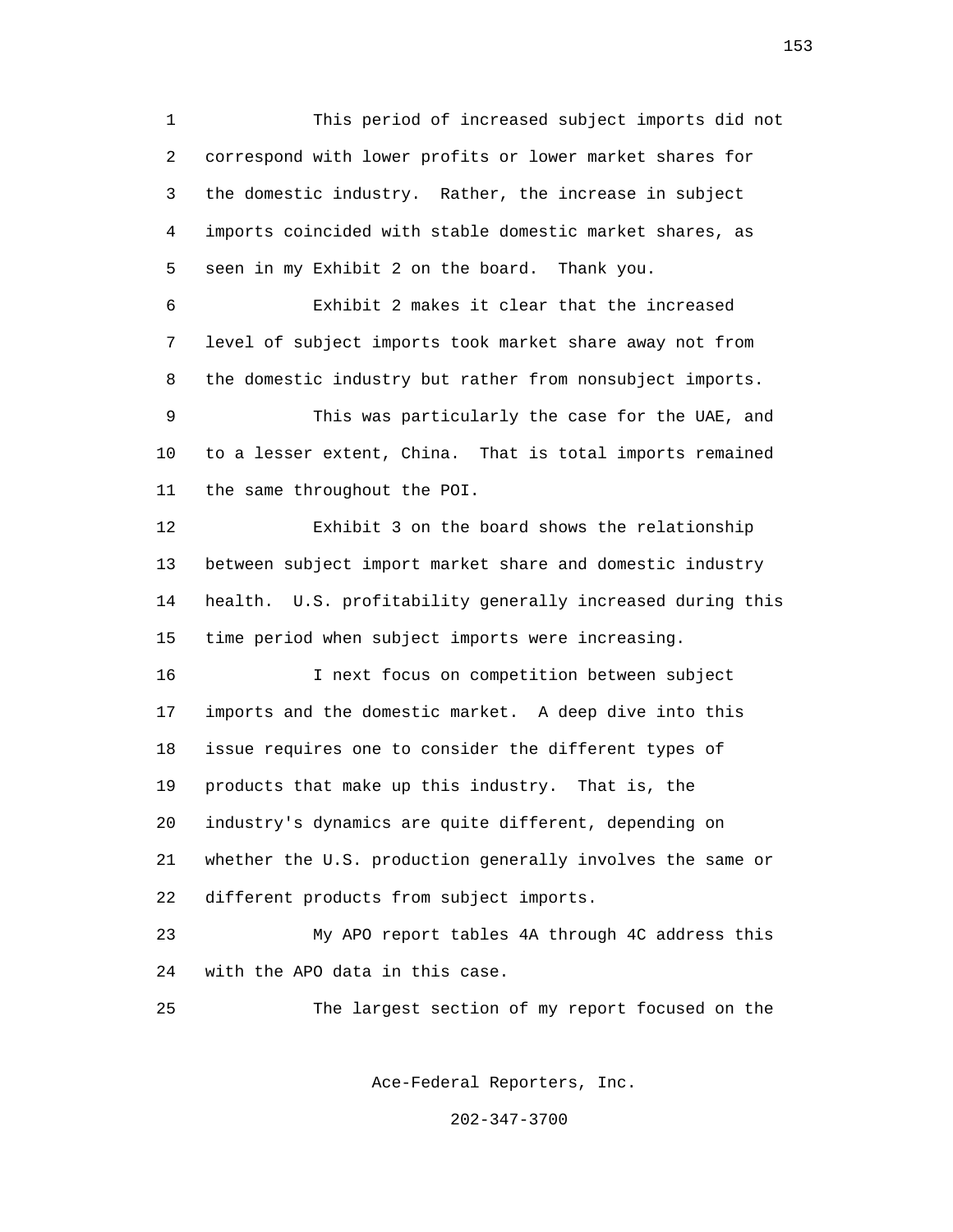1 questionnaire data comparing domestic and subject import 2 prices. My report summarizes how often the domestic 3 industry competes with subject imports at all and how often 4 subject imports undersold the domestic industry in my 5 tables 14A through 14D, as well as 15.

 6 These tables also distinguish low underselling 7 and overselling margins that would be expected in 8 competitive industries, as opposed to particularly large 9 underselling or overselling margins.

 10 I make those calculations because unlike 11 Petitioner, we believe that a de minimis underselling 12 margin is far less harmful than a large underselling 13 margin.

 14 I also attempted to account for volume in this 15 analysis, that is, a U.S. industry producing 20 million 16 nails of a certain type in a certain quarter could 17 potentially face far more damages than a U.S. industry 18 producing 20 nails of a different type during a different 19 quarter.

 20 Weighting each the same or based on the subject 21 import volume would not account for this dynamic.

 22 Thus, I made several iterations of these 23 calculations of whether high volume quarters and products 24 would tend to face more over or underselling for the 25 domestic industry in my tables 13 and table 16 from my APO

Ace-Federal Reporters, Inc.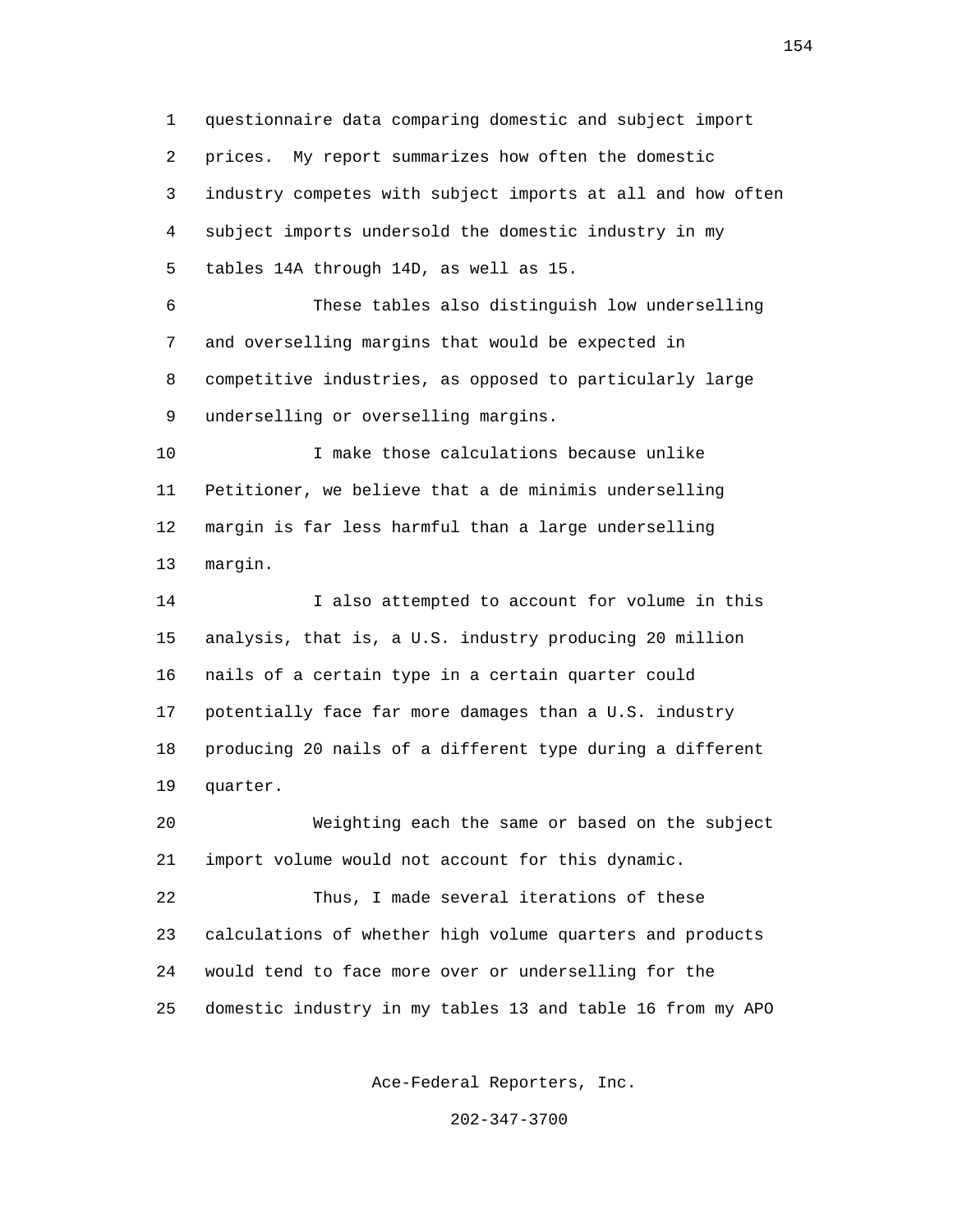1 report.

 2 These are, in fact, the actual data where 3 Mr. Klett previously estimated that 65 percent of U.S. 4 product was undersold.

 5 You can check the actual data from my tables in 6 13 and 16.

 7 The final component of my report included an 8 analysis of the impact of wire rod raw material pricing. I 9 looked at wire rod prices as wire rods are the primary raw 10 material used in the production of steel nails.

 11 As seen earlier, the domestic industry was 12 consistently profitable over the period of issue. However, 13 the sources of the industry's profits shifted over the POI. 14 In particular, it earned profit in the early periods with 15 relatively high prices offsetting relatively high raw 16 material or wire rod costs.

 17 By contrast, in 2014, it was able to charge 18 lower prices to earn the same or even higher profit margins 19 because its raw material costs had declined.

 20 That is, its prices or sales remained at a 21 similar ratio to both its overall manufacturing cost and 22 its raw material costs, as seen in Exhibit 4 on the board, 23 please. Thank you.

 24 I note that the vertical axis in this chart 25 begins at zero percent, so as not to unnaturally magnify or

Ace-Federal Reporters, Inc.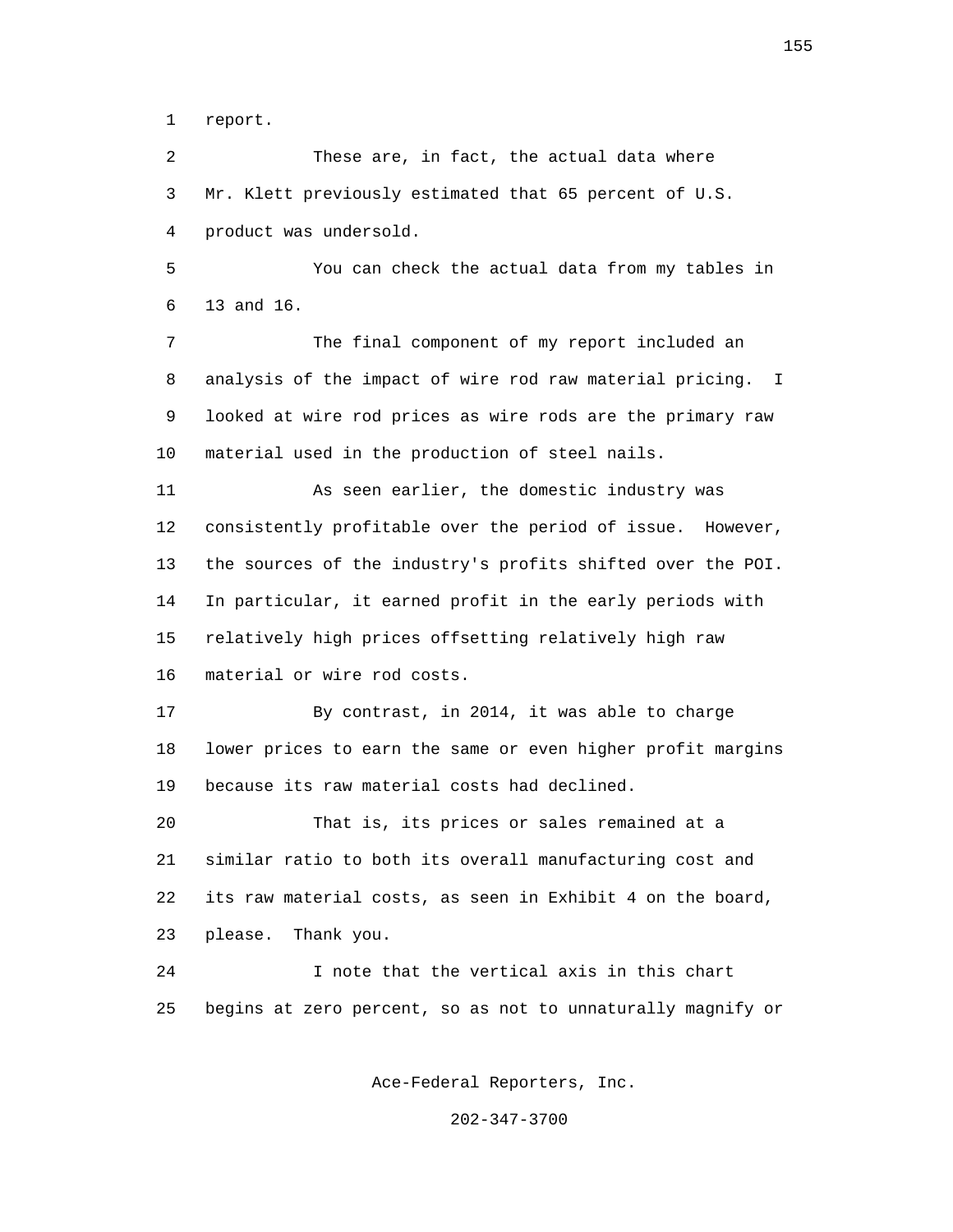1 contract the visual impact of the year-by-year differences. 2 The earlier presentation from Petitioner, by 3 contrast, began its axis at 75 percent, which magnified the 4 minor year-by-year changes in that graph.

 5 I also addressed this issue with more detailed 6 APO product and quarterly data in tables 11C and 11D from 7 my report. In other words, price depression is arguably 8 less a function of import prices than it is a function of a 9 raw material or wire rod cost, and more generally, price 10 depression has not led to a depressing effect on profit. 11 Thank you.

12 MR. SCHUTZMAN: Thank you, Dr. Becker.

 13 That concludes Respondents' presentation. Madam 14 Chairman, we welcome your questions. In addition, by the 15 way, to the five witnesses we've had speak to you, we also 16 have available for questioning Steve Karaga. Steve is the 17 president of Oman Fasteners. He has significant experience 18 in this industry, very knowledgeable and is available for 19 your questions as well. Thank you.

 20 CHAIRMAN BROADBENT: Okay. Thank you. I want 21 to thank the panel for taking time out of their business to 22 be with us today. I wanted to talk a little bit about 23 price effects to start out here. And I'll ask maybe the 24 same question that I asked the Petitioners this morning. 25 It appears like that we have sales prices being

Ace-Federal Reporters, Inc.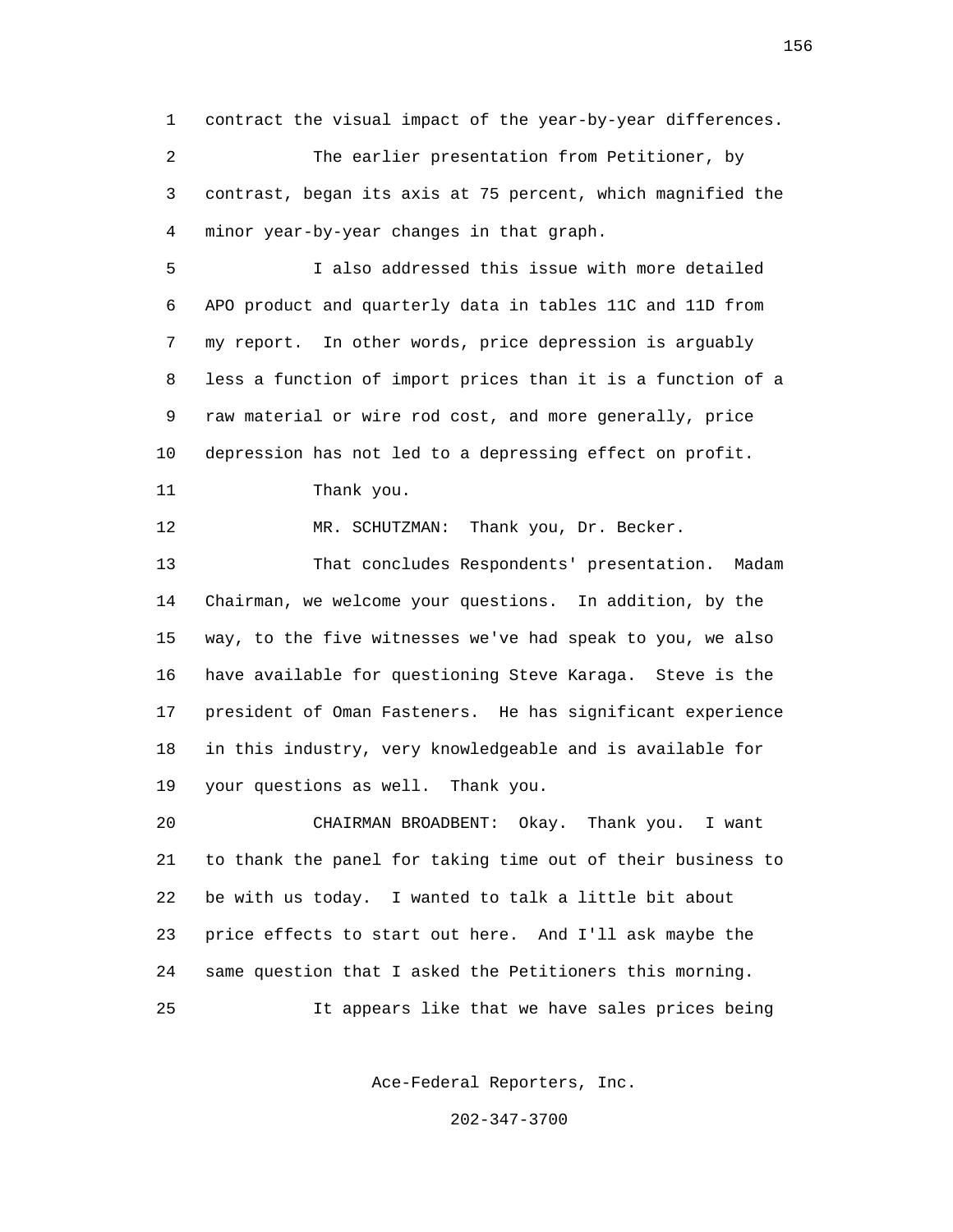1 made at many different levels of trade in the market. 2 Firms make sales to related distributors, unrelated 3 distributors, and to a variety of end users, including 4 pallet makers, lumber yards and contractors and retailers. 5 In order for us to draw accurate price 6 comparisons, how should the Commission consider differences 7 in prices for each of these types of purchases? 8 MR. CHRISTY: This is David Christy with Perkins 9 Coie, we represent Oman Fasteners. We think it's crucial 10 that the prices be compared at the proper level of trade. 11 Getting into that, what is the proper level of trade for 12 specific sales requires delving into data that's under the 13 APO, so we wouldn't go into that in any detail. 14 Certainly we've detailed it in the prehearing 15 submissions. I think both of the prehearing submissions 16 you have, and we'll be glad to elucidate further in the 17 posthearing brief. 18 MR. MARSHAK: Just like to make one more point.

 19 Petitioner has concentrated on the harm that's inflicted on 20 the industry by Prime Source, primarily Prime Source and 21 Hitachi. So we believe for the proper price comparisons, 22 you have to include prices charged by Prime Source and 23 Hitachi to their customers, compared to prices charged by 24 ITW and prices charged by Stanley and prices charged by Mid 25 Continent to all of their customers.

Ace-Federal Reporters, Inc.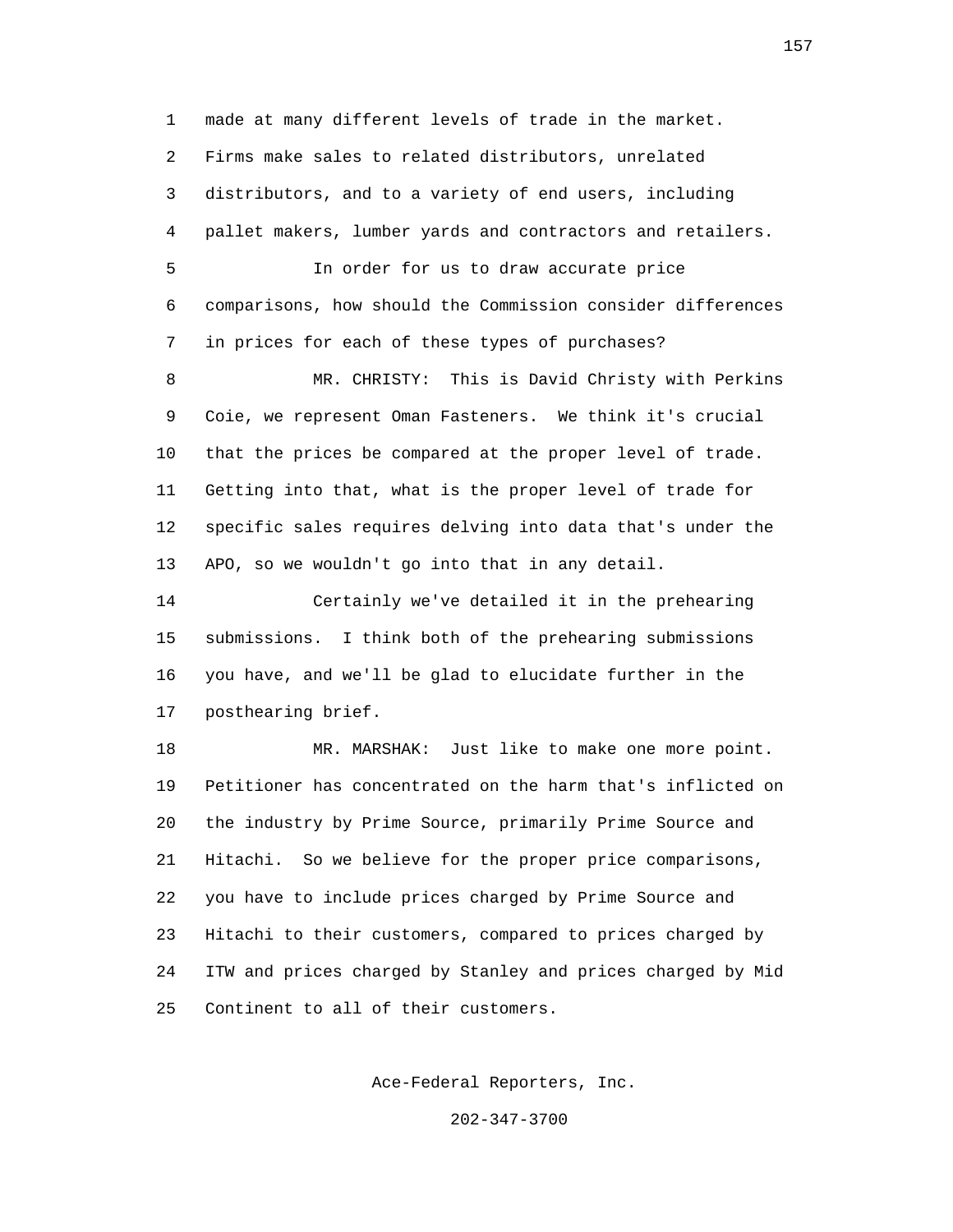1 And I believe Mr. Klett agreed this morning, you 2 have the mix in there. You compare starting at the proper 3 level, when the mix of customers is included, you're going 4 to end up with a valid comparison, as long as you have 5 Prime Source and Hitachi at the starting point.

6 CHAIRMAN BROADBENT: Okay.

 7 MR. IPPOLITI: I have one more, I'm sorry. I 8 would encourage the Commission make sure when comparing 9 pricing, with the Mid Continent pricing to exclude the 10 pricing of their sales to end users. Hitachi, BMD and the 11 Prime Source is not -- we do not sell at the end user level 12 to, for example, the pallet manufacturers, while Mid 13 Continent does sell to the end user, as well as to other 14 distributors.

 15 CHAIRMAN BROADBENT: Okay. This is related to 16 lost sales and revenue allegations. How do you respond to 17 confirmed lost sales and revenue allegations as well as to 18 the statement on page 5-90 of the Staff report that 19 purchasers reported the U.S. producers -- reported that 20 U.S. producers had reduced their prices in order to compete 21 with the prices of subject imports in 2012?

 22 MR. MARSHAK: This is Ned Marshak. I think that 23 the first thing you do, you look at the -- what the 24 Commission found regarding specific allegations. What 25 Petitioner did, they just, you know, included numerous,

Ace-Federal Reporters, Inc.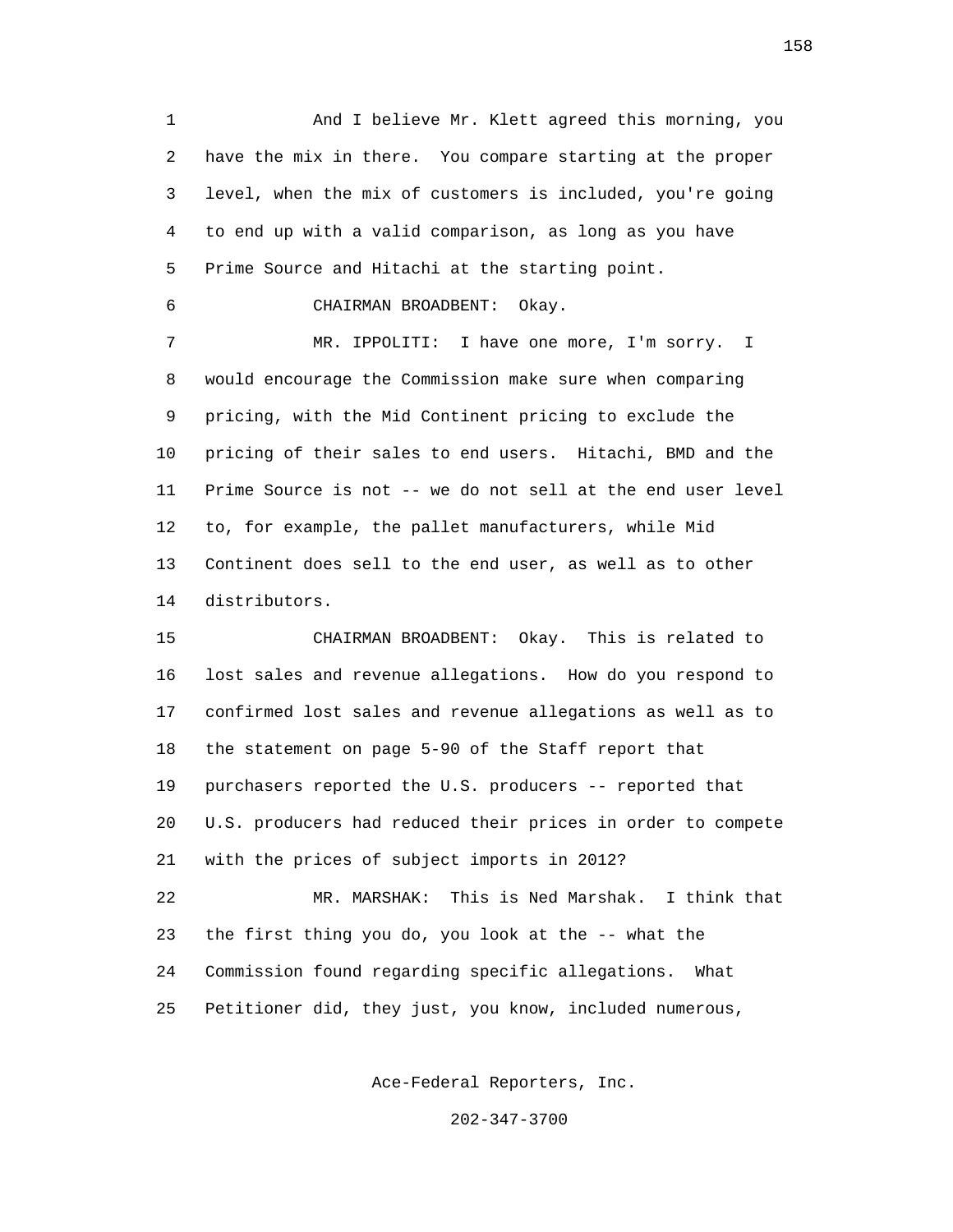1 numerous, numerous allegations.

 2 When you look at the data coming back, there was 3 10 times more -- or many, many more allegations where the 4 purchaser said absolutely not than where the purchaser 5 said, you know, we agree. So you look at that data first. 6 And then when you look at the purchasers 7 questionnaire responses, it's more of soft data than the 8 hard data you get when you look at the actual allegation 9 and the actual response. I think you look at those first. 10 CHAIRMAN BROADBENT: Okay. 11 MR. LEFFLER: This is Joe Leffler with Hitachi 12 Power Tools. I'd like to respond to that as well. 13 In the purchasers questionnaire that the ITC 14 received back, there was reference as Mid Continent being 15 the price leader twice as much as Hitachi. And I 16 referenced it in my statement. 17 As well, I deal with a lot of the same customers 18 that they deal with, constantly our customers are coming to 19 us saying here is where Mid Continent is at, can you guys 20 compete. 21 We have brand, we have sales guys, and in a lot 22 of cases, we're losing business to them. So in a lot of 23 cases, customers prefer to pay for the Hitachi brand 24 because they have our nail guns, they have our sales guys. 25 We ship them out of our warehouse, and a lot of cases, a

Ace-Federal Reporters, Inc.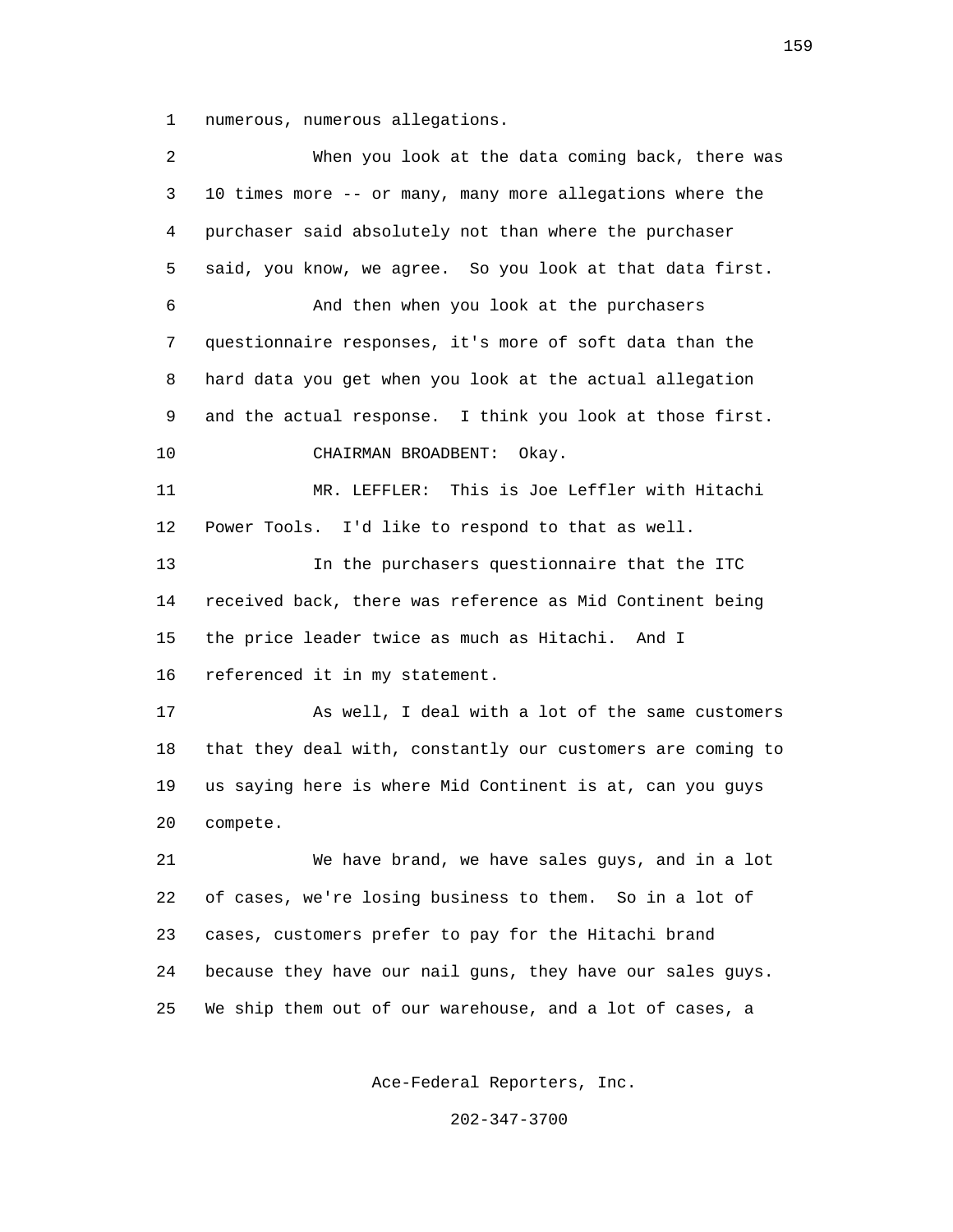1 lot of other benefits that go along with it.

 2 So there's some information within the reports 3 that you've compiled that show specifically Hitachi 4 referenced comparably to Mid Continent, they are twice as 5 likely to lead on price than they would be. Thank you. 6 MS. ZINMAN: Can I also comment on the pricing? 7 Also, I think it was alleged that Prime Source 8 has been -- is a price leader. And actually, I would agree 9 with that statement. We are a leader in the market, but we 10 are a responsible leader. 11 And I think the market looks to us to -- for 12 where pricing should be based on particularly factors 13 like -- such as wire rod, which there was several questions 14 asked about wire rod and how it pertains to the price of 15 product or what the price should be. 16 And we've done numerous studies on that 17 correlation. And, in fact, we track wire rod pricing every 18 single week. I mean, we have charts of wire rod pricing 19 that probably goes back 10 years, wire rod being the major 20 component of what makes a nail. 21 And the way that wire rod goes, that certainly 22 impacts the pricing that we would pay -- what we do pay for 23 nails. 24 And the other points I wanted to talk about, I 25 just wanted to mention on lost sales, is that we don't Ace-Federal Reporters, Inc.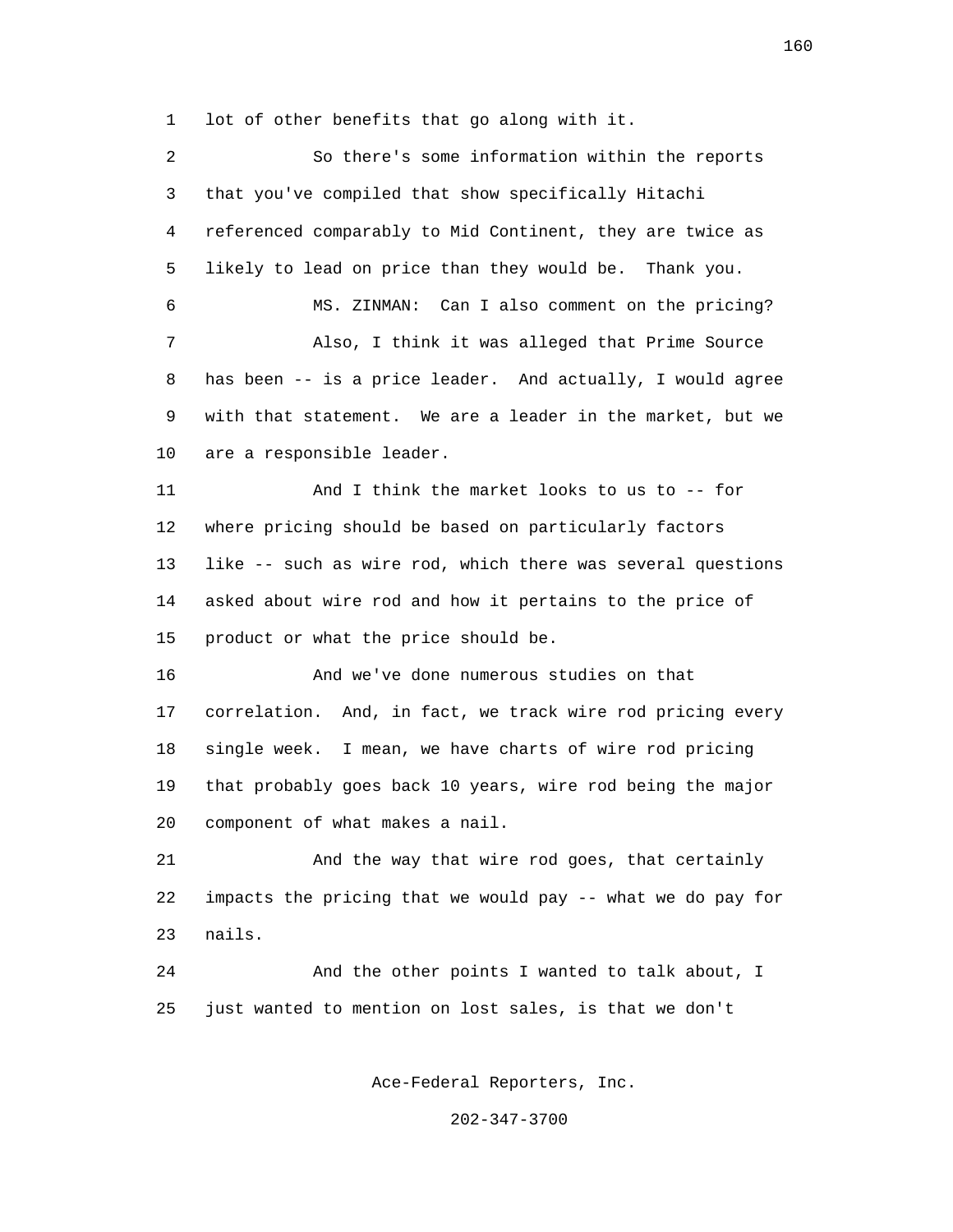1 publish our price list. Our prices are proprietary. So a 2 customer is going to always -- a customer -- when they buy 3 any product, they're going to tell you, your price is high, 4 whether the price is high or it isn't high, they're going 5 to do that as a negotiating tactic.

 6 But they don't have any actual real data. They 7 don't have any price lists from us, because we don't 8 publish price lists. Our price lists are proprietary, 9 confidential, they're not uniform, there are different 10 customers and different prices.

 11 So the veracity of that statement, you know, 12 chasing Prime Source's low prices, you need to meet that 13 price, that's a typical tactic of what a buyer will tell 14 you, I think in any industry, and doesn't necessarily mean 15 that the prices -- our prices are low.

 16 MR. MARSHAK: Just make one more point. As an 17 exhibit, we for the 12 pricing products, we compared Prime 18 Source prices with Mid Continent's prices. These are the 19 two so-called -- and they are the price leaders. But when 20 you compare the prices, we believe you'll see what type of 21 leadership you have from Prime Source compared to the 22 leadership from Mid Continent.

 23 CHAIRMAN BROADBENT: Okay. So you're saying 24 that there is no price suppression because U.S. producers 25 prices moved in tandem with raw materials.

Ace-Federal Reporters, Inc.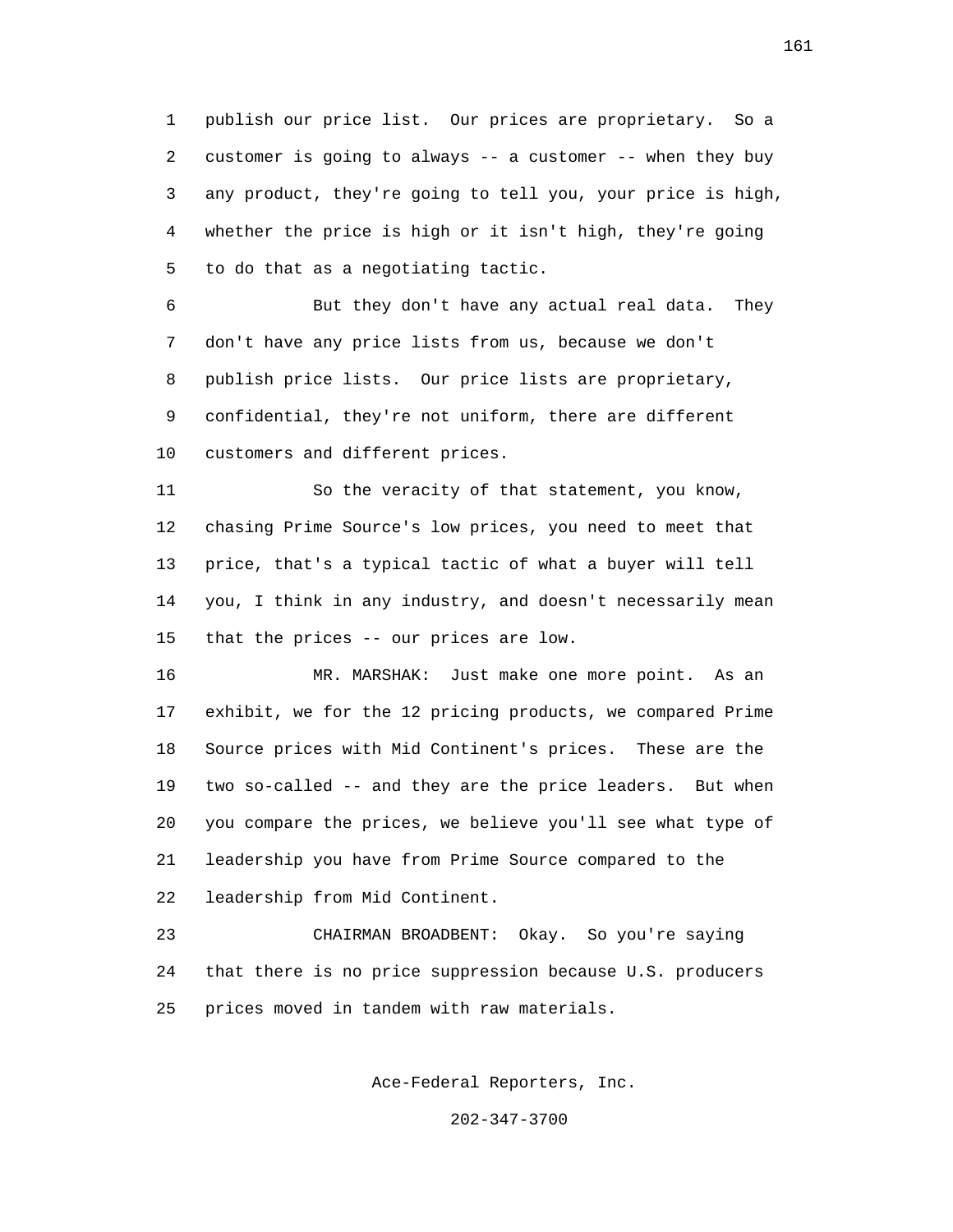1 MS. ZINMAN: I can't speak to what Mid Con does 2 or how they make their pricing decisions. I think they 3 actually said that, well, when wire rod prices go down, we 4 don't necessarily adjust the prices down.

 5 I'm only talking for on the Prime Source side of 6 what I know, which is that our price, certainly the 7 purchase price and the sale price, is influenced by the 8 cost of the goods, which is in large part, the majority 9 part, tied to the cost of wire rod, which is the main 10 component to making a nail. A bright nail that has no 11 other features or benefits, it could be easily 60 percent 12 of the cost of the product is the cost of wire rod.

 13 CHAIRMAN BROADBENT: Okay. And then but 14 shouldn't we think that changes in demand also would have 15 an effect on price, considering that the effect on prices 16 sort of -- prices should be going up as the housing sector 17 and the overall economy recover; right?

 18 MS. ZINMAN: Sure. There are other -- it's not 19 100 percent only wire rod. If there's a shortage of 20 product or the market -- just generally demand is lower, 21 then prices move in the -- you know, up and down based tied 22 to some of those factors as well. Yes.

 23 CHAIRMAN BROADBENT: Okay. But I guess we knew 24 that demand was increasing during this period, and still 25 prices weren't able to rise.

Ace-Federal Reporters, Inc.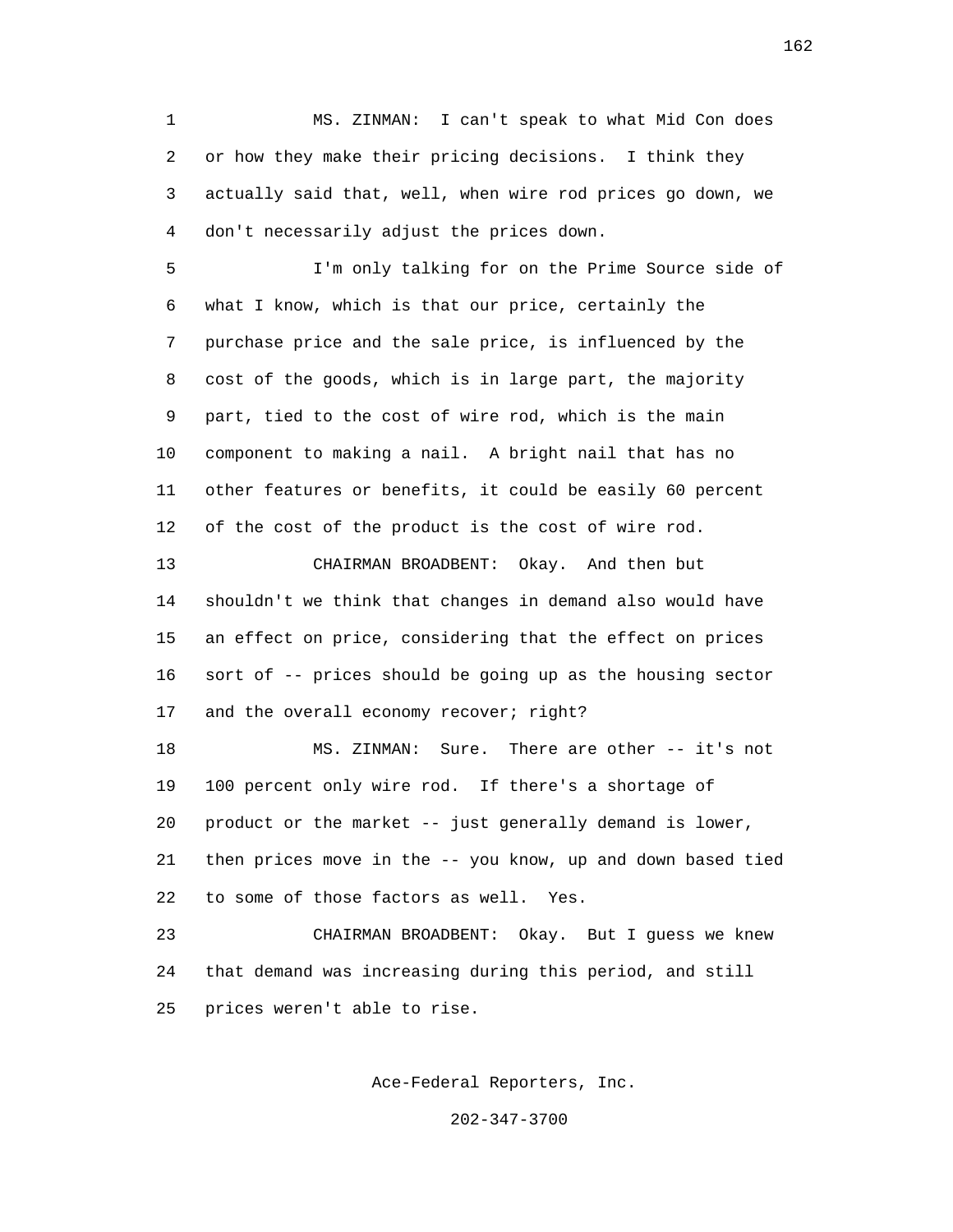1 MS. ZINMAN: Well, again, because of -- if the 2 cost of the raw material goes down, many of the buyers in 3 the market, you know, wire rod costs are published. You 4 know, it's a -- it's not a secret. 5 So a lot of the buyers are sophisticated and 6 they know that your costs are going down, our price should 7 come down, because wire rod has come down, whether the 8 market is -- you know, the sales are up or not. 9 CHAIRMAN BROADBENT: Okay. 10 MR. LEFFLER: Joe Leffler with Hitachi Power 11 Tools. I wanted to just add a comment. 12 I heard a lot this morning talk going all the 13 way back to 2005, and the U.S. recovery that has taken 14 place. 15 Just take this note. In July of 2005 was the 16 peak of the housing market, roughly 2.2 million housing 17 starts between residential and multifamily and depending on 18 what data you use today, it's at 1 million. 19 So yes, it has recovered from '08/09 timeframe, 20 but keep that perspective. In 2005, there was a tremendous 21 amount of opportunity for everyone in the business. So 22 today it's still 60 percent away from the peak. So that's 23 very relative to the conversation we're having right now. 24 Thank you. 25 CHAIRMAN BROADBENT: Okay. Vice Chairman

Ace-Federal Reporters, Inc.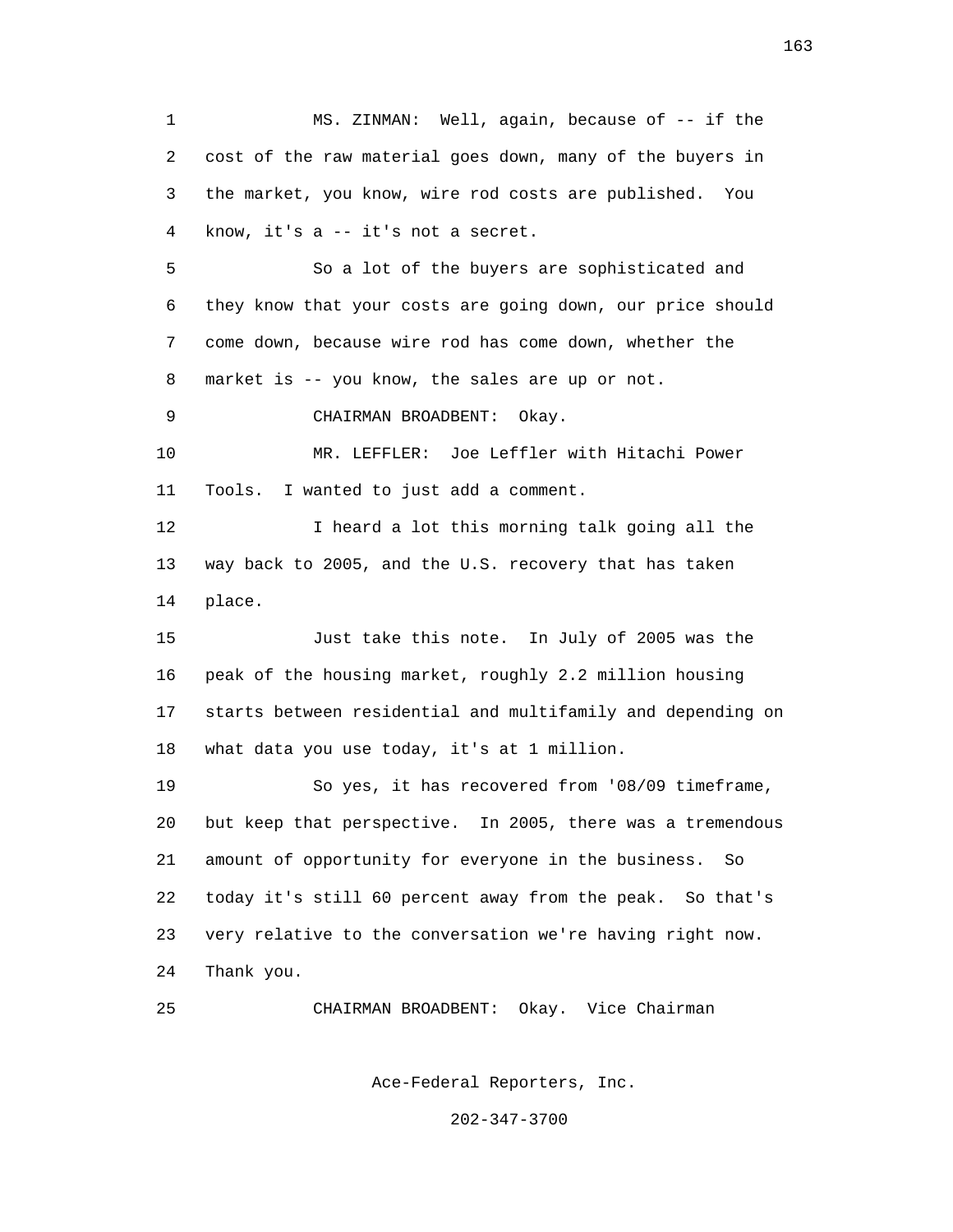1 Pinkert.

| 2  | Thank you, Madam<br>COMMISSIONER PINKERT:                     |
|----|---------------------------------------------------------------|
| 3  | And I thank all of you for being here. And I<br>Chairman.     |
| 4  | remember Ms. Zinman testifying in the past. I appreciate      |
| 5  | your coming back even in retirement to testify before us.     |
| 6  | I'm having a little trouble deciding whether                  |
| 7  | there is a factual conflict or contradiction between what     |
| 8  | the earlier panel was testifying to and what this panel is    |
| 9  | testifying to in regard to the relationship between the       |
| 10 | nails and the nail guns.                                      |
| 11 | It seems that the earlier panel emphasized that,              |
| 12 | well, it's a matter of customer preference, the customer is   |
| 13 | typically a professional who would know that he or she        |
| 14 | could use different brands of nails in the nail guns.         |
| 15 | And it seems that this panel is emphasizing                   |
| 16 | that, well, the fact is that there's a strong correlation     |
| 17 | between the brand of the nail gun and the brand of the nail   |
| 18 | that the customer puts into it.                               |
| 19 | And so is that just a difference of emphasis, or              |
| 20 | is there actually a difference in testimony here that -- a    |
| 21 | contradiction that we need to resolve?                        |
| 22 | I'd like to speak for that.<br>MR. LEFFLER:<br>I've           |
| 23 | worked for Hitachi for over 20 years, and prior to that I     |
| 24 | worked for Duo-Fast, now owned by Illinois Tool Works.<br>And |
| 25 | what I did was I actually serviced tools on the job site,     |

Ace-Federal Reporters, Inc.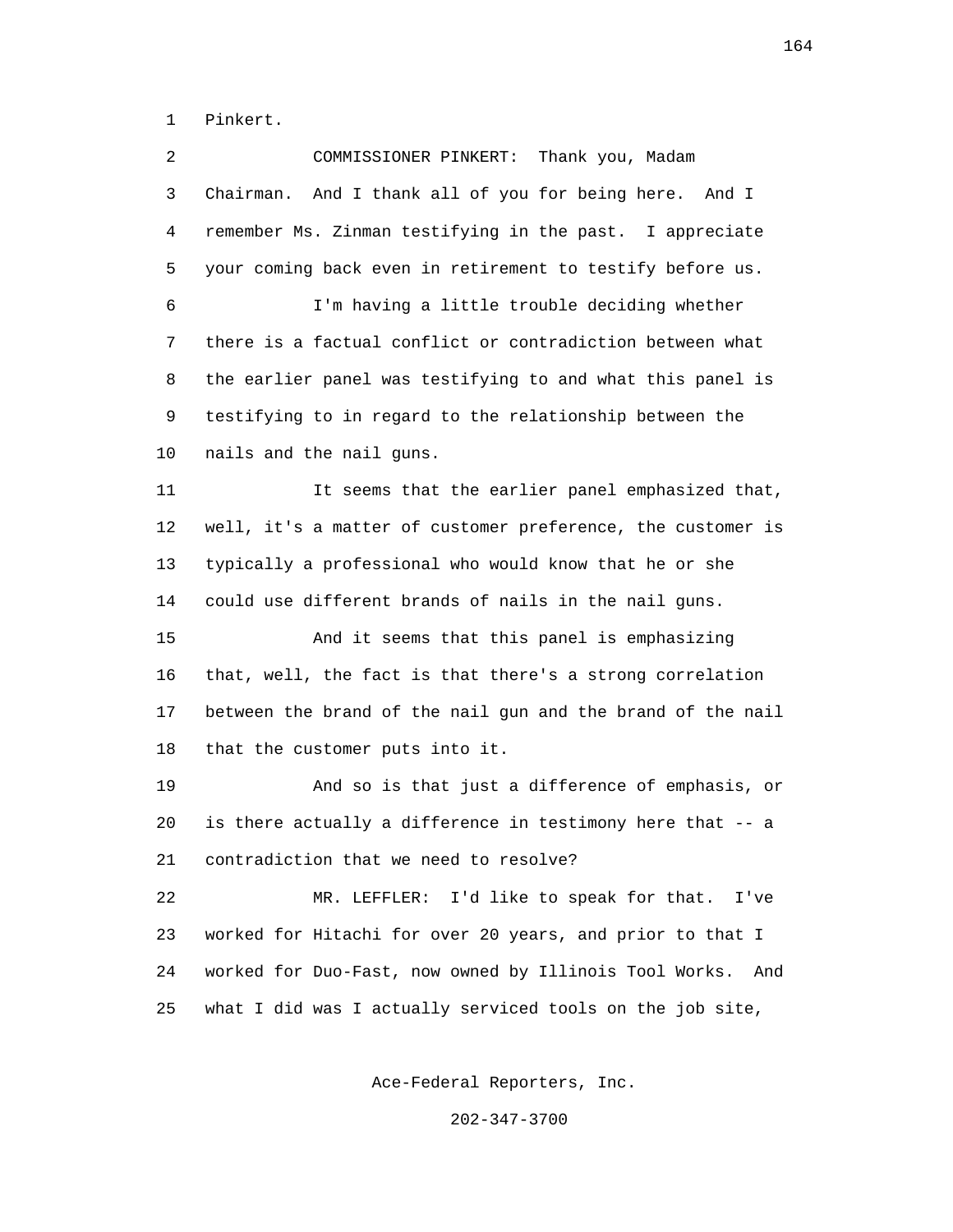1 my start into the industry, I fixed the tools.

 2 So I can tell you they're not a manufacturer of 3 nail guns. For them to make that statement is a very broad 4 statement.

 5 We are and we have manufactured and we're a 6 leader in the industry with innovation, and we're 7 constantly improving. And as someone who has grown up in 8 this business, servicing tools, selling dealers and selling 9 ultimately into the home center channel as well, it's a big 10 deal. It's a big deal in a variety of ways.

 11 From a consumer perspective, it's confidence, I 12 know that those nails match that nail gun. Then when you 13 get into the professional aspect of it, there truly is a 14 difference in what we spec out from Hitachi, when we -- our 15 driver blades, how it matches up exactly.

 16 Yes, a lot of people can make nails that are fit 17 a variety of guns. It doesn't mean that those nails will 18 all work the exact same way in every single tool.

 19 And if you were to poll a large group of end 20 users, you will have some guys that are okay with that, 21 they're okay with servicing their guns, you know, five 22 times a month versus servicing them, you know, a couple 23 times a year.

 24 So does it work? Yes, it can work. But if you 25 really want to match the tools together, which is a big

Ace-Federal Reporters, Inc.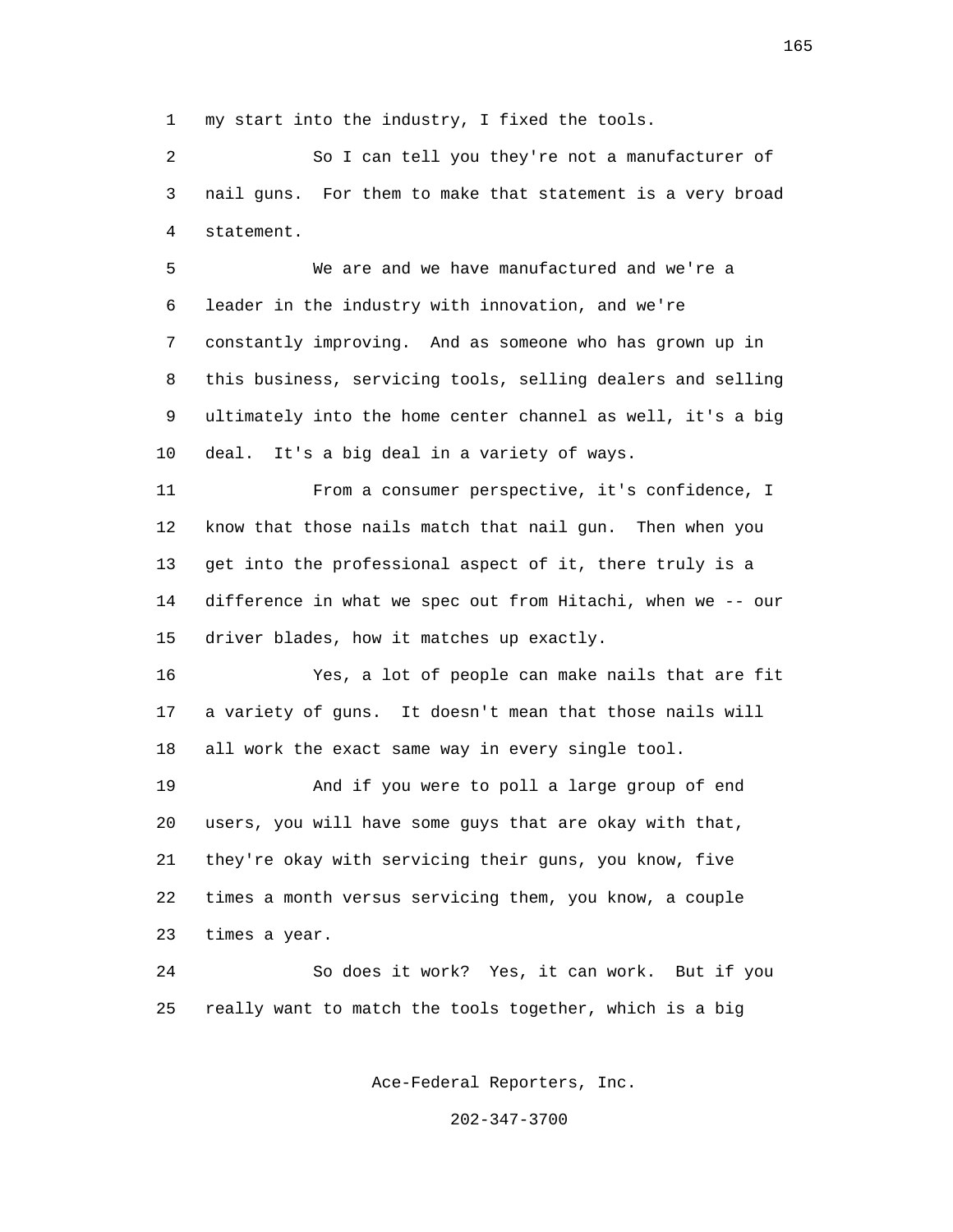1 deal for Hitachi, and a big deal for Paslode and a big deal 2 for Senco and a big deal for Bostitch, we wouldn't be in 3 business, in this business, if it wasn't for that. 4 So yes, I believe there is a difference. 5 MR. CHRISTY: Also, if I could add -- David 6 Christy of Perkins Coie. I believe it was Mr. Miller of 7 Tree Island who addressed this at some length earlier this 8 morning. 9 But if you'll know -- I think the transcript 10 will show when it comes out that at the end of his 11 comments, he couldn't help but concede that some users are 12 loyal to a brand. 13 Now, we're saying it's more than some. But at 14 the very least, it's some. Thank you. 15 MR. IPPOLITI: This is Ken Ippoliti from BMD. 16 Mr. Miller also stated that like a staple, you 17 don't know what brand you have when you put that in your 18 stapler, doesn't really matter. 19 In regards to staples, there's a lot of 20 variations with staples. We sell a lot of industrial 21 staples, and light wire staples that have all different 22 crown, the very top it has different crown widths. And the 23 tools that those go into are very specific. 24 Many times customers will order the wrong staple 25 based upon not knowing that they're using a certain gun.

Ace-Federal Reporters, Inc.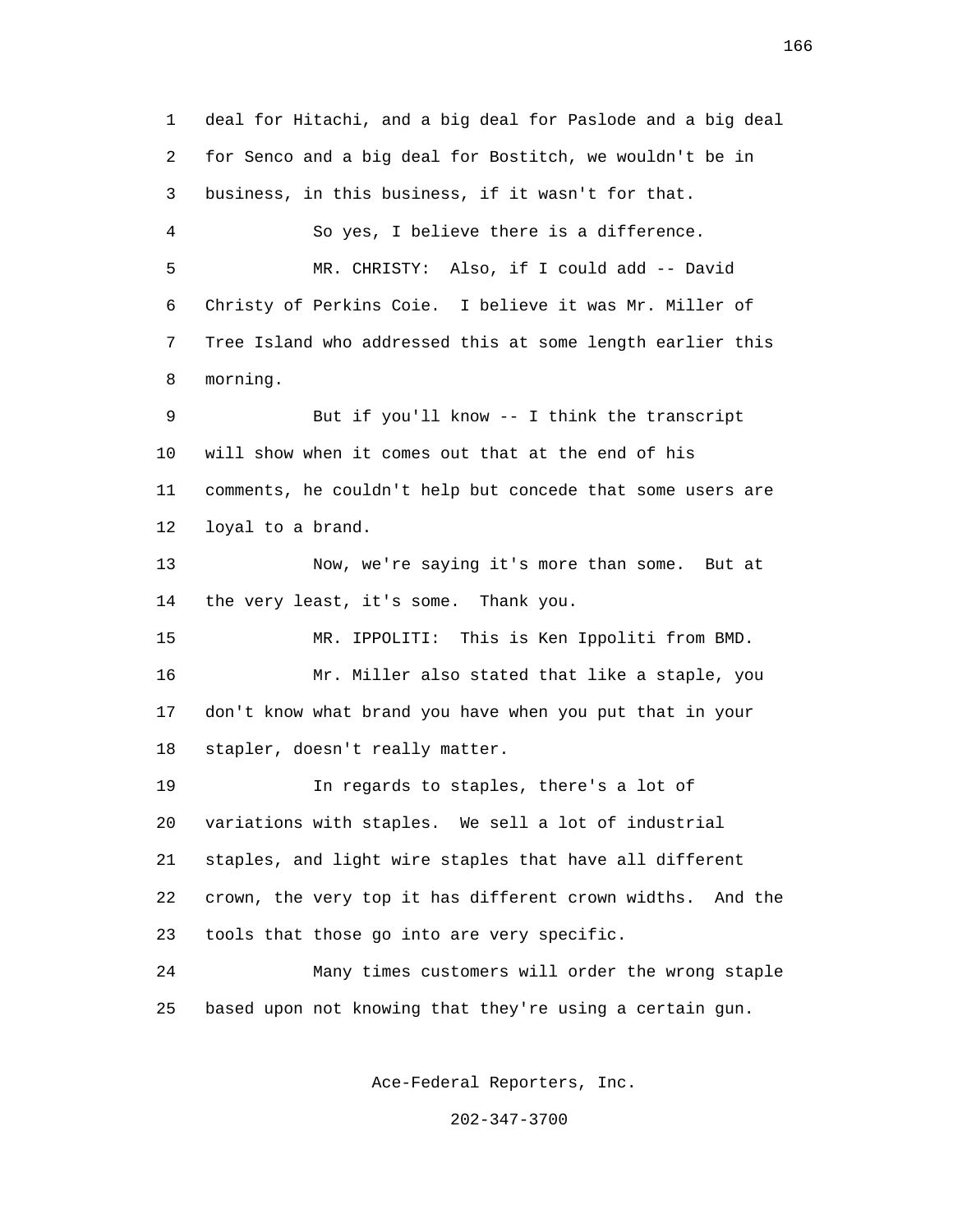1 We also are one of the largest -- or the largest 2 companies in providing private label for branded product. 3 When we do that, we don't -- we don't have our own gun 4 line. They're not in the gun nail -- or the gun industry. 5 We only deal with the fasteners.

 6 So when we sell to a customer that's ordering a 7 direct container of product, we always have to ask them 8 what is the specific tools that are being used, so as to 9 not provide them with a container of product that won't fit 10 their customers' tools.

 11 That is standard procedure. We have to do that, 12 in order to avoid the cost of having a whole container come 13 back to our warehouse because it doesn't work within the 14 tools that that customer is using.

 15 Also, for some of the biggest brands in the 16 industry, we looked at -- we received specification sheets 17 for all their products. And our mills build based upon 18 those specification sheets.

 19 Now, there are some minor differences, and they 20 do -- some of them will run through a variety of tools. 21 However, the brands are known for things like having a 22 checkered head or a larger head, which the customers have 23 grown to like or that specific applications require. 24 For example, in siding, a lot of customers like 25 to have a checkered head because it retains the paint

Ace-Federal Reporters, Inc.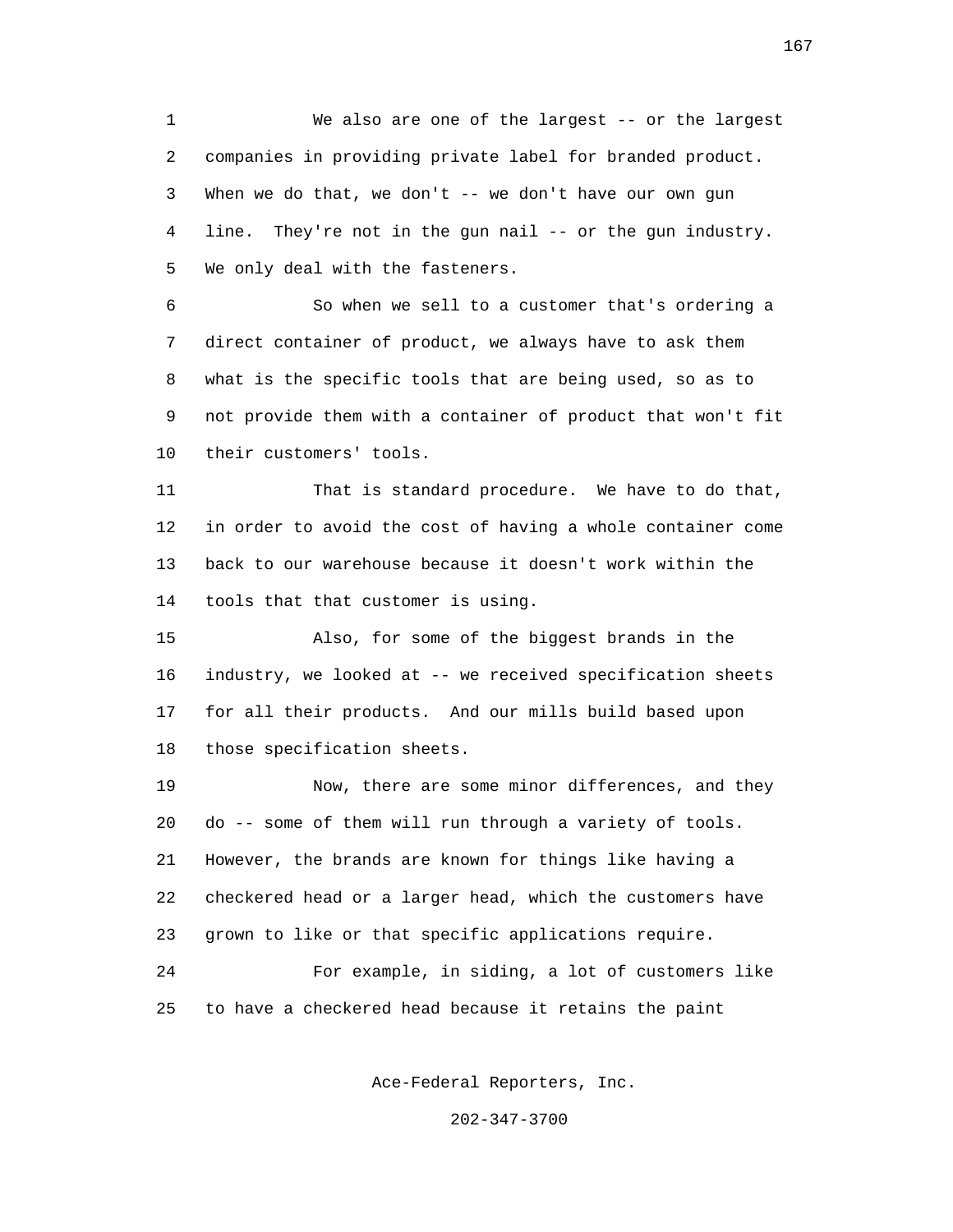1 better. Okay. So if any nail can be used, and if I ship a 2 plain headed nail to that customer, I'm going to get a 3 return.

 4 So there's major differences between the 5 different tools and applications.

 6 MS. ZINMAN: I think also one thing to consider 7 is that at least for Prime Source, we have spent millions 8 and millions of dollars promoting the brand. So if we 9 didn't believe -- if we didn't drink the Kool-Aid on the 10 brand being important, we wouldn't have put our money where 11 this testimony is.

 12 But we have done -- we have spent a million 13 dollars on commercial, a TV commercial, to promote our 14 brand showing during one of the ESPN games. We have gone 15 to shows. We have tents. We have giveaways, over and 16 over, the constant drum beat is promote the brand. 17 We track it internally, report Grip Rite sales. 18 So for our business model, the brand is 19 critically important and a source of continued focus. 20 Now, maybe for Mid Con, whose business is 21 driven, you know, by the pallet nail business, where a lot 22 of the product is used to actually produce a pallet where 23 you open up the carton, you dump the nails into a machine, 24 you throw the carton away, maybe for them in that market 25 segment, brand doesn't matter. What's the difference what

Ace-Federal Reporters, Inc.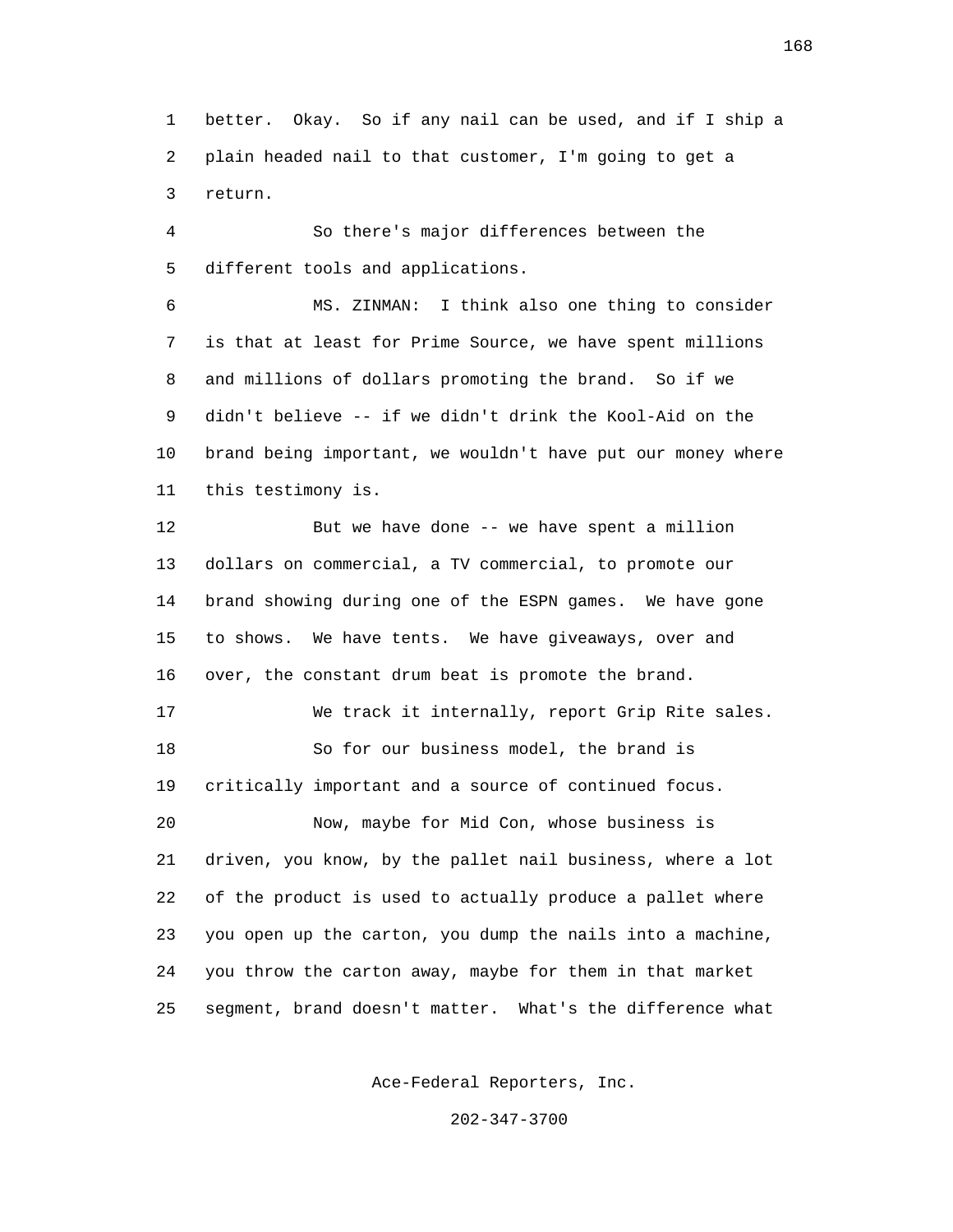1 it says on the box? It's just going to be -- they're not 2 selling that. They're selling does this nail, you know, 3 work in this industrial application.

 4 But for us, brand is critical and a source of 5 considerable expenditure to promote.

 6 COMMISSIONER PINKERT: Now, Ms. Bressler, 7 speaking for your customers, how important is matching the 8 brand of the nail gun to the brand of the nail?

 9 MS. BRESSLER: Thank you, Commissioner Pinkert. 10 So I was kindly waiting for the conversation to come around 11 the table.

 12 I would say for specific customers in specific 13 applications, brand is specifically important. And that 14 would be -- I think Mr. Leffler advised, you know, for his 15 category where he is a heavy pro penetrated category with 16 roofers and siding nailers, that's very heavily pro 17 penetrated.

 18 And we mentioned earlier the Hispanic 19 population, very loyal to their brands. That's where 20 Hitachi plays very deeply. They are very dedicated to the 21 Hitachi brand.

 22 In some cases, you know, I think we mentioned 23 back there that the staples kind of go very broad across 24 the, you know, atmosphere, and it's not so much particular 25 as to what brand you're using, and you kind of get a little

Ace-Federal Reporters, Inc.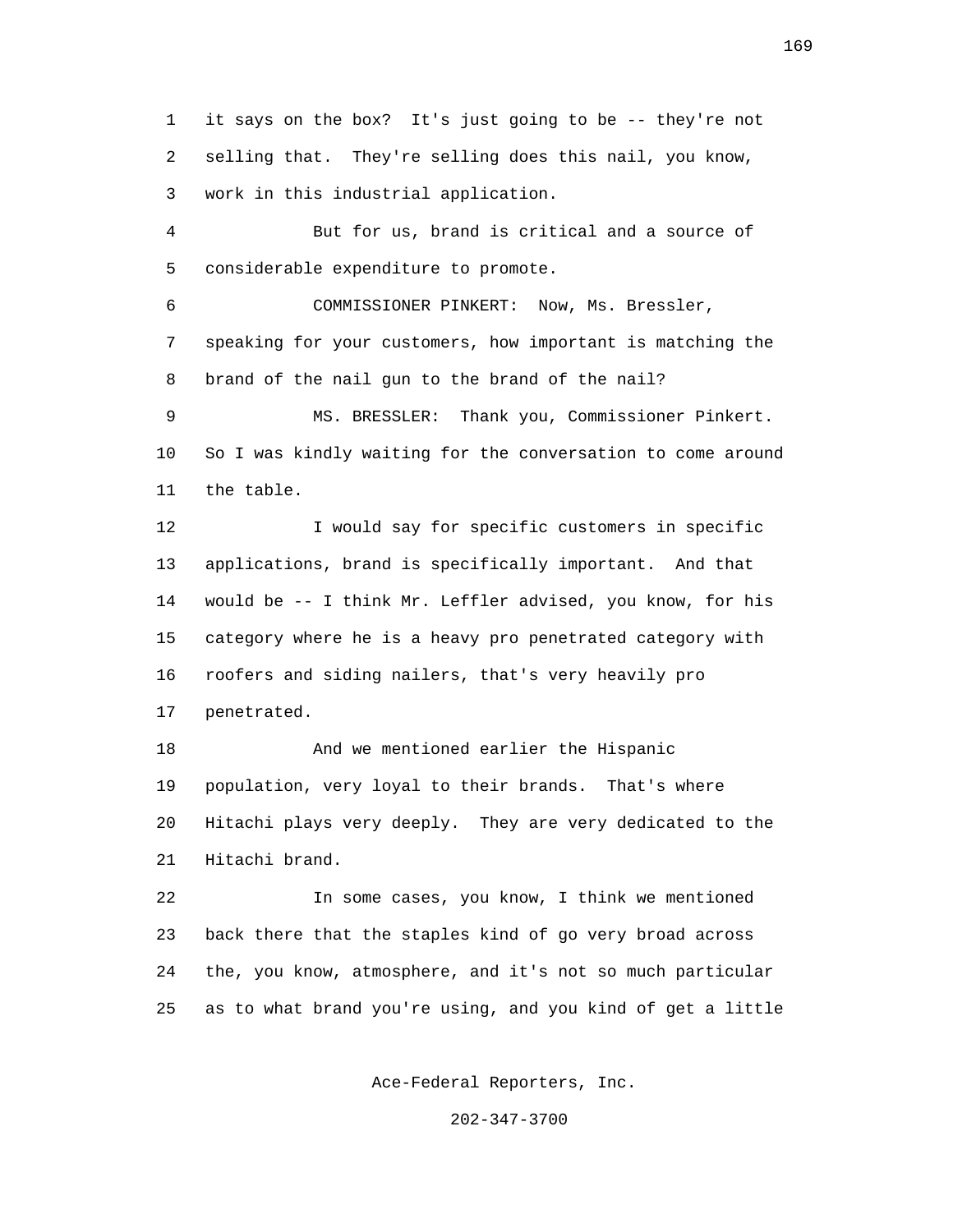1 array of assortment out there. We see that in the aisles 2 as well.

 3 We do have some customers that have to stick 4 with a Porter Cable branded, but then we also have a very 5 great following to the Grip Rite brand.

 6 At the end of the day, I guess what I would 7 advise is what's very important to our customers is value. 8 So where they're getting more for their money, they're 9 getting the product that makes them get their jobs done 10 faster and easier, is what they're -- they're very 11 interested in.

 12 So we were talking about the checkered head, 13 someone had mentioned a checkered head, right, which is 14 something, an ease of job for them to get the job done 15 quicker. Also a larger head.

 16 Those kinds of things are important to the pro 17 and also the do-it-yourselfer. So where we can add value, 18 whoever is adding that value is what's going to get the 19 purchase in the aisle.

 20 Innovation. If you've got a nail that does 21 something quicker, faster, easier, that's what -- that's 22 what the customer wants. Whether it's a pro or a 23 do-it-yourselfer, that's what they want. Anything that 24 gets the job done faster, because time is money to the 25 customers; right? They want to get in, they want to get

Ace-Federal Reporters, Inc.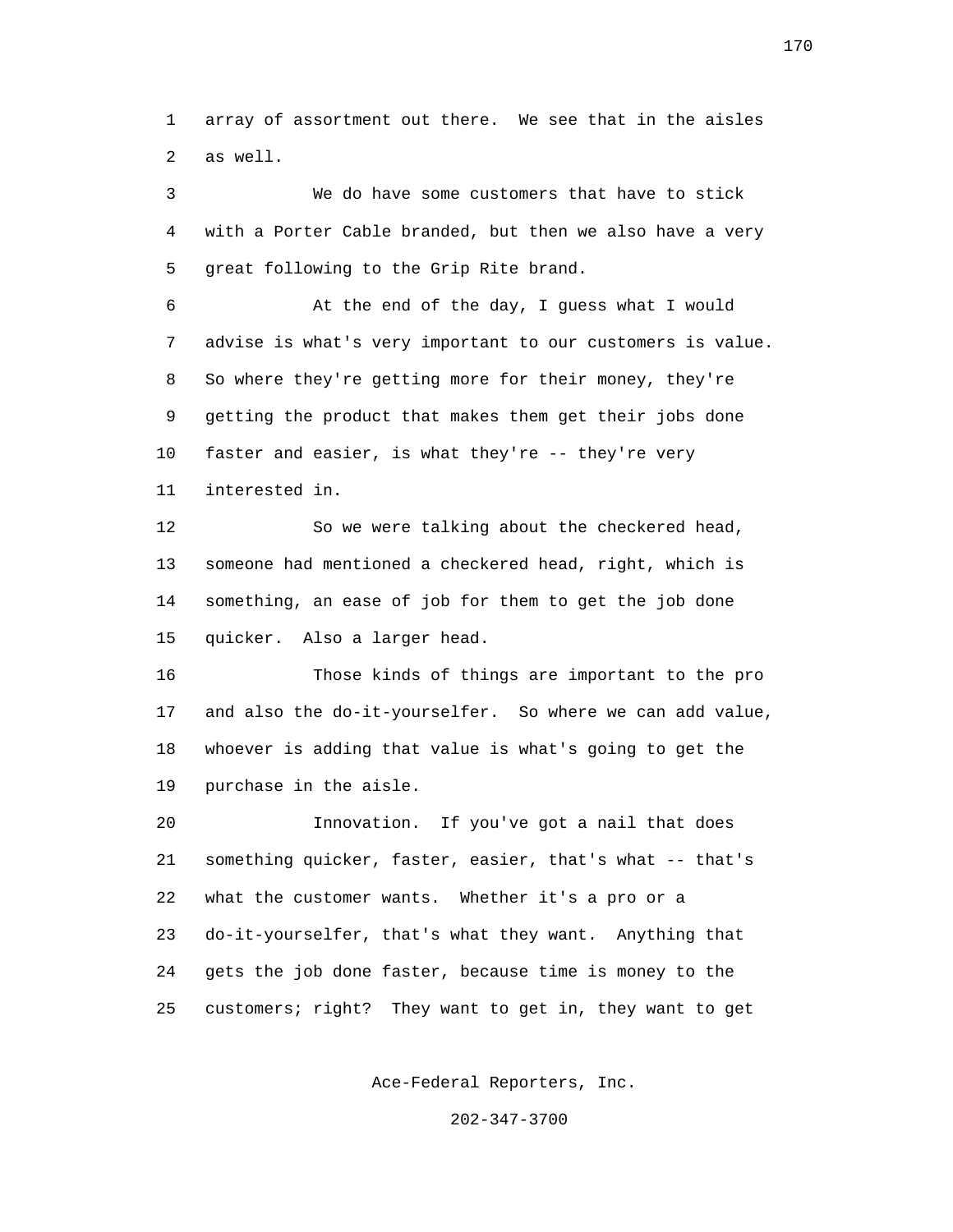1 out, and they want to get back to living their life; right? 2 And that's what's important to them. 3 So depending on what the job is and what they're 4 doing, I think, is where brand kind of plays and who the 5 customer is is where it kind of plays. 6 I know that was kind of a broad answer, but -- 7 COMMISSIONER PINKERT: I appreciate it. 8 I want to ask both sides, both panels for the 9 posthearing, to provide any data you have about the 10 customer need to match the brand of the gun with the brand 11 of the nail. There's got to be some data out there or 12 internally that you could provide, and I think that would 13 be helpful. 14 Thank you. 15 MR. KARAGA: Excuse me, Vice Chairman Pinkert. 16 My name is Steve Karaga, from Oman Fasteners. When you 17 asked the question about the importance of brand and 18 matching the fastener to the tool -- I think it's more 19 important to understand what it's like from the 20 distributor's perspective. 21 Just a little bit of background on brands. I've 22 been in this business for more than 25 years in the U.S. 23 fastening and fastener industry, starting in 1989 with 24 Senco. And I can tell you that certain collation types are 25 dominated by certain brands. Hitachi is the dominant

Ace-Federal Reporters, Inc.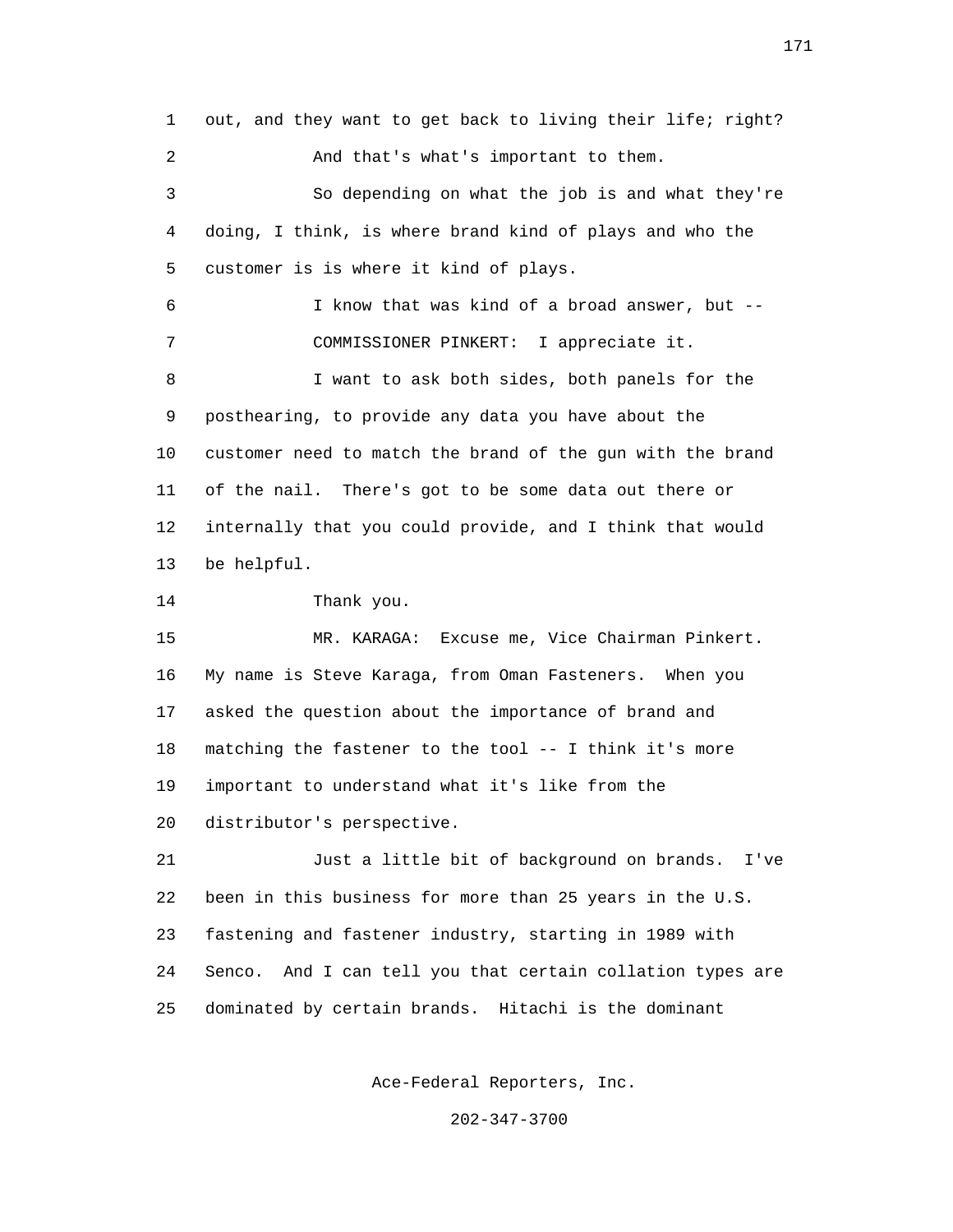1 producer with a market share in excess of 40 percent in a 2 20 degree plastic strip nailer segment.

 3 Dominant producer for paper tape coalition is 4 ITW Paslode. They absolutely dominate the market. And 5 they developed that collation type.

 6 The dominant producer in wire coil nails would 7 be between Stanley, Bostitch and Max, another Japanese 8 manufacturer.

 9 So now we come to the question of, you know, 10 does -- do these other generic nail manufacturers that are 11 not associated with those brands, do they run through the 12 tools. And I can tell you that the answer is largely yes. 13 But, you know, from the end user's perspective, 14 what's in front of him at distribution. If even -- if even 15 only 25 percent of users prefer to have a branded product 16 that runs through their tool to give them confidence, then 17 should the distributor be somehow bound to carry or 18 expected to carry multiple brands of 33 degree paper tape 19 strip nails, or should he carry Paslode? 20 I can tell you that most of them do carry 21 Paslode, and then they supplement their business with some 22 generic product that they can buy potentially at lower 23 costs, generic products like Magnum fasteners. And they 24 use those with the -- with their highest -- highest-volume 25 end users, that are most price sensitive. When you're

Ace-Federal Reporters, Inc.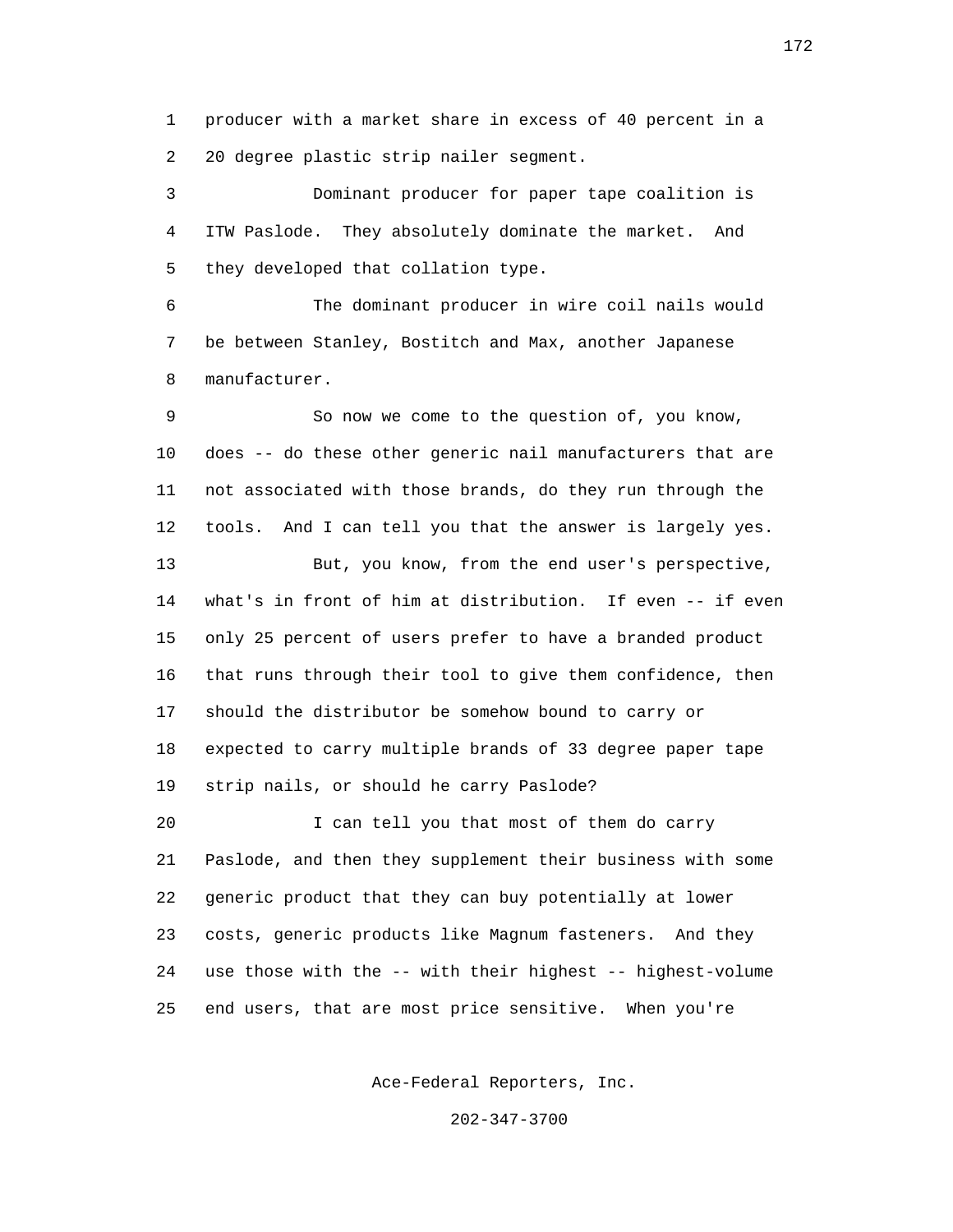1 selling a generic product, that's all you have to sell, is 2 on price.

 3 COMMISSIONER PINKERT: I'm going to have to stop 4 you right there. Thank you very much for supplementing 5 that.

 6 CHAIRMAN BROADBENT: Commissioner Williamson. 7 COMMISSIONER WILLIAMSON: I too want to express 8 my appreciation to the panel for coming today, and those 9 who have come many times.

 10 Ms. Zinman, I was wondering if you could discuss 11 the role of the domestic producer Progressive as regards 12 Prime Source's participation in the U.S. market.

 13 MS. ZINMAN: Progressive was originally founded 14 as a joint venture between Prime Source and Dubai Wire. 15 Unfortunately, the founder of Dubai Wire unexpectedly 16 passed away.

 17 COMMISSIONER WILLIAMSON: I believe we heard 18 that earlier, yes.

 19 MS. ZINMAN: And Prime Source took over the 20 manufacture -- I mean the total ownership of PSW.

 21 So right now the factory has one captive 22 customer, which is Prime Source. So it acts strictly as a 23 manufacturing facility for Prime Source. It does not go to 24 market on its own at all.

25 COMMISSIONER WILLIAMSON: And do they kind of

Ace-Federal Reporters, Inc.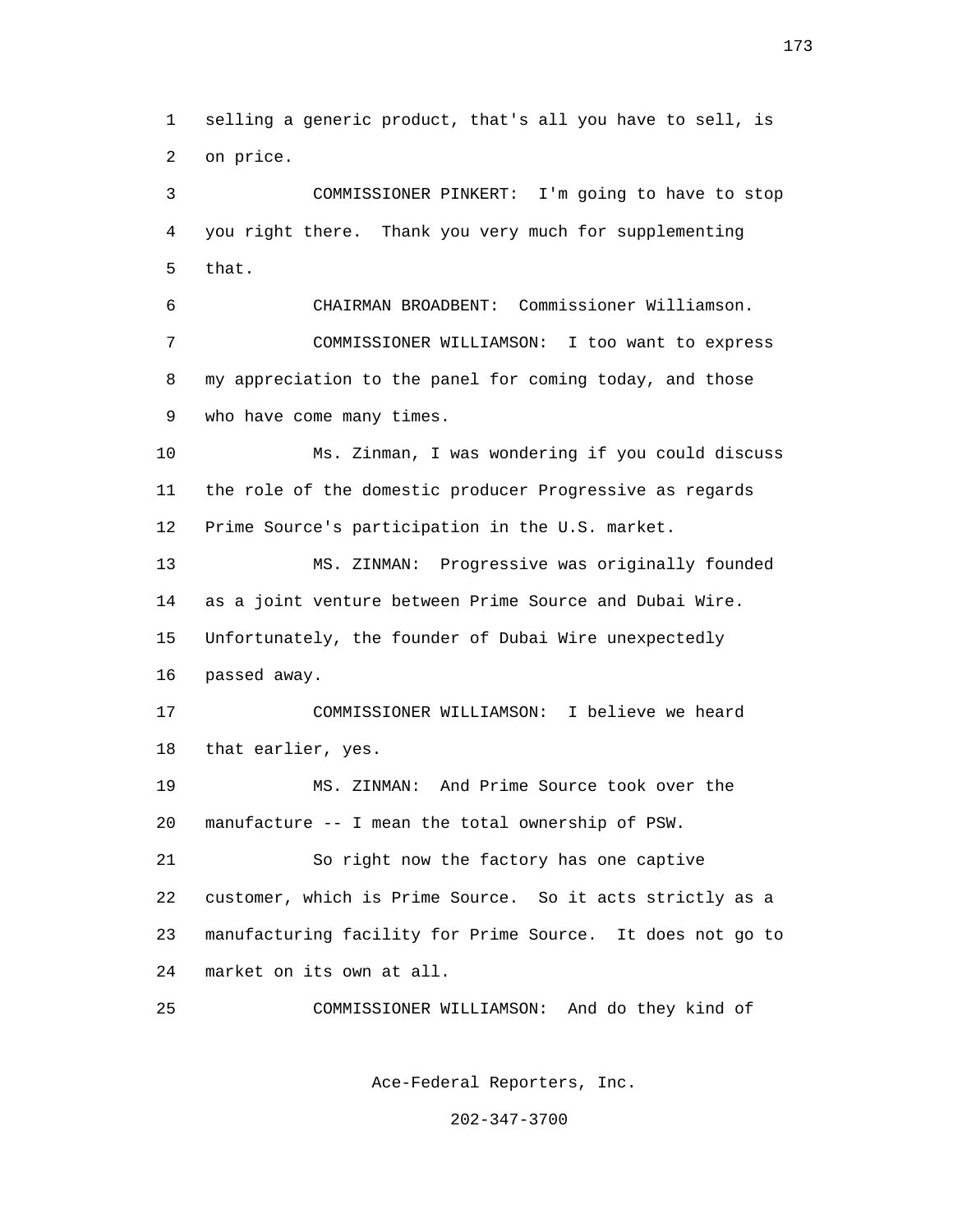1 specialize in particular products? I mean, do you limit 2 what they produce? 3 MS. ZINMAN: Right now they're -- they make a 4 small list of products in hand drive nails and a limited 5 number of SKUs of plastic strip collated nails. 6 So it's a limited -- it's a limited range of 7 products right now. 8 COMMISSIONER WILLIAMSON: Okay. How many 9 different roughly, say, separate manufacturers or 10 manufacturing facilities -- because you don't own a lot of 11 manufacturing facilities? 12 MS. ZINMAN: No, that's the only one. 13 COMMISSIONER WILLIAMSON: So roughly how many 14 different manufacturing facilities around the world might 15 you be sourcing from to supply the U.S. market? 16 MS. ZINMAN: Of total nails? 17 COMMISSIONER WILLIAMSON: Yes. 18 MS. ZINMAN: Probably maybe -- could be 75. 19 COMMISSIONER WILLIAMSON: Okay. I was just 20 wondering. 21 And Mr. Leffler, can you sort of say for Hitachi 22 how many different sources of -- 23 MR. LEFFLER: This is Joe Leffler with Hitachi 24 Power Tools. And we probably source from, and this is 25 rough --

Ace-Federal Reporters, Inc.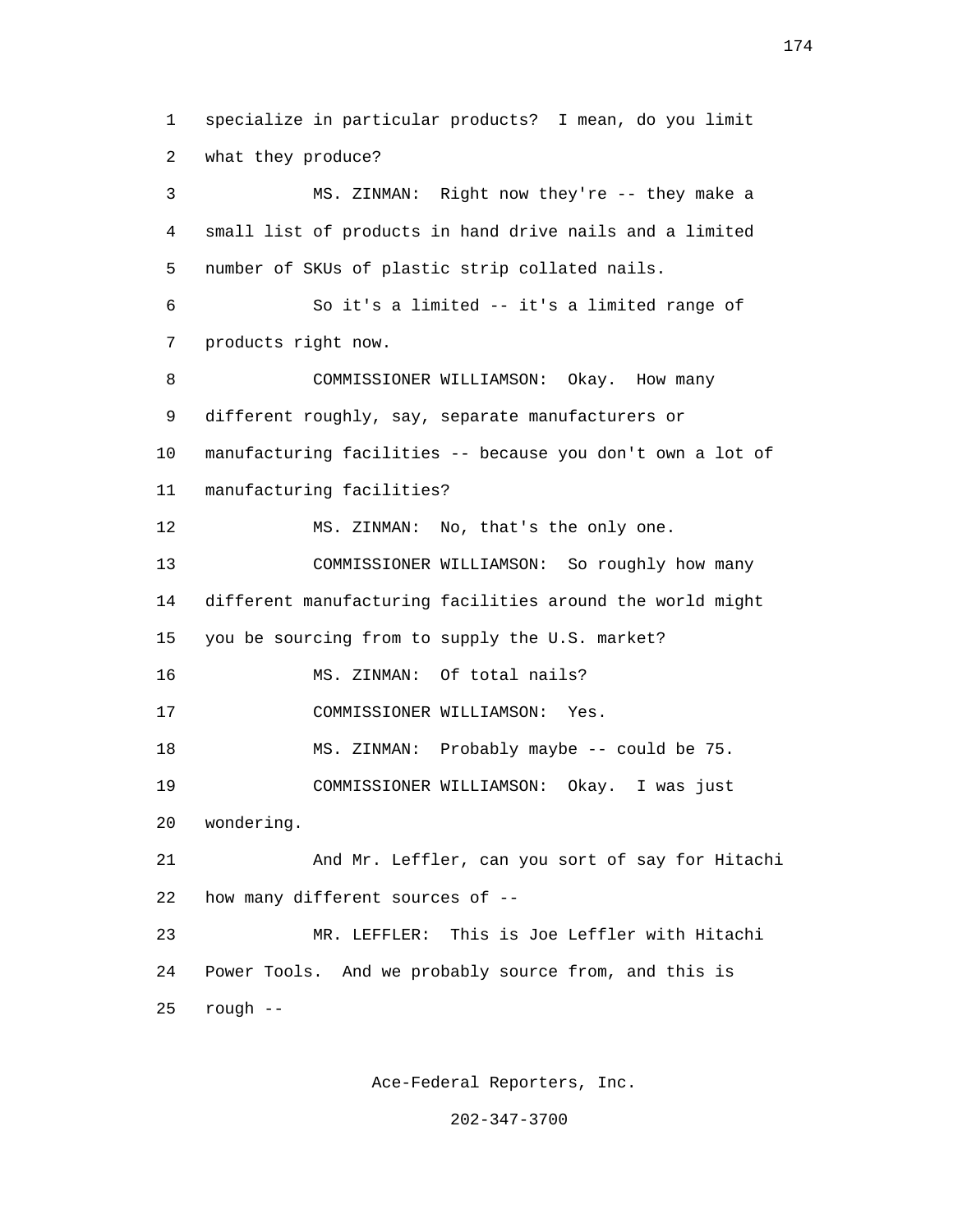1 COMMISSIONER WILLIAMSON: Rough, I'm not asking 2 for precise. 3 MR. LEFFLER: -- maybe six or seven. 4 COMMISSIONER WILLIAMSON: You said six or seven 5 or 86? 6 MR. LEFFLER: Six or seven suppliers around the 7 world. 8 COMMISSIONER WILLIAMSON: Okay. And you state 9 that you do source from a U.S. firm. Is it called 10 Specialty Tool? I didn't get the name. 11 MR. LEFFLER: Specialty Fasteners. 12 COMMISSIONER WILLIAMSON: Specialty Fasteners. 13 Are they a manufacturer or domestic producer or what? 14 MR. LEFFLER: They're a manufacturer of a 15 variety of different products that we -- that we -- we 16 generally source from them. As Mr. Karaga mentioned 17 earlier, we probably have upwards of 40 percent market 18 share on the 20 degree nailer that's primarily used 19 throughout the U.S. And so we do a large volume of 20 20 degree plastic collated nails. 21 And we source from six or seven roughly 22 suppliers around the world, and one of those is Specialty, 23 because they have built a relationship with us, they have 24 continually come and invested time in our business. 25 And we don't always order correctly. So there's

Ace-Federal Reporters, Inc.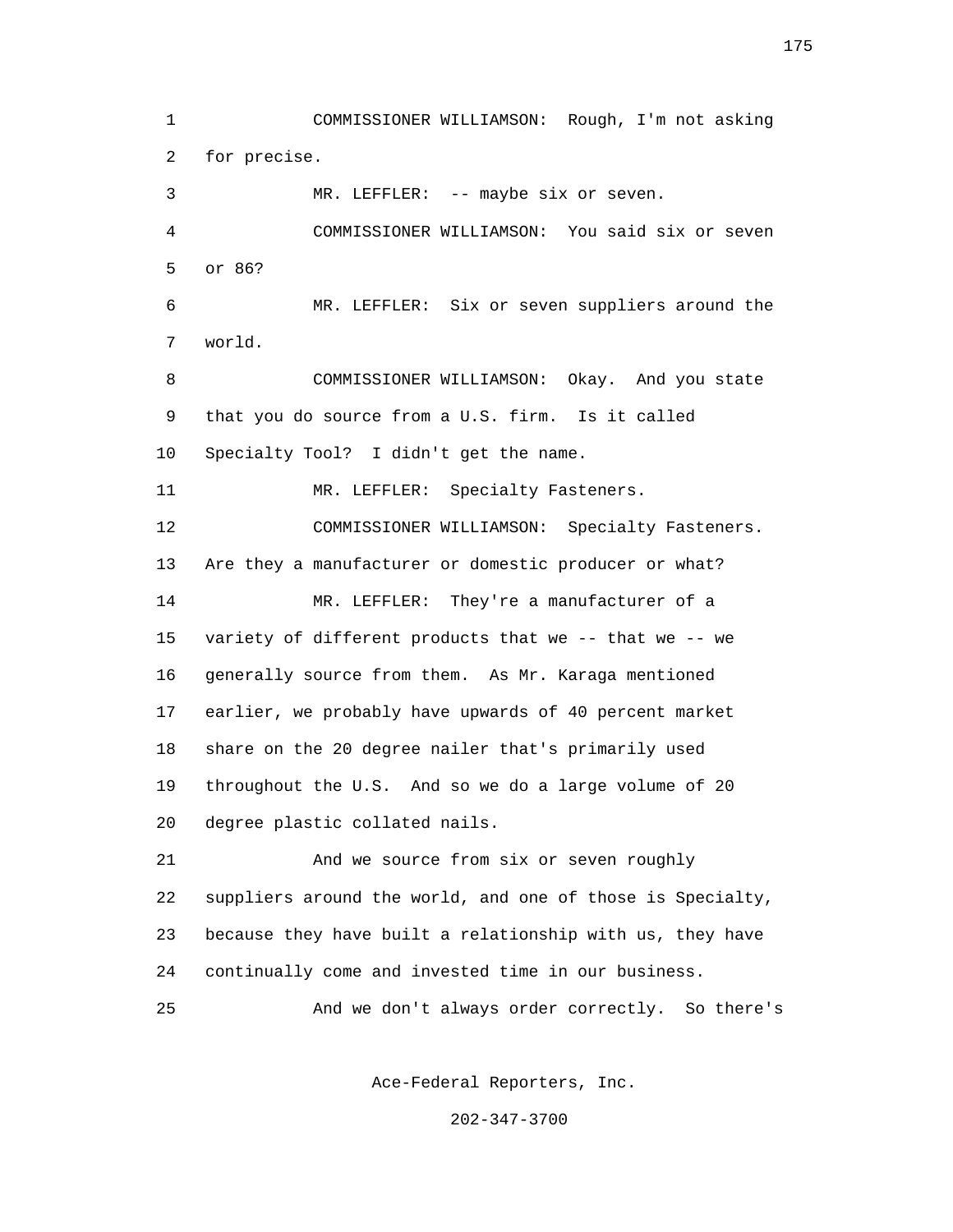1 a -- there's definitely a genuine need for us to have 2 somebody domestically that can support our business in a 3 just-in-time-type environment. So that's why we do what we 4 do.

 5 COMMISSIONER WILLIAMSON: Thank you. 6 I was curious, and I think staying with you, 7 Mr. Leffler, you had mentioned a number of times that Mid 8 Continent is a price leader, and yet you all have 9 complained that they -- that they're basically a palletized 10 nail producer, or at least that they have limited 11 production. 12 So I'm wondering how are they a price leader for 13 such a diverse number of products, when they are -- when 14 they produce -- their production is limited in terms of 15 variety of product? 16 MR. LEFFLER: It's a great question. And in 17 your questionnaires, as a matter of fact in the briefs that 18 I read, the actual response from when you sent the 19 questionnaires out referenced that they were twice as 20 likely to lead on price than we were.

 21 So it's straight from those questionnaires 22 that's documented.

 23 But as far as I see, we dominate with that 24 nailer, like I said. And the big categories that they 25 participate in, on the wire coil side of the business,

Ace-Federal Reporters, Inc.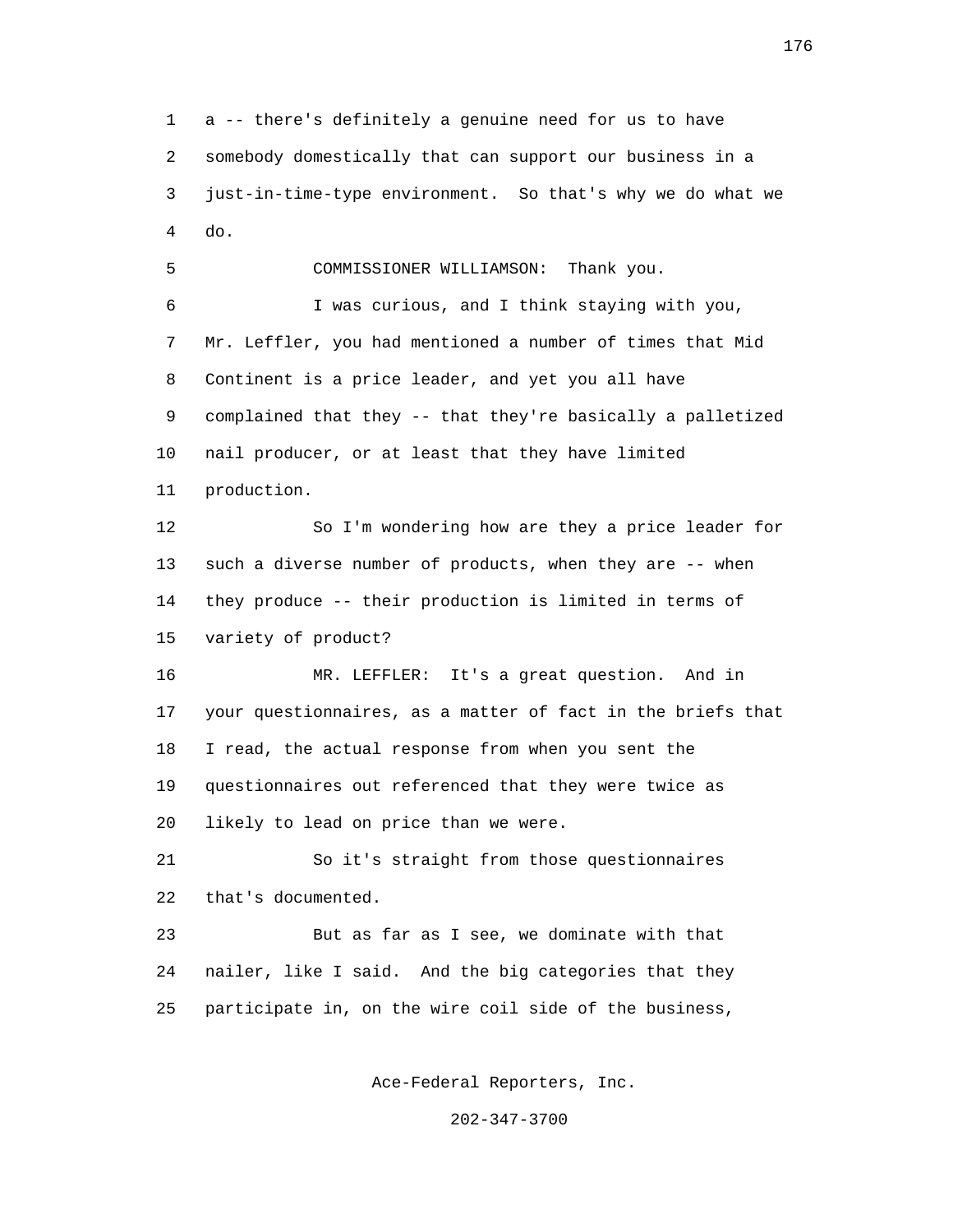1 that's pallet nails, that's bulk nails, that's the shops 2 that they, as BMD had referenced, they sell those typically 3 direct, which would mean if I had a distributor that I was 4 competing with the business versus Mid Continent and that 5 distributor was trying to get that pallet business, that 6 distributor wouldn't likely want to buy from Mid Continent 7 because they would compete -- he would be buying from a 8 supplier that he would be competing with to get that pallet 9 business.

 10 So on that side, that's the reason I believe 11 that they get a lot of pressure on price.

 12 On the side of the collated 20 degree plastic, 13 which is a big category for them, where we -- where we 14 are -- it's very difficult, I think, for them to compete 15 with us is we have that branded tool that the Hispanic 16 contractor, which is the volume guy, is seeking out. He is 17 seeking that tool out.

 18 So in order to beat Hitachi, it would be like an 19 analogy, when you go into CVS to buy -- say you're going to 20 buy some sort -- say you're going to buy Nicorette and you 21 want to buy the generic brand. You don't pay the same 22 price for the Nicorette brand that you pay for the generic. 23 You expect some sort of a discount.

 24 And I think as Mona referenced earlier, 25 customers try to -- try to push all of us down on price.

Ace-Federal Reporters, Inc.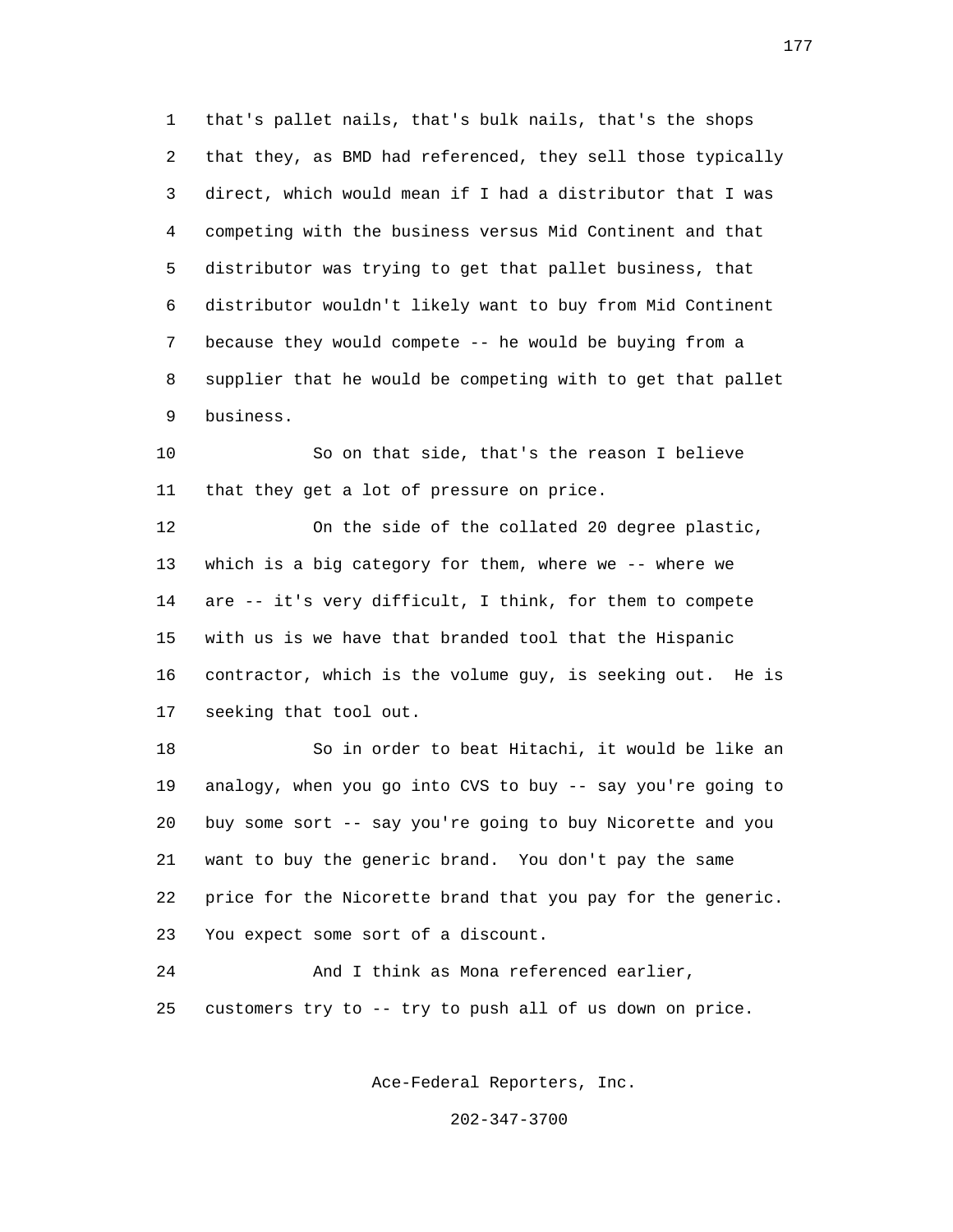1 And of course, if they can buy Hitachi at X, they would 2 have an expectation, since Hitachi is the preferred brand 3 or the high brand, they would have an expectation that if 4 they were going to buy something else, they would get a 5 discount.

 6 And I think that's probably why they have to 7 lead with price more often than not.

 8 COMMISSIONER WILLIAMSON: But if they're not 9 competing on a large number of the products, I don't 10 understand the price leadership role unless you're saying 11 the palletized nail sets the price for everything else. 12 MR. LEFFLER: Well, I would say that the 13 categories that they do manufacture that we compete on, 14 which is -- plastic is a big part of that, that would be 15 the category where they would lead on price. 16 COMMISSIONER WILLIAMSON: Okay. Ms. Zinman, did 17 you want to add something to that? 18 MS. ZINMAN: Yes. Also the way that it works is 19 let's say you have a category of, let's say, plastic strip 20 nails. And if you were going to stock -- or a company was 21 going to buy the entire line, which many of them -- a lot 22 of them do, and we stock, there would be 100 items on that

23 list.

 24 Mid Continent will make, say, 10 of them, high 25 volume, and those items they will price low, the ones that

Ace-Federal Reporters, Inc.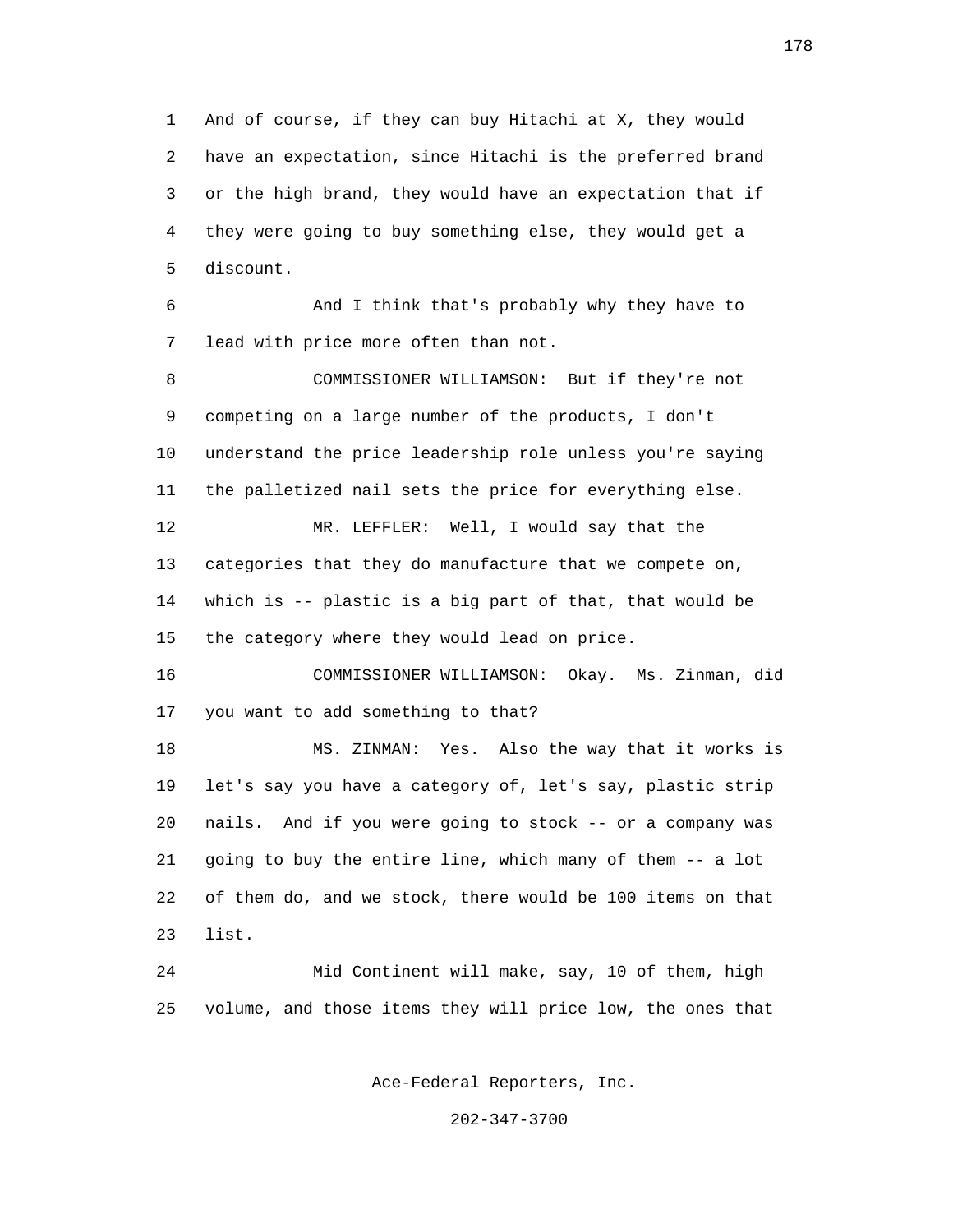1 they make.

 2 So what happens is that the whole line gets 3 pulled down.

 4 And I think there was a question actually from 5 one of the other commissioners who asked about does the 6 price of one nail impact the price of another nail. Well, 7 it does, because you're taking the big volume, e.g., 8 production nails, you're pricing those low, and now the 9 other 80 that you don't make, they come down along with it. 10 So that's why how the prices get -- for the whole thing can 11 be pulled down even for nails that they actually don't even 12 make.

 13 COMMISSIONER WILLIAMSON: You're saying 14 basically -- there's been an argument about the competition 15 here that's been thrown out.

 16 MR. LEFFLER: Can I make one more comment on it? 17 You know, I think it's important to note, because, you 18 know, obviously your initial response, then you get some 19 time to reflect on it.

 20 When we're referencing the supply of product, we 21 hear the U.S. industry as a whole and all the products that 22 you saw up there earlier.

 23 As Mona just referenced, when you get down to 24 the professional volume categories that we're all competing 25 head to head on, there's a handful of paper tape, wire

Ace-Federal Reporters, Inc.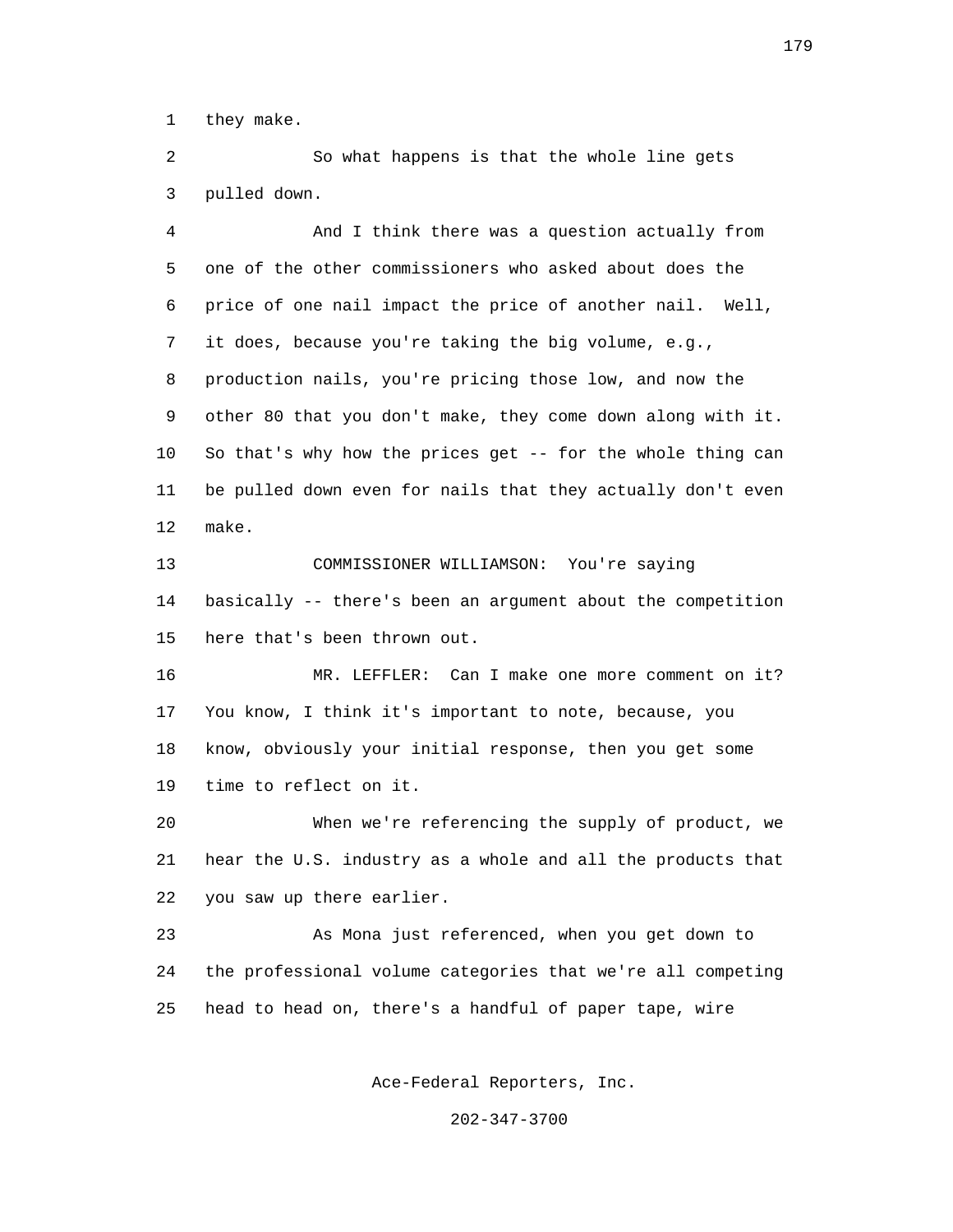1 coil, plastic strip, which are the dominant collation 2 types.

 3 And then within those categories, you have a 4 nail that you frame your house with, which you -- you know, 5 you've got your studs in your walls that you nail into, and 6 that's the dominant nail. Then you've got a nail that you 7 put into the deck, which are the boards that go on your 8 floor.

 9 So if you're extremely competitive on those two 10 nails, you're going to put pressure on the suppliers to 11 have to compete on that, and you're really talking six 12 nails or so that can create a lot of pressure, as Mona just 13 referenced, on all of the other categories.

 14 COMMISSIONER WILLIAMSON: Okay. Thank you. 15 Thank you for those answers.

 16 Mr. Ippoliti, I was -- you mentioned, I guess, 17 dealing with the U.S. producers and their not being 18 interested in providing a private brand for you.

 19 This morning they stressed the terms, and I kind 20 of jokingly talked about, you know -- and they talked about 21 long-term relationships and I said is it a one-night stand 22 or what.

 23 So I guess the question for you, were you 24 offering them a long-term relationship?

25 MR. IPPOLITI: Yes, we were, yeah. BMD is a

Ace-Federal Reporters, Inc.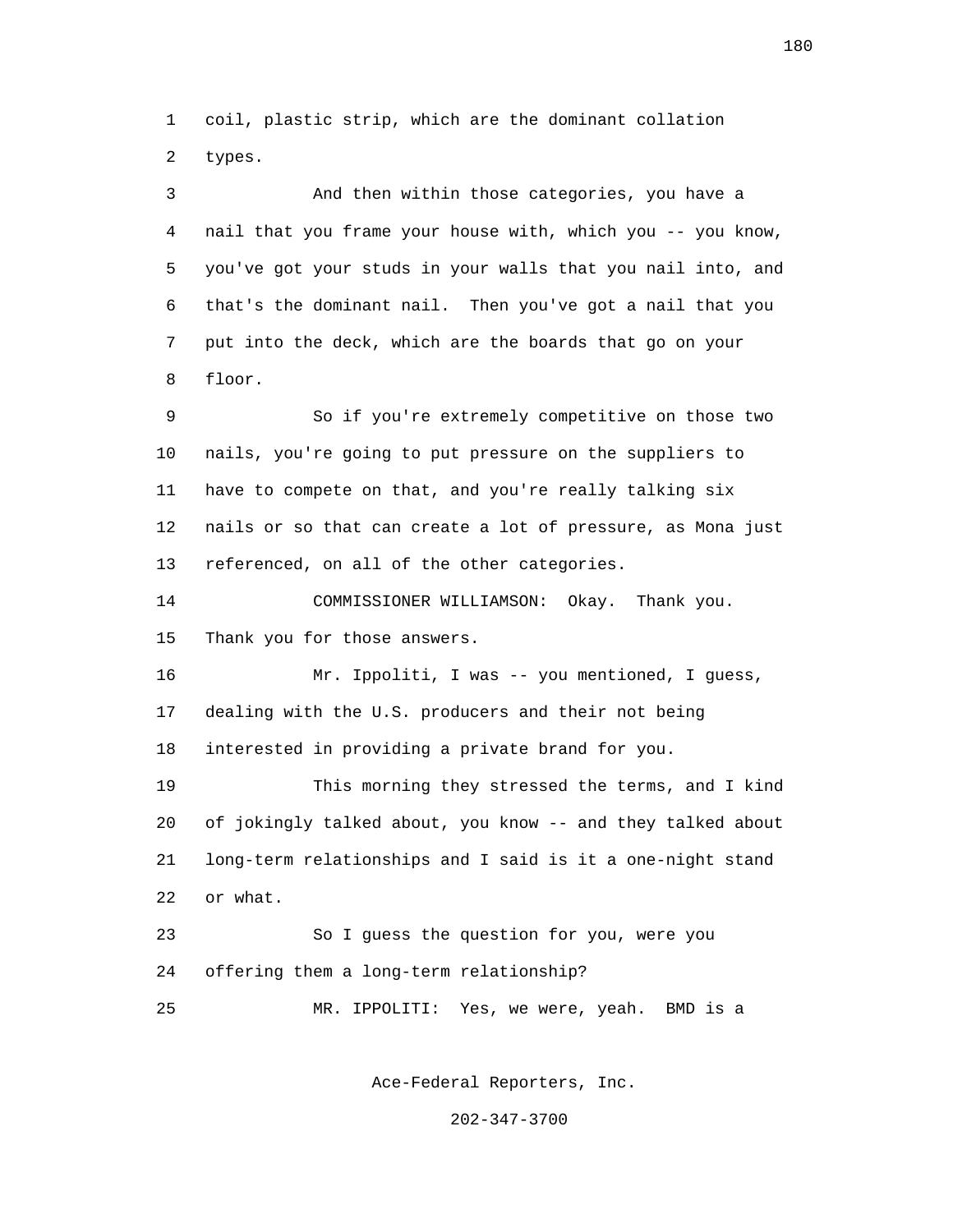1 very conservative company, and being an employee-owned 2 ESOP, it's a boy scout company, that's what I call it. 3 And so with all the antidumping that's taken 4 place over the years, the company -- the board of directors 5 decided that we need to look for all sources possible 6 outside of countries that could be sued for antidumping. 7 So after the hearing last year, I was chartered 8 with the responsibility of contacting all domestic sources 9 or sources that would allow us to avoid this type of 10 action. 11 And so it was with that intention that I reached 12 out to the domestic manufacturers in an attempt to have a 13 long-term relationship in which we could have our branded 14 product that we spent so much time developing be made in a 15 country in which we wouldn't have to deal with this type of 16 action. 17 COMMISSIONER WILLIAMSON: Okay. Any sort of 18 documentation you could have on that, and I'll ask the 19 Petitioners also to supply maybe their version. 20 MR. IPPOLITI: Absolutely. I can provide that 21 in posthearing brief. 22 COMMISSIONER WILLIAMSON: Thank you very much 23 for the answers to those questions. 24 MR. CHRISTY: If I could provide a comment on 25 that. When listening to the testimony this morning, I kept

Ace-Federal Reporters, Inc.

202-347-3700

181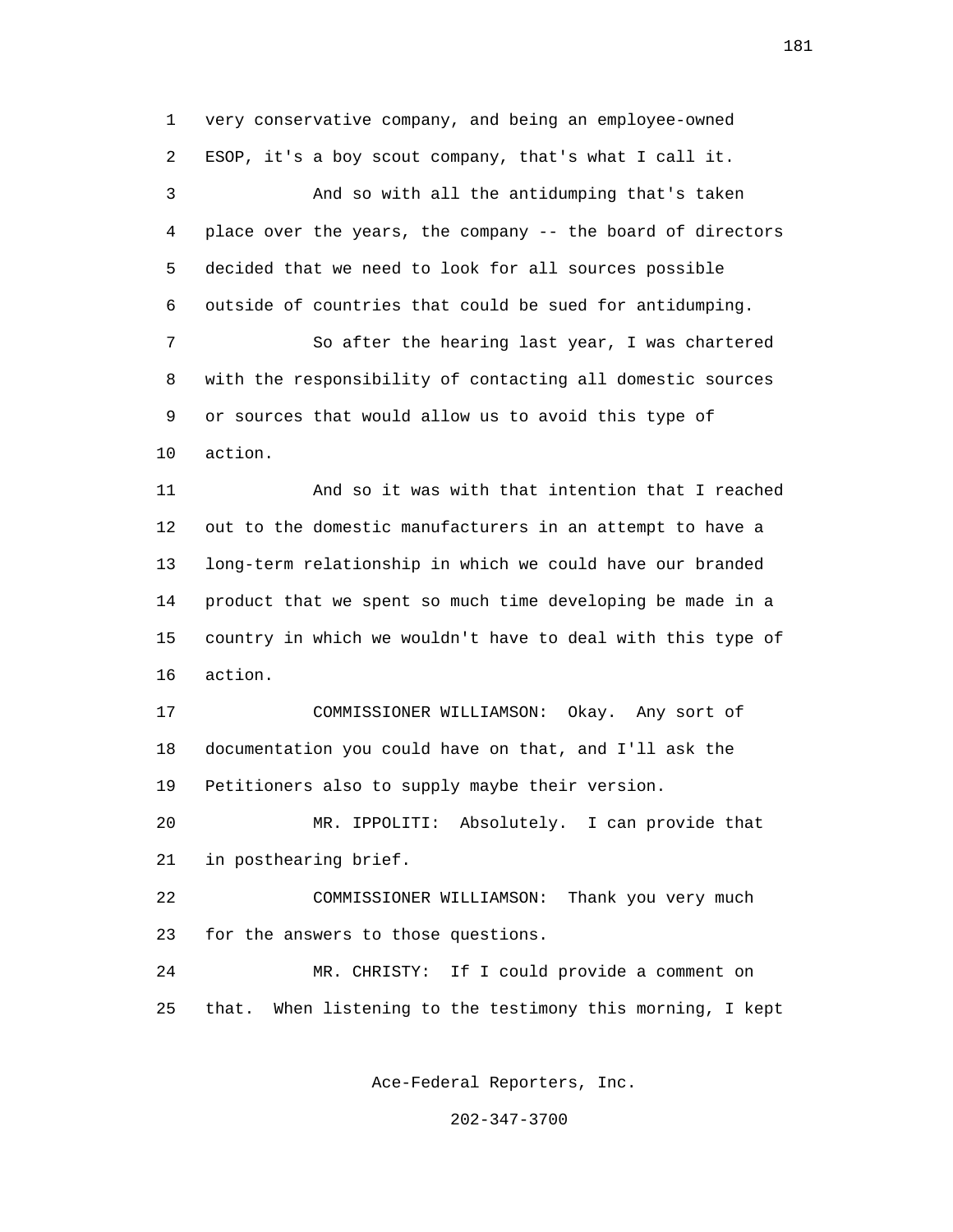1 thinking for an industry that says they're in trouble, they 2 certainly sound very picky when it comes to who their 3 customers will be for private labeling.

 4 One of the themes is -- I think one of the 5 witnesses from Mid Continent said it flat out. Well, if 6 they come to us and ask for it, well, we can agree to 7 terms. So there's not this sense of going out into the 8 market and aggressively trying to sell and create these 9 relationships with regard to private labeling.

 10 COMMISSIONER WILLIAMSON: Thank you, 11 Mr. Christy. I won't comment on relationships anymore. 12 Thank you.

 13 CHAIRMAN BROADBENT: Commissioner Johanson. 14 COMMISSIONER JOHANSON: Thank you, Chairman 15 Broadbent.

 16 I'd like to thank all of you for appearing here 17 today. Especially for Ms. Zinman. Thanks for coming out 18 of retirement to help us better understand the situation in 19 this investigation.

 20 Cumulated subject import volume is up 37.3 21 percent during the period of investigation and the market 22 share is up 6.6 -- 6 percentage points to 41.2 percent in 23 2014.

 24 I appreciate the Respondents dispute injury and 25 causation, but isn't the increase in the volume of subject

Ace-Federal Reporters, Inc.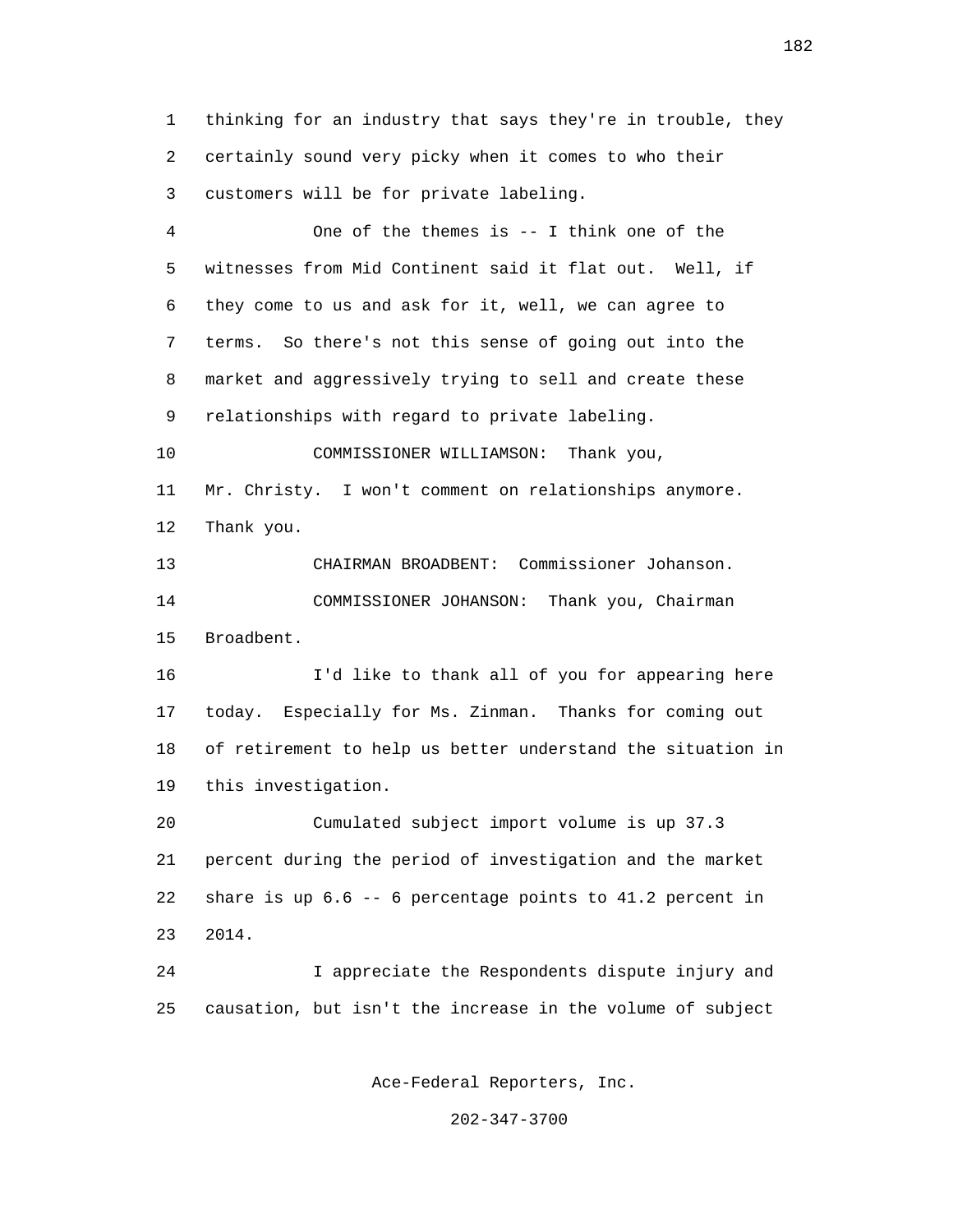1 to imports significant on this record?

 2 MR. MARSHAK: This is Ned Marshak. There is -- 3 yes, we increased our market share from 2012 to 2014. The 4 absolute quantity increased because the market grew.

 5 But if you look at Commission decisions, time 6 and time again, the fact that you have a very large share 7 of the market and the fact that your market share may have 8 increased doesn't mean it's, quote, you know, significant 9 under the law, if there's no other factors that are 10 involved, that somehow harms domestic industry.

 11 In this case you have to look at what's going on 12 with the domestic industry also. They maintain the market 13 share, their profitability increased. You know, we believe 14 that they are a strong, stable industry that's going to be 15 here a long time.

 16 We increased our market share just because a lot 17 of the nails that were -- the nails that were coming in 18 from other countries are now made in our country. Some 19 production in other countries may have -- may have gone 20 down, so our share increases. But that doesn't impact the 21 domestic industry, which is doing very well as profits go 22 up at the same time as imports go up.

 23 So significant absolutely, but not significant 24 legally.

25 COMMISSIONER JOHANSON: Thanks, Mr. Marshak.

Ace-Federal Reporters, Inc.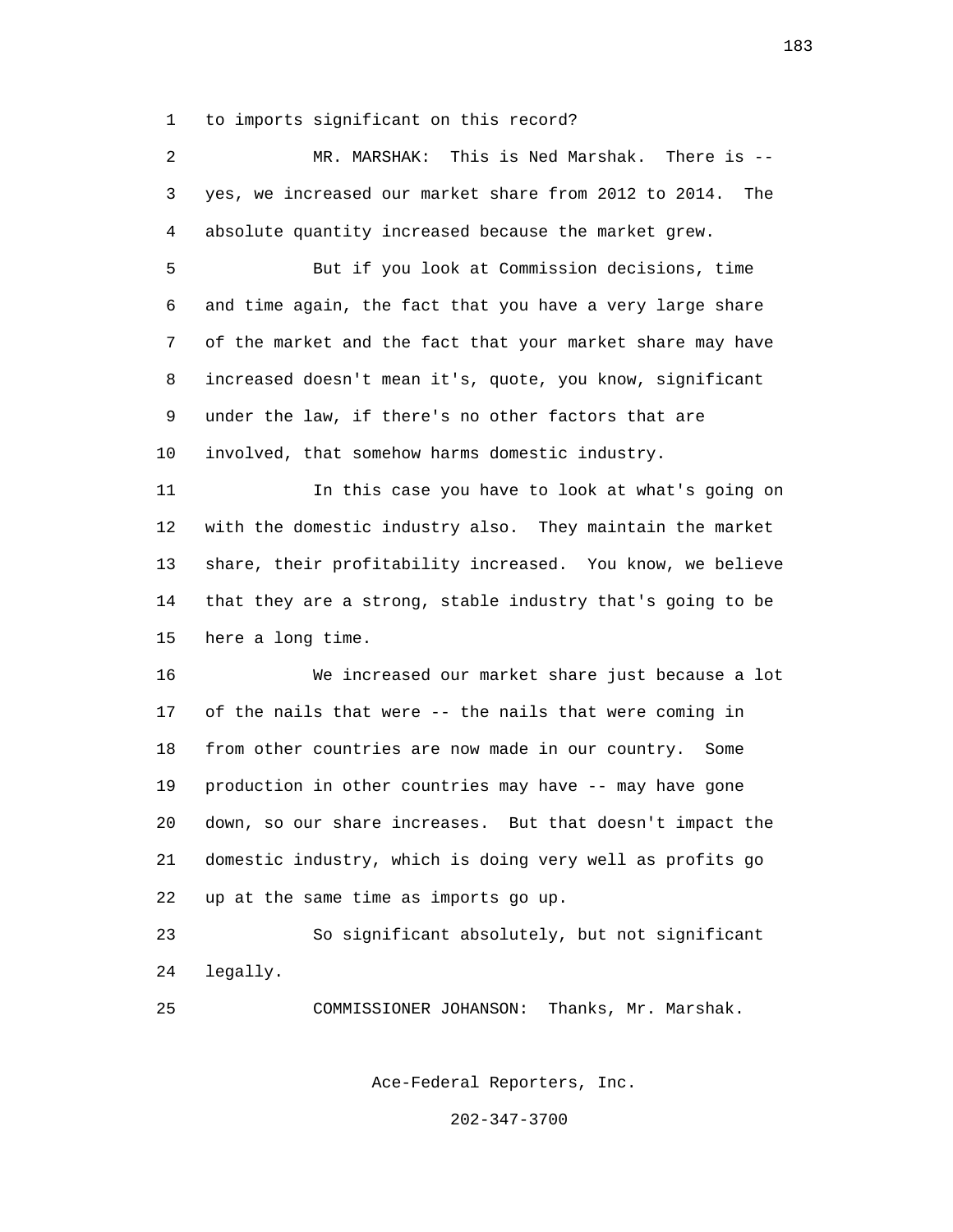1 In following along that same line, Respondents 2 have argued that the domestic industry performed well 3 during the period of investigation and indeed improved 4 based upon a number of production and financial indicia. 5 But isn't it fair to ask whether the domestic 6 industry should have performed materially better during the 7 period of investigation, given an increase in domestic 8 consumption of over 15 percent, declining raw material 9 costs and a new antidumping order on the United Arab 10 Emirates to accompany that -- a previous order on China? 11 MR. MARSHAK: A lot of this would probably get 12 into confidential information. There is -- there is a 13 reason why the domestic industry didn't perform better. In 14 our opinion, it's because there are members of domestic 15 industry that made decisions that are in the best interests 16 of those multinational companies as to where to source 17 nails.

 18 So if you look at the individual members of the 19 domestic industry, there's a group of pure domestic 20 producers or domestic companies who really rely on domestic 21 production who do very well.

 22 But then there are companies who compete with 23 Hitachi, who compete with Prime Source, who are 24 multinational companies, and they made decisions which we 25 believe have nothing to do with imports coming in from our

Ace-Federal Reporters, Inc.

202-347-3700

184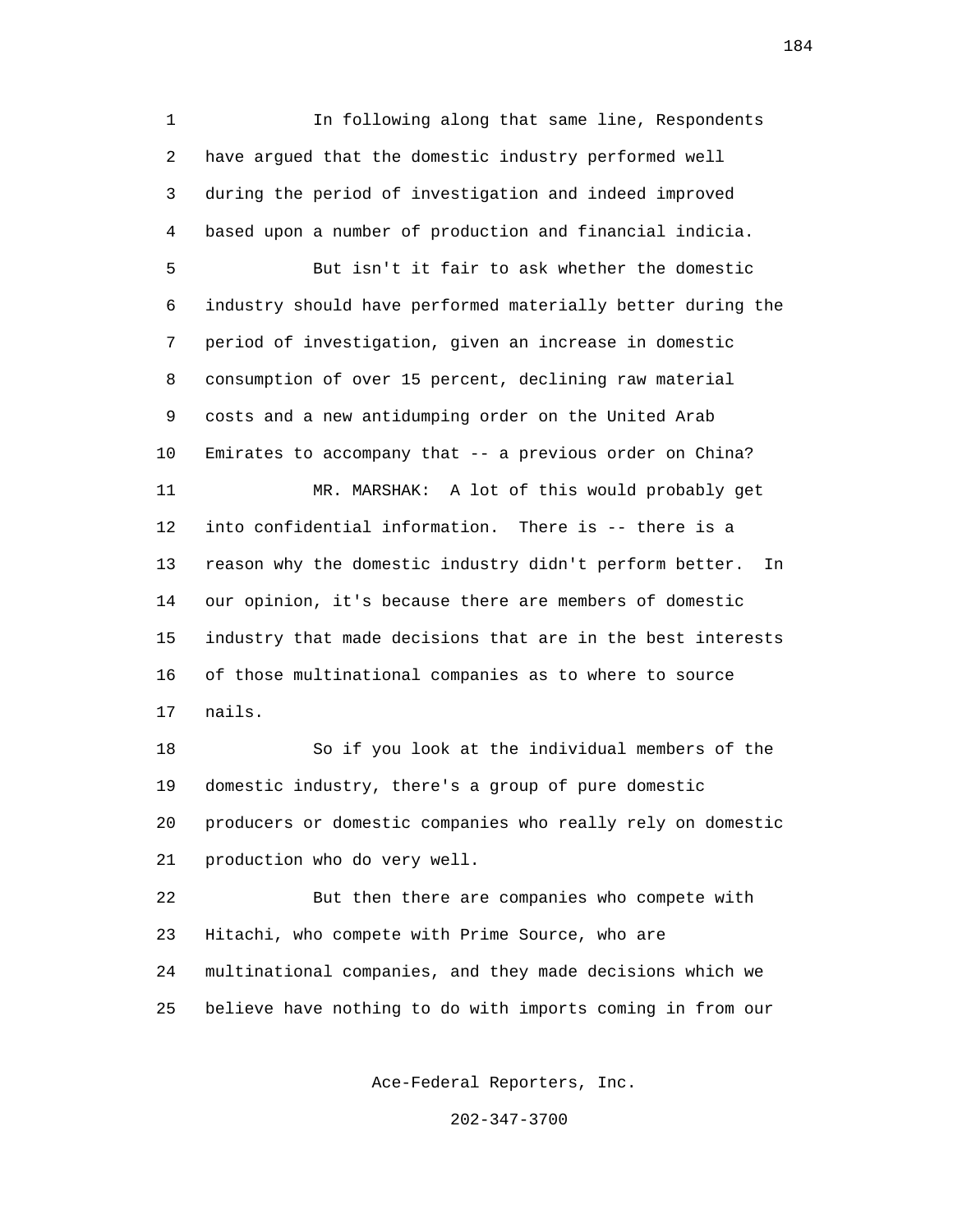1 five countries to source their nails elsewhere.

 2 And you'll see that overall, these companies, 3 you know, did well. We believe their bottom line is 4 probably pretty good on a global scale. But it's because 5 of their internal decisions that there's less production 6 than you may have expected in the United States. But that 7 gets into the confidential record and business decisions of 8 other companies, the other multinational, big brand name 9 companies.

 10 DR. BECKER: May I add to that? Brian Becker. 11 One thing we talked about is the growth in the 12 apparent consumption. I think we have to consider the 13 volume, but temper it against the fact that prices follow 14 wire rod prices.

 15 So you'd mentioned, Commissioner, that the 16 growth was 15 percent. From a revenue perspective, which 17 is how these companies actually make money, growth only was 18 2 percent.

 19 If you look at my table 6 of my report, and that 20 is not an APO number, growth was only 2 percent because, 21 while volume did increase because wire rod prices went down 22 so much, prices were able to go down quite a bit.

 23 From a total growth perspective, really the 24 market did not grow from 12 to 14. I think that's an 25 important thing from an injury perspective, because you

Ace-Federal Reporters, Inc.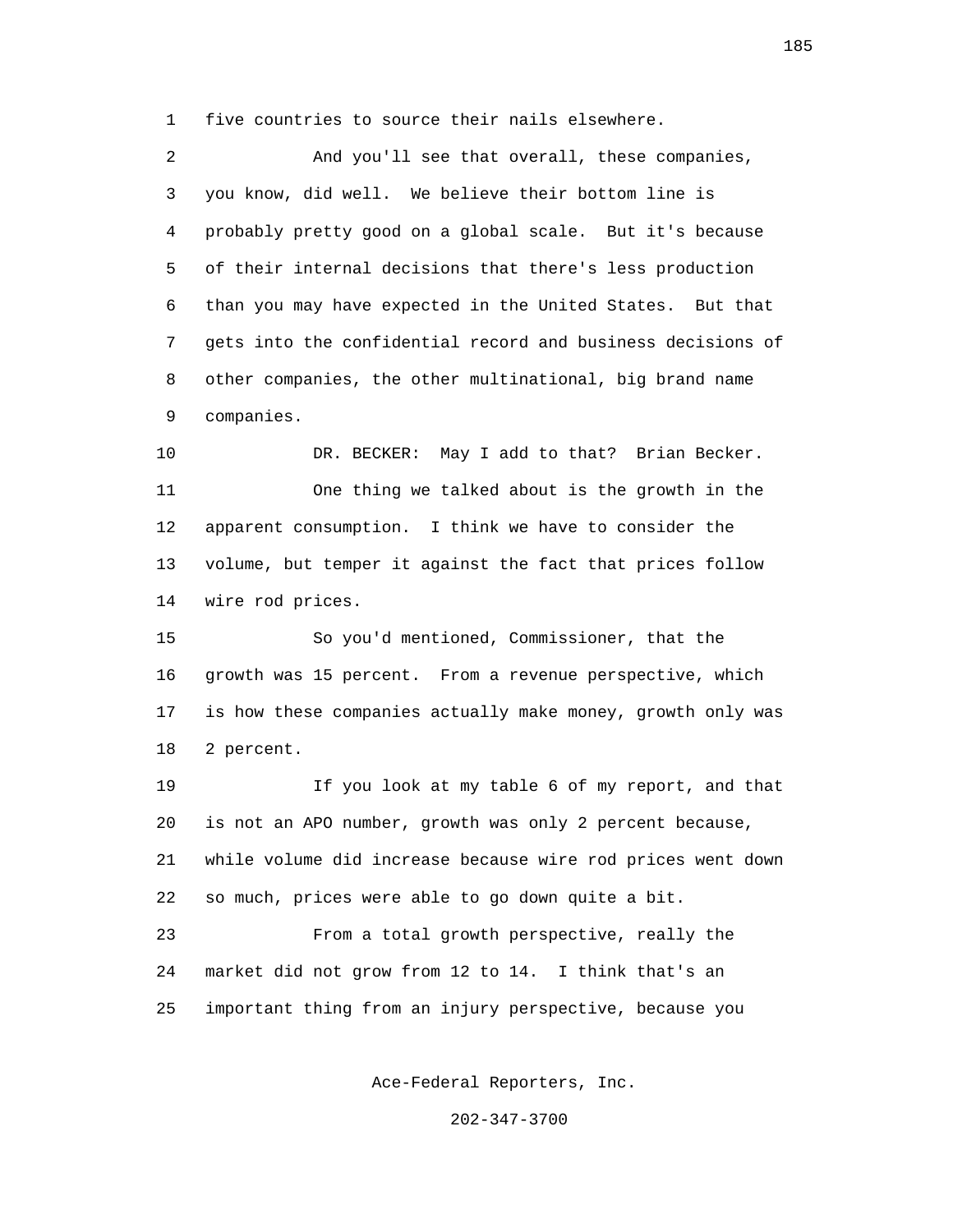1 can't really take home volume. You can only take home 2 dollars. And dollars only increase by 2 percent.

 3 COMMISSIONER JOHANSON: Thanks. So to what do 4 you attribute the price declines in the U.S. market during 5 the period of investigation?

 6 DR. BECKER: Well, I've made a table, and I 7 think it's very consistent throughout this period and 8 earlier periods, that if your main cost of production, 9 which is more than half your cost, goes down significantly, 10 you're able to lower your price.

11 11 If I as a consulting company all of a sudden had 12 all my employees say, oh, Dr. Becker, tomorrow we're happy 13 to work for half the price or half our salaries, tomorrow I 14 would definitely lower my rates to my -- to my clients, and 15 I make less revenue, I'd probably still make as much 16 profit, that's the exact same thing that happened to this 17 industry.

 18 They didn't have employees that said they would 19 work for less, but they had raw materials that said you 20 could source me for much less. That's really what happened 21 in this industry.

 22 COMMISSIONER JOHANSON: How about energy costs? 23 Does that factor into this?

 24 DR. BECKER: It would. I haven't -- I haven't 25 quantified those numbers, but certainly it would, yes.

Ace-Federal Reporters, Inc.

202-347-3700

186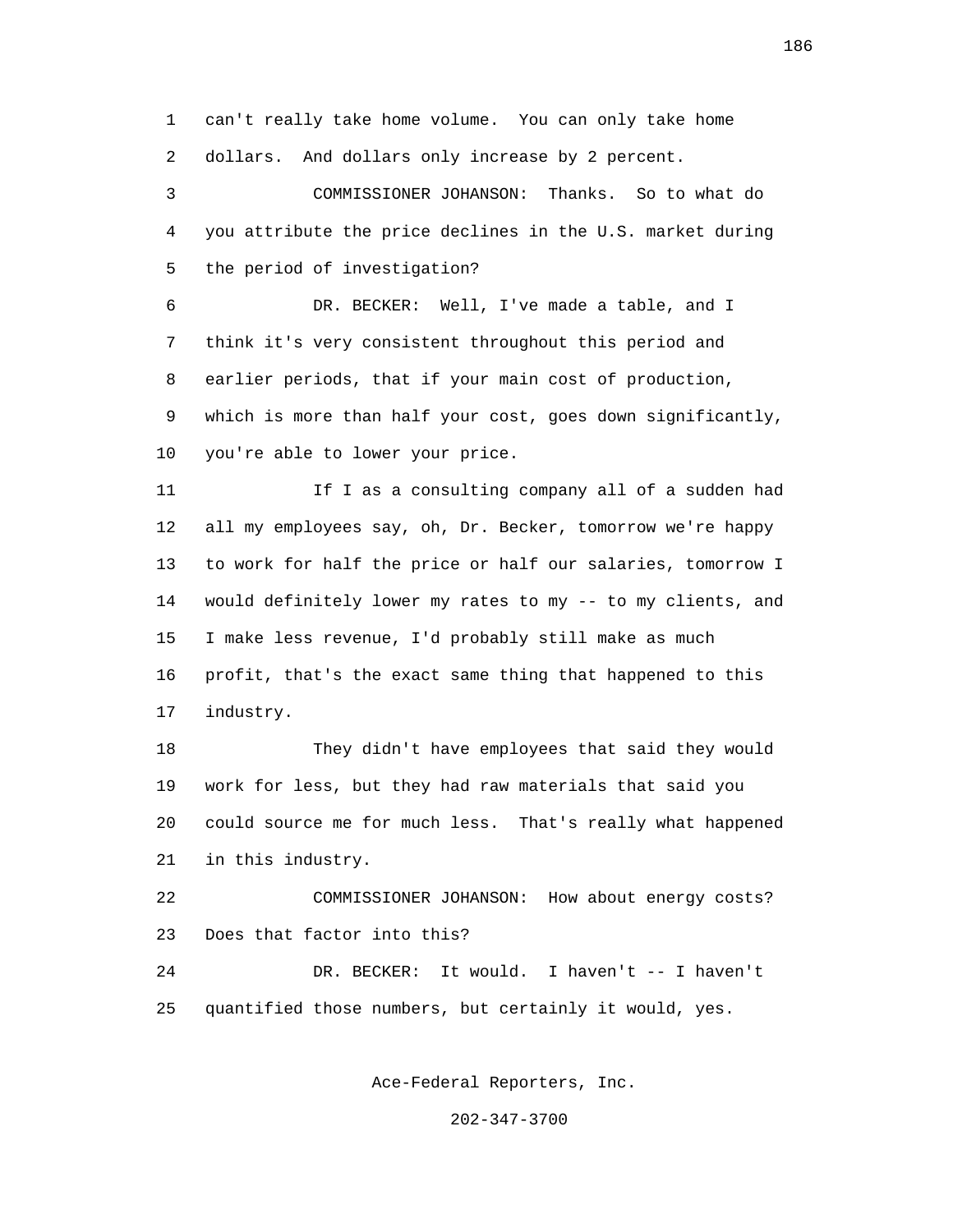1 COMMISSIONER JOHANSON: I don't recall that 2 being in the record so maybe it's not significant. I 3 always have to ask that question. 4 DR. BECKER: I don't know -- 5 COMMISSIONER JOHANSON: It's just something I 6 do. 7 DR. BECKER: I'm only going to give you facts 8 and I prefer not to speculate. 9 COMMISSIONER JOHANSON: Okay, certainly. I 10 understand. 11 Petitioners point out that the U.S. industry has 12 not come close to regaining the almost 29 percent market 13 share of the U.S. market that it had in 2004. How relevant 14 is this to our injury analysis? 15 MR. MARSHAK: Ned Marshak again. We don't think 16 it's relevant at all. What happened in 2004 is a century 17 ago as far as what's happening in the U.S. economy. And, 18 you know, any injury that was caused by the Chinese coming 19 in and capturing a very large share of the market is not 20 the fault of the five countries that we're talking about 21 right now. 22 If you look at the comparisons, in the last 23 three years during our period of investigation, the 24 industry is doing a lot better than it did during the 25 period of investigation that was involved in the Chinese

Ace-Federal Reporters, Inc.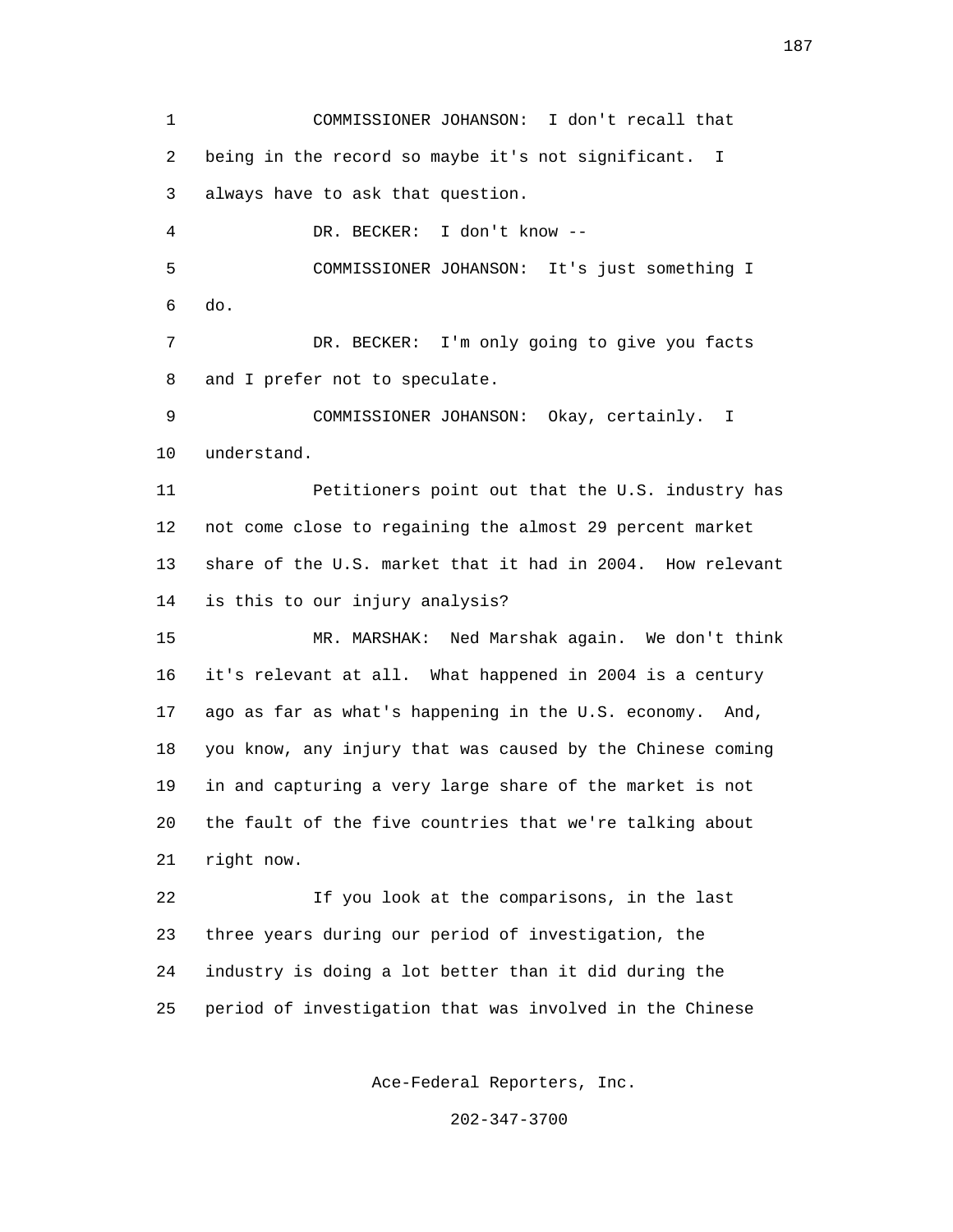1 case, in the UAE case, and we believe this is what you have 2 to look at, because it's injury from these five countries 3 and not a lingering impact of potential injury from China. 4 We had to take the industry as we found it in 5 2012. Remember, when Petitioner came in in 2011, they had, 6 I think, either one of the commissioners or at the Staff 7 conference, it was asked, well, what about Taiwan? Do you 8 have a problem with Taiwan?

 9 And they said absolutely not. There was no 10 problem with the five countries here. And if you -- Taiwan 11 is probably a good example. Taiwan was exporting as much 12 merchandise in 2004 and 2005, 2006 that's exported to the 13 United States right now, and they didn't have a problem 14 with it then.

 15 So you have to look at the industry in this 16 period to see if the injury is because of our five 17 countries and not because of something that happened in 18 2004.

 19 COMMISSIONER JOHANSON: Could you all discuss 20 the role of nonsubject imports in the U.S. market.

 21 MR. MARSHAK: Again, nonsubject -- look, there's 22 a tremendous amount of nonsubject imports. Nonsubject 23 imports now are coming primarily from two countries. You 24 have nonsubject imports coming from Mexico, and we think, 25 you know, that Mid Continent is a much stronger company now

Ace-Federal Reporters, Inc.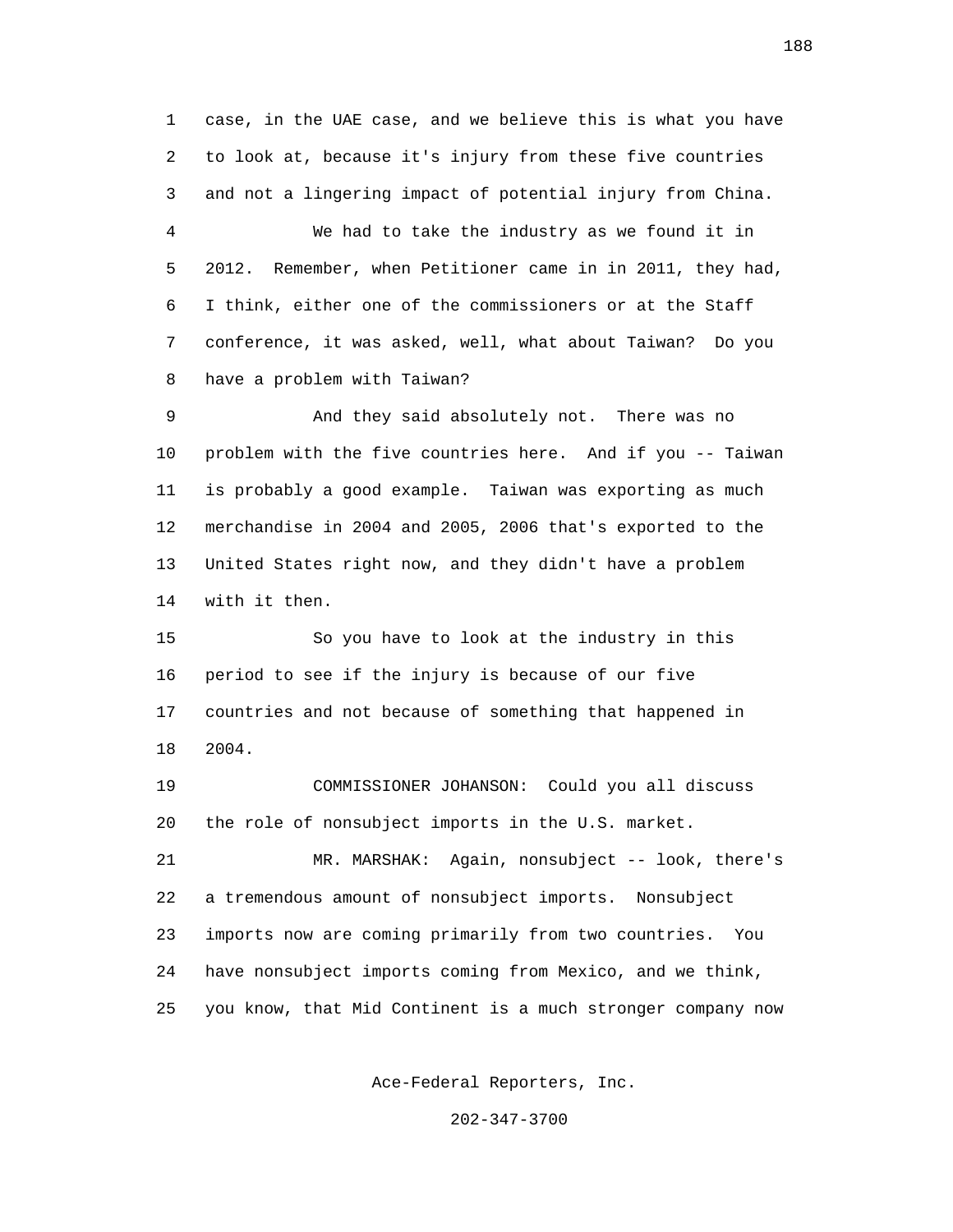1 than it was three years ago, because all of a sudden, you 2 have these Mexican exports coming in, and it's part of the 3 Magnum brand.

 4 So the Magnum brand is much stronger because 5 they have their import, their nonsubject imports, coming in 6 from Mexico and they're selling them as Magnum nails.

7 Then you have your -- a lot of, of course, 8 nonsubject imports from China. China -- again, I'll just 9 go with what we know in the market. There are two major 10 companies, the branded companies who are exporting a lot 11 from China right now. One is Stanley, because Stanley has 12 been the mandatory Respondent in all of the Department of 13 Commerce proceedings, so they're the largest exporter of 14 subject merchandise from China.

 15 And then we know, because of what's going on in 16 the market and also because they were excluded in the 17 original investigation, that ITW and the Paslode brand is 18 also most likely a very significant quantity of nails 19 coming in from China, the Paslode nails.

 20 So, you know, this is also competition that's 21 going on in the United States. We don't think we're 22 bringing the prices down. And again, you look at the 23 pricing analysis that Mr. -- Dr. Becker gave that we 24 attached to our brief, we took at the price comparisons, 25 and we think it's the United States prices that are lower

Ace-Federal Reporters, Inc.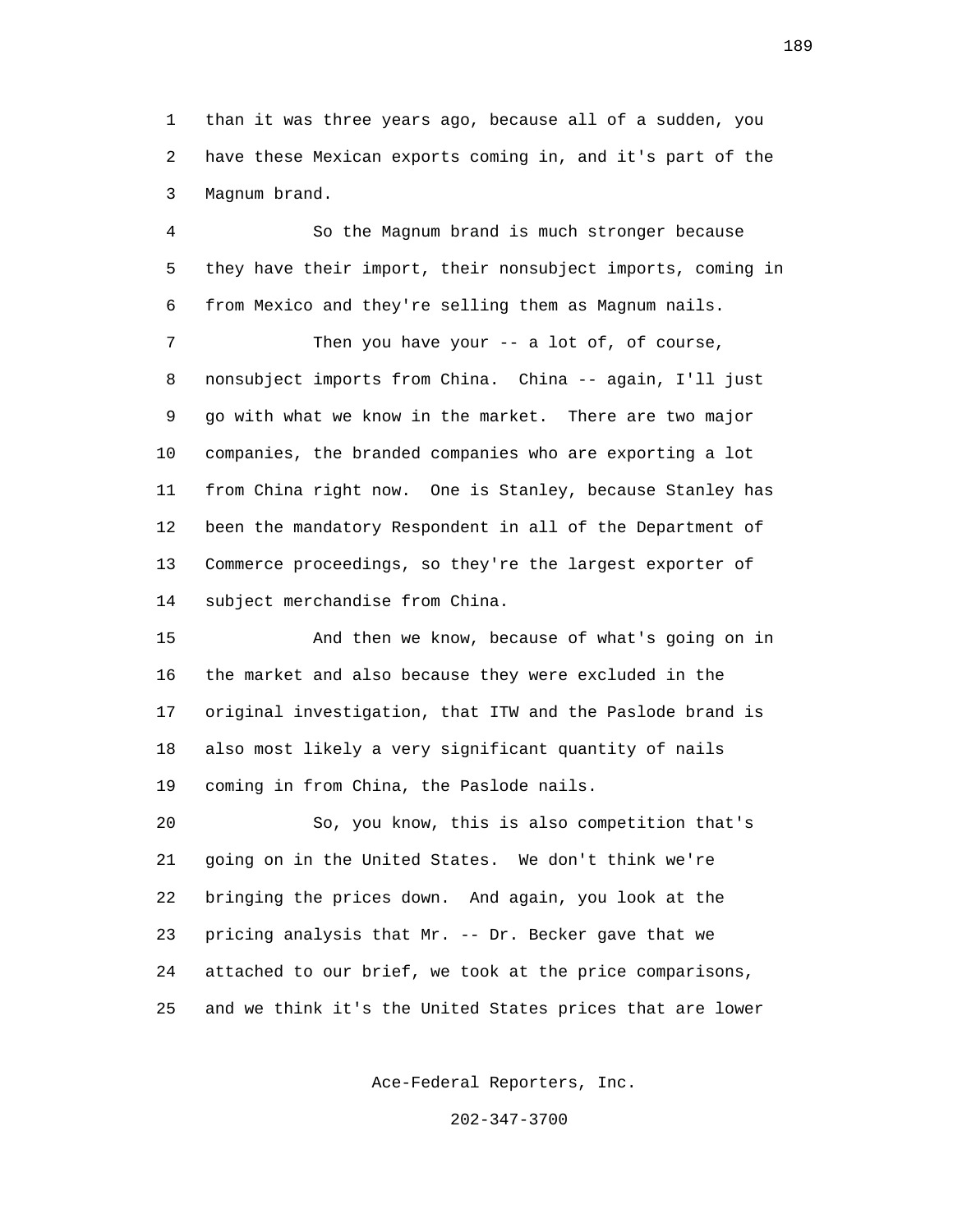1 in the areas where there's really competition, compared to 2 the Prime Source prices to its customers or the Paslode 3 prices to its customers or Hitachi prices to its customers. 4 MR. TOWNSEND: Commissioner, if I could, Dave 5 Townsend with Perkins Coie. If I could just add to that 6 with respect to China. As was just stated, Stanley and ITW 7 both are part of the U.S. industry, and they also both, you 8 know, have supply from China. 9 And so we would -- you know, we can't go into it 10 in the public forum, but we would ask that the Commission 11 look very carefully at what those two companies are doing 12 in the marketplace both with respect to their U.S.

13 production and their non-U.S. imports.

 14 COMMISSIONER JOHANSON: All right. Thanks for 15 your responses. My time has expired.

 16 CHAIRMAN BROADBENT: Commissioner Schmidtlein. 17 COMMISSIONER SCHMIDTLEIN: Thank you.

 18 I'd also like to thank the afternoon panel for 19 being here today.

 20 I obviously was not here during the prior two 21 cases, the UAE case and the China case. But I've heard 22 your testimony this afternoon about the importance of brand 23 loyalty and the fact that the domestic industry is 24 allegedly not able to provide the full range of products 25 that other -- that you're able to provide to buyers.

Ace-Federal Reporters, Inc.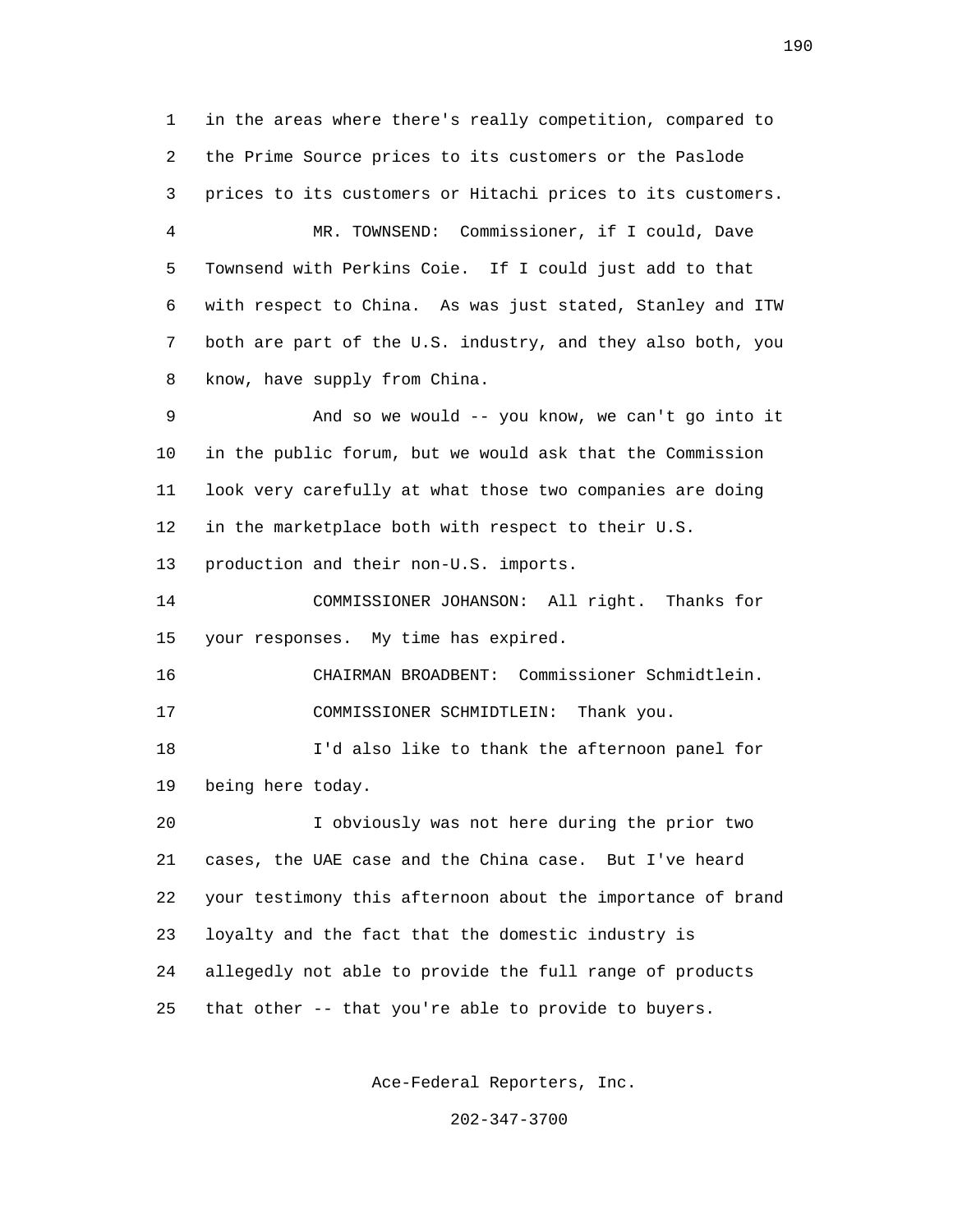1 And so my question is, is this different from 2 what the conditions of competition were in the UAE case or 3 the Chinese case?

 4 So in other words, in 2009, 2010, 2011, 2012, 5 was brand loyalty not important back then? And is it your 6 position that back then, the domestic industry could 7 provide the full range of products, but that's also 8 changed? Or were those conditions essentially the same in 9 those cases where the Commission went affirmative? 10 MS. ZINMAN: Honestly, it's the same. 11 COMMISSIONER SCHMIDTLEIN: It's the same, okay. 12 So is it your position that the Commission got 13 it wrong back then in not taking that into account? 14 MS. ZINMAN: Are you actually quoting from how I 15 started my original statement draft which I was forced to 16 remove under pressure? 17 (Laughter.) 18 MS. ZINMAN: So yes, that is our position, the 19 commission got it wrong. 20 COMMISSIONER SCHMIDTLEIN: Just to put a fine 21 point on it, here. Yes, all right. 22 MS. ZINMAN: You weren't there. 23 COMMISSIONER SCHMIDTLEIN: Okay, yeah. 24 MR. MARSHAK: As the lawyer, we're accepting the 25 fact that the Commission got it right, as far as injury, so

Ace-Federal Reporters, Inc.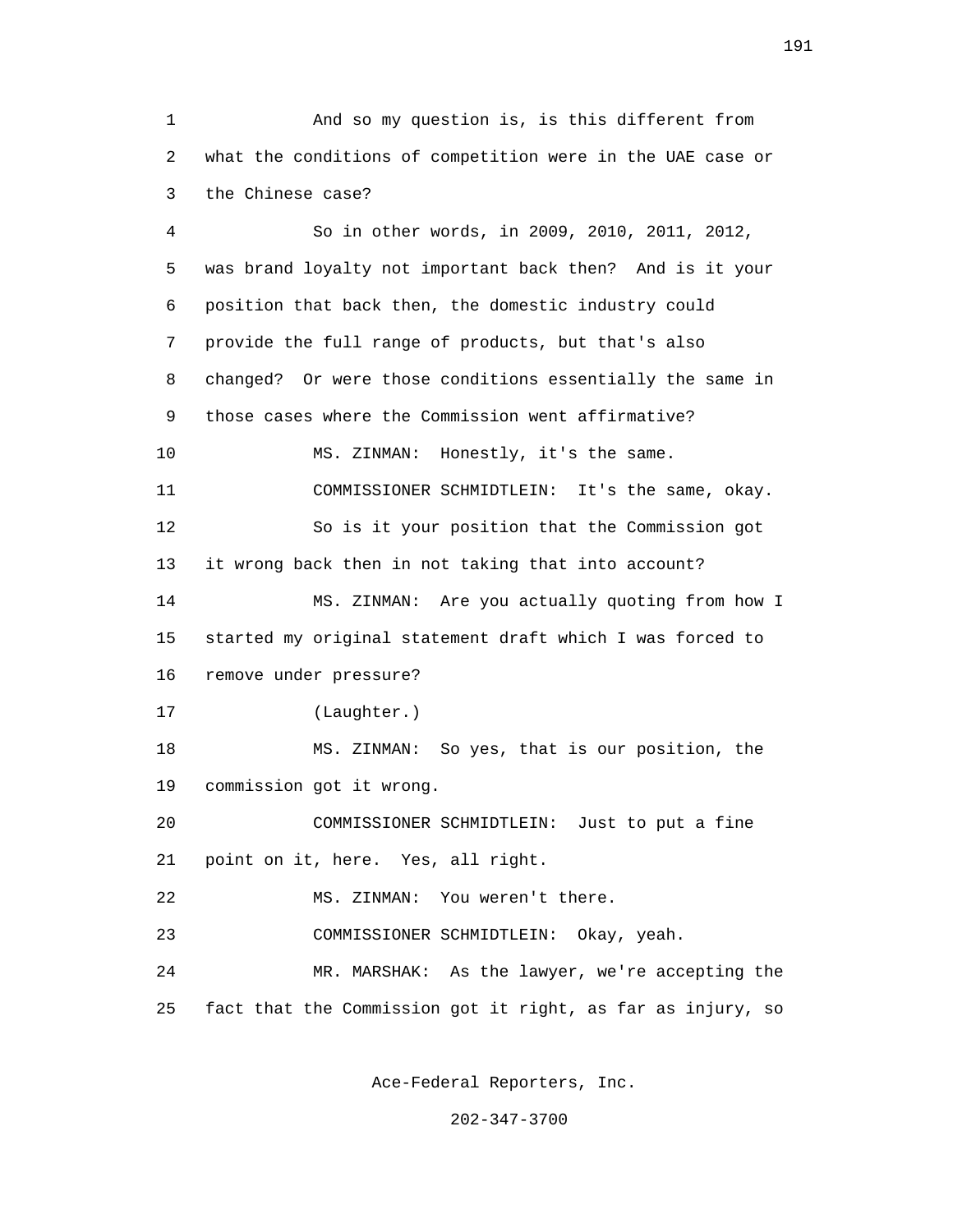1 we're going to accept they were right about China, they 2 were right about the UAE.

 3 But we think conditions have changed, even 4 though branding was important then, the conditions that 5 have changed with Mid Continent and Deacero have become, 6 one, become much stronger. The conditions that have 7 changed is during this three-year period, the market share 8 has stayed the same, the profitability has gone up. 9 The conditions that have changed is that you 10 have certain domestic manufacturers who are more domestic 11 before, are now more importers than they were before, and 12 that had nothing to do with us. 13 So there are certain conditions that have 14 changed that we believe make a negative determination the 15 better choice in this particular case. 16 COMMISSIONER SCHMIDTLEIN: So the fact that, in 17 your words, that they have become less domestic in their 18 importing so that is -- it's your argument that that's 19 causing the injury? 20 MR. MARSHAK: We don't believe there's injury. 21 But we said --

 22 COMMISSIONER SCHMIDTLEIN: How is that relevant? 23 Spell it out for me.

 24 MR. MARSHAK: When you look at the domestic 25 industry, we know you have to look at the domestic industry

Ace-Federal Reporters, Inc.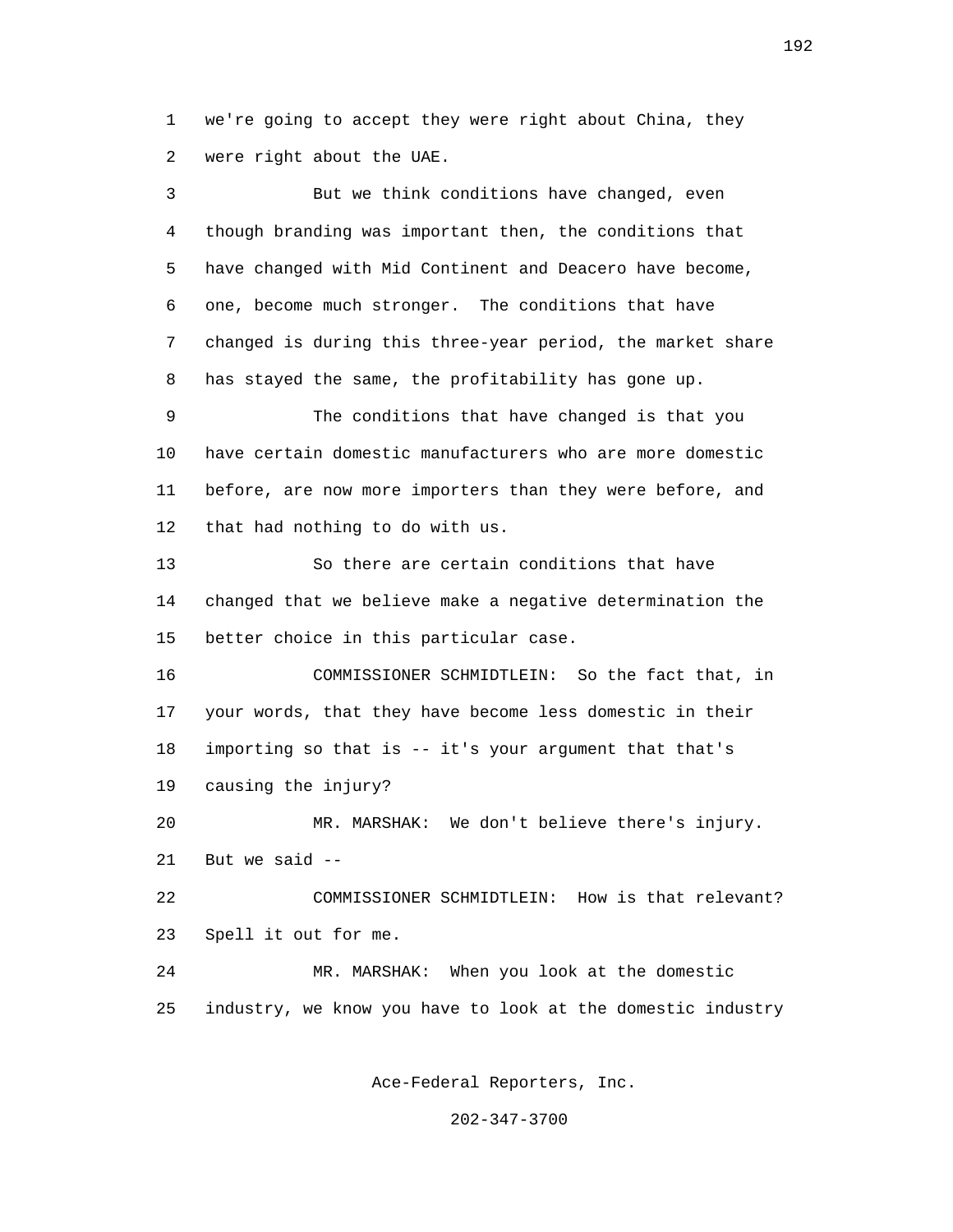1 as a whole. But we're also -- and a lot of your decisions 2 before, you look at what's happening, you know, below that 3 whole to individual companies.

 4 As a whole, we think it's doing okay. But when 5 you look at individually as to what the trends are, you're 6 going to see one of the reasons that the so-called, you 7 know, domestic industry isn't doing better is that certain 8 members of the domestic industry have made business 9 decisions, which we believe have nothing to do with subject 10 imports, to be -- to have a lesser presence in the United 11 States than they may have had in the past.

 12 COMMISSIONER SCHMIDTLEIN: Okay. So it's a 13 causation argument.

14 MR. MARSHAK: Yeah.

 15 COMMISSIONER SCHMIDTLEIN: Okay. All right. 16 Another question I had for either Mr. Leffler or Ms. Zinman 17 is on this allegation that the U.S. companies are the price 18 leaders, right, and I know this was touched upon a few 19 minutes ago.

 20 When I look at the Staff report, and I'm looking 21 at table it, page 2, II-37. This is the survey, the 22 purchasers questionnaire, the tabulation of those answers, 23 right. And when you look at price and the question of 24 comparing the United States to each of the subject 25 countries, in every single instance, you only have, you

Ace-Federal Reporters, Inc.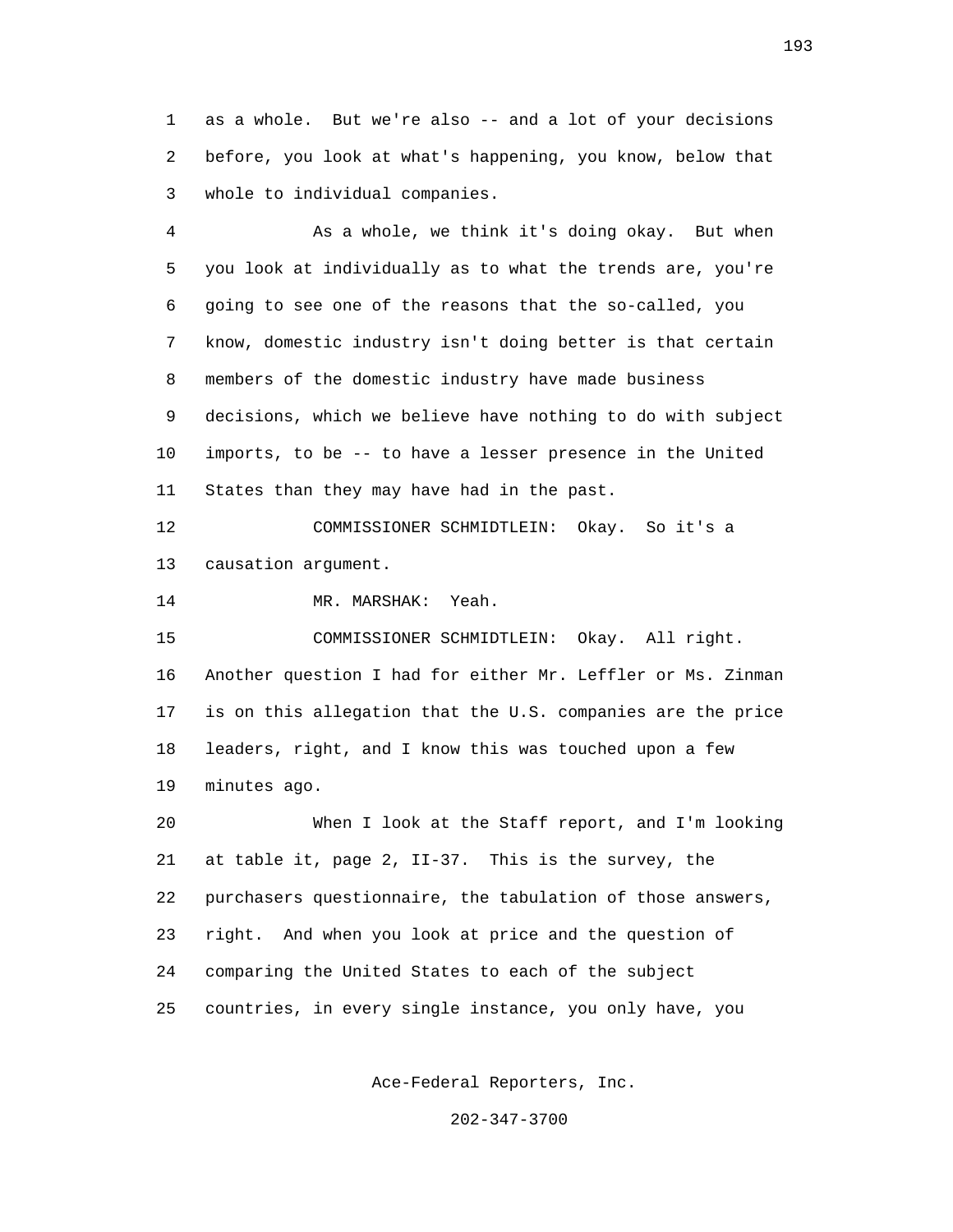1 know, for Korea -- this is all public, right. Korea, two 2 purchasers indicated the U.S. was superior price, 18 said 3 inferior.

 4 Malaysia, 15 said inferior, zero said superior, 5 right. And you can look at the numbers, right. 13 said 6 inferior for Oman, one said superior.

 7 So my question is, how can you claim that the 8 U.S. companies are the price leaders when you've got the 9 purchaser submitting surveys where at least half of them 10 are saying that U.S. is inferior and the other half is 11 saying comparable? And a couple are saying superior? 12 DR. BECKER: Maybe I'll just start with this and 13 let them -- I'll at least hit the data.

 14 What you're referring to is estimates or 15 opinions as to what the prices are. And I think if you 16 look at table 5-16 on page 5-35, those are the actual 17 prices.

 18 So I think if we're going to discuss the facts, 19 it's probably better to focus on the actual prices, which 20 are certainly much more even there than what Respondents 21 might think the prices might be under some circumstances. 22 And then once you look at these prices and you 23 focus on actually the quarters where the U.S. actually made 24 large production, there I have some APO tables that show 25 how much underselling or overselling the U.S. was focused

Ace-Federal Reporters, Inc.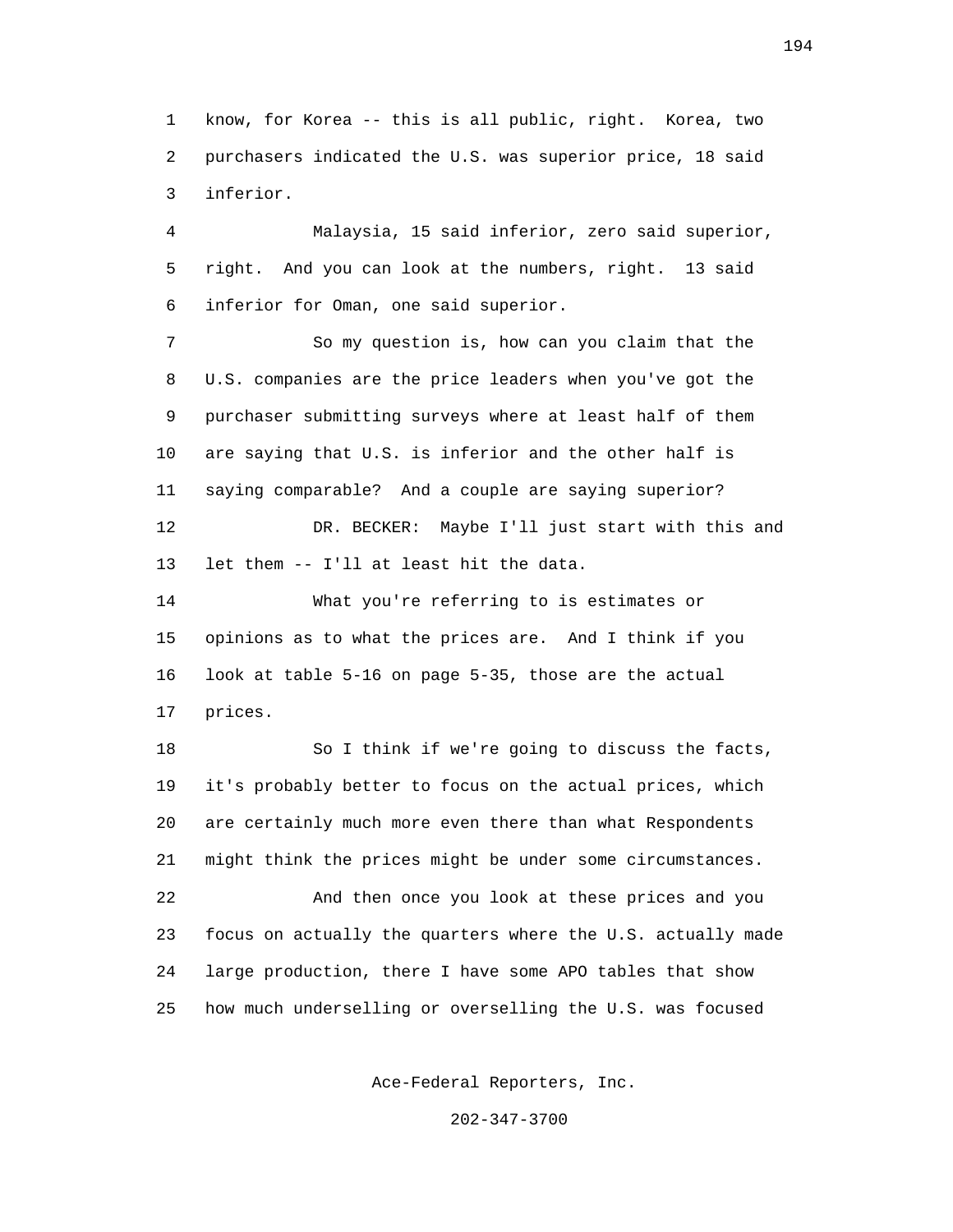1 on.

 2 But I think if we're -- I think it's probably 3 easier to focus on the actual prices than if someone thinks 4 the prices are different than the actual prices, that's 5 nice. But I think the actual prices are probably more 6 telling. 7 COMMISSIONER SCHMIDTLEIN: That's a nice segue,

 8 actually. I was going to ask about this overselling versus 9 underselling. And I appreciate you following up on the 10 point you just made in the posthearing brief with an 11 explanation of the table that you have.

 12 When you look at the overselling versus 13 underselling, and I know I asked about this earlier this 14 morning, you have a fairly even split between the 15 instances; right? But obviously, the total volume is a 16 different story, where you have 14. -- what was it, 14.3 17 million tons undersold versus 1.7 million tons oversold? 18 So how should I consider that, especially in 19 light of your testimony, Ms. Zinman, that -- that there is 20 price effects across segments; right? 21 So you testified a few minutes ago that you have

 22 a price list. If Mid Continent has 10 products on that 23 price list of 100, and they're underpriced or low-priced, 24 that's going to bring down the whole list.

25 So I'm looking at underselling here, where the

Ace-Federal Reporters, Inc.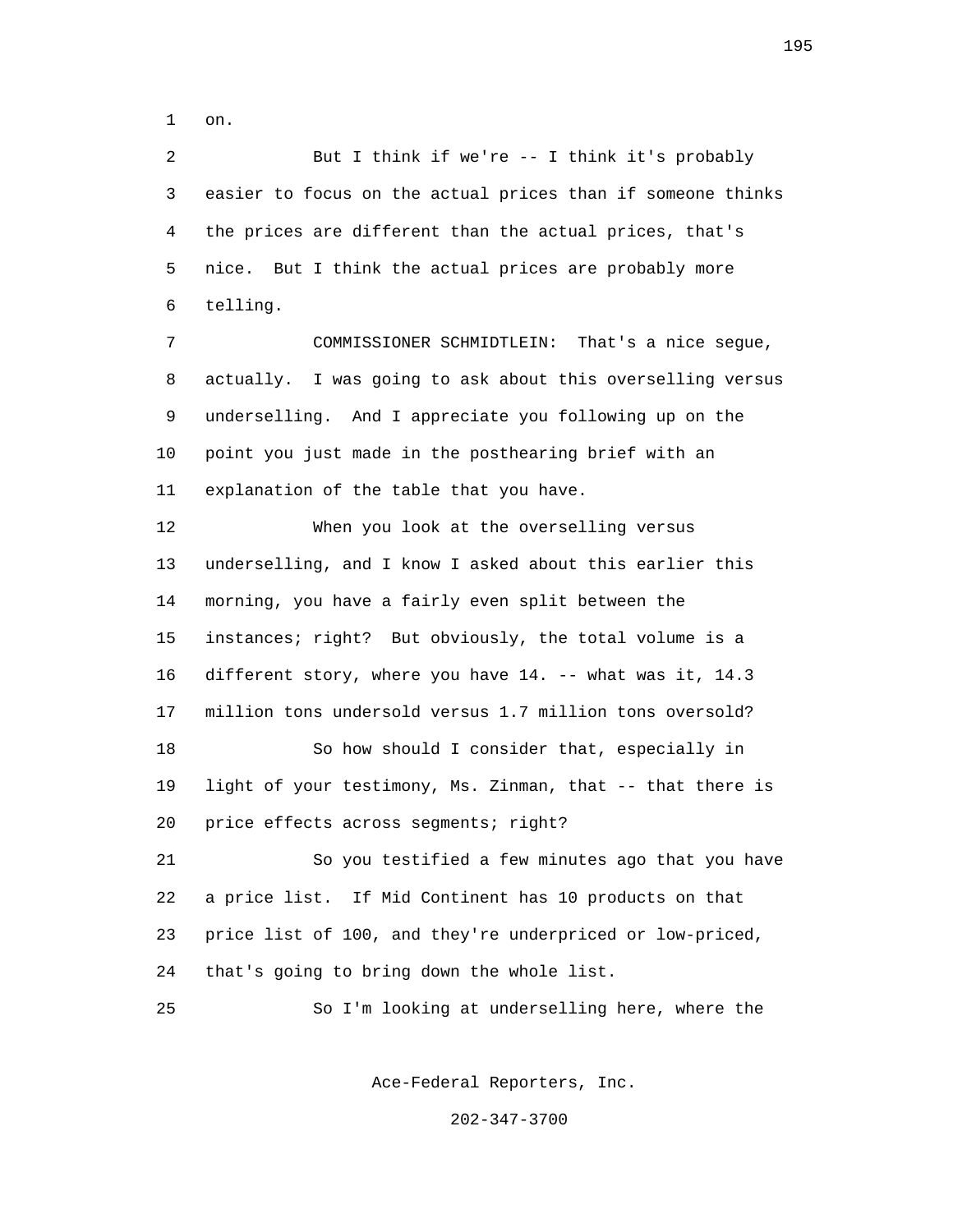1 volume of undersell -- undersold product, you know, 14 2 million tons versus 1.7, should I conclude that the 14 3 million is going to bring down the price of all of the 4 products, given the disparity? 5 DR. BECKER: Well, the 14 million is certainly 6 going to bring down the prices where it competes. But that 7 14 million is the volume of the subject import. 8 So if in a particular quarter you have 13 9 million of subject imports and 1 for the domestic market, 10 then effectively it's a quarter or product where the 11 domestic market isn't competing, that particular 12 calculation is recording that number as 13 million. 13 The injury isn't to the subject imports. It's 14 not the volume of the subject imports. It's the volume of 15 the domestic industry that's potentially being harmed. 16 So you should be focusing on the domestic 17 industry's volume. So these tables don't tell you that 18 story. The table -- the table in the Staff report on page 19 5-36 does not tell that story. That only tells the story 20 of how much subject import is coming Des Moines in a 21 quarter. 22 But once again, if a subject import is a lot and 23 it's competing against essentially none of the U.S. 24 industry, that shouldn't be weighted as a big number, 25 because the U.S. industry can't really be injured if it's

Ace-Federal Reporters, Inc.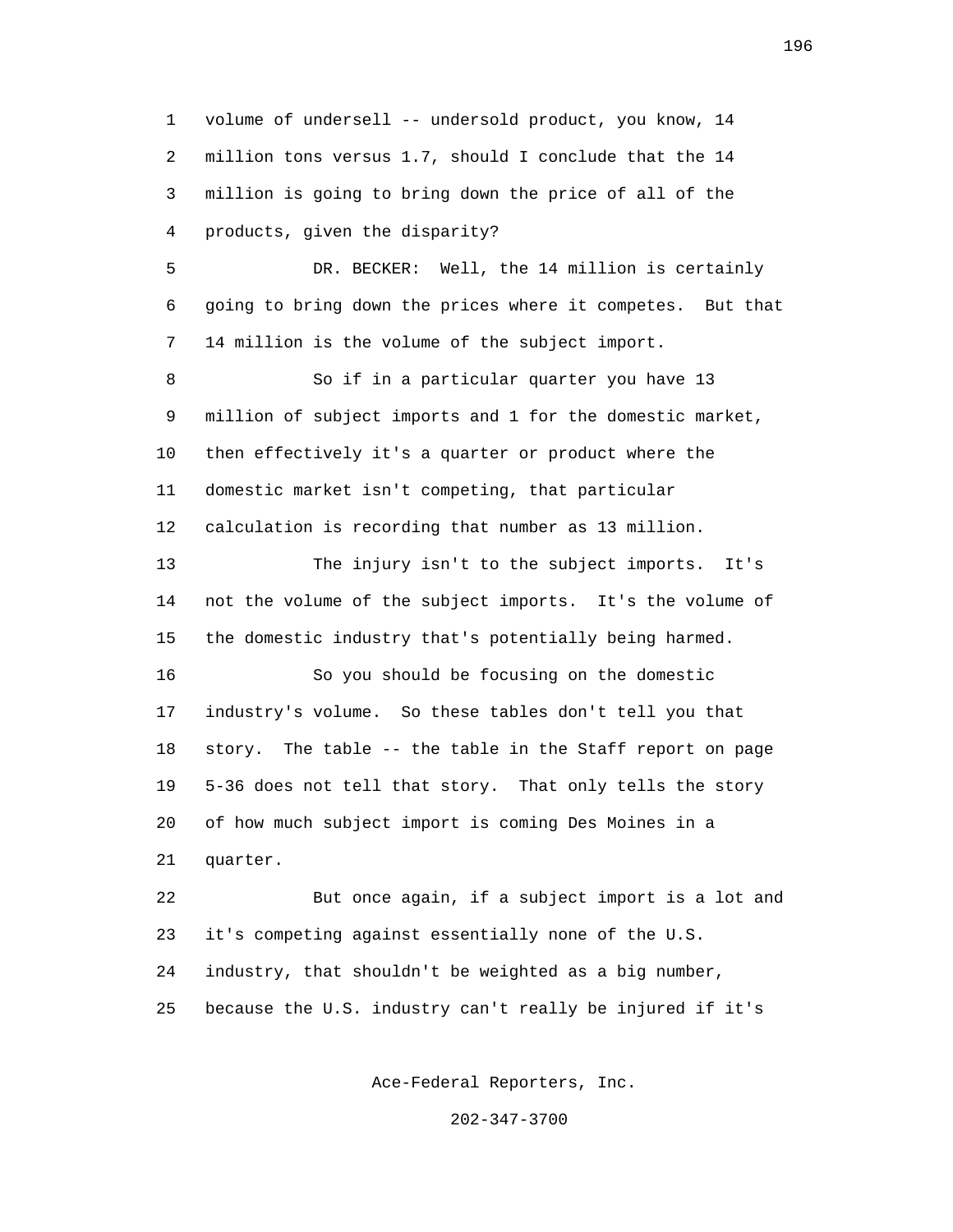1 not competing.

 2 COMMISSIONER SCHMIDTLEIN: If it's not 3 competing, it's not going to be counted as -- because 4 there's not a margin.

 5 DR. BECKER: The U.S. has -- the point is as 6 long as the U.S. industry is in there. But on the other 7 hand, if you have an incidence where the U.S. industry has 8 20 million and the subject industry has 5 million or 9 something like that, and there's an underselling margin, 10 that's where the U.S. industry can really get hit, when 11 they're -- so the thing is mthe point I'm getting at is, 12 you want to focus the volume analysis on the volume of the 13 U.S. industry that's being injured eventually.

 14 COMMISSIONER SCHMIDTLEIN: If we see in the 15 pricing tables where the volume comes down after some 16 volume of imported product, should I assume that there's a 17 price effect there? It's undersold.

 18 In other words, so Ms. Zinman's point, if the 10 19 products were bringing down all 100, then why wouldn't I 20 assume when looking at a pricing table and I see an 21 imported product being under sold, right, and at that 22 point, the price starts to drop after that point in time, 23 is that a cause -- a causal relationship? 24 DR. BECKER: That's not picked up in this 25 particular table, but that type of analysis would be more

Ace-Federal Reporters, Inc.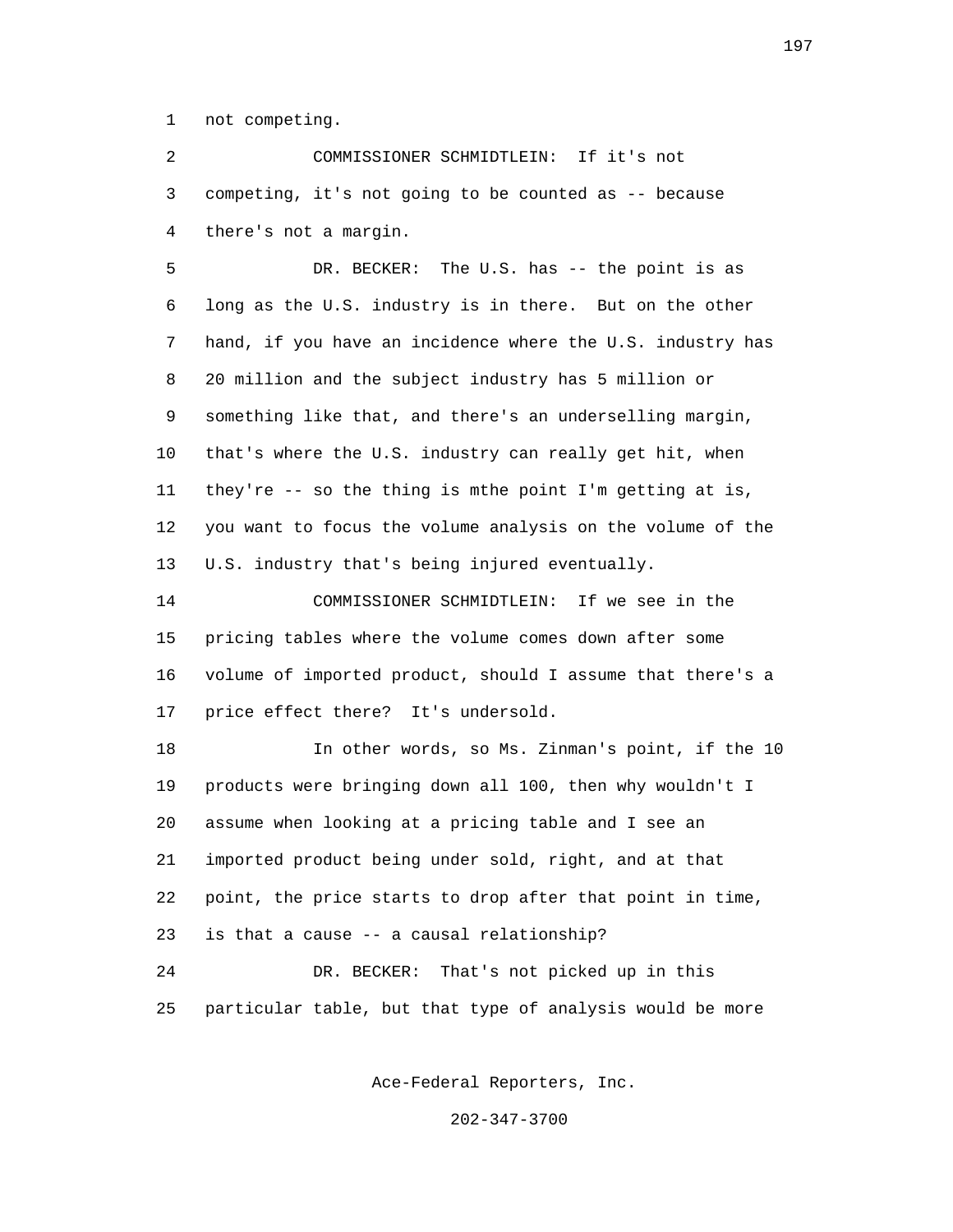1 relevant, that if you're seeing a pattern of prices going 2 down and that's leading to a lag effect of other prices 3 going down, then yes. But I think that's not what this 4 table shows. This table shows in that same quarter, if 5 there is a large amount of subject imports, regardless of 6 how much the U.S. industry is involved in that product, you 7 count all the subject imports. 8 COMMISSIONER SCHMIDTLEIN: Right. 9 DR. BECKER: I think that's the issue. The 10 point is the 14 and 1 aren't really relevant. 11 COMMISSIONER SCHMIDTLEIN: You're looking at the 12 summary table when you say "this table". 13 DR. BECKER: I'm looking at the 5--- 5-17. 14 COMMISSIONER SCHMIDTLEIN: Thank you. 15 MR. MARSHAK: One more point. We hope that in 16 the final Staff report, there's going to be a significant 17 change in these pricing product analyses, because it 18 doesn't change as to what do you to potentially two 19 companies, but at least for one company. 20 COMMISSIONER SCHMIDTLEIN: All right. Thank you 21 very much. 22 CHAIRMAN BROADBENT: Let's see. Ms. Bressler, 23 maybe Ms. Trossevin can help with this question. Would I 24 conclude correctly that you are kind of a trailblazer in 25 your industry, being a female merchandising vice president

Ace-Federal Reporters, Inc.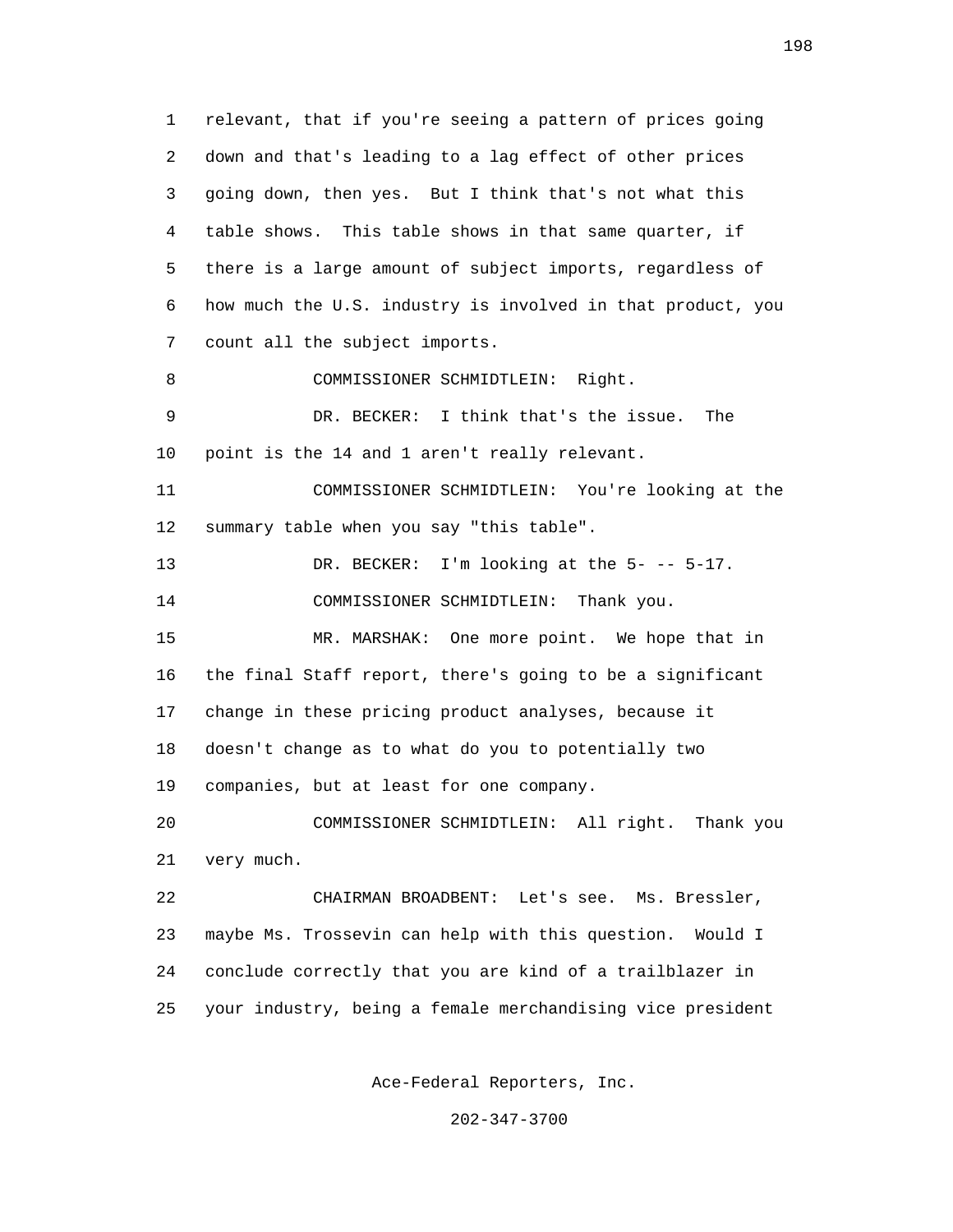1 of a major retail chain? How many are there of your 2 counterparts? 3 MS. BRESSLER: In my organization right now, I 4 am the only one. 5 CHAIRMAN BROADBENT: I would imagine. 6 MS. BRESSLER: I like the trailblazer, thank 7 you. 8 (Laughter.) 9 MS. BRESSLER: I may make a bumper sticker. 10 CHAIRMAN BROADBENT: Do you think that the big 11 box retailers and other end users should sort of 12 incorporate an added margin for the distribution services 13 and stocking services that you're getting from your product 14 suppliers? 15 THE WITNESS: I do not, and here's why I would 16 say that. Because everybody across, whether you're in 17 lumber through our department, we call department 59 decor, 18 has that service added in there. Whether it's their own 19 service teams or what we would call our merchandising 20 execution team, we call them MET, they're all using a 21 service team. 22 And it's actually something that we've had since 23 we started the Home Depot, whether -- it's taken on a 24 different acronym. But it helps train the associates. 25 Our goal is to be the number one customer

Ace-Federal Reporters, Inc.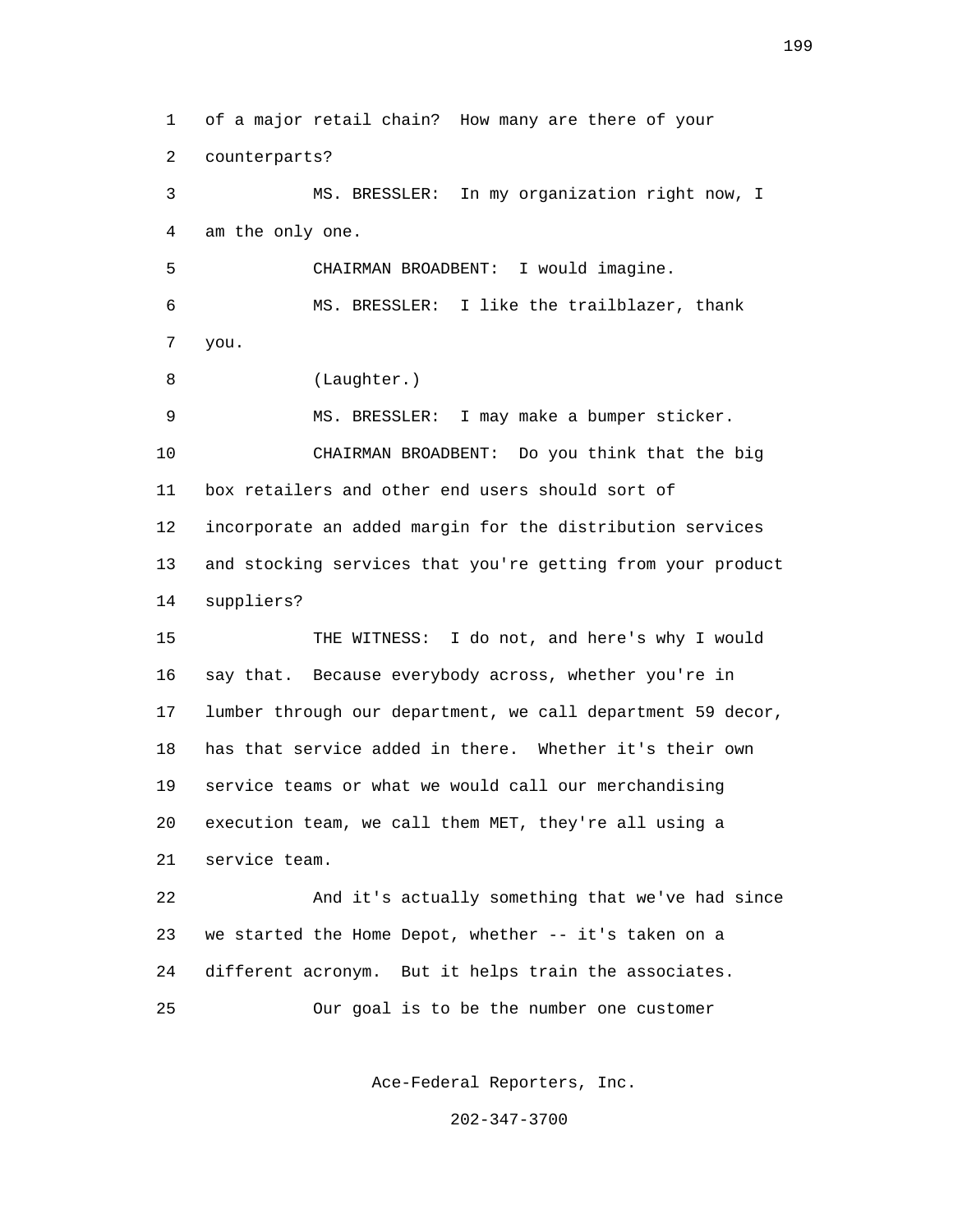1 service retailer in the world. So we're always 2 customer-based, and to be customer-based we have to make 3 sure the associates on the floor are there to serve the 4 customers. So when you guys go into the Falls Church or 5 Aspen Hills store, you want to have the best customer 6 experience ever. To get that, the associate has to be 7 product knowledge-based. To get that product knowledge for 8 the associate, it helps to have, like I talked before, the 9 one stop shop, right, so to have an ease of assortment.

 10 Some of our associates are nail experts or are 11 not nail experts. So these MET associates or even the 12 service associates, whether it would be a Prime Source 13 associate or a Hitachi associate that would come into the 14 store, can help train them on whether it's the nail gun or 15 the different assortment, where I talked about the 400 SKUs 16 of Prime Source, to talk to them about you use this for 17 that application, because I'll tell you, nine times out of 18 10, a customer walks in like this and says I need one of 19 these. It's a nail in their hand and you have to find out 20 what it is. The look on some of our associates face is 21 what? I've got to do what?

 22 So it helps if they know and you say okay, what 23 are you using for? Are you nailing into wood, are you 24 nailing into metal, what are you doing with it. Then they 25 walk through, and that's why the service helps them do

Ace-Federal Reporters, Inc.

202-347-3700

200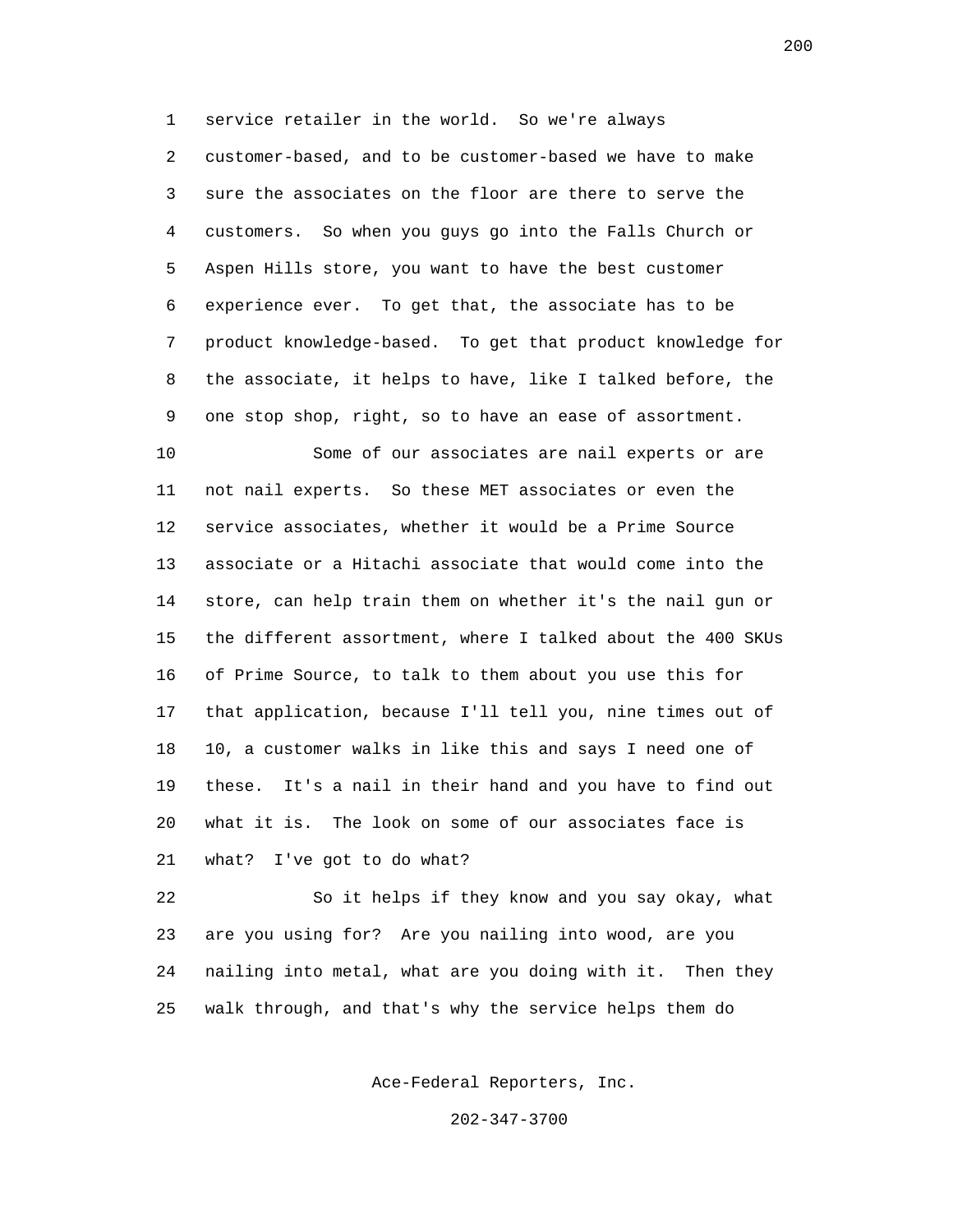1 that.

 2 Another thing, it's kind of a partnership. They 3 will walk through the planogram. So we have the 8-foot 4 bay. They will say man, you're out of this SKU every time 5 I walk in there, every time. When there's 150 6 merchandisers, every time I walk in here, you're out of 7 this SKU.

 8 What they will do is call us and say we need to 9 double face that SKU and take this SKU out of here so we're 10 not packing down so often. Or they will help with those 11 local codes. We talked about the local codes. They're in 12 touch with our pro desk to say, hey, the code changed in, 13 like I talked about, in Naperville, Illinois. That code 14 changed, local building codes change constantly, in some 15 areas more frequently than we would like them to, so we'll 16 have to change the codes to fit that.

 17 I tell you, that is such an invaluable resource 18 to have product experts, whether it would be from that -- 19 from the vendor or from our MET organizations.

 20 I don't think -- I would say no, not a premium. 21 But it's something that we do, whether it's, like I said, 22 lumber or decor side. We have somebody in those aisles 23 doing those sorts of PKs, planogram work, everything, all 24 the time.

25 Does that help?

Ace-Federal Reporters, Inc.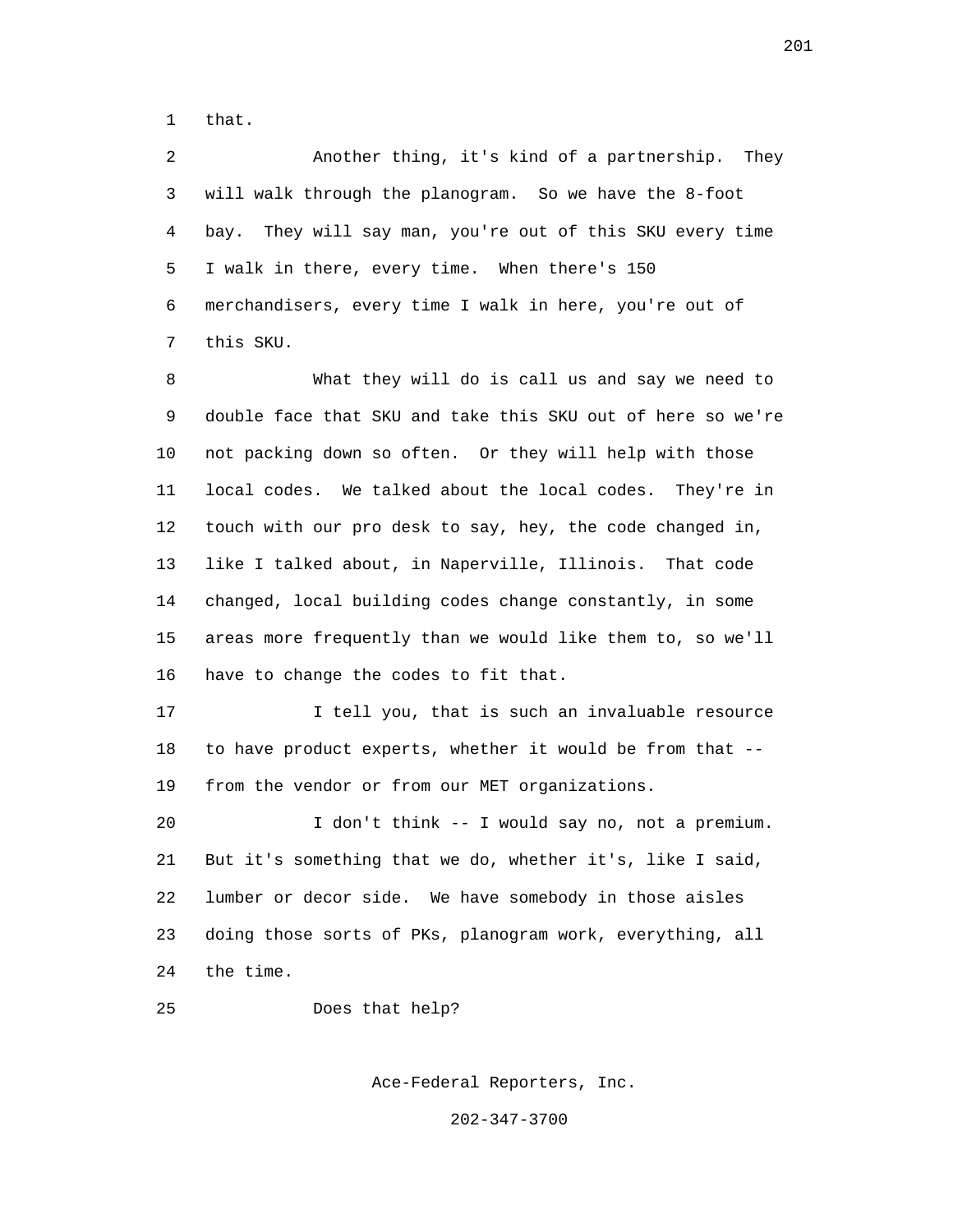1 CHAIRMAN BROADBENT: Yes.

2 MS. BRESSLER: Okay, good.

 3 CHAIRMAN BROADBENT: Just out of curiosity, not 4 really relevant to this. But the Home Depot has such 5 market power, are you able to work cooperatively with 6 domestic suppliers to encourage local production as well as 7 all of your import sourcing?

 8 MS. BRESSLER: Yes. So we work with a lot of 9 domestic suppliers. As a matter of fact, you know, Mona 10 mentioned Maze. So we do have maze in our stores, Maze 11 nails, which is a hot dip zinc coated storm guard nail. We 12 do have them in the stores.

 13 Now, they didn't have the ability to come in and 14 service, and we decided with them, because it's such a 15 specialty nail and the PK that was needed for the 16 associates was so relevant and that we would do PK demos 17 and different things, we actually sourced it through Prime 18 Source.

 19 So we sourced Maze Nails through them so that we 20 could utilize the service arm nail and also the 21 distribution arm. Because when we needed them quick, they 22 had the DCs close enough to the stores so we could get it 23 there quick and fast.

 24 So we utilized them to get the Maze Nails in. 25 But we -- I mean, we went -- we worked with Maze to get

Ace-Federal Reporters, Inc.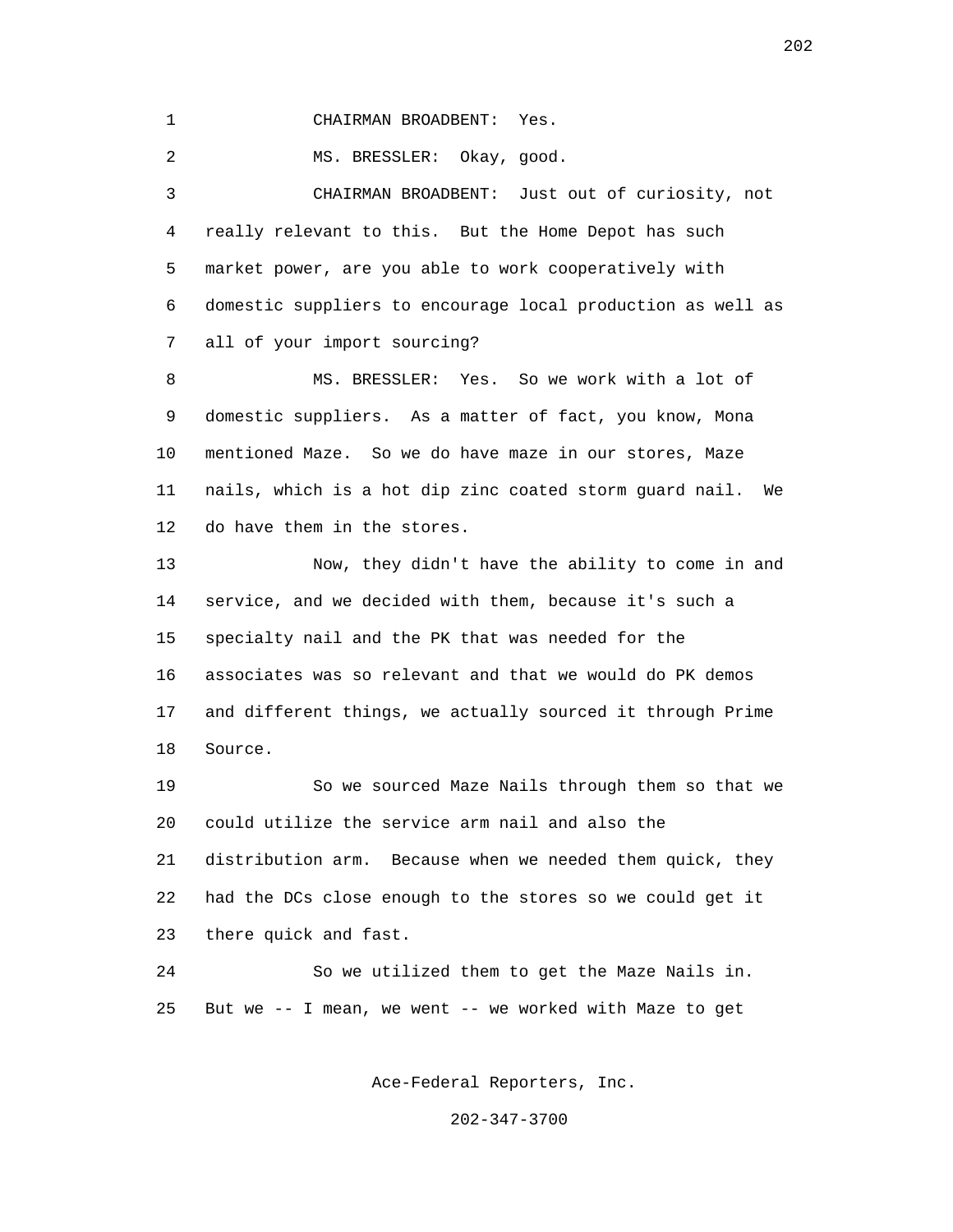1 that done.

 2 We've done that a couple different times with 3 different domestic suppliers that have come to us and want 4 to sell to us but just don't have the ability right away to 5 get things there until like -- this was before we even had 6 our DCs, regional distribution centers up. 7 We have ways to get things into the stores, 8 start pilot programs, that's in 50 stores right now, to get 9 them up and running. 10 CHAIRMAN BROADBENT: Mr. Marshak, Petitioners -- 11 this is for counsel. Petitioners -- this is on the -- 12 Petitioners and Respondents raised the issue of pricing 13 product data in circumstances say where the importer has 14 transferred the imports to the related party, either here 15 or in the posthearing brief, could you please address the 16 comparability of this data with other product pricing data, 17 specifically, are these data comparable to traditional 18 pricing product data from U.S. producers and/or U.S. 19 importers? And if so, why? 20 MR. MARSHAK: We addressed that in our 21 prehearing brief. A lot of it we would have to start 22 talking about confidential information. So we'll talk 23 about it in our posthearing brief. 24 But one thing I think that was brought up this 25 morning, you know, the devil here is supposed to be Prime

Ace-Federal Reporters, Inc.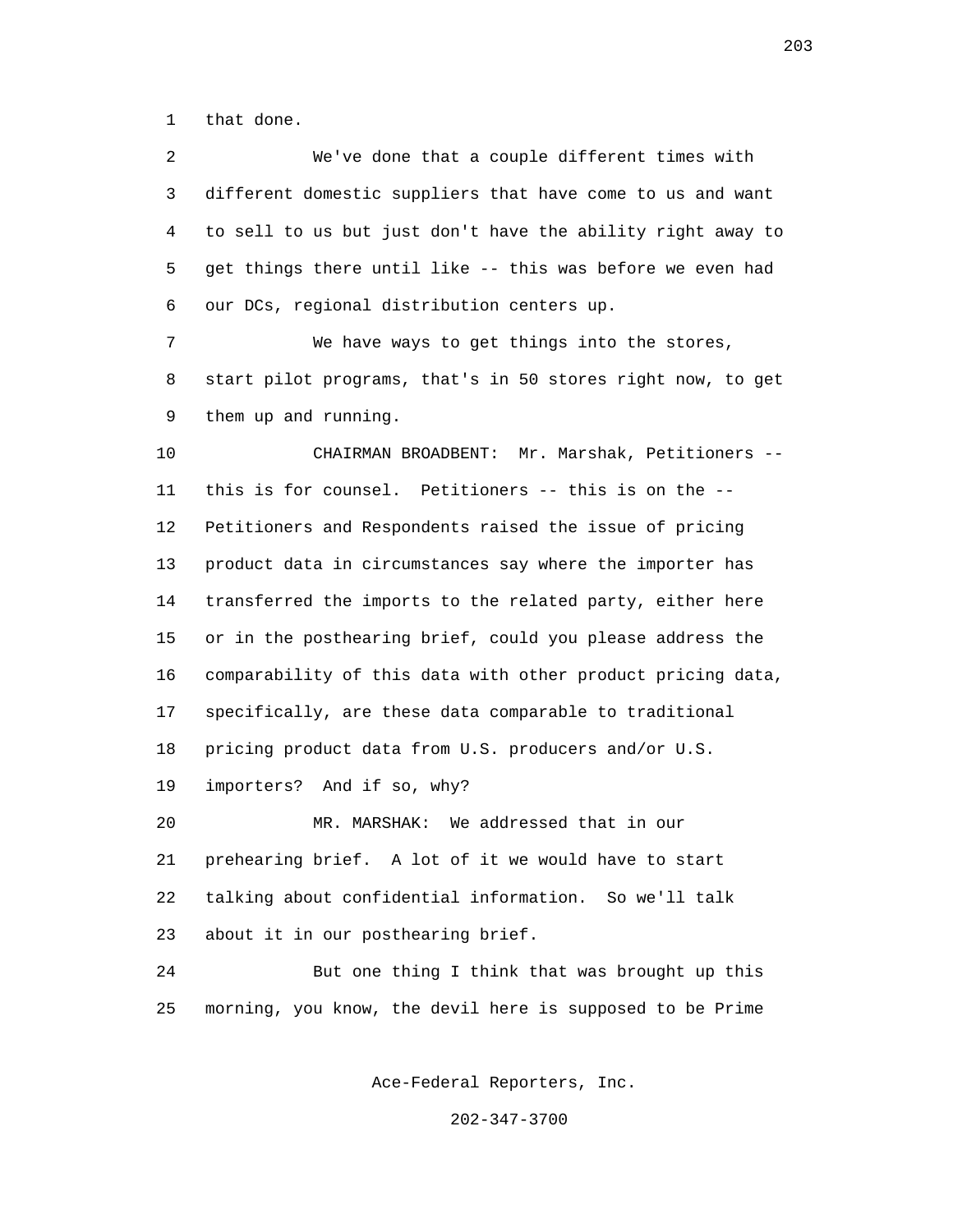1 Source. So we believe it should be Prime Source's prices 2 to its customers to compare to Mid Continent's prices to 3 its customers and the ITW prices to its customers and 4 Hitachi's prices to its customers and Stanley's prices to 5 its customers. 6 That's the real competition in the marketplace, 7 and that's what Petitioner was talking about when they were 8 talking about the problem of Prime Source and Hitachi. 9 That's their focus, so let's look at their prices. 10 CHAIRMAN BROADBENT: Okay, good. I think that 11 winds down my questions. 12 Vice Chairman Pinkert? 13 COMMISSIONER PINKERT: I just have a couple of 14 questions. Ms. Bressler, just to let you know, I recently 15 bought a staple gun at Home Depot. 16 MS. BRESSLER: Thank you, Commissioner Pinkert. 17 COMMISSIONER PINKERT: There were two different 18 brands of staples that I could use in the staple gun, and I 19 didn't know which one was preferable, so I chose based on 20 price. But that was just me. 21 (Laughter.) 22 MS. BRESSLER: Thank you, sir. 23 MR. CHRISTY: Clearly you're not a professional 24 stapler. 25 (Laughter.)

Ace-Federal Reporters, Inc.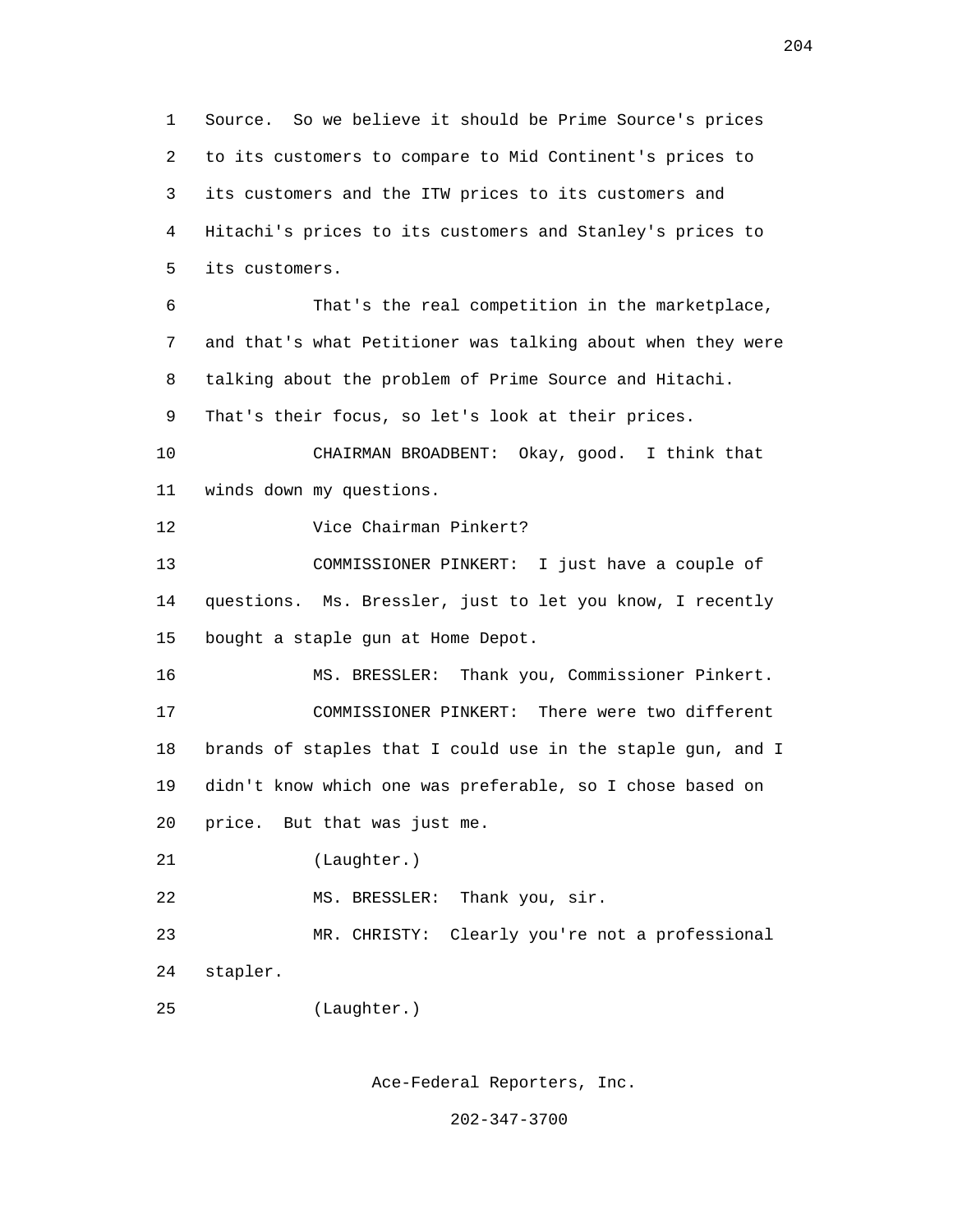1 COMMISSIONER PINKERT: I'm not a pro, that's 2 correct.

 3 So anyway, Mr. Ippoliti, you raised the specter 4 of Mid Continent controlling the U.S. market by means of 5 the antidumping laws. And I was wondering what you meant 6 by that, in light of all the testimony we've heard about 7 competition in the market.

 8 MR. IPPOLITI: Where I compete against Mid 9 Continent is within the framing nail business, which is one 10 category of many in which we carry. And it's my opinion 11 and judgment that with all the multiple antidumping cases 12 in which they have been driving, it's a means by which to 13 be able to have -- to gain more market share, instead of 14 through what would be -- what I would consider more 15 traditional means, and that is building relationships with 16 the customers and having a product that's requested instead 17 of driving it through just price alone.

 18 COMMISSIONER PINKERT: But is it your testimony 19 that they could actually control the U.S. market by means 20 of the antidumping law?

 21 MR. IPPOLITI: No, they couldn't, because they 22 don't have the capacity or capability to be able to produce 23 enough nails.

 24 COMMISSIONER PINKERT: Mr. Marshak, I see you 25 shaking your head.

Ace-Federal Reporters, Inc.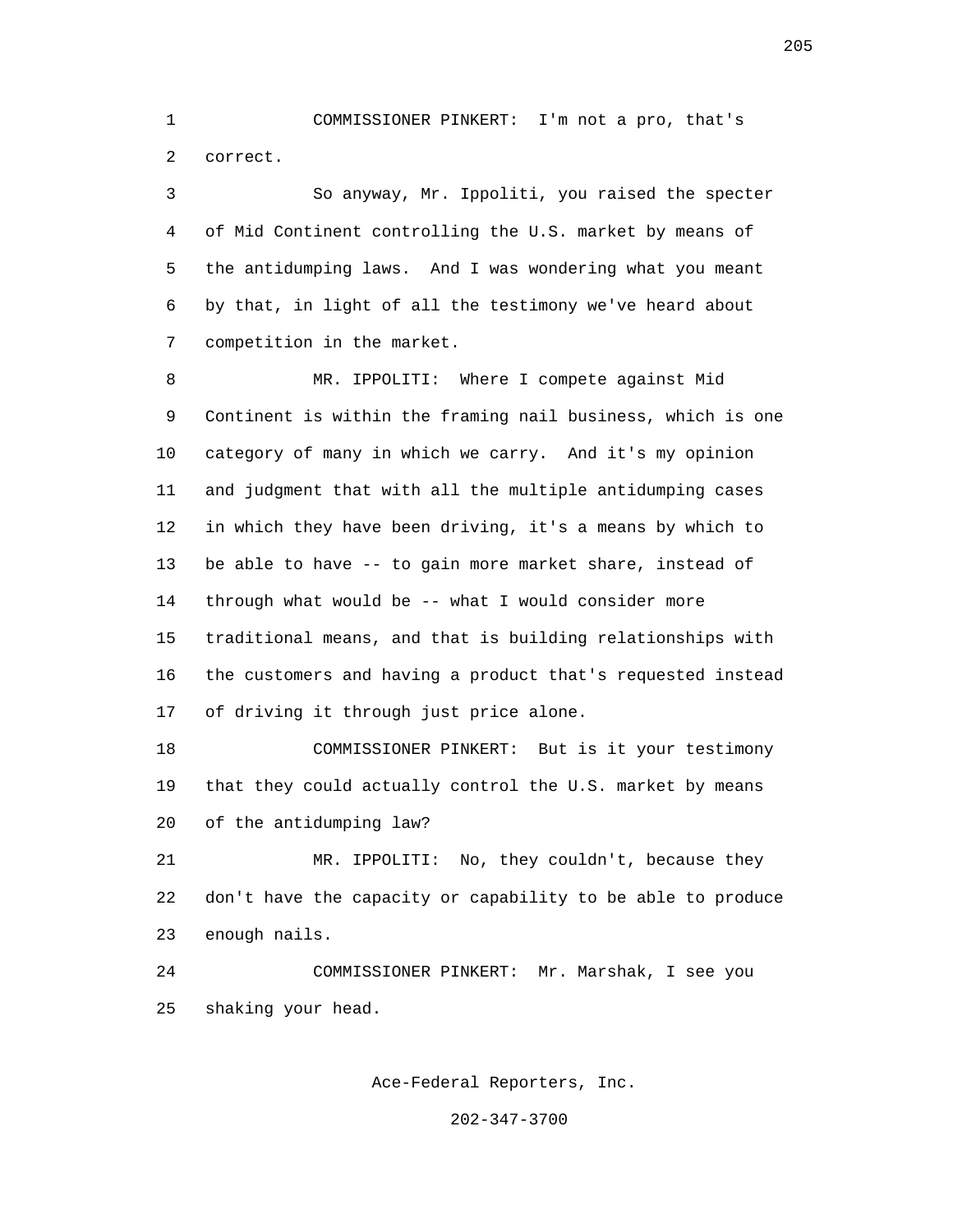1 MR. MARSHAK: I totally agree. Mid Continent, 2 you know, has been filing cases, and as Ms. Zinman 3 testified, you know, at the end of the day, it's not going 4 to make a difference, it's not going to get them the market 5 share that they think somehow they deserve. 6 These cases are a tremendous pain in the neck

 7 for our clients because of the legal fees, because of the 8 administrative costs, because of everything else.

 9 But at the end of the day, the dumping margins 10 are low. Our sources of supply is very good. What the 11 dumping case is doing, it's putting more money in the 12 pockets of the lawyers than anybody else, and that's really 13 what the dumping -- the dumping law should not be about 14 that.

 15 When the actual impact on the marketplace at the 16 end of the day is that the market share is not going to 17 increase because this dumping case was filed one way or 18 another.

 19 MR. LEFFLER: Mr. Pinkert, Joe Leffler with 20 Hitachi. I would like to add to that. Right here, sir. 21 Hopefully you bought a Hitachi nail gun.

 22 COMMISSIONER PINKERT: You know, I'm struggling 23 to remember the brand, but go ahead.

 24 MR. LEFFLER: If you bought Hitachi, you'd 25 remember it.

Ace-Federal Reporters, Inc.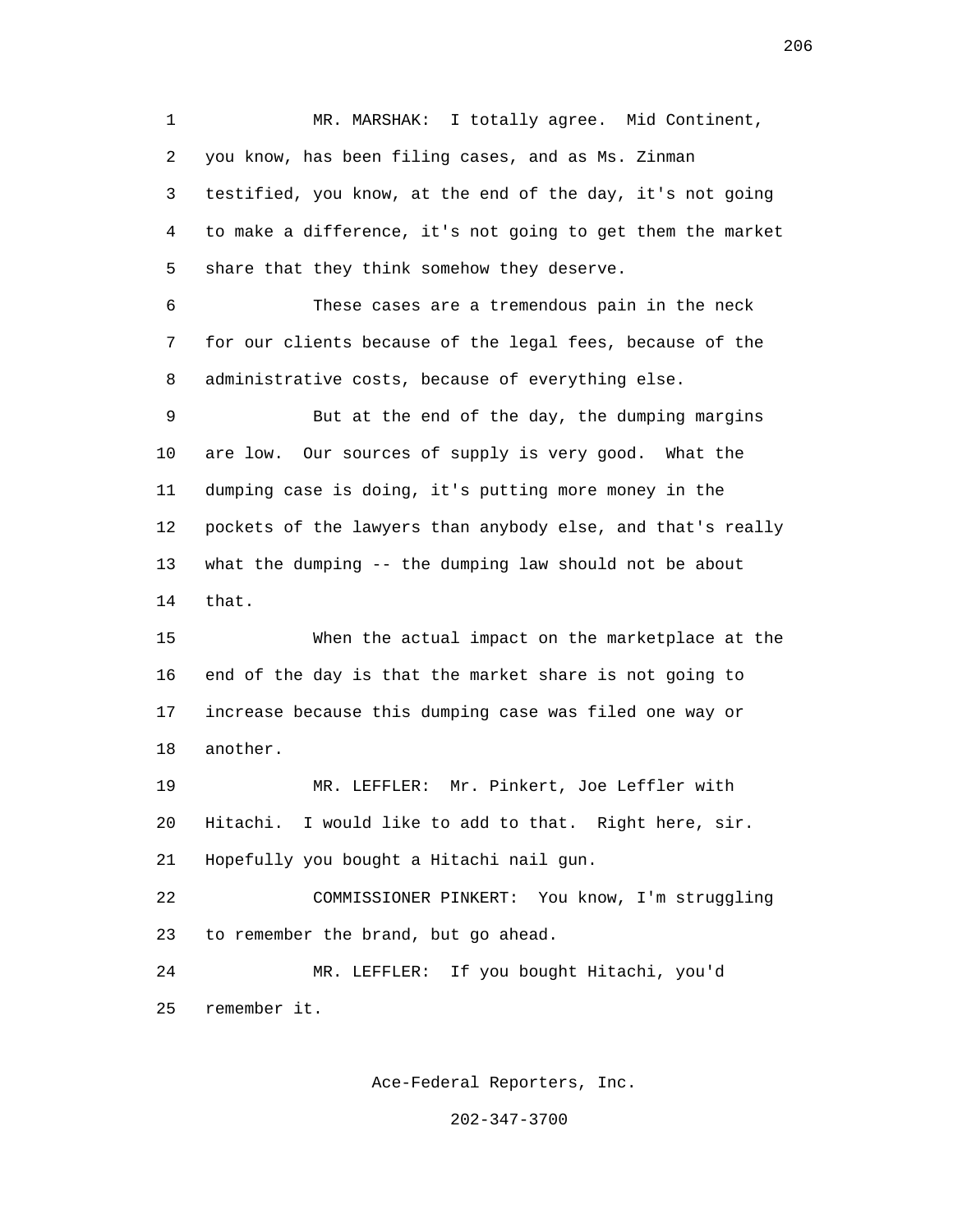1 (Laughter.)

 2 MR. LEFFLER: I wanted to add too, because I do 3 think that from a perspective -- I manage sales and 4 marketing for Hitachi across the U.S. And when these cases 5 come out, what happens is it creates uncertainty for 6 customers.

 7 Because when these cases are going along, 8 there's a preliminary decision and there's a final 9 determination. And when you place orders with Hitachi for 10 direct containers, it may take three, four months for us to 11 get the product to you.

 12 So there's windows of time of uncertainty where 13 customers are very, very concerned, they may go to a 14 nonsubject import or they may try and strengthen a 15 relationship with -- in the case that I see a lot of, it's 16 Mid Continent, they may try and strengthen that 17 relationship to have a balance that is for sure. 18 Because in the case of the preliminary 19 determination, we don't know what that's going to be. And 20 there's goods on the water. In the final determination, we 21 don't know what that's going to be and there's goods on the 22 water. 23 Well, customers are very concerned about that

 24 risk as well. So I think it does -- if you have a dumping 25 case, you do have -- you do create doubt in the market, and

Ace-Federal Reporters, Inc.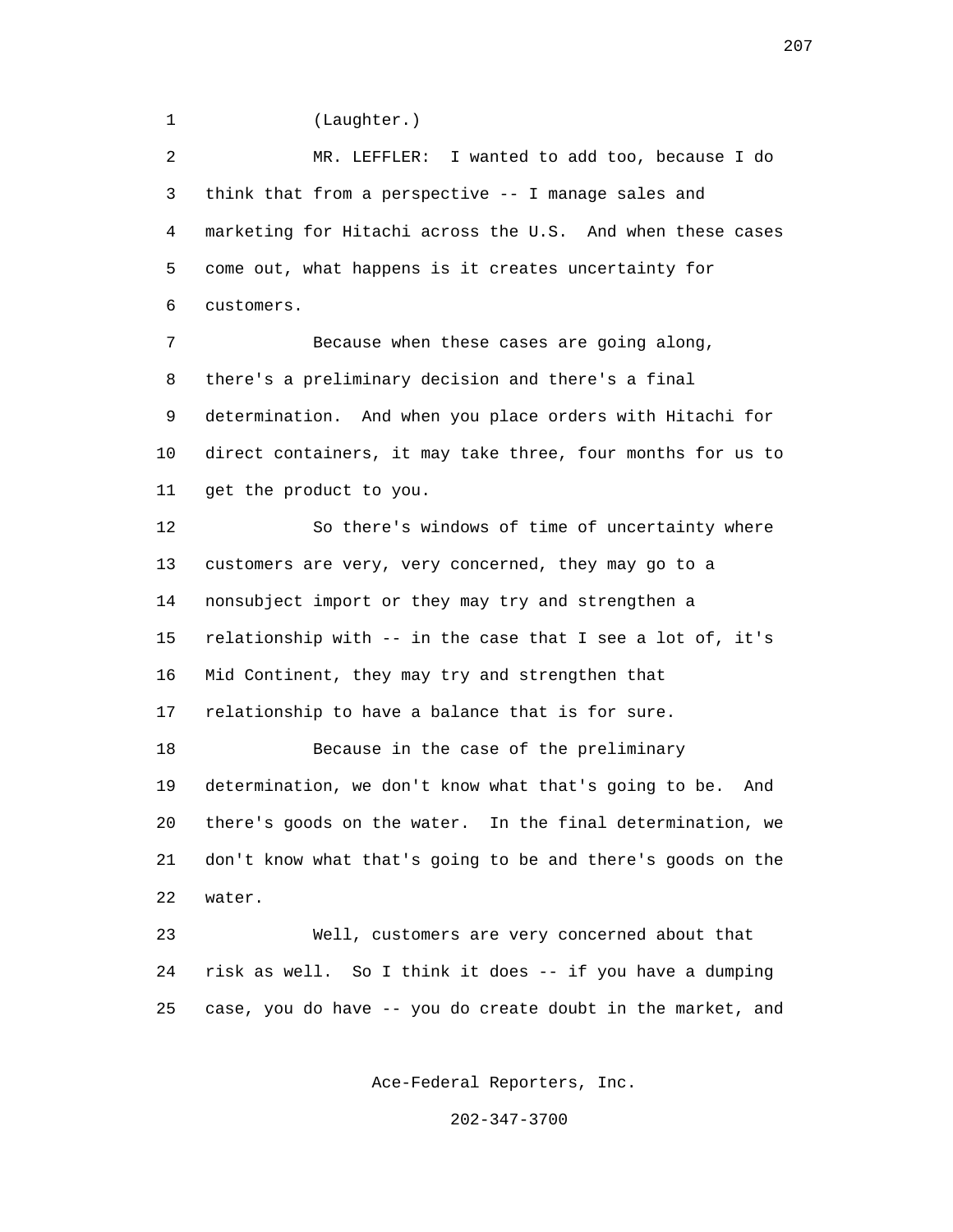1 you can capitalize on that, if you're a domestic producer. 2 COMMISSIONER PINKERT: Thank you. Now -- 3 MS. ZINMAN: I'd like to make, I'm sorry, one 4 other comment. And I think it just kind of goes to 5 fairness, and as just one example, Prime Source has bought 6 nails from Taiwan for probably 20 years. If you look at 7 the quantities that we've bought, it's been very 8 consistent. Through this case, the quantity has been very 9 consistent.

 10 It's been -- we've been buying from the same 11 manufacturers for years and years and years. You know, two 12 years ago, three years ago, Petitioner clearly said as part 13 of their testimony that Taiwan is fairly traded.

 14 And now here we are suddenly after 25 years of 15 the same mills selling the same -- you know, market prices 16 that was fair two years ago, now suddenly they're dumping 17 and it's unfair trade.

 18 You know, we as a company -- as Mr. Marshak 19 alluded to, so much time and money to try to defend and 20 prove and show that, you know, we've been responsible, the 21 mills have been responsible. What changed from, you know, 22 a couple years ago, with no change in quantity, no change 23 in market share?

 24 Now -- before they were fairly traded as 25 admitted, and now suddenly they are -- they're dumping.

Ace-Federal Reporters, Inc.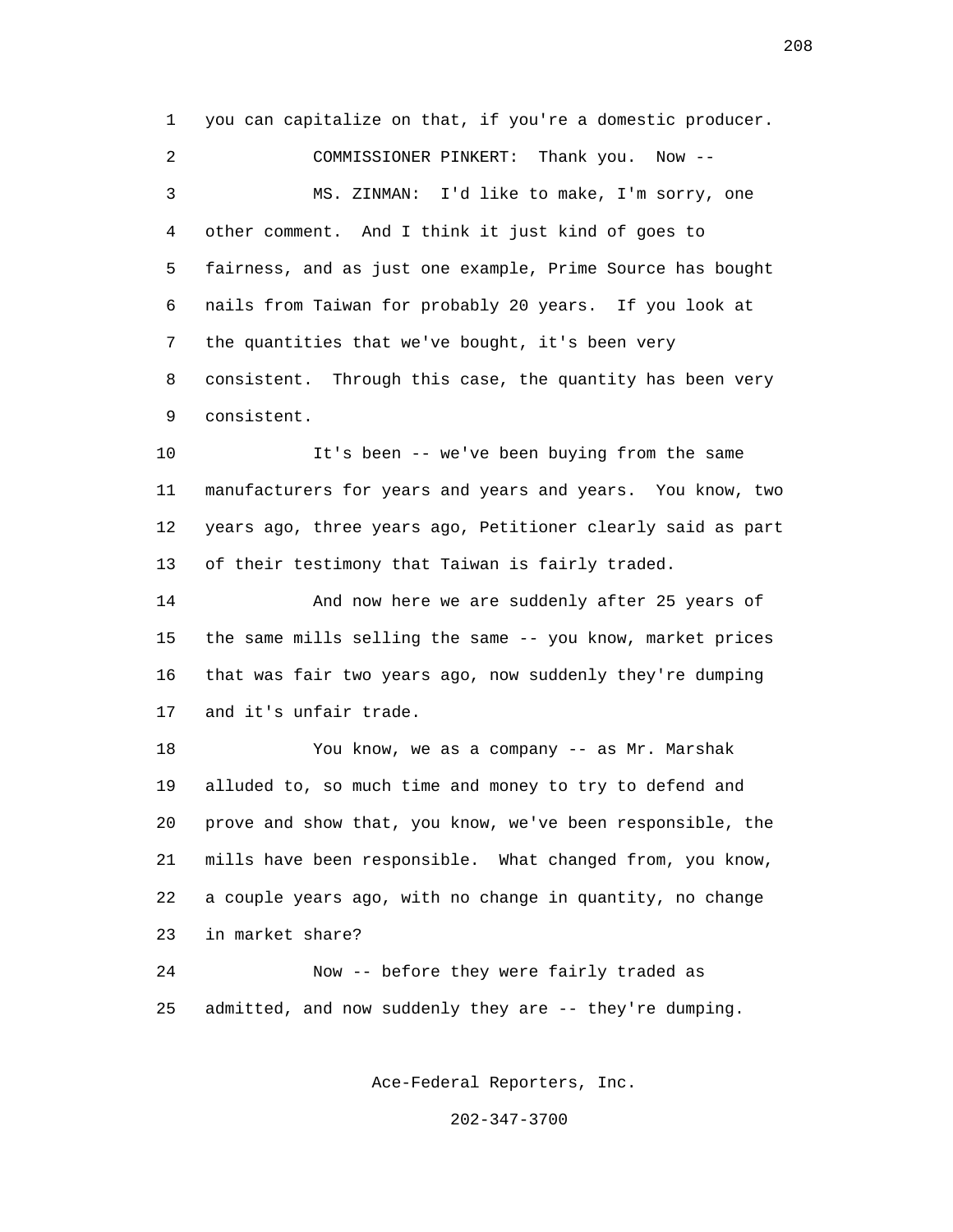1 So it's -- I think that's to his frustration, 2 you know, to the situation, to almost the unfairness of it, 3 that led to his comment that you, you know, questioned 4 originally.

 5 COMMISSIONER PINKERT: Let me stay with that 6 thought for a second. The commonsense argument that I'm 7 hearing from the other side is we get an order on a 8 country, and now another country fills in behind the 9 subject imports from the first country because there's a 10 restriction on the first country, so a new country comes 11 in. And then we have to bring a case against a new 12 country, or maybe more than one new countries.

 13 What's wrong with that commonsense argument? 14 MS. ZINMAN: Okay. First of all, the allegation 15 that, you know, we went -- you know, there was an order 16 placed against Dubai and therefore we shifted our -- and 17 that's the reason that we shifted our production to these 18 other countries is not true. We were -- we were buying 19 from Dubai, and I said this at the last hearing. The man 20 died, okay. You know, he died, and as a result of his 21 death, the factory closed. So they stopped making nails, 22 so we had no choice. We didn't leave him, he left us, 23 okay.

 24 So now we need to replace this production with 25 other countries' product. We are not able to go to Mid

Ace-Federal Reporters, Inc.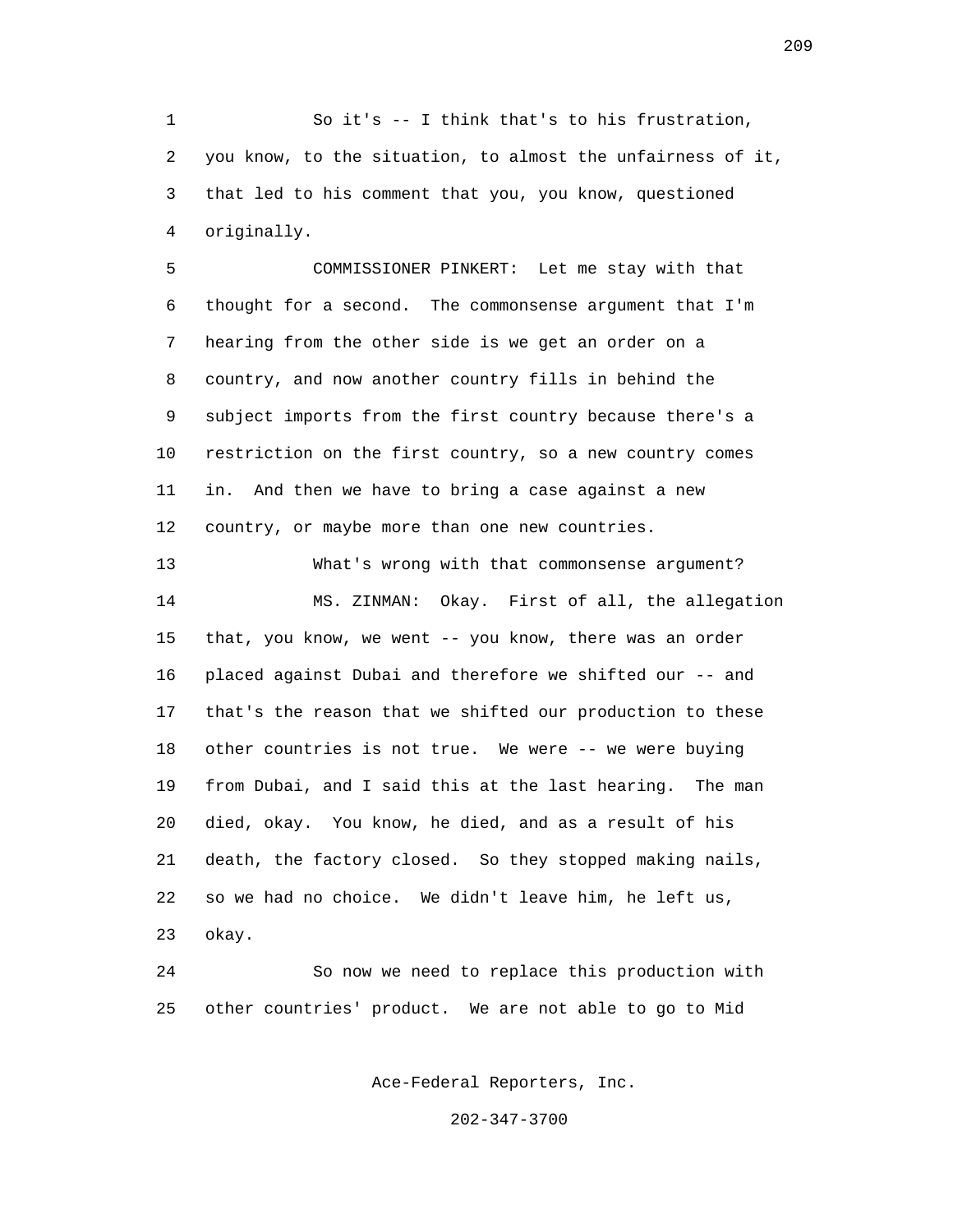1 Con. They don't make at all any 1-pound, 5-pound small 2 pack nails, which is a very important part of our business, 3 which we supply to Home Depot and others, a huge portion, 4 many, many SKUs. They don't make it. 5 So where does that -- where does that tonnage 6 have to go? It has to go to someplace else for us to 7 remain as a viable distributor and keep our business model. 8 But in the -- to the extent of, you know, 9 Taiwan, that's been consistent. We haven't shifted 10 anywhere. We've done business with Taiwan before, we 11 continue to do business with Taiwan at the same pretty 12 much -- you know, give or take maybe the market conditions. 13 But the business has been consistent, the pricing has been 14 consistent, market pricing, never the cheapest. 15 So the allegation is not really, you know, 16 correct. Or the implication or the reasoning is being 17 painted as some kind of devious plan, when there really 18 isn't. 19 COMMISSIONER PINKERT: Dr. Becker, do you want 20 to comment on that argument? 21 DR. BECKER: Sure, thank you. Well, I think the 22 idea is that we are losing imports from some countries in 23 which we have orders, and I think that's factual, we all 24 understand that. Then the question becomes if you're 25 losing those imports, who is going to pick up the gap or

Ace-Federal Reporters, Inc.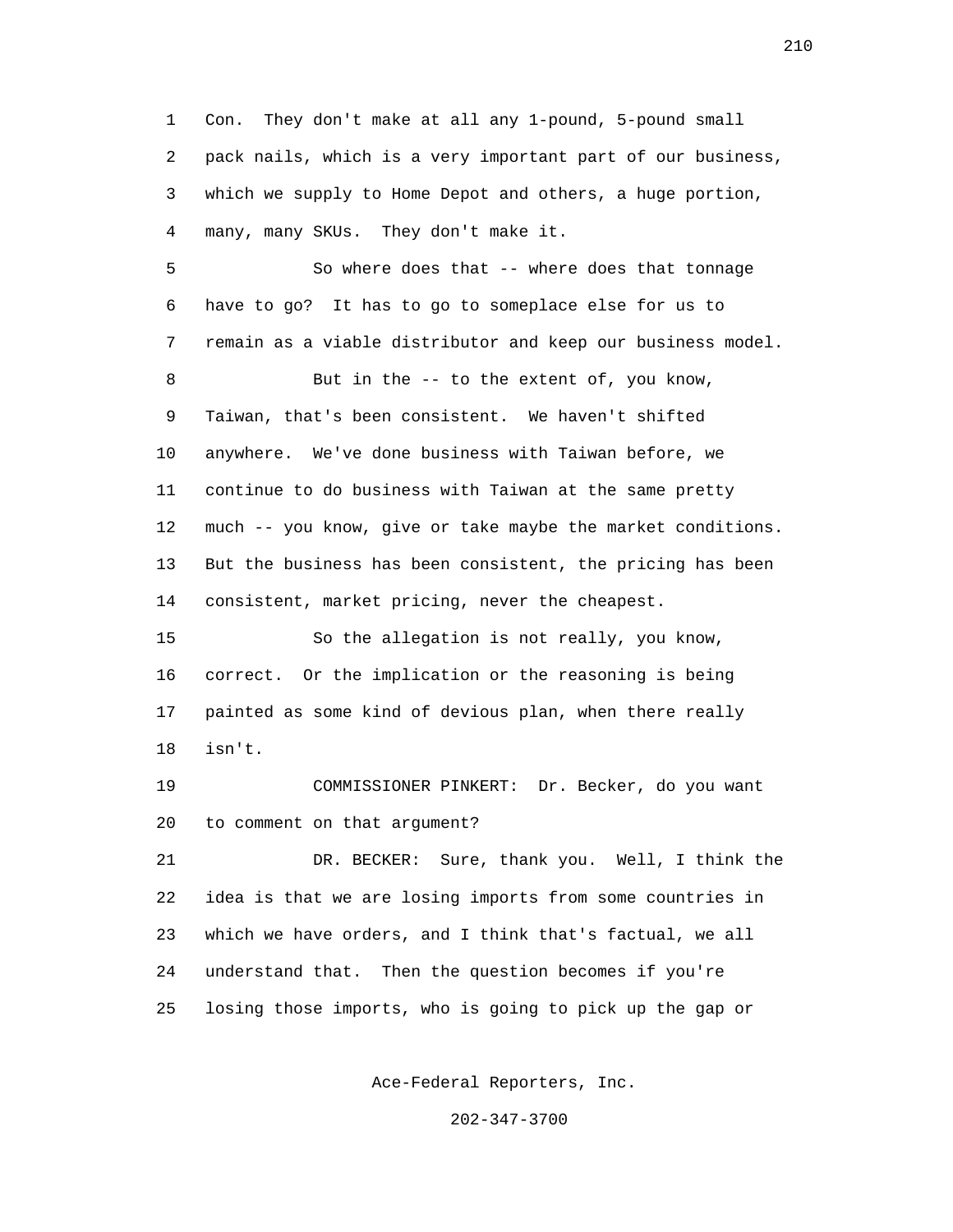1 the slack.

 2 And I think the answer is there's a lot of 3 economic factors that go into that, who is competing where. 4 But we certainly wouldn't expect the domestic industry to 5 pick up 100 percent or even close to that. 6 The domestic industry is 20 percent of the 7 industry, the imports are 80 percent, so you figure 8 generally if the -- there's a gap in the -- and there's 9 more business available, the domestic industry on average 10 isn't going to get most of it. They're just not the big 11 player in the industry. 12 They're going to get some, and they did get 13 some, about 20 percent of the growth in the industry went 14 to the domestic industry. 15 So I think what did happen was consistent with 16 what you might expect without doing a deeper dive into 17 this. 18 If the domestic industry went down over this 19 time period or didn't go up at all, then you might be a 20 little bit more questioning. 21 Similarly, if the domestic industry picked up 22 100 percent, you might think something is going on the 23 other way. 24 So I think the fact that domestic industry 25 picked up its market share is probably what you'd expect

Ace-Federal Reporters, Inc.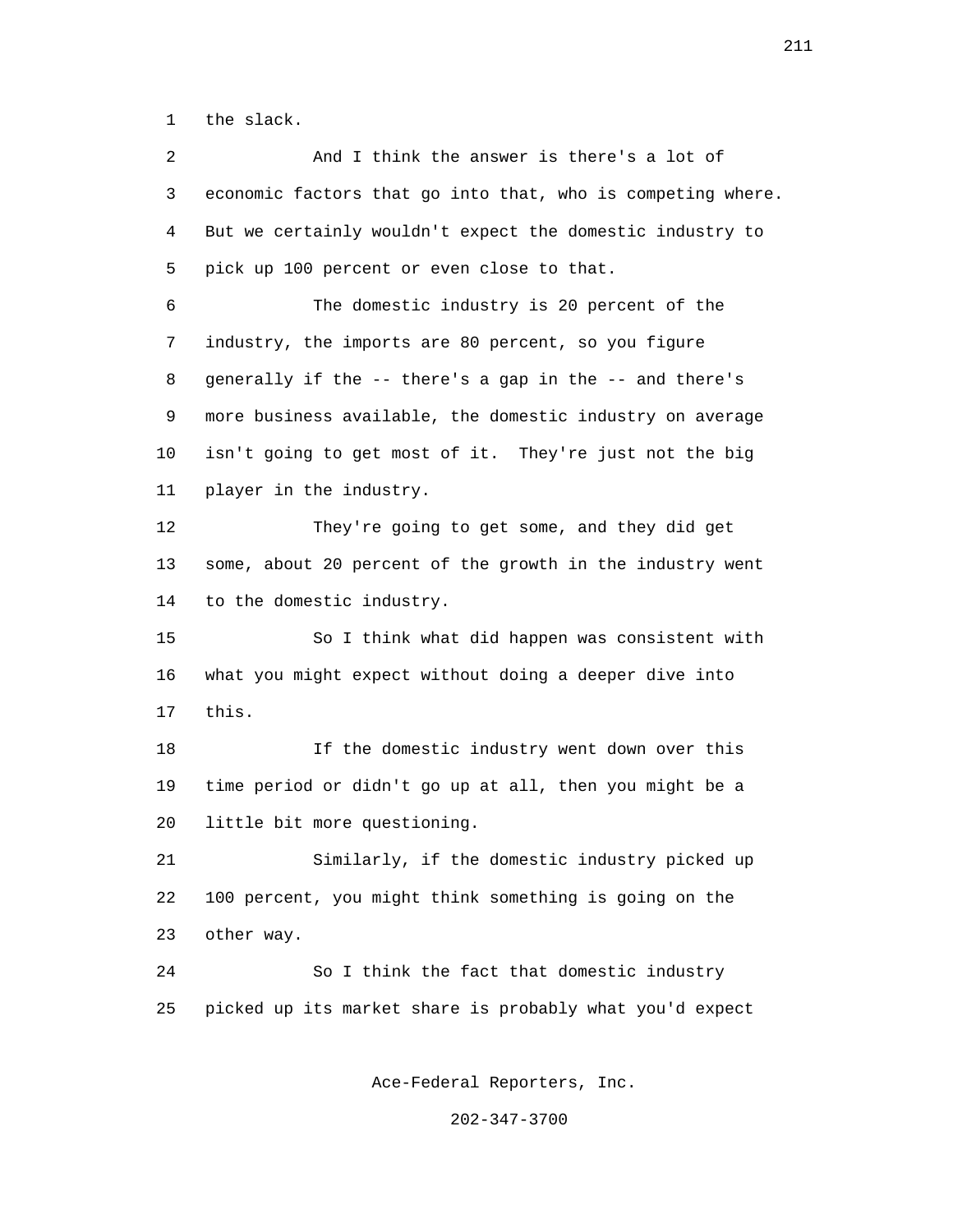1 ex ante.

| 2  | I really think -- I know you have<br>MR. MARSHAK:             |
|----|---------------------------------------------------------------|
| 3  | to look at the industry as a whole, but you really should     |
| 4  | do a little bit deeper dive and look at certain companies     |
| 5  | in the industry and what individual companies did. There's    |
| 6  | some companies in industry who really did pick up market      |
| 7  | share, and there are certain companies in the industry who    |
| 8  | didn't who made business decisions to import from other       |
| 9  | countries, for example, China.                                |
| 10 | So when you look at the data, go behind the                   |
| 11 | data, the gross data, you're going to see reasons why the     |
| 12 | domestic industry's market share didn't go up, why it         |
| 13 | stayed steady and why it didn't go up a lot more.<br>Which it |
| 14 | could have.                                                   |
| 15 | Thank you.<br>COMMISSIONER PINKERT:                           |
| 16 | Thank you, Madam Chairman.                                    |
| 17 | Commissioner Williamson.<br>CHAIRMAN BROADBENT:               |
| 18 | COMMISSIONER WILLIAMSON:<br>Thank you.                        |
| 19 | In the posthearing briefs, this is for the                    |
| 20 | lawyers, please address how the Commission has analyzed in    |
| 21 | prior cases the performance of a domestic industry that had   |
| 22 | been recently injured by other unfair trade -- other unfair   |
| 23 | imports, and for which trade relief had been recently         |
| 24 | applied on those other imports, similar cases to what we      |
| 25 | have here.                                                    |

Ace-Federal Reporters, Inc.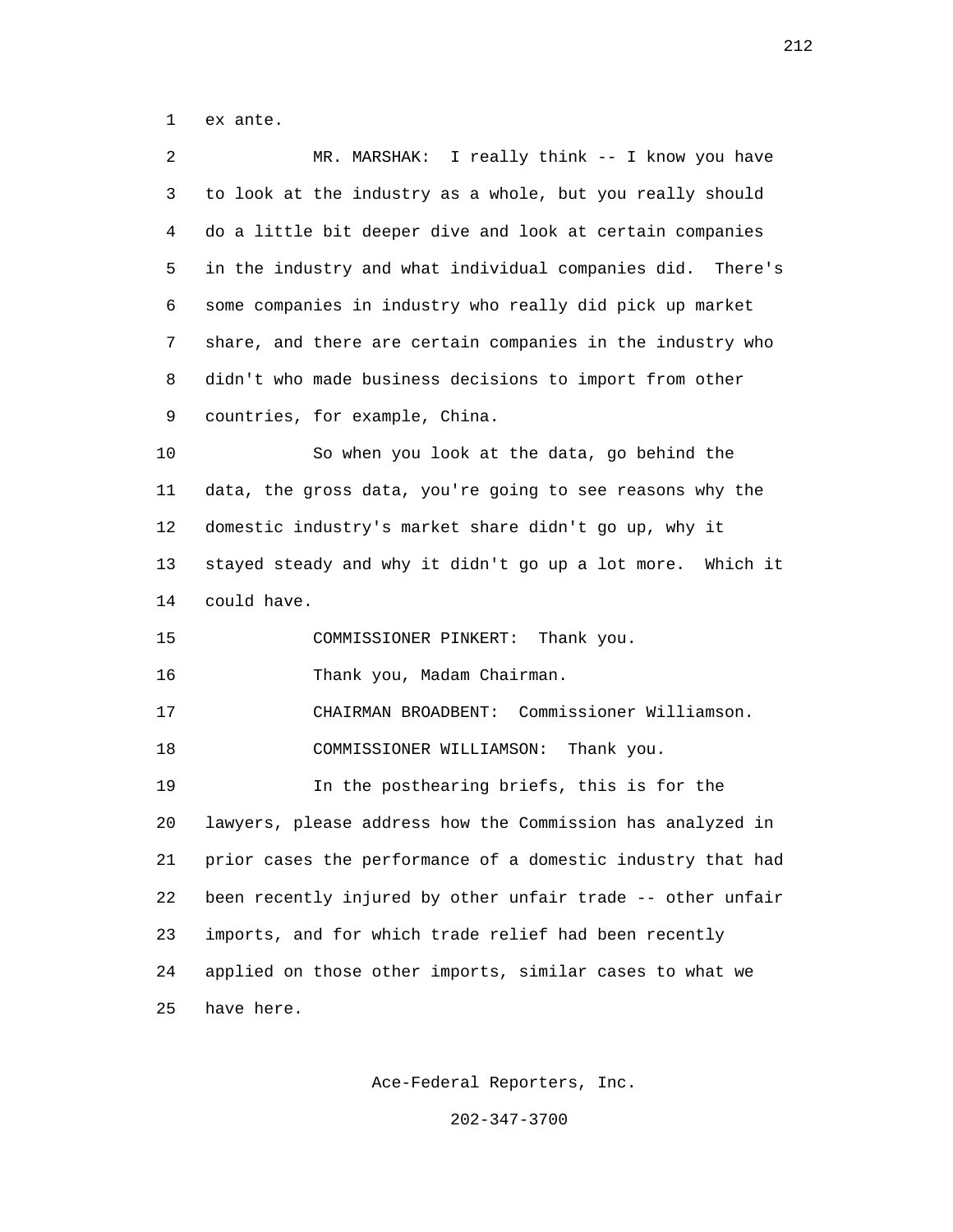1 Either now or in a posthearing submission, 2 please respond -- there's no one here -- please respond to 3 Petitioners' argument on page 91 that the production 4 capacity of the Taiwanese industry is significantly higher 5 than reported to the Commission. 6 Another question on Taiwan. Taiwan's producers 7 report low levels of home market shipments to U.S. exports. 8 And I was just wondering, is there any demand for sales in 9 the company's home market. It is a fairly developed 10 economy. 11 With respect to Oman, either now or in 12 posthearing submission, please respond to Petitioners' 13 argument on page 89 to 91 of their brief that the 14 production capacity of the Oman industry is significantly 15 higher than reported to the Commission. 16 And another similar question to the one in 17 Taiwan, they also report low levels of home market 18 shipments, and is there any demand for sales in the Oman 19 home market or even in the regional market. 20 And those are all posthearing. I was wondering, 21 do you have any estimates on -- unless someone wants to 22 address those now. 23 MR. MARSHAK: We'll put that in our posthearing 24 briefs. It's pretty simple. 25 COMMISSIONER WILLIAMSON: Okay. Good, thanks.

Ace-Federal Reporters, Inc.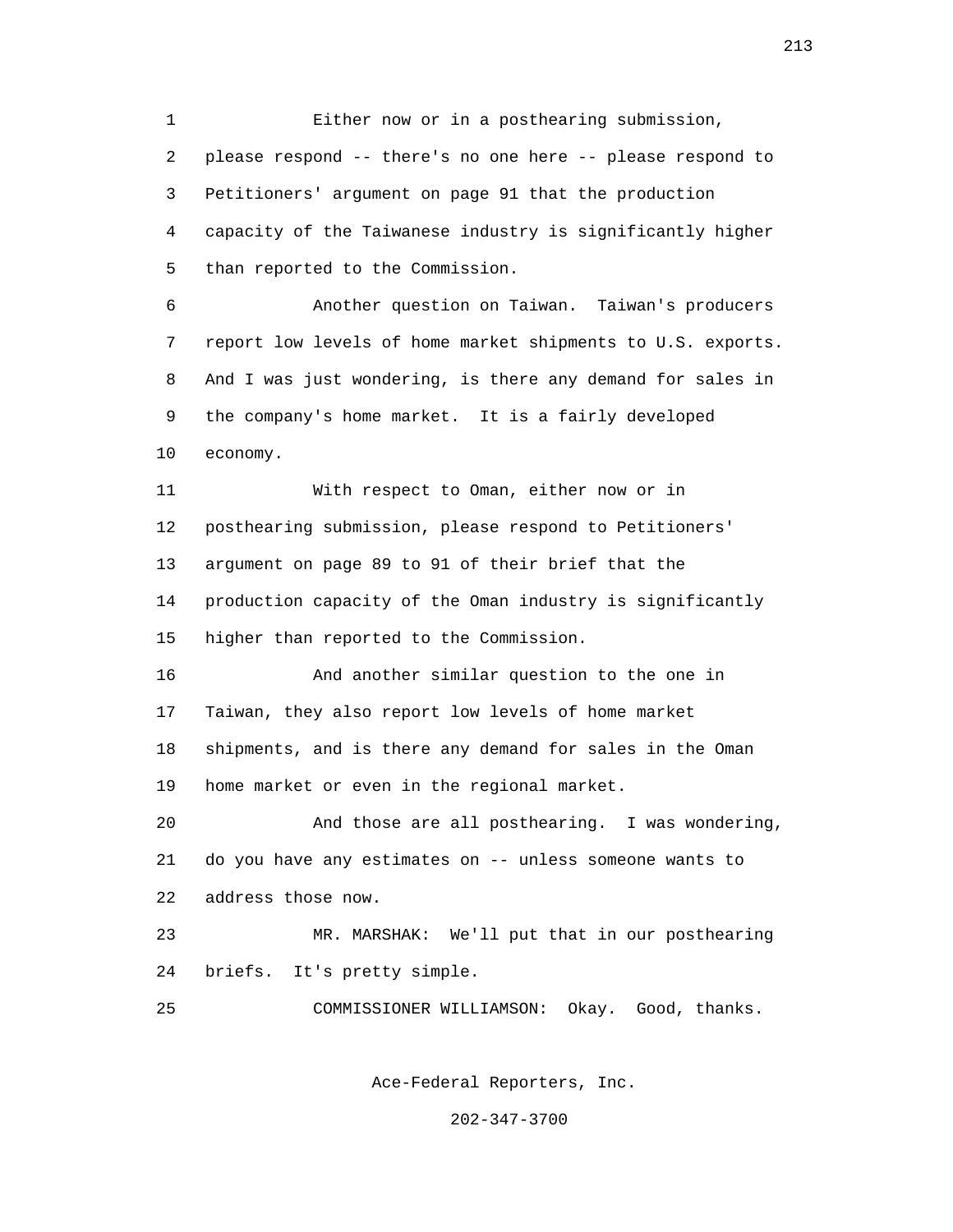1 I was wondering, do you have any estimates of 2 the share of the subject imports that are sold under 3 private labels? Anybody want to take that? 4 MR. KARAGA: At least from Oman Fasteners, I can 5 tell you it's 100 percent. 6 MR. IPPOLITI: From BMD, I would say it's 7 approximately 21 percent. 8 MS. ZINMAN: When you say private label, are you 9 talking about like the Grip-Rite private label brand or are 10 you talking about customers -- Grip-Rite customers who 11 would request their own private label brand? Is that what 12 you mean when you're talking about private label? 13 COMMISSIONER WILLIAMSON: No, actually, should 14 we say branded then. 15 MS. ZINMAN: So like Grip-Rite brand, Hitachi 16 brand. 17 COMMISSIONER WILLIAMSON: Yes. Because you're 18 not all -- there's not one source, I think, for Grip-Rite 19 products, is there? 20 MS. ZINMAN: No, no, no, correct. So you're 21 talking about Grip-Rite brand and the brands that we talked 22 about here today? 23 COMMISSIONER WILLIAMSON: Right. Anybody else 24 on that? If not, at posthearing will be fine. 25 Do you agree with the Petitioners' assertion at

Ace-Federal Reporters, Inc.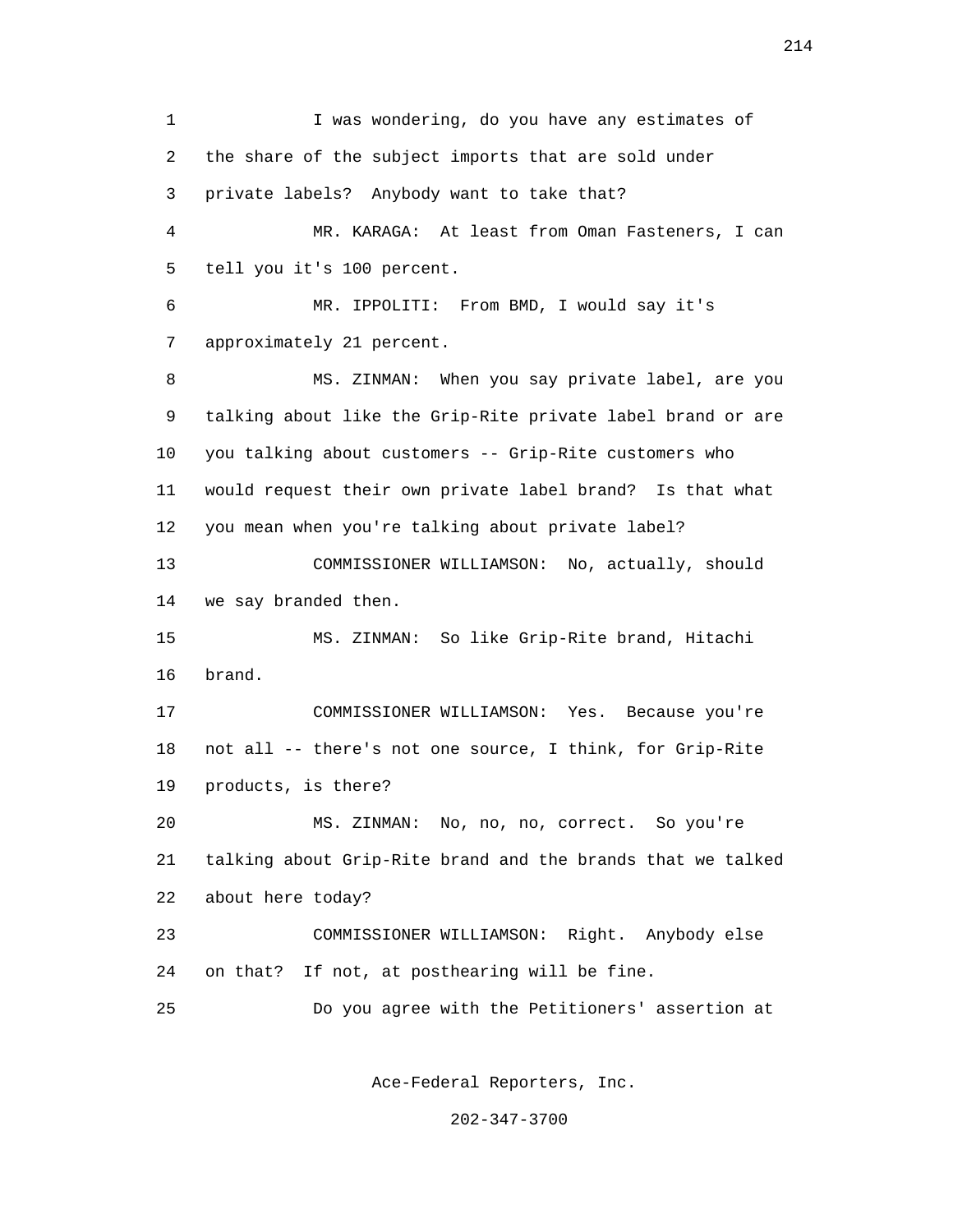1 page 81 that there are often commercial disadvantages to a 2 producer who makes nails under another firm's brand, like 3 packaging costs and longer lead times? And does this only 4 apply where a producer makes products under more than one 5 private label?

 6 MS. ZINMAN: I'm sorry, could you repeat the 7 question?

 8 COMMISSIONER WILLIAMSON: It was a question 9 asked this morning. The Petitioners assert there are often 10 commercial disadvantages, I'm sorry, to a producer who 11 makes nails under another firm's brand, and they mentioned 12 extra packaging costs, longer lead times.

 13 Then I raised the question whether this only 14 applies where a producer makes products under more than one 15 private label.

 16 MS. ZINMAN: Right. So you have to put the 17 product in a box, so let's say you have one brand, then 18 everything that you're producing is going into this one 19 box. Then your cost of inventory for the boxes, your cost 20 of -- when you're actually doing production time, you don't 21 have to switch over to different boxes.

 22 So if you only have one, then yes, your overall 23 production cost will be less than if you're producing, you 24 know, 20 different private label brands, because then you 25 need to maintain box inventory for each of those -- each of

Ace-Federal Reporters, Inc.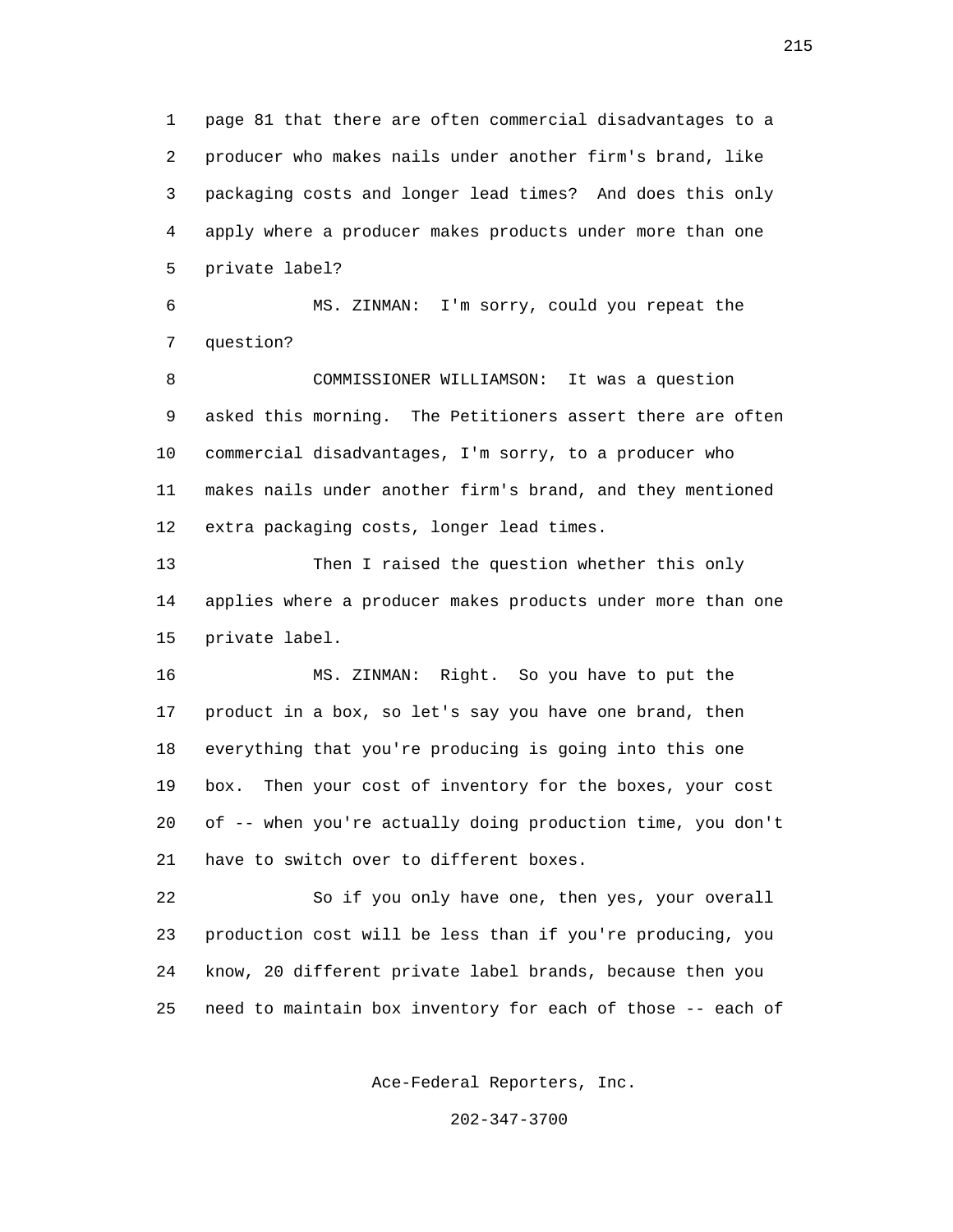1 those brands. You have die costs to produce all the 2 different boxes that go with each brand.

 3 So it is more -- not difficult, but certainly 4 more costly to produce multiple brands, as a manufacturer. 5 MR. KARAGA: Commissioner Williamson, I'd like 6 to comment on that. We manufacture all of our products in 7 private labels, and there is a cost associated with that. 8 There's also an opportunity to explain to potential 9 customers if they want to have the product in their -- in 10 their own private label packaging, that, you know, it has 11 to be an ongoing relationship. 12 I know it was discussed a little bit earlier, 13 but we don't -- we don't do business with -- on the basis 14 of accepting a purchase order from somebody without -- 15 without engaging in dialogue and meetings and a sales 16 process, where we know that how much we're going to be 17 producing, what -- what the customer's requirements are,

 18 because we have to price them properly based on their -- 19 the volumes that they might consume.

 20 And it's simply a demand from the market. If -- 21 if the customer says that they want the product in their 22 own private label carton and there are many sources that 23 are willing to do it, then either you participate or you 24 don't.

25 COMMISSIONER WILLIAMSON: But you might price it

Ace-Federal Reporters, Inc.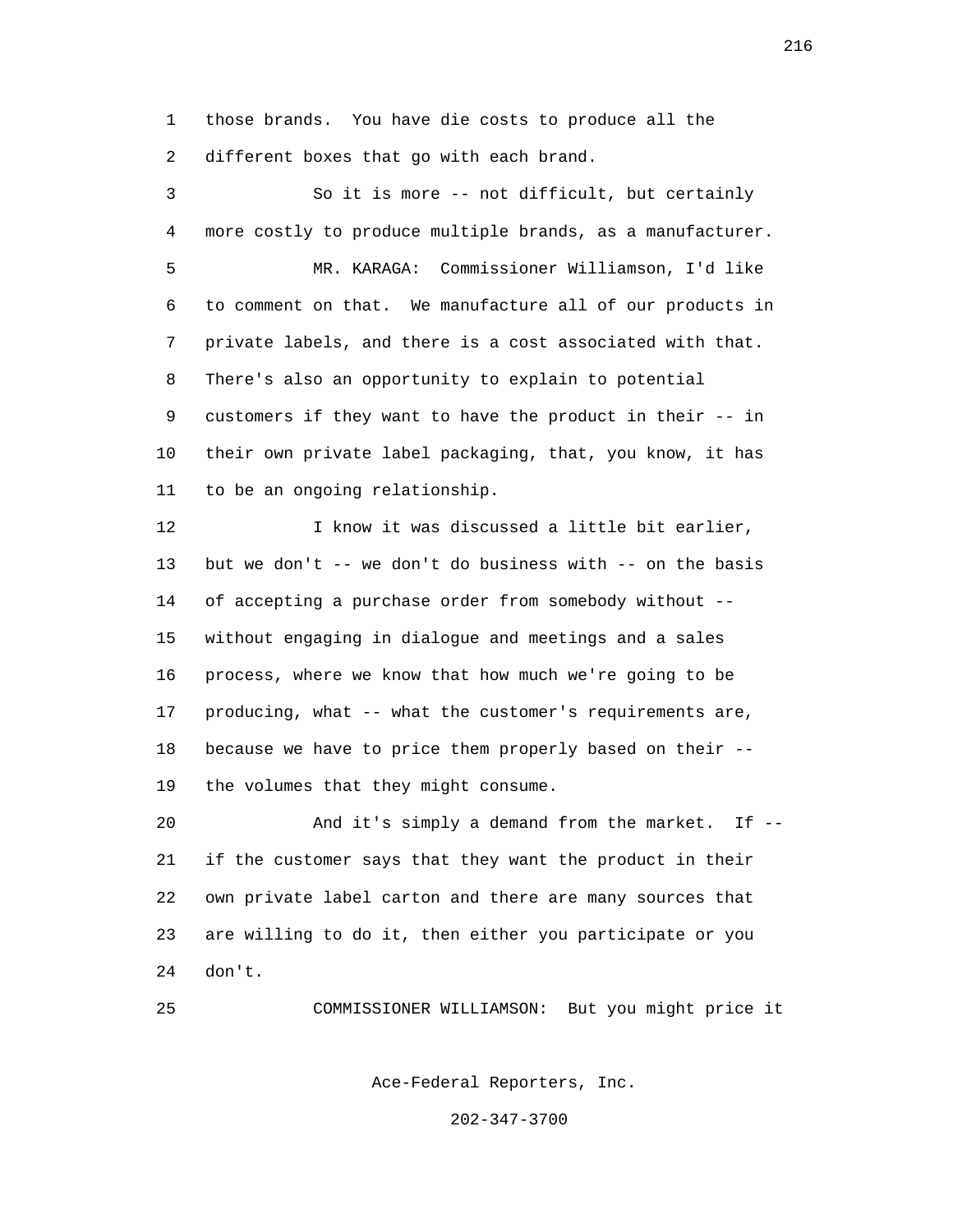1 differently, depending on whether they said we're going to 2 do this for five years or I just want this one-time shot? 3 MR. KARAGA: We do not. Because as a matter of 4 competition, we know that we don't have a brand. So Oman 5 Fasteners doesn't have a brand, so how can we compete in 6 the market? What's going to be our go to market strategy? 7 We rely on the brands and everything that goes 8 along with the brands that we sell to. We sell to multiple 9 major power tool manufacturers and we sell to some other 10 powerful brands in the -- in the building products 11 industry. Those -- those brands provide more than just 12 graphics on the carton. 13 They provide a recognizable brand. They provide 14 hundreds of millions of dollars in inventory in stock ready 15 to go, so that customers can have product the very next day 16 in many cases. 17 They service the product. They -- 18 COMMISSIONER WILLIAMSON: So you're saying there 19 are advantages, and there may be some cost disadvantages to 20 having -- 21 MR. KARAGA: There are a lot more functions -- 22 competitively, I see the choice as are you going to go to 23 market and try to, well, establish a sales force to have

25 or are you going to -- are you going to -- you can either

24 people all over the country, like our branded customers do,

Ace-Federal Reporters, Inc.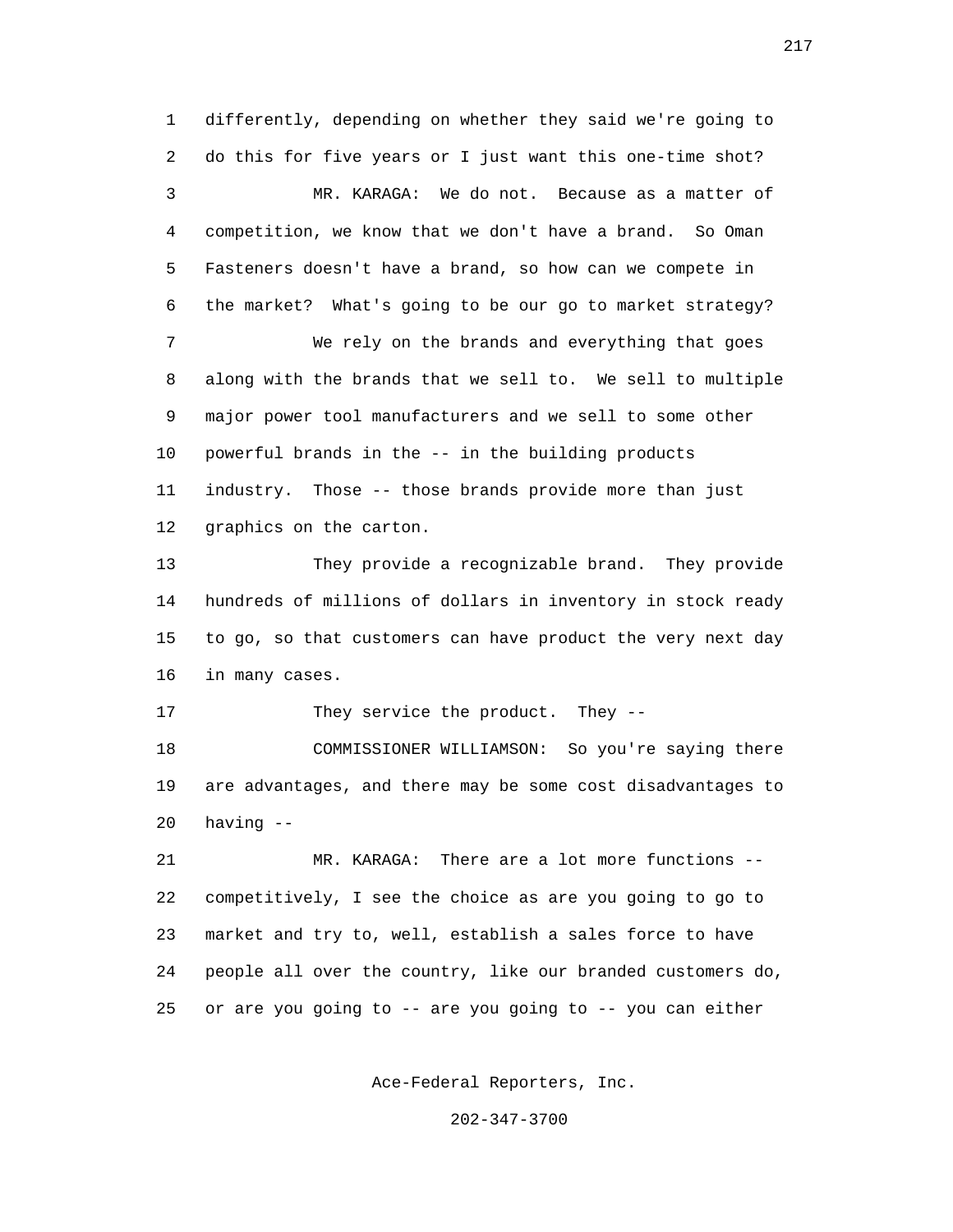1 rely on someone else's brand or you can spend decades and 2 hundreds of millions of dollars to build a powerful brand 3 like -- like Dewalt or Hitachi or Senco or Bostitch or 4 Prime Source.

 5 COMMISSIONER WILLIAMSON: You might prefer to 6 run multiple different color boxes through your facility 7 rather than distribution --

 8 MR. KARAGA: Yeah, absolutely. Either we rely 9 on them to provide all those critical services for our 10 success in the marketplace, or we have to build it brick by 11 brick like they did over decades and participate like that. 12 COMMISSIONER WILLIAMSON: Thank you. I 13 understand the distinction you're making there. 14 MR. TOWNSEND: If I could just add, Commissioner 15 Williamson. 16 COMMISSIONER WILLIAMSON: Identify yourself, 17 please.

 18 MR. TOWNSEND: I apologize, Dave Townsend, 19 Perkins Coie. The dynamic Petitioner is describing that 20 you're referencing from their brief applies equally to Oman 21 Fasteners as it does to the U.S. industry. So what they're 22 saying there doesn't tell you why a company may or may not 23 private label, that challenge applies equally across the 24 industry.

25 COMMISSIONER WILLIAMSON: Okay. Thank you.

Ace-Federal Reporters, Inc.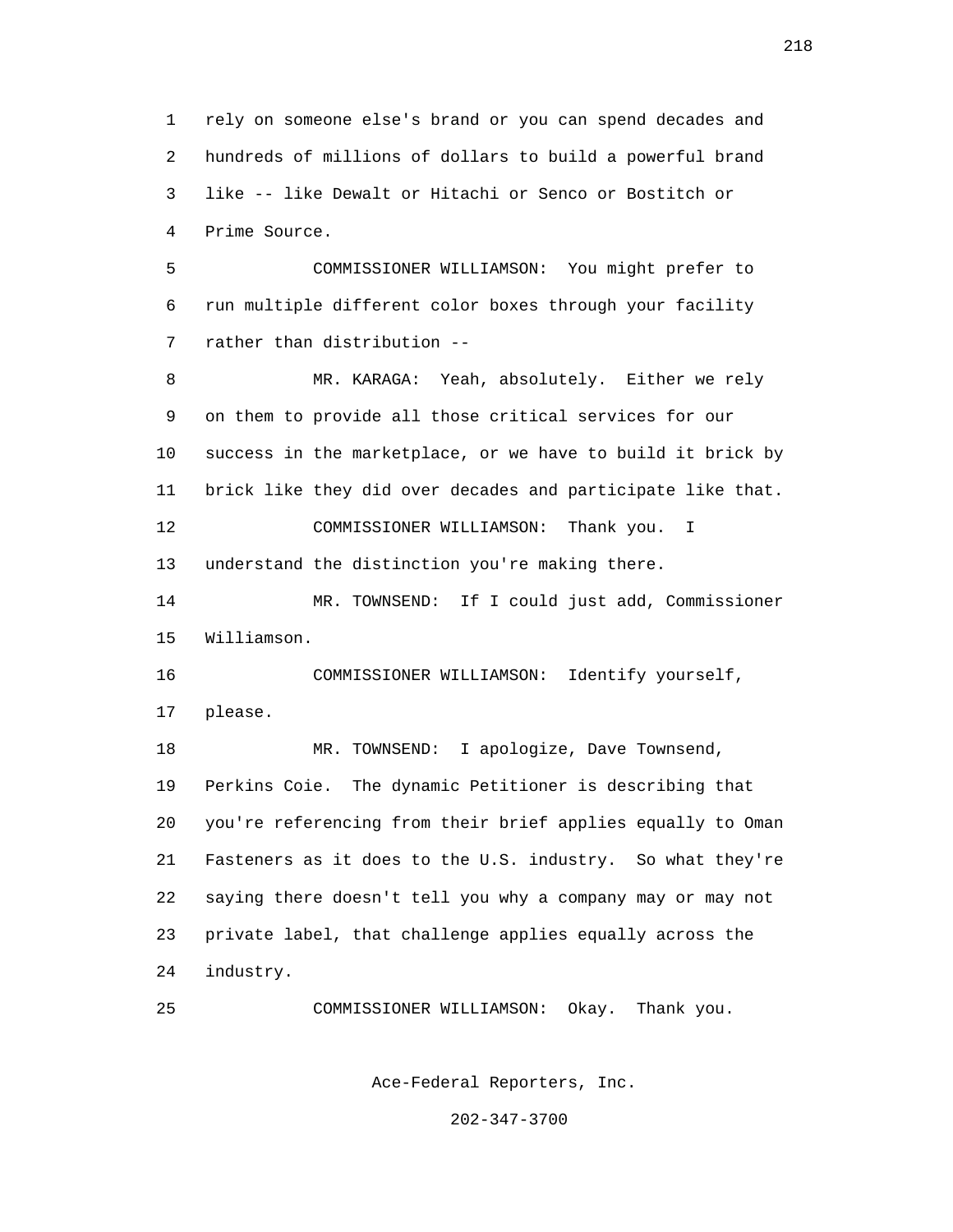1 Thanks for those answers.

 2 MR. KARAGA: Just one more thought on that 3 matter. You know, it would be impossible for us, as I 4 think it's impossible for some of the domestic 5 manufacturers, to be able to get -- to be so reliant and 6 held on one location with only fasteners. 7 I know that our customers ship along with many 8 other products that they're selling a pallet of our nails 9 that are going to different locations all across the United 10 States. 11 Now, if I was anchored in Poplar Bluff, 12 Missouri, and I need to get a shipment to Seattle, I'd have 13 a problem, because if the customer wanted a full truckload, 14 it would cost me 3- to \$4000. And if you wanted a couple 15 of pallets, you know, whether it's there or Miami or 16 Boston, those -- the freight would be several times the 17 cost of the value of the goods. 18 COMMISSIONER WILLIAMSON: Okay. So distributor 19 networks are worth something. 20 MR. KARAGA: They sure are. 21 COMMISSIONER WILLIAMSON: Ms. Zinman agrees with 22 that. Thank you. 23 The Petitioners' brief goes into great detail 24 analyzing purchases for which the industry has made lost 25 sales and revenue allegations. Either now or in

Ace-Federal Reporters, Inc.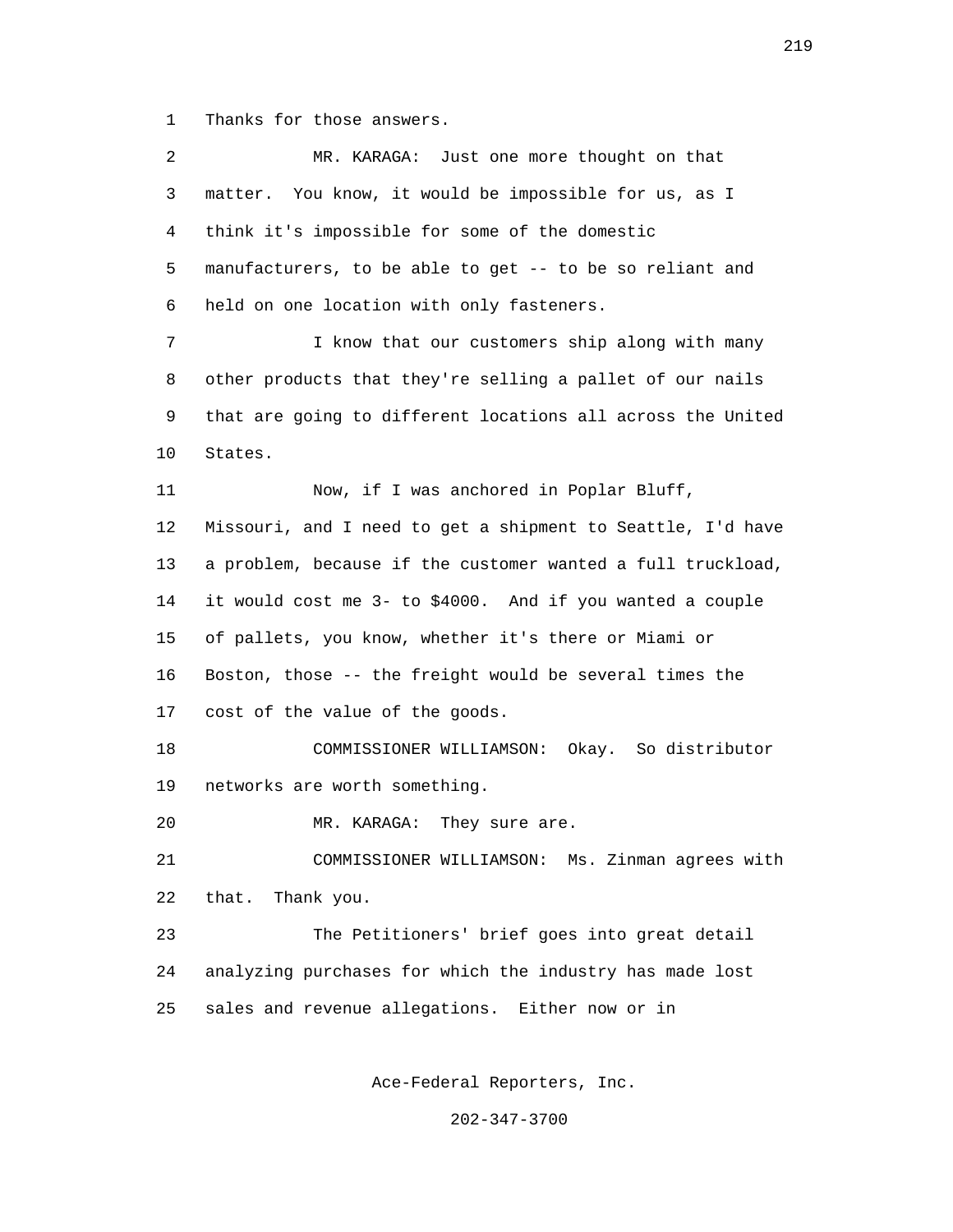1 posthearing brief, please respond to this information and 2 their arguments. This is at page 42 to 59 of their brief. 3 Thank you.

 4 MR. TOWNSEND: Dave Townsend again with Perkins 5 Coie. We will respond in our posthearing brief to what 6 Petitioners said. And I would also note that there is an 7 issue that was discussed this morning with respect to what 8 is or is not the origin of the products in question. And 9 we will directly address that in our posthearing brief as 10 well.

11 COMMISSIONER WILLIAMSON: Thank you.

 12 Ms. Bressler, you mentioned the example of how 13 you helped a U.S. producer with the -- found somebody to 14 help them provide the same kind of service.

 15 I assume that applies to -- could apply to 16 almost any U.S. manufacturer or producer, as well as it 17 would to a foreign producer.

 18 MS. BRESSLER: Absolutely. Anyone, small, big. 19 I mean even some of our larger suppliers have problems with 20 the distribution network. They may be a large supplier but 21 they don't have a distribution network, so we'll help them 22 with that. Or they may need help with the service piece of 23 it.

> 24 We'll work with them. I mean, to become a 25 supplier with Home Depot, it's a quick two-step process. I

> > Ace-Federal Reporters, Inc.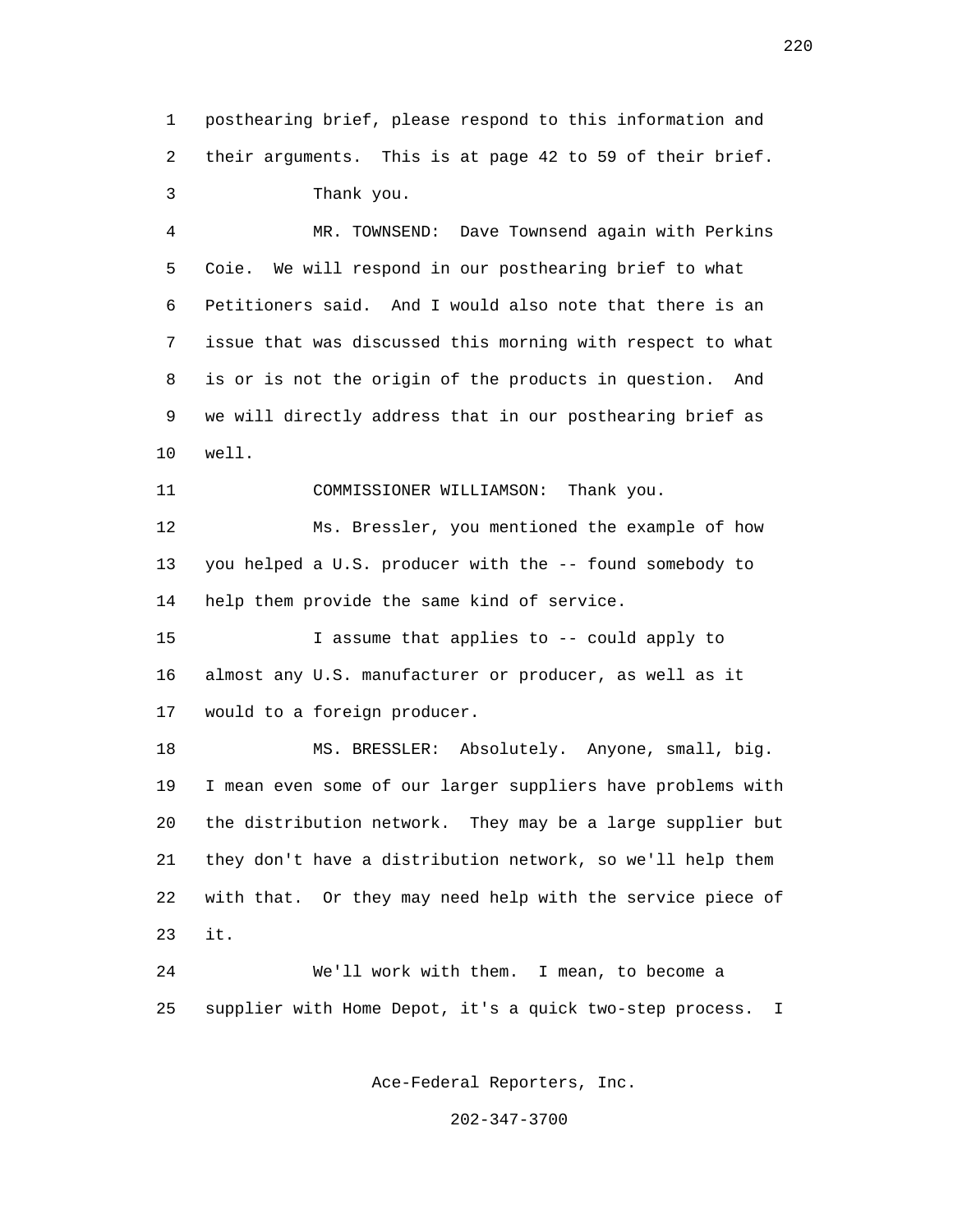1 mean, you can do it online.

 2 You just hit the supplier portal, new product 3 submission, it comes in. We review those every week and we 4 bring vendors in continuously to the office to meet with 5 them and see their product. 6 So as soon as we get them in the office, we 7 review their product, make sure it will fit into the -- I 8 mean, we love to bring new innovation in, because you all 9 want to see new stuff; right? So we bring them in. 10 COMMISSIONER WILLIAMSON: As long as we can find 11 it. 12 MS. BRESSLER: Been working on that. But we 13 bring them in so we can see them, bring them into the 14 stores. Our goal is to get it there as quick as we can, 15 right. Because we want shelves that are in stock all the 16 time. And then obviously have those associates that are 17 fully trained so that when you come into the stores, you're 18 getting the best customer service ever. 19 So that's our -- that's -- we're the conduit at 20 our store support center, is to make sure we bind those 21 people together. So if there is a missing link, we make 22 sure we get them with the right people to do that, whether 23 it's our supply chain or somebody else, to make that 24 happen. Big, small, domestic, import, whatever. 25 COMMISSIONER WILLIAMSON: Okay. Thank you.

Ace-Federal Reporters, Inc.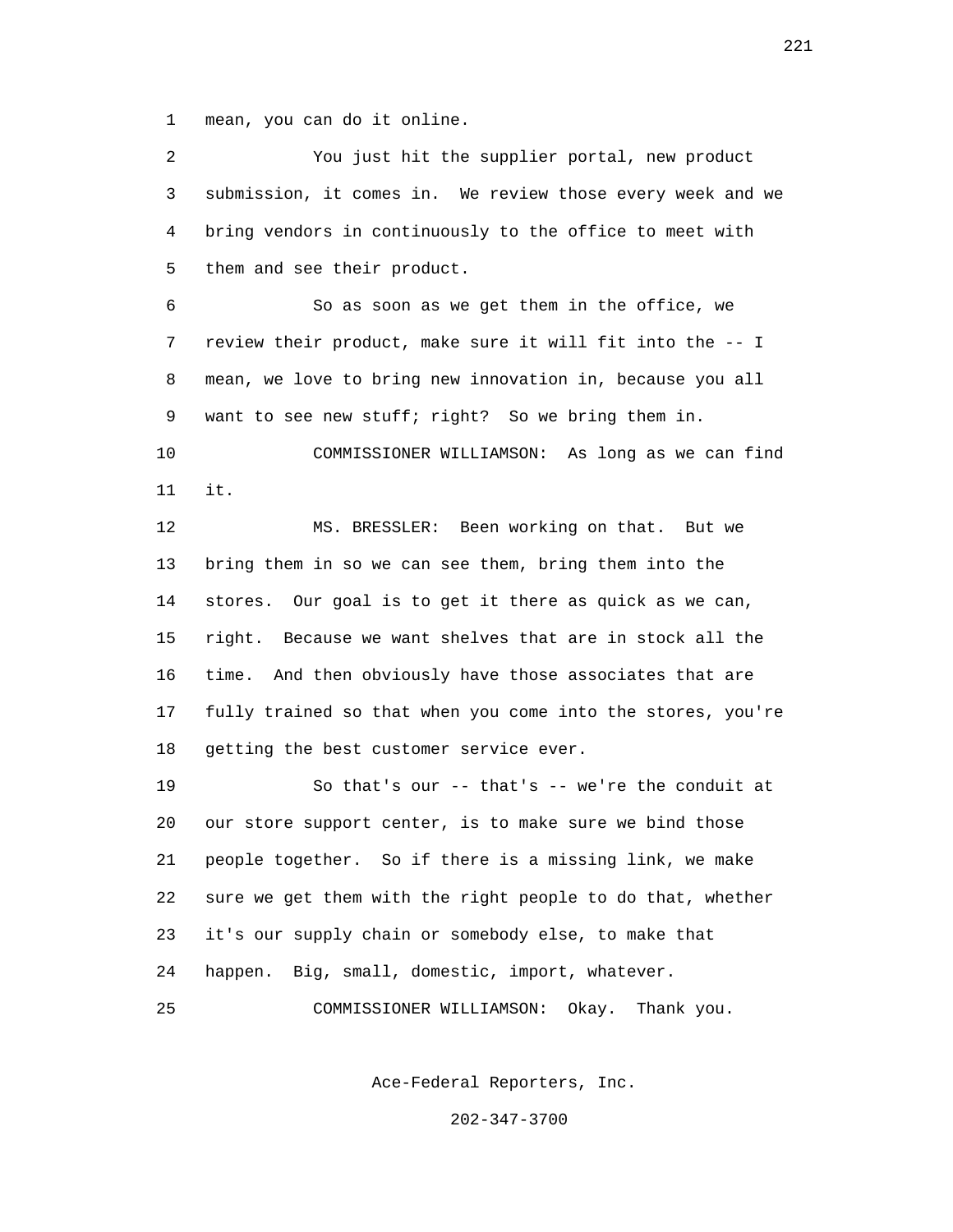1 Thank you for those answers.

 2 CHAIRMAN BROADBENT: Commissioner Johanson. 3 COMMISSIONER JOHANSON: Thank you, Chairman 4 Broadbent.

 5 Petitioners noted that during the UAE hearing, 6 then-Chairman Okun asked whether Prime Source was planning 7 to build -- to produce the entire product range that Prime 8 Source was then importing from the UAE at progressive's 9 Texas plant. The owner of Dubai Wire, who was also Prime 10 Source's joint venture partner in Progressive, responded, 11 every product that Prime Source markets we will produce in 12 the United States.

 13 The Petitioner indicated in its brief and again 14 this morning that none of this has occurred. Now, I 15 understand that the owner of Prime Source has passed away. 16 MS. ZINMAN: No, the guy who made that statement

17 has passed away.

 18 COMMISSIONER JOHANSON: I apologize, the 19 gentleman who has made the statement has passed away. How 20 do you all respond to the statement made?

 21 MS. ZINMAN: I think that currently, I think 22 it's a step-by-step process. I think that also his death 23 caused a big hurdle for us, since he was in charge of, you 24 know, the production of the plant.

25 So we had started with the basic nails that were

Ace-Federal Reporters, Inc.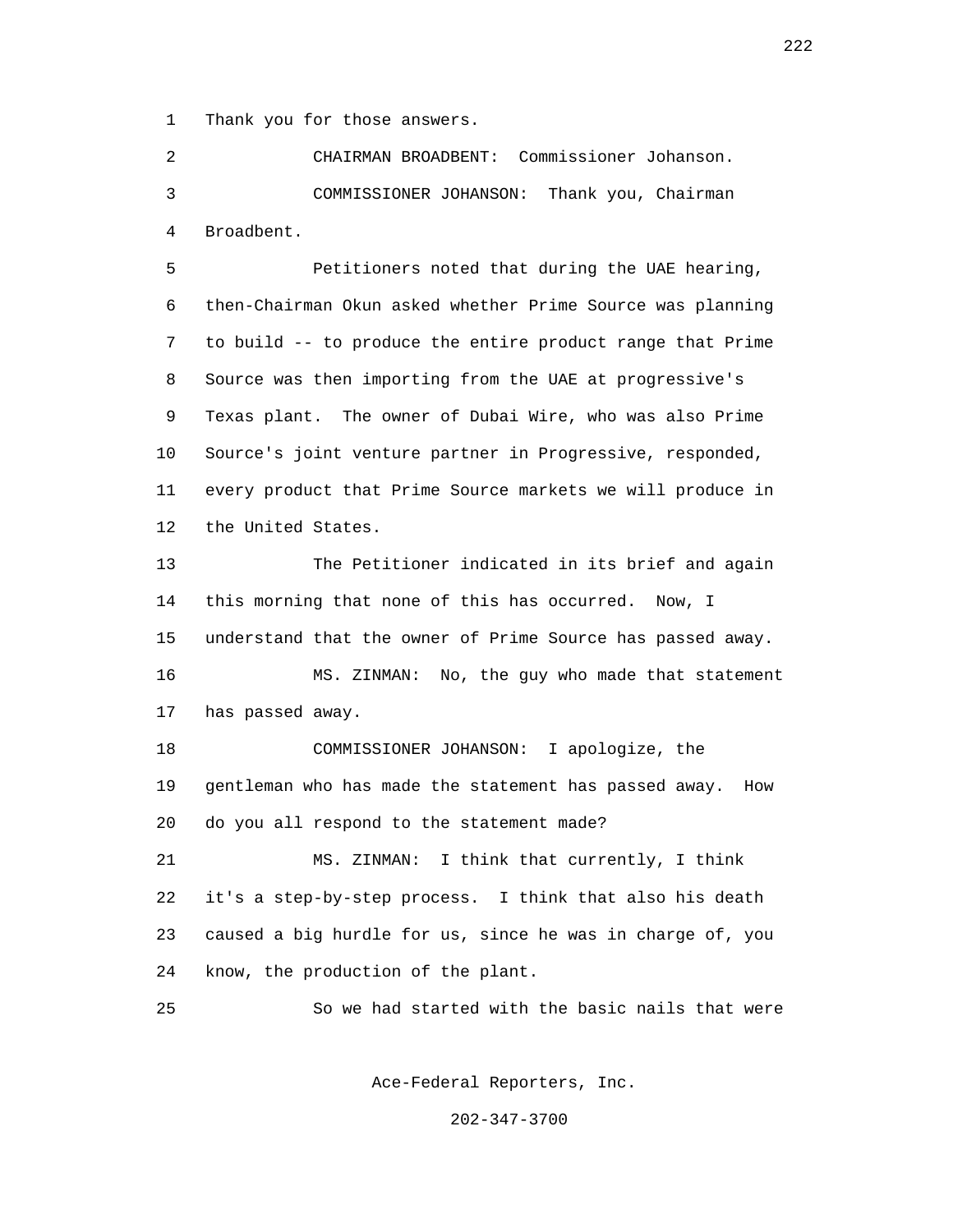1 easier to make without, you know, adding all of the full 2 range of products. So I think that, you know, we will 3 be -- we are still in the process of reviewing what the 4 next step is for that plant as far as what additional items 5 should be added as a next step.

 6 MR. MARSHAK: I just want to say, we were Dubai 7 Wire's attorney and Mr. Ved's attorney. Mr. Ved, I don't 8 know if the commissioners were here to listen to him, he 9 was a strong owner, he controlled everything. His son was 10 22 years old, he didn't anticipate dying. He had no 11 successorship in place in his company.

 12 When he died, they tried to do something with 13 the company, somebody else tried to buy it. The company 14 just died when Mr. Ved died.

 15 COMMISSIONER JOHANSON: All right. Thanks for 16 your responses.

17 I was wondering, what -- and this is probably 18 BPI, or might be BPI, but we had an order go in on UAE, I 19 believe it was 2012. I was around for that. And then 20 shortly thereafter, you have this dumping order brought in 21 Oman, which is right next door. I mean, was -- can I just 22 assume that because of the UAE order in place, folks 23 decided to move right next door to Oman and start producing 24 this product? I don't know the history of this. I don't 25 think it's addressed in the record.

Ace-Federal Reporters, Inc.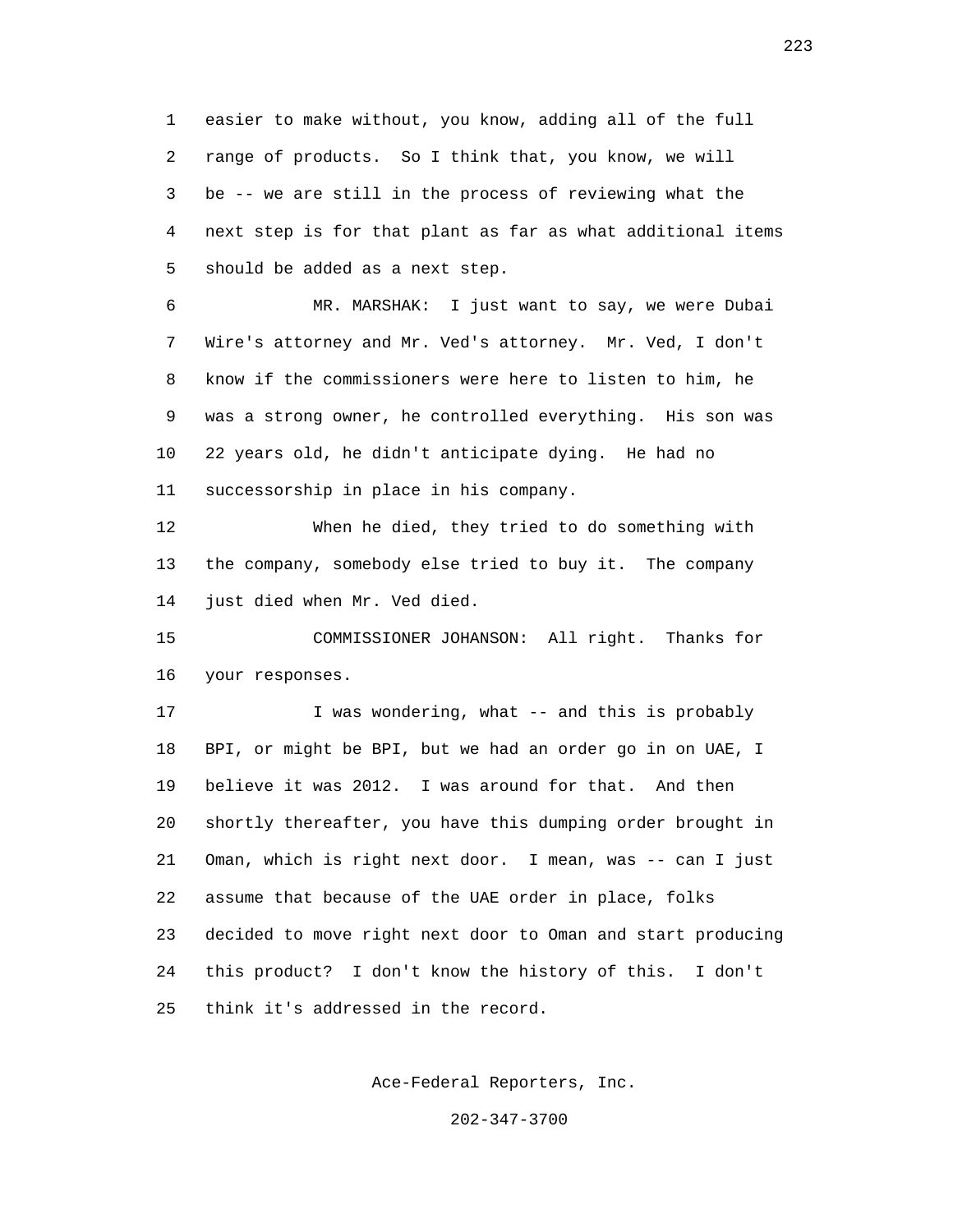1 It just seems to me looking at the world map, 2 that yeah, that might have happened. I don't know. 3 MR. TOWNSEND: Commissioner, we do address that 4 a little bit in our prehearing brief, and we'll be happy to 5 get into more detail in our posthearing brief as well. 6 COMMISSIONER JOHANSON: Okay. Yeah, if it was 7 addressed, I don't really -- I don't recall much about it. 8 But it's just a curiosity of mine. I like looking at maps 9 and this type of thing jumps out at me. I don't know how 10 relevant that is or not. 11 Ms. Bressler, you stated that Hispanic customers 12 are particularly loyal to certain brands in your store and 13 overall in the area of nails apparently. 14 Do you know of any studies that discuss this? 15 MS. BRESSLER: That was -- so that was in 16 relation to our pneumatic nailers. So, for example, we've 17 done some consumer insight intercepts, where we have talked 18 to some of the pros. 19 The category actually penetrates extremely heavy 20 into the pro category, in the upwards of 70-plus percent. 21 And I can get you some detailed information in the 22 posthearing. 23 In addition to that, we've also been given some 24 information from our vendors. So we will do things we call 25 product line reviews every two years, where we bring in

Ace-Federal Reporters, Inc.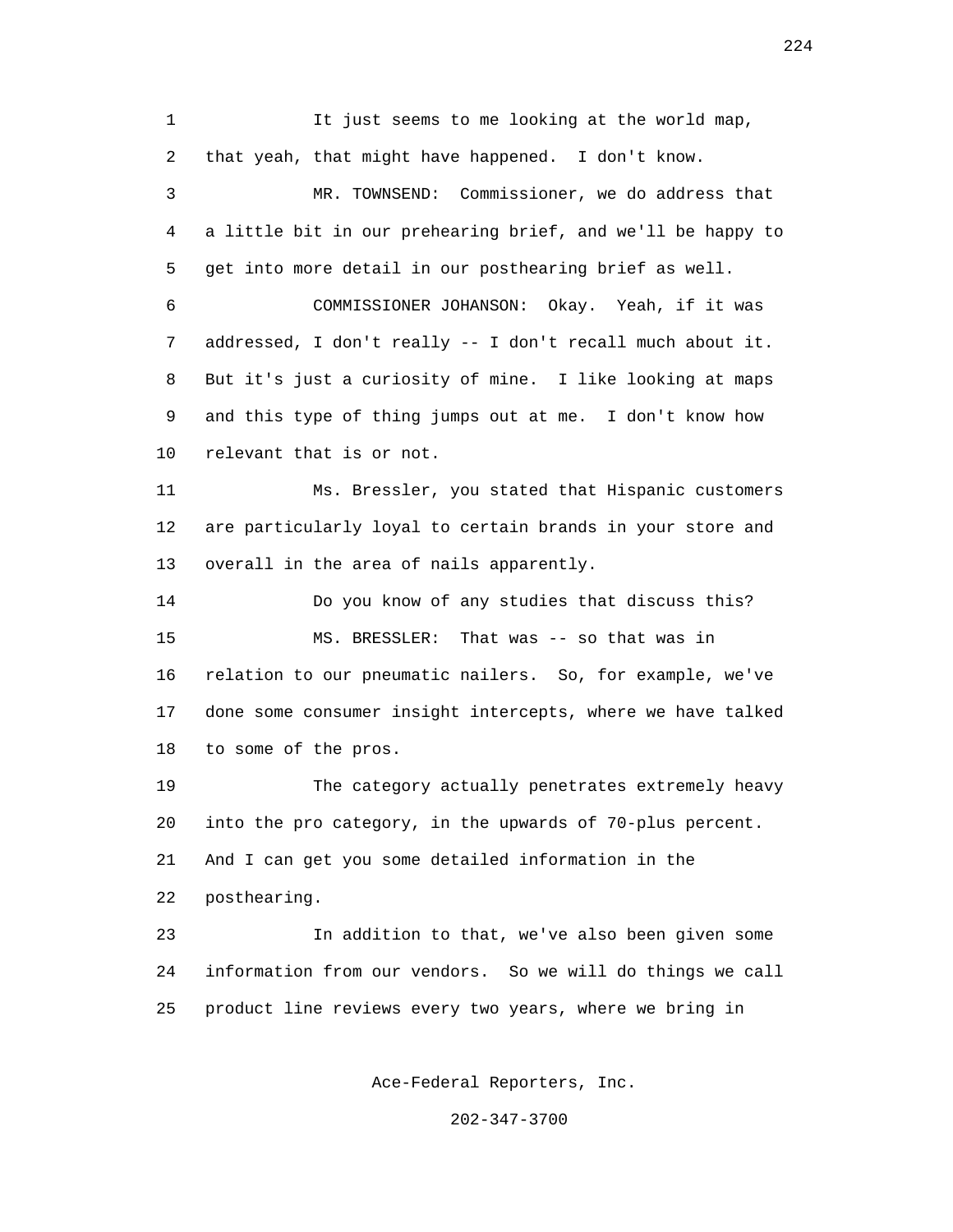1 current and any new interested vendors to kind much go 2 through the review, see how the category is performing and 3 kind of make some adjustments.

 4 And we look at kind of market share and where 5 it's going and what the different market vendors' market 6 shares are. At that point is when -- we just did one, and 7 we just found out more about specific brand share, what the 8 different segments of the brand shares were, and that's 9 when we learned a lot about Hitachi and some of their 10 specific segments, like the Hispanic segment that was very 11 loyal to their brand and loyal to specific things. 12 So I can get you some of that information as 13 well if you're interested. 14 COMMISSIONER JOHANSON: Yes, that would be 15 helpful. I'm kind of interested in this whole branding 16 issue. I don't recall it, maybe I'm wrong, but I don't 17 recall it being a big issue in the UAE case. I mean, 18 that's been three years now. 19 **Am I** incorrect on that, Mr. Marshak? 20 MR. MARSHAK: It was less of an issue in the UAE 21 case than it is now. A lot of the issues are the same.

 22 That was a lesser issue. Now we realize the branding is 23 more important as time goes on.

 24 UAE case, a lot of the issue was Prime Source 25 and selling to Home Depot in that market. And now branding

Ace-Federal Reporters, Inc.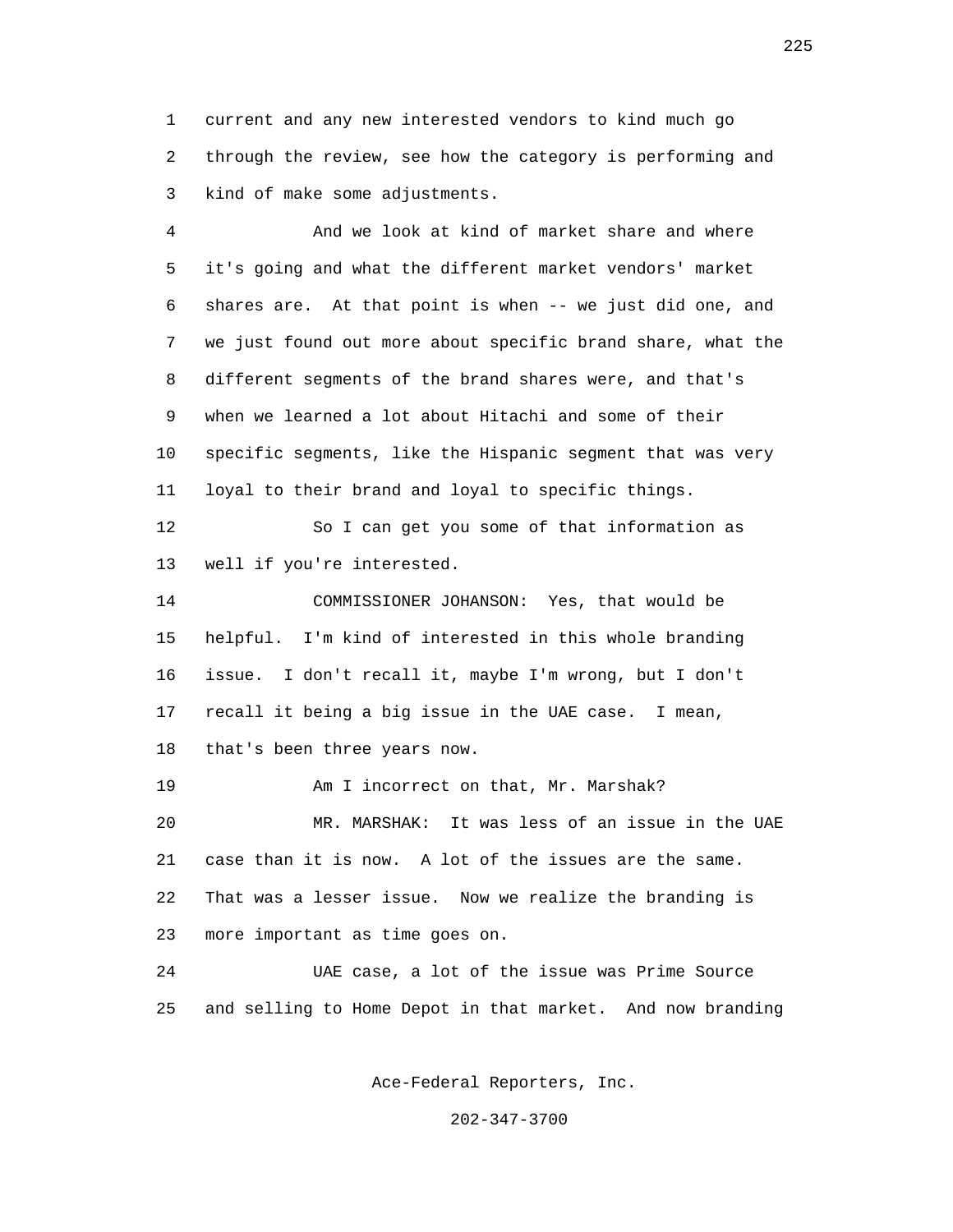1 is another issue that's become, in our minds, more

2 important in the last several years.

 3 COMMISSIONER JOHANSON: Okay, thanks. Given the 4 characterization of subject nails as commodity products, 5 why is it that the instances of underselling 210 versus 193 6 quarterly comparisons and volume of underselling, 1.4 7 million nails versus 1.7 million nails, do not show -- does 8 this not show significant underselling on the record? 9 MR. MARSHAK: I mean, again, I'll go back. We 10 think the final decision is going to be there's going to 11 be -- we hope there's going to be a tremendous change in 12 the over/underselling, when the proper level of trade is 13 considered and you're comparing -- again, you're comparing 14 Prime Source with Hitachi, with Mid Continent, with 15 Paslode, with Stanley. So we think there's going to be a 16 tremendous change in this in the final determination, when 17 you look at the analysis at that time. 18 COMMISSIONER JOHANSON: All right. Well, that 19 concludes my questions. I would like to thank you all for 20 appearing here today. It's really a very interesting 21 subject, I have to say. It's one of those subjects I don't 22 think much about except when I find a nail in my tire,

23 which has happened several times.

24 MS. ZINMAN: It wasn't our brand.

25 COMMISSIONER JOHANSON: Well, whatever it was,

Ace-Federal Reporters, Inc.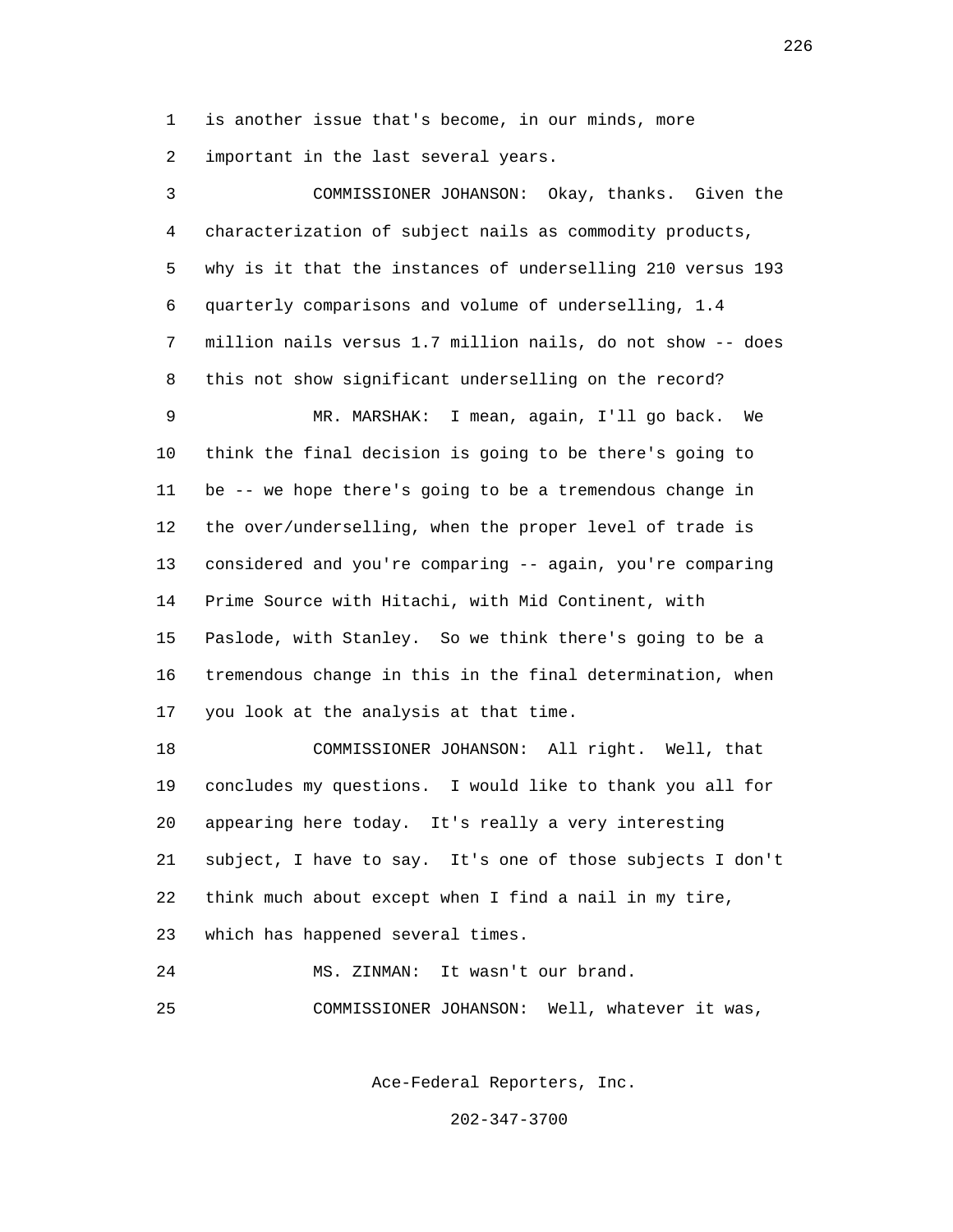1 it was a very sharp brand so it's probably a pretty good 2 brand. But the first time I thought about nails I was on a 3 ship, this was in Norway, and the ship was about to be -- 4 this was like one of the last trips it was going to take. 5 And a man on the ship said, a man who worked on the ship 6 said this boat will be turned into nails. And I thought he 7 was joking, but he said no, I'm serious, they take ships 8 and they turn them into nails.

 9 When I think about nails, I think about that. 10 But now I know a lot more than I did at that initial -- 11 during the initial period of my introduction to nails. 12 Anyway, thank you all for appearing here today. I 13 appreciate it.

 14 CHAIRMAN BROADBENT: Commissioner Schmidtlein. 15 COMMISSIONER SCHMIDTLEIN: I always learn 16 something about Commissioner Johanson during these 17 hearings.

18 I just had a couple questions.

 19 Ms. Bressler, since you're here, Home Depot, I 20 note that Home Depot submitted a purchaser questionnaire 21 here but not an importer questionnaire, and I was just 22 curious, does Home Depot ever act as a direct importer of 23 nails?

 24 MS. BRESSLER: We do not currently -- we do not 25 currently. We have done a special buy of nails, but we do

Ace-Federal Reporters, Inc.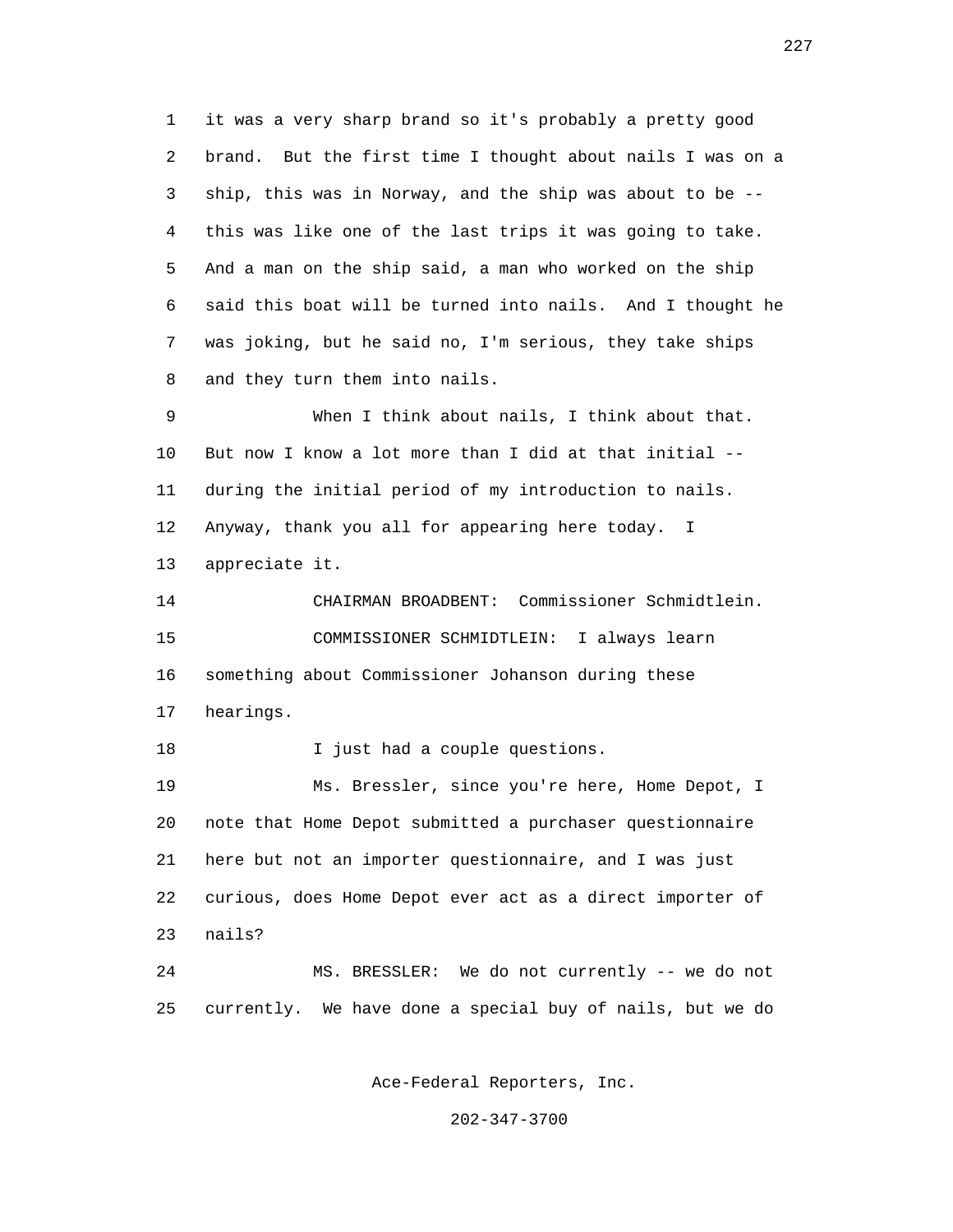1 not currently on an ongoing basis.

 2 COMMISSIONER SCHMIDTLEIN: Is there a particular 3 reason for that that you can talk about?

 4 MS. BRESSLER: No. We're just -- I mean, we 5 have a wide variety of nails, very happy with our supplier 6 of record right now, and there's no reason that we need to 7 do it.

 8 If we were the direct importer, we would have to 9 utilize -- it would be very difficult for us. So we would 10 have to -- we don't really have a wide variety of DCs to 11 put them in, so it would take us a little bit longer, and 12 we would have to think about how is the inventory, and then 13 we can't get to the stores as fast as 35 Prime Source 14 locations can get to the stores.

 15 So we have an emergency situation or a tornado, 16 you know, unfortunately will hit Dallas, like we've had 17 some traumatic weather down there, and we will have trucks 18 on the road within two hours with pallets of nails on them 19 to help the situation down there.

 20 That's more difficult for us internally. 21 There's a lot of stuff that has to happen, a lot of people 22 who have to cut POs and do some crazy stuff. They will 23 move a lot faster than we can move.

 24 So it's an advantage for us in the situation we 25 have right now with their locations.

Ace-Federal Reporters, Inc.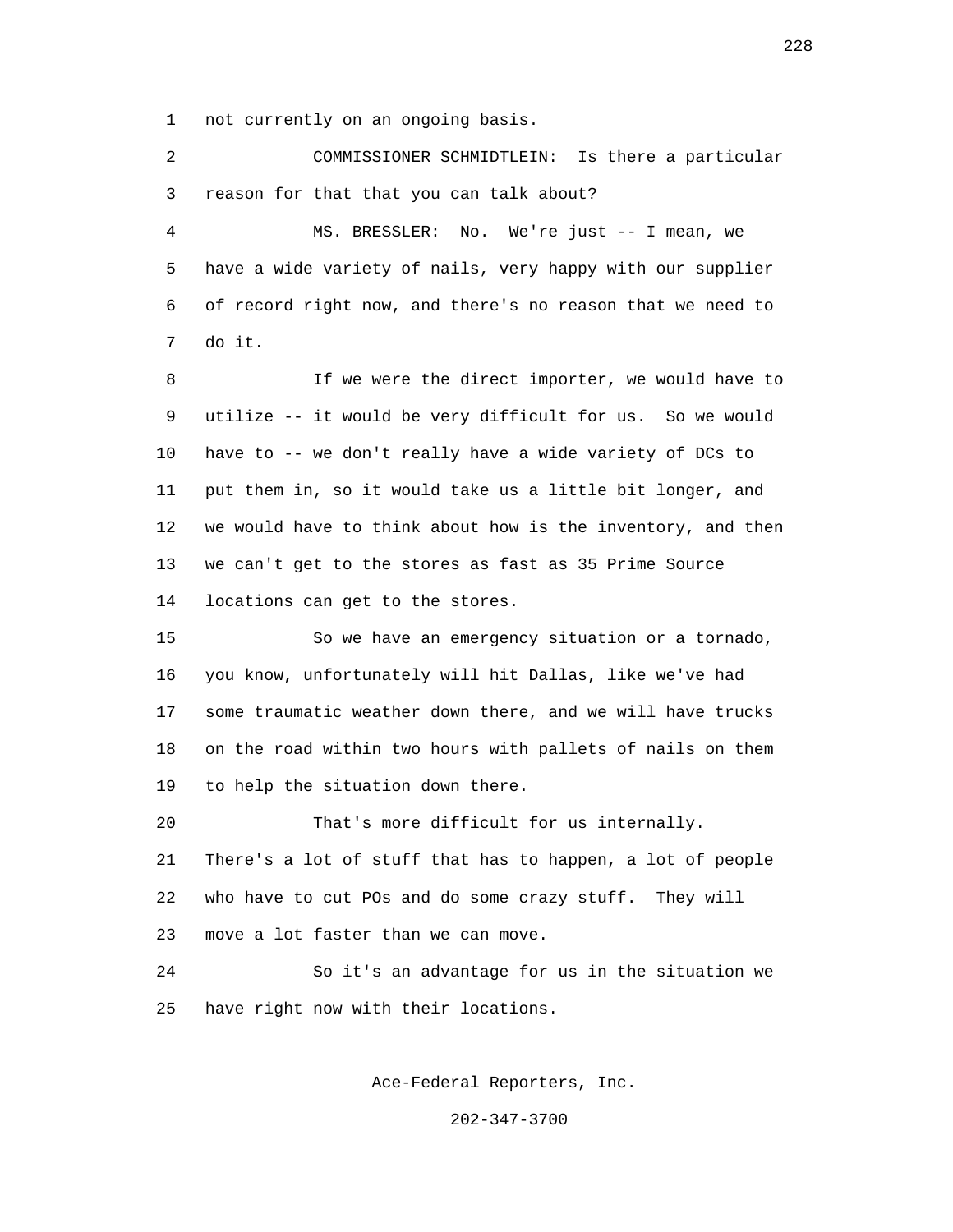1 COMMISSIONER SCHMIDTLEIN: Are there other -- 2 I'm just curious, this is coming up in some cases where the 3 big box retailers are involved, either as a purchaser or an 4 importer.

 5 Do you have other -- as the vice president for 6 hardware, do you have any other products under your 7 jurisdiction that Home Depot acts as a direct importer for? 8 MS. BRESSLER: Yes, we do. That's why I think 9 to think a minute. We do direct-import quite a bit. We do 10 it under our private branding.

 11 So we have some private brand names. Everbilt 12 is one of them if you walk through the store. Husky, that 13 is our other private brand. So we do that.

 14 COMMISSIONER SCHMIDTLEIN: I'm just curious, why 15 do you do that rather than buy through an import agent? 16 MS. BRESSLER: Well, because we're -- we have an 17 Asian sourcing office over there, does great work for us. 18 COMMISSIONER SCHMIDTLEIN: You said Asian 19 sourcing? 20 MS. BRESSLER: Yes, yes. We call it our ASO. 21 And they're actually in multiple locations. They will go 22 through and find -- they will work with the manufacturer -- 23 with the plants, and it kind of gives us the leverage to

24 kind of work on the quality, make sure the quality is

25 there, do the quality audit, so they're into those

Ace-Federal Reporters, Inc.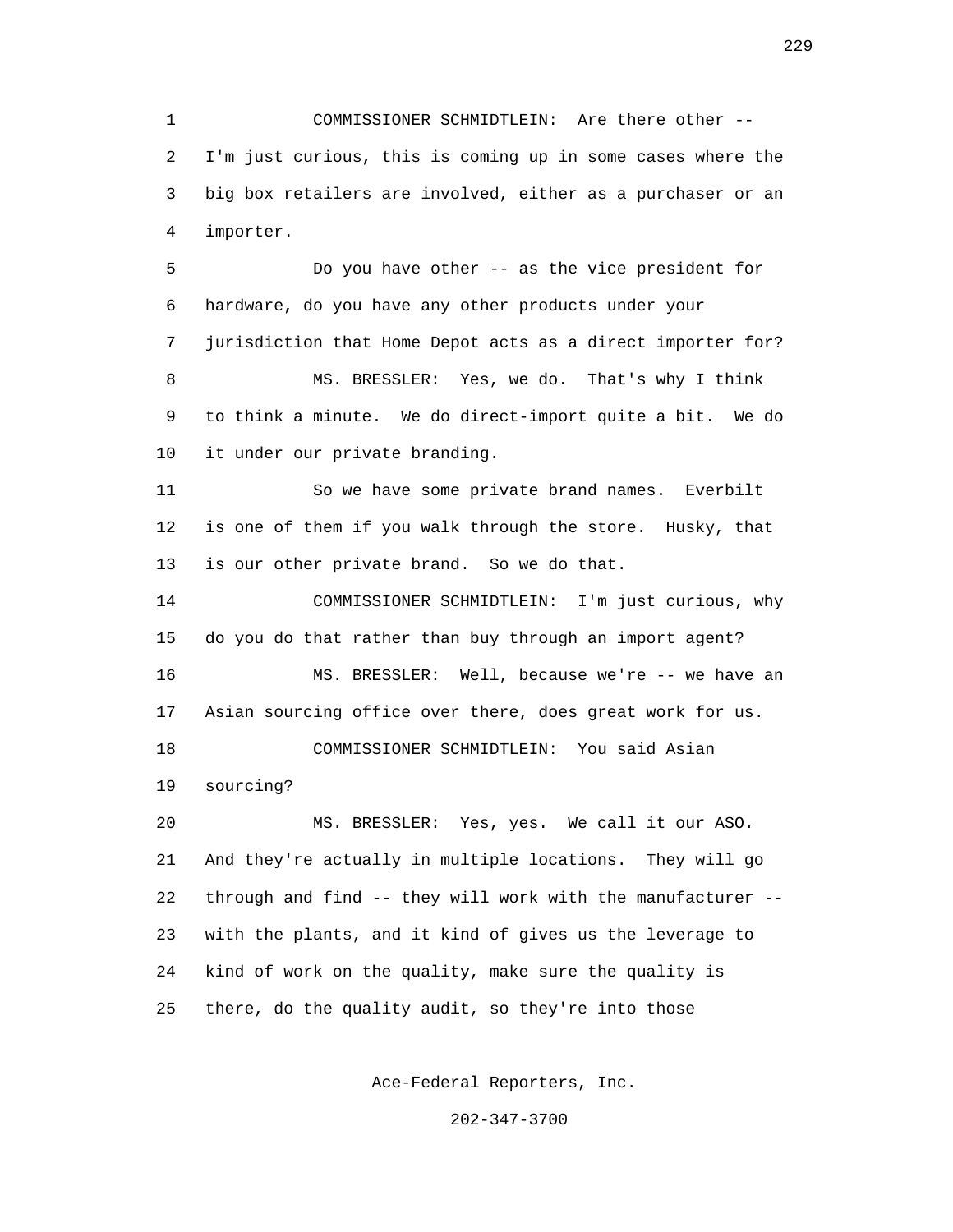1 factories and plants maybe, you know, twice a quarter, and 2 make sure everything is, you know, working well.

 3 And then it also kind of gives us the ability to 4 build brand. So if you think of the Husky brand and where 5 it was two years ago and where it is today, you see Husky 6 more prominent in the store. HDX is another brand that you 7 see out there.

 8 So it kind of lets us build some brand legacy 9 into the Home Depot stores. So it's kind of one of our 10 thoughts in merchandising, to kind of build that and get 11 that going.

 12 COMMISSIONER SCHMIDTLEIN: And does Home 13 Depot -- do you all track internally, you know, for costing 14 out these items and add, you know, something to that for 15 what it costs Home Depot to be the direct importer of 16 record?

 17 MS. BRESSLER: So we do have a private brands 18 department kind of, you know, there's a separate one of me 19 for private brands. And I am -- I don't know of how he 20 tracks that. I am not -- I'm not -- I don't have 21 visibility to that.

 22 My assumption is at some level, he would 23 probably track that. But I don't see visibility through -- 24 COMMISSIONER SCHMIDTLEIN: You don't know that. 25 MS. BRESSLER: Yes.

Ace-Federal Reporters, Inc.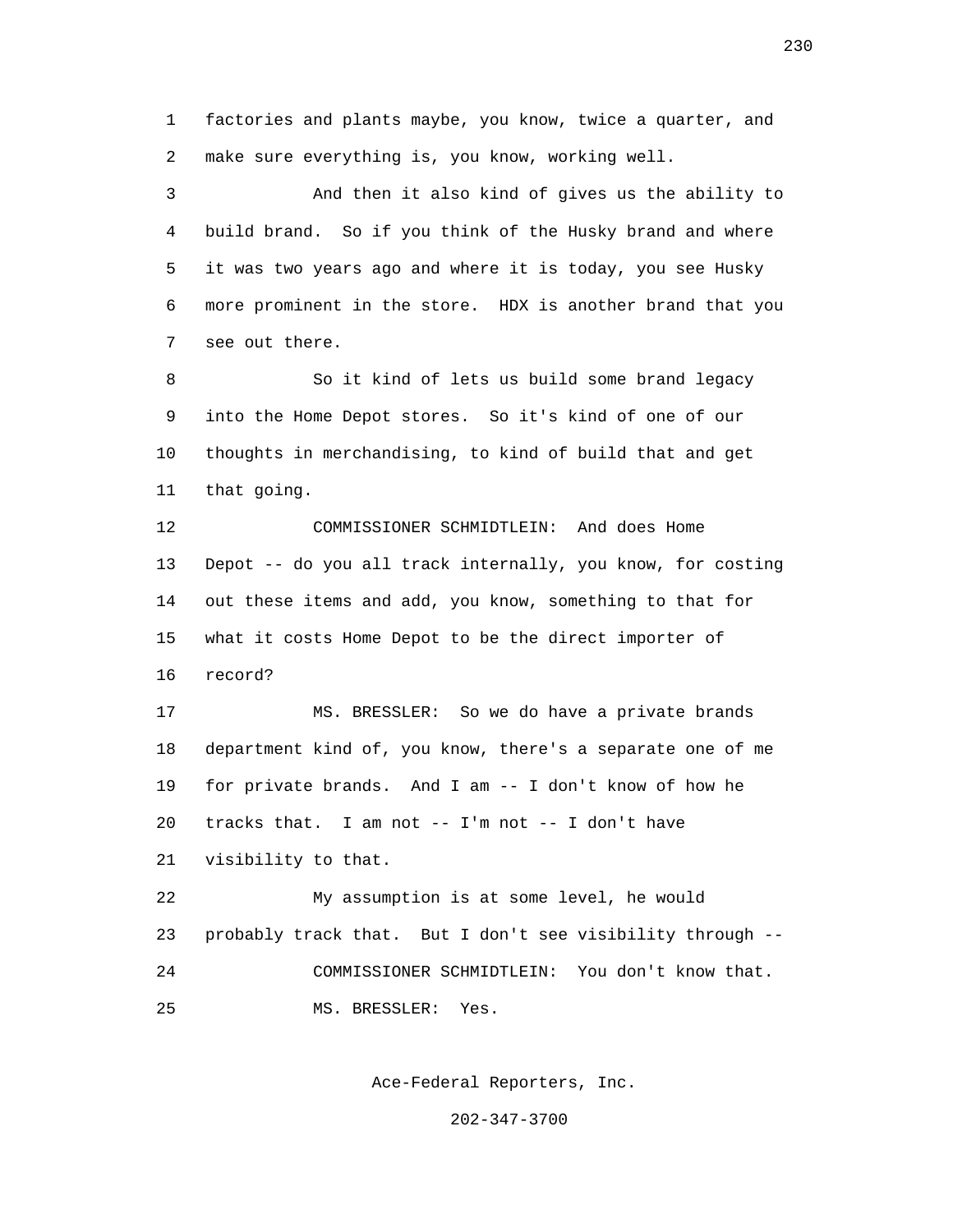1 COMMISSIONER SCHMIDTLEIN: I thank you for 2 indulging me. This is an issue that's coming up in ITC 3 cases. And since you're here from the big box retailer, I 4 couldn't resist taking the opportunity to get a little more 5 information. 6 And I don't have any further questions, so thank 7 you all very much. 8 CHAIRMAN BROADBENT: Does the Staff have any 9 more questions? 10 MR. MC CLURE: Thank you, Madam Chairman, Jim 11 McClure, Office of Investigations. Staff has no questions. 12 CHAIRMAN BROADBENT: Do Petitioners have any 13 more questions? Okay. 14 Thank you. I want to thank all the witnesses 15 for coming today and taking time from your businesses. 16 With that, we will come to closing statements. 17 Those in support of the petition have nine minutes for 18 direct and five for closing for a total of 14 minutes, and 19 those in opposition have nine minutes for direct and five 20 for closing for a total of 14 minutes. 21 As is our custom, we will combine those. You 22 don't have to take all your time. We will start with those 23 in support of the petition. 24 CLOSING REMARKS OF ADAM H. GORDON 25 MR. GORDON: Madam Chairman, good afternoon.

Ace-Federal Reporters, Inc.

202-347-3700

231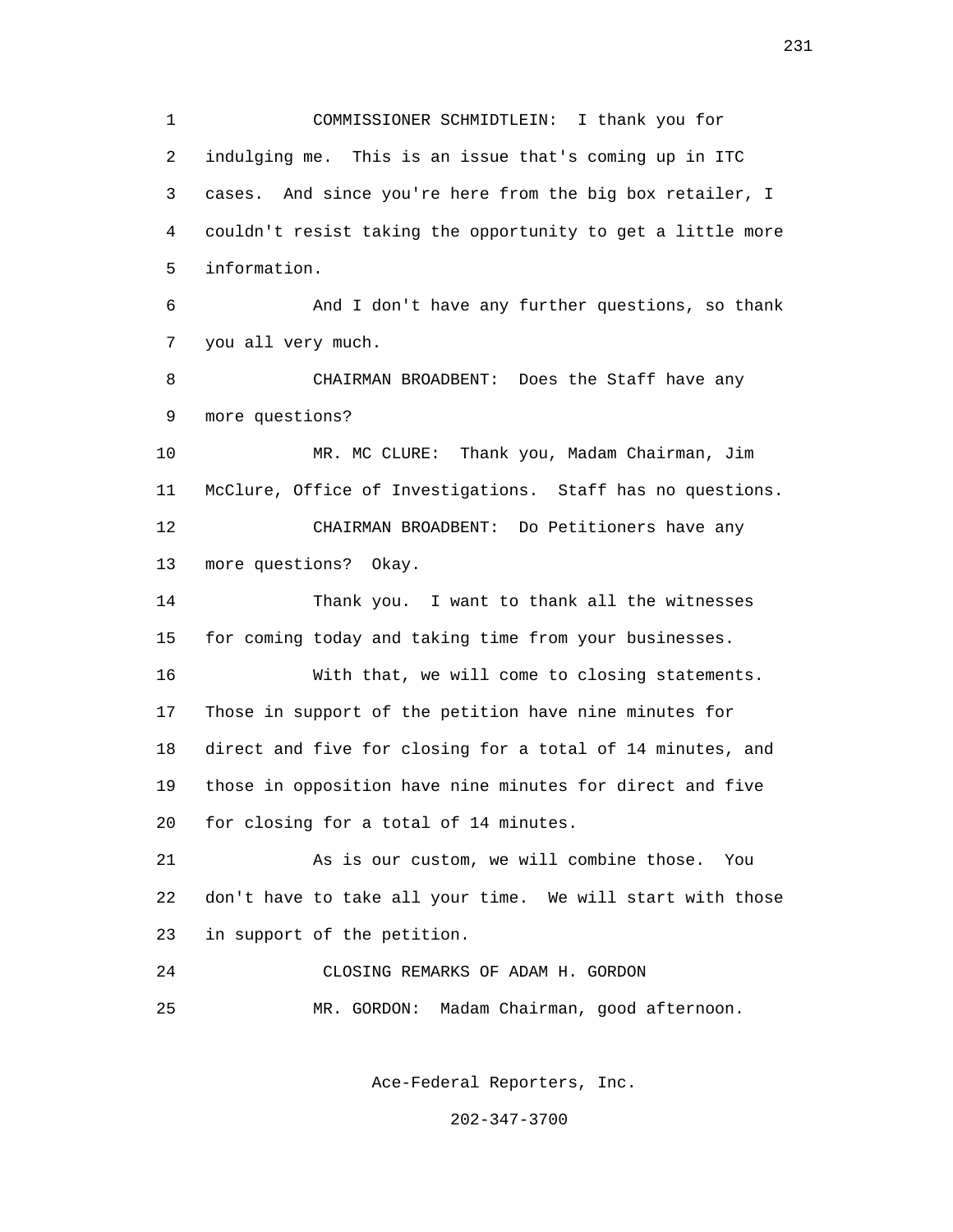1 This is Adam Gordon from Picard, Kentz & Rowe.

 2 It has certainly been an interesting afternoon. 3 I am going to start my closing remarks by noting that the 4 Commerce Department has just announced antidumping duty 5 orders in all five countries with margins running up to 290 6 percent and countervailing duty order in the Vietnam case 7 with margins up to 314 percent. There were two Respondents 8 in the antidumping cases that have de minimis margins, one 9 in Taiwan and one in Malaysia. And there were some margins 10 that were smaller than the triple digits I announced as the 11 maximum.

12 I mention that because while you know the 13 Commission is tasked with considering the magnitude of the 14 margins in its analysis, I think it's important to think 15 back to the -- to the colloquy I quoted this morning 16 between Commissioner Johanson and Ms. Zinman from the UAE 17 case where she specifically testified that really, the size 18 of the margins doesn't matter. It's the uncertainty caused 19 by the margins, and we've heard that again this afternoon, 20 that compels them to leave countries under order and find 21 other sources of supply.

 22 It may be a sad fact that they feel unable to 23 approach the domestic industry or work with the domestic 24 industry to obtain fairly priced nails, or to import fairly 25 priced nails from new -- new sources.

Ace-Federal Reporters, Inc.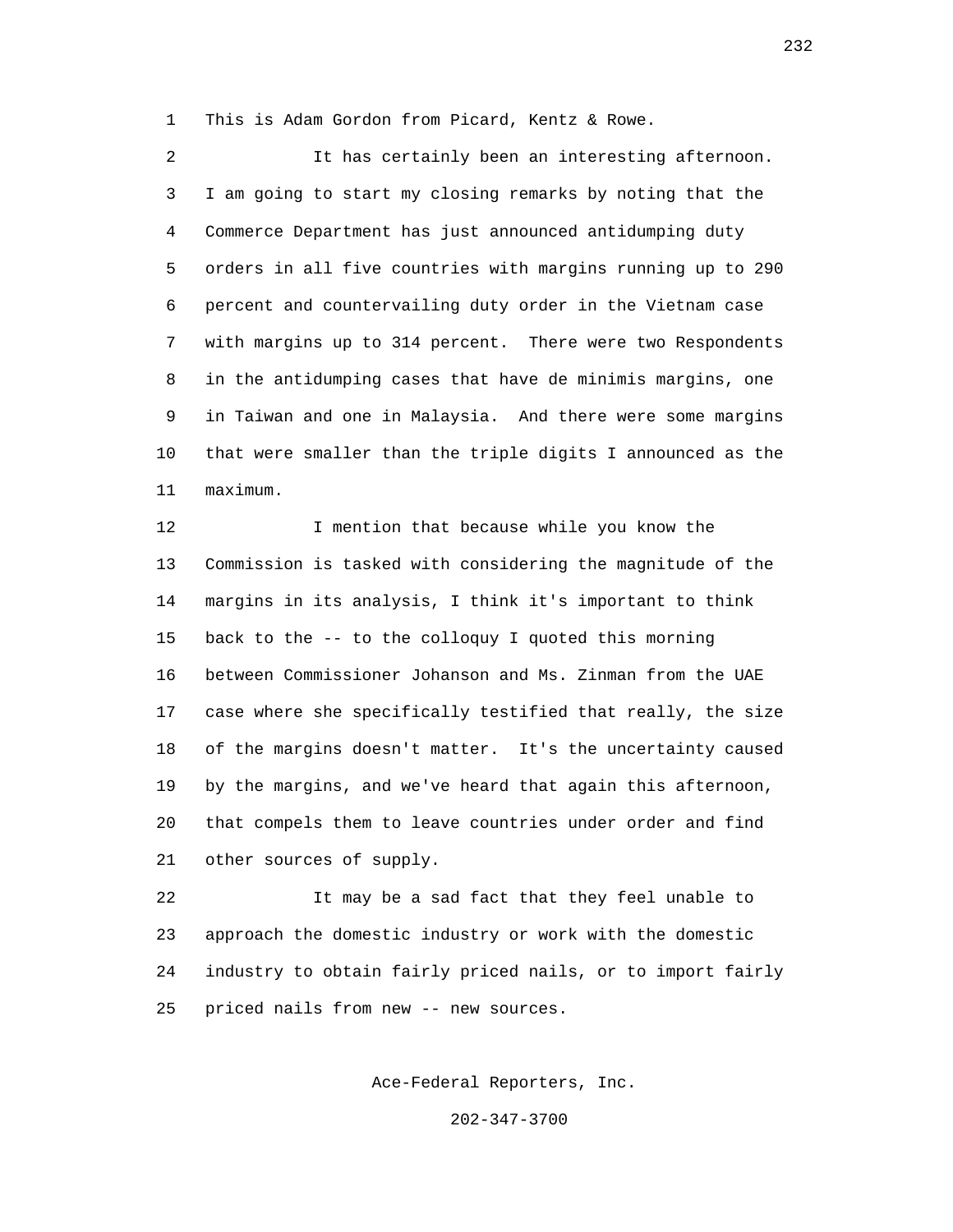1 That, however, does not alter the facts of the 2 record before the Commission this afternoon. The facts on 3 the record before the Commission plainly show a case of 4 present material injury, in the case of the domestic 5 industry, nothing that has been said this afternoon 6 undermines it. And, in fact, there were multiple 7 statements that further support the analysis that's been 8 presented by the domestic industry and some of the points 9 that have been made.

 10 I would like to run through just a few of the 11 brief points made that I think are worth noting.

 12 One thing I'd like to start with is the question 13 of excluding one company's reported pricing data. I think 14 it was Dr. Becker who specifically spoke and actually 15 provided another reason for questioning the propriety of 16 those data. According to Dr. Becker, this company's 17 reported data, the pricing data, are reported on the basis 18 of transfer pricing.

 19 And I would note that the Commission's 20 questionnaire specifically instructs the companies to 21 report prices at market. So I would ask if -- you know, 22 really it sounds as though Dr. Becker is admitting that the 23 company misreported its price and revenue date to the 24 Commission. That would provide another reason to continue 25 to exclude this company's pricing data from the final

Ace-Federal Reporters, Inc.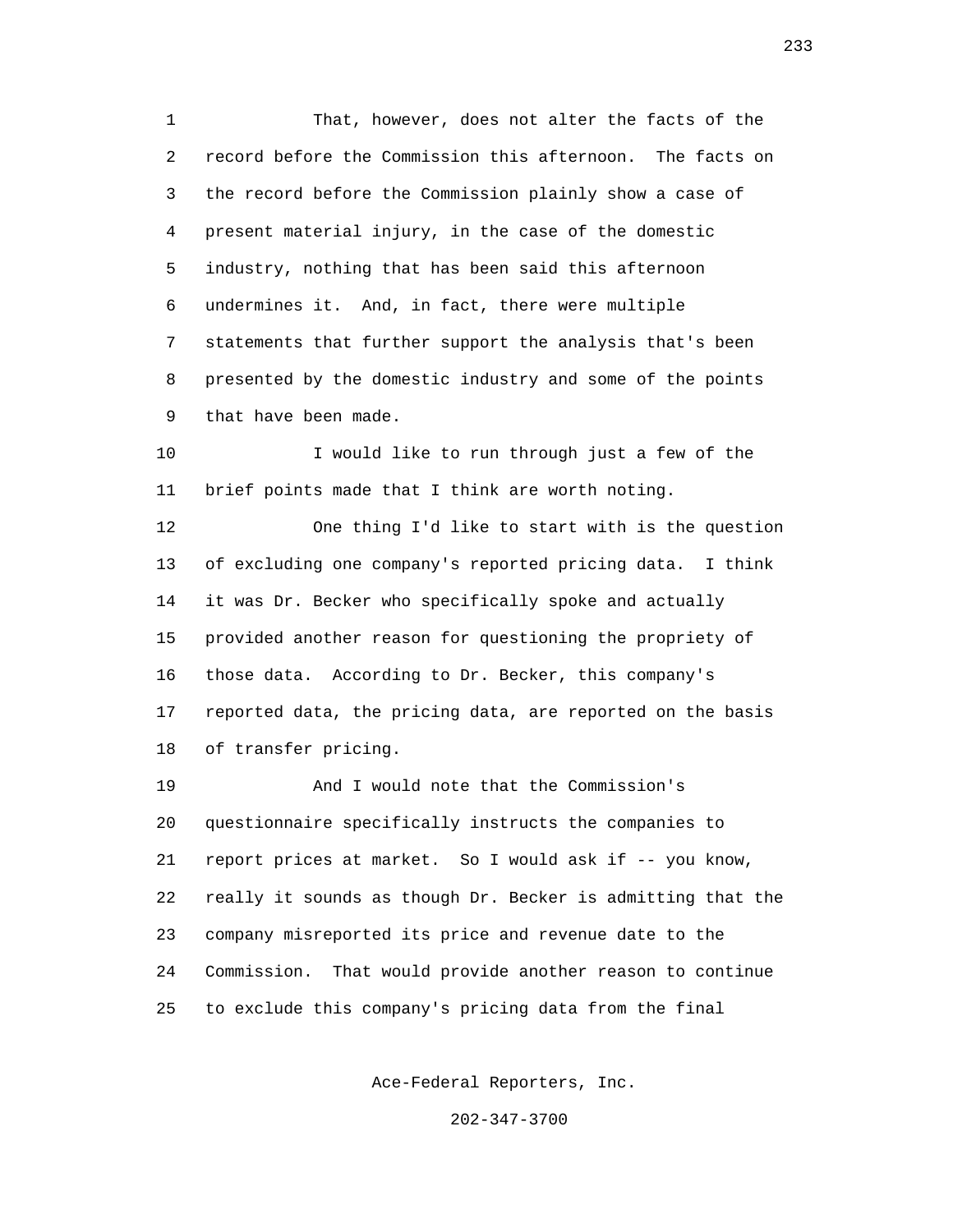1 analysis.

 2 One of the exchanges between the Commission and 3 the last panel had to do with the conditions presented in 4 this case as compared to the conditions presented in the 5 case in the UAE -- in the case in the UAE, where the import 6 volumes under order left the market because of the order, 7 and imports from these new sources surged in to take those 8 margins.

 9 This may be a rare case where I agree with 10 Mr. Marshak, that the Commission got it right. It got it 11 right in the China case, it got it right in the UAE case, 12 and based on the facts and the incredible similarities, it 13 should reach the same result in this case.

 14 I would also like to highlight the fact that 15 Mr. Marshak and his client appear to be in disagreement 16 about -- about exactly what was going on in the 17 Commission's reasoning.

 18 I submit the Commission's analysis was correct, 19 and based on the facts before the Commission in this case, 20 an identical result should be found.

 21 Another line of conversation that occurred this 22 afternoon had to do with the effect of wire rod prices 23 declining and the effect of that on pricing. I guess the 24 comment I would make is if pricing tracked wire rod and it 25 did so in a way that should reflect declines, why then did

Ace-Federal Reporters, Inc.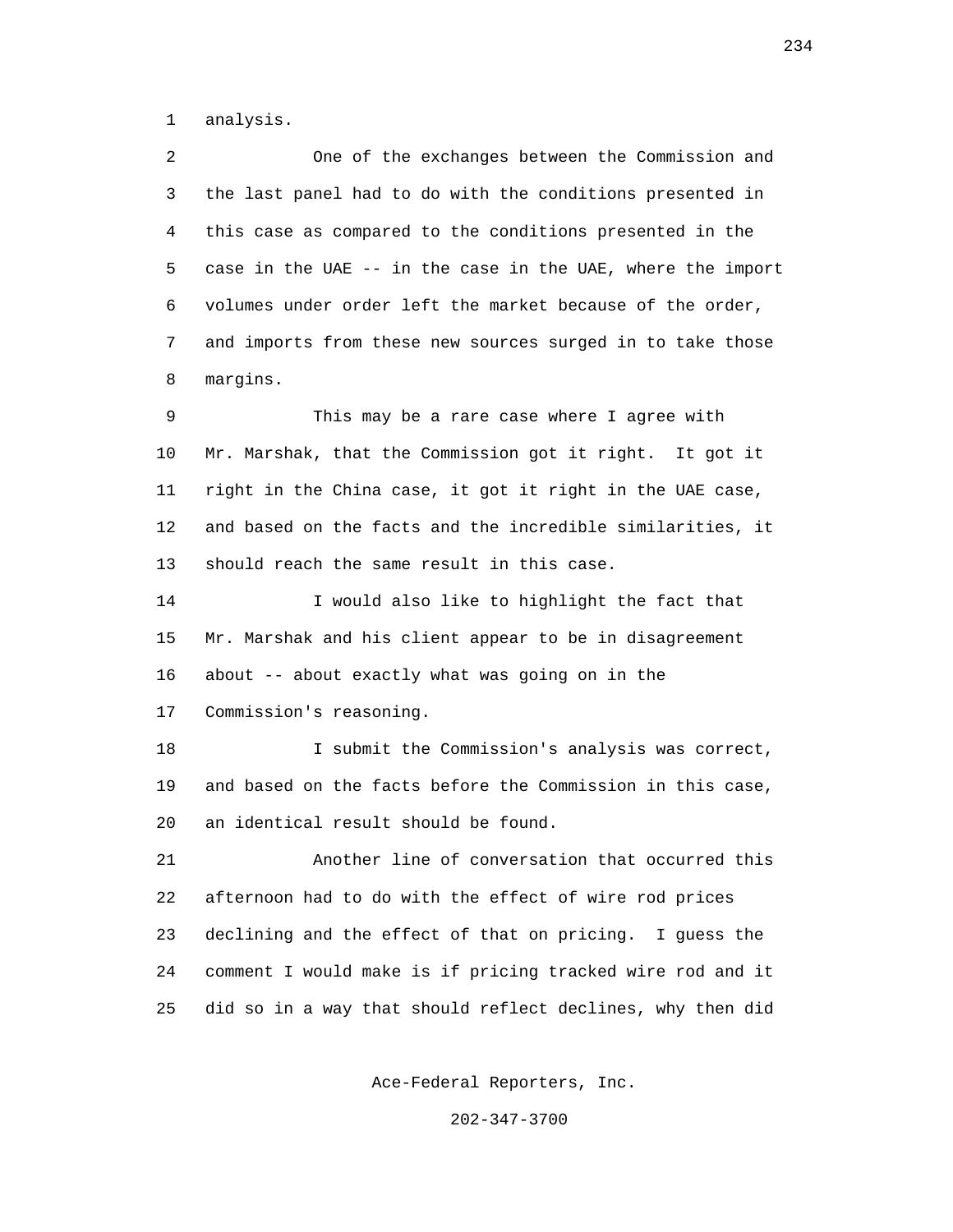1 the data show an increase in the cost of goods sold to 2 sales ratio illustrating a classic price cost squeeze 3 before the department?

 4 Along those lines, Dr. Becker had made some 5 comments concerning table 16 of his report. It's important 6 to note that table 16 does not reflect actual data.

 7 According to footnote 2, it excludes products 8 priced on a per short ton basis, only includes products 9 priced on a thousand nail bases.

 10 Our calculations, as Mr. Klett testified 11 earlier, rely on all of the pricing product data. In those 12 cases, we converted to a common short ton basis.

 13 Really two other points before I wrap up. One, 14 I think it's important to reflect on the testimony provided 15 by the representative from Home Depot this afternoon. 16 Prime Source has made a great deal of the value it brings 17 to its customers by virtue of its vaunted distribution 18 network in the United States.

 19 James Miller from Tree Island testified this 20 morning that in fact Tree Island does all these things. 21 Whether it does it itself or by using third-party logistic. 22 The capabilities are out there and the domestics can 23 provide it.

 24 That said, Ms. Bressler actually specifically 25 testified that you don't even need to have that to come to

Ace-Federal Reporters, Inc.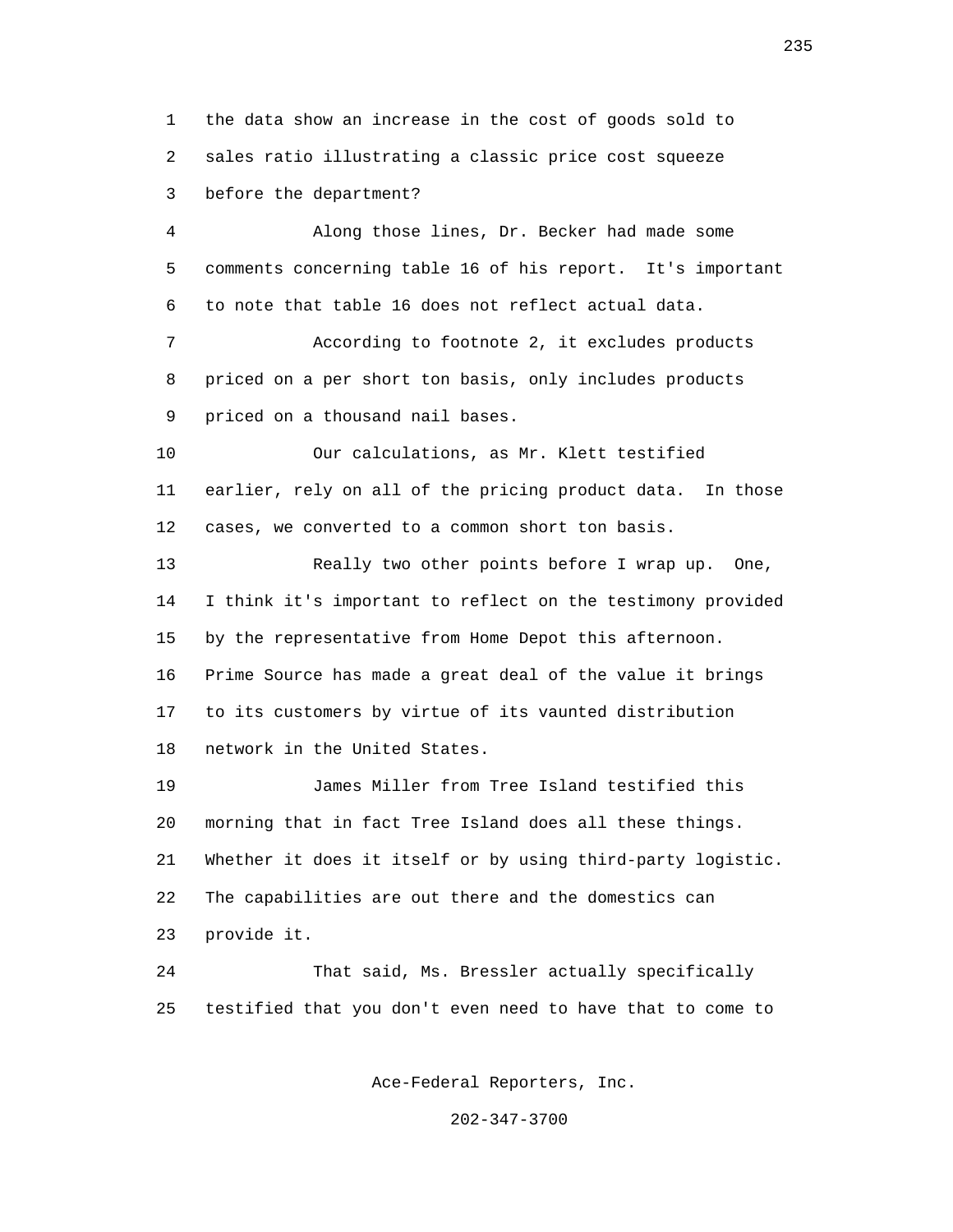1 work with the Home Depot, they love to have new suppliers 2 qualify, and they work with them. If you can't do it 3 yourself, they will use their supply chain to help you. 4 So I think that is -- that dramatically 5 undermines the value proposition that's been described 6 concerning Prime Source. It's all about price. That's 7 what the data show, and that I would suggest is probably 8 why Home Depot doesn't import these goods on its own. 9 Oh, one other point, two other points really. 10 Commissioner Johanson asked about Oman Fastener and the 11 production in Oman. I would respectfully refer the 12 Commission to our petition. We have some public exhibits 13 concerning a UAE producer moving to Oman to set up 14 production, and that bears some scrutiny. And I would also 15 very much look forward to the discussion that will be 16 provided in the posthearing brief. 17 Lastly, there was some question about 18 Progressive Steel & Wire and why it's not doing what Prime 19 Source testified they were going to do back in 2012. 20 They haven't opened new plants in Pennsylvania 21 and California, as they said they were going to do in 2012, 22 nor are they producing the full range of products in the 23 Grip-Rite catalogue, as they testified they would do. 24 Now, Ms. Zinman said it's all because Mr. Ved

25 passed away. Let's talk about the timing of events here.

Ace-Federal Reporters, Inc.

202-347-3700

<u>236</u>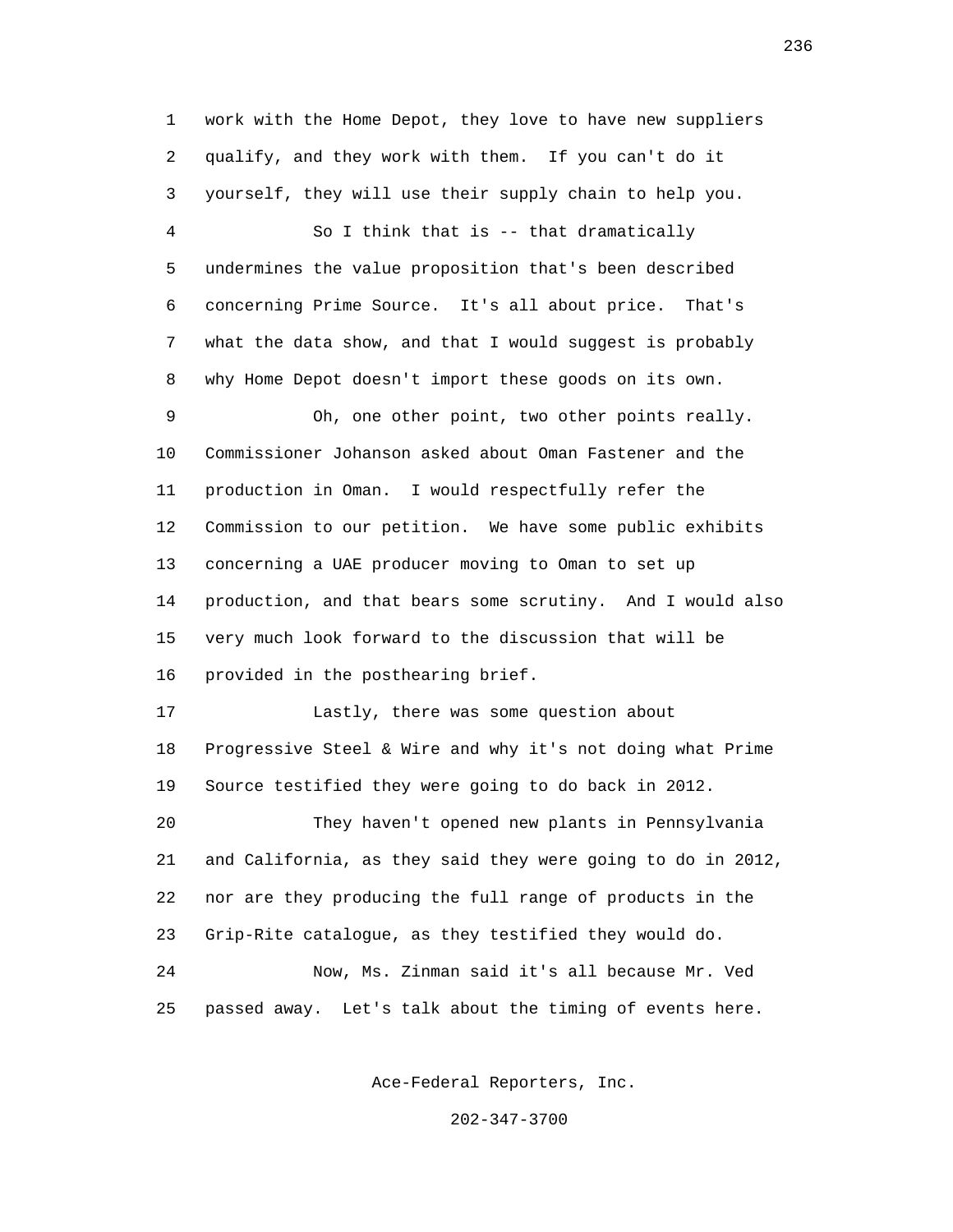1 Mr. Ved passed away in November 2013, I think it was. 2 Two-thirds of the way through the period of investigation. 3 So the failure to open up new plants in Pennsylvania and 4 California has nothing to do with his unexpected passing. 5 Nor does the failure to actually grow their production 6 lines.

 7 If you look at when the import surged into the 8 market, it happened while he was alive. So I think you 9 have to look at that sort of excuse with a fair amount of 10 skepticism.

11 I'm sad that he's passed away, he was a very 12 nice man. However, that doesn't explain Prime Source's 13 decisions to keep sourcing imports from overseas at dump 14 prices rather than doing what they testified under oath 15 that they were going to do back in 2012.

 16 So overall, we submit for the record that the 17 evidence before the Commission fully supports an 18 affirmative material injury finding. We thank you very 19 much for your time and efforts today, and we'll be 20 submitting our posthearing brief next week. Thank you. 21 CHAIRMAN BROADBENT: Thank you. 22 CLOSING REMARKS OF DAVID S. CHRISTY, JR.

 23 MR. CHRISTY: Thank you, Madam Chairman, members 24 of the Commission. I'm David Christy with Perkins Coie 25 representing our client, Respondent Oman Fasteners. Thank

Ace-Federal Reporters, Inc.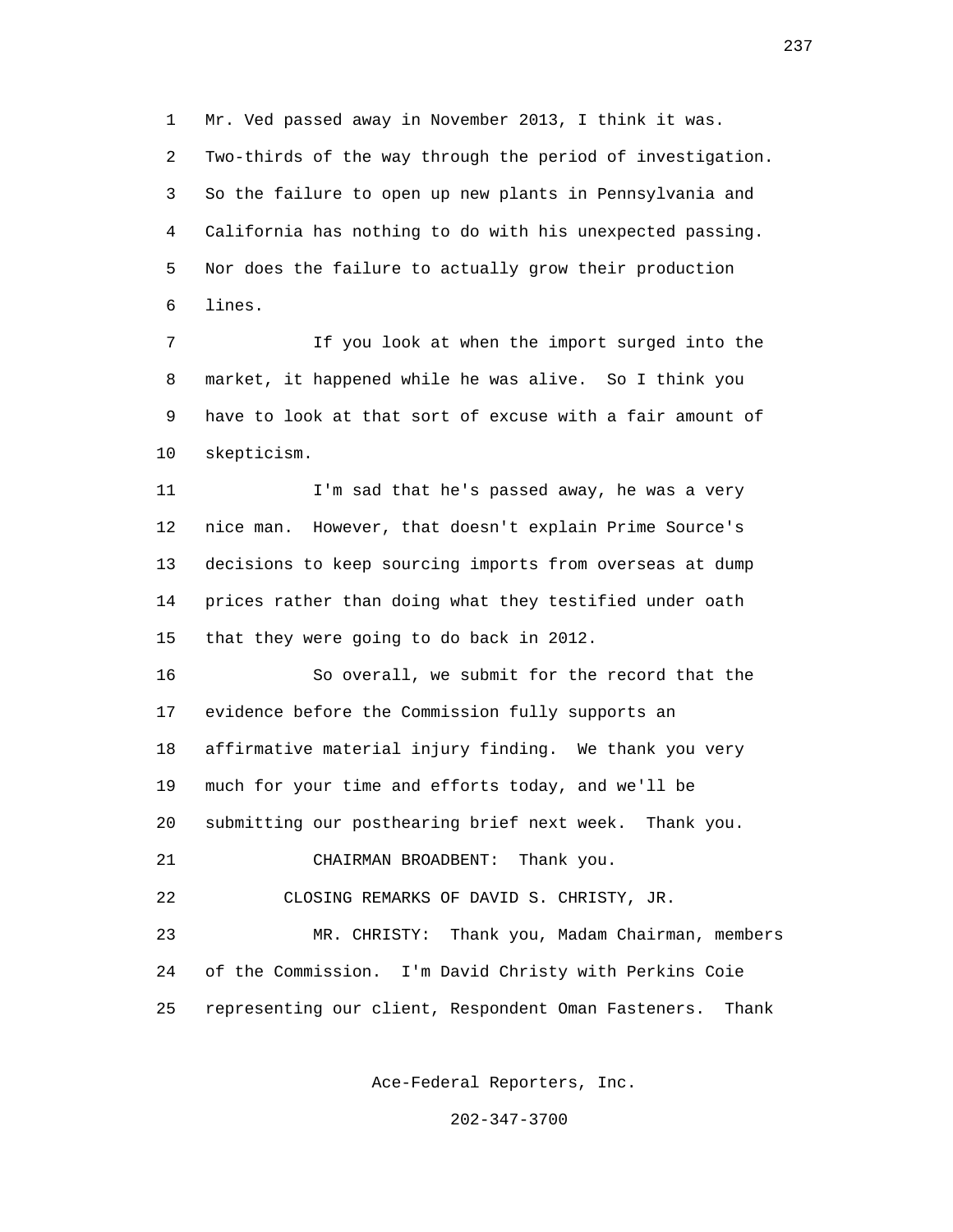1 you for this opportunity to address the Commission and 2 Staff.

 3 In light of the number of folks from Missouri 4 here, I will attempt in this last 10 minutes to show you 5 that relief is not warranted. Couldn't resist, sorry. 6 (Laughter.) 7 I spent 10 years growing up in Kansas, so right 8 on the border there. Yeah, sorry. 9 At the archives, the past may be prologue. At 10 the Commission the key is the period of investigation, 11 which in this case didn't begin until 2012. Given the 12 administrative record here, it's no wonder that Petitioner 13 focuses on the two earlier cases, but focusing on the prior 14 cases creates two problems for Petitioner. 15 First, it raises a crucial question why didn't 16 the domestic industry benefit from two previous orders. 17 They have got an answer to that, and I'll explain why 18 that's wrong. 19 And second, this contrasts the administrative 20 records in the prior cases with the record in this one. 21 This highlights the fact that the record here 22 establishes that the domestic industry is neither injured 23 nor threatened with injury and that any difficulty 24 experienced by the domestic industry is self-inflicted and 25 not due to subject imports. I believe that today's

Ace-Federal Reporters, Inc.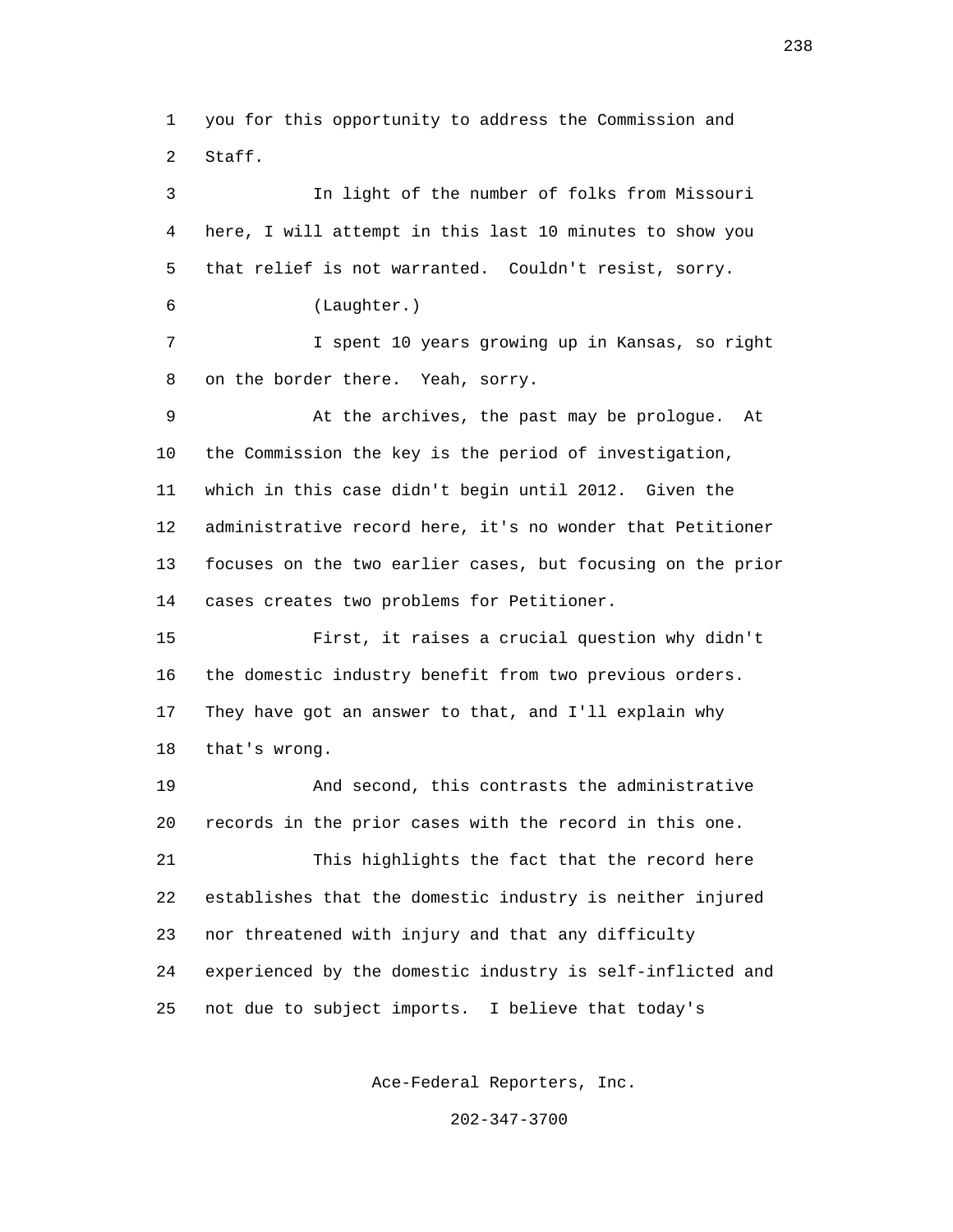1 testimony confirms that. Certainly we'll be discussing 2 that further in the posthearing submissions.

 3 When considered together, these two points 4 compel a negative determination by the Commission.

 5 Also, they indicate that the domestic industry 6 should reevaluate its strategy and consider competing for 7 the large sections of the market it currently ignores.

 8 Jennifer Bressler, Mona Zinman and Joe Leffler 9 have addressed the first issue thoroughly. An additional 10 consideration is that during the period of investigation, 11 certain domestic producers decided to meet U.S. demand by 12 importing product from nonsubject countries, including 13 China, which is the single largest source of imported 14 nails.

 15 Two points here. First, U.S. production, 16 shipments and market share, as healthy as they were during 17 the period of investigation, would have been even higher 18 had domestic companies not cannibalized their own U.S. 19 sales in favor of nonsubject imports.

 20 Second, under these circumstances, especially 21 given today's testimony that Petitioner did not even 22 compete for sales with Hitachi and Prime Source, the U.S. 23 industry could not possibly have benefited from the absence 24 of subject imports and plainly it would not benefit from 25 the imposition of an order in this case. Rather, any gaps

Ace-Federal Reporters, Inc.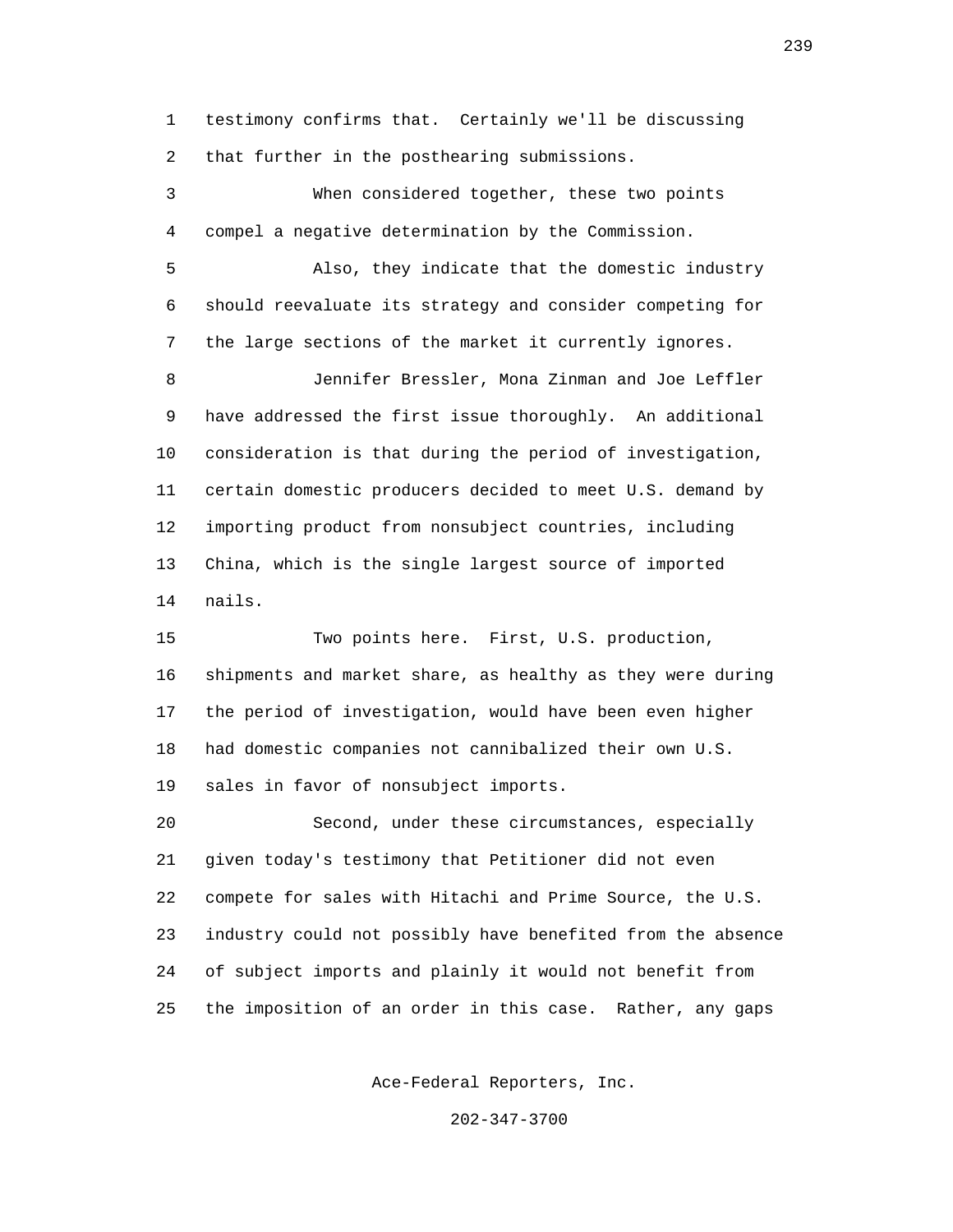1 in the market would be met by imports from China and other 2 countries.

 3 With regard to the health of the domestic 4 industry, Petitioners' witnesses, especially Mr. Klett, are 5 focused on comparing 2014 to 2004, 2005, 2007, 2011. They 6 want to show that trend of what's happened outside the 7 period of investigation.

 8 They studiously avoid comparing 2012, the first 9 year of the period of investigation, to 2014, the last 10 year. And they do that because they know doing so ruins 11 their case.

 12 If we focus on the record in this investigation, 13 the data show that the U.S. industry is doing quite well 14 and, in fact, was performing significantly better at the 15 end of the period of investigation than at the beginning. 16 During the period of investigation, the domestic 17 industry's profitability more than doubled, shipments 18 increased by 15.4 percent, production increased by 11.5 19 percent, and capacity utilization increased by 6.7 percent. 20 Also, the domestic industry gained two new 21 members, Fusion and Progressive. And Petitioner was 22 acquired by the Mexican steel conglomerate Deacero, and 23 have since announced multiple expansion plans. 24 Moreover, as established in Respondents'

25 prehearing briefs, the decline in unit values is explained

Ace-Federal Reporters, Inc.

202-347-3700

240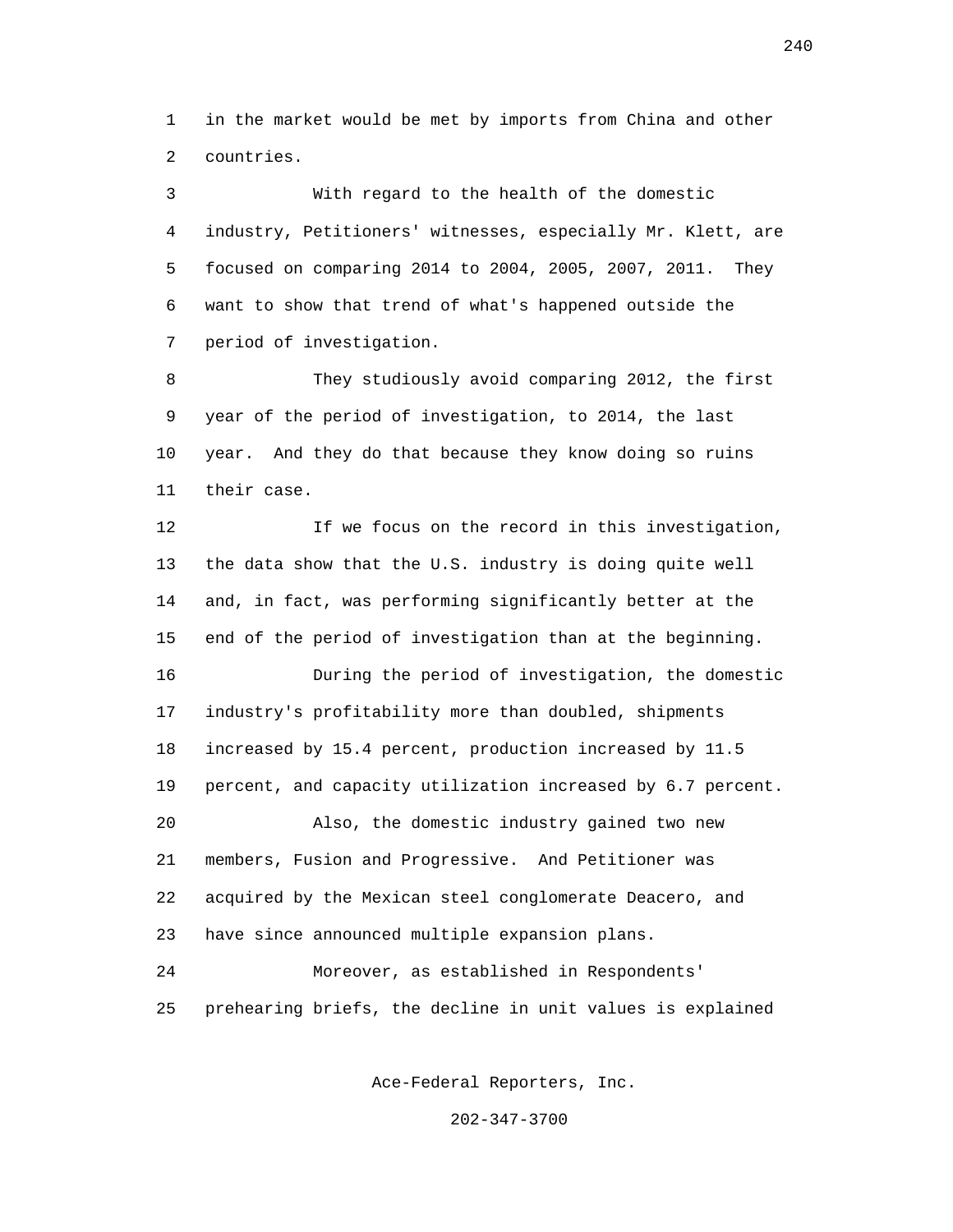1 by the decline in raw material costs, not by subject 2 imports. I heard a lot of talk about that today. I didn't 3 hear anything that actually undermines that basic point of 4 how markets work.

 5 Finally, when the domestic industry is properly 6 defined to exclude one company, as argued in our prehearing 7 brief, the price data -- I'm sorry, the performance data 8 show an even stronger U.S. industry.

 9 In the face of the data that show a stronger 10 U.S. industry, Petitioner is forced to hearken back to the 11 earlier proceedings and to argue incorrectly that the 12 domestic industry would have been even stronger but for 13 subject imports.

 14 In doing so, Petitioner ignores the many ways in 15 which competition between domestic nails and subject 16 imports is attenuated, as well as the fact that any 17 problems it has in the U.S. market are self-inflicted.

 18 The record evidence and today's testimony detail 19 many sources of attenuation, including first, that many 20 U.S. purchasers require private labeling, but Petitioner 21 and other domestic producers have failed to embrace that 22 fully, although obviously they are making a nod to doing 23 so, they're not taking the steps they need to take full 24 advantage of the opportunities in the market that companies 25 like Oman Fasteners live on.

Ace-Federal Reporters, Inc.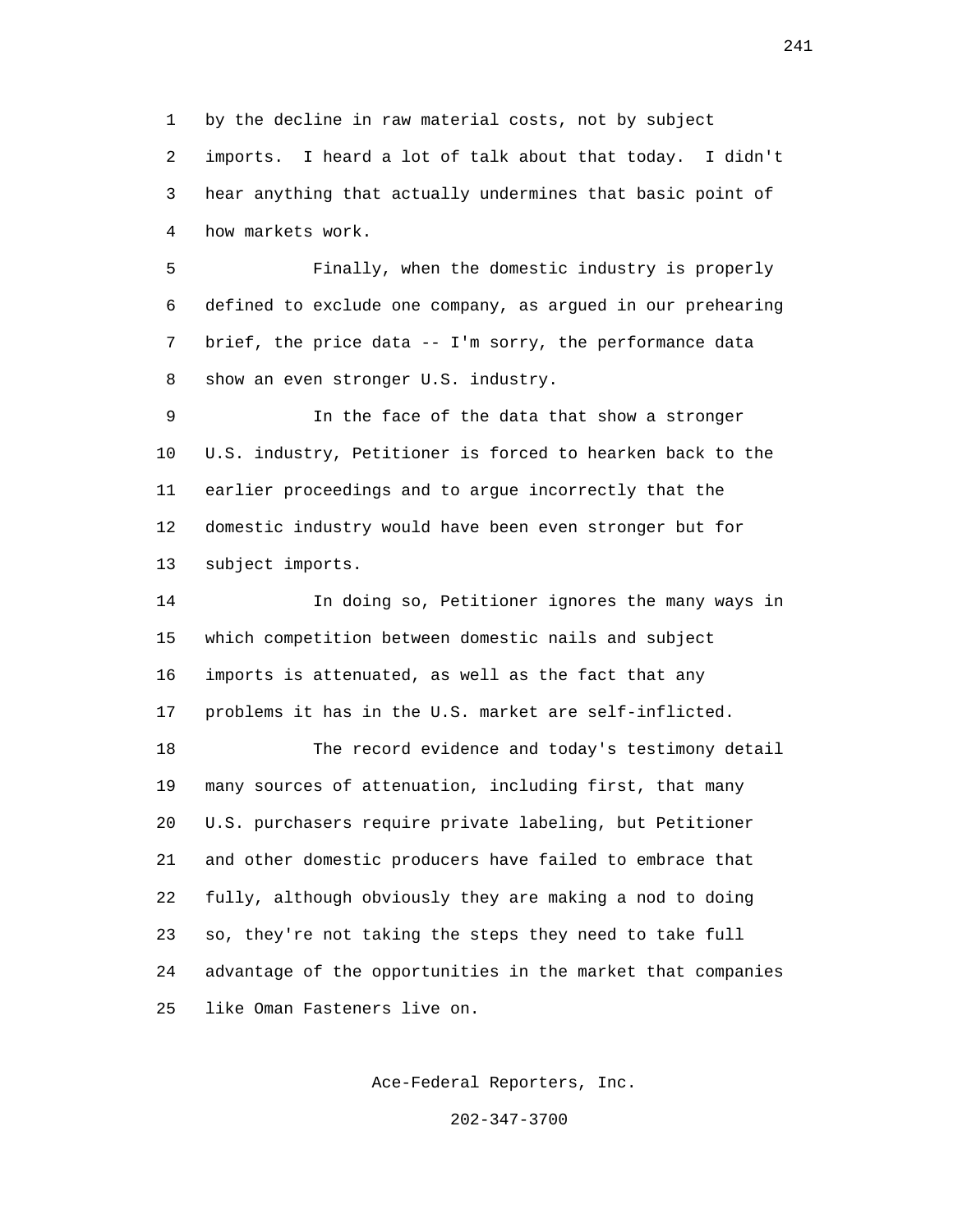1 Second, sales of branded nails follow sales of 2 branded nail guns. Although -- and Petitioners' nail gun 3 brand does not compete head to head with five premium 4 brands. So that's a sector of the market that the U.S. 5 producers basically are forgoing.

 6 Third, many U.S. purchasers, including large 7 purchasers such as Hitachi and Prime Source prefer to buy 8 from companies that sell a broad range of nails, maintain 9 substantial inventories and provide superior service in 10 terms of packaging options and a host of other variables. 11 Some of this was addressed in the prehearing 12 submissions. A lot of it was discussed today.

 13 For example, Mr. Martin of Mar-Mac conceded this 14 morning that he offers only a "narrow range of nail 15 products." And Tree Island admitted that they don't do any 16 national distribution in the United States.

 17 So you don't have domestic industry which has 18 the same reach and is providing the same type of service 19 that many of the Respondent companies are doing.

 20 By failing to offer these benefits, by failing 21 to put the customer first, in essence, domestic producers 22 are not competing for these producers -- I'm sorry,

23 purchasers.

 24 Petitioner asserts it should have taken the 25 market share once held by United Arab Emirates imports

Ace-Federal Reporters, Inc.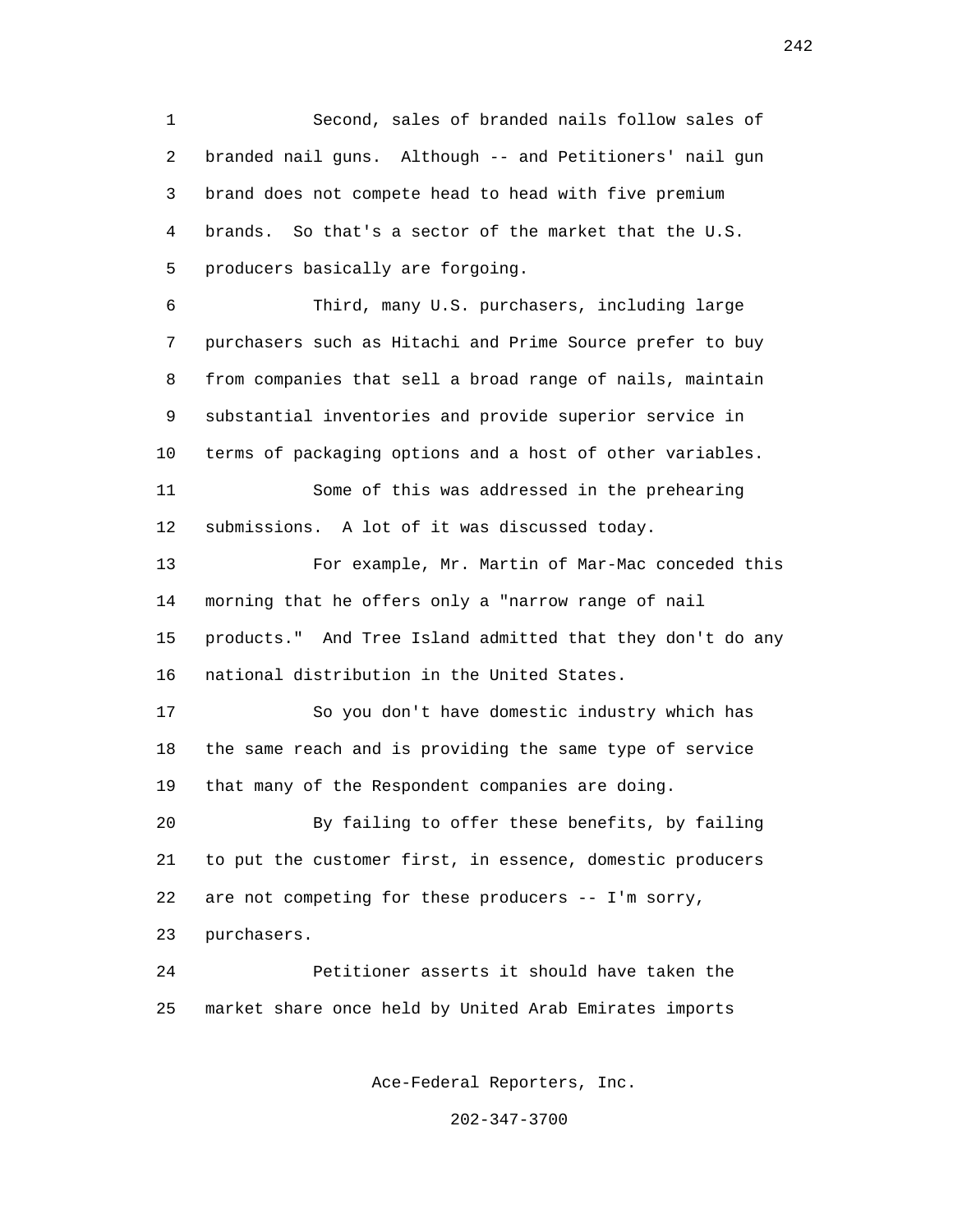1 after the order was imposed, and for that matter, a

2 significantly larger portion of the growth in U.S.

 3 consumption over the period of investigation, as though the 4 Petitioner is the only participant in the market other than 5 subject imports.

 6 But to take that share Petitioner would have had 7 to compete for it, by offering product range, private 8 labeling and superior service.

 9 As our witnesses demonstrated, Petitioner failed 10 to do this and thus should not be complaining about losing 11 sales for which it never exceed.

 12 In sum, as the Commission heard today, domestic 13 producers do not even try to sell to Hitachi and Prime 14 Source, and on another level of trade, Home Depot and 15 similar companies. Instead, the domestic producers for the 16 most part have chosen to compete directly with these and 17 other potential customers. By doing so, they are forgoing 18 a substantial segment of the U.S. market for nails.

 19 For these and other reasons, competition between 20 the domestic like product and subject imports is highly 21 attenuated, which severs any causal link that might exist 22 between subject imports and any claims of injury that the 23 domestic producers might advance, again claims that, of 24 course, we would disagree with. And this is confirmed by 25 the pricing data.

Ace-Federal Reporters, Inc.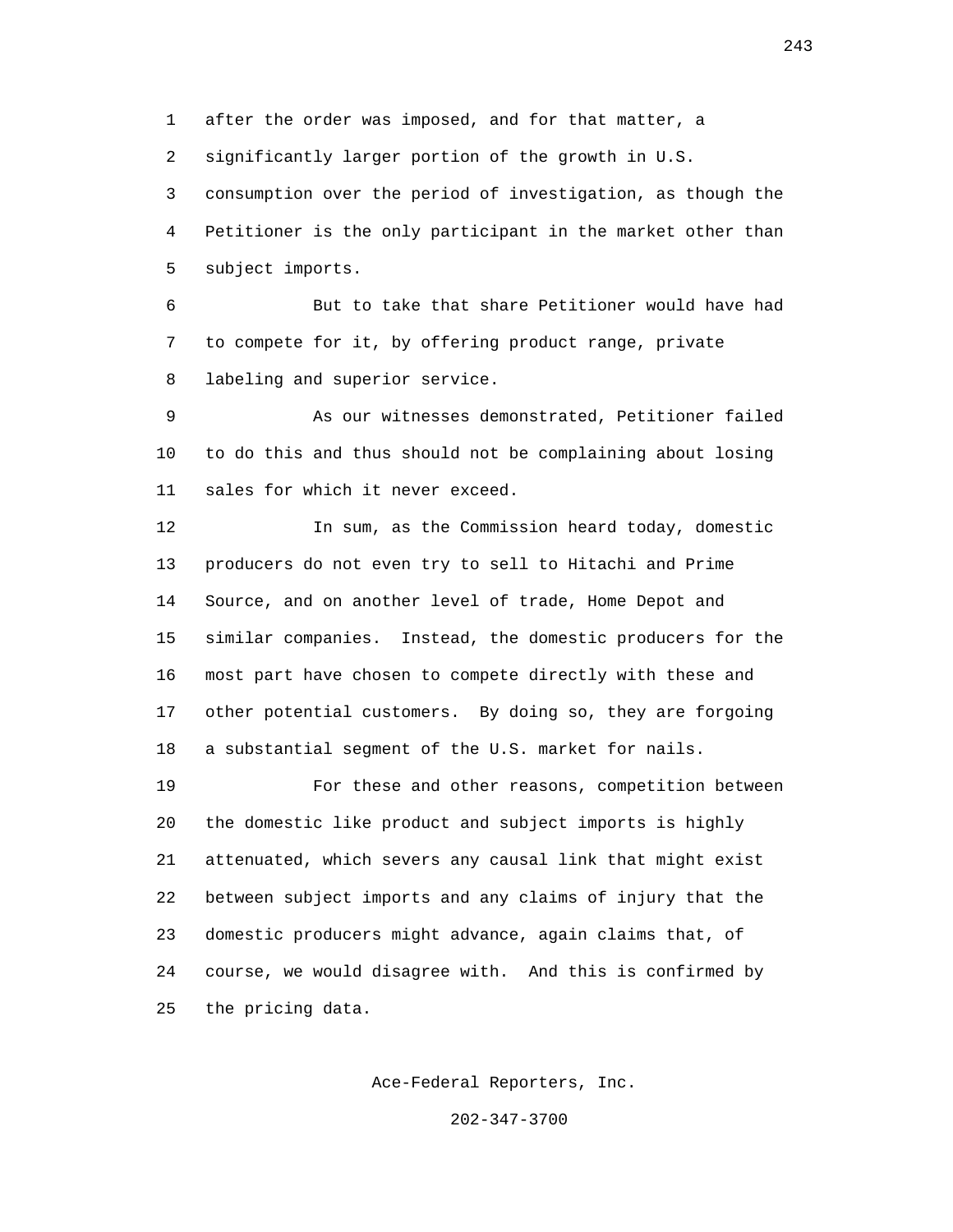1 As it stands now, the record shows a mix of 2 overselling and underselling, but has demonstrated in 3 Respondent's prehearing briefs, the Commission's analysis 4 must be adjusted in two instances to ensure 5 apples-to-apples comparison of domestic and import prices 6 at the appropriate level of trade.

 7 Properly adjusted, the data highlight the fact 8 that subject imports regularly and substantially oversold 9 domestic nails during the period of investigation.

 10 Finally, the basic outline of Petitioners' story 11 does not hold together. You pull any thread and it begins 12 to unravel.

 13 For example, this morning we heard the president 14 and CEO of Mid Continent claim that Mid Continent is on the 15 ropes, suffering from failure or inability to reinvest and 16 a lack of adequate return on the investment it has made.

 17 We disagree, obviously. And as Commissioner 18 Williamson noted this morning, Mid Continent appears to be 19 engaging in a period of increased investments.

 20 Mr. Villanueva himself agreed, citing plans to increase 21 production, efficiency and employment.

 22 But even if one were to accept these claims at 23 face value, the next question is, well, why? Why then did 24 Deacero make such a lousy investment?

25 The only answer is that they didn't make a

Ace-Federal Reporters, Inc.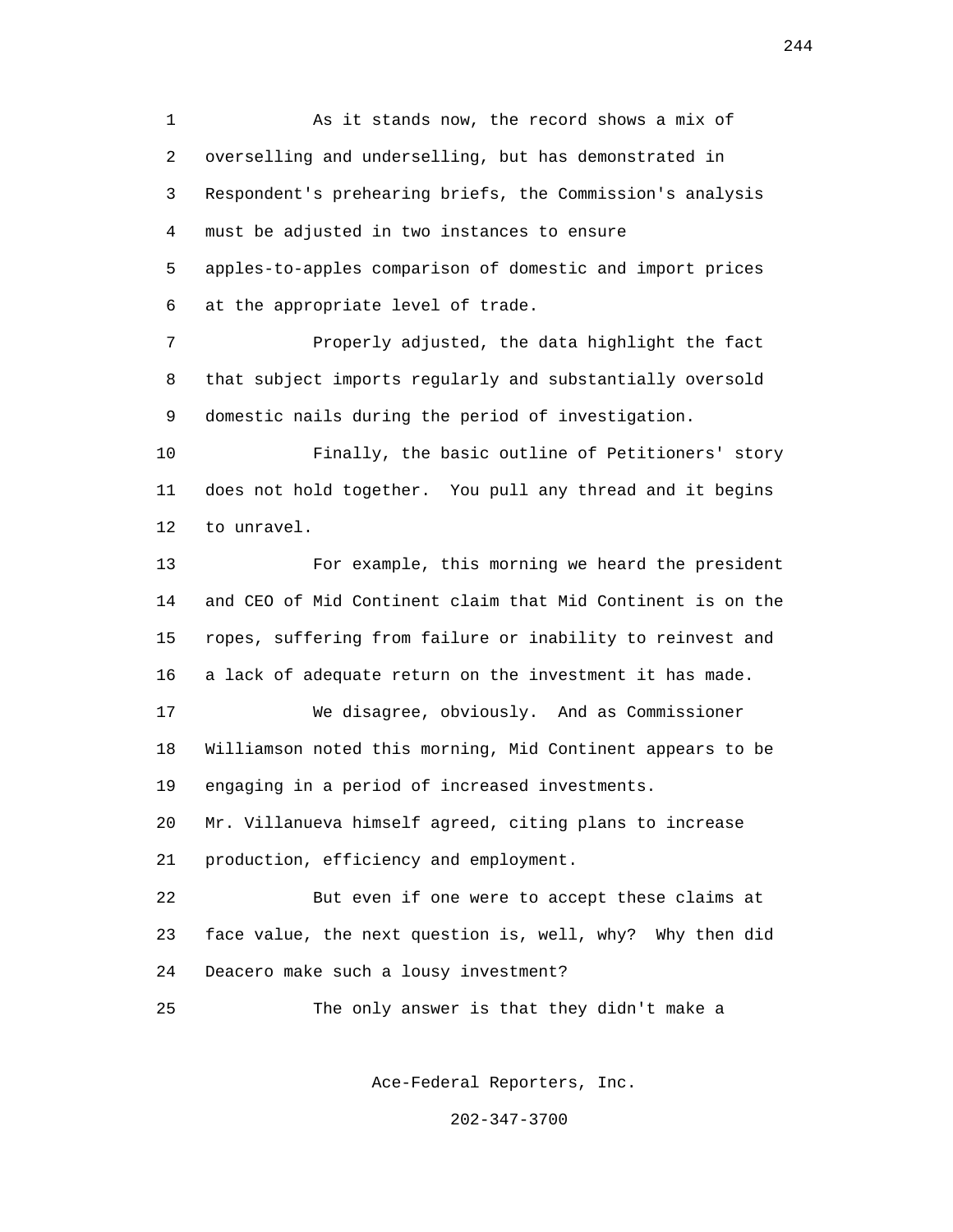1 horrible investment. Rather, they acquired a profitable 2 company, Mid Continent, that dominates the pallet sector of 3 the U.S. industry.

 4 In short, the administrative record in this 5 investigation shows that subject imports did not materially 6 injure the domestic industry during the period of 7 investigation and do not threaten the domestic industry 8 with material injury. We hope that you agree and will vote 9 in the negative.

 10 Thank you very much. We look forward to 11 providing additional comments on questions you asked in our 12 posthearing submissions. Thank you.

13 CHAIRMAN BROADBENT: Thank you.

 14 And, again, I want to express the Commission's 15 appreciation to everyone who has participated in today's 16 hearing. Your closing statement, posthearing brief 17 statements responsive to the questions and requests of the 18 Commission and corrections to the transcript must be filed 19 by May 21, 2015.

 20 Closing of the record and final release of data 21 to the parties will be on June 10, 2015. Final comments 22 are due on June 12, 2015. And with that, this hearing is 23 adjourned.

 24 (Whereupon, at 3:53 p.m., the hearing was 25 concluded.)

Ace-Federal Reporters, Inc.